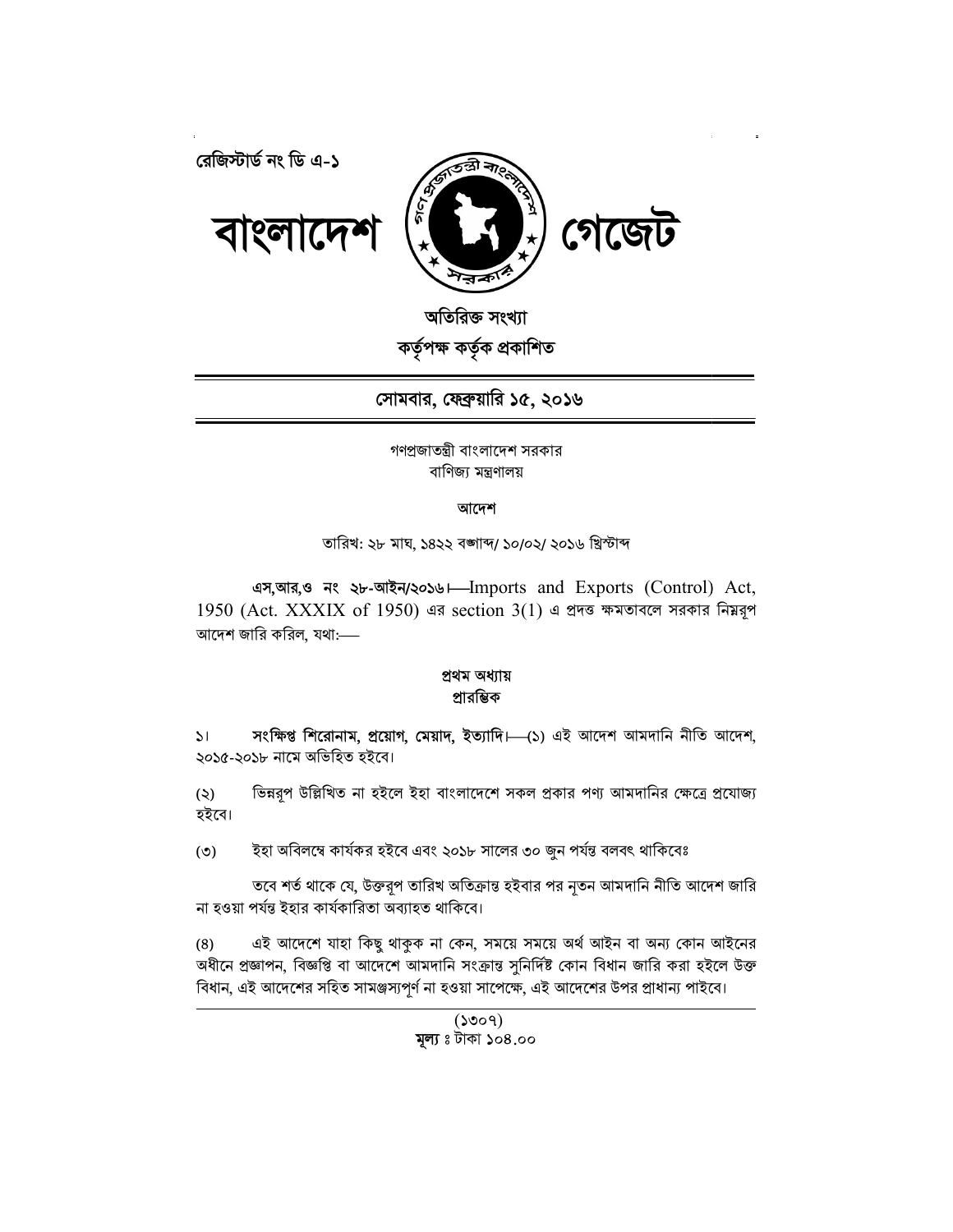- সংজ্ঞা।—বিষয় বা প্রসংগের পরিপন্থি কোন কিছু না থাকিলে, এই আদেশে—  $\frac{1}{2}$ 
	- (১) "অন্ট্রাপো (Entre-port) বাণিজ্য" অর্থ এইরূপ বাণিজ্য যেক্ষেত্রে আমদানিকৃত কোন পণ্যের গণগত মান, পরিমাণ, আকৃতিসহ কোন প্রকার পরিবর্তন ব্যতিরেকে পণ্য মূল্য অন্যুন ৫% এর অধিক মূল্যে তৃতীয় কোন দেশে রপ্তানি করা হয়, যাহা বন্দর সীমানার বাহিরে আনা যাইবে না, তবে অন্য কোন বন্দরের মাধ্যমে রপ্তানির উদ্দেশ্যে বাণিজ্য মন্ত্রণালয়ের পূর্বানুমোদনক্রমে এক বন্দর হইতে অন্য বন্দরে পরিবহন করা যাইতে পারে:
	- "আইন" অৰ্থ Imports and Exports (Control) Act, 1950 (Act. XXXIX  $(5)$ of 1950):
	- (৩) "আমদানিকারক" অর্থ Importers, Exporters and Indentors (Registration) Order, 1981 এর article 2(f) তে সংজ্ঞায়িত Importers;
	- ''আমদানি নিয়ন্ত্রণ কর্তৃপক্ষ'' অর্থ প্রধান নিয়ন্ত্রক এবং আইনের অধীন জারিকৃত  $(8)$ বিভিন্ন বিধি ও আদেশের সংশ্লিষ্ট বিধান অনুযায়ী লাইসেন্স, পারমিট বা নিবন্ধন সনদপত্র প্রদানের জন্য ক্ষমতাপ্রাপ্ত অন্য কোন কর্মকর্তাও ইহার অন্তর্ভুক্ত হইবেন;
	- ''আমদানির ভিত্তি'' অর্থ একজন নিবন্ধিত আমদানিকারকের শেয়ার নির্ধারণ  $(\mathbf{\hat{v}})$ করিবার জন্য গৃহীত শতকরা ভাগ, হার অথবা সত্র;
	- (৬) ''আমদানি মূল্য'' অর্থ বাংলাদেশের বন্দরে অন্ট্রাপো বাণিজ্য ও পুনঃ রপ্তানির জন্য আমদানিকৃত পণ্যের সিএফআর মূল্য;
	- "<br />
	Treeds" and Indentors (Registration)  $(9)$ Order, 1981 এর article  $2(g)$  তে সংজ্ঞায়িত indentor;
	- ''এইচ এস কোড নম্বর'' অর্থ পণ্যের শ্রেণিবিন্যাস সম্পর্কিত আট বা ততোধিক  $(b)$ সংখ্যা বিশিষ্ট এইচ এস কোড;
	- ''এল. সি'' বা ''ঋণপত্ৰ'' অৰ্থ এই আদেশের অধীন আমদানির উদ্দেশ্যে ইস্যকত  $(\delta)$ ঋণপত্ৰ (Letter of Credit);
	- ''এল,সি অথরাইজেশন (এল,সি,এ) ফরম'' অর্থ ঋণপত্র খুলিবার জন্য অনুমতি  $(S<sub>O</sub>)$ প্রদানের নির্ধারিত ফরম:
	- ''ক্লিয়ারিং এন্ড ফরওয়ার্ডিং এজেন্ট (সি এন্ড এফ এজেন্ট)'' বা "ফ্রেইট ফরওয়ার্ডার  $(55)$ (এফ এফ)" অর্থ এইরপ ব্যক্তি বা প্রতিষ্ঠান যাহারা সি এন্ড এফ এজেন্ট বা এফ এফ হিসাবে কাজ করিতেছেঃ

তবে শর্ত থাকে যে, এইরূপ ব্যক্তি বা প্রতিষ্ঠানের টিআইএন থাকিতে হইবে এবং উল্লিখিত প্রতিষ্ঠানের সকল কার্যক্রম কম্পিউটারাইজড হইতে হইবে: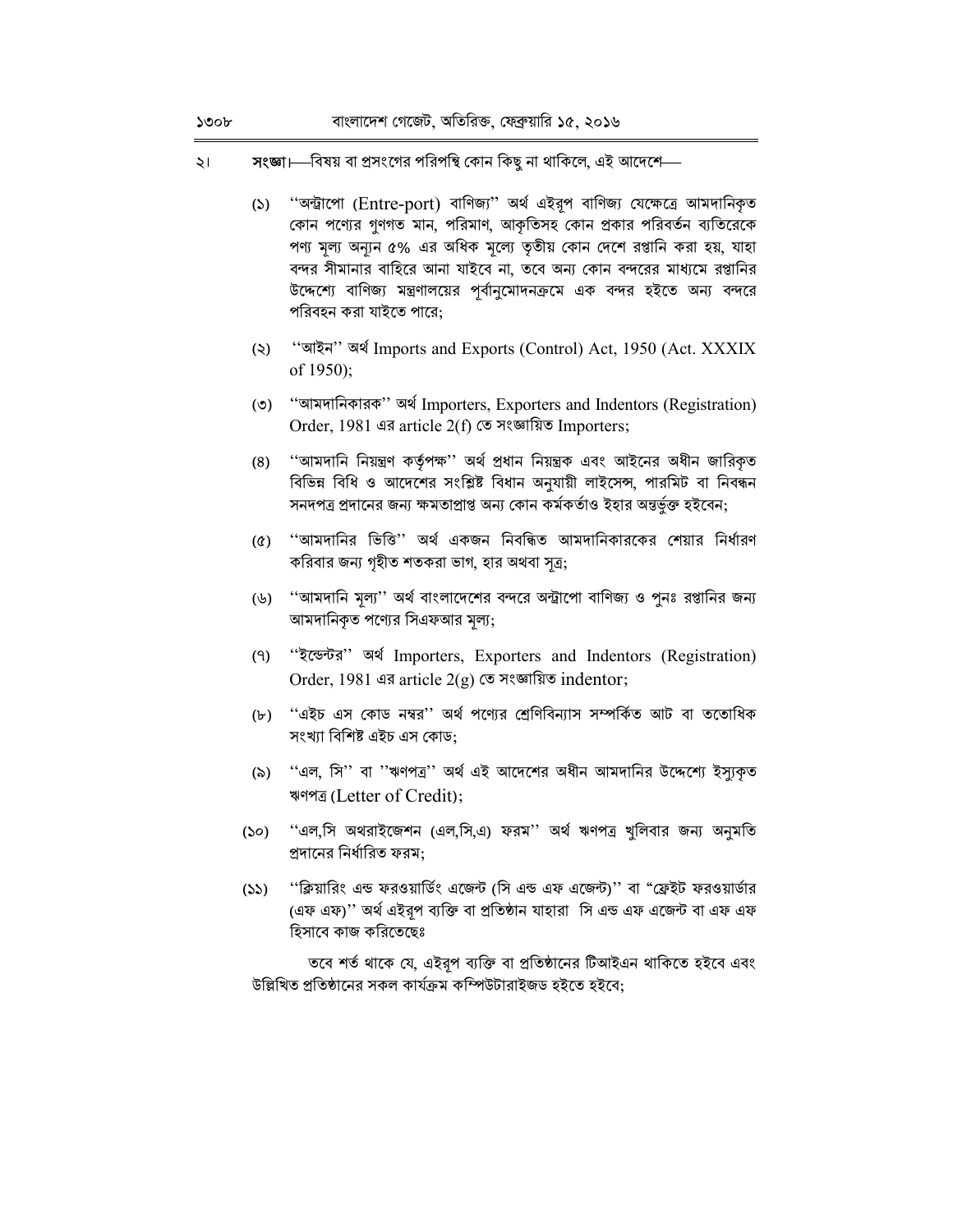- ''খাদ্যসামগ্রী'' অর্থ এইরূপ খাদ্যসামগ্রী যাহা মানুষ কর্তৃক সরাসরি বা প্রক্রিয়াকরণের  $(55)$ পরে খাদ্য হিসাবে গ্রহণ করা হয়:
- "নিবন্ধিত আমদানিকারক" অর্থ Importers, Exporters and Indentors  $(SO)$ (Registration) Order, 1981 এর অধীন নিবন্ধিত কোন Importers;
- ''নিয়ন্ত্রিত পণ্যের তালিকা'' অর্থ পরিশিষ্ট-১ এ উল্লিখিত আমদানি নিয়ন্ত্রিত পণ্যের  $(58)$ তালিকা;
- $(S<sub>c</sub>)$ "পণ্য" অৰ্থ Customs Act, 1969 (Act No. IV of 1969) এর First Schedule এ উল্লিখিত পণ্য:
- ''পরিশিষ্ট'' অর্থ এই আদেশের সহিত সংযোজিত পরিশিষ্ট:  $(56)$
- ''পারমিট'' অর্থ আমদানি নিয়ন্ত্রণ কর্তৃপক্ষ কর্তৃক ইস্যুকৃত অনুমতিপত্র, আমদানি  $(59)$ পারমিট, ক্লিয়ারেন্স পারমিট (ছাড়পত্র), ফেরতের ভিত্তিতে আমদানি পারমিট, রপ্তানি পারমিট বা, ক্ষেত্রমত, রপ্তানি তথা আমদানি পারমিট:
- "পোষক কর্তৃপক্ষ" অর্থ কোন বিশেষ শ্রেণি বা খাতের শিল্পের নিয়ন্ত্রণ করে এমন  $(3b)$ কোন প্রশাসনিক কর্তৃপক্ষ যাহা Rules of Business এর Schedule 1 (Allocation of Business) অনুযায়ী সংশ্লিষ্ট খাত যেই মন্ত্ৰণালয় বা বিভাগের কর্মপরিধিভূক্ত, সেই মন্ত্রণালয় বা বিভাগের প্রশাসনাধীন অধিদপ্তর, সংস্থা, পরিদপ্তর বা দপ্তর:
- $(55)$ ''পুনঃ রপ্তানি'' অর্থ স্থানীয়ভাবে পুনঃ প্রক্রিয়াকরণের মাধ্যমে গুণগতমান বা আকৃতির যে কোন একটির অথবা উভয়ের পরিবর্তনপূর্বক নির্ধারিত সময়ের মধ্যে আমদানিকৃত পণ্য আমদানি মূল্যের সহিত ন্যনতম ১০% মূল্য সংযোজনপূর্বক রপ্তানি;
- (২০) ''প্রকৃত ব্যবহারকারী'' অর্থ নিবন্ধিত আমদানিকারকগণ ব্যতিরেকে এইরূপ কোন ব্যক্তি, গোষ্ঠী, প্রতিষ্ঠান, সংঘ বা সংস্থা যাহারা নিজের ব্যবহার বা ভোগের জন্য সীমিত পরিমাণে আমদানিযোগ্য পণ্য (শিল্পের যে কাঁচামাল পুনঃপ্রক্রিয়াকরণের প্রয়োজন আছে উহা ব্যতীত), এই আদেশের শর্ত পূরণ সাপেক্ষে আমদানি করিতে পারিবেন কিন্তু বিক্রয় বা হস্তান্তর করিতে পারিবেন না;
- (২১) "প্রধান নিয়ন্ত্রক" অর্থ Imports and Exports (Control) Act, 1950 এর section 2(a) তে সংজ্ঞায়িত Chief Controller;
- ''প্রবাসী বাংলাদেশী'' অর্থ বিদেশে কর্মরত বা বসবাসরত বৈদেশিক মুদ্রা  $(\zeta \zeta)$ উপার্জনকারী বাংলাদেশী নাগরিক: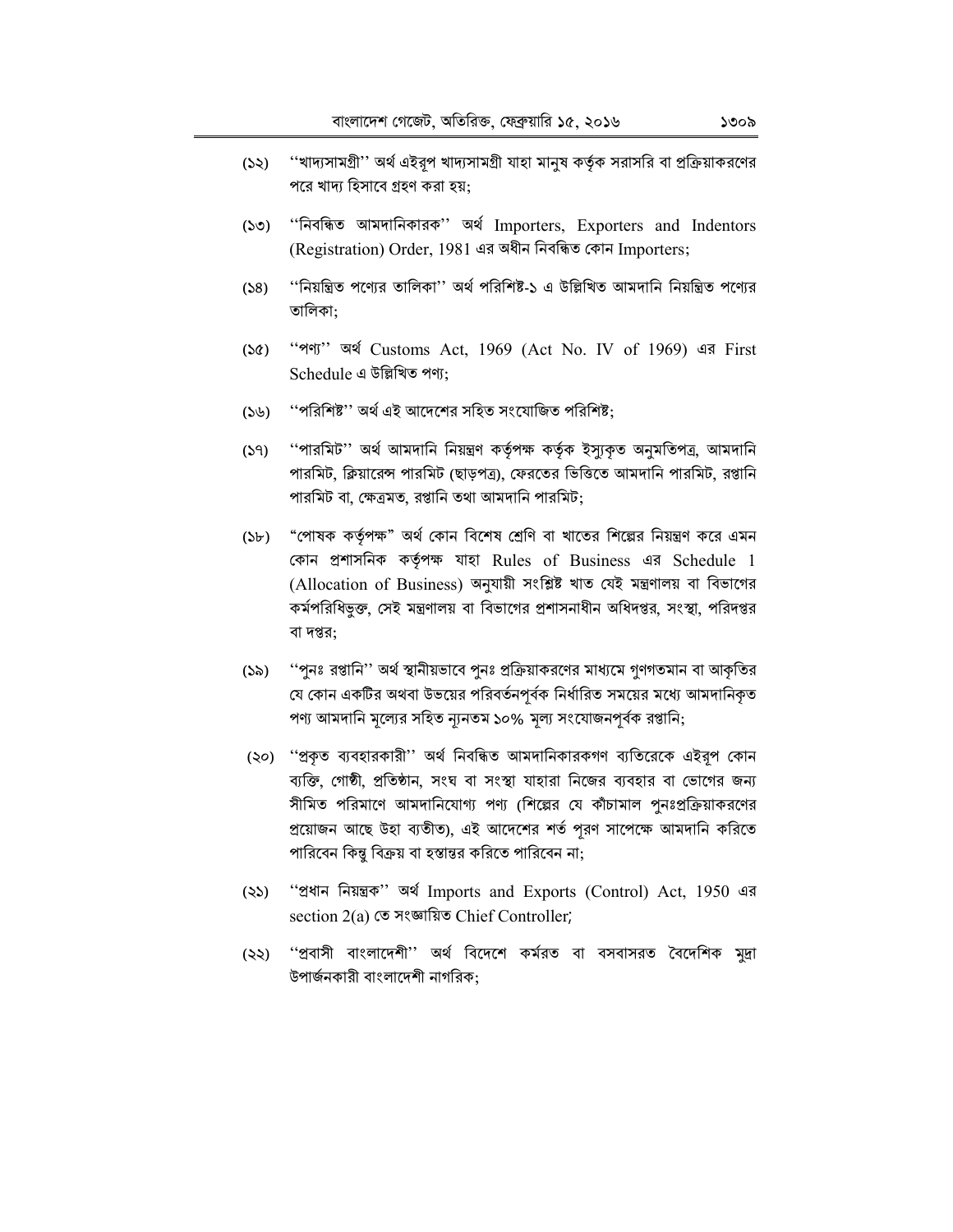- "বাণিজ্যিক আমদানিকারক" অর্থ Importers, Exporters and Indentors (২৩) (Registration) Order, 1981 এর অধীন নিবন্ধিত একজন আমদানিকারক, যিনি পুনঃ প্রক্রিয়াকরণ ব্যতিরেকেই বিক্রয়ের জন্য পণ্য আমদানি করেন;
- ''মৎস্য বা পশু বা পাখীর খাদ্য'' অর্থ এইরূপ খাদ্যসামগ্রী যাহা মৎস্য বা পশু বা  $(38)$ পাখীর খাদ্য হিসাবে সরাসরি আমদানি করা হয় অথবা প্রক্রিয়াকরণের পরে মৎস্য বা পশু বা পাখীর খাদ্য হিসাবে ব্যবহৃত হয়;
- "লিজ ফাইন্যান্সিং আমদানিকারক" অর্থ Importers, Exporters and  $(36)$ Indentors (Registration) Order, 1981 এর অধীন, বিশেষ ক্ষেত্র হিসাবে নিবন্ধিত আমদানিকারকগণ, যাহারা শিল্প, শক্তি, খনিজ, কৃষি, নির্মাণ, যানবাহন এবং প্রফেশনাল সার্ভিস খাতে ইজারা দেওয়ার জন্য মেশিনারী ও ইকুইপমেন্ট আমদানির লক্ষ্যে সরকার কর্তৃক অনুমোদিত;
- "শিল্প ভোক্তা বা Industrial Consumer" অৰ্থ Importers, Exporters  $(55)$ and Indentors (Registration) Order, 1981 এর অধীন শিল্প খাতের আমদানিকারক হিসাবে নিবন্ধিত কোন ১০০% বাংলাদেশী শিল্প প্রতিষ্ঠান এবং সংশ্লিষ্ট পোষক কর্তৃপক্ষের নিবন্ধিত বিদেশী বিনিয়োগকারী;
- ''সরকারি খাতের আমদানিকারক'' অর্থ সরকারি প্রতিষ্ঠান বা ইনস্টিটিউট.  $(39)$ সংবিধিবদ্ধ সংস্থা, করপোরেশন এবং পাবলিক বিশ্ববিদ্যালয়;
- ''উদ্ভিদ ও উদ্ভিদজাত দ্রব্যাদি'' অর্থ উদ্ভিদ প্রজাতি বা উদ্ভিদজাত দ্রব্যাদি বা বীজসহ  $(\forall b)$ উদ্ভিদের জীবন্ত বা মৃত অংশ, উদ্ভিদ উৎসের বংশ উৎপাদনকারী, জার্মপ্লাজম, উদ্ভিদ উৎসের প্রক্রিয়াজাতকৃত বা অপ্রক্রিয়াজাতকৃত দ্রব্যাদি যাহা তাহাদের বৈশিষ্ট্যের কারণে অথবা প্রক্রিয়াকরণের কারণে বালাইবহন, সংক্রমণ ও বিস্তার করিতে সক্ষম এবং প্যাকিং দ্রব্যাদি ও তুলা;
- "এডহক শিল্প আইআরসি" অর্থ নতুন স্থাপিত শিল্প প্রতিষ্ঠানের ক্ষেত্রে, উহাদের (২৯) কাঁচামাল, মোড়কসামগ্ৰী ও যন্ত্ৰাংশ আমদানির নিমিত্ত (নিয়ন্ত্রিত তালিকাভুক্ত পণ্য বা বিভিন্ন অনুচ্ছেদে আমদানি নিয়ন্ত্রিত পণ্যসামগ্রী ব্যতীত) সংশ্লিষ্ট পোষক কর্তৃপক্ষের সপারিশের ভিত্তিতে আমদানি নিয়ন্ত্রণ কর্তৃপক্ষ কর্তৃক ঘোষিত/জারিকত এডহক শিল্প আইআরসি; এবং
- (৩০) "মুদ্ৰা বা Currency" অৰ্থ Foreign Exchange Regulation Act, 1947 (Act No. VII of 1947)-তে সংজ্ঞায়িত মুদ্ৰা বা Currency।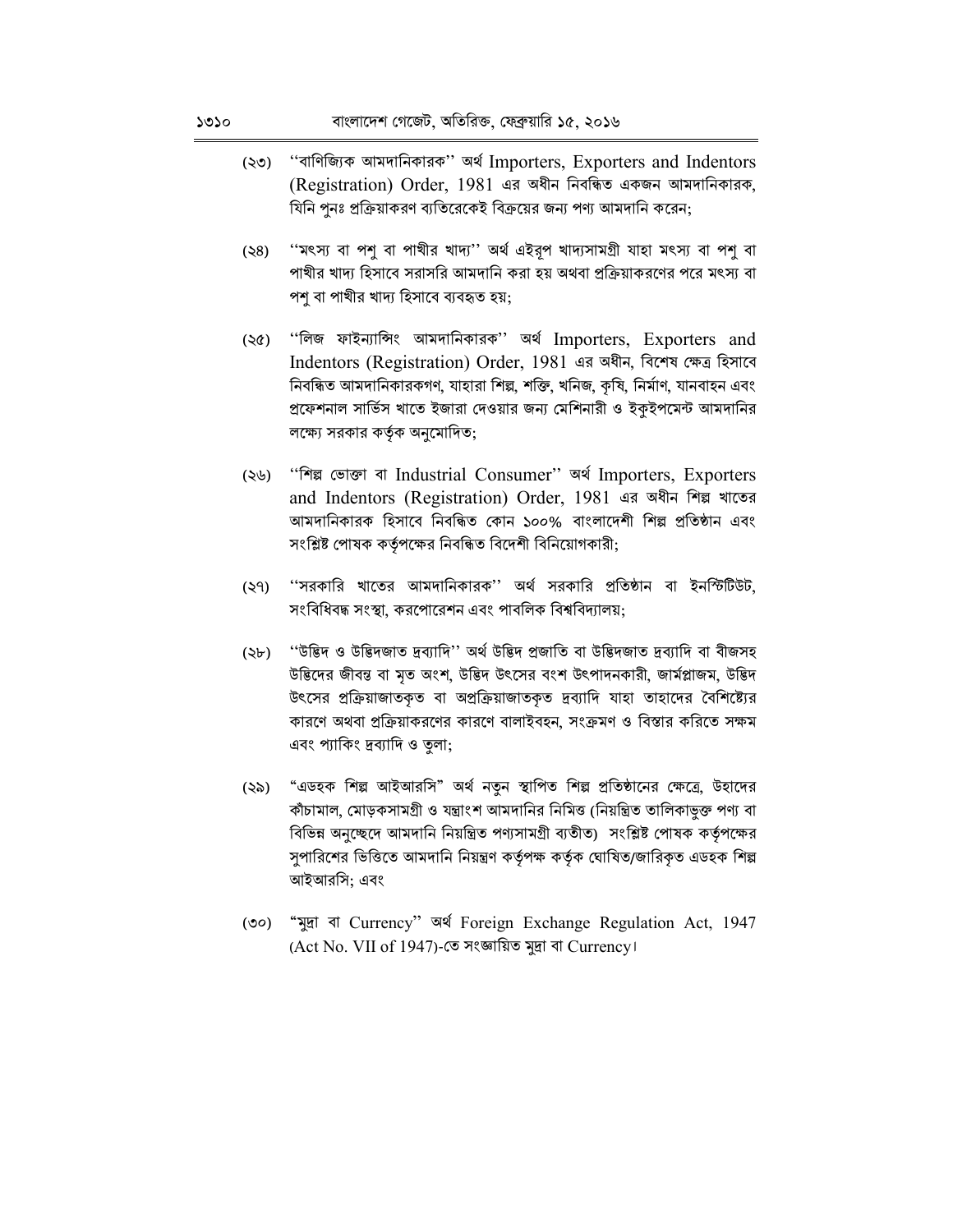# দ্বিতীয় অধ্যায় আমদানি সংক্ৰান্ত সাধারণ বিধানাবলী

পণ্য **আমদানি নিয়ন্ত্রণ।**—(১) এই আদেশের অধীন পণ্য আমদানি নিম্নবর্ণিত উপায়ে  $\circ$ নিয়ন্ত্ৰিত হইবে. যথা:—

(ক) এই আদেশে ভিন্নরপ উল্লিখিত না হইলে, নিয়ন্ত্রিত পণ্য তালিকায় (পরিশিষ্ট-১) উল্লিখিত আমদানি নিষিদ্ধ পণ্যসামগ্ৰী আমদানি করা যাইবে না:

তবে শর্ত থাকে যে, যে সকল পণ্য শর্ত সাপেক্ষে আমদানিযোগ্য, সে সকল পণ্য, উক্তরপ শর্তাবলী পালন সাপেক্ষে, আমদানিযোগ্য হইবে;

(খ) উপ-অনুচ্ছেদ (ক) এ বর্ণিত পণ্যাদি ব্যতীত অন্যান্য পণ্যাদি অবাধে আমদানিযোগ্য হইবে।

আমদানি নিয়ন্ত্রিত পণ্য তালিকায় (পরিশিষ্ট-১) বর্ণিত কোন পণ্যের আমদানিযোগ্যতা  $(5)$ নিরূপণের ক্ষেত্রে, বর্ণনা এবং উহার সংশ্লিষ্ট এইচ এস কোডের মধ্যে বৈসাদৃশ্য পরিলক্ষিত হইলে সংশ্লিষ্ট পণ্যের বর্ণনাই প্রাধান্য পাইবে।

> ব্যাখ্যা।—এই অনুচ্ছেদের উদ্দেশ্য পূরণকল্লে, আমদানি নিয়ন্ত্রিত পণ্য তালিকার (পরিশিষ্ট-১) এর 'খ' অংশে বর্ণিত পণ্যাদি আমদানি নিষিদ্ধ পণ্য সামগ্রী বলিয়া বিবেচিত হইবে।

**আমদানি নিয়ন্ত্রণের শর্তাবলী।—এ**ই আদেশ কার্যকর হইবার পূর্বে বা এই আদেশে নিয়ন্ত্রিত  $81$ তালিকাভূক্ত হওয়ার বা অন্য কোন বিধান আরোপের কারণে যদি কোন পণ্যের আমদানি নিয়ন্ত্রিত হইয়া থাকে. তাহা হইলে উক্ত নিয়ন্ত্ৰণ নিম্নবৰ্ণিত শৰ্ত সাপেক্ষে হইবে. যথা:—

- (ক) স্থানীয় কোন শিল্প প্রতিষ্ঠানের স্বার্থ সংরক্ষণের উদ্দেশ্যে বিশেষ কোন পণ্যের আমদানি নিয়ন্ত্রিত করা হইলে সংশ্লিষ্ট পোষক বা বাংলাদেশ ট্যারিফ কমিশন উক্ত প্রতিষ্ঠান কর্তৃক পণ্য উৎপাদনের বিষয়টি কঠোরভাবে নিয়মিত মনিটর করিবে;
- (খ) প্রতিষ্ঠান (Protected Industry) বিশেষ করিয়া যাহারা "সংযোজন কাজে" নিয়োজিত তাহাদিগকে সক্রিয়ভাবে এবং সত্বর প্রগতিশীল উৎপাদনে যাইতে হইবে;
- (গ) কাঁচামালের মূল্য বৃদ্ধি অথবা বিনিময় হার হ্রাস পাওয়ার কারণ ব্যতিত যদি কোন পণ্যের মূল্য বৃদ্ধি পায় অথবা আন্তর্জাতিক বাজারে কাঁচামালের মূল্য যতটুকু বৃদ্ধি পাইয়াছে তাহা অপেক্ষা তৃলনামলকভাবে যদি স্থানীয়ভাবে উৎপাদিত পণ্যের মল্য অসমানুপাতিক হারে বৃদ্ধি পায় তাহা হইলে, সংশ্লিষ্ট পোষক বা বাংলাদেশ ট্যারিফ কমিশনের সুপারিশের ভিত্তিতে আমদানির উপর আরোপিত নিয়ন্ত্রণ প্রত্যাহার করা যাইবে;
- (ঘ) ইসরাইল হইতে অথবা ঐ দেশে উৎপাদিত কোন পণ্য আমদানিযোগ্য হইবে না এবং ঐ দেশের পতাকাবাহী জাহাজেও কোন পণ্য আমদানি করা যাইবে না:
- (ঙ) কোন পণ্যের আমদানি নিষিদ্ধকরণ অথবা বাধা-নিষেধ আরোপের সিদ্ধান্ত সম্পর্কে যদি কাহারও কোন আপতি থাকে, তাহা হইলে উক্ত ব্যক্তি বা প্রতিষ্ঠান বিষয়টি বাংলাদেশ ট্যারিফ কমিশনের নিকট উপস্থাপন করিবে এবং ট্যারিফ কমিশন বিষয়টি পরীক্ষার পর সুপারিশ আকারে বাণিজ্য মন্ত্রণালয়ে বিবেচনার জন্য পেশ করিবে।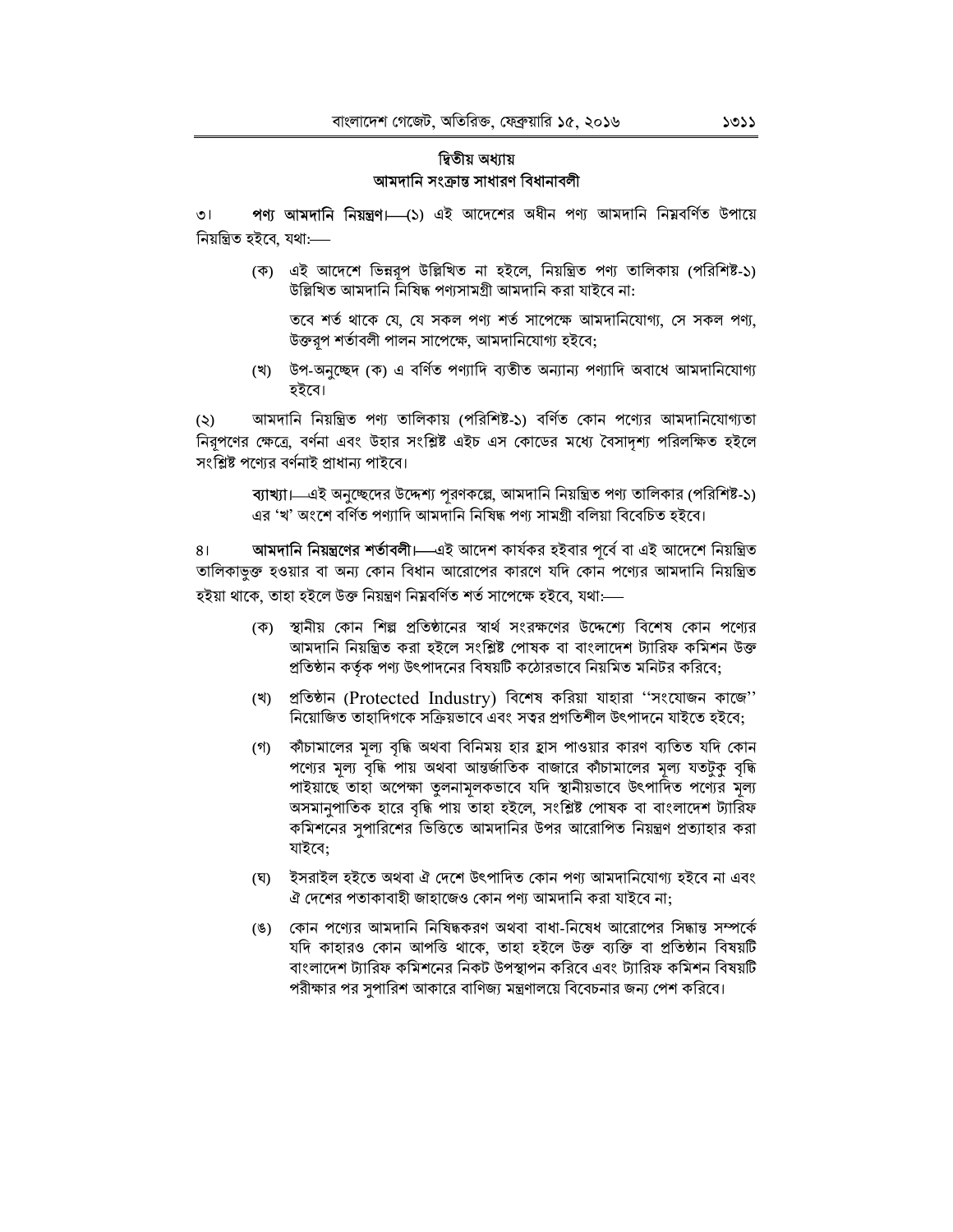পণ্য আমদানির সাধারণ শর্তাবলী।—(১) এইচ, এস, কোড নম্বর ব্যবহারের বাধ্যবাধকতা—  $\alpha$ পণ্য আমদানির ক্ষেত্রে Customs Act, 1969 (Act No. IV of 1969) এর First Schedule এ লিখিত হারমোনাইজড পদ্ধতিতে পণ্যের শ্রেণিবিন্যাস সম্পর্কিত অন্যন আট সংখ্যাবিশিষ্ট এইচ, এস, কোড নম্বর ব্যবহার বাধ্যতামূলক করিতে হইবে।

তবে শর্ত থাকে যে, সঠিকভাবে পণ্যের এইচ, এস, কোড নম্বর উল্লেখ করা না থাকিলে কোন ব্যাংক এল সি অথরাইজেশন ফরম ইস্য করিতে বা ঋণপত্র খলিতে পারিবে না।

#### আর,ও,আর (Right of Refusal) ভিত্তিক অনাপত্তির প্রয়োজনীয়তা—  $\circledcirc$

(ক) পাবলিক সেক্টর এজেন্সী কর্তৃক অবাধে আমদানিযোগ্য কোন পণ্য আমদানির জন্য কোন কর্তৃপক্ষ হইতে আর,ও,আর ভিত্তিক অনাপত্তি গ্রহণের প্রয়োজন নাইঃ

তবে শর্ত থাকে যে, নিয়ন্ত্রিত তালিকায় বা শর্তযুক্ত কোন পণ্য পাবলিক সেক্টর এজেন্সী কর্তৃক আমদানির প্রয়োজন হইলে শিল্প মন্ত্রণালয়ের অনাপত্তি বা, ক্ষেত্রমত, পোষক মন্ত্রণালয় বা বিভাগ অথবা উভয়ের অনাপত্তির ভিত্তিতে বাণিজ্য মন্ত্রণালয়ের পৰ্বানুমতি গ্ৰহণ করিতে হইবে;

(খ) বৈদেশিক সাহায্যপুষ্ট অনুমোদিত প্রকল্পের চুক্তিপত্রে উল্লেখ থাকিলে আমদানি নিয়ন্ত্রিত তালিকার অন্তর্ভূক্ত পণ্য আমদানির ক্ষেত্রে সংশ্লিষ্ট মন্ত্রণালয়, বিভাগ, দপ্তর বা সংস্থা উক্ত প্রকল্পের বিস্তারিত বিবরণ, চুক্তিপত্রের সংশ্লিষ্ট বিধান ইত্যাদি উল্লেখক্রমে আমদানিতব্য পণ্যের বিবরণ, এইচ, এস, কোড নম্বর, পরিমাণ বা সংখ্যা ও মূল্য উল্লেখক্রমে অনুমতি প্রদানের ব্যাপারে সিদ্ধান্ত গ্রহণের জন্য প্রত্যয়নকৃত তালিকা বাণিজ্য মন্ত্রণালয়ে প্রেরণ করিবে।

#### প্ৰাক-জাহাজীকরণ পরিদর্শন—  $(5)$

- (ক) এই আদেশে যে সকল পণ্য আমদানির ক্ষেত্রে প্রাক-জাহাজীকরণ শর্ত রহিয়াছে তাহা অবশ্যই প্রতিপালন করিতে হইবে; এবং
- (খ) ভিন্নরূপ উল্লিখিত না হইলে পণ্য আমদানি-রপ্তানির ক্ষেত্রে Bangladesh Flag Vessels (Protection) Ordinance, 1982 (Ord. No. XIV of 1982) মোতাবেক পণ্য জাহাজীকরণ করা যাইবে।

#### প্রতিযোগিতামূলক হারে আমদানি—  $(8)$

- (ক) সর্বাধিক প্রতিযোগিতামূলক মূল্যে পণ্য আমদানি করিতে হইবে এবং আমদানিকারক আমদানিকৃত পণ্য বাবদ প্রদত্ত বা প্রদেয় মূল্য সংক্রান্ত দলিল-দস্তাবেজ যে কোন সময়ে আমদানি নিয়ন্ত্রণ কর্তৃপক্ষের নিকট দাখিল করিতে বাধ্য থাকিবে;
- (খ) বেসরকারি খাতে অবারিত (untied) পণ্য সাহায্যের অধীনে আমদানির ক্ষেত্রে অন্ততঃ দুইটি উৎস দেশের অন্যন তিনটি সরবরাহকারী বা ইনডেন্টর এর নিকট হইতে দরপত্র গ্রহণ করিয়া সর্বাপেক্ষা প্রতিযোগিতামলক মল্যের পণ্য আমদানি করিতে হইবেঃ

তবে শর্ত থাকে যে, এক লক্ষ টাকা পর্যন্ত ঋণপত্র খোলার ক্ষেত্রে এই শর্ত প্রযোজ্য হইবে না: এবং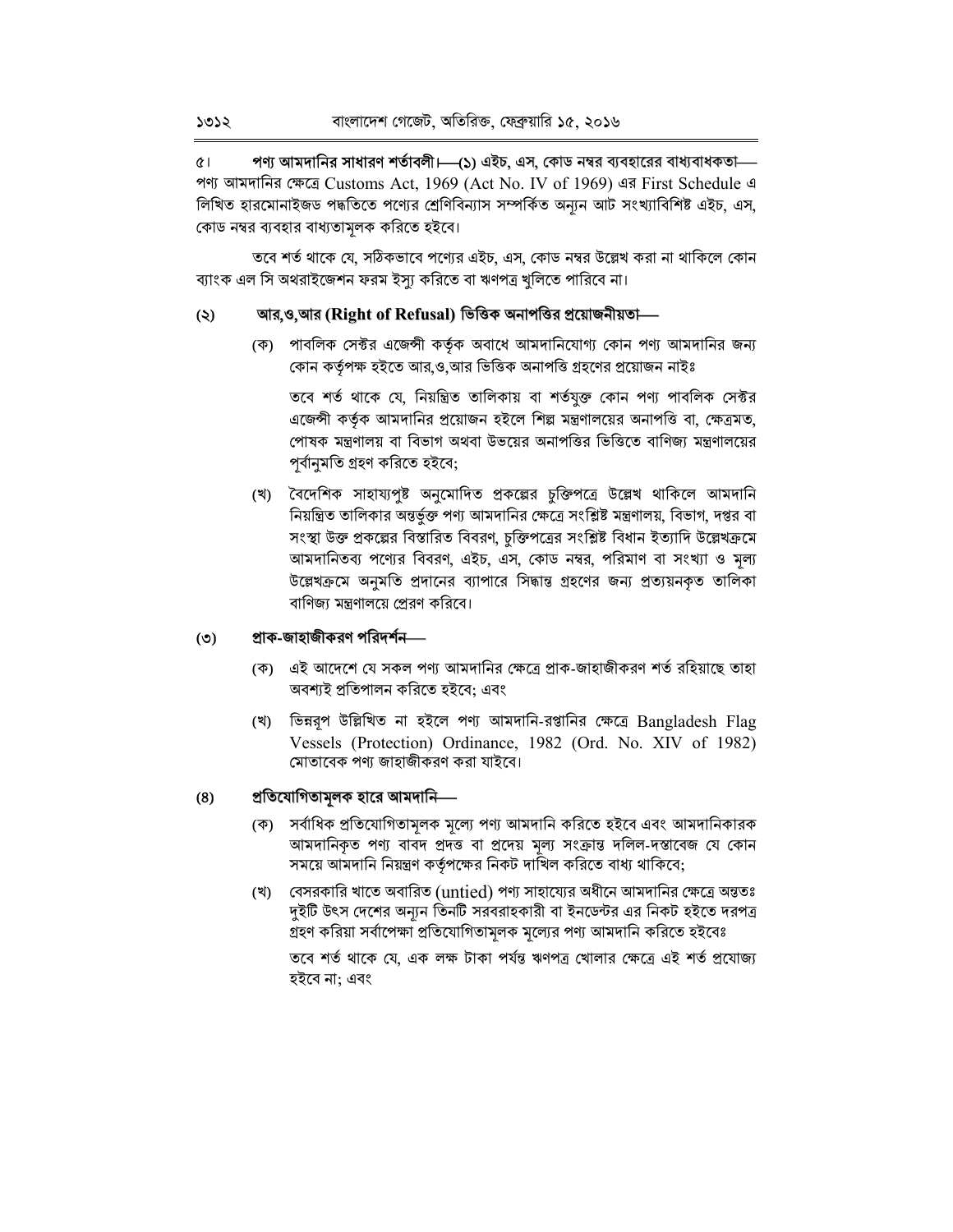সরকারি খাতে প্রতিযোগিতামূলক হারে আমদানির ক্ষেত্রে, পণ্য আমদানির জন্য (গ) ঋণপত্র খোলার পর্বে তৃলনামলক বাজার দর যাচাইয়ের উদ্দেশ্যে দরপত্র আহবান করিতে হইবে এবং সর্বাপেক্ষা প্রতিযোগিতামূলক হারে পণ্য আমদানি করিতে হইবে।

#### ইনকোটার্মস ব্যবহারের মাধ্যমে আমদানি—  $(6)$

- (ক) প্রচলিত ইনকোটার্মস অনুসারে জল, স্থল ও আকাশ পথে পণ্য আমদানি করা যাইবে। তবে শর্ত থাকে যে, এফওবি ভিত্তিতে আমদানির ক্ষেত্রে সংশ্লিষ্ট আমদানিকারককে Foreign Exchange Regulation Act, 1947 এবং তদধীন প্রণীত বিধিমালা যথাযথভাবে মানিয়া চলিতে হইবে;
	- (অ) ডিডিপি, সিআইএফ এবং সিআইপি ব্যতিত অন্যান্য ইনকোটার্মস ব্যবহার করিয়া পণ্য আমদানি করা যাইবে; ইনকোটার্মস অনুযায়ী ফ্রেইটসহ অন্যান্য চাৰ্জ বিদেশে প্ৰেরণযোগ্য হইলে Foreign Exchange Regulation  $Act$ ,  $1947$  এবং তদধীন প্রণীত বিধিমালা যথাযথভাবে মানিয়া চলিতে হইবে যাহাতে আমদানি বাবদ অতিরিক্ত অর্থ পরিশোধ না হয়;
	- (আ) সিআইএফ বা সিআইপি ভিত্তিতে কোন প্রকার পণ্য বাণিজ্য মন্ত্রণালয়ের পূর্বানুমতি ব্যতিরেকে আমদানি করা যাইবে না, যদি না সংশ্লিষ্ট বিদেশী ঋণচুক্তি বা প্রকল্প চুক্তিতে সিআইএফ বা সিআইপি ভিত্তিতে আমদানির জন্য সুনিৰ্দিষ্ট শৰ্ত থাকে;
	- (ই) কোন প্রবাসী বাংলাদেশী তাহার অর্জিত বৈদেশিক মুদ্রায় ও বিদেশী বিনিয়োগকারী ইক্যইটি শেয়ার অংশের ক্যাপিটাল মেশিনারী ও কাঁচামাল সিআইএফ বা সিআইপি ভিত্তিতে প্রেরণ করিতে পারিবে;
	- (ঈ) বিনামূল্যে প্রেরিতব্য পণ্য বা উপহার সামগ্রী সিআইএফ বা সিআইপি ভিত্তিতে প্ৰেরণ করা যাইবে:
	- (উ) খাদ্য মন্ত্রণালয় এবং ত্রাণ ও দুর্যোগ ব্যবস্থাপনা মন্ত্রণালয় সিআইএফ বা সিআইপি ভিত্তিতে খাদ্যদ্রব্য আমদানি করিতে পারিবে।
- ঋণপত্র খোলার পূর্বে সরকারি পর্যায়ে আমদানির ক্ষেত্রে শুধুমাত্র সাধারণ বীমা (খ) (অ) কর্পোরেশন এবং বেসরকারীভাবে পণ্য আমদানির ক্ষেত্রে সাধারণ বীমা কর্পোরেশন বা সরকার কর্তৃক অনুমোদিত কোন নন-লাইফ ইন্স্যরেন্স কোম্পানী হইতে প্রয়োজনীয় ইন্স্যরেন্স কভার নোট ক্রয় করিতে হইবে। আমদানিকৃত মালামাল শুল্ক কর্তৃপক্ষ হইতে ছাড়করণের সময় ইন্স্যরেন্স পলিসি শুল্ক কর্তৃপক্ষের নিকট দাখিল করিতে হইবে;
	- (আ) এই আদেশের সংশ্লিষ্ট সকল বিধিবিধান প্রতিপালন সাপেক্ষে শঙ্ক স্টেশন হিসাবে ঘোষিত ডাকঘরের মাধ্যমে বাণিজ্যিক পণ্য ডাকযোগে আমদানি করা যাইবে: এবং
	- (ই) জল এবং স্থলপথে বোল্ডার পাথর আমদানি করা যাইবে।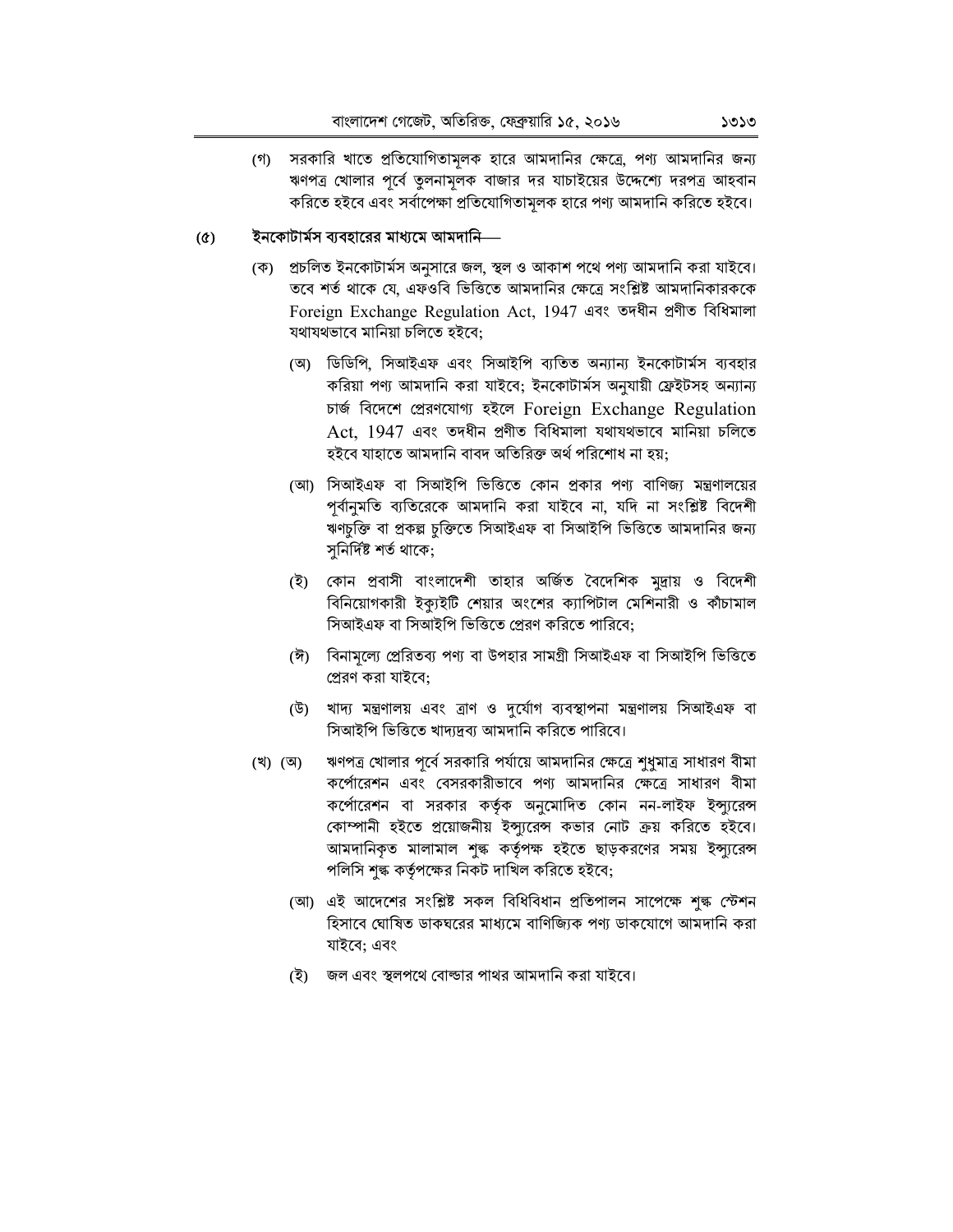#### $(\mathcal{V})$ কান্ট্রি অব অরিজিন উল্লেখক্রমে আমদানি—

- (ক) সকল প্রকার আমদানির ক্ষেত্রে পণ্য, পণ্যের মোড়ক, পাত্র বা কনটেইনারের গায়ে ''কান্ট্রি অব অরিজিন'' সম্পষ্টভাবে উল্লেখ থাকিতে হইবে;
- (খ) রপ্তানিকারক সংশ্লিষ্ট সরকার, অনুমোদিত কর্তৃপক্ষ বা সংস্থা কর্তৃক ইস্যুকৃত উৎস দেশ ''কান্ট্রি অব অরিজিন'' সংক্রান্ত সনদপত্র আমদানি সংক্রান্ত দলিলাদির সঙ্গে পণ্য খালাসের সময় শুল্ক কর্তৃপক্ষের নিকট অবশ্যই দাখিল করিতে হইবেঃ

তবে শর্ত থাকে যে, কয়লা, রপ্তানিমুখী পোষাক শিল্প ও শিল্পের কাঁচামাল আমদানির ক্ষেত্রে ''কান্ট্রি অব অরিজিন'' এর এই শর্ত প্রযোজ্য হইবে না:

- (গ) মেধাস্বত্ব সংরক্ষণের ক্ষেত্রে- মেধাস্বত্ব সংক্রান্ত বাংলাদেশে প্রচলিত আইনে নিবন্ধিত ব্রান্ডের পণ্যসামগ্রী আমদানির ক্ষেত্রে সংশ্লিষ্ট ব্রান্ডের পণ্যের মেধাস্বত্ত্বাধিকারী কর্তৃক সত্যায়িত মেধাস্বত্ব সনদপত্র পণ্য খালাসের সময় শুল্ক কর্তৃপক্ষের নিকট দাখিল করিতে হইবে:
- (ঘ) তুলা আমদানির ক্ষেত্রে প্রতি বেলের গায়ে ''কান্ট্রি অব অরিজিন'' উল্লেখ করা প্ৰয়োজন হইবে নাঃ

তবে শর্ত থাকে যে. ফাইটো স্যানিটারী সার্টিফিকেটে ''কান্ট্রি অব অরিজিন'' উল্লেখ থাকিতে হইবে:

- (ঙ) Foreign Exchange Regulation Act, 1947 (Act VII of 1947) এর বিধান মোতাবেক এবং বাংলাদেশ ব্যাংক ও বাণিজ্যিক ব্যাংক কর্তৃক আরোপিত শর্ত সাপেক্ষে যে সমস্ত শতভাগ রপ্তানিমুখী শিল্প প্রতিষ্ঠান শৃল্ক কর্তৃপক্ষ কর্তৃক স্বীকৃত সেই সকল শিল্পসহ অন্যান্য শিল্পের কাঁচামাল আমদানির ক্ষেত্রে ''কান্ট্রি অব অরিজিন'' উল্লেখ করার প্রয়োজন হইবে না:
- (5) Aluminium Ingot, Zinc Ingot সহ অন্যান্য Non-ferrous এবং Ferrous metals আমদানির ক্ষেত্রে ''কান্ট্রি অব অরিজিন'' উল্লেখ করার প্রয়োজন হইবে না;
- (ছ) ছাতক সিমেন্ট কারখানার জন্য কাঁচামাল হিসাবে চনাপাথর আমদানির ক্ষেত্রে বিভিন্ন চালান বা লটে রজ্জুপথে আমদানিকৃত এবং নৌপথে আমদানিকৃত চুনাপাথরের জন্য রজ্জুপথে পরিবহণকৃত সরবরাহ তালিকা মোতাবেক এবং নৌপথের ক্ষেত্রে ঋণপত্রে উল্লিখিত পরিমাণের জন্য প্রত্যেক চালান বা লটের পরিবর্তে রপ্তানিকারক সংশ্লিষ্ট সরকার, অনুমোদিত কর্তৃপক্ষ বা সংস্থা কর্তৃক ইস্যুকৃত ''কান্ট্রি অব অরিজিন'' সংক্রান্ত সনদপত্র পণ্য খালাসের সময় শুল্ক কর্তৃপক্ষের নিকট একবার দাখিল করিলেই চলিবে।

আমদানিকারকের নাম, ঠিকানা ও ইটিআইএন/ইউটিআইএন, বিআইএন লিপিবদ্ধকরণ—  $(9)$ নিয়লিখিত আমদানি ব্যতীত অন্যান্য ক্ষেত্রে আমদানিকৃত মালামাল সর্ববৃহৎ যে প্যাকেট, মোড়ক, টিনজাত মোড়ক, স্যাক প্যাক, উডেন বক্স বা অন্যান্য প্যাকেটে আমদানি করা হইলে উহার ন্যনতম শতকরা দুই ভাগের উপর আমদানিকারকের নাম, ঠিকানা ও ইটিআইএন/ইউটিআইএন, বিআইএন অমোচনীয় কালি দ্বারা লিপিবদ্ধ বা ছাপানো থাকিতে হইবে, যথা:—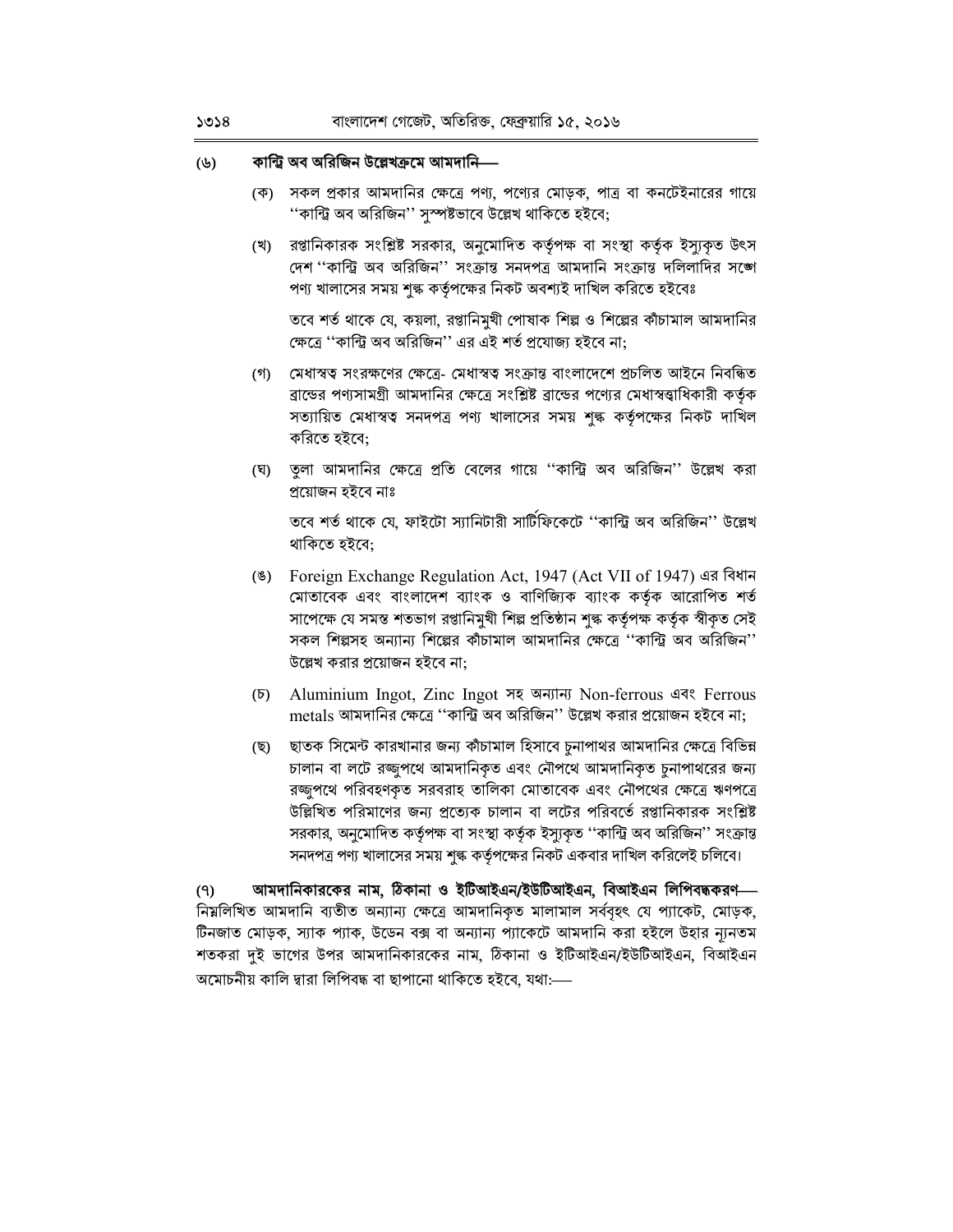- (ক) বান্ধ আকারে মোড়কবিহীন অবস্থায় পণ্যের ক্ষেত্রে;
- প্রতি চালানে ৫,০০০ (পাঁচ হাজার) মার্কিন ডলার মূল্য পর্যন্ত পণ্যের ক্ষেত্রে; (খ)
- $($ গ) সরকারি খাতে আমদানির ক্ষেত্রে:
- বৈদেশিক সাহায্যপুষ্ট অনুমোদিত প্রকল্পের জন্য আমদানির ক্ষেত্রে; (ঘৃ)
- আমদানি নীতি আদেশে প্ৰদত্ত বিধান মোতাবেক বিনামল্যে নমুনা, বিজ্ঞাপন সামগ্ৰী ও  $(8)$ ১,০০০ (এক হাজার) বা তার কম মার্কিন ডলার মূল্যের উপহার সামগ্রীর ক্ষেত্রে;
- (চ) ট্রান্সফার অব রেসিডেন্স ব্যাগেজ (আমদানি) বিধিমালা, ২০০০ এর আওতায় প্রেরিত পণ্যের ক্ষেত্রে:
- প্রকৃত ব্যবহারকারী কর্তৃক আমদানির ক্ষেত্রে; (ছ)
- (জ) দূতাবাসসমূহ কর্তৃক আমদানির ক্ষেত্রে;
- (ঝ) বন্ডেড ওয়্যারহাউজের আওতায় ১০০% রপ্তানিমুখী শিল্প প্রতিষ্ঠান কর্তৃক আমদানির ক্ষেত্ৰে:
- (ঞ) ফেরতের ভিত্তিতে পণ্যাদি আমদানির ক্ষেত্রে;
- পণ্যাদি রপ্তানি তথা আমদানির ক্ষেত্রে: (ট)
- (ঠ) অন্ট্রাপো পদ্ধতিতে আমদানির ক্ষেত্রে:
- বিভিন্ন শিক্ষা প্রতিষ্ঠান বা দাতব্য প্রতিষ্ঠান বা হাসপাতাল কর্তৃক আমদানির ক্ষেত্রে; (ড) এবং
- (ঢ) প্রবাসী কর্তৃক প্রেরিত পণ্যের ক্ষেত্রে।
- **অর্থের উৎস।**—নিম্নবর্ণিত উৎসের আওতায় পণ্য আমদানি করা যাইবে, যথা:— ৬।
	- (ক) নগদ—
		- (অ) নগদ বৈদেশিক মুদ্রা (বাংলাদেশ ব্যাংকের বৈদেশিক মুদ্রা হিসাবের স্থিতি);
		- (আ) প্রবাসী বাংলাদেশীদের বৈদেশিক মুদ্রা হিসাব;
		- (ই) বৈদেশিক অৰ্থ সাহায্য (পণ্য সাহায্য, ঋণ, অনুদান);
		- (ঈ) পণ্য বিনিময়- বার্টার এবং বিশেষ বাণিজ্য চুক্তি (এস,টি,এ)।
	- (খ) বাণিজ্যিক আমদানিকারক ও শিল্প প্রতিষ্ঠান তাহাদের জন্য বার্টার এবং এস.টি.এ'র অধীনে ঘোষিত ভিত্তি অনুসারে নিজ নিজ প্রাপ্য হিস্যার ব্যবহার করিতে পারিবে;
	- (গ) সরকারের সুনির্দিষ্ট পূর্বানুমতিক্রমে সম্পাদিত বেসরকারি খাতের বিশেষ বাণিজ্য চুক্তির (এস,টি,এ) অধীন পণ্য আমদানি সরকার কর্তৃক নির্ধারিত পদ্ধতিতে করা যাইবে; এবং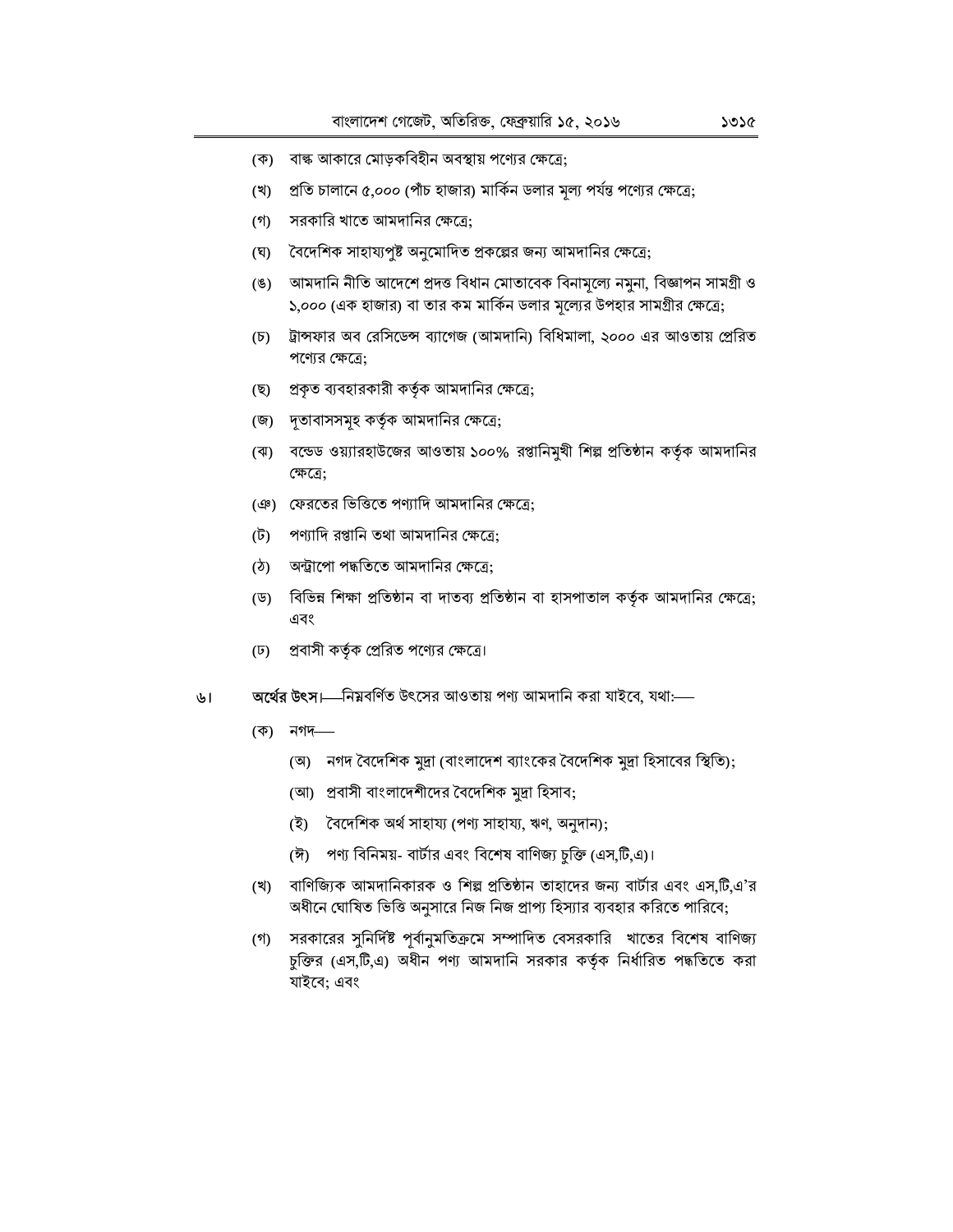(ঘ) কেবল বর্তমানে বলবৎ চুক্তিসমূহের মেয়াদ অবসান না হওয়া পর্যন্ত দফা (ক) এর উপ-দফা (ঈ) এর বিধান প্রযোজ্য হইবে।

**আমদানি ব্যয় খাতে অর্থের ব্যবস্থা।** ভিন্নরূপ উল্লিখিত না হইলে, প্রধানতঃ নগদ অর্থের  $91$ অধীনেই আমদানিকারকগণকে আমদানি করিতে হইবে।

- আমদানি পদ্ধতি। পণ্য আমদানির পদ্ধতি হইবে নিম্নরূপ, যথা:  $\mathbf{b}$ 
	- আমদানি লাইসেন্স অনাবশ্যক—ভিন্নরূপ নির্দেশ না থাকিলে, কোন পণ্য আমদানির  $(5)$ জন্য আমদানির লাইসেন্স প্রয়োজন হইবে না।
	- (২) **এল, সি, এ, ফরমের মাধ্যমে আমদানি—**ভিন্নরূপ নির্দেশ না থাকিলে, অর্থের উৎস নির্বিশেষে ব্যাংকের মাধ্যমে আমদানির ক্ষেত্রে (এল,সি, ব্যাংক ড্রাফট, রেমিটেন্স ইত্যাদি) এল.সি.এ. ফরম আবশ্যক হইবে।
	- (৩) **ঋণপত্রের মাধ্যমে আমদানি—**ভিন্নরূপ নির্দেশ না থাকিলে, শুধু অপ্রত্যাহারযোগ্য ঋণপত্ৰ খুলিয়া আমদানি করিতে হইবে:

তবে শর্ত থাকে যে, দুত পচনশীল খাদ্যদ্রব্য টেকনাফ শুল্ক স্টেশনের মাধ্যমে আমদানির ক্ষেত্রে প্রতি চালানে মার্কিন ডলার ৫০,০০০ (পঞ্চাশ হাজার) মূল্যসীমা ও অন্যান্য স্থল পথে আমদানির ক্ষেত্রে মার্কিন ডলার দশ হাজার মূল্য সীমার এবং নিত্যপ্রয়োজনীয় খাদ্য সামগ্রী আমদানির জন্য মূল্যসীমা নির্বিশেষে ঋণপত্র ছাড়া এলসিএ ফরমের মাধ্যমে আমদানি করা যাইবেঃ

আরো শর্ত থাকে যে, এই পদ্ধতির আওতায় উপ-অনুচ্ছেদ (৬) এ উল্লিখিত শর্তাবলী একইভাবে প্রযোজ্য হইবে এবং আমদানিকারককে অনুমোদিত ডিলার ব্যাংকে ঋণপত্র ব্যতিরেকে আমদানির জন্য নিবন্ধিত হইতে হইবে।

- (৪) ঋণপত্র না খুলিয়া এল,সি,এ ফরমের মাধ্যমে আমদানি—নিমলিখিত ক্ষেত্রসমূহে ঋণপত্র না খুলিয়া এল,সি,এ, ফরমের মাধ্যমে আমদানি করা যাইবে, যথা:—
	- (ক) সাইট ড্ৰাফট অথবা ইউজেন্স বিলের ভিত্তিতে পুস্তক, জার্নাল, ম্যাগাজিন ও সাময়িকী আমদানি;
	- (খ) শিল্প খাতের আমদানিকারক হিসাবে নিবন্ধিত আমদানিকারকগণ কর্তৃক স্বীয় কারখানায় ব্যবহৃতব্য কাঁচামাল ও মূলধনী যন্ত্রপাতি আমদানির ক্ষেত্রে মূল্যসীমা নিৰ্বিশেষে এবং বাণিজ্যিক আমদানিকারক কর্তৃক বাংলাদেশ হইতে মূল্য পরিশোধ করিয়া বাৎসরিক অনধিক ২,০০,০০০ (দুই লক্ষ) মার্কিন ডলার মূল্যের যে কোন আমদানিযোগ্য পণ্য, তবে মায়ানমার হইতে—
		- (অ) চাল, ডাল, ভুট্টা, সীম, আদা, রসুন, সয়াবিন তেল, পামওয়েল, পেঁয়াজ ও মাছ আমদানির ক্ষেত্রে একক চালানে অনধিক ৫০,০০০ (পঞ্চাশ হাজার) মার্কিন ডলার ও অন্যান্য পণ্যের ক্ষেত্রে একক চালানে ৩০,০০০ (ত্রিশ হাজার) মার্কিন ডলার; এবং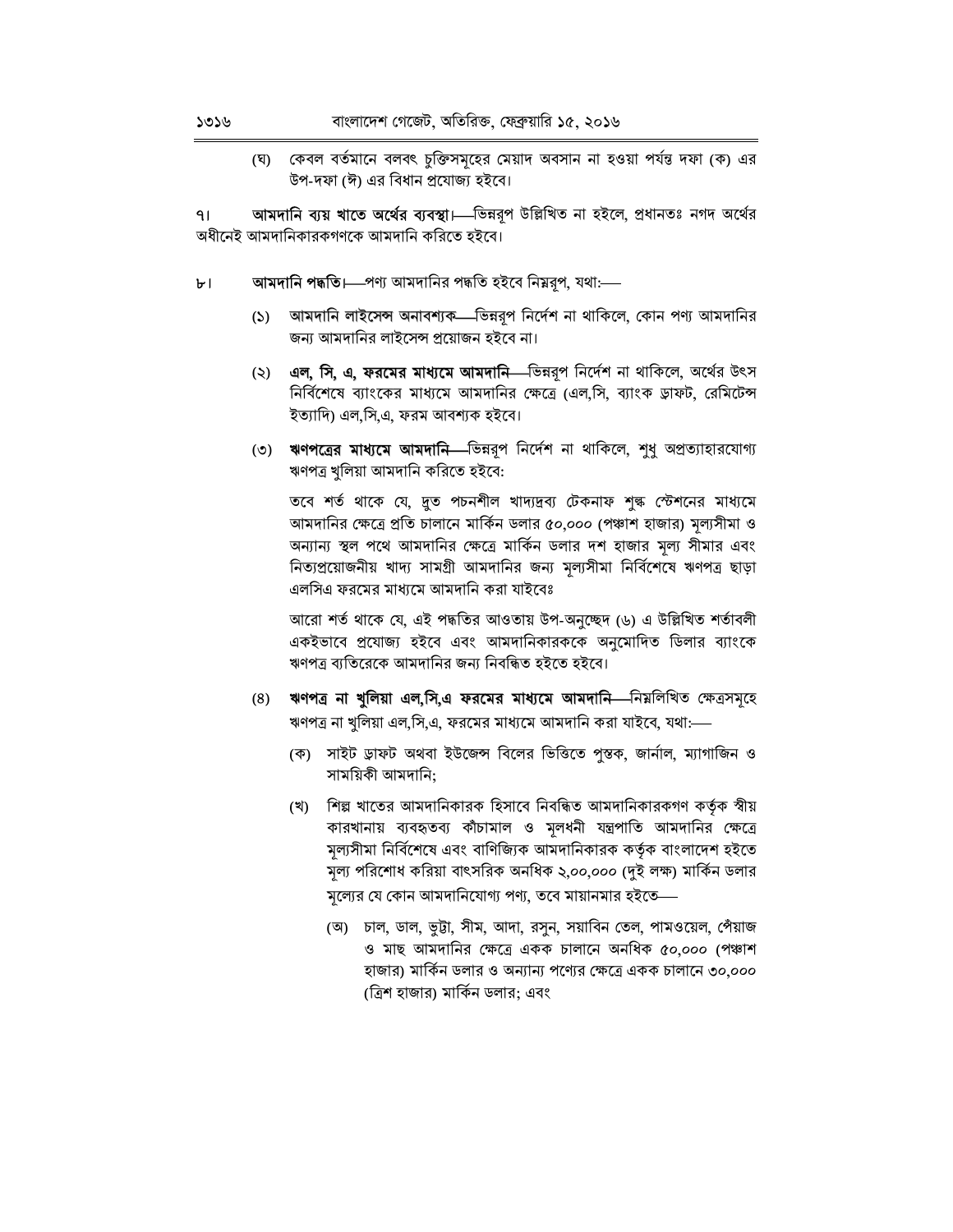- (আ) সরকারি ব্যবস্থাপনায় চাল আমদানির ক্ষেত্রে একক চালানে অনধিক ২.০০ (দুই) মিলিয়ন মার্কিন ডলার পর্যন্ত ঋণপত্র ব্যতীত আমদানি করা যাইবে এবং এইক্ষেত্রে বাৎসরিক সর্বোচ্চ ২,০০,০০০ (দুই লক্ষ) মার্কিন ডলারের সীমা প্রযোজ্য হইবে না;
- (গ) যে সকল পণ্য সাহায্য, ঋণ ও অনুদানের অধীনে ঋণপত্র ব্যতিরেকে আমদানির জন্য সুনির্দিষ্ট ক্রয় পদ্ধতি রহিয়াছে; এবং
- স্বীকৃত ঔষধ শিল্প কর্তৃক ব্যাংক ড্রাফটের মাধ্যমে পরিচালক, ঔষধ প্রশাসন (ঘ) অধিদপ্তরের অনুমোদনক্রমে উৎপাদিত ঔষধের মান নির্ধারণ কাজে ব্যবহার্য "ইন্টারন্যাশনাল কেমিক্যাল রেফারেন্স"।

আমদানি পারমিট এবং বিশেষ ক্ষেত্রে ক্লিয়ারেন্স পারমিট (জরিমানাসহ খালাসের নিমিত্তে)  $(\alpha)$ **এর মাধ্যমে আমদানি**—নিম্নলিখিত ক্ষেত্রসমূহে এল,সি,এ ফরম এর অথবা ঋণপত্র খুলিবার প্রয়োজন হইবে না, তবে আমদানিকারককে আমদানি পারমিট বা, ক্ষেত্রমত, ক্লিয়ারেন্স পারমিট গ্রহণ করিতে হইবে, যথা:-

- (ক) ইউনেস্কো কুপন সমর্পন করিয়া পুস্তক, জার্নাল, ম্যাগাজিন, সাময়িকী এবং বৈজ্ঞানিক ও গবেষণাগারের যন্ত্রপাতি আমদানি;
- (খ) নিম্নেবৰ্ণিত ক্ষেত্ৰসমূহে আয় হইতে পরিশোধ (Pay as you earn scheme) প্রকল্পের অধীন কেবল বাংলাদেশ ব্যাংকের (প্রযোজ্য ক্ষেত্রে বিনিয়োগ বোর্ডের বৈদেশিক ঋণ বাছাই কমিটির) ছাড়পত্রের ভিত্তিতে আমদানি, যথা—
	- (অ) আমদানিযোগ্য নতুন এবং অনধিক ১০ (দশ) বৎসরের পুরাতন প্লান্ট এবং মেশিনারী:
	- (আ) নৃতন অথবা অনধিক ৫(পাঁচ) বৎসরের পুরাতন বা রিকন্ডিশন্ড মটর গাড়ী;
	- (ই) যে কোন পরিমাণ পরিবহণ ক্ষমতাসম্পন্ন নূতন অথবা অনধিক ১৫ (পনের) বৎসরের পুরাতন রিফ্রিজারেটেড জাহাজসহ ইস্পাত অথবা কাঠের তৈরী মালবাহী ও যাত্ৰীবাহী জাহাজ:

তবে শর্ত থাকে যে, সমুদ্রগামী জাহাজের ক্ষেত্রে অনধিক ২৫(পঁচিশ) বৎসরের পুরাতন জাহাজও আমদানিযোগ্য হইবে;

- (ঈ) উপযুক্ত কর্তৃপক্ষের ছাড়পত্র গ্রহণ করিয়া রপ্তানিমুখী শিল্প প্লান্ট এবং মেশিনারি:
- (উ) সমুদ্রে মাছ ধরার জন্য নৃতন অথবা অনধিক ২৫ (পঁচিশ) বৎসরের পুরাতন জাহাজ ও ট্রলারঃ

তবে শর্ত থাকে যে, এই প্রকল্পের অধীন আমদানির অনুমোদন প্রদানকারী কর্তৃপক্ষ সংশ্লিষ্ট অনুমোদন পত্রের কপি প্রধান নিয়ন্ত্রকের নিকট প্রেরণ করিবেন এবং আমদানিকারকগণ পণ্য আমদানির জন্য প্রয়োজনীয় কাগজপত্র সহকারে প্রধান নিয়ন্ত্রকের নিকট পূর্বানুমতির জন্য আবেদন করিবেন;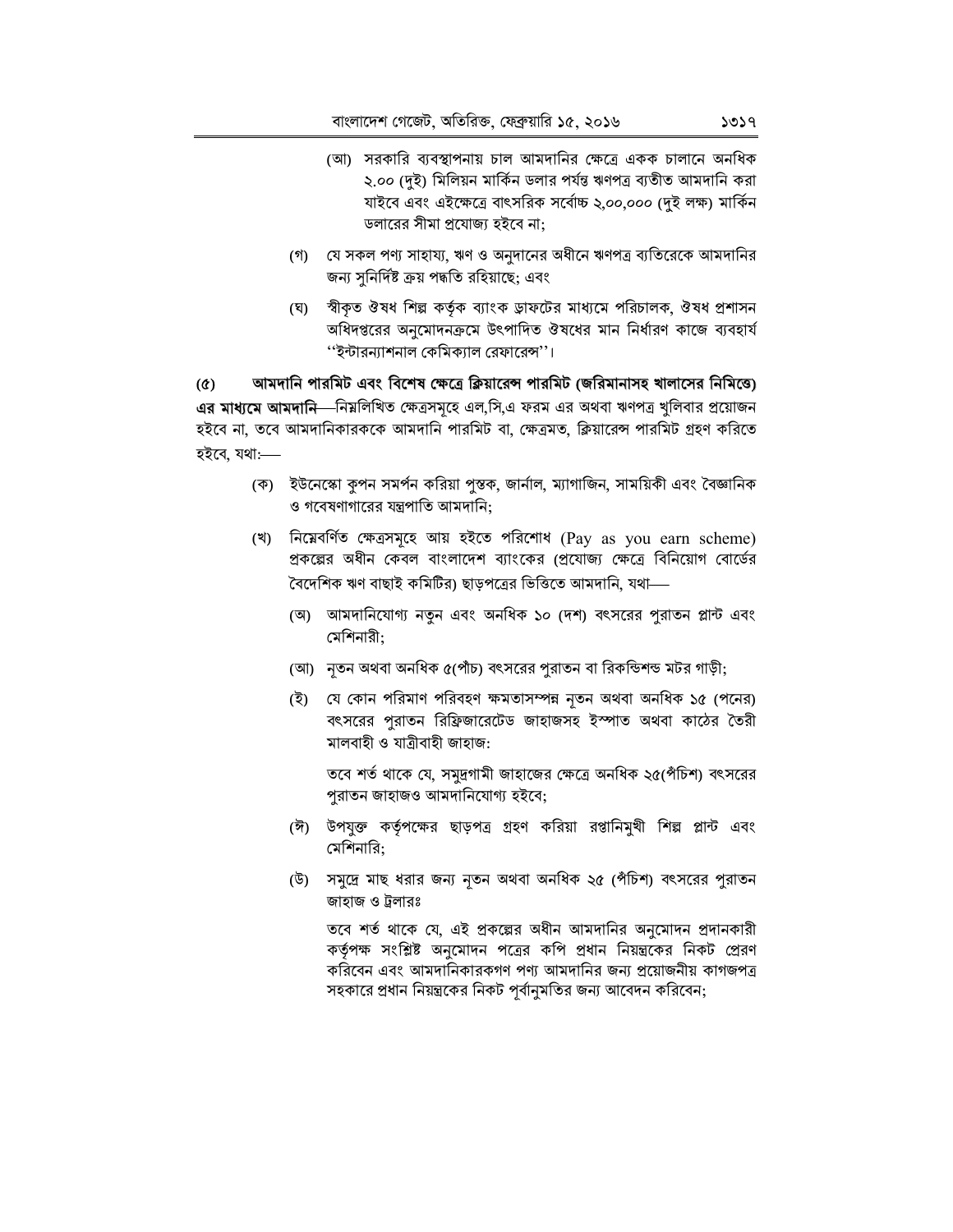- বিদেশ হইতে প্রত্যাগত যাত্রী কর্তৃক ব্যাগেজ রুলসমূহের আওতায় নির্দিষ্ট পরিমাণ বা (গ) মল্যের অতিরিক্ত পণ্য আমদানি যদি উক্ত আমদানিকৃত পণ্য সংশ্লিষ্ট ব্যাগেজ রলের অধীন আমদানিযোগ্য হয়:
- (ঘ) নমুনা, বিজ্ঞাপন সামগ্রী এবং উপহার দ্রব্য আমদানি সংক্রান্ত অনুচ্ছেদ ১৩ তে উল্লিখিত বিধানে বর্ণিত মাত্রার অধিক পরিমাণ বিনা মূল্যের নমুনা, বিজ্ঞাপন সামগ্রী এবং উপহার দ্রব্যাদি আমদানি:
- (ঙ) শুধু ভেষজ এবং ঔষধাদি বোনাস পদ্ধতিতে এই শৰ্তে আমদানি যে, সংশ্লিষ্ট আমদানিকারকগণ উক্ত আমদানির সুবিধা ভোক্তাগণকে ভোগ করিতে দিতে বাধ্য থাকিবেন। এই উদ্দেশ্যে মহাপরিচালক, ঔষধ প্রশাসন অধিদপ্তর যথাযথ পদ্ধতি উদ্ভাবন করিবেন:
- (চ) দেশী-বিদেশী যৌথ উদ্যোগে ও ১০০% বিদেশী উদ্যোগে স্থাপিত বা স্থাপিতব্য অনুমোদিত শিল্পের বিদেশী অংশীদারের মূলধন হিসাবে ক্যাপিটাল মেশিনারি ও যন্ত্ৰাংশ আমদানি; এবং
- (ছ) পারমিট হইতে সুনির্দিষ্টভাবে অব্যাহতি দেওয়া হয় নাই এইরুপ অন্যান্য পণ্য আমদানি।

বিলম্বিত মূল্য পরিশোধের (ডেফার্ড পেমেন্ট) ভিত্তিতে অথবা সরবরাহকারীর ঋণের (৬) বিপরীতে আমদানি—এই আদেশে বর্ণিত বিধি-নিষেধ সাপেক্ষে বাংলাদেশ ব্যাংক কর্তৃক বিধিবদ্ধ পদ্ধতির ভিত্তিতে বিলম্বিত মল্য পরিশোধের মাধ্যমে অথবা সরবরাহকারীর ঋণের বিপরীতে মালামাল আমদানি করা যাইবে।

সরাসরি বিদেশে মূল্য পরিশোধের মাধ্যমে আমদানি—শুধু প্রবাসী বাংলাদেশী কর্তৃক  $(9)$ সরাসরি বিদেশে মূল্য পরিশোধের মাধ্যমে যে কোন আমদানিযোগ্য পণ্য মূল্যসীমা নির্বিশেষে বাংলাদেশে বসবাসরত বাংলাদেশীর নামে প্রেরণ করা যাইবে এবং প্রাপকের নাম ও ঠিকানা আমদানি সংক্রান্ত দলিলে উল্লেখ করিতে হইবে, এইরপ ক্ষেত্রে—

- (ক) আমদানি নিয়ন্ত্রণ কর্তৃপক্ষের কোন অনুমতি বা আমদানি পারমিট প্রয়োজন হইবে না:
- (খ) বৈদেশিক মুদ্রা উপার্জনকারী হিসাবে ঐ দেশের বাংলাদেশ দূতাবাসের প্রত্যয়নপত্র দাখিল করিতে হইবে, এই প্রত্যয়নপত্রে প্রেরকের পাসপোর্ট নম্বর, পেশা, বাৎসরিক আয়, বিদেশে অবস্থানের মেয়াদ ইত্যাদি উল্লেখ থাকিতে হইবে; এবং
- (গ) মূল্য পরিশোধের রসিদে দূতাবাসের প্রত্যয়ন থাকিতে হইবে।

#### $(\mathbf{b})$ ঋণপত্ৰ খোলার সময়সীমা—

(ক) ভিন্নতর নির্দেশ না থাকিলে, নগদ অর্থে আমদানির ক্ষেত্রে সকল আমদানিকারককে এল,সি,এ ফরম জারি বা নিবন্ধনের ১৮০ (একশত আশি) দিনের মধ্যে ঋণপত্র খুলিতে হইবে:

তবে শর্ত থাকে যে, প্রধান নিয়ন্ত্রক আমদানি ও রপ্তানি উক্ত সময়সীমা উপযুক্ত মেয়াদ পৰ্যন্ত বৰ্ধিত করিতে পারিবেন;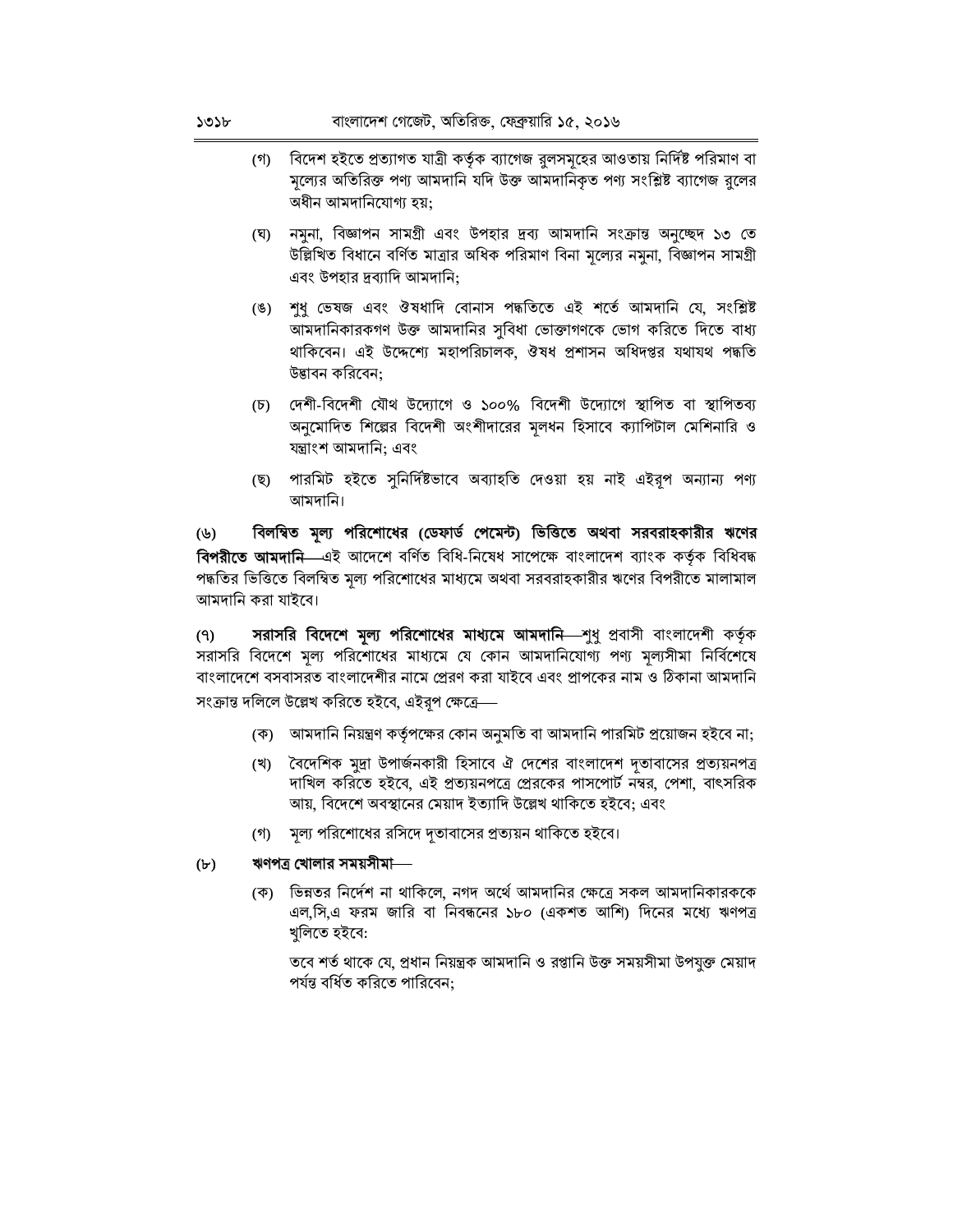(খ) বিদেশী ঋণ বা অনুদান হিসাবে এবং বার্টার বা এস টি এ এর অধীন প্রধান নিয়ন্ত্রক কর্তৃক ঘোষিত সময়সীমার মধ্যে ঋণপত্র খুলিতে হইবে।

#### পণ্য জাহাজীকরণ সময়সীমা—  $(\delta)$

- (ক) ভিন্নরূপ নির্দেশ না থাকিলে, ব্যাংক কর্তৃক এল,সি,এ ফরম জারীর তারিখ হইতে যন্ত্রপাতি এবং যন্ত্রাংশ আমদানির ক্ষেত্রে ১৭ (সতের) মাস এবং অন্যান্য সকল পণ্যের ক্ষেত্রে ০৯ (নয়) মাসের মধ্যে পণ্য জাহাজীকরণ করিতে হইবে;
- (খ) পণ্য ঋণ বা অনুদান এবং একাউন্ট ট্রেড এ্যারেঞ্জমেন্ট বা কাউন্টার ট্রেড এ্যারেঞ্জমেন্ট এর অধীন আমদানির ক্ষেত্রে প্রধান নিয়ন্ত্রক কর্তৃক ঘোষিত সময়সীমার মধ্যে পণ্য জাহাজীকরণ করিতে হইবে: এবং
- (গ) আমদানিকারকের নিয়ন্ত্রণ বহির্ভূত পরিস্থিতির কারণে কোন পণ্য নির্ধারিত সময়সীমার মধ্যে জাহাজীকরণ করা সম্ভব না হইলে সংশ্লিষ্ট পরিস্থিতি বিবেচনায় গুণাগুণের ভিত্তিতে প্রধান নিয়ন্ত্রক জাহাজীকরণের সময়সীমা উপযুক্ত মেয়াদের জন্য বৰ্ধিত করিতে পারিবেন।

নিষেধাজ্ঞা বা বাধা-নিষেধ আরোপের পর ঋণপত্রের উপর বিধি-নিষেধ কোন পণ্যের  $(S<sub>O</sub>)$ আমদানি নিষিদ্ধ অথবা শৰ্তযুক্ত বলিয়া ঘোষিত হইলে মনোনীত ব্যাংক অথবা আমদানি নিয়ন্ত্ৰণ কর্তৃপক্ষ সেই পণ্যের জন্য পূর্বের খোলা ঋণপত্রের জন্য জাহাজীকরণের সময়সীমা বর্ধন অথবা ঋণপত্রের সংশোধন অথবা পণ্যের মূল্য বা পরিমাণ বৃদ্ধি করিতে পারিবে না।

এল.সি.এ ফরমের সহিত যে সকল দলিলপত্র দাখিল করা আবশ্যক—সরকারি এবং  $(55)$ বেসরকারি উভয় খাতের আমদানিকারকগণ ঋণপত্র খলিবার জন্য এল,সি.এ ফরমের সহিত নিয়লিখিত দলিলপত্র তাঁহাদের মনোনীত ব্যাংকে দাখিল করিবেন, যথা:—

- (ক) আমদানিকারক কর্তৃক যথাযথভাবে স্বাক্ষরিত ঋণপত্র দরখাস্ত ফরম;
- (খ) ইন্ডেন্টর কর্তৃক মালামালের জন্য প্রদত্ত ইনডেন্ট অথবা বিদেশী সরবরাহকারী প্রদত্ত প্ৰোফরমা ইনভয়েস, যাহা প্রযোজ্য; এবং
- (গ) ইন্সুরেন্স কভার নোট।

সরকারি খাতের আমদানিকারকগণ কর্তৃক যে সকল অতিরিক্ত কাগজপত্র দাখিল করা  $(55)$ **আবশ্যক**—উপ-অনুচ্ছেদ (১১) এ বর্ণিত কাগজপত্রাদির অতিরিক্ত হিসাবে প্রশাসনিক মন্ত্রণালয় বা বিভাগ বা, ক্ষেত্রমত, কর্তৃপক্ষের মঞ্জরীপত্রের সত্যায়িত প্রতিলিপি সরকারি খাতের আমদানিকারকগণকে দাখিল করিতে হইবে।

বেসরকারি আমদানিকারকগণ কর্তৃক যে সকল অতিরিক্ত কাগজপত্র দাখিল করা  $(SO)$ **আবশ্যক** - উপ-অনুচ্ছেদ (১১) এ বর্ণিত কাগজপত্রাদি ছাড়াও নিয়লিখিত কাগজপত্রাদি বেসরকারি খাতের আমদানিকারকগণকে দাখিল করিতে হইবে, যথা:—–

(ক) নিবন্ধনকৃত স্থানীয় বণিক ও শিল্প সমিতি অথবা নিখিল বাংলাদেশ ভিত্তিক তাহার নিজ ব্যবসার প্রতিনিধিত্বকারী সংশ্লিষ্ট ট্রেড এসোসিয়েশন হইতে উহার বৈধ সদস্য হিসাবে প্রত্যয়নপত্র: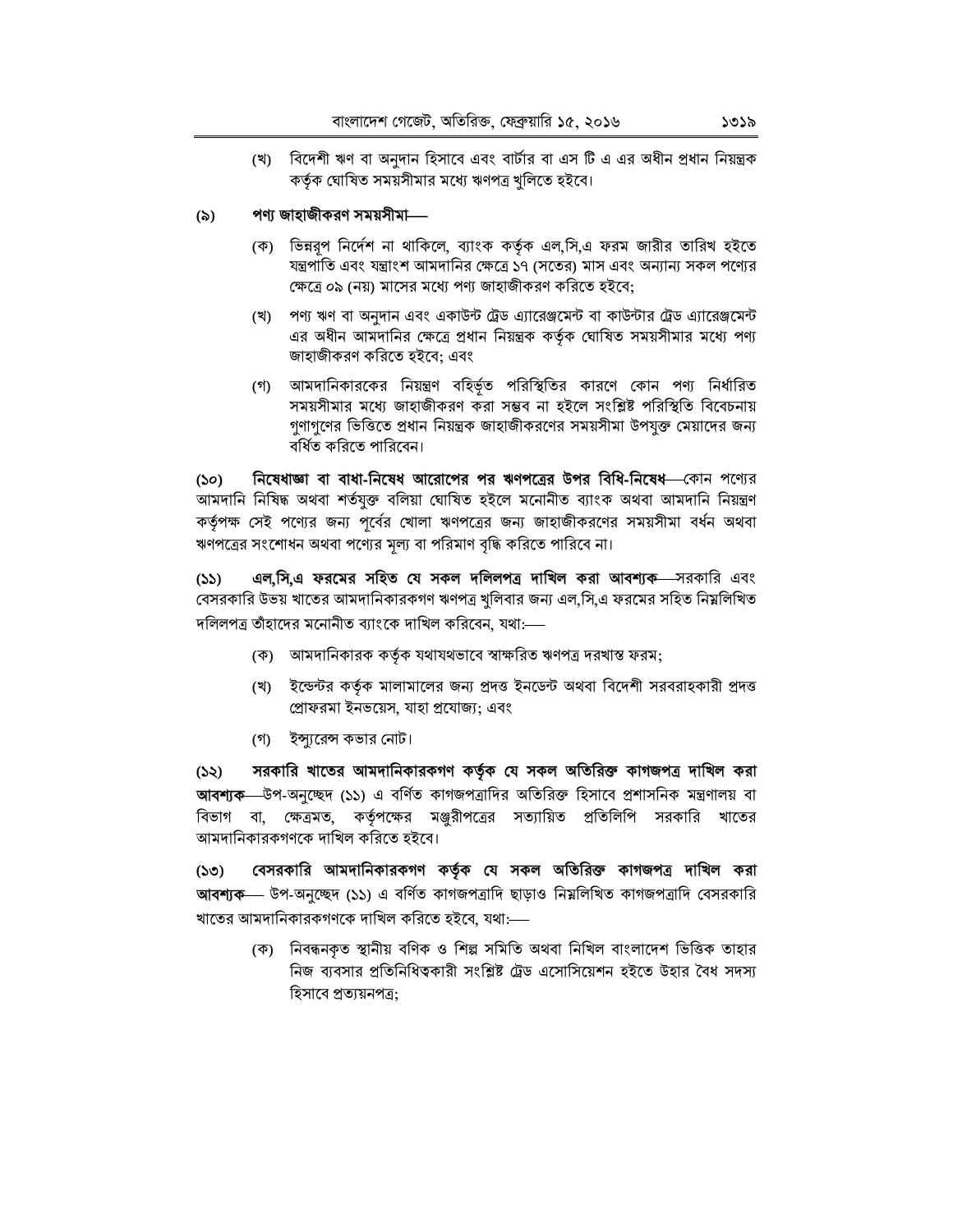- (খ) সংশ্লিষ্ট অর্থ বৎসরের জন্য নবায়নকৃত আমদানি নিবন্ধন সনদপত্র;
- আমদানিকারক পূর্ববর্তী বৎসরের আয়কর পরিশোধ করিয়াছেন অথবা আয়কর (গ) রিটার্ণ দাখিল করিয়াছেন এই মর্মে তিন প্রস্থ ঘোষণাপত্র:
- ্ব্যক্তিগত ব্যবহার ব্যতীত অন্য উদ্দেশ্যে আমদানির ক্ষেত্রে ট্যাক্স আইডেনটিফিকেশন (ঘ) নম্বর (ইটিআইএন) গ্রহণের প্রমাণপত্র;
- (ঙ) এই আদেশের অধীন প্রধান নিয়ন্ত্রক কর্তৃক বিভিন্ন সময় জারিকৃত সরকারি বিজ্ঞপ্তি অথবা নির্দেশের মাধ্যমে চাওয়া হইয়াছে এইরূপ কাগজপত্র;
- (চ) এই আদেশ অনুযায়ী প্রয়োজনীয় অন্য যে কোন কাগজ বা দলিলপত্র;
- (ছ) সাধারণ বীমা কর্পোরেশন বা বাংলাদেশী ইন্সুরেন্স কোম্পানীর কভার নোট এবং উহার বিপরীতে ষ্ট্যাম্পযুক্ত বীমা পলিসি, যাহা পণ্য খালাসের সময় শুল্ক কর্তৃপক্ষের নিকট দাখিল করিতে হইবে।

#### এল,সি,এ বা এল, সি'র শর্ত বা নিয়ম লংঘন—  $(58)$

- (ক) মনোনীত ব্যাংক কর্তৃক এল,সি,এ ফরম ইস্যুকরণ এবং তাহা অনুমোদিত ডিলার ব্যাংকে নিবন্ধন, যেরূপ প্রযোজ্য, এবং ঋণপত্র খোলার পূর্বে বা এল,সি,এ ফরম বা এল,সি'র মেয়াদ শেষ হওয়ার পর মালামাল জাহাজজাত করা হইলে তাহা এই আদেশ লংঘনক্ৰমে আমদানি হিসাবে গণ্য হইবে;
- (খ) মিথ্যা অথবা সঠিক নহে এইরূপ তথ্য প্রদান করিয়া অথবা জালিয়াতির মাধ্যমে প্রাপ্ত এল,সি,এ ফরম অবৈধ এবং বাতিল বলিয়া গণ্য হইবে; এবং
- (গ) শিল্প প্রতিষ্ঠানের জন্য পণ্যাদি আমদানির ক্ষেত্রে অন্যান্য শর্তপূরণ সাপেক্ষে ঋণপত্র খোলার পূর্বে জাহাজজাত করা হইলে তাহা এই আদেশ লংঘনক্রমে আমদানি হিসাবে গণ্য হইবে না।

ইনডেন্ট **এবং প্রোফরমা ইনভয়েসের বিপরীতে আমদানি**—নিবন্ধিত স্থানীয় ইনডেন্টর  $(S<sub>c</sub>)$ কর্তৃক জারিকৃত ইনডেন্ট অথবা বিদেশী উৎপাদনকারী বা বিক্রেতা বা সরবরাহকারী কর্তৃক জারিকৃত প্রোফরমা ইনভয়েসের বিপরীতে ঋণপত্র প্রতিষ্ঠা করা যাইবে।

এল, সি, এ ফরমের ক্ষেত্রে ব্যাংকসমূহের অনুসরণীয় পদ্ধতি—এল,সি,এ ফরম গ্রহণ বা  $(5b)$ জারি করিবার ক্ষেত্রে ব্যাংকসমূহকে নিম্নবর্ণিত পদ্ধতি অনুসরণ করিতে হইবে, যথা:—

### (ক) মনোনীত ব্যাংক কর্তৃক এল,সি,এ ফরম গ্রহণ:—

(অ) বেসরকারি খাতে স্বীকৃত শিল্প প্রতিষ্ঠান এবং নিবন্ধিত বাণিজ্যিক আমদানিকারকগণ কর্তৃক মালামাল আমদানির উদ্দেশ্যে ঋণপত্র খোলার জন্য এল,সি,এ ফরম ও আনুষজ্ঞাক কাগজ-পত্রাদি তাহাদের নিজ নিজ মনোনীত ব্যাংকে দাখিল করিতে হইবে;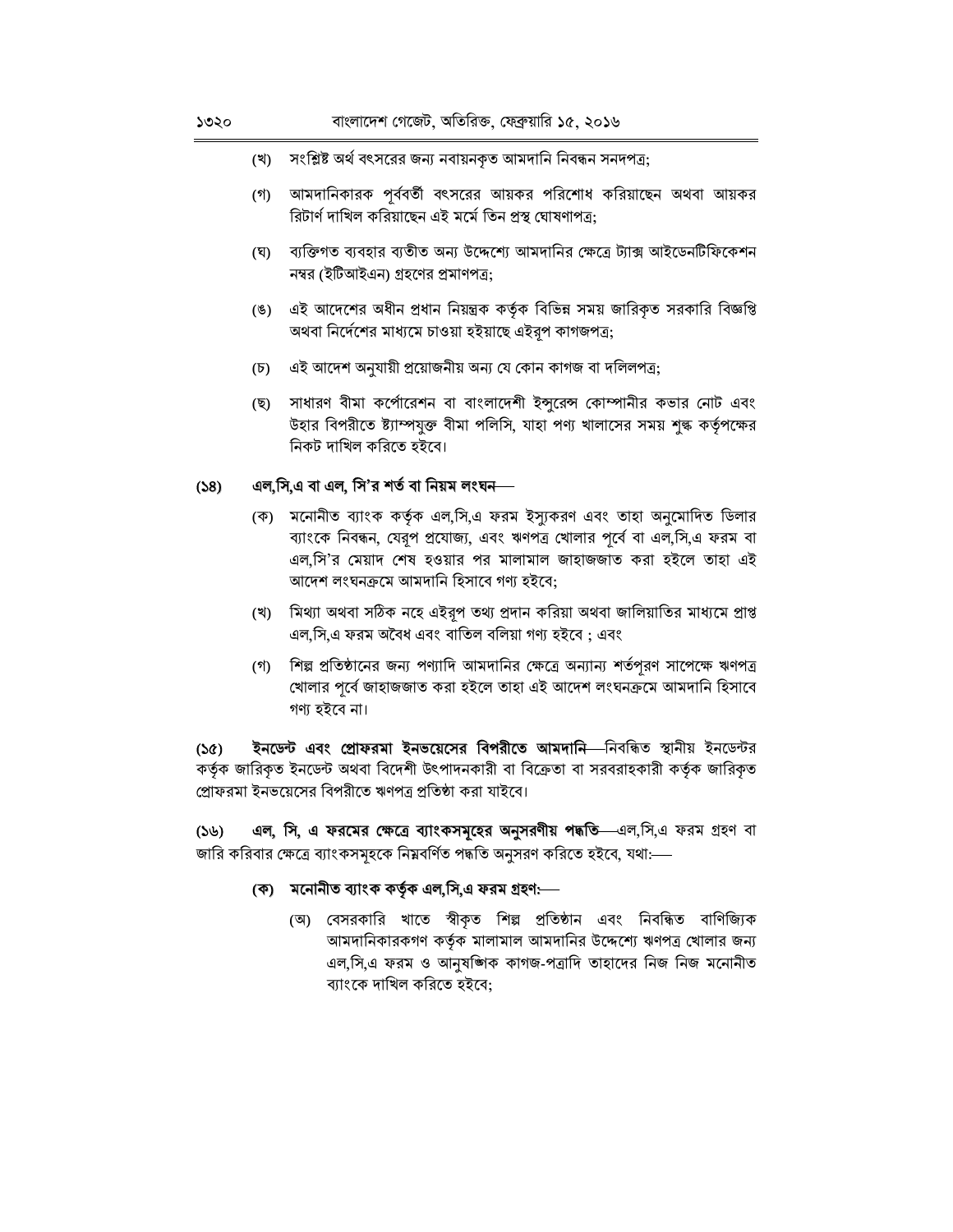- (আ) বেসরকারি সকল আমদানিকারকের নিকট হইতে এল.সি.এ ফরম গ্রহণ করিবার সময় মনোনীত ব্যাংক এই মর্মে নিশ্চিত হইবে যে, সংশ্লিষ্ট আমদানিকারকের বৈধ আমদানি নিবন্ধন সনদপত্র (আই,আর,সি) রহিয়াছে, সংশ্লিষ্ট অর্থ বৎসরের জন্য প্রদেয় নবায়ন ফি যথাযথভাবে পরিশোধ করা হইয়াছে এবং সংশ্লিষ্ট ট্রেজারি চালানের বিবরণ উক্ত আমদানিকারকের আই,আর,সি'তে যথারীতি রেকর্ড করা হইয়াছে। বেসরকারি খাতের কোন আমদানিকারককে আই,আর,সি হইতে সুনির্দিষ্টভাবে অব্যাহতি প্রদান করা না হইলে বৈধ অথবা বৈধভাবে নবায়নকৃত আই,আর,সি ব্যতীত তাহার এল,সি,এ ফরম গ্রহণ করা যাইবে না অথবা ঋণপত্র খোলা যাইবে না;
- (ই) স্থলপথে পণ্য আমদানির ক্ষেত্রে বাংলাদেশে গন্তব্য স্থলবন্দর সংশ্লিষ্ট ঋণপত্রে সনিৰ্দিষ্টভাবে উল্লেখ করিতে হইবে;
- (ঈ) নতুন শিল্প স্থাপনের উদ্দেশ্যে ক্যাপিটাল মেশিনারী এবং প্রাথমিক যন্ত্রাংশ আমদানির জন্য আমদানি নিবন্ধন সনদপত্র (আই,আর,সি) ছাড়াই এল,সি খোলা যাইবে। এইরপ ক্ষেত্রে প্রধান নিয়ন্ত্রকের নিকট হইতে আই,আর,সি অব্যাহতি পত্র গ্রহণের প্রয়োজন হইবে না। অবাধ সেক্টরভূক্ত শিল্প প্রতিষ্ঠানের ক্ষেত্রে নগদ বৈদেশিক মুদ্রায় ক্যাপিটাল মেশিনারী ও যন্ত্রাংশ আমদানির জন্য পোষকের কোন আনুষ্ঠানিক অনুমোদন পত্রের প্রয়োজন হইবে না; এবং
- বিদেশী বিনিয়োগকারী প্রতিষ্ঠান কর্তৃক ক্যাপিটাল মেশিনারী ও যন্ত্রাংশ (উ) আমদানি বাবদ ব্যয় বিনিয়োগকারীদের ইক্যুইটির অংশ হইতে নগদ বৈদেশিক মুদ্রায় পরিশোধিত হইবে মর্মে সংশ্লিষ্ট ব্যাংকের সনদপত্র প্রয়োজন হইবে।
- (খ) এইচ, এস, কোড নম্বর লিপিবদ্ধকরণ—ঋণপত্র খোলার সময় বাণিজ্যিক ব্যাংকসমূহ আমদানি পণ্যের যথাযথ বর্ণনা, পণ্যের সঠিক এইচ.এস কোড নম্বর লিপিবদ্ধকরণ এবং যুক্তিসঙ্গত মূল্য উল্লেখ করিবে। তফসিলী ব্যাংকগুলি উপরোক্ত ব্যবস্থা পালন করিতেছে কি না সে বিষয়ে বাংলাদেশ ব্যাংক মনিটর করিবে:
- (গ) **এল.সি.এ ফরম নিবন্ধন—**এল.সি অথবা এল.সি ব্যতিরেকে আমদানির ক্ষেত্রে এল,সি,এ ফরম ইস্যকারী অনুমোদিত ডিলার ব্যাংক এল,সি,এ ফরম নিবন্ধন সম্পাদন করিয়া এল,সি,এ ফরমের কপি মূল্য পরিশোধের পর মাসিক বিবরণীর সহিত বাংলাদেশ ব্যাংক, আমদানি ও রপ্তানি প্রধান নিয়ন্ত্রকের কার্যালয়, আমদানিকারক এবং শৃঙ্ক কর্তৃপক্ষের নিকট দাখিল করিবে এবং ১(এক) কপি নিজে সংরক্ষণ করিবে; ডিলার ব্যাংক কর্তৃক এল,সি,এ ফরম লিপিবদ্ধকরণের সকল তথ্যাদি একটি বিবরণী আকারে বাংলাদেশ ব্যাংকের সংশ্লিষ্ট কার্যালয়ে মাসিক ভিত্তিতে দাখিল করিতে হইবে:
- (ঘ) সরকারি বরাদ্দের বিপরীতে যে সকল এল,সি.এ ফরম নিবন্ধনের আবশ্যকতা নাই সেই সকল ক্ষেত্রের বিধান—ঋণ, অনুদান, বিনিময় অথবা বিশেষ বাণিজ্য চুক্তির (এসটিএ) অধীন আমদানির ক্ষেত্রে মনোনীত ব্যাংক, আমদানিকারকের এল,সি,এ ফরমে উল্লিখিত বিবরণ লিপিবদ্ধ করিয়া এল,সি,এ ফরম বা এল,সি দরখাস্ত ফরম এবং অন্যান্য আবশ্যকীয় দলিলপত্র এল,সি খুলিবার অনুরোধ জানাইয়া নির্ধারিত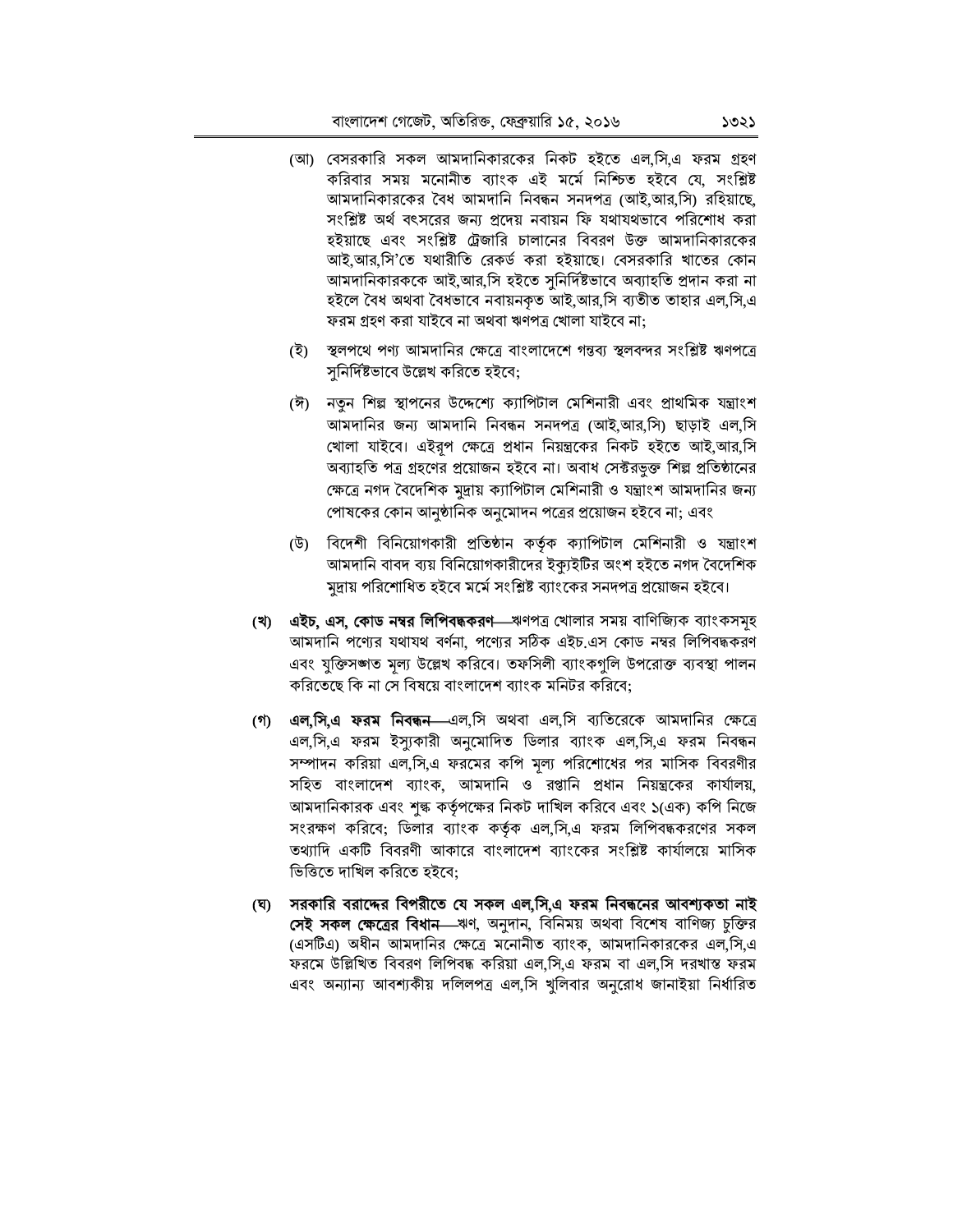ব্যাংকের নিকট প্রেরণ করিবে এবং নির্ধারিত ব্যাংক তখন এল.সি খলিয়া সংশ্লিষ্ট এল,সি,এ ফরমের ৩য় ও ৪র্থ কপি আমদানি নিয়ন্ত্রণ কর্তৃপক্ষের নিকট ১৫ (পনের) দিনের মধ্যে অবশ্যই প্রেরণ করিবে:

- (ঙ) আমদানি নিয়ন্ত্রণ কর্তৃপক্ষের রেকর্ডভূক্তির জন্য ঋণপত্রের কপি প্রেরণ—ঋণপত্র খোলার পর সংশ্লিষ্ট ব্যাংক ঋণপত্রের একটি পঠনযোগ্য কপি এবং সংশোধিত হইয়া থাকিলে উহার একটি কপি সংশ্লিষ্ট আমদানি নিয়ন্ত্রণ কর্তৃপক্ষের নিকট তাহাদের রেকর্ডভুক্তির জন্য ১৫ (পনের) দিনের মধ্যে প্রেরণ করিবে;
- (চ) বেসরকারি আমদানিকারক কর্তৃক দাখিলকৃত আয়কর ঘোষণাপত্র প্রেরণ—সংশ্লিষ্ট বেসরকারি আমদানিকারকের মনোনীত ব্যাংক আমদানিকারক কর্তৃক দাখিলকৃত আয়কর ঘোষণাপত্রের একটি কপি নিজের কাছে রাখিবে এবং অপর একটি কপি পরিচালক (গবেষণা এবং পরিসংখ্যান), জাতীয় রাজস্ব বোর্ড এর নিকট প্রেরণ করিবে:
- (ছ) মনোনীত ব্যাংক পরিবর্তন—সংশ্লিষ্ট আঞ্চলিক আমদানি ও রপ্তানি দপ্তরাধীন এলাকার মধ্যে উভয় ব্যাংকের অনাপত্তি সাপেক্ষে মনোনীত ব্যাংক পরিবর্তন করা যাইবে; এই ক্ষেত্রে সংশ্লিষ্ট ব্যাংকদ্বয়ের অনাপত্তি পত্রের একটি অনুলিপি সংশ্লিষ্ট আমদানি নিয়ন্ত্রণ কর্তৃপক্ষের নিকট দাখিল করিতে হইবে।

## তৃতীয় অধ্যায় আমদানি সংক্ৰান্ত ফিস

**নিবন্ধন সনদপত্র।—(১) ২০১৫-২০১৬ হইতে ২০১৭-২০১৮ অর্থ বৎসরের জন্য বাণিজ্যিক**  $\delta$ এবং শিল্প খাতের আমদানিকারকগণ বার্ষিক মোট আমদানি মূল্য-সীমার ভিত্তিতে নিম্নবর্ণিত ছয়টি শ্রেণিতে শ্রেণিভুক্ত হইবেন এবং তাহাদের নিবন্ধন (আইআরসি) ও নবায়ন ফিস হইবে নিম্নরূপ, যথা:—

| শ্ৰেণী নং | বার্ষিক মোট আমদানির সর্বোচ্চ | প্ৰাথমিক নিবন্ধন | বাৰ্ষিক নবায়ন |
|-----------|------------------------------|------------------|----------------|
|           | মূল্যসীমা                    | ফিস              | ফিস            |
| প্ৰথম     | টাঃ ৫,০০,০০০                 | টাঃ ৫,০০০        | টাঃ ৩,০০০      |
| দ্বিতীয়  | টাঃ ২৫,০০,০০০                | টাঃ ১০,০০০       | টাঃ ৬,০০০      |
| তৃতীয়    | তত,০০,০০ ঃযি                 | টাঃ ১৮,০০০       | টাঃ ১০,০০০     |
| চতৃৰ্থ    | টাঃ ১,০০,০০,০০০              | টাঃ ৩০,০০০       | টাঃ ১৫,০০০     |
| পঞ্চম     | টাঃ ৫,০০,০০,০০০              | টাঃ ৪৫,০০০       | টাঃ ২২,০০০     |
| ষষ্ঠ      | টাঃ ৫,০০,০০,০০০ এর উর্ধ্বে   | টাঃ ৬০,০০০       | টাঃ ৩০,০০০     |

যে কোন আমদানিকারক তাহার ইচ্ছা অনুযায়ী উপরে বর্ণিত ছয়টি শ্রেণীর মধ্যে যে কোন  $(5)$ একটি শ্রেণীর আমদানিকারক হিসাবে নিবন্ধনের জন্য উক্ত শ্রেণীর বিপরীতে উল্লিখিত ফিস পরিশোধ সাপেক্ষে সংশ্লিষ্ট আমদানি নিয়ন্ত্রণ কর্তৃপক্ষের বরাবরে আবেদন জানাইবেন এবং ফিস পরিশোধের প্রমাণস্বরূপ ট্রেজারী চালানের মূল কপি এবং আবেদনপত্রের সহিত প্রয়োজনীয় অন্যান্য কাগজপত্র দাখিল করিবেন।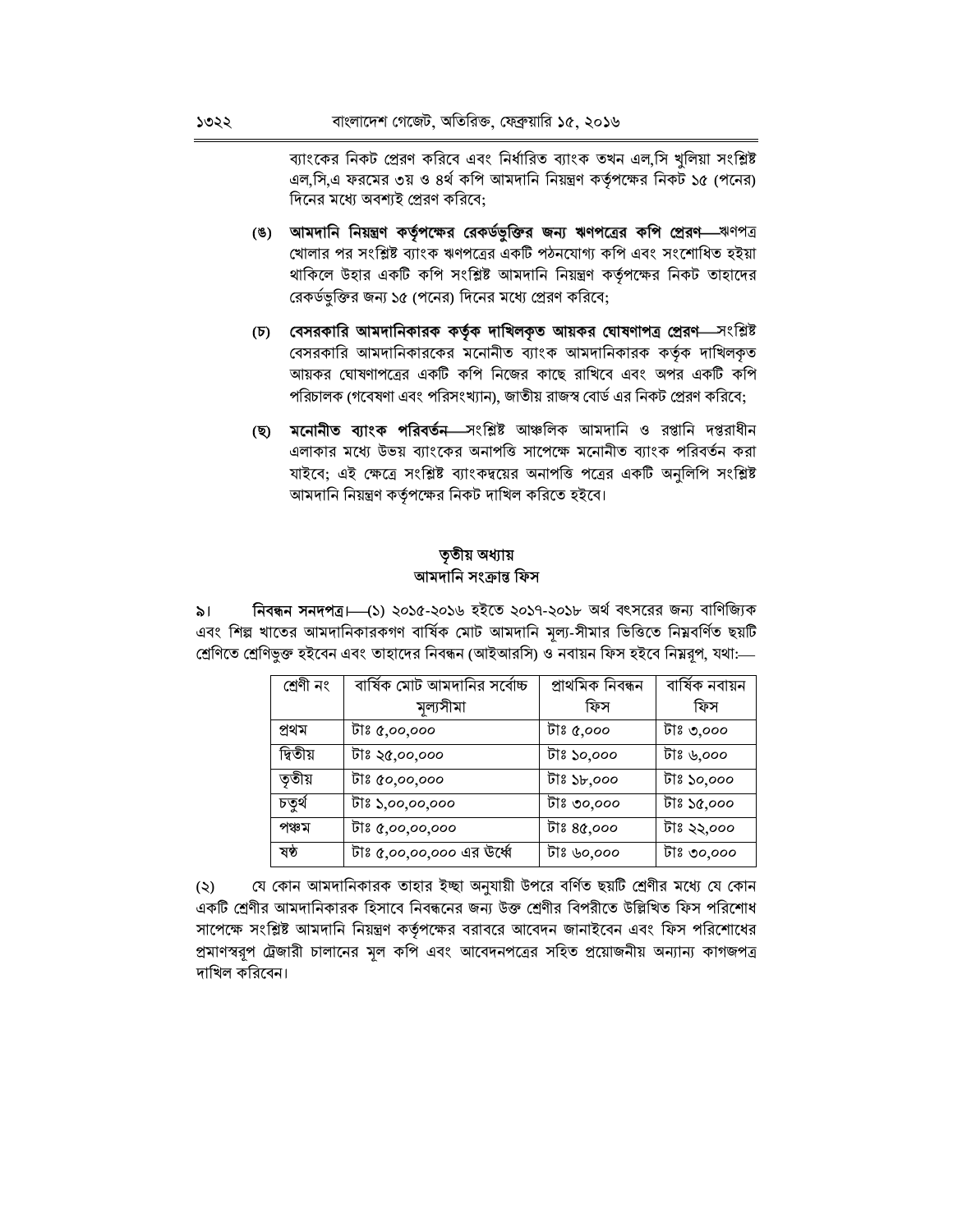প্রত্যেক আমদানিকারকের আই.আর.সি'তে নবায়ন ফিসের হার এবং বার্ষিক মোট  $(5)$ আমদানির সর্বোচ্চ মূল্যসীমা সংশ্লিষ্ট আমদানি নিয়ন্ত্রণ কর্তৃপক্ষ কর্তৃক সীল-স্বাক্ষরসহ রেকর্ড করিয়া দেওয়া হইবে।

নিবন্ধিত সকল শ্রেণির আমদানিকারকগণ নিবন্ধন সনদপত্র নবায়নের জন্য উপ-অনুচ্ছেদ (১)  $(8)$ এ উল্লিখিত ছয়টি শ্রেণির মধ্যে কোন শ্রেণিভূক্ত হইতে ইচ্ছুক, সেই বিষয়ে লিখিত দরখান্তের দুই কপি, আই,আর,সি'র মলকপি, বাংলাদেশ ব্যাংক অথবা যেখানে বাংলাদেশ ব্যাংকের শাখা নাই সেখানে সোনালী ব্যাংকে ''১/১৭৩১/০০০১/১৮০১'' হিসাব খাতে সংশ্লিষ্ট শ্রেণীর নবায়ন ফি জমাদানের ট্রেজারী চালানের কপিসহ নবায়ন বই সংশ্লিষ্ট আমদানি নিয়ন্ত্রণ কর্তৃপক্ষের বরাবরে জমা প্রদান করিবেন।

সকল শ্রেণির আমদানিকারকগণ নিজ নিজ মনোনীত ব্যাংকের মাধ্যমেও আই.আর.সি  $(\mathcal{C})$ নবায়ন করিতে পারিবেন।

আমদানিকারকগণ আই.আর.সি-এর মলকপিসহ আবেদনপত্র সংশ্লিষ্ট শ্রেণির জন্য নির্ধারিত  $(y)$ নবায়ন ফিস যথাযথ রশিদ গ্রহণপূর্বক মনোনীত ব্যাংকে নগদ টাকায় প্রদান করিবেন।

ব্যাংকসমূহ নবায়ন ফিস বাবদ গৃহীত অৰ্থ বাংলাদেশ ব্যাংক অথবা যেখানে বাংলাদেশ  $(9)$ ব্যাংকের শাখা নাই সেখানে সোনালী ব্যাংকে ''১/১৭৩১/০০০১/১৮০১'' হিসাব খাতে পৃথক পৃথকভাবে জমা প্রদান করিবেন।

ব্যাংক কর্তৃক বার্ষিক নবায়ন ফিসের ও বার্ষিক মোট আমদানির সর্বোচ্চ মূল্যসীমা  $(b<sub>1</sub>)$ আমদানিকারকের আই,আর,সি-তে সীল স্বাক্ষরসহ রেকর্ড করা হইবে এবং আই,আর,সি-এর মূলকপি আমদানিকারককে ফেরত দেওয়া হইবে।

আমদানিকারকের দরখাস্তের এক কপি মনোনীত ব্যাংক নিজের নিকট রাখিবে এবং অপর  $(\delta)$ এক কপি নবায়ন ফিস প্রদান সম্পর্কিত ট্রেজারি চালানের মূল কপিসহ বিভিন্ন শ্রেণীর আমদানিকারকের পৃথক পৃথক তালিকা প্রতি মাসের প্রথম সপ্তাহে সংশ্লিষ্ট আমদানি নিয়ন্ত্রণ দপ্তরে প্রেরণ করিবে।

আমদানিকারকগণ কর্তৃক সংশ্লিষ্ট অর্থ বৎসরের জন্য উক্ত অর্থ বৎসরের ৩০ সেপ্টেম্বর পর্যন্ত  $(S<sub>O</sub>)$ নবায়ন ফিস কোন প্রকার সারচার্জ ব্যতিরেকে পরিশোধ করিতে পারিবে।

উপ-অনুচ্ছেদ (১০) এ উল্লিখিত তারিখের পূর্বে পণ্য সামগ্রী আমদানির উদ্দেশ্যে কোন প্রকার  $(55)$ ঋণপত্র খলিতে আগ্রহী হইলে সংশ্লিষ্ট আমদানিকারককে প্রথমে নির্ধারিত হারে উক্ত বৎসরের জন্য নবায়ন ফিস যথাযথভাবে পরিশোধ করিতে হইবে।

উপ-অনুচ্ছেদ (১০) এ উল্লিখিত সময়সীমার মধ্যে নবায়ন ফিস প্রদান করিতে ব্যর্থ হইলে  $(55)$ নবায়ন ফিসসহ নিম্নবর্ণিত হারে সারচার্জ প্রদান করিতে হইবে, যথাঃ—– বকেয়া

| সময়সীমা                                         | সারচার্জের পরিমাণ              |
|--------------------------------------------------|--------------------------------|
| এক বৎসর বা উহার কম বিলম্বের জন্য সারচার্জ        | টাঃ ৫০০                        |
| এক বৎসরের ঊর্ধে কিন্তু দুই বৎসরের ঊর্ধ্বে নহে    | টাঃ ১,০০০                      |
| এইরপ বিলম্বের জন্য সারচার্জ                      |                                |
| দুই বৎসরের উর্ধ্বে কিন্তু তিন বৎসরের উর্ধ্বে নহে | টাঃ ২,০০০                      |
| এইরূপ বিলম্বের জন্য সারচার্জ                     |                                |
| তৃতীয় বৎসরের পর পরবর্তী প্রতি বৎসরের জন্য       | পূর্ববর্তী বৎসরের দ্বিগুণ হারে |
| সারচার্জ                                         |                                |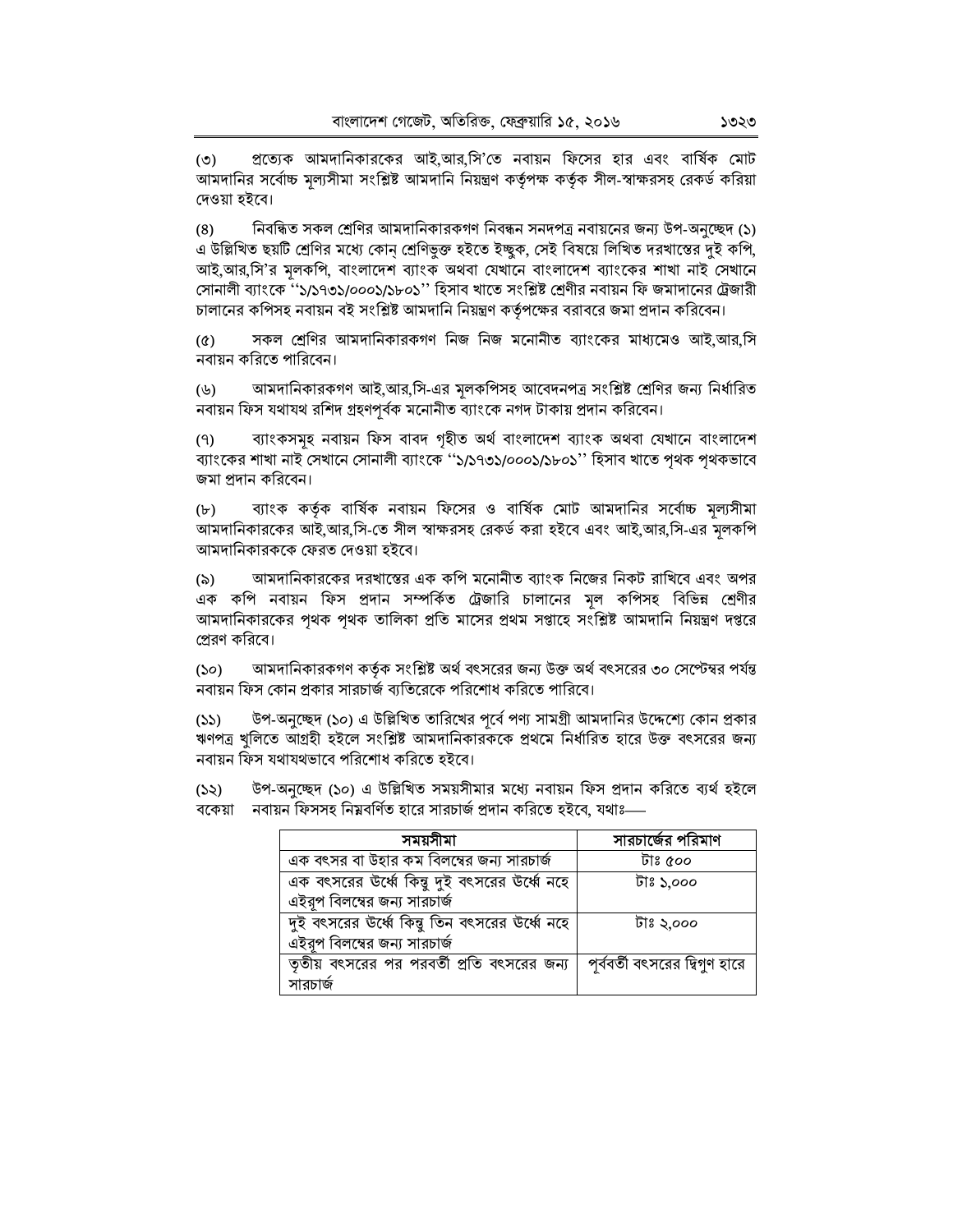উপ-অনুচ্ছেদ (১) এ উল্লিখিত শ্রেণীর মধ্যে নিবন্ধিত কোন আমদানিকারক উচ্চতর শ্রেণীতে  $(SO)$ অন্তর্ভূক্ত হইয়া বর্ধিত অংকের আমদানি সুবিধা গ্রহণ করিতে আগ্রহী হইলে তিনি উচ্চতর শ্রেণীর জন্য প্রযোজ্য নবায়ন ফিসের অবশিষ্ট অংশ উপ-অনুচ্ছেদ (৪), (৫) এবং (৬) এ বর্ণিত পদ্ধতিতে প্রদান করিবেন।

 $(58)$ আই,আর,সি-তে প্রয়োজনীয় সংশোধনীর পর ব্যাংক কর্তৃক আবেদনপত্রের এক কপি নবায়ন ফিসের অবশিষ্ট অংশ প্রদান সম্পর্কিত ট্রেজারী চালানের মূলকপিসহ প্রেরণপূর্বক বিষয়টি সংশ্লিষ্ট আমদানি নিয়ন্ত্রণ কর্তৃপক্ষকে অবহিত করিতে হইবে।

কোন আমদানিকারক তাহার ক্ষেত্রে প্রযোজ্য বার্ষিক সর্বোচ্চ মল্যসীমার অতিরিক্ত অংকের  $(S<sub>c</sub>)$ পণ্য সামগ্রী আমদানির জন্য ঋণপত্র খুলিতে পারিবেন না।

উপ-অনুচ্ছেদ (১৫) এর শর্ত লংঘিত হইলে সংশ্লিষ্ট আমদানিকারক ও তাহার মনোনীত  $(56)$ ব্যাংক উভয়েই সমভাবে দায়ী হইবে।

নতুন শিল্প প্রতিষ্ঠানের অনুকূলে আই,আর,সি প্রদানের জন্য প্রধান নিয়ন্ত্রক, আমদানি ও  $(59)$ রপ্তানি দপ্তরে সুপারিশ প্রেরণ করিবার সময় বার্ষিক সর্বোচ্চ মূল্যসীমার ভিত্তিতে সংশ্লিষ্ট শিল্প প্রতিষ্ঠানকে কোন শ্রেণির আমদানিকারক হিসাবে নিবন্ধিত করিতে হইবে সেই বিষয়ে পোষক কর্তৃপক্ষ তাহাদের সুপারিশপত্রে পরিস্কারভাবে উল্লেখ করিবেন।

ইনডেন্টর এবং রপ্তানিকারকগণ নিম্নবর্ণিত হারে নিবন্ধন ও নবায়ন ফিস প্রদান করিবেন,  $(Sb)$ যথা:-

| প্ৰাথমিক নিবন্ধন ফিস |            | বাৰ্ষিক নবায়ন ফিস |
|----------------------|------------|--------------------|
| ইনডেন্টর             | টাঃ ৪০,০০০ | টাঃ ২০,০০০         |
| রপ্তানিকারক          | টাঃ ৭,০০০  | টাঃ ৫,০০০          |

ইনডেন্টরগণ নবায়ন ফিস বাংলাদেশ ব্যাংক অথবা যেখানে বাংলাদেশ ব্যাংকের শাখা নাই  $(55)$ সেখানে সোনালী ব্যাংকে ''১/১৭৩১/০০০১/১৮০১'' হিসাব খাতে ট্রেজারী চালানের মাধ্যমে জমাদানের পর উক্ত চালানের কপি, আই,আর,সি'র মূলকপিসহ নবায়ন বই রেকর্ড এবং যাচাই-এর জন্য সংশ্লিষ্ট আমদানি নিয়ন্ত্রণ কর্তৃপক্ষ বরাবরে জমা প্রদান করিতে পারিবেন।

(২০) ইন্ডেন্টরগণ যথাযথ রশিদ গ্রহণপূর্বক তাহাদের নিজ নিজ মনোনীত ব্যাংকের নগদ টাকায় নিবন্ধন সনদপত্র এবং নবায়ন ফিস প্রদান করিতে পারিবেন।

ব্যাংকসমূহ নবায়ন ফিস বাবদ গৃহীত অৰ্থ বাংলাদেশ ব্যাংক অথবা যেখানে বাংলাদেশ  $(55)$ ব্যাংকের শাখা নাই সেখানে সোনালী ব্যাংকে উপ-অনুচ্ছেদ (8) এ উল্লিখিত হিসাব খাতে পৃথক পৃথকভাবে জমা দিবে এবং জমাকৃত চালানের মলকপি রেকর্ড এবং যাচাইয়ের জন্য সংশ্লিষ্ট আঞ্চলিক আমদানি নিয়ন্ত্রণ দপ্তরে প্রেরণ করিবে।

রপ্তনিকারকগণ নিজ নিজ নবায়ন ফিস বাংলাদেশ ব্যাংক অথবা যেখানে বাংলাদেশ  $(55)$ ব্যাংকের শাখা নাই সেখানে সোনালী ব্যাংকে ট্রেজারী চালানের মাধ্যমে উপ-অনুচ্ছেদ (৪) এ উল্লিখিত হিসাব খাতে জমা দিবেন এবং জমাকৃত চালানের মূলকপি রপ্তানি নিবন্ধন সনদপত্রসহ এই ফিস প্রদানের বিষয়টি লিপিবদ্ধ করিবার জন্য প্রতি মাসের প্রথম সপ্তাহে সংশ্লিষ্ট আঞ্চলিক আমদানি নিয়ন্ত্রণ দপ্তরে প্রেরণ করিবেন।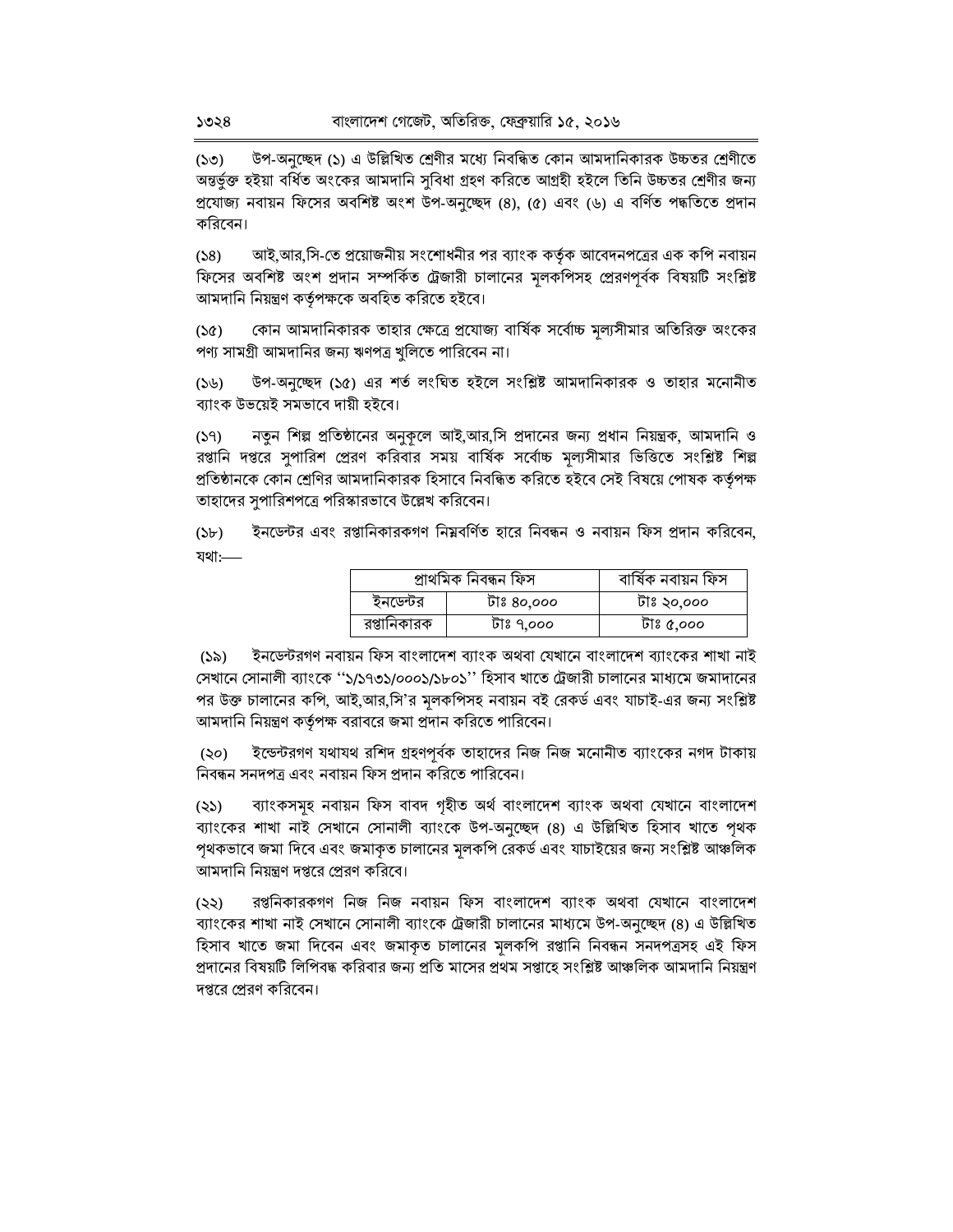ইনডেন্টর এবং রপ্তানিকারকগণ কর্তৃক সংশ্লিষ্ট অর্থ বৎসরের জন্য উক্ত অর্থ বৎসরের ৩০  $(55)$ সেপ্টেম্বর তারিখ পর্যন্ত নবায়ন ফিস কোন প্রকার সারচার্জ ব্যতিরেকে পরিশোধ করিতে পারিবেন।

উপ-অনুচ্ছেদ (২৩) এ উল্লিখিত সময়-সীমার মধ্যে নবায়ন ফিস প্রদান করিতে ব্যর্থ হইলে  $(38)$ বকেয়া নবায়ন ফিসসহ নিম্নবৰ্ণিত হারে সারচার্জ প্রদান করিতে হইবে, যথা:—–

| সময়সীমা                                                                        | ইনডেন্টর                          | রপ্তানিকারক                       |
|---------------------------------------------------------------------------------|-----------------------------------|-----------------------------------|
| এক বৎসর বা উহার কম বিলম্বের জন্য সারচার্জ                                       | টাঃ ১,০০০                         | টাঃ ৫০০                           |
| এক বৎসরের ঊর্ধ্বে কিন্তু দুই বৎসরের উর্ধ্বে নহে<br>এইরূপ বিলম্বের জন্য সারচার্জ | টাঃ ২,০০০                         | টাঃ ১,০০০                         |
| দুই বৎসরের ঊর্ধে কিন্তু তিন বৎসরের ঊর্ধে নহে<br>এইরূপ বিলম্বের জন্য সারচার্জ    | টাঃ ৩,০০০                         | টাঃ ১,৫০০                         |
| তৃতীয় বৎসরের পর পরবর্তী প্রতি বৎসরের জন্য<br>সারচার্জ                          | পূর্ববর্তী বৎসরের<br>দ্বিগুণ হারে | পূর্ববর্তী বৎসরের<br>দ্বিগুণ হারে |

যে সকল ইনডেন্টর নবায়ন ফিস প্রদান করিয়া নিবন্ধন সনদপত্র নবায়ন করিবেন, নবায়ন  $(36)$ ফিস সংগ্রহের তথ্যসহ তাহাদের তালিকা সংশ্লিষ্ট ব্যাংক প্রতি মাসের প্রথম সপ্তাহে আঞ্চলিক আমদানি নিয়ন্ত্রণ দপ্তরে প্রেরণ করিবেন।

তিন বৎসরের অধিক সময়ের জন্য নবায়ন ফিস প্রদানে ব্যর্থ হইয়াছেন এইরপ  $(35)$ আমদানিকারক, রপ্তানিকারক ও ইনডেন্টরগণের নিবন্ধন সনদপত্র নবায়নের আবেদন গুণাগুণের ভিত্তিতে প্রধান নিয়ন্ত্রক, আমদানি ও রপ্তানি কর্তৃক নিষ্পত্তি করা হইবে।

নিবন্ধন সনদ নবায়ন বই- সকল নিবন্ধিত আমদানিকারক, রপ্তানিকারক ও ইনডেন্টরগণকে  $($   $\varphi$ নিবন্ধন সনদপত্র নবায়ন সংক্রান্ত তথ্যাদি পৃষ্ঠাংকনের জন্য নিবন্ধন সনদপত্রের বিপরীতে নবায়ন বই গ্ৰহণ করিতে হইবে।

প্রতিটি নবায়ন বইয়ের জন্য ''১/১৭৩১/০০০১/১৮০১'' হিসাব খাতে চালানের মাধ্যমে  $(3b)$ ১,০০০ (এক হাজার) টাকা ফিস প্রদান করিতে হইবে।

নৃতন নিবন্ধন সনদপত্র গ্রহণের ক্ষেত্রে নিবন্ধন সনদপত্রের সহিত নবায়ন বই গ্রহণ করিতে  $($ ২৯) হইবে।

ইতিপূৰ্বে নিবন্ধিত আমদানিকারক, রপ্তানিকারক ও ইনডেন্টরগণকে নিজ নিজ এলাকাধীন  $(50)$ সংশ্লিষ্ট আঞ্চলিক আমদানি ও রপ্তানি দপ্তর হইতে ফিস পরিশোধের চালান দাখিলপূর্বক নবায়ন বই গ্ৰহণ করিতে হইবে।

সকল নিবন্ধিত আমদানিকারক, রপ্তানিকারক ও ইন্ডেন্টরগণকে নিবন্ধন সনদপত্র জারি ও  $(5)$ বার্ষিক নবায়ন ফিস এর সহিত ১৫% হারে মূল্য সংযোজন কর (মৃসক) প্রদান করিতে হইবে।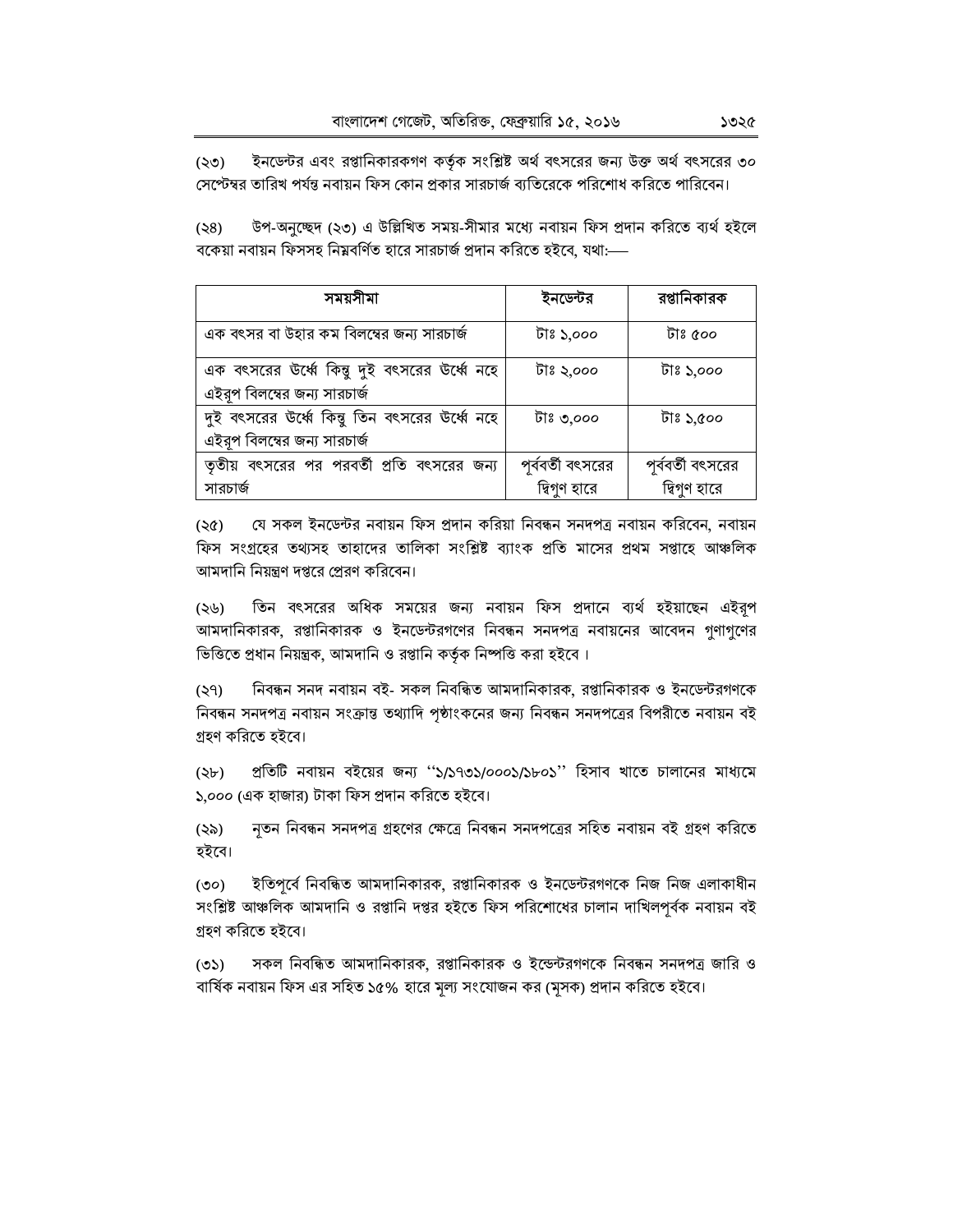# চতুৰ্থ অধ্যায় বিবিধ বিধানাবলী

যৌথ আমদানি। (১) সমগ্ৰ বাংলাদেশব্যাপী আমদানিকারকগণ তাঁহাদের সুবিধামত এক ১০। বা একাধিক দলে যৌথভাবে আমদানি করিতে পারিবেন।

যৌথভাবে আমদানির পদ্ধতি পরিশিষ্ট-২ এ উল্লেখ করা হইয়াছে।  $(5)$ 

শিল্প ভোক্তাগণ কেবল অন্য শিল্প ভোক্তার সহিত গোষ্ঠীভূক্ত হইতে পারিবেন।  $(5)$ 

বাণিজ্যিক আমদানিকারকগণ অপর বাণিজ্যিক আমদানিকারকের সহিত এক বা একাধিক  $(8)$ গোষ্ঠীভূক্ত হইতে পারিবেন।

প্র**কৃত ব্যবহারকারী কর্তৃক আমদানি।** (১) আমদানিকারক হিসাবে নিবন্ধিত নহে এইরূপ  $351$ ব্যক্তি বা প্রতিষ্ঠান দিজ ব্যবহারের (personal use) জন্য, অনুমতি ব্যতিরেকে, সর্বোচ্চ ৭০০০ (সাত হাজার) মার্কিন ডলার পর্যন্ত মল্যের অবাধে আমদানিযোগ্য পণ্য নগদ বৈদেশিক মুদ্রায় আমদানি করিতে পারিবেন।

৭০০০ (সাত হাজার) মার্কিন ডলার এর অধিক মূল্যের পণ্য আমদানির ক্ষেত্রে প্রধান  $(5)$ নিয়ন্ত্রকের পর্বানমতি গ্রহণ করিতে হইবে।

সরকারি কর্মচারী এবং সংবিধিবদ্ধ সংস্থাসমূহের কর্মচারীগণের ক্ষেত্রেও উপ-অনুচ্ছেদ (১) ও  $(5)$ (২) এর বিধান প্রযোজ্য হইবে;

তবে শর্ত থাকে যে, উক্তরপ কর্মচারীর সাথে সংশ্লিষ্ট বিভাগ বা সংস্থা প্রধানের নিকট হইতে এই মর্মে একটি প্রত্যয়নপত্র দাখিল করিতে হইবে যে, আমদানিতব্য পণ্য আবেদনকারীর প্রকৃত ব্যবহারের জন্য, বিক্রয়ের জন্য নহে।

উপ-অনুচ্ছেদ (১), (২) ও (৩) এ উল্লিখিত প্রকৃত ব্যবহারকারীগণ কর্তৃক আমদানিকৃত পণ্য  $(8)$ আমদানির তারিখ হইতে এক বৎসরের মধ্যে সংশ্লিষ্ট আমদানি নিয়ন্ত্রণ কর্তৃপক্ষের অনুমতি ব্যতিরেকে বিক্রয় করা যাইবে না।

প্রবাসী পেশাজীবী কর্তৃক আমদানি। প্রবাসী বাংলাদেশী পেশাজীবীগণ আমদানি নিয়ন্ত্রণ  $321$ কর্তৃপক্ষের কোন অনুমতি বা পারমিট গ্রহণ ব্যতিরেকে বিদেশে উপার্জিত নিজ অর্থ হইতে মল্যসীমা নির্বিশেষে নিজ পেশাগত কর্মের জন্য প্রয়োজনীয় সরঞ্জাম ও বৈজ্ঞানিক যন্ত্রপাতি আমদানি করিতে পারিবেন।

ব্যাখ্যা। এই অনুচ্ছেদের উদ্দেশ্য পূরণকল্পে পেশাজীবী অর্থে ডাক্তার, প্রকৌশলী, বিজ্ঞানী, আইনজীবী, কৃষিবিদসহ সকল শ্ৰেণির পেশাজীবীকে বুঝাইবে।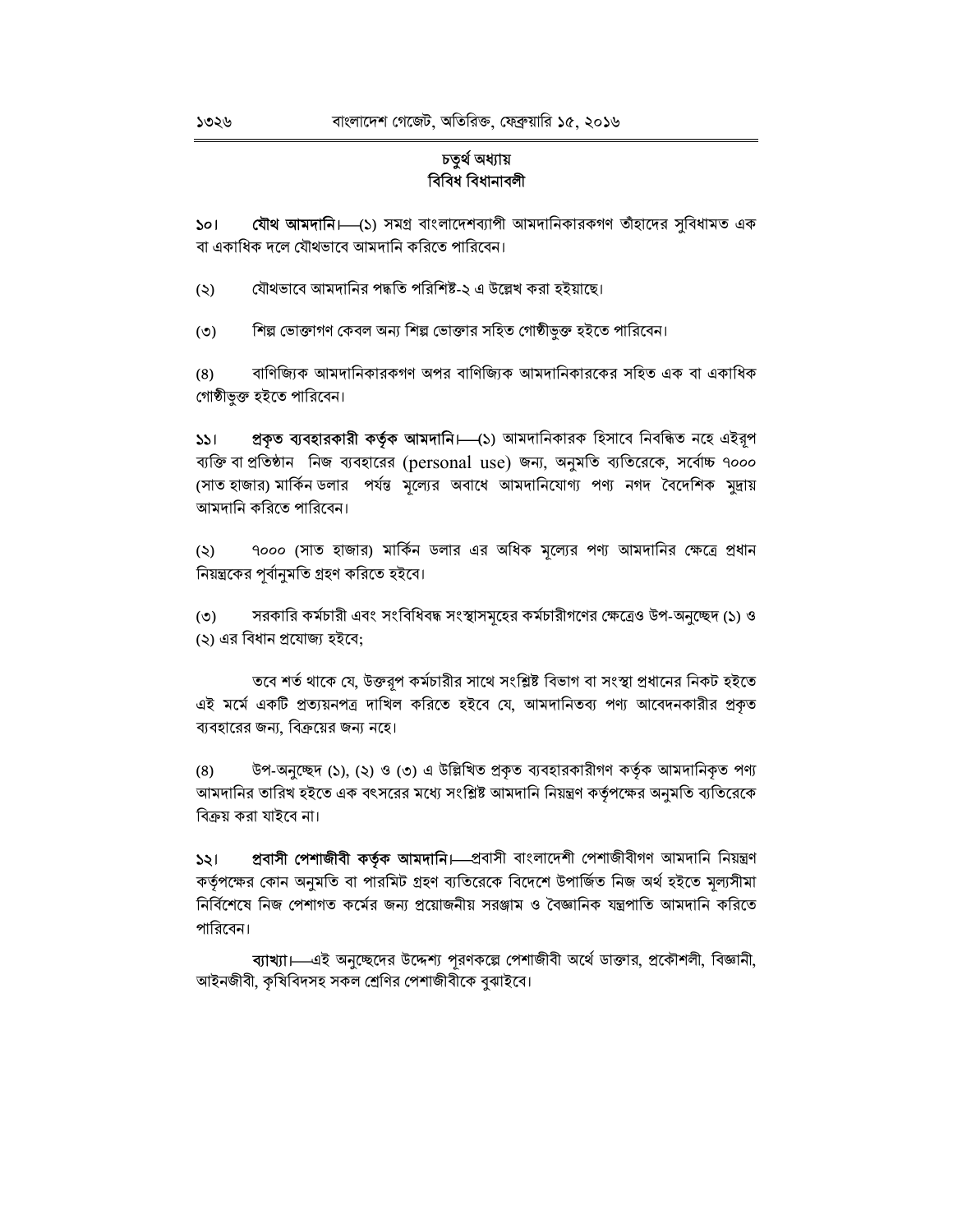নমুনা, বিজ্ঞাপন সামগ্রী ও উপহার দ্রব্য আমদানি। (১) প্রতি অর্থ বৎসরে প্রধান নিয়ন্ত্রকের ১৩। অনুমতি এবং পারমিট ব্যতিরেকেই, বিনা মূল্যে নিম্নবর্ণিত ক্ষেত্রে সিএফআর মূল্যসীমার মধ্যে নমুনা, বিজ্ঞাপন সামগ্ৰী এবং উপহার দ্রব্য আমদানি করা যাইবে, যথা:--

| আমদানিকারকের শ্রেণি       | নমুনা, বিজ্ঞাপন সামগ্ৰী এবং উপহার<br>দ্ৰব্যাদি                       | সিএফআর মূল্যসীমা               |
|---------------------------|----------------------------------------------------------------------|--------------------------------|
| $\mathcal{D}$             | ২                                                                    | ৩                              |
| ঔষধের আমদানিকারক,         | ভেষজ এবং ঔষধাদি।                                                     | টাঃ ৩,০০,০০০ (তিন লক্ষ) মাত্র। |
| তদীয় ইনডেন্টর ও এজেন্ট।  |                                                                      |                                |
| সকল আমদানিকারক,           | অন্যান্য নমুনা এবং বিজ্ঞাপন সামগ্ৰী।                                 | টাঃ ৩,০০,০০০ (তিন লক্ষ) মাত্র। |
| ইনডেন্টর এবং এজেন্ট       |                                                                      |                                |
| বাংলাদেশে নিয়োজিত বিদেশী | ভোক্তাগণের নিকট পরিচিতির উদ্দেশ্যে                                   | টাঃ ১,৫০,০০০ (এক লক্ষ          |
| প্রস্ততকারকের এজেন্ট      | বিক্রয়ের জন্য নৃতন ব্রান্ডের পণ্য।                                  | পঞ্চাশ হাজার) মাত্র।           |
| ব্যক্তি/প্ৰতিষ্ঠান        | যথার্থ উপহার সামগ্রী                                                 | টাঃ ১,৫০,০০০ (এক লক্ষ          |
|                           |                                                                      | পঞ্চাশ হাজার) মাত্র।           |
|                           | সংশ্লিষ্ট আমদানিকারকের ব্যবসার সহিত জড়িত অন্যান্য সামগ্রীর মধ্যে    |                                |
|                           | ডায়েরী, পুস্তিকা, পোষ্টার, দিনপঞ্জি, প্রচারপত্র, কারিগরী পুস্তিকা ও |                                |
|                           | কোম্পানীর নাম মুদ্রিত/খোদাইকৃত বলপেন, চাবির রিং এবং লাইটার           |                                |
|                           | বিজ্ঞাপন সামগ্ৰীর অন্তর্ভুক্ত হইবে।                                  |                                |

রপ্তানির উদ্দেশ্যে নূতন নূতন ডিজাইনের সামগ্রী উৎপাদনের সুবিধার্থে অথবা বিদেশী  $(\zeta)$ ্ত করাদের পছন অনুসারে স্থানীয়ভাবে মালামাল উৎপাদনের সুবিধার্থে প্রতি অর্থ বৎসরে প্রধান<br>নিয়ন্ত্রকের পূর্বানুমতি ও পারমিট ছাড়া বিনামূল্যে নমুনা আমদানির জন্য বিভিন্ন শ্রেণির রপ্তানিকারকগণ নিমরূপ সুবিধা পাইবেন, যথা :-

| ক্ৰমিক                 | রপ্তানিকারকের শ্রেণী                 | নমুনা আমদানির বার্ষিক মূল্যসীমা/সর্বোচ্চ                                                                                                                                                                                                                                                                                                                                                                                                      | শৰ্ত |
|------------------------|--------------------------------------|-----------------------------------------------------------------------------------------------------------------------------------------------------------------------------------------------------------------------------------------------------------------------------------------------------------------------------------------------------------------------------------------------------------------------------------------------|------|
| নং                     |                                      | সংখ্যা                                                                                                                                                                                                                                                                                                                                                                                                                                        |      |
| $\overline{(\lambda)}$ | (২)                                  | (৩)                                                                                                                                                                                                                                                                                                                                                                                                                                           | (8)  |
| $\mathcal{L}$          | রপ্তানিমুখী তৈরি<br>পোষাক শিল্প      | ক্যাটাগরী প্রতি ১২(বার)টি করিয়া<br>(ক)<br>সৰ্বোচ্চ ৭০০ (সাত শত) টি নমুনা;<br>(খ) তৈরি পোষাক শিল্প প্রতিষ্ঠান কর্তৃক<br>পুরাতন তৈরী পোষাক প্রস্ত্তকারক ও<br>রপ্তানিকারক প্রতিষ্ঠানের ক্ষেত্রে পূর্ববর্তী<br>বৎসরে রপ্তানিকৃত পোষাকে ব্যবহৃত<br>কাপড়ের ২% আমদানি সুবিধা পাইবে;<br>নতুন কারখানার ক্ষেত্রে অনুমোদিত<br>(গ)<br>ক্ষমতার অর্ধেকের জন্য যে পরিমাণ<br>কাপড়/ফেব্রিক্স/ইয়ার্ণ/উল/এক্রিলিক<br>প্রয়োজন তার ২% আমদানি সুবিধা<br>পাইবে। |      |
| ২।                     | রপ্তানিমুখী যন্ত্রচালিত<br>জতা শিল্প | সৰ্বোচ্চ ৫০০ (পাঁচ শত) জোড়া নমুনা।                                                                                                                                                                                                                                                                                                                                                                                                           |      |
| ৩।                     | রপ্তানিমুখী ট্যানারী শিল্প           | সর্বোচ্চ ৩০০ (তিন শত) পিস পাকা চামড়ার<br>নমনা।                                                                                                                                                                                                                                                                                                                                                                                               |      |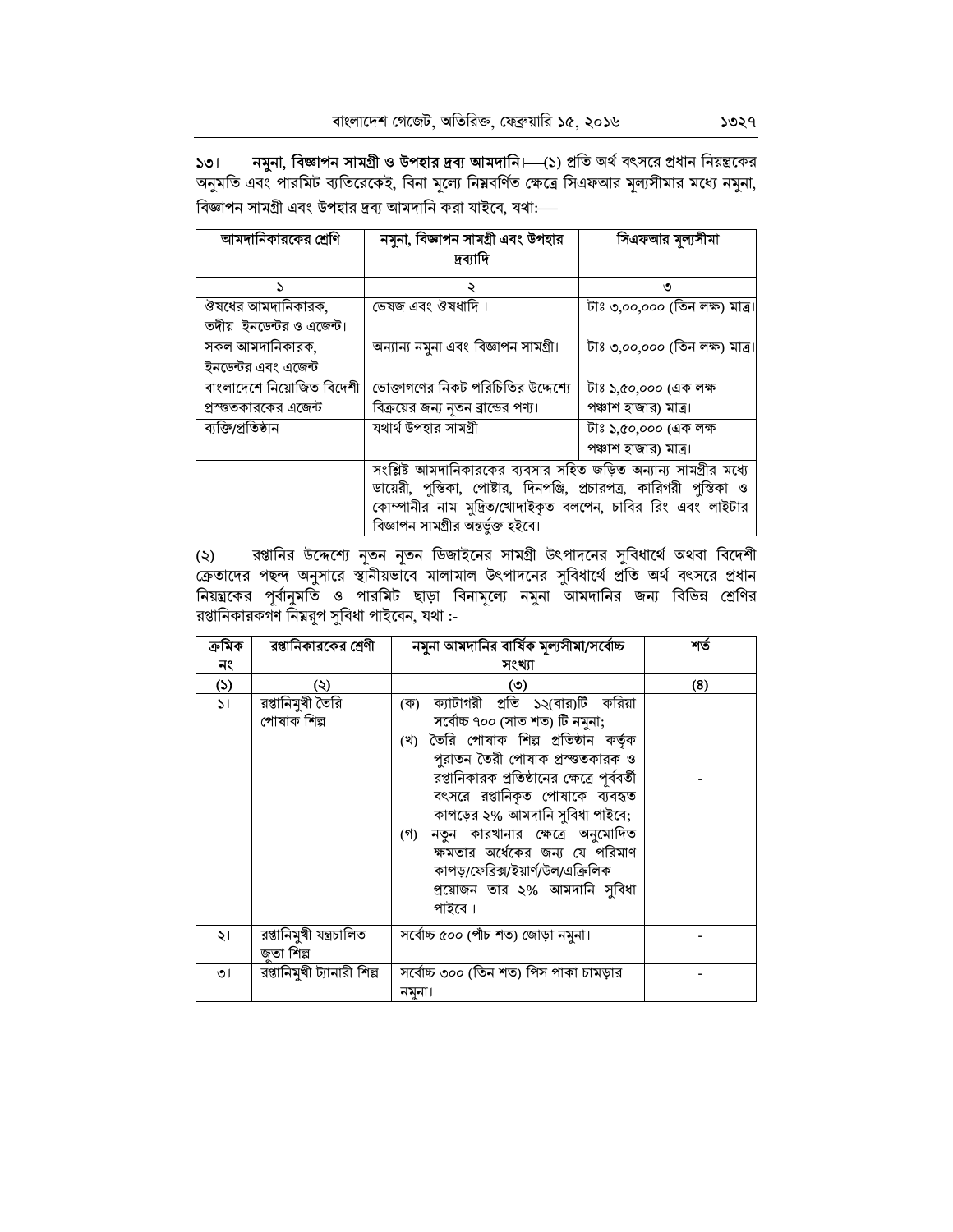| ক্ৰমিক<br>নং | রপ্তানিকারকের শ্রেণী            | নমুনা আমদানির বার্ষিক মূল্যসীমা/সর্বোচ্চ<br>সংখ্যা | শত                                                                                      |
|--------------|---------------------------------|----------------------------------------------------|-----------------------------------------------------------------------------------------|
| (S)          | (২)                             | (৩)                                                | (8)                                                                                     |
| 81           | অন্যান্য রপ্তানিকারক/<br>উৎপাদক | মার্কিন ডলার ১০,০০০ (দশ হাজার) মাত্র।              | রপ্তানি<br>উন্নয়ন<br>হইতে<br>ব্যরো<br>প্ৰত্যয়নপত্ৰ/<br>সুপারিশপত্র দাখিল<br>সাপেক্ষে। |

রপ্তানি অর্ডার সম্পাদনের জন্য এইরূপ নমুনা আমদানির প্রকৃত প্রয়োজন হইলে এবং সংশ্লিষ্ট  $(5)$ বিদেশী সরবরাহকারী বিনামূল্যে তাহা সরবরাহ করিতে সম্মত না হইলে, সংশ্লিষ্ট রপ্তানিকারক/ উৎপাদনকারীগণ রপ্তানি উন্নয়ন ব্যুরোর সুপারিশ ও প্রধান নিয়ন্ত্রকের পূর্বানুমতিক্রমে উপরে উল্লিখিত নিজ নিজ মল্য/পরিমাণের মধ্যে নগদ বৈদেশিক মুদ্রার অধীন স্বাভাবিক ব্যাংকিং পদ্ধতিতে মল্য পরিশোধ করিয়াও নমুনা আমদানি করিতে পারিবেন।

রপ্তানির উদ্দেশ্যে পণ্য প্রস্তুতের জন্য প্রয়োজনবোধে নিষিদ্ধ বা শর্তযুক্ত দ্রব্যাদিও উপরে  $(8)$ উল্লিখিত নিজ নিজ মল্যা/পরিমাণের মধ্যে নমুনা হিসাবে আমদানি করা যাইবে।

উপ-অনুচ্ছেদ (১) ও (২) এ বর্ণিত মূল্যসীমার অতিরিক্ত পণ্য আমদানি করিবার প্রয়োজন  $(6)$ হইলে প্রধান নিয়ন্ত্রকের পূর্বানুমতি এবং আমদানি পারমিট গ্রহণ করিতে হইবে।

তৈরী অবস্থায় আমদানি নিষিদ্ধ দ্রব্যাদি স্থানীয়ভাবে সংযোজন/উৎপাদনের জন্য প্রয়োজন  $(\mathcal{V})$ হইলে সংশ্লিষ্ট সেক্টরের স্বীকৃত শিল্প প্রতিষ্ঠান কর্তৃক প্রধান নিয়ন্ত্রকের পূর্বানুমতিক্রমে এইরূপ পণ্যের প্রত্যেক প্রকার মডেল অনুর্ধ্ব দুইটি করিয়া বিনামূল্যে আমদানি করা যাইবে; বিদেশী সরবরাহকারীর স্থানীয় এজেন্টগণও টেন্ডারে অংশগ্রহণের জন্য প্রয়োজন হইলে এইরূপ সামগ্রী নমনা হিসাবে আমদানির অনুরূপ সুবিধা পাইবেন।

প্রবাসী বাংলাদেশীগণ কর্তৃক দেশে অবস্থানরত নিজ পরিবারের সদস্যদের ব্যবহারের জন্য  $(9)$ অবাণিজ্যিক পরিমাণে প্রেরিত ১০,০০০.০০(দশ হাজার) টাকা মূল্যসীমা পর্যন্ত উপহার সামগ্রী (নিয়ন্ত্রিত তালিকাভুক্ত পণ্যসহ) কোন প্রকার পারমিট ব্যতিরেকে প্রদেয় শৃঙ্ক ও কর যথারীতি পরিশোধ সাপেক্ষে শৃঙ্ক কর্তৃপক্ষ হইতে সরাসরি ছাড় করা যাইবে এবং উল্লিখিত মূল্যসীমার মধ্যে প্রতি অর্থ বৎসরে আমদানিকৃত কোন একটি পণ্যের সংখ্যা ইলেকট্রনিক্স সামগ্রীর ক্ষেত্রে একটির অধিক এবং অন্যান্য পণ্যের ক্ষেত্রে পাঁচটির অধিক হইবে না।

পুনঃ রপ্তানির জন্য অস্থায়ী আমদানি।—(১) বিদেশী প্রস্ততকারীগণের এজেন্ট এবং  $381$ প্রতিনিধিগণ বাংলাদেশে প্রদর্শনের জন্য নিম্নবর্ণিত শর্তসাপেক্ষে অস্থায়ীভাবে তাহাদের প্রিন্সিপাল অথবা প্যারেন্ট কোম্পানীর যন্ত্রপাতি ও সাজসরঞ্জাম আমদানি করিতে পারিবেন, যথা:-

- (ক) আমদানিকৃত যন্ত্রপাতি ও সাজসরঞ্জাম এক বৎসরের মধ্যে পুনঃ রপ্তানি করিতে হইবে: এবং
- (খ) সময়মত পুনঃরপ্তানি করা হইবে মর্মে প্রত্যয়নপত্র এবং একটি ব্যাংক গ্যারান্টি অথবা আইনগত দলিল যাহা মাল খালাসের সময় আমদানিকারক কর্তৃক দাখিল করিতে হইবে।

১৩২৮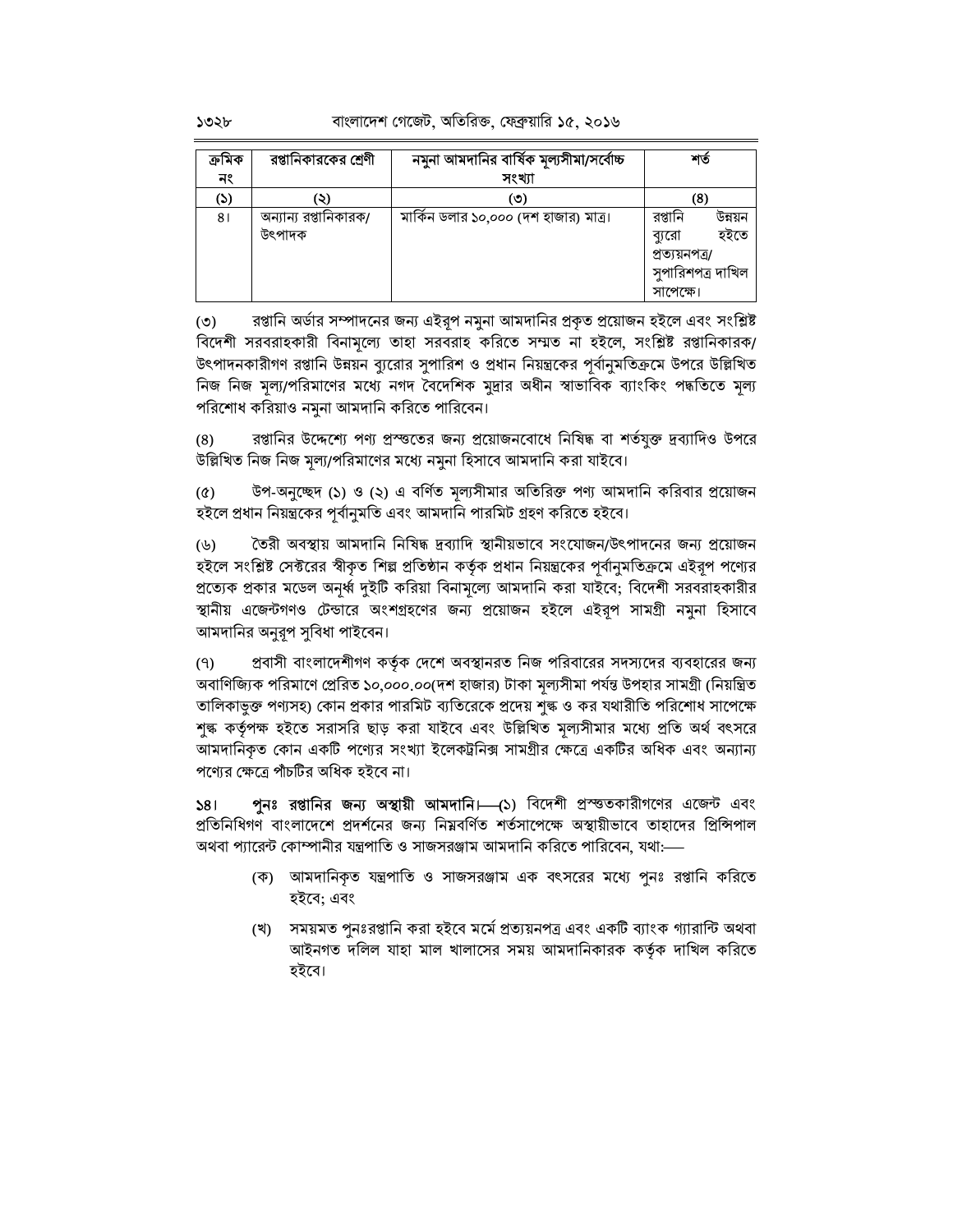বিভিন্ন উন্নয়ন প্রকল্প বাস্তবায়নের জন্য অথবা অন্য কোন সুনির্দিষ্ট প্রয়োজনে, ফেরতের  $(5)$ ভিত্তিতে, যে সমস্ত সরঞ্জাম বা সামগ্রী আমদানি করিবার প্রয়োজন হয়, তাহাতে কোন নিষিদ্ধ কিংবা শর্তযুক্ত পণ্য অন্তর্ভুক্ত থাকিলে ঐ সকল পণ্য প্রধান নিয়ন্ত্রকের পর্বানুমতিক্রমে/পুনঃরপ্তানির জন্য অস্থায়ী ভিত্তিতে আমদানি করা যাইবে।

উপ-অনুচ্ছেদ (২) এ উল্লিখিত পুনঃরপ্তানির জন্য আমদানিকৃত সরঞ্জাম বা সামগ্রী যে কোন  $(°)$ স্থানীয় ঠিকাদারী প্রতিষ্ঠানের নিকট প্রধান নিয়ন্ত্রকের পর্বানমতিক্রমে রেয়াতি শঙ্কে হস্তান্তর করা যাইবে।

অন্ট্রাপো বাণিজ্যের লক্ষ্যে আমদানি ভ্রামদানি ও রপ্তানি প্রধান নিয়ন্ত্রকের দপ্তর হইতে  $(8)$ প্রদত্ত Import permit on returnable basis এর মাধ্যমে ক্রেতা কর্তৃক প্রদেয় ব্যাক-টু-ব্যাক ঋণপত্রের বিপরীতে অন্ট্রাপো বাণিজ্যের নিমিত্ত পণ্য আমদানি করা যাইবে এবং উক্তরপ অন্ট্রাপো আমদানির ক্ষেত্রে পণ্যের ঘোষণায় অন্ট্রাপো বা সাময়িক আমদানি (Temporary Import) কথাটি উল্লেখ থাকিতে হইবে।

আমদানি ও রপ্তানি বন্দর একই হইলে আমদানিকৃত পণ্য বন্দরের বাহিরে নেওয়া যাইবে না।  $(\delta)$ 

আমদানি ও রপ্তানি বন্দর ভিন্ন হইলে ডিউটি ড্র-ব্যাকের আওতায় শঙ্ককর পরিশোধ অথবা  $(\mathcal{V})$ ১০০% ব্যাংক গ্যারান্টির বিপরীতে শুল্ক কর্তৃপক্ষের অনুমোদনক্রমে রপ্তানি বন্দরে স্থানান্তরপূর্বক নির্ধারিত সময়সীমার মধ্যে পণ্য রপ্তানি করিতে হইবে।

**পুনঃ রপ্তানির লক্ষ্যে আমদানি—**আমদানি ও রপ্তানি প্রধান নিয়ন্ত্রকের দপ্তর হইতে প্রদত্ত  $(9)$ Import permit on returnable basis এর মাধ্যমে ক্রেতা কর্তৃক প্রদেয় রপ্তানি ঋণপত্রের বিপরীতে ডিউটি ড্র ব্যাকের আওতায় শুল্ককর পরিশোধ অথবা ১০০% ব্যাংক গ্যারান্টি অথবা বন্ডেড ওয়্যার হাউজ এর আওতায় ১০০% রপ্তানির উদ্দেশ্যে যে কোন পণ্য আমদানি করা যাইবে।

পুনঃ রপ্তানি পণ্যের প্যাকেট বা মোড়কে ''বাংলাদেশে প্রক্রিয়াকৃত'' বলিয়া উল্লেখ করিতে  $(b)$ হইবে এবং পণ্যের মেয়াদ উত্তীর্ণ হওয়ার তারিখ, প্যাকিং-এর তারিখ, প্যাকিং-এর মধ্যে কি আছে তাহা প্রতিটি পাত্র/কন্টেইনার/পাটজাত দ্রব্য দ্বারা প্রস্তুত মোড়কের গায়ে লিপিবদ্ধ/ছাপানো থাকিতে হইবে।

আমদানিকৃত পণ্য পুনঃ রপ্তানির ক্ষেত্রে সরকার কর্তৃক নির্ধারিত সকল পদ্ধতি ও  $(\delta)$ আনষ্ঠানিকতা পালন করিতে হইবে।

মেশিনারী, ইকুইপমেন্ট বা সিলিন্ডার মেরামত, রি-ফিলিং বা মেইনটেন্যান্স ইত্যাদির জন্য  $(S<sub>O</sub>)$ বিদেশে প্রেরণের ক্ষেত্রে পণ্যের সমমূল্যের ব্যাংক গ্যারান্টি প্রদান করতঃ আমদানি নিয়ন্ত্রণ কর্তৃপক্ষের নিকট হইতে রপ্তানি কাম-আমদানি পারমিট বা অনুমতি গ্রহণ করিতে হইবে এবং সরকারি, আধাসরকারি ও স্বায়ত্বশাসিত প্রতিষ্ঠান এবং সামরিক বাহিনী ও পুলিশ বিভাগের ক্ষেত্রে উল্লিখিত সমমূল্যের ব্যাংক গ্যারান্টির পরিবর্তে সংশ্লিষ্ট পোষক মন্ত্রণালয়ের অনুমতিপত্র দাখিলপূর্বক আমদানি নিয়ন্ত্রণ কর্তৃপক্ষের নিকট হইতে রপ্তানি-কাম-আমদানি পারমিট বা অনুমতি গ্রহণ করিতে হইবে।

উপ-অনুচ্ছেদ ১০ এর বিধানাবলী শিল্প প্রতিষ্ঠানের ক্ষেত্রে প্রযোজ্য হইবে এবং উক্তরূপ  $(55)$ প্রযোজ্যতার ক্ষেত্রে পোষক কর্তৃপক্ষের সুপারিশের ভিত্তিতে সংশ্লিষ্ট শিল্প প্রতিষ্ঠান কর্তৃক অঙ্গীকারনামা দাখিল করিতে হইবে।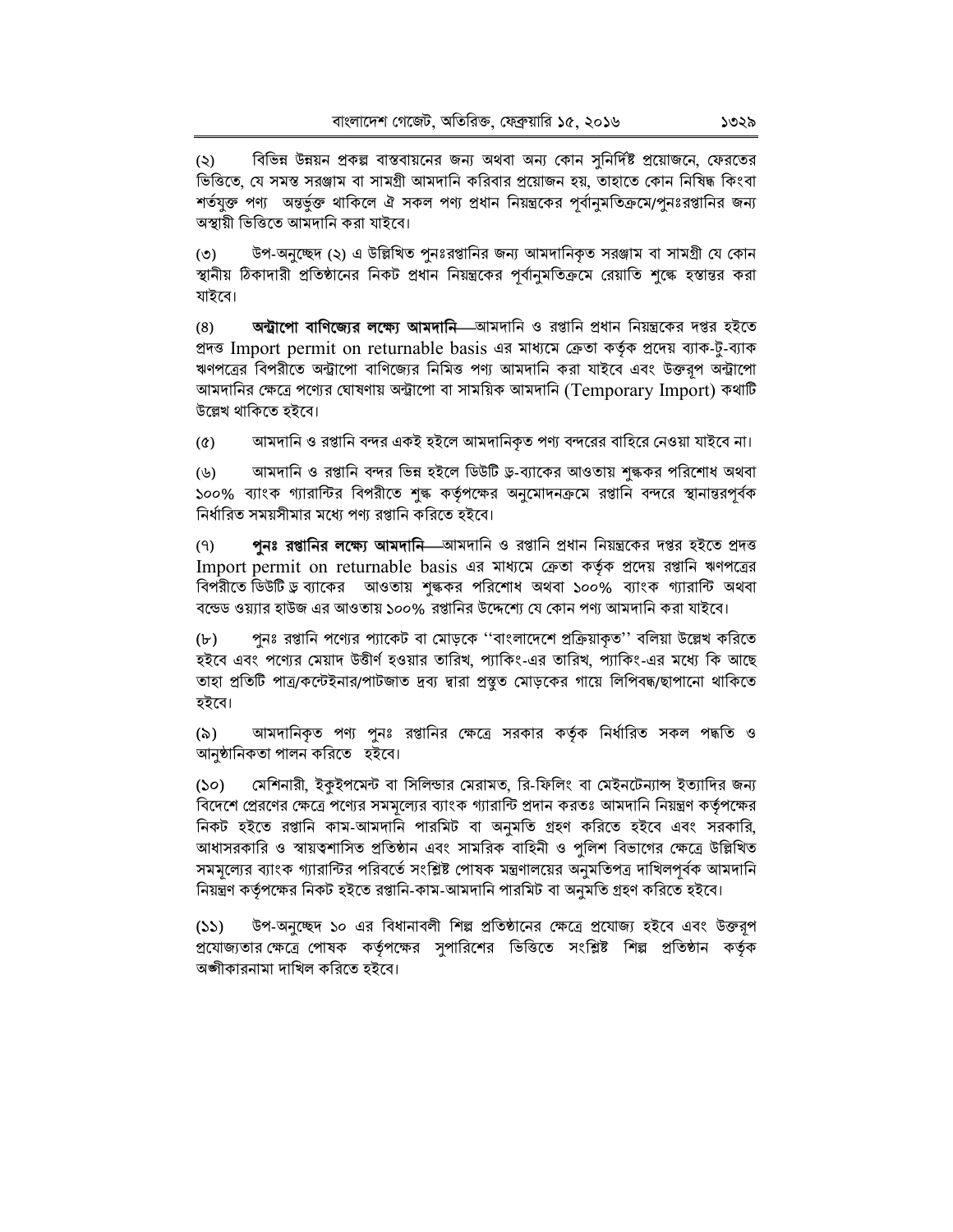বিদ্যুৎ উৎপাদনে সক্ষম টারবাইন (গিয়ারবক্সসহ বা ছাড়া) বা সমজাতীয় মেশিনারীর ক্ষেত্রে  $(55)$ টারবাইন উৎপাদনকারী অথবা ওভারহোল্ডকারী প্রতিষ্ঠানের সাথে সম্পাদিত চুক্তিপত্রের শর্ত্য ঋণপত্র মোতাবেক টারবাইন (গিয়ার বক্সসহ বা ছাড়া) ও অন্যান্য সংশ্লিষ্ট যন্ত্রপাতি ও যন্ত্রাংশ আমদানি করতঃ উহা প্ৰতিস্থাপন (Replacement) পূৰ্বক মেয়াদ উত্তীৰ্ণ টারবাইন (গিয়ার বক্সসহ বা ছাড়া) সরবরাহকারী প্রতিষ্ঠানের অনুকূলে রপ্তানি করিবার জন্য আমদানি নিয়ন্ত্রণ কর্তৃপক্ষের নিকট হইতে রপ্তানি বা আমদানি পারমিট এর অনুমতি গ্রহণ করিতে হইবে; এইক্ষেত্রে ওভারহোল্ডকারী প্রতিষ্ঠানের সহিত চুক্তি মোতাবেক সার্ভিস চার্জ/প্রতিস্থাপন ব্যয় ঋণপত্র প্রতিষ্ঠার মাধ্যমে পরিশোধ করিয়া প্রদান করা যাইবে।

### তৈরী পোশাক রপ্তানির পর ত্রুটিপূর্ণ হওয়ায় তাহা ফেরত আসিলে বন্দর হইতে  $(50)$  (ক) খালাস ও পুনঃরস্তানির ক্ষেত্রে:

- (অ) বন্ডেড ওয়্যারহাউসের ক্ষেত্রে যে সকল তৈরী পোশাক রপ্তানি করা হইয়াছে তাহা ব্রুটিযুক্ত হওয়ায় অথবা অন্য কোন কারণে উহা ফেরত আসার প্রেক্ষিতে বন্দর হইতে খালাস ও পুনঃ রপ্তানির ক্ষেত্রে সংশ্লিষ্ট লিয়েন ব্যাংক ও শৃক্ষ কর্তৃপক্ষের অনাপত্তির ভিত্তিতে প্রধান নিয়ন্ত্রক কর্তৃক তাহা খালাস ও পুনঃ রপ্তানির জন্য ছাড়পত্র প্রদান করা হইবে;
- (আ) বন্ডেড ওয়্যারহাউস লাইসেন্স বিহীন অথবা স্থানীয় কাঁচামাল ব্যবহারপূর্বক রপ্তানিকৃত ত্রুটিযুক্ত তৈরী পোশাক ফেরত আসিলে সংশ্লিষ্ট প্রতিষ্ঠানসমূহ ১ (এক) বৎসরের মধ্যে পুনঃ রপ্তানি করার অঙ্গীকার নামার ভিত্তিতে প্রধান নিয়ন্ত্রকের ছাড়পত্র গ্রহণপূর্বক রপ্তানিকৃত পণ্য ফেরত আনিতে পারিবেন; তবে, অঙ্গীকারনামা অনুযায়ী পণ্য পুনঃরপ্তানি করিতে ব্যর্থ হইলে প্রচলিত মূসক আইন অনুযায়ী স্থানীয় পর্যায়ে মৃসক প্রদান সাপেক্ষে মৃসক-১১ অনুযায়ী গৃহীত রেয়াতের সমপরিমাণ মূসক পরিশোধ সাপেক্ষে (শুধুমাত্র স্থানীয় কাপড়ের ক্ষেত্রে) স্থানীয় বাজারে বিক্রয় করিতে পারিবেন।

### (খ) ব্রুটিযুক্ত কাপড় ফেরত প্রদানের ক্ষেত্রে:

- (অ) যে সকল ব্রুটিযুক্ত কাপড় এবং এক্সেসরিজ সরবরাহকারী/রপ্তানিকারক কর্তৃক ফেরত নিতে আগ্রহী এবং বাংলাদেশ হইতে কোন বৈদেশিক মুদ্রা প্রেরণ করা হয় নাই সেই সকল ক্ষেত্রে সংশ্লিষ্ট লিয়েন ব্যাংক ও শুল্ক কর্তৃপক্ষের অনাপত্তির ভিত্তিতে প্রধান নিয়ন্ত্রক পুনঃ রপ্তানির জন্য ছাড়পত্র প্রদান করিবেন;
- (আ) যে সকল ব্রুটিযুক্ত কাপড় এবং এক্সেসরিজ সরবরাহকারী/রপ্তানিকারক ফেরত নিতে আগ্রহী এবং বাংলাদেশ হইতে বৈদেশিক মুদ্রায় পরিশোধ করা হইয়া থাকিলে ক্রেতা-বিক্রেতার (Buyer-seller) এর দ্বিপাক্ষিক সম্মতিতে ইনভেন্টরি (Inventory) প্রস্তুতের ভিত্তিতে ত্রুটিযুক্ত কাপড়ের পরিমাণ নির্দিষ্ট করতঃ তৎবাবদ বৈদেশিক মুদ্রা টি, টি (TT) অথবা এল, সি এর মাধ্যমে মূল্য পরিশোধ অথবা সমপরিমাণ পণ্য প্রতিস্থাপনের পর সংশ্লিষ্ট লিয়েন ব্যাংক ও শুল্ক কর্তৃপক্ষের অনাপত্তির ভিত্তিতে প্রধান নিয়ন্ত্রক ত্রুটিযুক্ত কাপড় এবং এক্সেসরিজ পুনঃ রপ্তানির ছাড়পত্র প্রদান করিবেন।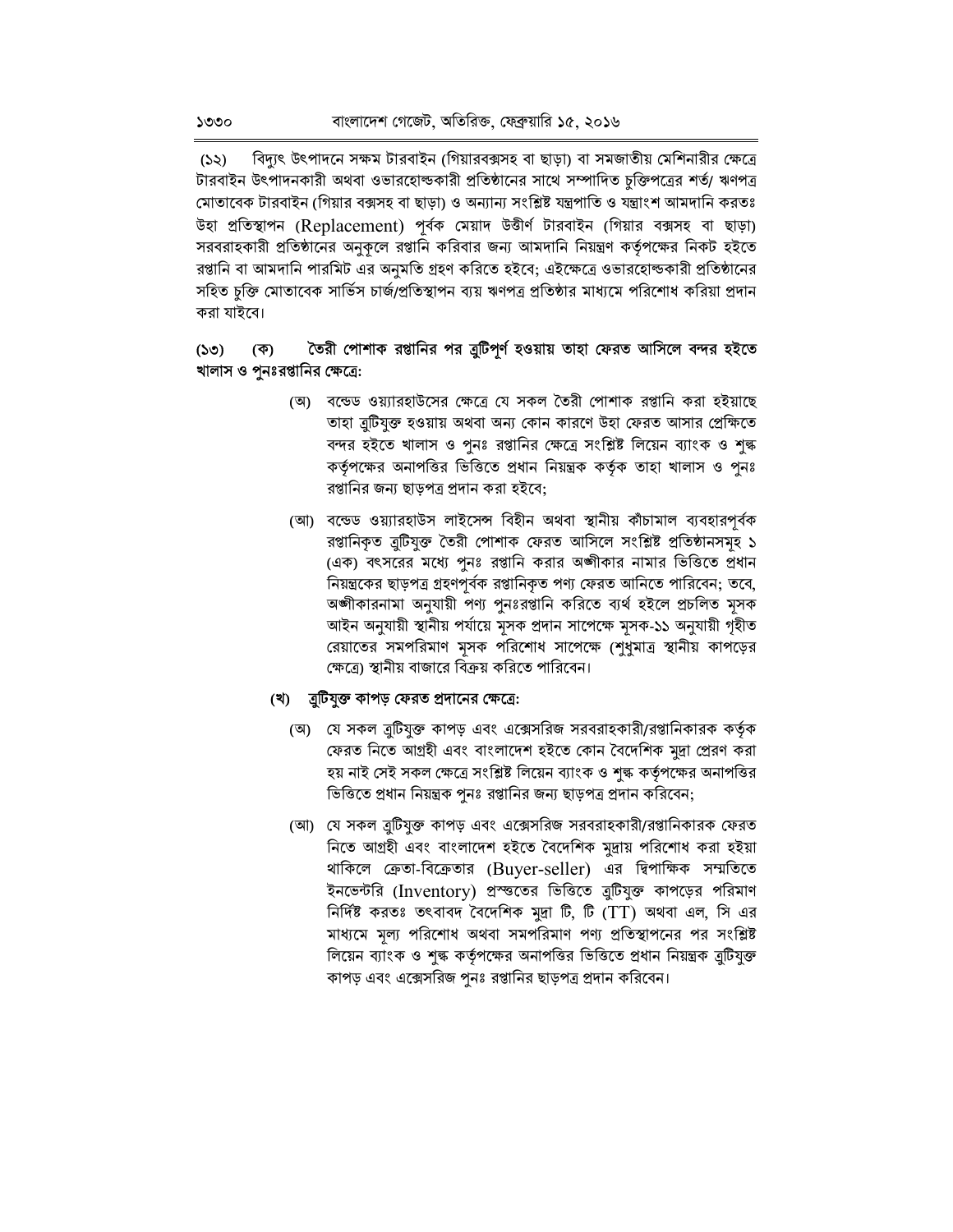ওয়ারেন্টি রিপ্লেসমেন্ট হিসাবে পণ্যাদি আমদানি এবং তদপ্রেক্ষিতে ত্রটিপর্ণ মালামাল  $(58)$ সংশ্লিষ্ট সরবরাহকারীর নিকট ফেরত প্রদানের জন্য আমদানি ও রপ্তানি নিয়ন্ত্রণ কর্তৃপক্ষের নিকট হইতে অনমতি গ্ৰহণ করিতে হইবে।

বাংলাদেশ অর্থনেতিক অঞ্চল কর্তৃপক্ষ ( বি.ই.জেড.এ ) এবং রপ্তানি প্রক্রিয়াজাতকরণ  $\delta$ এলাকায় (ই.পি.জেড) আমদানি এবং উক্ত এলাকা হইতে রপ্তানি। (১) বাংলাদেশ অর্থনেতিক অঞ্চল কর্তৃপক্ষ ( বি.ই.জেড.এ ) এবং রপ্তানি প্রক্রিয়াজাতকরণ এলাকায় আমদানি এবং উক্ত স্থান হইতে রপ্তানি এই আদেশের বহির্ভূত থাকিবেঃ

তবে শর্ত থাকে যে, এই আদেশের পরিশিষ্ট-১ এ বর্ণিত নিষিদ্ধ পণ্যাদি আমদানি করা যাইবে না এবং পরিবেশ ও জনস্বাস্থ্য সংক্রান্ত বিধি-নিষেধ আবশিকেভাবে প্রতিপালন করিতে হইবে।

বি.ই.জেড.এ এবং রপ্তানি প্রক্রিয়াজাতকরণ এলাকায় বাংলাদেশের বাহিরে অন্য কোন দেশ  $(5)$ আমদানি অথবা তথা হইতে বিদেশে রপ্তানি সম্পর্কিত ব্যাংকিং ও শুল্ক পদ্ধতি যথাক্রমে হইতে বাংলাদেশ ব্যাংক এবং জাতীয় রাজস্ব বোর্ড কর্তৃক সংশ্লিষ্ট বিষয়ে বিভিন্ন সময়ে জারিকৃত নির্দেশাবলী দ্বারা নিয়ন্ত্রিত হইবে।

বি.ই.জেড.এ এবং রপ্তানি প্রক্রিয়াজাতকরণ এলাকায় আমদানি এবং উক্ত এলাকা হইতে  $(5)$ রপ্তানি বিষয়ক সকল পরিসংখ্যান সংশ্লিষ্ট শঙ্ক কর্তৃপক্ষ কর্তৃক রক্ষিত হইবে।

উপ-অনুচ্ছেদ (৫) এবং (৬) এ উল্লিখিত ব্যতিক্রম সাপেক্ষে বি.ই.জেড.এ এবং রপ্তানি  $(8)$ প্রক্রিয়াজাতকরণ এলাকা এবং উক্ত এলাকার বাহিরে বাংলাদেশের অন্য যে কোন স্থানের মধ্যে পণ্য চলাচল প্ৰচলিত আমদানি ও রপ্তানি নিয়ন্ত্রণ রেগলেশন অনযায়ী নিয়ন্ত্রিত হইবে।

বি.ই.জেড.এ এবং ই.পি.জেড. এলাকায় ব্যবহারের জন্য বাংলাদেশের অভ্যন্তর হইতে ক্রয়  $(6)$ করিবার প্রয়োজন আছে এইরূপ পণ্যের তালিকা বি.ই.জেড.এ এবং ই,পি, জেড কর্তৃপক্ষ কর্তৃক প্রণয়ন করিবার পর. জাতীয় রাজস্ব বোর্ডের অনাপত্তি সাপেক্ষে, বাণিজ্য মন্ত্রণালয়ের অনমোদন গ্রহণ করিতে হইবে। উক্ত তালিকায় যে কোন পরিবর্তন বা সংশোধন একই পদ্ধতিতে করা যাইবে। এই তালিকা মোতাবেক বাংলাদেশের অভ্যন্তর হইতে পণ্য ক্রয় বাবদ বি.ই.জেড.এ এবং ই.পি.জেড এলাকায় অবস্থিত শিল্পসমহকে তাহাদের বৈদেশিক মুদ্রার একাউন্ট হইতে কনভার্টিবল মুদ্রায় মল্য পরিশোধ করিতে হইবে। প্রতি বৎসর, প্রতি অর্থ বৎসর বা প্রতি তিন মাস সময়কালে স্থানীয়ভাবে কত টাকার দ্রব্যাদি ক্রয় করা যাইবে তাহা উল্লেখক্রমে বি.ই.জেড.এ এবং ই,পি, জেড কর্তৃপক্ষ সংশ্লিষ্ট শিল্প ইউনিটের অনুকলে একটি পাস বুক ইস্যু করিবে। পাস বুকের প্রোফরমা ও হিসাব পদ্ধতি বি.ই.জেড.এ এবং ই,পি, জেড কর্তৃপক্ষ সংশ্লিষ্ট শৃঙ্ক কর্তৃপক্ষের সহিত আলোচনাক্রমে ঠিক করিবেন। এইভাবে একটি পাস বুকের মূল্যসীমা শেষ হইয়া গেলে বি.ই.জেড.এ এবং ই,পি, জেড কর্তৃপক্ষ নৃতন মূল্যসীমা এনডোর্স করিবে অথবা নতন পাস বক ইস্য করিবে।

 $(\mathcal{V})$ বি.ই.জেড.এ এবং ই,পি,জেড এলাকার যে সকল যন্ত্রপাতি মেরামতের জন্য এলাকার বাহিরে আনার প্রয়োজন হইবে সেইগুলির জন্য বি.ই.জেড.এ এবং ই.পি. জেড কর্তৃপক্ষ প্রয়োজনীয় ''ইন পাস'' ও ''আউট পাস'' ইস্য করিবে। এই পাসের ভিত্তিতে শঙ্ক কর্তৃপক্ষ যথাযথ রেজিস্টারে এন্ট্রি করিয়া সেইগুলি মেরামতের উদ্দেশ্যে বাহিরে আনিবার ও মেরামত শেষে ভিতরে নিবার অনুমতি প্রদান করিবে। তবে বাহিরে ও ভিতরে আনা-নেওয়ার হিসাব ও ডকুমেন্টেশন পদ্ধতি বি.ই.জেড.এ এবং ই.পি. জেড কর্তৃপক্ষ সংশ্লিষ্ট শঙ্ক কর্তৃপক্ষের সহিত আলোচনার মাধ্যমে স্থির করিবে।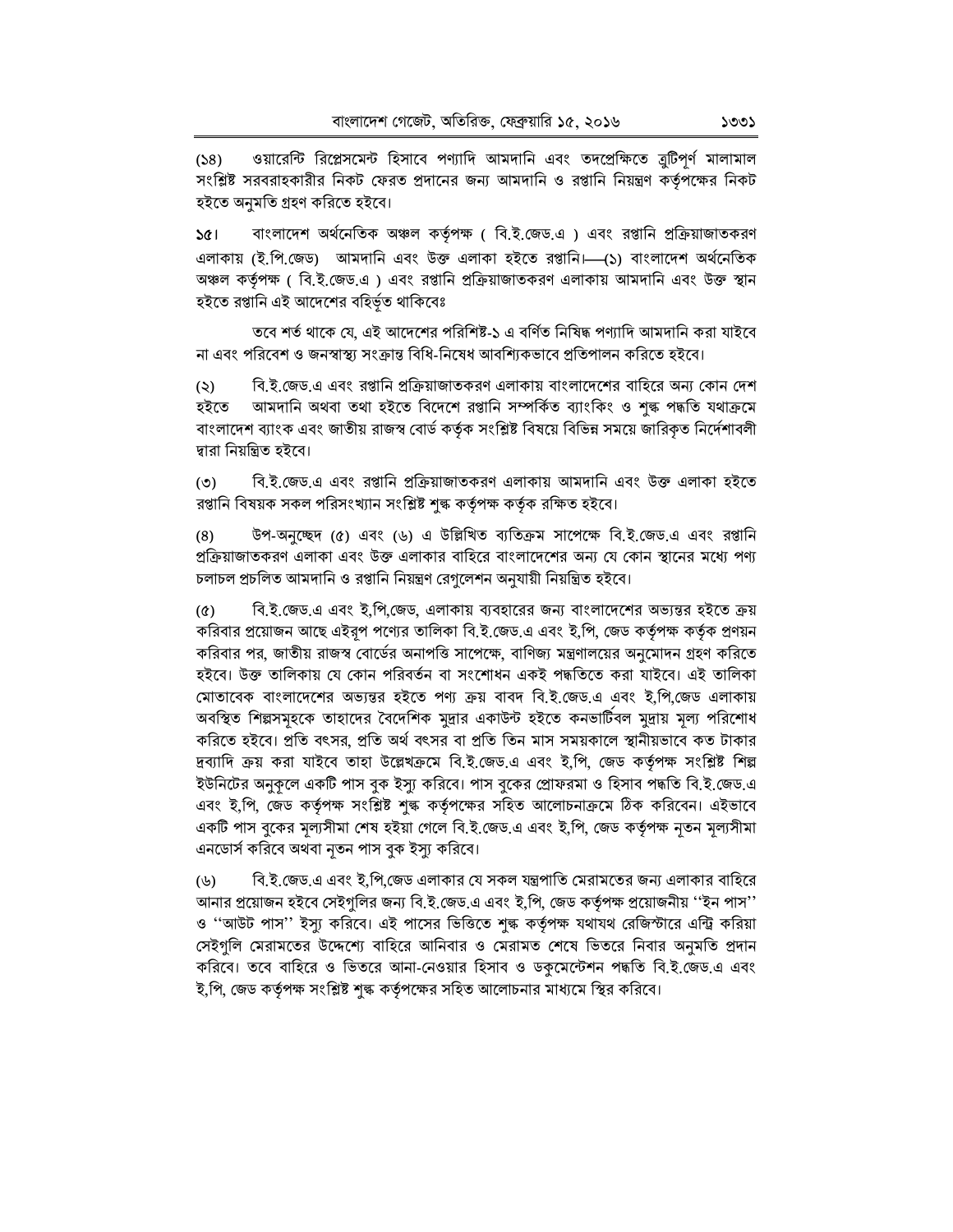১৬। মানুষের খাদ্য দ্রব্যাদি আমদানির ক্ষেত্রে প্রযোজ্য শর্তাদি।—(১) যে কোন দেশে উৎপন্ন দুগ্ধ, দৃগ্ধজাত খাদ্য দ্রবাদি, ভোজ্য তৈল ও অন্যান্য খাদ্য সামগ্রী আমদানির ক্ষেত্রে উহাদের পারমাণবিক তেজস্ক্রিয়তা পরীক্ষা বাধ্যতামলক। এই ক্ষেত্রে রপ্তানিকারক দেশের সরকার কর্তৃক নির্ধারিত উপযুক্ত কর্তৃপক্ষ প্রদত্ত সনদ আমদানি সংক্রান্ত দলিলের সাথে শৃঙ্ক কর্তৃপক্ষের নিকট পেশ করিতে হইবে। আমদানিকৃত দুগ্ধ ও দুগ্ধজাত খাদ্যদ্ৰব্য Added Melamine মুক্ত, যে গাভী থেকে দুগ্ধ আহরণ করা হইয়াছে সেই গাভীকে Estrogenic Hormones and Hormone growth promotants (HGPs) Treatment করা হয় নাই এবং ভারী ধাতুর মাত্রা  $\emph{Codex Standard}$  অনুযায়ী রহিয়াছে মর্মে রপ্তানিকারক দেশের উপযুক্ত কর্তৃপক্ষ কর্তৃক প্রদত্ত সনদপত্র আমদানিকারককে অবশ্যই শুল্ক কর্তৃপক্ষের নিকট দাখিল করিতে হইবে। উল্লেখ্য, যে সমস্ত সবজি বীজ ও শস্য সরাসরি খাদ্য হিসাবে ব্যবহৃত হইতে পারে সেই সমস্ত সবজি বীজ ও শস্য আমদানির ক্ষেত্রেও উপরোক্ত বিধান প্রযোজ্য হইবে।

যে কোন দেশ হইতে খাদ্য দ্রব্য আমদানির ক্ষেত্রে শিপিং ডকুমেন্টের সহিত রপ্তানিকারক  $(5)$ দেশের সংশ্লিষ্ট কর্তৃপক্ষ কর্তৃক প্রদত্ত তেজস্ক্রিয়তা পরীক্ষণ প্রতিবেদন বাধ্যতামলকভাবে থাকিতে হইবে এবং এই প্রতিবেদন তেজস্ক্রিয়তা পরীক্ষায় আমদানিতব্য দ্রব্যাদির জাহাজীকরণ অবস্থায় প্রতি কিলোগ্রাম সিজিয়াম-১৩৭ এর মাত্রা কি পরিমাণ পাওয়া গিয়াছে তাহা উল্লেখ করিতে হইবে। অবশ্য 'ইহা ছাডাও খাদ্যদ্রব্য মানষ-এর খাওয়ার উপযোগী এই সাধারণ সার্টিফিকেটও প্রয়োজন হইবে:

তবে শর্ত থাকে যে, উল্লিখিত খাদ্যদ্রব্য আমদানির ক্ষেত্রে লোডিং পোর্ট হইতে জাহাজজাত খাদ্যসামগ্রীর নমুনা সংগ্রহ করিয়া প্রেরণ করিবার প্রয়োজন হইবে না।

যে কোন দেশ হইতে আমদানিতব্য এই অনুচ্ছেদে উল্লিখিত খাদ্যদ্রব্যের তেজস্ক্রিয়তার সীমা/  $(5)$ পর্যায় পরীক্ষার ক্ষেত্রে নিম্নবর্ণিত পদ্ধতি প্রযোজ্য হইবে. যথা:—–

- (ক) আমদানিতব্য উল্লিখিত খাদ্যসামগ্রী জাহাজীকরণের পূর্বে সরবরাহকারীর পরীক্ষণ এজেন্ট অথবা ক্রেতা/প্রাপকের পরীক্ষণ এজেন্ট এই সমস্ত খাদ্যদ্রব্যের তেজস্ক্রিয়তার পর্যায় পরীক্ষা করাইবার বন্দোবস্ত করিবেন:
- (খ) ক্রেতা/প্রাপক বা তাহার পরীক্ষণ এজেন্ট উপরোক্ত পণ্যবাহী কোন জাহাজ বাংলাদেশী বন্দরে আগমনের পূর্বেই তেজস্ক্রিয়তা পরীক্ষণ সম্পর্কিত প্রত্যয়নপত্র কুরিয়ার সার্ভিস যোগে শঙ্ক কর্তৃপক্ষের নিকট পাঠাইবার ব্যবস্থা করিবেন;
- (গ) তেজস্ক্রিয়তার মাত্রা নির্ধারিত সর্বোচ্চ গ্রহণযোগ্য সীমা অপেক্ষা অধিক হইলে উক্ত খাদ্যসামগ্ৰী জাহাজীকরণ করা যাইবে না;
- (ঘ) যে সমস্ত খাদ্য ইউরোপীয় দেশে উৎপন্ন নহে এবং তৃতীয় কোন দেশে প্যাকেটজাত/ টিনজাত অথবা জাহাজজাতও নহে সে সমস্ত আমদানির ক্ষেত্রে তেজস্ক্রিয়তা পরীক্ষা সম্পর্কিত প্রত্যয়নপত্র করিয়ার সার্ভিসযোগে শঙ্ক কর্তৃপক্ষের নিকট প্রেরণ করিবার প্রয়োজন হইবে না:

তবে শর্ত থাকে যে, আমদানিতব্য খাদ্যসামগ্রীর তেজস্ক্রিয়তা পরীক্ষণের একটি প্রতিবেদন দাখিল করিতে হইবে যাহাতে তেজস্ক্রিয়তা পরীক্ষায় আমদানিতব্য দ্রব্যাদির প্রতি কিলোগ্রামে সিজিয়াম-১৩৭ কি মাত্রায় পাওয়া গিয়াছে মর্মে উল্লেখ থাকিতে হইবে: এবং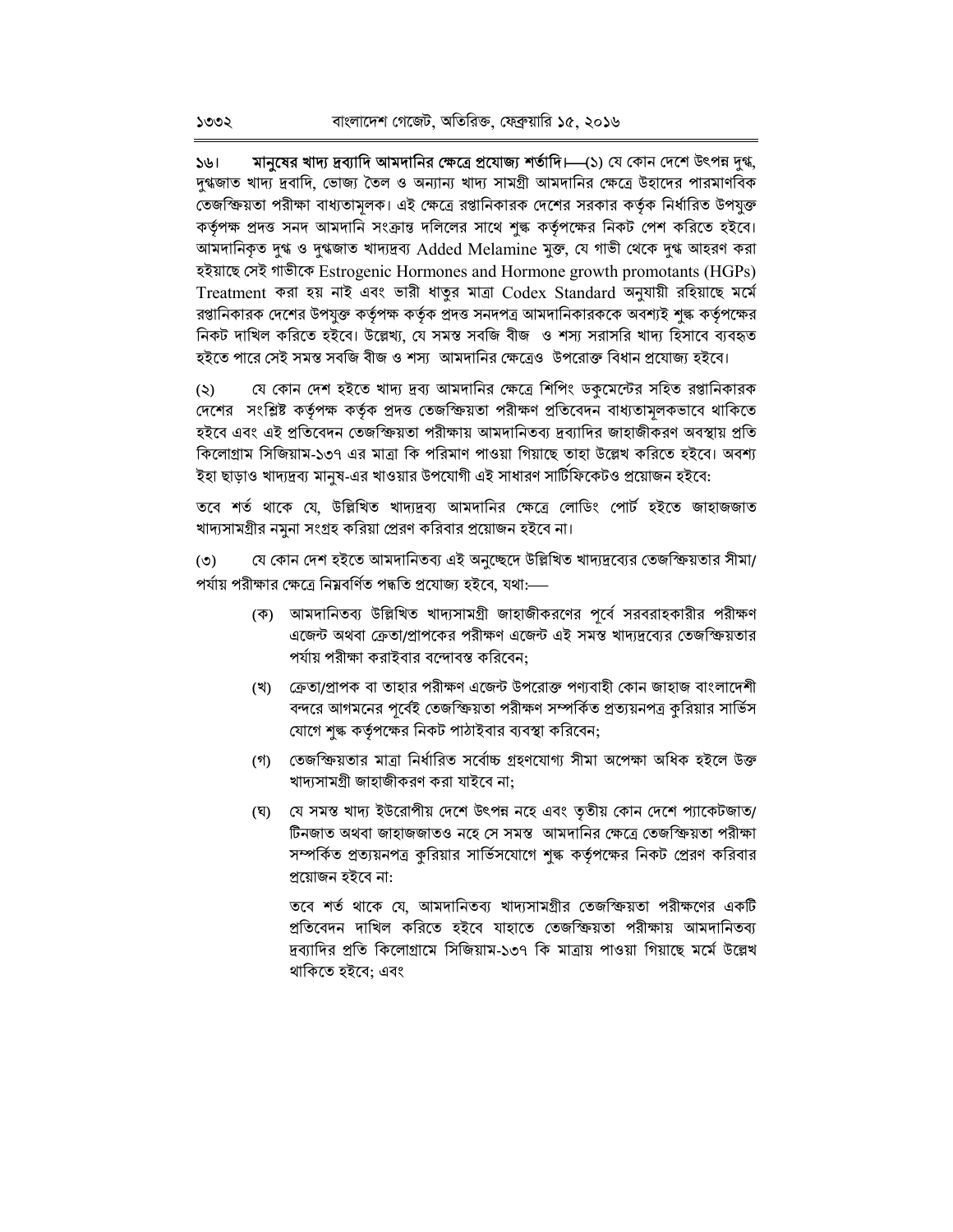(ঙ) উক্ত খাদ্যসামগ্রী যে মানুষের খাওয়ার উপযোগী সেই মর্মে সাটিফিকেট, বিল অব লেডিং (বি.এল) এর সঙ্গে প্রেরণ করিতে হইবে।

 $(8)$ উপ-অনুচ্ছেদ (২) এবং দফা (৩) এ বর্ণিত শর্তাদি সন্তোষজনকভাবে পূরণ করার পরই শুল্ক বিভাগ ও বন্দর কর্তৃপক্ষ জাহাজ হইতে সংশ্লিষ্ট মাল জেটিতে নামাইবার অনুমতি প্রদান করিবেন।

- $(\alpha)$ জাহাজ বন্দরে পৌঁছিবার পর—
	- (ক) আমদানিকারকের প্রতিনিধি এবং বন্দর কর্তৃপক্ষ (বন্দর এলাকা হইতে নমুনা সংগ্রহের ক্ষেত্রে) অথবা জাহাজের মাস্টার (বহির্নোংগর বা মুরিং-এ জাহাজ থাকিবার ক্ষেত্রে সেখানে স্পেশাল এপ্রেইজমেন্ট করা হইবে) এর উপস্থিতিতে শুল্ক কর্তৃপক্ষ জাহাজযোগে প্রেরিত মালামালের প্রয়োজনীয় সংখ্যক নমুনা সংগ্রহ করিবেন এবং নমুনা যথাযথভাবে প্যাকিং করিবার পর উহার সহিত বাংলাদেশ পরমাণু শক্তি কমিশন কর্তৃক নির্দেশিত প্রোফরমা সম্বলিত হার্ডবোর্ডের একটি ট্যাগ লাগাইবেন;
	- (খ) উক্ত ট্যাগে নমুনা সংগ্রহে জড়িত কাস্টমস কর্তৃপক্ষ, আমদানিকারকদের প্রতিনিধি, বন্দর কর্তৃপক্ষ ও জাহাজের মাস্টারের স্বাক্ষর সুস্পষ্ট থাকিতে হইবে;
	- (গ) এইভাবে প্যাকিং-এর পর ট্যাগসহ নমুনাটি সংগ্রহকারী কাস্টমস কর্মকর্তা কাস্টমস নমুনারুমে পাঠাইয়া দিবেন;
	- (ঘ) নমুনা রুমের দায়িত্বপ্রাপ্ত কাস্টমস কর্মকর্তা সকল নমুনার যথাযথ রেকর্ড রাখিবেন এবং বাংলাদেশ পরমাণু শক্তি কমিশনের কর্মকর্তা/কর্মচারীর নিকট যথাযথ রেকর্ড রক্ষণ ও স্বাক্ষর গ্রহণ সাপেক্ষে হস্তান্তর করিবেন;
	- (ঙ) বাংলাদেশ পরমাণু শক্তি কমিশন পরবর্তী চবিবশ ঘন্টার মধ্যে ঐ সকল নমুনা পরীক্ষণের ফলাফল নমুনা রুমে হস্তান্তর করিবার ব্যবস্থা করিবেনঃ

তবে শর্ত থাকে যে, কোন নমুনা অফিস সময়ের পর সংগৃহীত হইলে তাহা দায়িত্বপ্রাপ্ত কাস্টমস কর্মকর্তার ব্যক্তিগত তদারকিতে থাকিবে এবং পর দিন অফিস খোলার সঙ্গে সঙ্গে তিনি তাহা নমুনা রুমে হস্তান্তর করিবেন;

- (চ) বাংলাদেশ পরমাণু শক্তি কমিশনের প্রতিনিধি যথাযথ খবর সাপেক্ষে সকাল বেলায় নমুনারুম হইতে ঐ নমুনা সংগ্রহ করিবেন এবং প্রয়োজনীয় পরীক্ষণ শেষে পরীক্ষণ ফলাফল রিপোর্ট কাস্টমস এর নমুনা রুমে পাঠানোর ব্যবস্থা করিবেন;
- (ছ) বাংলাদেশ পরমাণু শক্তি কমিশনের প্রতিনিধি নমুনা রুম হইতে দিনে দুইবার অর্থাৎ সকাল ও বিকালে নমুনা সংগ্ৰহ করিবেন।

বাংলাদেশ পরমাণু শক্তি কমিশনের পরীক্ষায় আমদানিকৃত খাদ্যদ্রব্যে তেজস্ক্রিয়তার মাত্রা  $(\mathcal{V})$ গ্রহণযোগ্য সীমার ঊর্ধ্বে প্রমাণিত হইলে প্রেরিত মালামাল খালাস করা হইবে না এবং রপ্তানিকারক/সরবরাহকারী উহা নিজ ব্যয়ে ফেরত লইতে বাধ্য থাকিবেন।

উপ-অনুচ্ছেদ (৩), (৪) এবং (৫) এ বর্ণিত পরীক্ষণ পদ্ধতি যে কোন দেশে উৎপন্ন দুগ্ধ, দুগ্ধ  $(9)$ খাদ্য, দুগ্ধজাত দ্রব্যাদি, মৎস্যজাত খাদ্য-দ্রব্যাদি, ভোজ্য তেল ও অন্যান্য খাদ্যসামগ্রী ভিন্ন কোন দেশে টিনজাত/প্যাকেটজাত বা জাহাজীকরণ করা হইলে সেই ক্ষেত্রেও প্রযোজ্য হইবে।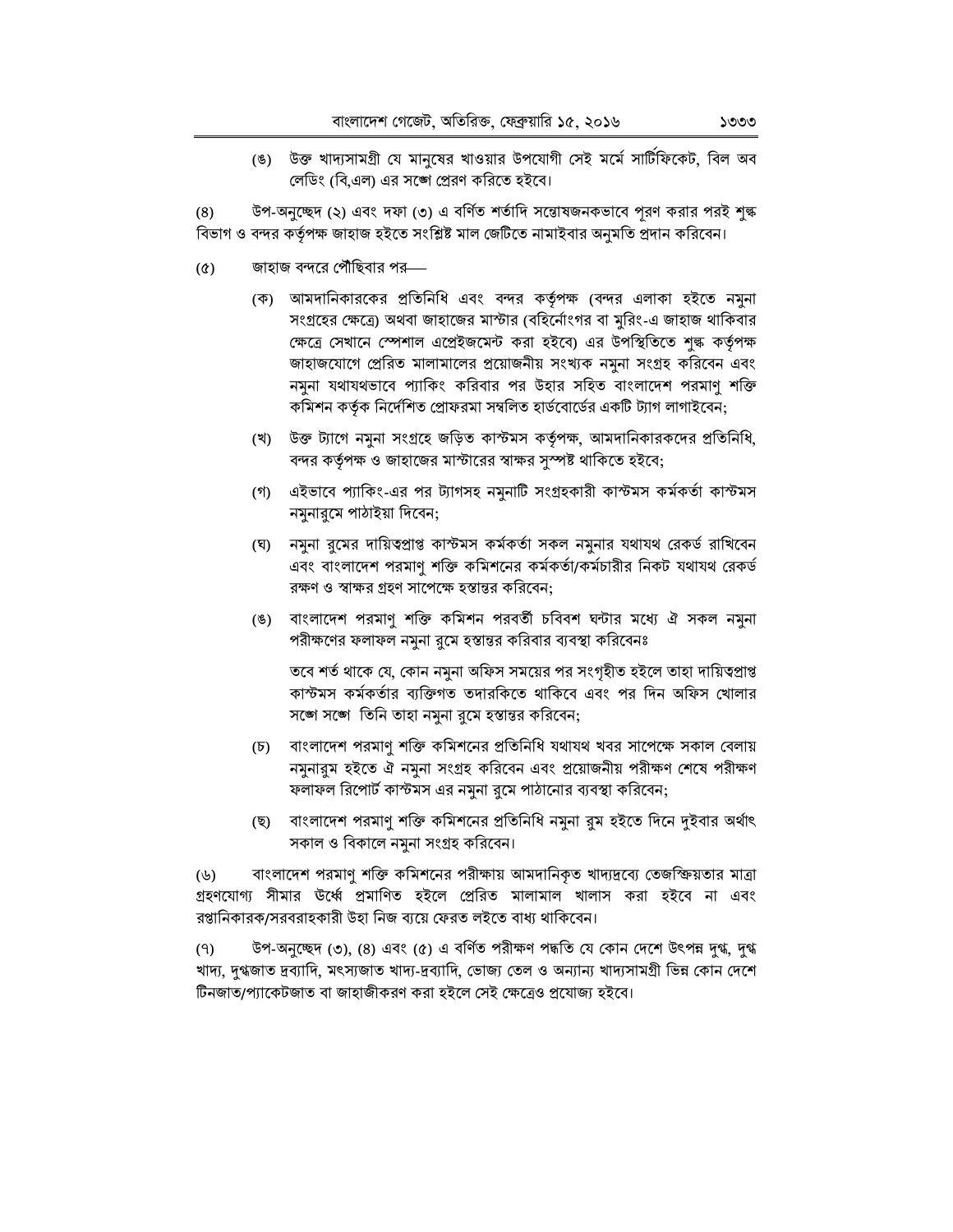উপ-অনচ্ছেদ (৩), (8), (৫) এবং (৬) এ বর্ণিত শর্তগুলি সংশ্লিষ্ট এল, সি/ক্রয় চুক্তিতে  $(b)$ সন্নিবেশিত হইবে।

আমদানিকৃত খাদ্যসামগ্রী বাংলাদেশ পরমাণ শক্তি কমিশন কর্তৃক পরীক্ষার পর উহার  $(\delta)$ তেজস্ক্রিয়তা গ্রহণযোগ্য সীমার মধ্যে রহিয়াছে এইরূপ প্রত্যয়নপত্র পাওয়ার পরই কেবল শঙ্ক কর্তৃপক্ষ যথা নিয়মে তাহা ছাড় করিবার অনমতি দিবেন।

উপ-অনুচ্ছেদ (১) এবং (৯) এ যাহা কিছুই থাকুক না কেন, মালয়েশিয়া ও ইন্দোনেশিয়ায়  $(S<sub>O</sub>)$ উৎপন্ন এবং মালয়েশিয়া, সিংগাপর ও ইন্দোনেশিয়া হইতে আমদানিকত বা আমদানিতব্য পাম অয়েল. পামওলিন ও আরবিডি পাম স্টিয়ারিনের কোন তেজস্ক্রিয়তা পরীক্ষার প্রয়োজন হইবে নাঃ

তবে শর্ত থাকে যে, বাংলাদেশ পরমাণ শক্তি কমিশন মাঝে মাঝে বাজার হইতে উক্ত দ্রব্যাদির নমুনা সংগ্রহ করিয়া পরীক্ষা করিবে এবং তাহাতে ক্ষতিকর মাত্রার তেজস্ক্রিয়তা পাওয়া গেলে এই সিদ্ধান্ত পরিবর্তন করা হইবে।

আমদানিকৃত আরবিডি পাম স্টিয়ারিনের বিশৃদ্ধতা নির্ণয়ের জন্য বাংলাদেশ স্ট্যান্ডার্ড এন্ড  $(55)$ টেস্টিং ইন্সটিটিউশন (বিএসটিআই)/বাংলাদেশ বিজ্ঞান ও শিল্প গবেষণা পরিষদ (বিসিএসআইআর) কর্তৃক পরীক্ষা করাইতে হইবে; এই উদ্দেশ্যে শঙ্ক কর্তৃপক্ষ, বন্দর কর্তৃপক্ষ, আমদানিকারক ও তাহার প্রতিনিধির উপস্থিতিতে আরবিডি পাম স্টিয়ারিনের নমুনা সংগ্রহ করিবে এবং তাহা সীল করিয়া বাংলাদেশ স্ট্যান্ডার্ড এন্ড টেস্টিং ইন্সটিটিউশন /বাংলাদেশ বিজ্ঞান ও শিল্প গবেষণা পরিষদ, ঢাকা অথবা চট্টগ্রাম এর দায়িত্বপ্রাপ্ত কর্মকর্তার নিকট পরীক্ষার জন্য প্রেরণ করিবে: বিএসটিআই/বাংলাদেশ বিজ্ঞান ও শিল্প গবেষণা পরিষদের দায়িত্বপ্রাপ্ত কর্মকর্তা আমদানিকত উক্ত দ্রব্যাদির নমনা ত্বরিত পরীক্ষার ব্যবস্থা করিবেন এবং তাহা আমদানি দলিলে উল্লিখিত আরবিডি পাম স্টিয়ারিন কিনা সেই সম্পর্কে একটি বিশেষজ্ঞ প্রতিবেদন প্রদান করিবেন: বিএসটিআই/বাংলাদেশ বিজ্ঞান ও শিল্প গবেষণা পরিষদ উক্ত প্রতিবেদন শঙ্ক কর্তৃপক্ষের নিকট প্রেরণ করিবেন।

আমদানিকত/আমদানিতব্য উল্লিখিত খাদ্য দ্রব্যাদির তেজস্ক্রিয়তার সীমা/পর্যায় পরীক্ষা  $(55)$ সংক্রান্ত যাবতীয় ব্যয় আমদানিকারক বহন করিবেন; আমদানিকৃত/আমদানিতব্য আরবিডি পাম স্টিয়ারিন, বিএসটিআই/বাংলাদেশ বিজ্ঞান ও শিল্প গবেষণা পরিষদ কর্তৃক পরীক্ষণ সংক্রান্ত ব্যয়ও আমদানিকারক বহন করিবেন।

 $(50)$ সিগারেট, সিগারেট পেপার, পাইপের তামাক, হুইস্কি, বিয়ার ও অন্যান্য মদ জাতীয় পানীয়, কনসেনট্রেটেড এসেন্স, মশলা, ঔষধ আমদানির ক্ষেত্রে কোন তেজস্ক্রিয়তা পরীক্ষার প্রয়োজন হইবে না।

আমদানিকৃত/আমদানিতব্য যে সমস্ত খাদ্যের তেজস্ক্রিয়তার সীমা এবং পরীক্ষণ পদ্ধতি খাদ্য  $(58)$ মন্ত্রণালয় নির্ধারণ করিয়াছে সেই সকল খাদ্য দ্রব্যের ক্ষেত্রে এই আদেশে উল্লিখিত পদ্ধতি প্রযোজ্য হইবে না; খাদ্য মন্ত্রণালয় কর্তৃক নির্ধারিত পদ্ধতিই সেই সমস্ত দ্রব্যের ক্ষেত্রে অনুসৃত হইবে।

 $(S<sub>c</sub>)$ দগ্ধ ও দগ্ধজাত খাদ্য দ্রব্যের সর্বোচ্চ গ্রহণযোগ্য তেজস্ক্রিয়তার সীমা প্রতি কিলোগ্রামে সিজিয়াম-১৩৭ এর ৯৫ বি. কিউ এবং অন্যান্য খাদ্যদ্রব্যের জন্য সর্বোচ্চ গ্রহণযোগ্য তেজস্ক্রিয়তার সীমা প্ৰতি কিলোগ্ৰাম সিজিয়াম-১৩৭ এর ৫০ বি. কিউ। আমদানিকৃত দ্ৰব্যাদিতে বিদ্যমান সিজিয়াম-১৩৭ এর তেজস্ক্রিয়তার কোন প্রকার তরলীকরণ, ঘণীভূতকরণ, বা প্রক্রিয়াকরণ ব্যতিরেকে যে অবস্থায় বন্দরে পৌঁছিবে তদবস্থায়ই বিবেচ্য হইবে: স্থানীয় দ্রব্যাদির ক্ষেত্রে বাজারজাত অবস্থায় সিজিয়াম-১৩৭ এর তেজস্ক্রিয়তার পরিমাণ ধরা হইবে। এই সর্বোচ্চ গ্রহণযোগ্য তেজস্ক্রিয়তার সীমা সরকার কর্তৃক সময় সময় পনঃ নির্ধারিত হইতে পারিবে।

 $5008$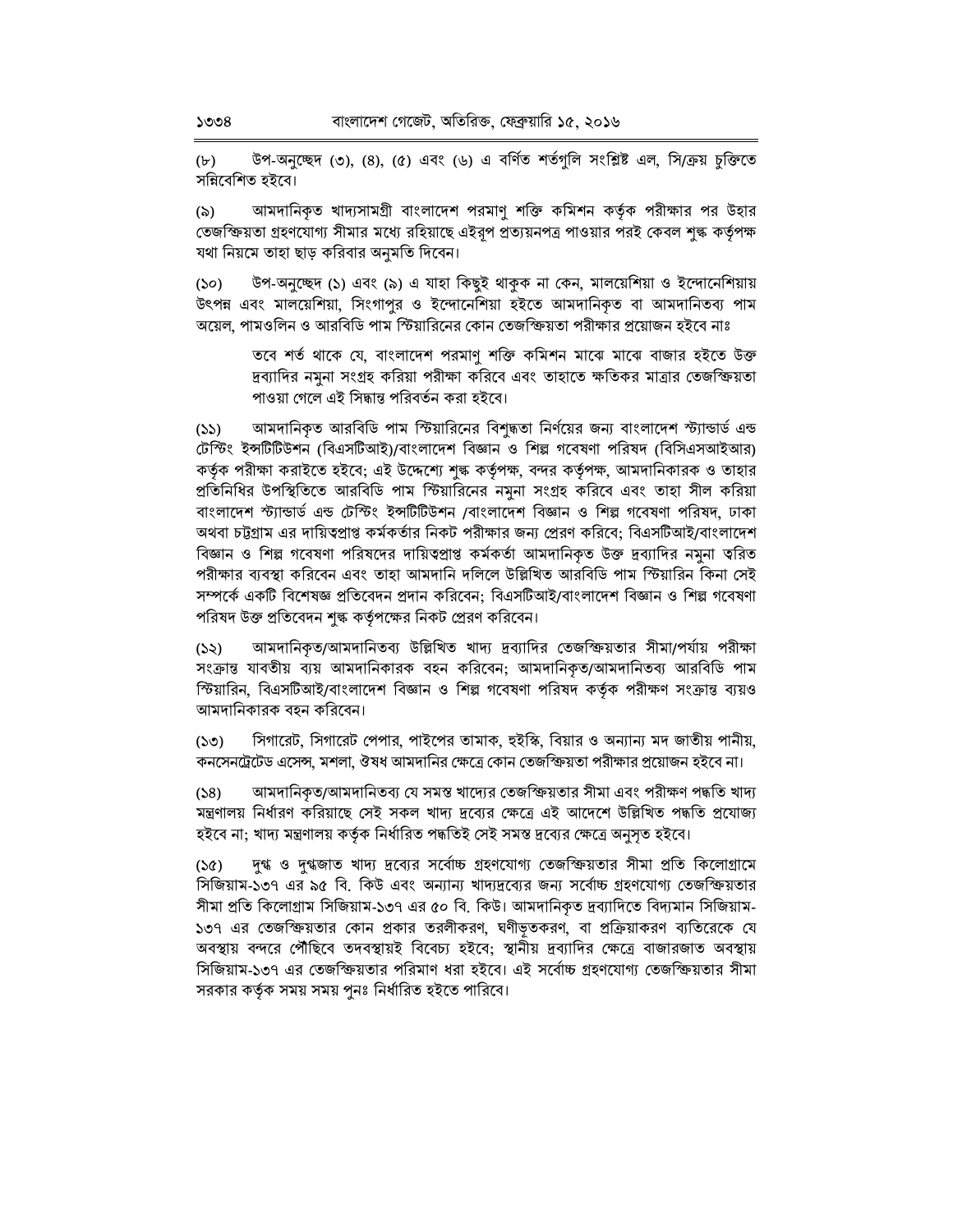সার্কভুক্ত, দক্ষিণ-পূর্ব এশিয়া এবং এশিয়া-প্রশান্ত মহাসাগরীয় দেশসমূহ হইতে সরাসরি  $(56)$ চাউল, গম, অন্যান্য খাদ্যশস্য এবং খাদ্যদ্রব্য আমদানির ক্ষেত্রে তেজস্ক্রিয়তা পরীক্ষা সংক্রান্ত উপরোক্ত বাধ্যবাধকতা নিম্নবৰ্ণিত শৰ্তাদি পালন সাপেক্ষে শিথিলযোগ্য হইবে. যথা:—

- (ক) আমদানিকৃত চাউল, গম, অন্যান্য খাদ্যশস্য এবং খাদ্যদ্রব্য সার্কভুক্ত বা দক্ষিণ-পূর্ব এশীয় কোন দেশে উৎপন্ন হইতে হইবে এবং আমদানি সংক্রান্ত দলিলাদির সঙ্গে রপ্তানিকারক দেশের সংশ্লিষ্ট সরকারি বা অনুমোদিত সংস্থা কর্তৃক ইস্যুকৃত উৎস দেশ সংক্রান্ত সনদপত্র (সার্টিফিকেট অব অরিজিন) শুল্ক কর্তৃপক্ষের নিকট দাখিলকরণ;
- (খ) আমদানিকৃত চাউল, গম, অন্যান্য খাদ্যশস্য এবং খাদ্যদ্রব্যের মান ও গণাগণ মানুষের খাওয়ার উপযোগী এবং সর্বপ্রকার ক্ষতিকারক জীবাণুমুক্ত মর্মে রপ্তানিকারক দেশের সরকারি বা অনুমোদিত সংস্থা কর্তৃক প্রত্যয়নপত্র শুল্ক কর্তৃপক্ষ ও সংগনিরোধ  $\phi$ র্মকর্তার (Quarantine Officer) নিকট প্রদান;
- (গ) সার্কভুক্ত দেশসমূহ হইতে দুত পঁচনশীল খাদ্য সামগ্রী যথা- তাজা ফলমূল, মাছ, শাকসবজি ইত্যাদি আমদানির ক্ষেত্রে রপ্তানিকারক দেশের সরকার বা সংস্থা কর্তৃক প্ৰদত্ত তেজস্ক্ৰিয়তা সংক্ৰান্ত সনদ দাখিল করা; এবং
- (ঘ) পঁচনশীল খাদ্যসামগ্ৰী হিসাবে বিদেশ হইতে হিমায়িত মাংস ও সামুদ্ৰিক খাদ্য আমদানির ক্ষেত্রে শৃঙ্ক কর্তৃপক্ষ কর্তৃক নির্দিষ্ট ব্যাংক গ্যারান্টির বিপরীতে আমদানিকারকের জিম্মায় তাহার ওয়্যারহাউজে সাময়িকভাবে রাখা যাইবে।

দৃগ্মজাত খাদ্য (মিল্ক ফৃড) নিম্নবৰ্ণিত শৰ্ত সাপেক্ষে এইচ এস হেডিং নম্বর ০৪.০২ বা ১৯.০১  $(59)$ এবং উহার বিপরীতে শ্রেণিবিন্যাসযোগ্য সকল এইচ এস কোডে উল্লিখিত দুগ্ধজাত খাদ্য, ননীযুক্ত শিশূ খাদ্যসহ সকল প্ৰকার দুগ্ধজাত খাদ্য সামগ্রী আমদানি করা যাইবে, যথা:—

- (ক) দুগ্ধজাত শিশুখাদ্য খুচরা মোড়কে ২.৫ কেজি পর্যন্ত কেবল টিনসহ বায়ুরুদ্ধ মোড়ক বা  $Bag$  in  $Box$  এ আমদানি করিতে হইবে;
- (খ) ননীযুক্ত দুগ্ধজাত খাদ্য খুচরা মোড়কে ২.৫ কেজি পর্যন্ত টিন বা  $\rm{Bag}$  in  $\rm{Box}$  পাত্রে আমদানি করিতে হইবে;
- (গ) বিনিয়োগ বোর্ড বা বাংলাদেশ ক্ষদ্র ও কটির শিল্প কর্পোরেশন বা পরিচালক জনস্বাস্থ্য পুষ্টি প্রতিষ্ঠান (আইপিএইচএন) কর্তৃক স্বীকৃত প্যাকিং বা ক্যানিং সেক্টরের স্বীকৃত শিল্প প্রতিষ্ঠান কর্তৃক স্থানীয়ভাবে মোড়কজাতকরণের (খুচরা) উদ্দেশ্যে বৃহৎ বায়ুরুদ্ধ (Hermetic Container) মোড়কে ননীযুক্ত দুগ্ধজাত খাদ্য ও শিশুখাদ্য আমদানি করিতে হইবে;
- (ঘ) আমদানিকৃত ননীযুক্ত দুগ্ধজাত খাদ্য ও শিশু খাদ্য টিন বা বায়ুরুদ্ধ মোড়ক বা Bag in Box-এর উপর দৃশ্যমান স্থানে ''মায়ের দুধের বিকল্প নাই'' কথাটি বাংলায় সুস্পষ্টভাবে ও অপেক্ষাকৃত বড় হরফে লিখিত থাকিতে হইবে;
- (ঙ) মিল্ক ফুডের টিন বা বায়ুরুদ্ধ মোড়ক বা Bag in Box এর উপর দুধের উপাদান এবং বিভিন্ন উপকরণের আনুপাতিক হার বাংলায় লিখিত থাকিতে হইবে;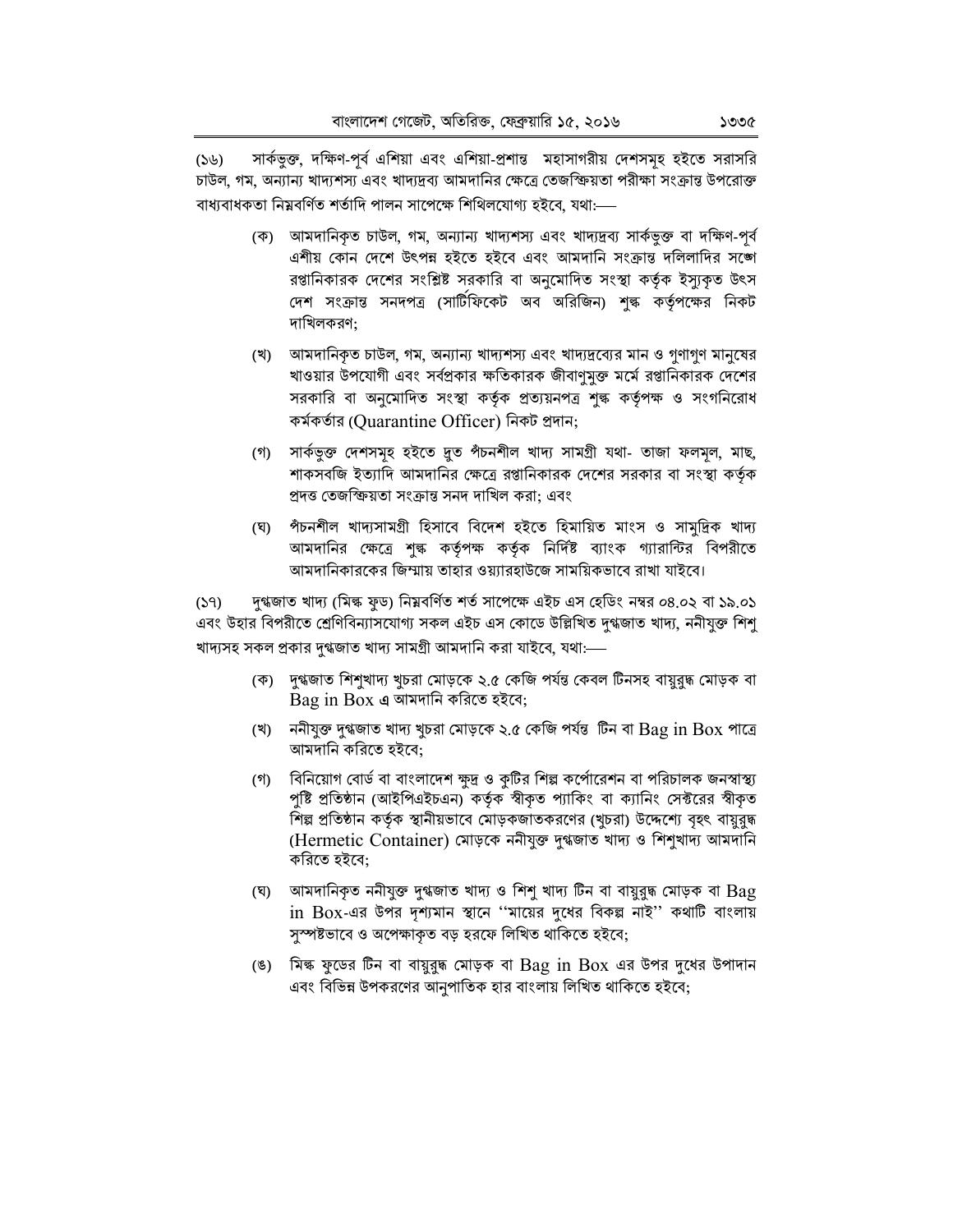- প্রতিটি টিনসহ বায়ুরুদ্ধ মোড়ক বা Bag in Box এর গায়ে মিল্ক ফুড প্রস্তুতের  $(\overline{b})$ তারিখ ও মানুষের খাদ্য হিসাবে ব্যবহারের মেয়াদ উত্তীর্ণ হওয়ার তারিখ বাংলা বা ইংরেজীতে সুস্পষ্টভাবে এমবুস অথবা অমোচনীয় কালি দ্বারা কম্পিউটারাইজড প্রিন্টিং করা থাকিতে হইবে;
- (ছ) প্রতিটি টিনসহ বায়ুরুদ্ধ মোড়ক বা Bag in Box এর গায়ে মিল্ক ফুড এর প্রকৃত ওজন (নেট ওয়েট) বাংলা বা ইংরেজীতে লিখিত থাকিতে হইবে; এবং দুগ্ধ ও দুগ্ধজাত শিশুখাদ্য আমদানির ক্ষেত্রে পরিচালক জনস্বাস্থ্য পুষ্টি প্রতিষ্ঠান (IPHN) কর্তৃক প্রদত্ত রেজিস্ট্রেশন নম্বর স্পষ্ট অক্ষরে প্রতিটি টিন/ টিনসহ বায়ুরুদ্ধ মোড়ক/ Bag in Box এর গায়ে উল্লেখ থাকিতে হইবে;
- (জ) দফা (ঘ), (ঙ), (চ) এবং (ছ) এ বর্ণিত শর্তাবলী টিনসহ বায়ুরুদ্ধ মোড়ক বা Bag in  $Box$  এর গায়ে এমবুস করা থাকিতে হইবে এবং উহা কোনক্রমেই পৃথকভাবে লেবেল ছাপাইয়া টিনসহ বায়ুরুদ্ধ মোড়ক বা Bag in Box এর গায়ে লাগানো যাইবে না; এবং
- (ঝ) শিশু খাদ্যের অর্থাৎ যাহাতে ১৯% পর্যন্ত ফ্যাট জাতীয় দ্রব্য থাকে সেই ক্ষেত্রে প্রতিটি টিনসহ বায়ুরুদ্ধ মোড়ক বা Bag in Box এর মধ্যে মাপিবার চামচও সরবরাহ করিতে হইবে।
- ননীবিহীন গুঁড়াদুধ নিম্নবৰ্ণিত শৰ্ত সাপেক্ষে আমদানি করা যাইবে, যথা:—  $(Sb)$ 
	- (ক) বস্তায় অথবা টিনের সীলযুক্ত প্যাকিংয়ে;
	- (খ) রপ্তানিকারক দেশের উপযুক্ত কর্তৃপক্ষ কর্তৃক সত্যায়িত বিশ্লেষণ সনদ পেশকরণ এবং উক্ত সনদে এই মৰ্মে একটি ঘোষণা বিবৃত থাকিতে হইবে যে, আমদানিকৃত গুঁড়া দুধ মানুষের খাওয়ার জন্য যোগ্য;
	- (গ) বস্তা বা টিন বা পাত্রের উপর দুধ তৈয়ারীর তারিখ ও মানুষের খাওয়ার উপযোগিতার মেয়াদ শেষ হওয়ার তারিখ লিপিবদ্ধ করিতে হইবে;
	- (ঘ) দুগ্ধজাত খাদ্য ও গুঁড়া দুধ আমদানির ক্ষেত্রে তেজস্ক্রিয়তার মাত্রা নির্ধারণের জন্য প্রাক- জাহাজীকরণ পরীক্ষণ (প্রি-শিপমেন্ট ইন্সপেকশন) এবং তেজস্ক্রিয়তার মাত্রা সরকার কর্তৃক অনুমোদিত সীমার মধ্যে থাকিলেই কেবল উহা জাহাজজাত করা যাইবে এবং এতদসংক্রান্ত পরীক্ষণ রিপোর্ট শিপিং ডকুমেন্ট হিসাবে অন্যান্য কাগজপত্রের সহিত সংশ্লিষ্ট সকল কর্তৃপক্ষের নিকট প্রেরণ করিতে হইবে; এবং
	- (ঙ) আমদানিকৃত দুগ্ধজাত খাদ্য ও গুঁড়াদুধ দেশে পৌঁছিবার পর ছাড় করিবার পূর্বে দ্বিতীয়বার তেজস্ক্রিয়তার মাত্রা পরীক্ষা করা হইবে এবং তাহা গ্রহণযোগ্য ও অনুমোদিত সীমার মধ্যে পাওয়া গেলেই শুধু ছাড় করিতে দেওয়া হইবে; আমদানিকৃত দুগ্ধজাত খাদ্য ও গুঁড়া দুধ দেশে পৌঁছিবার পর ইহার তেজস্ক্রিয়তার মাত্রা পরীক্ষার ক্ষেত্রে এই আদেশে বর্ণিত পদ্ধতি যথারীতি প্রযোজ্য হইবে।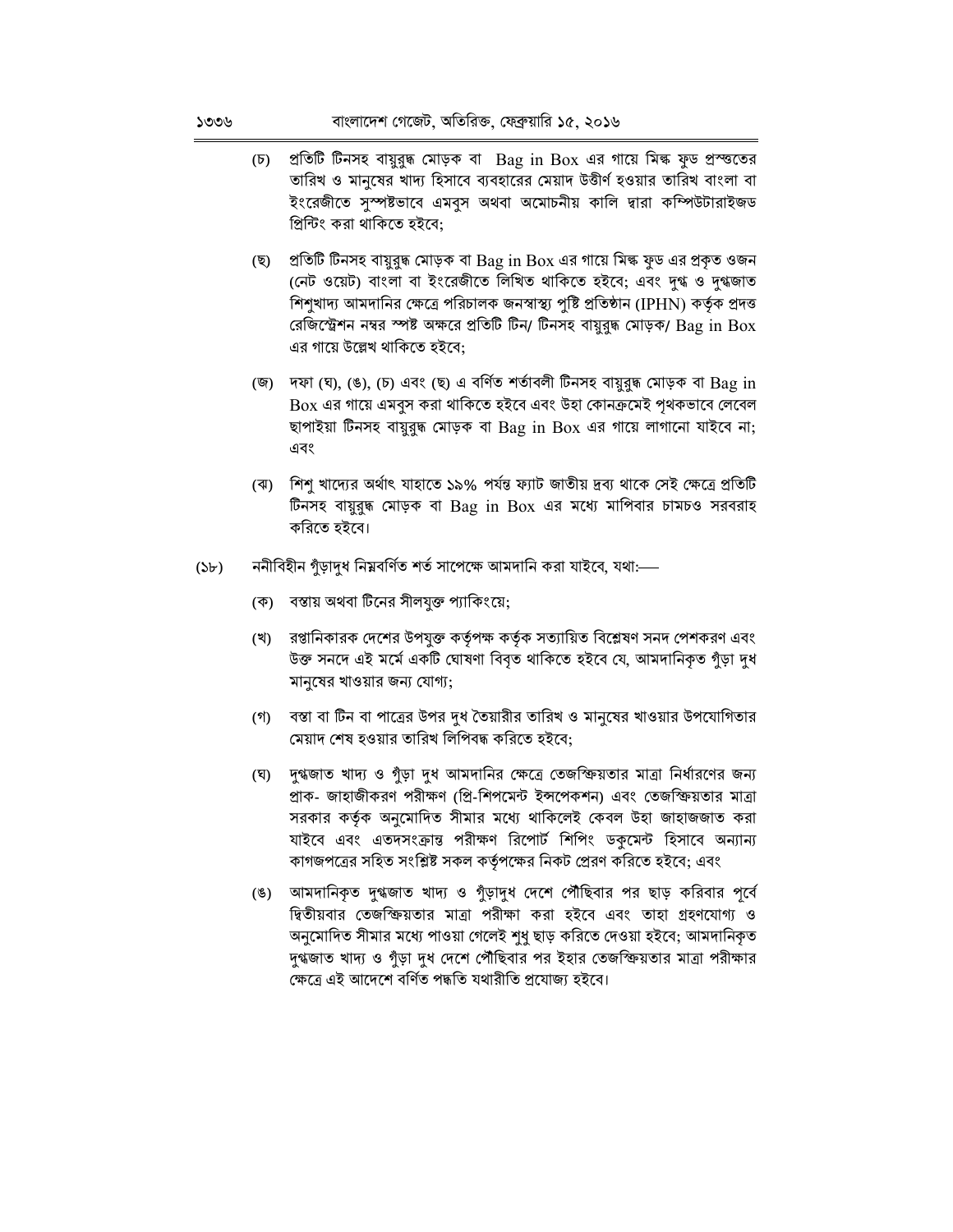সকল প্রকার খাদ্য ও পানীয় আমদানির ক্ষেত্রে উৎপাদনের তারিখ ও মেয়াদ উত্তীর্ণ হওয়ার  $(5)$ তারিখ প্রতিটি পাত্র বা কন্টেইনার বা মোড়কের গায়ে সুস্পষ্টভাবে এমবুস থাকিতে হইবে এবং পৃথকভাবে লেবেল ছাপাইয়া তাহা মোড়ক বা পাত্র বা কন্টেইনারের গায়ে লাগানো যাইবে না:

তবে শর্ত থাকে যে, মেয়াদ উত্তীর্ণ খাদ্যদ্রব্য কোন ক্রমেই আমদানি করা যাইবে না।

(২০) মদ্য জাতীয় পানীয় আমদানির ক্ষেত্রে মেয়াদ উত্তীর্ণ হওয়ার তারিখ উল্লেখ করিবার প্রয়োজন নাই।

সংরক্ষিত খাদ্যে preservative, additive এবং রং ব্যবহার করিলে উহার মাত্রা ও বিবরণ  $(55)$ উল্লেখ থাকিতে হইবে এবং পৃথকভাবে লেবেল লাগানো যাইবে না; এইরূপ ক্ষেত্রে এমবুস করিতে হইবে।

খাদ্য ও পানীয় প্রস্তুতে ব্যবহার্য কাঁচামালসমূহের মধ্যে যেইগুলি নির্দিষ্ট মেয়াদান্তে ব্যবহার  $(55)$ অনুপযোগী হইয়া পড়ে সেই সকল পণ্য আমদানির ক্ষেত্রেও উৎপাদন ও মেয়াদ উত্তীর্ণের তারিখ পাত্র বা কন্টেইনার বা মোডকের গায়ে লিখিত বা মদ্রিত থাকিতে হইবে।

আমদানিকৃত সকল খাদ্যদ্রব্য (সরাসরি খাওয়া/পান করা যায় বা প্রক্রিয়াকরণের পরে খাদ্য  $(55)$ বা পানীয় হিসাবে ব্যবহৃত হয়) আমদানির ক্ষেত্রে উৎস নির্বিশেষে এইরূপ খাদ্যদ্রব্য ক্ষেত্র অনুসারে কোন বয়সের মানুষের খাওয়ার উপযোগী তাহা উল্লেখসহ ''মানব স্বাস্থ্যের জন্য ক্ষতিকর নয়'', ''ক্ষতিকর কোন দ্রব্য মিশ্রিত নাই'' এবং ''সর্বপ্রকার জীবানুমুক্ত'' মর্মে রপ্তানিকারক দেশের সরকার বা সরকার অনুমোদিত উপযুক্ত কর্তৃপক্ষের প্রত্যয়নপত্র শিপিং ডকুমেন্টের সহিত অবশ্যই সংযোজন করিতে হইবে।

বাংলাদেশে খাদ্যদ্রব্য আমদানির ক্ষেত্রে আমদানিকারক উক্ত খাদ্যদ্রব্যের মধ্যে অনুচ্ছেদ ২৬  $(38)$ এর উপ-অনুচ্ছেদ (২৮) এ প্রদত্ত অন্তর্ভুক্ত খাদ্যদ্রব্যেও প্রয়োজনীয় সকল তথ্য বাংলাদেশ স্ট্যান্ডার্ড এন্ড টেস্টিং ইন্সষ্টিটিউশন (বিএসটিআই) এর নির্ধারিত ফরমে বাংলাদেশ স্ট্যান্ডার্ড এন্ড টেস্টিং ইন্সষ্টিটিউশন (বিএসটিআই) এর নিকট এবং অন্যান্য খাদ্যদ্রব্যের প্রয়োজনীয় তথ্যাদি বাংলাদেশ বিজ্ঞান ও শিল্প গবেষণা পরিষদ (বিসিএসআইআর) এর নিকট সরবরাহ করিবেন।

খাদ্যদ্রব্য বাংলাদেশে পৌঁছিলে শঙ্ক কর্তৃপক্ষ উক্ত খাদ্যদ্রব্য ছাড় করিবার পর্বে খাদ্যদ্রব্যের  $(36)$ নমুনা বিএসটিআই বা বিসিএসআইআর এর নিকট সরবরাহ করিবেন এবং বিএসটিআই বা বিসিএসআইআর এর পরীক্ষায় খাদ্যদ্রব্য মান সম্পন্ন না হইলে শৃঙ্ক কর্তৃপক্ষ আমদানিকারকের বিরুদ্ধে আইনানগ ব্যবস্থা গ্ৰহণ করিবেন।

বিএসটিআই নিৰ্ধারিত খাদ্যমানের চাইতে নিম্নমানের খাদ্যদ্রব্য আমদানি হইলে তাহা  $(55)$ আমদানিকারকের নিজ খরচে রপ্তানি উৎস দেশে বা তৃতীয় কোন দেশে ফেরৎ পাঠাইতে হইবে এবং খাদ্যদ্রব্য আমদানির ক্ষেত্রে ঋণপত্রে উক্তরপ শর্ত সংযোজন করিতে হইবে।

সরকারি ত্রাণসামগ্রী হিসাবে খাদ্যদ্রব্য আমদানি করা হইলে খাদ্য মন্ত্রণালয় কর্তৃক পরিচালিত  $(29)$ ল্যাবটেন্ট পরীক্ষায় মানুষের খাওয়ার উপযোগি প্রাপ্তি সাপেক্ষে খালাস করা যাইবে এবং এইক্ষেত্রে এই আদেশের অনুচ্ছেদ ১৬(৩)(ঙ) এর শর্ত শিথিলযোগ্য হইবে।

মানুষের খাদ্য হিসাবে জিএমও (GMO-Genetically Modified Organism),  $(\forall b)$ এলএমও (LMO-Living Modified Organism) আমদানির ক্ষেত্রে Bangladesh Biosafety Guidelines অনুসরণ করিতে হইবে।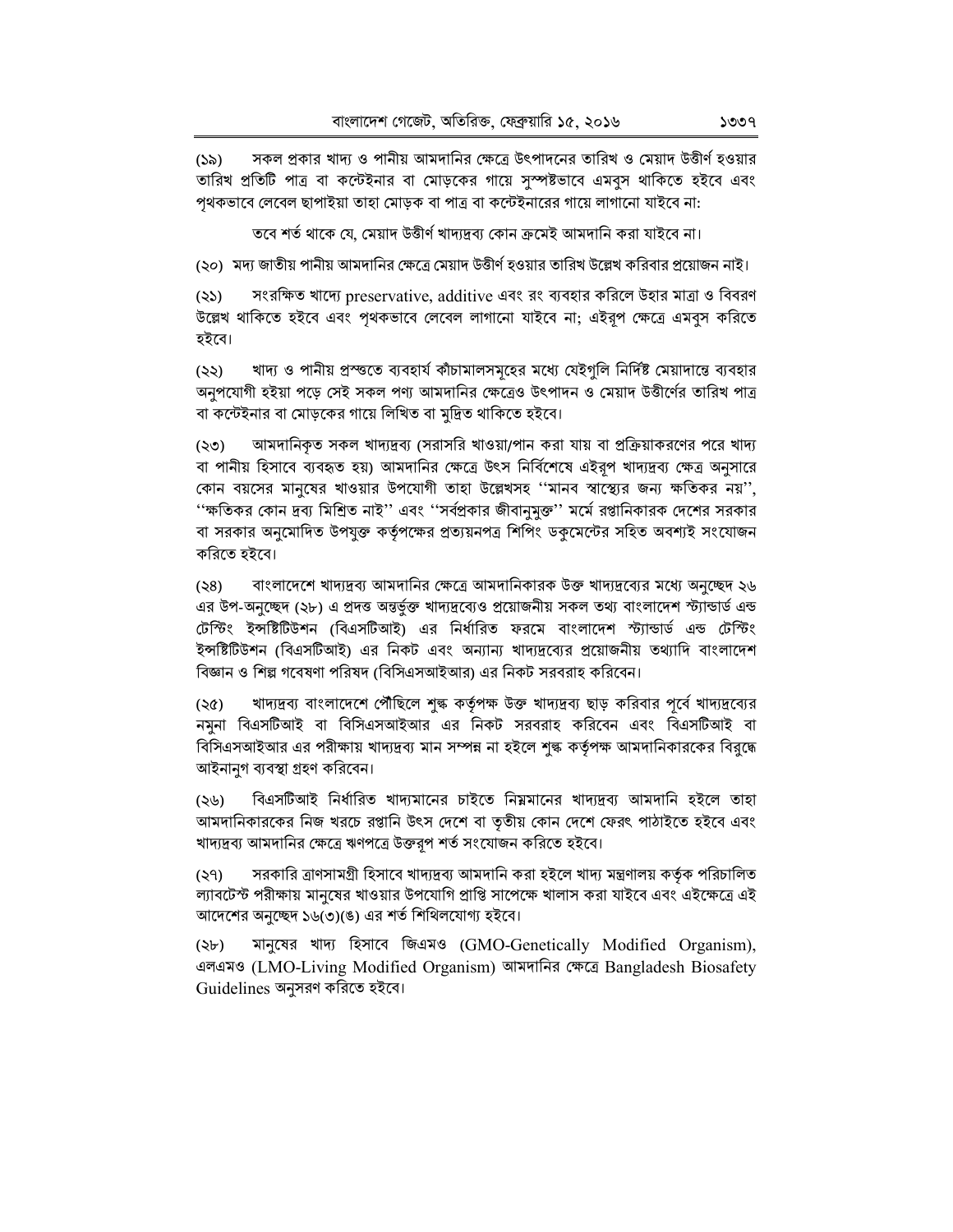মৎস্য খাদ্য, হীস-মুরগীর খাদ্য ও পশুর খাদ্য আমদানির ক্ষেত্রে প্রযোজ্য অতিরিক্ত  $391$ শর্তাদি। (১) মৎস্য খাদ্য, হাঁস-মুরগীর খাদ্য ও পশুর খাদ্য আমদানির ক্ষেত্রে রপ্তানিকারক দেশের উপযুক্ত কর্তৃপক্ষ কর্তৃক প্রদত্ত তেজস্ক্রিয়তা পরীক্ষণ সম্পর্কিত প্রতিবেদন এবং উক্ত খাদ্যদ্রব্য মৎস্য বা হাঁস-মুরগী বা পশুর খাওয়ার উপযোগী মর্মে প্রত্যয়নপত্র শিপিং ডকুমেন্টস এর সাথে বাধ্যতামূলকভাবে থাকিতে হইবে এবং উক্ত প্রতিবেদনে তেজস্ক্রিয়তা পরীক্ষায় আমদানিতব্য দ্রব্যে জাহাজীকরণ অবস্থায় প্রতি কিলোগ্রামে সিজিয়াম-১৩৭ এর মাত্রা কি পরিমাণ পাওয়া গিয়াছে তাহা সুস্পষ্টভাবে উল্লেখ থাকিতে হইবে।

- (ক) আমদানিকৃত মৎস্য খাদ্য ক্লোরোমফেনিকল ও নাইট্রেফিউরানসহ ক্ষতিকর ঔষধ,  $(5)$ হরমোন ও স্টেরয়েড মুক্ত থাকিতে হইবে;
	- (খ) হাঁস-মুরগী ও পশুর খাদ্য আমদানির ক্ষেত্রে প্যাকেট এর গায়ে উপাদানসমূহ উল্লেখ থাকিতে হইবে এবং উক্ত খাদ্য ক্লোরামফেনিকল, নাইট্রোফুরান ও এন্টিবায়োটিক এবং মেলামাইন মুক্ত বলে উল্লেখ থাকিতে হইবে ও Genetically Modified Organism নাই মর্মে রপ্তানিকারক দেশের উপযুক্ত কর্তৃপক্ষের সনদপত্র দাখিল করিতে হইবে; এই সকল খাদ্য বন্দরে পৌঁছার সাথে সাথে সরকার অনুমোদিত পরীক্ষাগারে ক্লোরামফেনিকল, নাইট্রোফুরান ও এন্টিবায়োটিক পরীক্ষা করাইতে হইবে;
	- (গ) সকল প্রকার মৎস্য, হাঁস-মুরগী ও পশুর খাদ্য আমদানির ক্ষেত্রে অবশ্যই উৎপাদনের তারিখ ও মেয়াদ উত্তীর্ণ হওয়ার তারিখ উল্লেখ থাকিতে হইবে।

উপ-অনুচ্ছেদ (১) এ উল্লিখিত প্রতিবেদন অনুযায়ী আমদানিতব্য দ্রব্যের তেজস্ক্রিয়তা  $(5)$ গ্রহণযোগ্য সীমার মধ্যে থাকিলেই শুধু তাহা ছাড় করা যাইবে, অন্যথায় সরবরাহকারী নিজ ব্যয়ে সংশ্লিষ্ট চালান ফেরত নিতে বাধ্য থাকিবে।

প্রাণিসম্পদ অধিদপ্তরের পূর্বানুমতিক্রমে Meat ও Bone Meal আমদানি করা যাইবে এবং  $(8)$ উহা আমদানির ক্ষেত্রে উৎস ও প্রাণীর নাম উল্লেখ করিতে হইবেঃ

তবে শর্ত থাকে যে, শুকরের Meat ও Bone Meal আমদানি করা যাইবে না এবং আমদানিকারককে রপ্তানিকারী দেশের উপযুক্ত কর্তৃপক্ষ হইতে নিম্নলিখিত প্রত্যয়নপত্র পণ্য খালাসের সময় শৃঙ্ক কর্তৃপক্ষের নিকট দাখিল করিতে হইবে, যথা:—

- (ক) আমদানিকৃত পণ্যটি ক্ষতিকারক এন্টিবায়োটিকসহ ক্লোরামফেনিকল ও নাইট্রোফিউরানমুক্ত;
- (খ) আমদানিকৃত পণ্যটি শুকরের উপজাত (By Product) মুক্ত;
- (গ) আমদানিকৃত পণ্যটি ক্ষতিকারক ক্রোমিয়ামমুক্ত টেনারি উপজাত ও মেলামাইনমুক্ত হইতে হইবে;
	- (অ) প্রাণিসম্পদ অধিদপ্তরের পূর্বানুমতিক্রমে Fish Meal এবং Protein Concentrante আমদানি করা যাইবে এবং উহা আমদানির ক্ষেত্রে উৎস্য ও প্রাণির নাম উল্লেখ করিতে হইবে; আমদানিকারককে রপ্তানিকারক দেশের উপযুক্ত কর্তৃপক্ষ হতে নিয়লিখিত প্রত্যায়ন পত্র পণ্য খালাসের সময় শুল্ক কর্তৃপক্ষের নিকট দাখিল করিতে হইবে যথা:
		- (ক) আমদানিকৃত পণ্যটি ক্ষতিকারক এন্টিবায়োটিকসহ ক্লোরামফেনিকল ও নাইট্রোফুরানমুক্ত;

১৩৩৮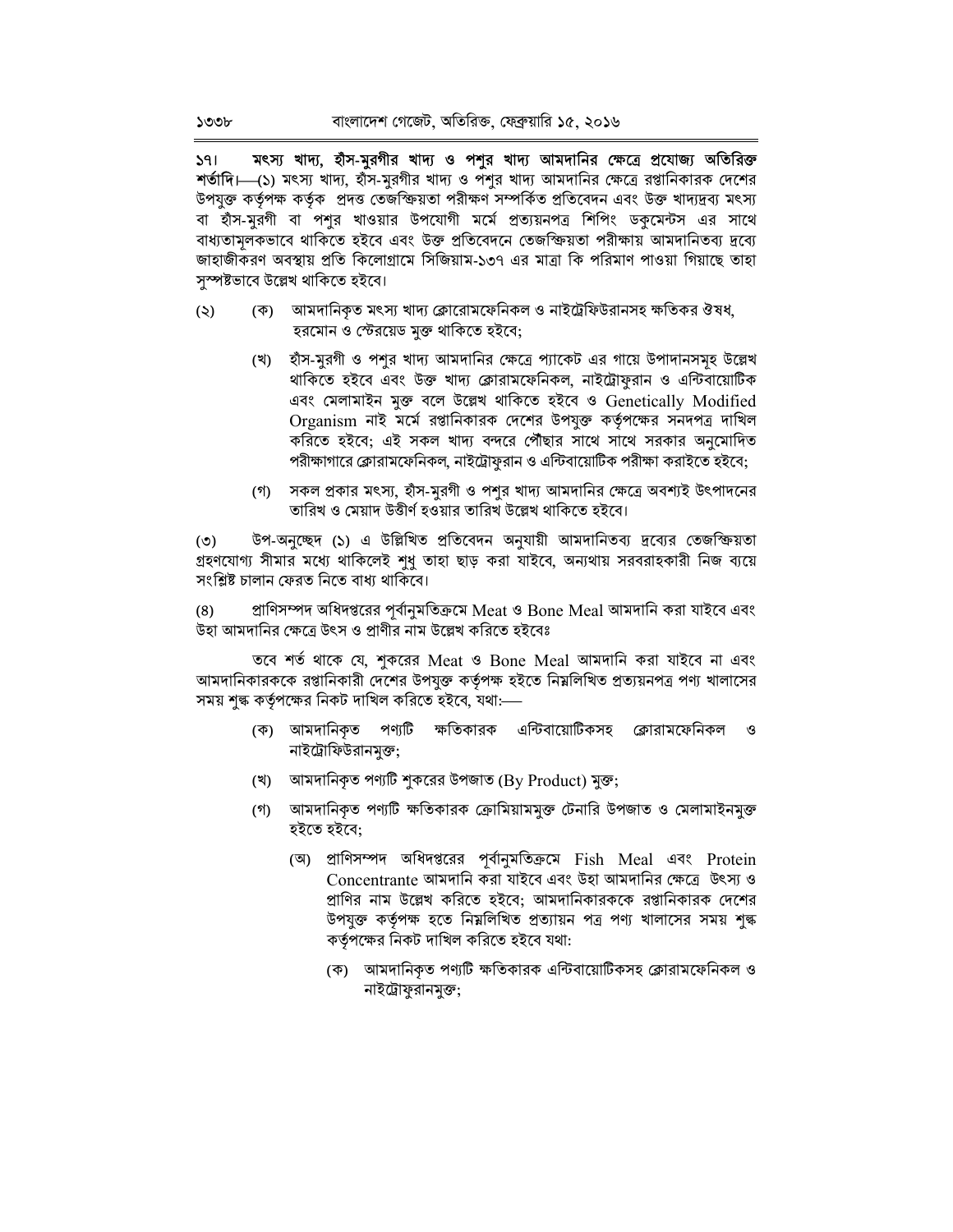(খ) আমদানিকৃত পণ্যটি ক্ষতিকারক ক্রোমিয়াম, টেনারি উপজাত ও মেলামাইন মুক্ত।

অন্যান্য প্রাণীর উৎস হইতে উৎপাদিত Meat ও Bone Meal আমদানির ক্ষেত্রে  $(6)$ রপ্তানিকারক দেশ Bovine Spongiform Encephalopathy (BSE), Transmissible Spongiform Encephalopathy (TSE), এ্যানথ্রাক্স ও টিবিমুক্ত এই মর্মে রপ্তানিকারক দেশের যথোপযুক্ত কর্তৃপক্ষের সনদপত্র থাকিতে হইবে।

পোল্ট্রি ও পোল্ট্রিজাত শিল্পে ব্যবহারের নিমিত্তে ভ্যাকসিন ও ডায়াগনষ্টিক রিএজেন্ট/  $(y)$ ডায়াগনষ্টিক কীট মৎস্য ও প্রাণিসম্পদ অধিদপ্তরের অনমতিক্রমে আমদানিযোগ্য হইবে।

হাঁস-মুরগী ও পাখি আমদানির ক্ষেত্রে Avian Influenza মুক্ত মর্মে রপ্তানিকারক দেশের  $(9)$ যথোপযুক্ত কর্তৃপক্ষের সনদপত্র শঙ্ক কর্তৃপক্ষের নিকট দাখিল করিতে হইবে।

মৎস্য বা হাঁস-মুরগী বা পশুখাদ্য আমদানির জন্য ঋণপত্র খোলার সময় এই অনুচ্ছেদে  $(b)$ উল্লিখিত শর্তগুলি ঋণপত্রে উল্লেখ করিতে হইবে।

মৎস্য বা হাঁস-মুরগী বা পশুর খাদ্য আমদানির ক্ষেত্রে বাংলাদেশের বন্দরে পৌঁছার পর  $(\delta)$ তেজস্ক্রিয়তার মাত্রা পুনরায় পরীক্ষা করার প্রয়োজন হইবে না।

টিন জাতীয় মোড়কে আমদানিকৃত মাছের ক্ষেত্রে (Canned Fish) মোড়কের গায়ে পণ্য  $(S<sub>O</sub>)$ প্রস্ত্তত ও মেয়াদ উত্তীর্ণ হওয়ার তারিখ এবং প্রকৃত ওজন (নেট ওয়েট) বাংলা বা ইংরেজিতে সম্পষ্টভাবে এমবস অথবা অমোচনীয় কালি দ্বারা কম্পিউটারাইজড প্রিন্টিং করা থাকিতে হইবে এবং পৃথকভাবে লেবেল ছাপাইয়া মোড়কের গায়ে লাগানো যাইবে না।

মাছ আমদানির ক্ষেত্রে সংশ্লিষ্ট রপ্তানিকারক দেশের সরকার বা সরকার কর্তৃক স্বীকৃত  $(55)$ সংশ্লিষ্ট সংস্থা কর্তৃক মাছে ফরমালিন নাই মর্মে সনদপত্র শঙ্ক কর্তৃপক্ষের নিকট দাখিল করিতে হইবে।

আমদানিকৃত মাছে ফরমালিন ব্যবহার করা হইয়াছে কিনা তাহা সরকার স্বীকৃত প্রতিষ্ঠান  $(55)$ কর্তৃক বাংলাদেশের প্রবেশ বন্দরে (Port of Entry) পরীক্ষা করাইতে হইবে এবং ফরমালিন নাই মৰ্মে প্ৰত্যয়ন সাপেক্ষে খালাসযোগ্য হইবে।

গরু, ছাগল ও মুরগীর মাংস ও মানুষের খাওয়ার উপযোগী অন্যান্য পশুর মাংস আমদানির  $(SO)$ ক্ষেত্রে মোড়কের গায়ে রপ্তানিকারক দেশের মাংস উৎপাদনের তারিখ ও মেয়াদোত্তীর্ণের তারিখ এমবুস বা প্রিন্টেড থাকিতে হইবে এবং উহাতে সংরক্ষণের পদ্ধতি উল্লেখ করিতে হইবে এবং পৃথকভাবে লেবেল ছাপাইয়া মোড়কের গায়ে লাগানো যাইবে না।

আমদানিকৃত পণ্য Bovine Spongiform Encephalopathy (BSE) এবং Avian  $(58)$ influenza মুক্ত মর্মে রপ্তানিকারক দেশের যথোপযুক্ত কর্তৃপক্ষের সনদপত্র থাকিতে হইবে।

ইউরোপীয় ইউনিয়নভুক্ত দেশসমূহ হইতে মাংস আমদানির ক্ষেত্রে ''ম্যাড কাউ ডিজিজ  $(50)$ মুক্ত'' মর্মে রপ্তানিকারক দেশের যথোপযুক্ত কর্তৃপক্ষ হইতে প্রত্যয়নপত্র শৃঙ্ক কর্তৃপক্ষের নিকট দাখিল করিতে হইবে।

আমেরিকা ও ইউরোপসহ অন্যান্য দেশ হইতে বোনমিল, মিটমিল ও মিট এন্ড বোনমিলের  $(56)$ দ্বারা প্রস্ত্তকৃত প্রোটিন কনসেনট্রেট আমদানির ক্ষেত্রে রপ্তানিকারক দেশের ভেটেরিনারী কর্তৃপক্ষের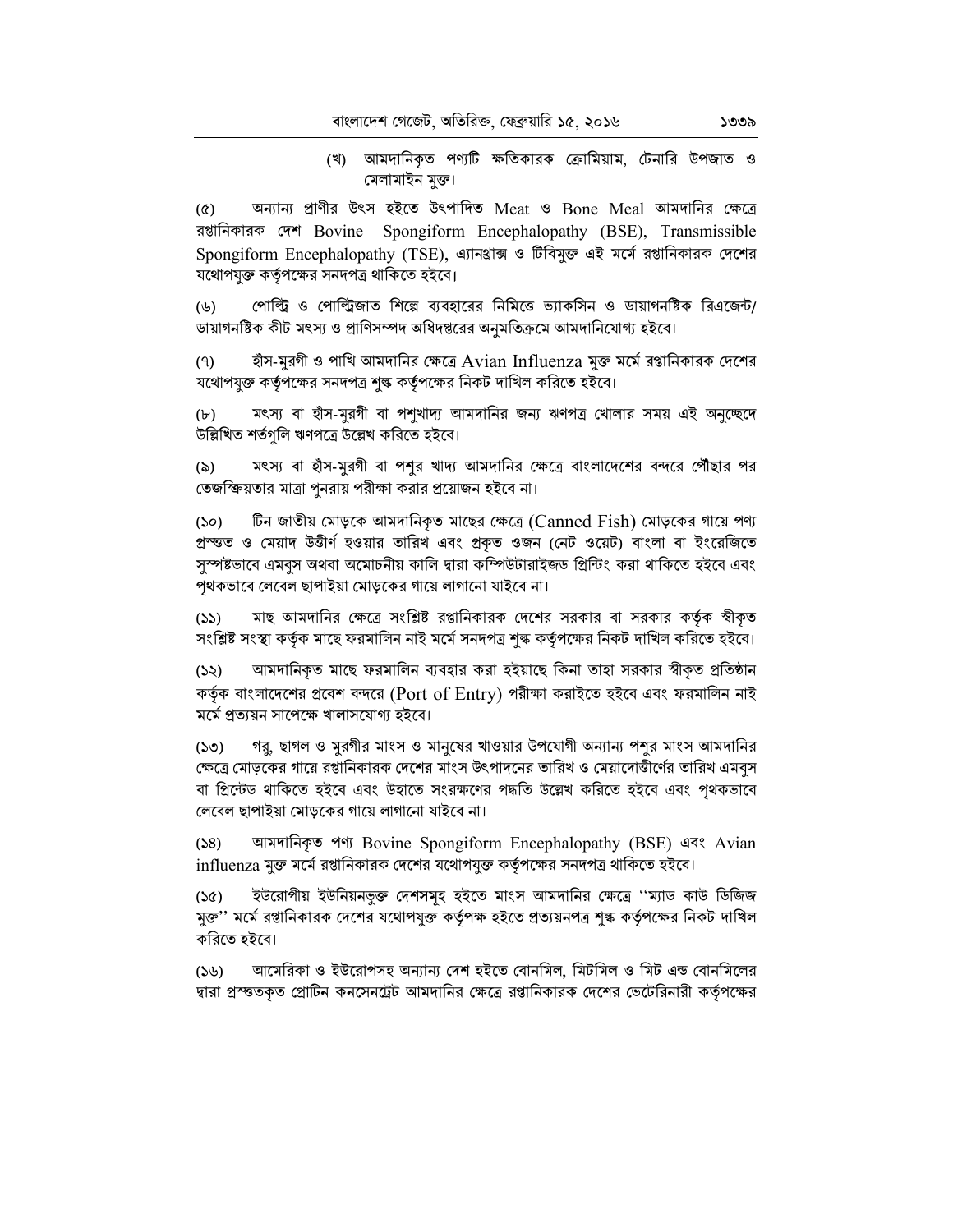নিকট হইতে "উৎপাদিত পণ্য কোনভাবেই Transmissible Spongiform Encephalopathy দ্বারা সংক্রমিত নহে'' মর্মে প্রত্যয়নপত্র এবং আমদানিকারককে রপ্তানিকারী দেশের উপযুক্ত কর্তৃপক্ষ হইতে নিম্নলিখিত প্ৰত্যয়নপত্ৰ শিপিং ডকমেন্টস এর সাথে অবশ্যই দাখিল করিতে হইবে, যথা:—

- (ক) আমদানিকৃত পণ্যটি ক্ষতিকারক এন্টিবায়োটিক ক্লোরামফেনিকল ও নাইট্রেফিউরান মৃক্ত;
- (খ) আমদানিকৃত পণ্যটি শুকরের উপজাত (By Product) মুক্ত;
- (গ) আমদানিকৃত পণ্যটি ক্ষতিকারক ক্রোমিয়াম, টেনারি উপজাত ও ম্যালামাইনমুক্ত; এবং
- (ঘ) আমদানিকৃত পণ্যটি এ্যানথ্ৰাক্স ও টিবিমুক্ত।

শুল্ক কৰ্তৃপক্ষ কৰ্তৃক আটককৃত মালামাল খালাস।—(১) শুল্ক কৰ্তৃপক্ষ আমদানিকৃত কোন  $3b1$ পণ্যের চালান আটক করিলে, সংশ্লিষ্ট আমদানিকারক চালানটি খালাসের জন্য শুল্ক কর্তৃপক্ষের বরাবরে প্রয়োজনীয় নির্দেশদানের অনুরোধ জানাইয়া প্রধান নিয়ন্ত্রকের নিকট আবেদন করিতে পারিবেন; তবে শঙ্ক কর্তৃপক্ষ কর্তৃক লিখিতভাবে আপত্তি জানাইবার ৯০ (নববই) দিনের মধ্যে এইরূপ আবেদনপত্র প্রধান নিয়ন্ত্রকের নিকট দাখিল করিতে হইবে এবং বিশেষ কোন কারণ না থাকিলে উক্ত সময়সীমার পরে দাখিলকৃত কোন আবেদনপত্র বিবেচনা করা হইবে না।

উপ-অনুচ্ছেদ (১) এ উল্লিখিত আবেদনপত্রের সহিত শৃঙ্ক কর্তৃপক্ষের লিখিত অথবা চালানটি  $(5)$ আটক করার কারণ সম্বলিত আটক মেমো দাখিল করিতে হইবে।

প্রধান নিয়ন্ত্রক উপ-অনুচ্ছেদ (১) এ উল্লিখিত কেসসমূহ আনুষংগিক সকল বিষয়াদি যথাযথ  $($ ° $)$ বিচার-বিবেচনা করিয়া নিয়ন্ত্রিত পণ্যের তালিকাভূক্ত পণ্য এবং অন্যান্য অনুচ্ছেদে যে সকল পণ্যের আমদানি নিয়ন্ত্রিত করা হইয়াছে সেই সকল পণ্য ছাড় করার জন্য আইপি বা সিপি জারি ব্যতীত অন্যান্য ক্ষেত্রে আমদানি নীতি আদেশের বিধান মোতাবেক দ্রুত নিষ্পত্তি করিবেন।

আমদানি নিয়ন্ত্রিত পণ্য এবং অন্যান্য অনুচ্ছেদে যে সকল পণ্যের আমদানি নিয়ন্ত্রিত করা  $(8)$ হইয়াছে সেই সকল পণ্যের ক্ষেত্রে প্রধান নিয়ন্ত্রক মতামতসহ আমদানি নীতির বিধান শিথিল করিবার ব্যাপারে সিদ্ধান্ত প্রদানের জন্য বাণিজ্য মন্ত্রণালয়ে প্রেরণ করিবেন।

রিভিউ, আপীল এবং রিভিশনের উদ্দেশ্যে গৃহীত ক্ষেত্রসমূহে আমদানি সুবিধার  $321$ দাবী। কোন পণ্য সংশ্লিষ্ট সময়ে আমদানিযোগ্য না হইলে উহা Review, Appeal and Revision Order, 1977 এর অধীন গৃহীত ক্ষেত্রসমূহে উক্ত পণ্য আমদানির কোন দাবী গ্রাহ্য হইবে না।

**আদেশ লংঘনক্রমে আমদানি। বাই** আদেশের কোন বিধান অথবা উহার অধীন প্রধান ২০। নিয়ন্ত্রক কর্তৃক জারিকৃত কোন প্রজ্ঞাপন লংঘন করিয়া কোন পণ্য আমদানি করা হইলে উহা আইনের বিধানাবলী লংঘনক্ৰমে করা হইয়াছে বলিয়া গণ্য হইবে।

**আদেশ সংশোধন অথবা পরিবর্তন।—**সরকার, প্রয়োজনবোধে, যে কোন সময় এই  $351$ আদেশের যে কোন বিধান সংশোধন, পরিবর্তন অথবা শিথিল করিতে পারিবে।

**রপ্তানি সম্পর্কিত বিধানাবলীর প্রযোজ্যতা।—**এই আদেশে রপ্তানি সম্পর্কিত যে সকল বিধান ২২। রহিয়াছে তাহা রপ্তানির ক্ষেত্রেও প্রযোজ্য হইবে।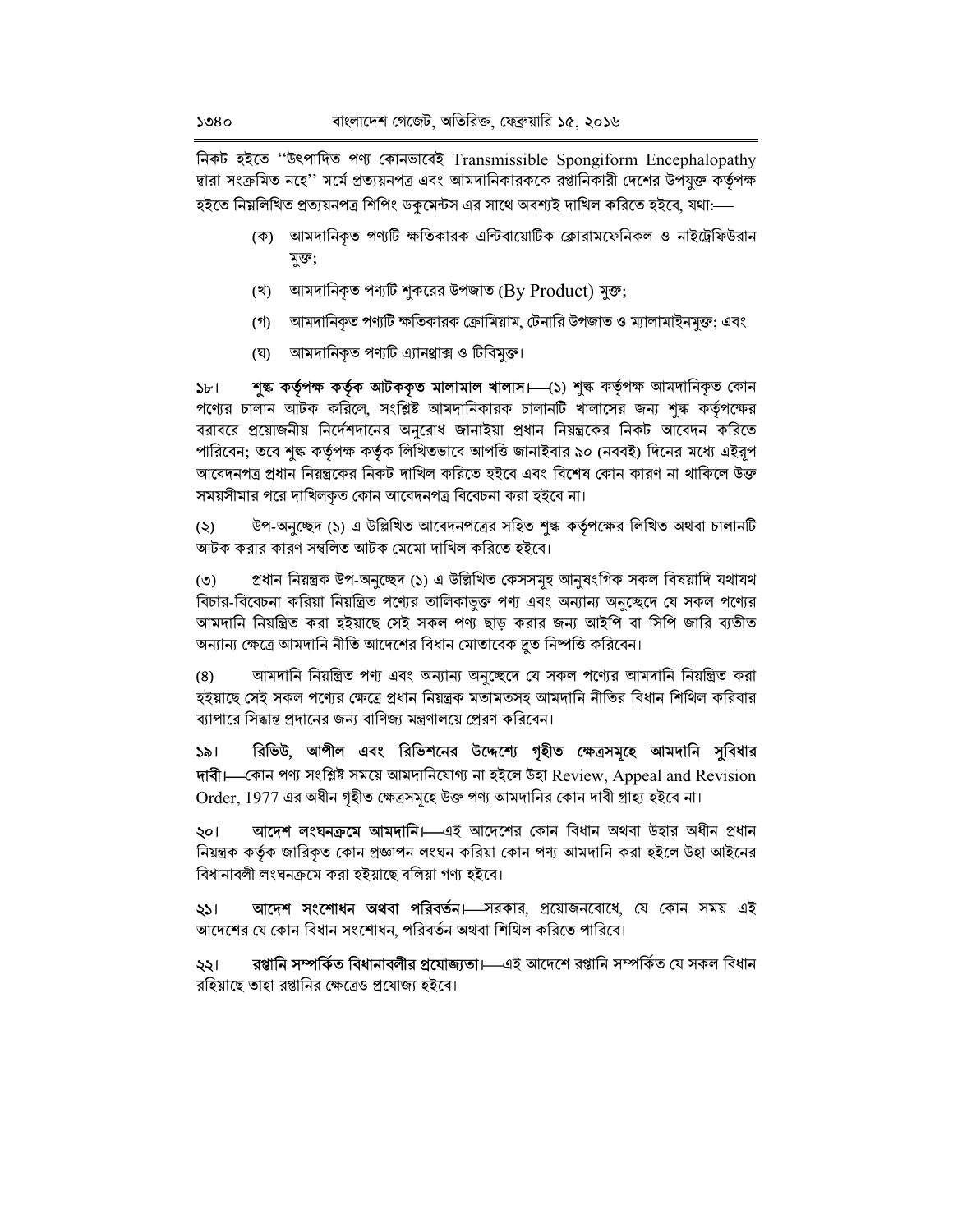## পঞ্চম অধ্যায় শিল্প খাতে আমদানির সাধারণ বিধানাবলী

- শিল্প খাতে আমদানির সাধারণ নিয়মাবলী।—এই আদেশে ভিন্নরূপ কিছু না থাকিলে— ২৩।
	- (ক) যে সকল পণ্যের বাণিজ্যিক আমদানি নিষিদ্ধ এবং যাহাদের আমদানি, একমাত্র শিল্প খাতের জন্য বৈধ, সেই সকল পণ্য নিয়মিত ভিত্তিতে অনুমোদিত শিল্প প্রতিষ্ঠান কৰ্তৃক নিয়মিত স্বত্ব অনসারে আমদানি স্বত্বের সর্বাধিক ৩ (তিন) গণ পর্যন্ত আমদানি করা যাইবে:
	- (খ) এডহক ভিত্তিতে অনুমোদিত শিল্প প্রতিষ্ঠানসমূহ কর্তৃক শর্তযুক্ত পণ্য পোষক কর্তৃক সুপারিশকৃত যান্মাসিক আমদানি স্বত্বের সর্বোচ্চ দ্বিগুণ মূল্যসীমা পর্যন্ত আমদানি করা যাইবে:
	- (গ) প্রথম এডহক শেয়ার গ্রহণ করার পর সংশ্লিষ্ট শিল্প প্রতিষ্ঠান কর্তৃক তাহাদের আমদানির স্বত্ব নিয়মিতকরণের জন্য সংশ্লিষ্ট পোষক কর্তৃপক্ষের মাধ্যমে আমদানি ও রপ্তানি প্রধান নিয়ন্ত্রকের দপ্তরে আবেদন করিতে হইবে:
	- (ঘ) প্রথম এডহক শেয়ারের ন্যনতম ৭০% ব্যবহার করা হইলে পোষক কর্তৃপক্ষের সুপারিশের ভিত্তিতে সংশ্লিষ্ট শিল্প প্রতিষ্ঠানের আমদানি স্বত্ব এবং আই, আর, সি নিয়মিত করা হইবে; অন্যথায় দ্বিতীয় এবং তৃতীয় এডহক শেয়ারের জন্য ছাড়পত্র প্ৰদান করা হইবে ;
	- (ঙ) আমদানি ও রপ্তানি নিয়ন্ত্রণ কর্তৃপক্ষ কর্তৃক পোষকের সুপারিশের ভিত্তিতে দ্বিতীয় এবং তৃতীয় এডহক শেয়ার প্রদানের বা আমদানি স্বত্ব নিয়মিতকরণের জন্য ছাড়পত্র জারি না করা পর্যন্ত সংশ্লিষ্ট শিল্প প্রতিষ্ঠানের এডহক আই, আর, সি নবায়ন করা যাইবে না:
	- (চ) তোন শিল্প প্রতিষ্ঠানকে প্রথম এডহক শেয়ার ব্যবহারের পর তাহাদের আমদানির স্বত্ব নিয়মিতকরণের পরিবর্তে পোষক কর্তৃপক্ষের সুপারিশের ভিত্তিতে দ্বিতীয় বা তৃতীয় এডহক শেয়ারের জন্য অনুমতি প্রদান করা হইলে সেই শিল্প প্রতিষ্ঠান দ্বিতীয় বা তৃতীয় এডহক শেয়ার ব্যবহারের পর তাহাদের আমদানি স্বত্ব নিয়মিতকরণের জন্য পুনরায় পোষক কর্তৃপক্ষের নিকট আবেদন করিবে এবং পোষক কর্তৃপক্ষের সুপারিশ অনুযায়ী তাহাদের এডহক আমদানি স্বত্ব ও এডহক শিল্প আই, আর, সি নিয়মিত করা হইবে:
	- যে সকল শিল্প খাতের জন্য একাধিক শিফটে উৎপাদন ক্ষমতার ভিত্তিতে আমদানি (ছ) স্বত্ব নির্ধারণ করা হইয়াছে সেই সকল খাতের অন্তর্ভুক্ত কোন শিল্প প্রতিষ্ঠানের আমদানি স্বত্বে শর্তযুক্ত কোন কাঁচামাল বা মোড়ক সামগ্রী অন্তর্ভুক্ত থাকিলে তাহা নিয়মিত ভিত্তিতে অনুমোদিত শিল্প প্রতিষ্ঠানের ক্ষেত্রে বার্ষিক আমদানি স্বত্বের ১০০% এবং এডহক ভিত্তিতে অনুমোদিত শিল্প প্রতিষ্ঠানের ক্ষেত্রে ষান্মাষিক আমদানি স্বত্বের ১০০% এর বেশী আমদানি করা যাইবে না;
	- (জ) সরকারি খাতের শিল্প প্রতিষ্ঠান কর্তৃক শর্তযুক্ত পণ্য আমদানির ক্ষেত্রে সংশ্লিষ্ট পণ্যের মোট বার্ষিক প্রয়োজন অর্থ বৎসরের প্রারম্ভে প্রশাসনিক মন্ত্রণালয়ের সুপারিশের ভিত্তিতে বাণিজ্য মন্ত্ৰণালয় হইতে অনুমোদন গ্ৰহণ করিতে হইবে;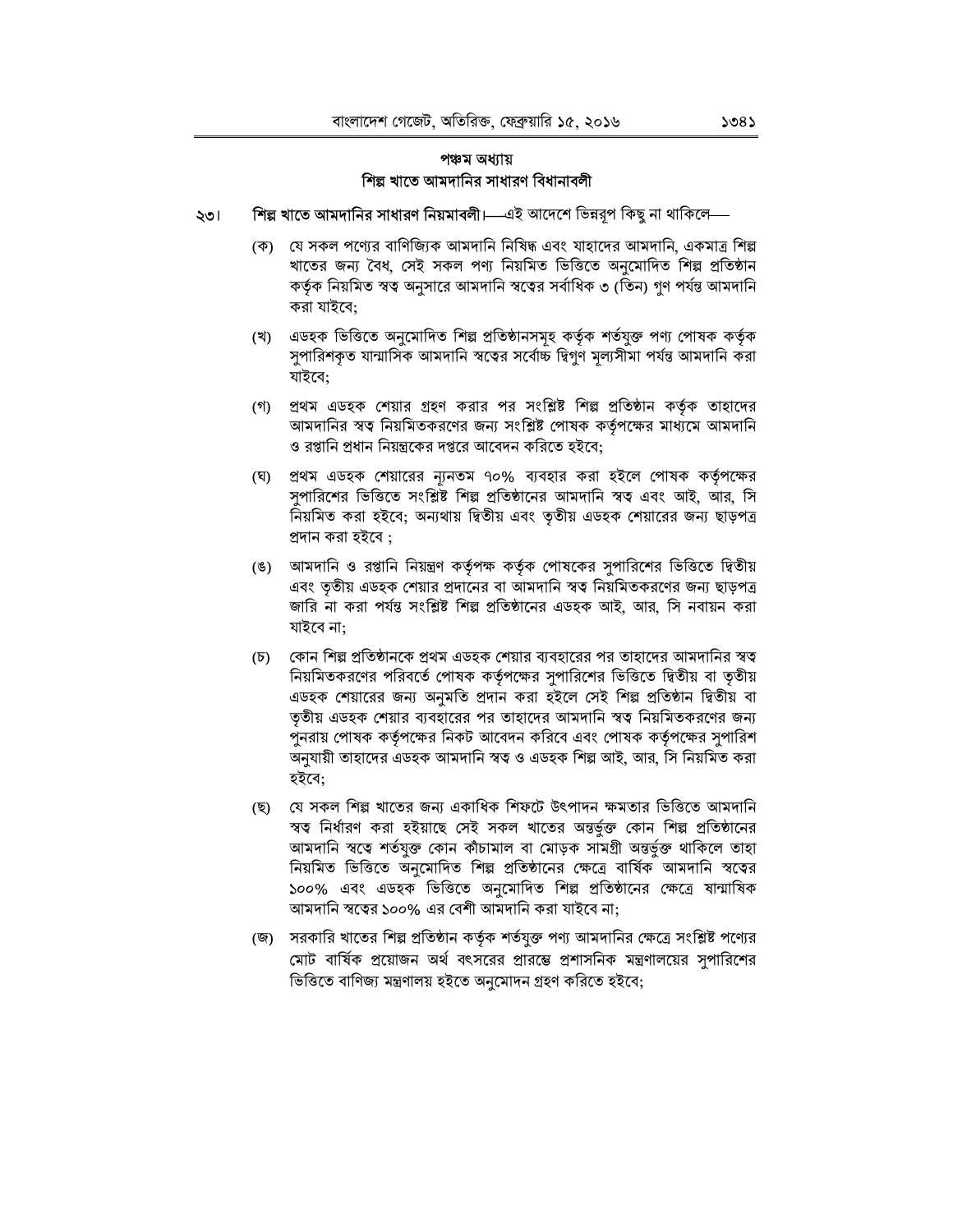- (ঝ) নিয়মিত শিল্প আই, আর, সি এর বিপরীতে যে সকল ক্ষেত্রে শিল্পের কাঁচামাল বা মোড়কসামগ্রী বা যন্ত্রাংশ আমদানির ক্ষেত্রে অগ্রীম আয়কর প্রদান হইতে রেয়াতসহ বিশেষ আৰ্থিক সুবিধাদি প্ৰদত্ত হইয়াছে সেই সকল ক্ষেত্ৰে সংশ্লিষ্ট পণ্যাদি অবাধে আমদানিযোগ্য হইলেও উহা আমদানি স্বত্বের সর্বোচ্চ ৩ (তিন) গুণের অধিক হইবে না:
- (ঞ) শিল্প প্রতিষ্ঠানসমূহের অনুকূলে আমদানি ও রপ্তানি নিয়ন্ত্রণ দপ্তর হইতে যে আমদানি নিবন্ধন সনদপত্র (আই,আর,সি) ইস্যু করা হইবে উহাতে মোট অনুমোদিত আমদানি স্বত্বের পরিমাণ (টাকার অংকে ও কথায়) সুস্পষ্টভাবে উল্লিখিত থাকিবে এবং আই,আর,সি জারির সময় আমদানি ও রপ্তানির সংশ্লিষ্ট আঞ্চলিক দপ্তর পোষক কর্তৃক সুপারিশকৃত এনটাইটেলমেন্ট পেপারের একটি কপিতে প্রতিস্বাক্ষরপূর্বক শিল্প প্রতিষ্ঠানকে প্রদান করিবে:
- (ট) এন্টাইটেলমেন্ট পেপারের পৃষ্ঠাংকনের একটি কপি সংশ্লিষ্ট পোষক কর্তৃপক্ষকে প্রদান করিতে হইবে:
- (ঠ) এই অনুচ্ছেদের দফা (খ) ও (ছ) এ উল্লিখিত বিধানাবলী ঔষধ শিল্প ও বন্ডেড ওয়্যারহাউজ পদ্ধতিতে পরিচালিত রপ্তানিমুখী পোষাক, হোসিয়ারী ও স্পেশালাইজ্ড্ টেক্সটাইল শিল্পের ক্ষেত্রে প্রযোজ্য হইবে না; তবে উহাদের ক্ষেত্রে যথাক্রমে অনুচ্ছেদ ২৪ এর উপ-অনচ্ছেদ (৬) এবং (৯) এর বিধানাবলী প্রযোজ্য হইবে;
- (ড) নগদ বৈদেশিক মুদ্রায় আমদানি- এই অনুচ্ছেদের দফা (খ) ও (ছ) এর শর্ত পূরণ সাপেক্ষে যে সকল নিয়মিত শিল্প প্রতিষ্ঠানের অনুকূলে কোন সরকারি বরাদ্দ ঘোষিত হয় নাই সেই সকল নিয়মিত শিল্প প্ৰতিষ্ঠান উহাদের প্ৰয়োজনীয় কাঁচামাল, মোড়ক সামগ্ৰী এবং যন্ত্ৰাংশ (নিয়ন্ত্ৰিত তালিকাভুক্ত পণ্য বা বিভিন্ন অনুচ্ছেদে আমদানি নিয়ন্ত্ৰিত পণ্যসমূহ ব্যতীত) নগদ বৈদেশিক মুদ্ৰায় কোন নিৰ্দিষ্ট সীমা ছাড়াই অবাধে আমদানি করিতে পারিবে; এবং
- (ঢ) কোন শিল্প প্রতিষ্ঠান বিলুপ্ত হইলে সেই শিল্পের শিল্প নিবন্ধন সনদ (আই,আর,সি) বিলুপ্তির ১২০ (একশত বিশ) দিনের মধ্যে সংশ্লিষ্ট আমদানি ও রপ্তানি নিয়ন্ত্রণ দপ্তরে হস্তান্তর করিতে হইবে।

শিল্প প্রতিষ্ঠানের পণ্যাদি আমদানির জন্য নির্ধারিত শর্তাবলী।—(১) বৈদেশিক মুদ্রা  $\frac{18}{5}$ অর্জনকারী হোটেলসমূহ এইচ এস হেডিং নম্বর ২২.০৩, ২২.০৬ ও ২২.০৮ ও উহার বিপরীতে শ্রেণিবিন্যাসযোগ্য সকল এইচ এস কোড নম্বর এবং এইচ এস হেডিং নম্বর ১৬.০১ এবং উহার বিপরীতে শ্রেণিবিন্যাসযোগ্য এইচ এস কোড নম্বর ১৬০১.০০.০০ এর বিপরীতে শ্রেণিবিন্যাসযোগ্য শুকরের মাংসের সসেজসহ আমদানিযোগ্য পণ্যসমূহ, বৈদেশিক মুদ্রায় ক্রয় করিয়া আমদানি করিতে পারিবে।

উপ-অনুচ্ছেদ (১) এ উল্লিখিত পণ্যসমূহ বিদেশ হইতে আমদানির পরিবর্তে প্রচলিত হারে শঙ্ক  $(5)$ ও কর প্রদান সাপেক্ষে বৈদেশিক মুদ্রা অর্জনকারী হোটেলসমূহ বাংলাদেশ পর্যটন কর্পোরেশনের শুল্কমুক্ত বিপণী হইতেও ক্রয় করিতে পারিবে।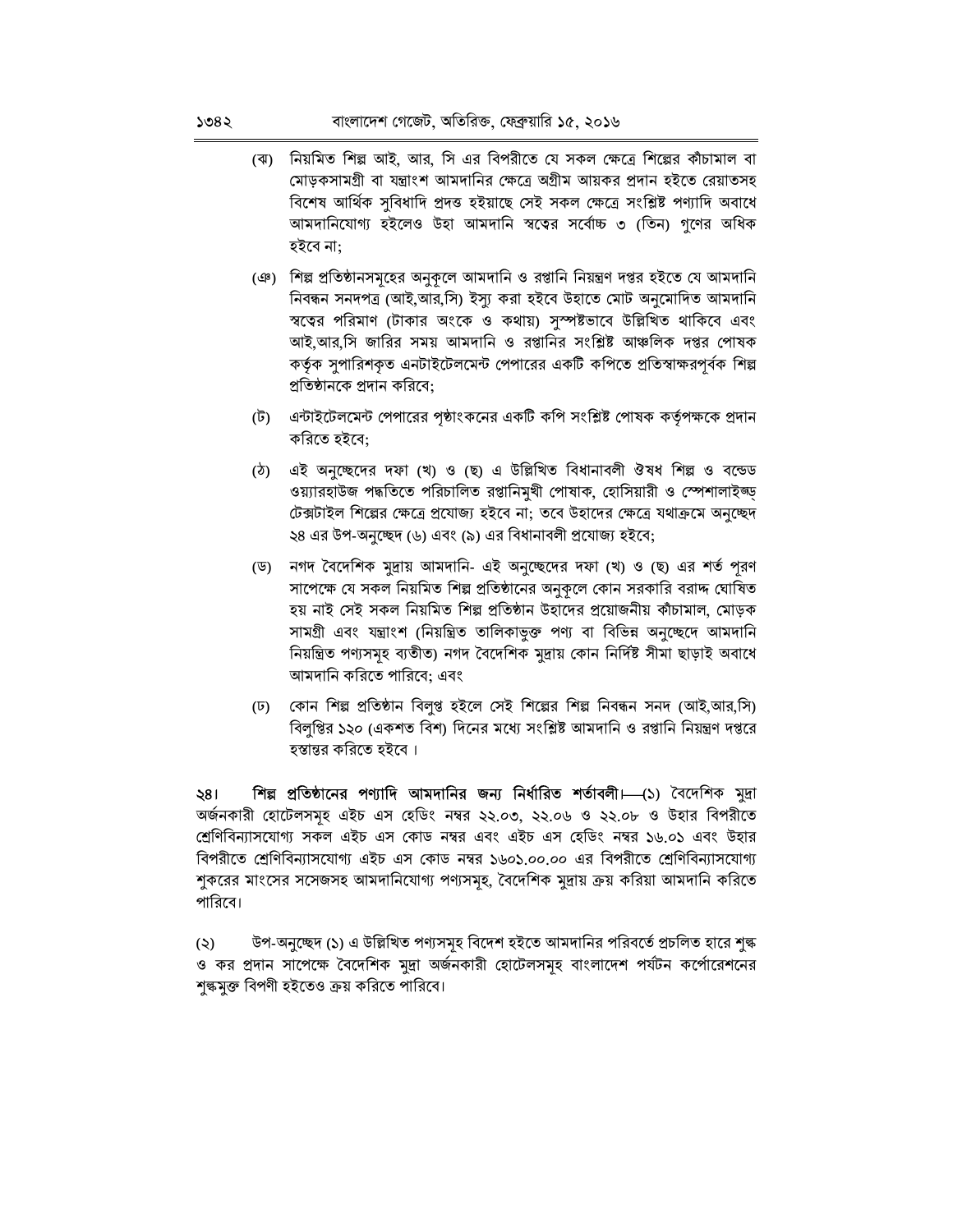উপ-অনুচ্ছেদ (১) এ উল্লিখিত আমদানি (স্থানীয়ভাবে ক্রয়কৃত পণ্যসহ) এর জন্য সংশ্লিষ্ট  $(5)$ হোটেলগুলিকে নিম্নবৰ্ণিত শৰ্ত পুরণ করিতে হইবে, যথা:—

- (ক) শর্ত সাপেক্ষে আমদানিযোগ্য পণ্যগুলির আমদানি সংশ্লিষ্ট হোটেল কর্তৃক বিগত বৎসরে অর্জিত মোট বৈদেশিক মুদ্রার শতকরা বিশ ভাগের মধ্যে সীমাবদ্ধ থাকিবে;
- (খ) মোট অর্জিত বৈদেশিক মুদ্রার সর্বোচ্চ শতকরা সাড়ে সাত ভাগের মধ্যে এ্যালকোহলিক বেভারেজ ও যন্ত্রাংশ আমদানি সীমাবদ্ধ থাকিবে এবং অবশিষ্ট শতকরা সাড়ে বারো ভাগ অন্যান্য শর্তাধীনে আমদানিযোগ্য পণ্য আমদানির জন্য ব্যবহার করা যাইবে;
- (গ) দফা (ক) তে বর্ণিত শর্ত অনুসারে শর্তাধীনে আমদানিযোগ্য পণ্যসমূহের মোট আমদানির মূল্য অর্জিত মোট বৈদেশিক মুদ্রার শতকরা বিশ ভাগের বেশী হইতে পারিবে না;
- (ঘ) সংশ্লিষ্ট হোটেল কর্তৃক অর্জিত বৈদেশিক মুদ্রার হিসাব বৈদেশিক মুদ্রা ক্রয়কারী ব্যাংক রেকর্ড করিবে এবং শর্তাধীনে আমদানিযোগ্য পণ্য আমদানির জন্য ঋণপত্র খোলার সময় মনোনীত ব্যাংক হোটেল কর্তৃক ব্যবহৃত মুদ্রার হিসাব রেকর্ড করিবে;
- (ঙ) শর্তাধীনে আমদানিযোগ্য পণ্য আমদানির জন্য এল, সি, এ ফরম দাখিলের এবং ঋণপত্র খোলার পূর্বে বৈদেশিক মুদ্রা অর্জনকারী হোটেলসমূহ সংশ্লিষ্ট আমদানি নিয়ন্ত্রণ কর্তৃপক্ষের নিকট হইতে উহাদের আই, আর, সি-তে প্রয়োজনীয় এনডোর্সমেন্ট করাইয়া নিবে।

বিয়ার ও সকল প্রকার মদ এইচ.এস. হেডিং নম্বর ২২.০৩ হইতে ২২.০৬ এবং উহাদের  $(8)$ বিপরীতে সকল এইচ.এস. কোড কেবল বৈদেশিক মুদ্রা উপার্জনকারী হোটেল কর্তৃক উপ-অনুচ্ছেদ (১) এ উল্লিখিত বিধান সাপেক্ষে আমদানি করা যাইবে এবং বিশেষ ক্ষেত্রে বাণিজ্য মন্ত্রণালয়ের অনুমোদনক্রমে ও প্রধান নিয়ন্ত্রক আমদানি ও রপ্তানি এর পূর্বানুমতির ভিত্তিতে অনুরূপ পানীয় নির্দিষ্ট শর্তাধীনে আমদানি করা যাইতে পারে; তবে, বিয়ার ও মদ জাতীয় পানীয় আমদানির জন্য সকল ক্ষেত্রেই সংশ্লিষ্ট আমদানিকারক কর্তৃক প্রথমে মহা-পরিচালক, মাদকদ্রব্য নিয়ন্ত্রণ অধিদপ্তর হইতে প্রয়োজনীয় লাইসেন্স বা অনুমতিপত্র অবশ্যই গ্রহণ করিতে হইবে।

এম,এস,শীট ও প্লেট (হট রোল্ড), জিপি শীট, বিপি শীট, স্টেইনলেস ষ্টীল, সিআরসিএ শীট,  $(\circledcirc)$ টিন প্লেট, এমএস শীট ও সিলিকন শীট—

(ক) স্বীকৃত শিল্প প্রতিষ্ঠানের জন্য এম, এস শীট, ষ্টেইনলেস ষ্টীল শীট, সিআরসিএ শীট, সিলিকন শীট, বিপি শীট বা টিন প্লেট (মিস প্রিন্ট) এর আমদানি স্বত্ব অন্তর্ভুক্ত থাকিলে সেকেন্ডারী কোয়ালিটির এই সকল দ্রব্যও আমদানি করা যাইবে এবং এই সকল পণ্যের প্রাইম কোয়ালিটি ও সেকেন্ডারী কোয়ালিটি বাণিজ্যিক ভিত্তিতে আমদানিযোগ্য হইবে; আমদানিকৃত চালানভিত্তিক প্রতিটি সেকেন্ডারী কোয়ালিটি পণ্য বিএসটিআই কর্তৃক নির্ধারিত বাংলাদেশের মান অনুযায়ী পরীক্ষা করা হইবে; কিন্তু এই ক্ষেত্রে সেকেন্ডারী কোয়ালিটির কোন পণ্যই প্রাইম কোয়ালিটি পণ্যের সাথে সামঞ্জস্যপূর্ণ হইবে না; এবং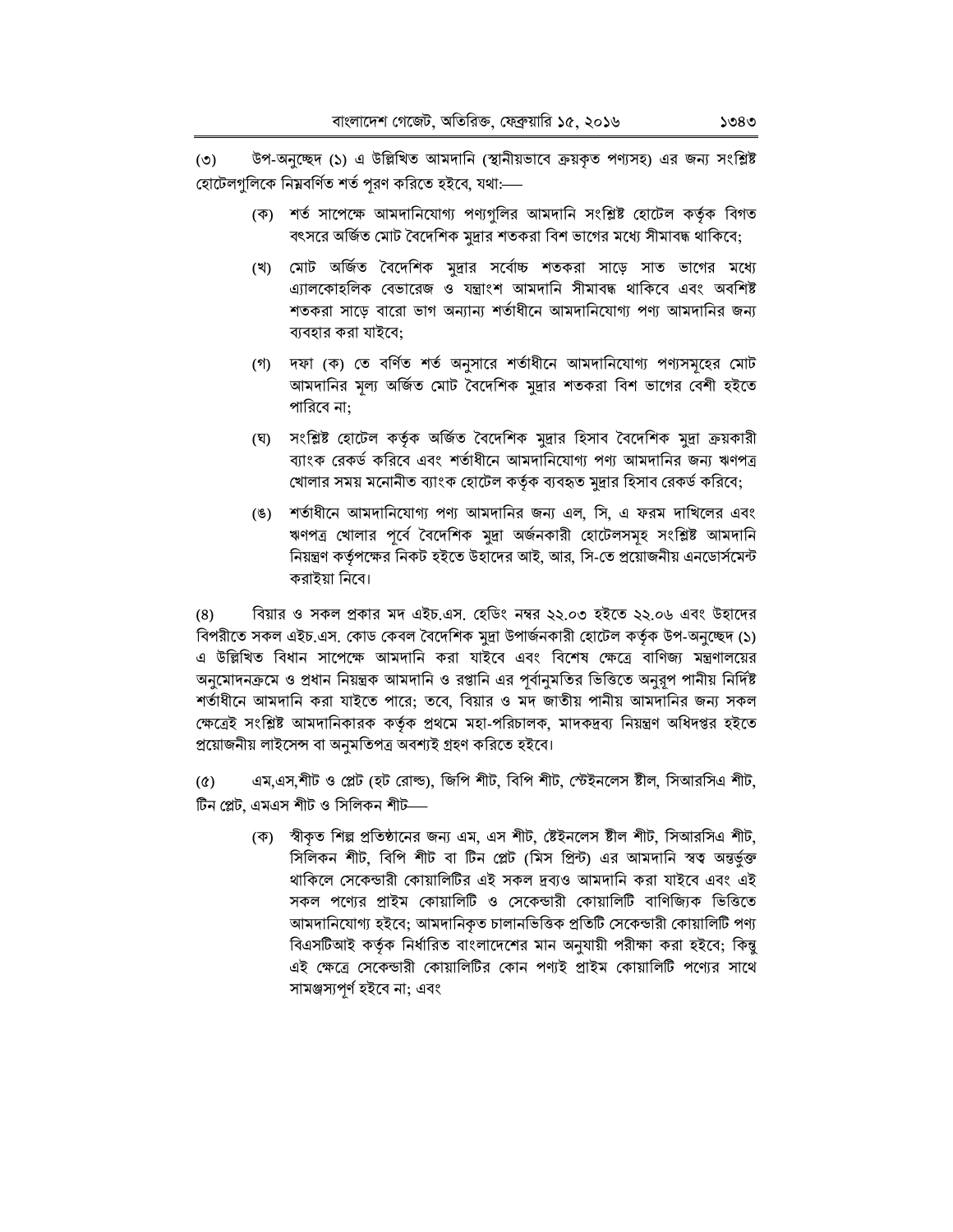(খ) কোন প্রকার মূল্যসীমা, সাইজ, গেজ বা জিংক প্রলেপের পরিমাণের বাধ্যবাধকতা ছাড়াই জি পি শীট বা কোয়ালিটির জি পি শীট বাণিজ্যিক আমদানিকারক এবং শিল্প প্ৰতিষ্ঠান কৰ্তৃক অবাধে আমদানিযোগ্য হইবে।

### ঔষধ শিল্পের কাঁচামাল ও মোড়ক সামগ্রী-(৬)

- (ক) সরকার কর্তৃক অনুমোদিত ও স্বীকৃত ঔষধ প্রস্ত্তকারী শিল্প প্রতিষ্ঠান কর্তৃক উহাদের বার্ষিক উৎপাদন কর্মসূচীর ভিত্তিতে মহাপরিচালক, ঔষধ প্রশাসন অধিদপ্তর হইতে কাঁচামাল ও মোড়ক সামগ্রীর বিবরণ, মল্য ও পরিমাণ সম্বলিত তালিকার (ব্লকলিষ্ট) অনুমোদন গ্রহণ করিতে হইবে;
- (খ) ্উষধ শিল্পে আমদানির ক্ষেত্রে ব্লকলিষ্ট ব্যবহৃত হইবে এবং ব্লকলিষ্টে বর্ণিত শর্তযক্ত তালিকাভুক্ত বা শর্তযুক্ত তালিকা বহির্ভূত কাঁচামাল ও মোড়ক সামগ্রী সংশ্লিষ্ট ৱকলিষ্টে উল্লিখিত মল্য ও পরিমাণ অনুসারে যথারীতি আমদানি করা যাইবে; উক্ত ব্লকলিষ্ট বহিৰ্ভূত কোন পণ্য অবাধে আমদানিযোগ্য হইলেও সংশ্লিষ্ট ঔষধ শিল্প কৰ্তৃক উহা আমদানি করা যাইবে না;
- ্ত্তষধ শিল্পের যে সকল কাঁচামাল ও মোডক সামগ্রী আমদানির ক্ষেত্রে মহাপরিচালক. (গ) ঔষধ প্রশাসন অধিদপ্তরের অনুমোদনের অতিরিক্ত কোন কর্তৃপক্ষের পর্বানুমতি গ্ৰহণের শর্ত এই আদেশে উল্লেখ রহিয়াছে ঐ সকল কাঁচামাল ও মোড়ক সামগ্রী আমদানির ক্ষেত্রে সংশ্লিষ্ট কর্তৃপক্ষের অনুমতি গ্রহণ করিতে হইবে এবং অনুমোদিত ৱকলিষ্টের অনুলিপি যথারীতি মহাপরিচালক, ঔষধ প্রশাসন অধিদপ্তর কর্তৃক শঙ্ক কর্তৃপক্ষের নিকট এবং প্রধান নিয়ন্ত্রক, আমদানি ও রপ্তানি প্রধান নিয়ন্ত্রকের দপ্তরে সরবরাহ করিতে হইবে: এবং
- (ঘ) আমদানিকৃত কাঁচামাল ও মোড়ক সামগ্ৰী আমদানি সংক্ৰান্ত ইনভয়েস ও কাঁচামালের বিশ্লেষণ প্রতিবেদন মহাপরিচালক, ঔষধ প্রশাসন অধিদপ্তর কর্তৃক প্রত্যয়নপত্র অথবা সরকার কর্তৃক অনুমোদিত আন্তর্জাতিক খ্যাতিসম্পন্ন প্রাক-জাহাজীকরণ পরিদর্শন এজেন্ট (Pre-shipment Inspection Agent) এর নিকট হইতে প্রতিটি পণ্যের পরিমাণ, মূল্য ও গুণাগুণ সম্পর্কে প্রদত্ত সনদপত্রের ভিত্তিতে শুল্ক কর্তৃপক্ষ ছাড় প্রদান করিবে।

### আর বি ডি পাম স্টিয়ারিন এবং ট্যালো—  $(9)$

- সাবান শিল্পের অধীন স্বীকৃত শিল্প প্রতিষ্ঠানসমূহকে পোষকের সুনির্দিষ্ট সুপারিশের (ক) ভিত্তিতে কেবল উহাদের আমদানি-স্বত্ব অনুসারে আর বি ডি পাম স্টিয়ারিন এবং ট্যালো আমদানি করা যাইবে:
- আর বি ডি পাম স্টিয়ারিন এবং ট্যালো আমদানির পর পোষক কর্তৃপক্ষকে উহার (খ) আমদানির পরিমাণ ও ব্যবহার সম্পর্কে অবহিত করিতে হইবে; পূর্ববর্তী সুপারিশের ভিত্তিতে আমদানিকৃত পণ্যের যথাযথ ব্যবহার সম্পর্কে নিশ্চিত হওয়ার পর পোষক কর্তৃপক্ষ পরবর্তী শেয়ার আমদানির অনুমতি প্রদান করিবে; এবং
- আর বি ডি পাম স্টিয়ারিন এবং ট্যালো অর্থের উৎস নির্বিশেষে বাণিজ্যিক ভিত্তিতে  $($ গী আমদানিযোগ্য হইবে না।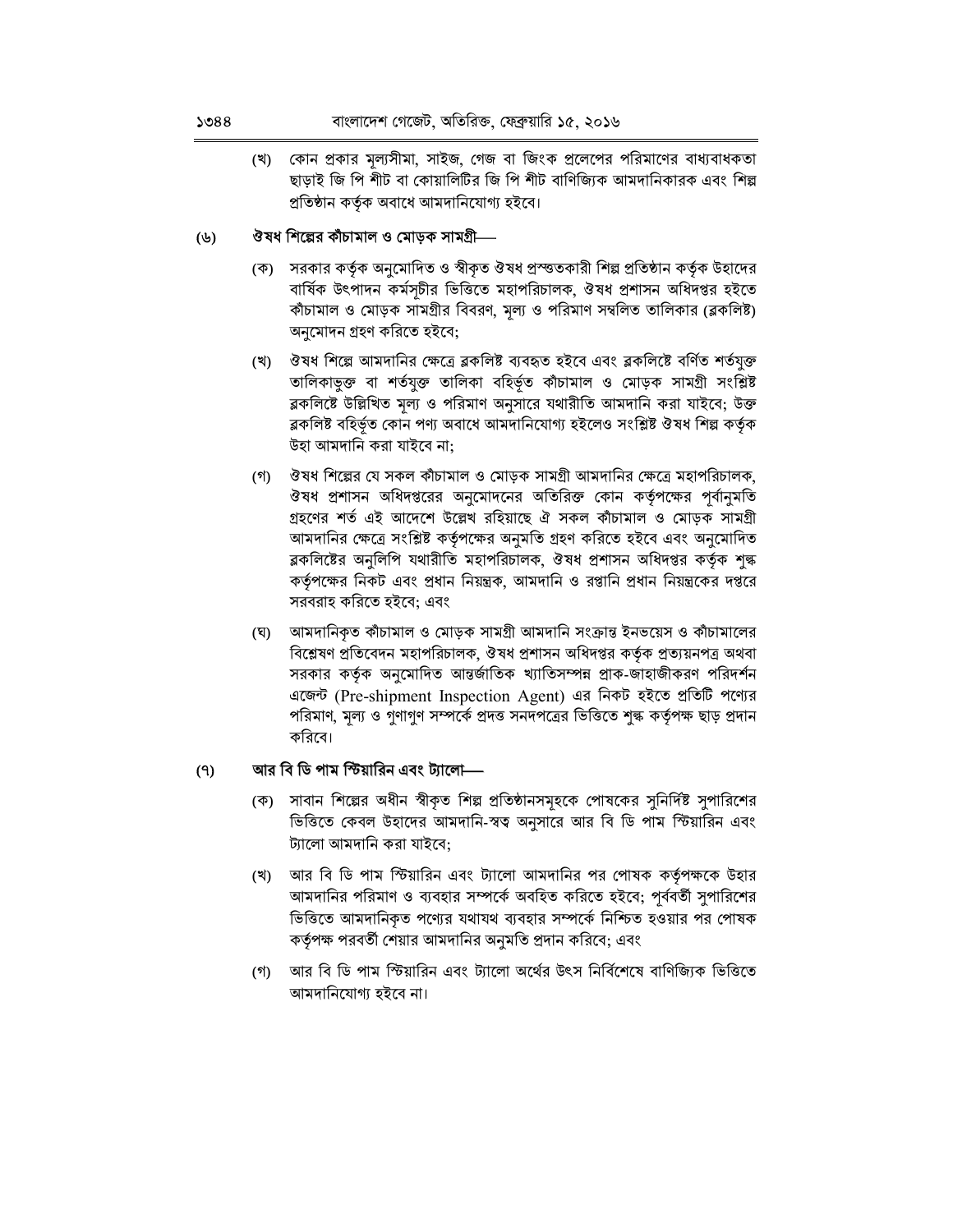এডহক আইডব্লিউটি অপারেটর, হাঁস-মুরগী ও গবাদি পশুর খামার (পোলট্রি এন্ড ডেইরী  $(F)$ ফাৰ্ম) **এবং মাছ ধরা প্রতিষ্ঠানসমূহ কর্তৃক পণ্যাদি আমদানি—**শিল্ল প্রতিষ্ঠান হিসাবে স্বীকৃত নহে এইরূপ অভ্যন্তরীণ নৌ-পরিবহণ অপারেটর, মাছ ধরা প্রতিষ্ঠান এবং হাঁস-মুরগী ও গবাদি পশুর খামার উহাদের প্রয়োজনমত আমদানিযোগ্য পণ্যসমূহ কাহারও সুপারিশ বা অনুমতি ব্যতিরেকে আমদানি করিতে পারিবে, তবে এইরূপ আমদানির জন্য এই আদেশের শর্তাদি ও নিয়মাবলী যথাযথভাবে পালন করিতে হইবে।

#### রপ্তানীমুখী শিল্প প্রতিষ্ঠান কর্তৃক পণ্যাদি আমদানি- $(\delta)$

- (ক) জাতীয় রাজস্ব বোর্ড কর্তৃক প্রণীত নীতিমালার আলোকে নিশ্চয়কৃত ও অপ্রত্যাহারযোগ্য ঋণপত্রের ভিত্তিতে তৈয়ারী পোশাক রপ্তানির জন্য বন্ডেড ওয়্যারহাউস পদ্ধতির অধীন পরিচালিত স্বীকৃত তৈয়ারী পোশাক শিল্প প্রতিষ্ঠানসমূহ ব্যাক-টৃ-ব্যাক ঋণপত্রের বিপরীতে বাংলাদেশ গার্মেন্টস ম্যানুফ্যাকচারার্স এন্ড এক্সপোর্টার্স এসোসিয়েশন (বিজিএমইএ) কর্তৃক জারিকৃত ইউটিলাইজেশন ডিক্লারেশন (ইউডি) তে অনুমোদিত পরিমাণের কাঁচামাল ও মোড়ক সামগ্রী (নিষিদ্ধ ও শর্তযুক্ত তালিকাভুক্ত পণ্যসহ) আমদানি করিতে পারিবে, তবে গ্রে-কাপড় ছাড়া অন্যান্য কাপড় আমদানির ক্ষেত্রে কেবল ১৮.২৯ মিঃ বা তদর্ধ্ব পরিমাণ নিয়মিত ও অবিচ্ছিন্ন থান কাপড় আমদানি করা যাইবে;
- (খ) দফা (ক) তে উল্লিখিত শিল্প প্রতিষ্ঠানসমূহকে টুকরা কাপড় বা যে কোন আকারের কাটা কাপড় আমদানি করিতে দেওয়া হইবে না এবং ব্যাক-টৃ-ব্যাক ঋণপত্রের অধীন স্টেপল পিন আমদানি করা যাইবে না;
- (গ) গ্রে-কাপড় আমদানির ক্ষেত্রে উপ-অনুচ্ছেদ (২৯) এর দফা (ঘ) এর বিধান প্রযোজ্য হইবে, তবে ব্যাক-টৃ-ব্যাক ঋণপত্রের অধীনে চারশত গ্রামের ডুপ্লেক্স বোর্ড (গ্রে-ব্যাক) পাস বইতে এন্ট্রি করিয়া আমদানি করা যাইবে;
- (ঘ) কলার ও ব্যাক বোর্ড হিসাবে ব্যবহার্য স্বল্লতর পুরুত্বের (রপ্তানি উন্নয়ন ব্যুরো কর্তৃক ধার্যকৃত) ডুপ্লেক্স বোর্ড পাস বইতে এন্ট্রি করিয়া ব্যাক-টৃ-ব্যাক ঋণপত্রের মাধ্যমে আমদানি করা যাইবে;
- (ঙ) দফা (ক) তে উল্লিখিত শিল্প প্ৰতিষ্ঠান মনোনীত ব্যাংকে যথাযথভাবে পূরণকৃত এল.সি.এ ফরম দাখিল করিয়া ব্যাক-টৃ-ব্যাক ঋণপত্রের বিপরীতে কাঁচামাল ও মোড়ক সামগ্রী আমদানি করিতে পারিবে এবং এইরূপ ব্যবস্থায় ব্যাক-টু-ব্যাক ঋণপত্রের বিপরীতে আমদানিকৃত কাঁচামাল ও মোড়ক সামগ্রী খালাস করিবার জন্য সংশ্লিষ্ট প্রতিষ্ঠানসমূহকে আমদানি নিয়ন্ত্রণ কর্তৃপক্ষের নিকট হইতে আই পি বা সি পি নিতে হইবে না;
- (চ) তৈয়ারী পোশাক শিল্পের অধীনে দফা (ক) তে উল্লিখিত প্রতিষ্ঠানসমূহকে রপ্তানি আদেশ সম্পাদনের জন্য বিনামল্যে (অন নো কষ্ট বেসিস) নিম্নবর্ণিত শর্তাবলী সাপেক্ষে কাঁচামাল আমদানি করিতে দেওয়া হইবে, যথা:—–
	- (অ) প্রতিটি কেইস পৃথকভাবে কনসাইনমেন্ট ভিত্তিতে বাংলাদেশ গার্মেন্টস ম্যানুফ্যাকচারার্স এন্ড এক্সপোর্টার্স এসোসিয়েশন (বিজিএমইএ) কর্তৃক ইউটিলাইজেশন ডিক্লারেশন (ইউডি) জারির বিপরীতে খালাস করা হইবে এবং উহার জন্য বাংলাদেশ হইতে কোন বৈদেশিক মুদ্রা প্রেরণ করা যাইবে না;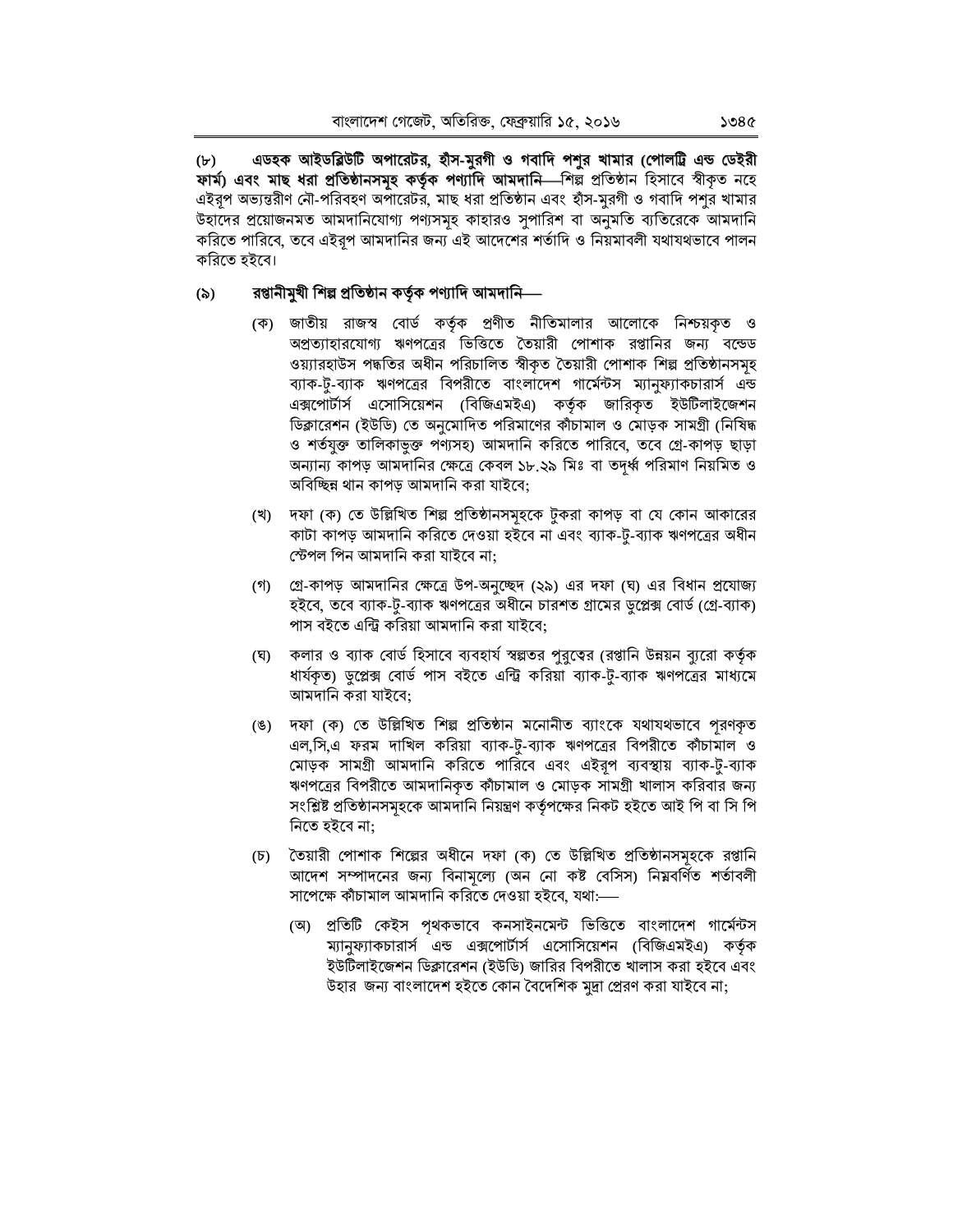- (আ) তৈয়ারী সামগ্রী রপ্তানির ব্যাপারে প্রাক-জাহাজীকরণ পরিদর্শন (পিএসআই) সার্টিফিকেট চাওয়া হইলে তাহা ক্রেতার খরচে প্রস্ত্তত করতঃ রপ্তানি সম্পাদন করার সময় দাখিল করিতে হইবে; তবে এইরূপ ক্ষেত্রে রপ্তানির উদ্দেশ্যে তৈয়ারী পোশাক প্রত্যাখ্যান করা যাইবে না;
- (ই) তৈয়ারী পোশাক রপ্তানির ক্ষেত্রে মূল্য সংযোজনের সম্পূর্ণ পরিমাণ বা অংক বাংলাদেশে প্রত্যাবাসন করিতে হইবে এবং মূল্য সংযোজনের ন্যনতম হার নিম্নরূপ হইতে হইবে, যথা:-

| ক্ষেত্ৰ                                  | মুল্য সংযোজনের ন্যূনতম হার           |
|------------------------------------------|--------------------------------------|
| নীট পোশাক রপ্তানির ক্ষেত্রে              | শতকরা বিশ ভাগ                        |
| সকল নন-কোটা ক্যাটাগরীর ওভেন              | শতকরা বিশ ভাগ                        |
| পোষাক রপ্তানির ক্ষেত্রে                  |                                      |
| কোটা ক্যাটাগরীর প্রতি ডজন এফওবি          | শতকরা বিশ ভাগ                        |
| চল্লিশ মার্কিন ডলার পর্যন্ত মূল্যের ওভেন |                                      |
| পোশাক রপ্তানির ক্ষেত্রে                  |                                      |
| প্ৰতি ডজন এফওবি চল্লিশ মাৰ্কিন           | শতকরা বিশ ভাগ                        |
| ডলারের অধিক মূল্যের কোটা ক্যাটাগরীর      | তবে কোনক্ৰমেই ডজন প্ৰতি মূল্য        |
| ওভেন পোশাক রপ্তানির ক্ষেত্রে             | সংযোজন হার ১২(বার) মার্কিন ডলারের    |
|                                          | কম হইবে না                           |
| অধিকতর উচ্চ মূল্যের পোশাক রপ্তানির       | মূল্য সংযোজনের হার কোটা ও নন-কোটা    |
| ক্ষেত্ৰে                                 | অনুযায়ী শতকরা পনের এবং দশ ভাগ       |
|                                          | তবে এইরূপ ক্ষেত্রে প্রতি ডজনের এফওবি |
|                                          | মূল্য ৬০ (ষাট) মার্কিন ডলার বা তাহার |
|                                          | অধিক হইতে হইবে                       |
| সকল প্রকার স্যুয়েটার রপ্তানির ক্ষেত্রে  | শতকরা বিশ ভাগ                        |
| সকল পকাব শিশ পোষাক বপ্লানিব ক্ষেত্রে     | শতকবা পনেব ভাগ                       |

(ঈ) কনসাইনমেন্ট ভিত্তিতে আমদানিকৃত সামগ্ৰীর বর্ণনা, পরিমাণ ও মূল্য অবশ্যই ইনভয়েসে উল্লেখ করিতে হইবে, তবে আমদানিকৃত কাঁচামাল ও মোড়ক সামগ্রী ইন্টার বন্ড ট্রান্সফার এর মাধ্যমে হস্তান্তর বা স্থানান্তর করা যাইবে এবং গ্রে কাপড়, নিট কাপড় ও সাদা কাপড় বিভিন্ন ডাইং এবং প্রিন্টিং বা প্রসেসিং প্লান্টে স্থানান্তর করা যাইবে।

বন্ডেড ওয়্যার হাউজ পদ্ধতিতে পরিচালিত রপ্তানিমুখী তৈয়ারী পোশাক শিল্প প্রতিষ্ঠানসমহ  $(S<sub>O</sub>)$ কর্তৃক শুধু রোল বা থান আকারে নীটেড কাপড় আমদানি করিতে হইবে।

এই আদেশে ভিন্নরূপ কিছু না থাকিলে অন্যান্য রপ্তানি পণ্যের ক্ষেত্রে, অভ্যন্তরীণ মূল্য  $(55)$ সংযোজনের হার এবং ঐ সমস্ত পণ্যের ক্ষেত্রে রপ্তানি ঋণপত্রের নীট এফ, ও, বি মল্যের বিপরীতে কাঁচামাল ও মোড়ক সামগ্রী আমদানির জন্য রপ্তানি উন্নয়ন ব্যুরোর প্রজ্ঞাপিত সর্বোচ্চ শতাংশ পর্যন্ত ব্যাক-টু-ব্যাক ঋণপত্র স্থাপন করা যাইবে।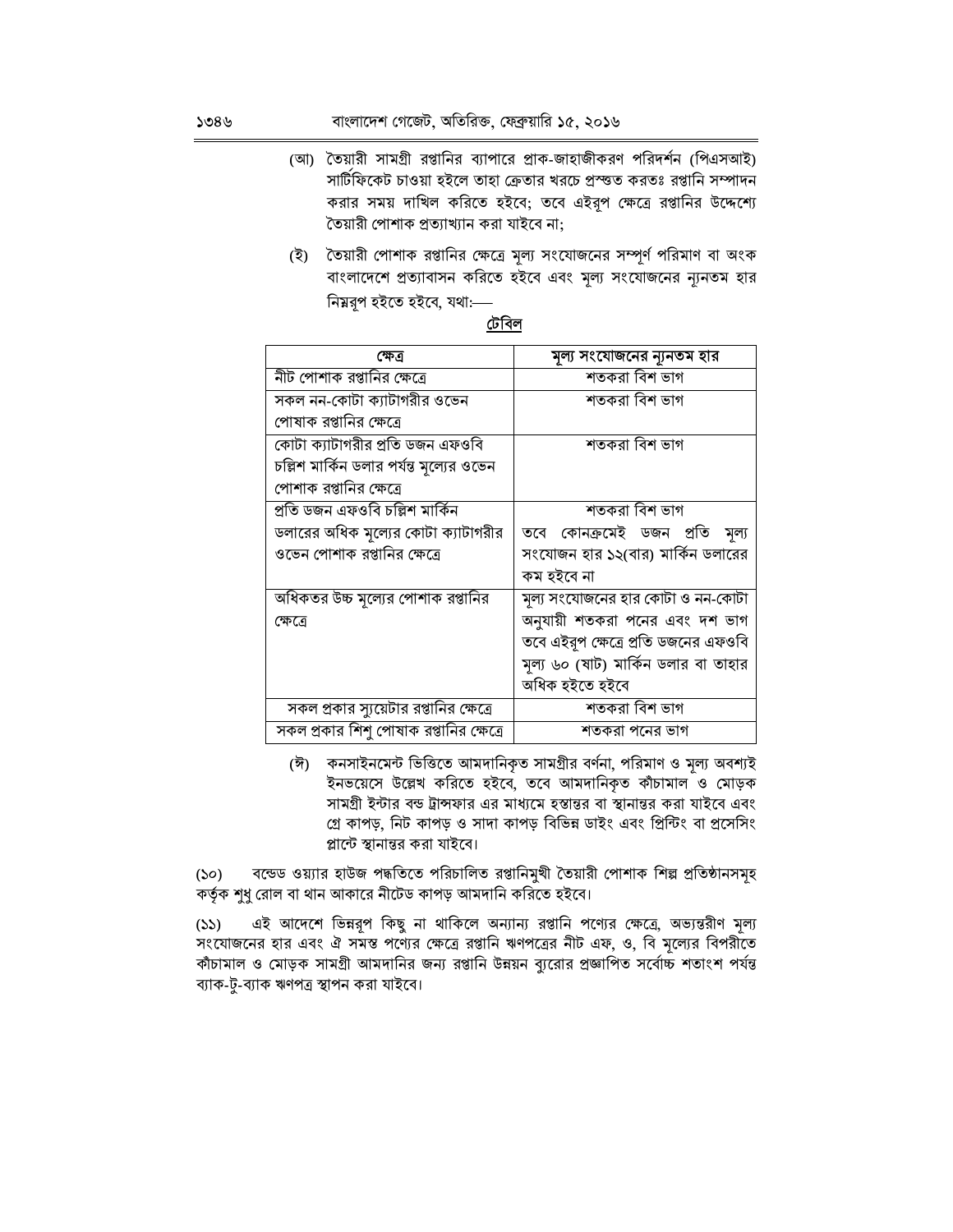নিশ্চয়কৃত ও অপ্রত্যাহারযোগ্য ঋণপত্রের ভিত্তিতে স্পেশালাইজড টেক্সটাইল পণ্যাদি  $(55)$ রপ্তানির জন্য বন্ডেড ওয়্যারহাউজ পদ্ধতির অধীনে পরিচালিত স্বীকৃত স্পেশালাইজড টেক্সটাইল শিল্পসমূহ ব্যাক-টু-ব্যাক ঋণপত্রের বিপরীতে শুল্ক কর্তৃপক্ষ কর্তৃক নির্ধারিত পরিমাণে কাঁচামাল ও মোড়ক সামগ্রী (নিষিদ্ধ ও শর্তযুক্ত তালিকাভুক্ত পণ্যসহ) আমদানি করিতে পারিবে এবং ইহার জন্য প্রধান নিয়ন্ত্রকের পূর্বানুমতির প্রয়োজন হইবে না।

নিশ্চয়কৃত ও অপ্রত্যাহারযোগ্য ঋণপত্রের ভিত্তিতে হোসিয়ারী ও নীটেড পোশাক দ্রব্যাদি  $(50)$ রপ্তানির জন্য বন্ডেড ওয়্যারহাউজ পদ্ধতির অধীনে পরিচালিত স্বীকৃত রপ্তানিমুখী হোসিয়ারী শিল্প প্রতিষ্ঠানসমূহ ব্যাক-টু-ব্যাক ঋণপত্রের বিপরীতে শুল্ক কর্তৃপক্ষ কর্তৃক নির্ধারিত পরিমাণের কাঁচামাল ও মোড়ক সামগ্রী (নিষিদ্ধ ও শর্তযুক্ত তালিকাভুক্ত পণ্যসহ) আমদানি করিতে পারিবে এবং ইহার জন্য প্রধান নিয়ন্ত্রকের পূর্বানুমতির প্রয়োজন হইবে না, তবে হোসিয়ারী ও নীটেড পোশাক দ্রব্যাদির জন্য অনুমোদিত পোশাক শিল্প প্রতিষ্ঠানসমূহকে সুতা আমদানির ক্ষেত্রে সুতা এবং নীটেড ফ্যাব্রিক্স আমদানির ক্ষেত্রে নীটেড ফ্যাব্রিক্স থান বা রোল আকারে আমদানির অনুমতি দেওয়া হইবে।

টুকরা আকারে কোন কাপড় এবং থান বা রোল আকার ব্যতীত নীটেড ফ্যাব্রিক্স আমদানির  $(58)$ অনুমতি দেওয়া হইবে না; স্যুয়েটার খাতের অনুমোদিত পোশাক শিল্প প্রতিষ্ঠানের ক্ষেত্রে স্যুয়েটার, জাম্পার, পুলওভার, মাফলার, হাতমোজা ও মোজা টুকরা আকারে, প্যানেল বা রোল বা থান আকারে বা খন্ড খন্ড আকারে আমদানির অনুমতি দেওয়া হইবে না, তবে এই সকল পণ্যের কাঁচামাল হিসাবে কেবল সব ধরনের সুতা আমদানির অনুমতি দেওয়া হইবে।

রপ্তানিমুখী তৈয়ারী পোশাক বা হোসিয়ারী ও স্পেশালাইজড টেক্সটাইল ব্যতীত অন্যান্য  $(S<sub>C</sub>)$ রপ্তানিমুখী শিল্পের ক্ষেত্রে পোষকের সুপারিশের ভিত্তিতে এবং প্রধান নিয়ন্ত্রকের পূর্বানুমতিক্রমে সুনির্দিষ্ট রপ্তানি আদেশ সম্পাদনের জন্য প্রয়োজন হইলে নিষিদ্ধ বা শর্তাধীন আমদানিযোগ্য কাঁচামাল, মোড়ক সামগ্রী এবং যন্ত্রাংশ রপ্তানিমুখী শিল্পসমূহকে আমদানির অনুমতি দেওয়া হইবে, এই সকল ক্ষেত্রে সংশ্লিষ্ট শিল্প প্রতিষ্ঠানসমূহকে আমদানিকৃত নিষিদ্ধ অথবা শর্তাধীন আমদানিযোগ্য পণ্য বা পণ্যসমূহের মূল্যের শতকরা একশতভাগ ব্যাংক গ্যারান্টি দাখিল করিতে হইবে, তবে যে সকল রপ্তানিমুখী শিল্প বন্ডেড ওয়্যার হাউজ লাইসেন্সের অধীনে পরিচালিত উহাদের ক্ষেত্রে অনুরূপ ব্যাংক গ্যারান্টি দাখিলের প্রয়োজন হইবে না।

বন্ডেড ওয়্যার হাউজ পদ্ধতির অধীনে পরিচালিত অন্যান্য সকল সেক্টরের স্বীকৃত প্রস্ত্তকারী  $(56)$ ও রপ্তানিকারক শিল্প প্রতিষ্ঠানসমূহ ব্যাক-টু-ব্যাক ঋণপত্রের বিপরীতে উহাদের কাঁচামাল ও মোড়ক সামগ্রী আমদানি করিতে পারিবে এবং এইরূপ প্রত্যক্ষ রপ্তানিকারক ও পরোক্ষ রপ্তানিকারক উভয়ের ক্ষেত্ৰেই প্ৰযোজ্য হইবে।

প্রচ্ছন্ন রপ্তানিমুখী শিল্পের ক্ষেত্রে ব্যাক-টু-ব্যাক ঋণপত্রের বিপরীতে বন্ডেড ওয়্যার হাউজের  $(S<sub>1</sub>)$ মাধ্যমে কাঁচামাল আমদানি করা যাইবে।

বন্ডেড ওয়্যার হাউজ পদ্ধতির আওতায় পরিচালিত কেবল ১০০% রপ্তানিমুখী শিল্প প্রতিষ্ঠান  $(Sb)$ ব্যাক-টু-ব্যাক ঋণপত্রের বিপরীতে অথবা মাস্টার রপ্তানি ঋণপত্র এবং ব্যাক-টু-ব্যাক এল,সি ছাড়াই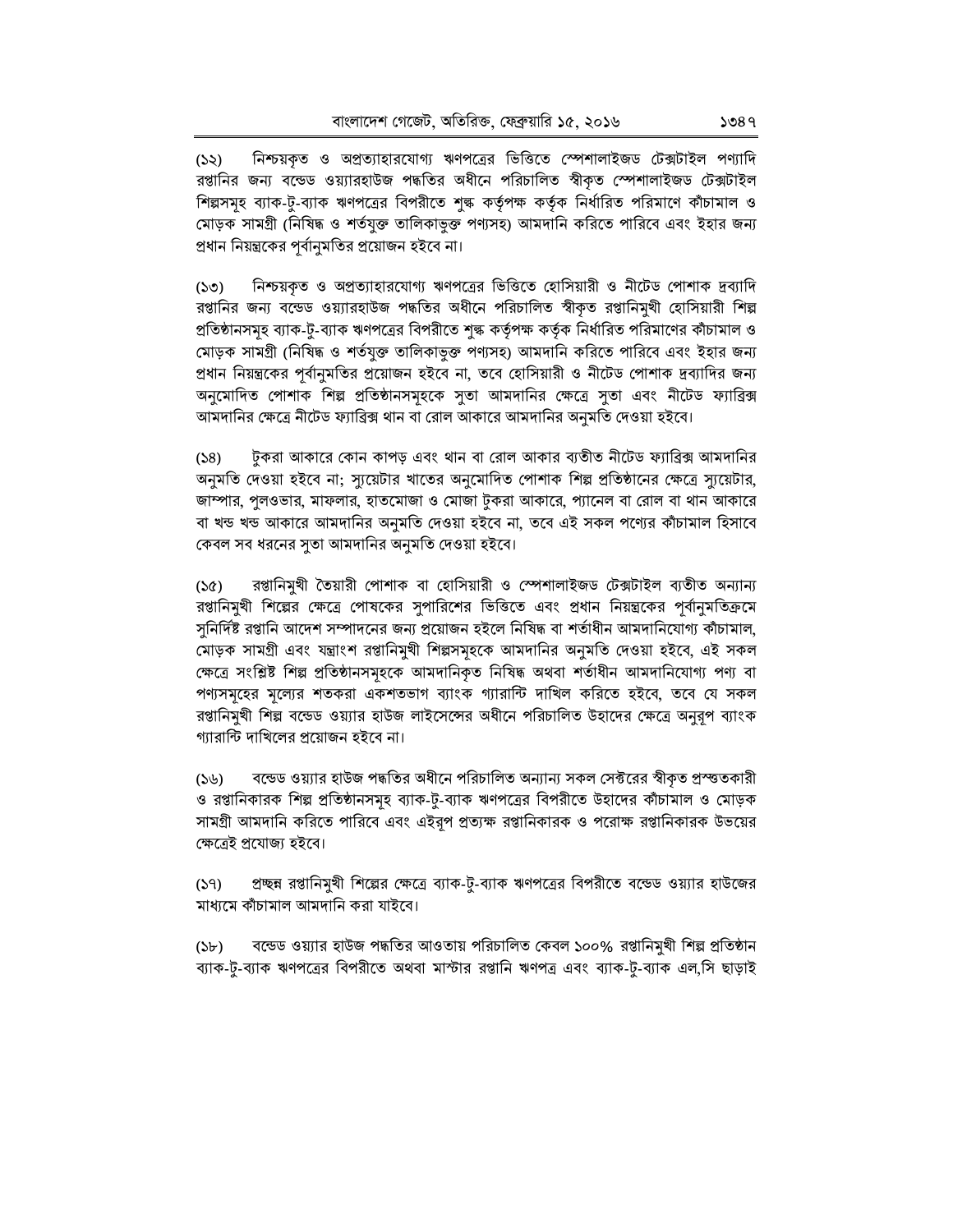শুধুমাত্র ক্রেতা কর্তৃক নিশ্চিত চুক্তির বিপরীতে ৪ (চার) মাসের প্রয়োজনীয় কাঁচামাল এবং মোড়ক সামগ্রী রিভলভিং পদ্ধতিতে আমদানি করিতে পারিবে, এইরূপ ক্ষেত্রে—

- (ক) বিদ্যমান ফ্যাক্টরীর বেলায় সংশ্লিষ্ট ব্যাংক কর্তৃক বিগত বৎসরের রপ্তানি তথা পারফরমেন্সের ব্যাপারে ইস্যুকৃত সনদপত্রের উপর ভিত্তি করিয়া পরিমাণ নির্ধারণ করা হইবে; এবং
- (খ) নতুন ফ্যাক্টরীর ক্ষেত্রে বিনিয়োগ বোর্ড কর্তৃক নির্ধারিত উৎপাদন ক্ষমতার উপর ভিত্তি করিয়া ৬ (ছয়) মাসের পরিমাণ নির্ধারণ করা হইবে:
- (গ) দফা (ক) ও (খ) এ উল্লিখিত পদ্ধতি অনুসরণ করিয়া বন্ডেড ওয়্যার হাউজ পদ্ধতির আওতায় পরিচালিত কেবল ১০০% রপ্তানিমুখী শিল্প প্রতিষ্ঠান স্থানীয় উৎপাদনকারী-সরবরাহকারী প্রতিষ্ঠান হইতে সাইট কিংবা সর্বোচ্চ ১৮০ (একশত আশি) দিন বিলম্বে পরিশোধ ব্যবস্থায় স্থানীয় ঋণপত্রের মাধ্যমে সংগ্রহ করিতে পারিবে;
- (ঘ) প্রচলিত বিধান অনুযায়ী রপ্তানি ঋণপত্র ছাড়াও চুক্তির বিপরীতে ব্যাংক গ্রাহক সম্পর্কের ভিত্তিতে সাইট বা ইউজেন্স ঋণপত্রের মাধ্যমে কাঁচামাল আমদানি করা যাইবে।

উপ-অনুচ্ছেদ (১৭) এ উল্লিখিত শিল্প প্রতিষ্ঠান কর্তৃক ব্যাক-টু-ব্যাক ঋণপত্রের মাধ্যমে পণ্য  $(S<sub>o</sub>)$ আমদানির ক্ষেত্রে বাংলাদেশ ব্যাংকের অথরাইজেশনের প্রয়োজন হইবে না।

তৈয়ারী পোশাক শিল্প প্রতিষ্ঠান কর্তৃক আমদানিকৃত বস্ত্রের কন্টেইনারে বা চালানে নগণ্য  $(50)$ পরিমাণ বা মূল্যের টুকরা বা কাটা কাপড় পাওয়া গেলে শুল্ক কর্তৃপক্ষ কর্তৃক সম্পূর্ণ কন্টেইনার বা চালান আটক না করিয়া কেবল টুকরা বা কাটা কাপড় আটক করিতে হইবে।

তৈয়ারী পোশাক শিল্পের ক্ষেত্রে সুনির্দিষ্ট রপ্তানি আদেশ সম্পাদনের জন্য আমদানিকৃত  $(55)$ এমব্রয়ডার্ড কাপড়, ব্যাজ, লেবেল, স্টিকার ও প্যাচ এর ক্ষেত্রে ১৮.২৯ মিঃ এর নিষেধাজ্ঞা প্রযোজ্য হইবে না।

 $(55)$ রপ্তানিমুখী তৈয়ারী পোশাক বা বস্ত্র শিল্পের জন্য ব্যাক-টু-ব্যাক ঋণপত্র প্রতিষ্ঠার পূর্বে ক্রেতা বা সরবরাহকারী কর্তৃক কাঁচামাল ও মোড়ক সামগ্রী যদি জাহাজীকরণ করা হয় তাহা হইলে ইহা আমদানি নীতি লংঘন হিসাবে গণ্য হইবে না, যদি চালানের মেনিফেস্ট দাখিলের পূর্বে ব্যাক-টু-ব্যাক এল.সি খোলা হয়।

বন্ডেড ওয়্যারহাউজ লাইসেন্স প্রাপ্তি সাপেক্ষে ১০০% রপ্তানিমুখী অলংকার উৎপাদনকারী  $($ ৩২) শিল্প প্রতিষ্ঠানের জন্য অনুমোদিত উপকরণ আমদানির ক্ষেত্রে ঋণপত্র খোলার প্রয়োজন হইবে না, তবে উক্তরূপে ঋণপত্র না খুলিয়া আমদানিকৃত উপকরণ ছাড়করণের জন্য শুল্ক কর্তৃপক্ষের পূর্বানুমতি গ্রহণ করিতে হইবে।

পোশাক শিল্প কারখানায় ব্যবহারের উদ্দেশ্যে কাঁচামাল ও মূলধনী যন্ত্রপাতি আমদানির  $(38)$ ক্ষেত্রে ঋণপত্র খোলা ব্যতিরেকে মূল্যসীমা নির্বিশেষে আমদানি করা যাইবে।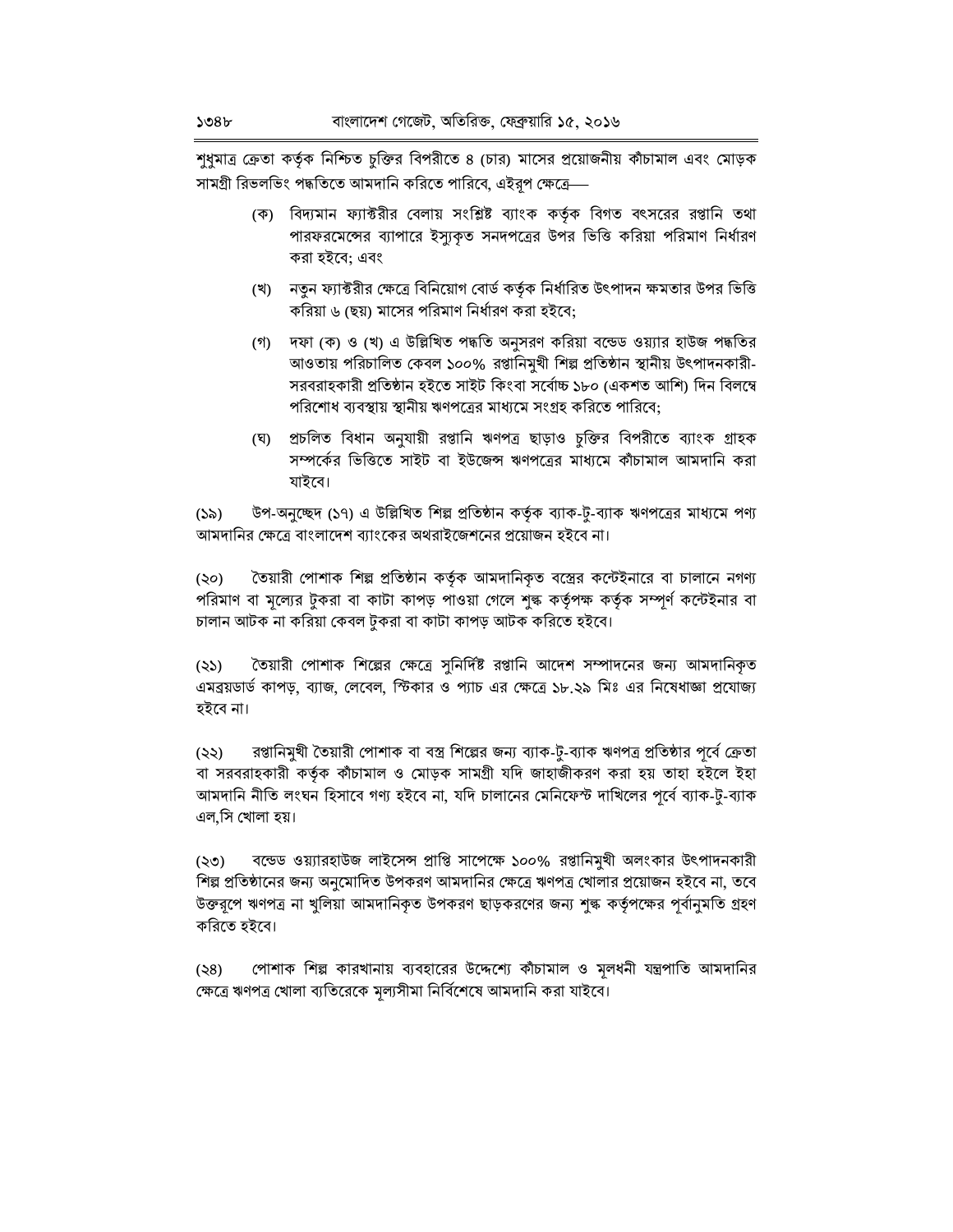### $(\Im \ell)$ অস্বচ্ছ হীরা (Rough Diamond) (এইচ, এস, কোড নম্বর ৭১০২.১০, ৭১০২.২১,  $9502.05$ )

- (ক) সুপারভাইজড বন্ডেড ওয়্যারহাউজ পদ্ধতির অধীন পরিচালিত ১০০% রপ্তানিমুখী ফিনিশড হীরা প্রস্তুতকারক শিল্প প্রতিষ্ঠানসমূহ, ঋণপত্র খোলা ব্যতিরেকে, কাঁচামাল হিসাবে অস্বচ্ছ হীরা (Rough Diamond) মূল্য পরিশোধ ব্যতিরেকে, কনসাইনমেন্ট ভিত্তিতে অথবা বিদেশী ক্রেতা কর্তৃক নিশ্চিত রপ্তানি চুক্তি বা আদেশের বিপরীতে এই উপ-অনুচ্ছেদের অন্যান্য শর্তপূরণ সাপেক্ষে সাইট বা ইউজেন্স পদ্ধতিতে অস্বচ্ছ বা অমসণ হীরা (Rough Diamond) আমদানি করিতে পারিবে, তবে রপ্তানি চুক্তি বা আদেশের বিপরীতে আমদানির ক্ষেত্রে, মূল্য সংযোজন অর্থসহ আমদানি ব্যয় ন্যূনতম রপ্তানি মূল্য হিসাবে বিবেচিত হইবে, যাহা বৈধ ব্যাংকিং চ্যানেলে প্রত্যাবাসন করিতে হইবে:
- (খ) অমসৃণ হীরা প্রসেসিং এর ক্ষেত্রে কাটিং লস হইবে অনূর্ধ্ব ৭৫%;
- (গ) আমদানিকৃত প্রতি ক্যারেট অমসৃণ হীরার মূল্য সংযোজন অর্থ ন্যনতম ১০ (দশ) মার্কিন ডলার হিসাবে মোট রপ্তানিযোগ্য ফিনিশড হীরার মোট মূল্য সংযোজন অর্থ ব্যাংকিং চ্যানেলে এল,সি, ডকুমেন্টারী কালেকশন, Cash Against Document (CAD) বা টিটি (TT) এর মাধ্যমে, প্রত্যাবাসনের শর্তে, রপ্তানিকারকগণ ফিনিশড হীরা রপ্তানি করিতে পারিবে: এবং
- (ঘ) অমসৃণ হীরা (Rough Diamond) আমদানি ও রপ্তানি (নিয়ন্ত্রণ) বিধিমালা, ২০০৬ এবং বাংলাদেশ ব্যাংক ও শুল্ক কর্তৃপক্ষ কর্তৃক নির্ধারিত নিয়ম অনুসরণ সাপেক্ষে অমসৃণ হীরা আমদানি ও রপ্তানি করিতে হইবে।

বন্ডেড ওয়্যারহাউজ পদ্ধতির অধীনে পরিচালিত করোগেটেড কার্টুন, থ্রেড, পলিব্যাগ, বাটার  $(35)$ ফ্লাই, লেবেল, ইন্টারলাইনিং গামটেপ, চামড়া, চামড়াজাত দ্রব্যাদি, ফুটওয়্যার ইত্যাদি প্রস্ত্তকারক ১০০% রপ্তানিমুখী প্রতিষ্ঠানের কেমিক্যালসহ কাঁচামাল ও এক্সেসরিজ আমদানির ক্ষেত্রে প্রচলিত ব্যাক-টূ-ব্যাক এল,সি সুবিধার পাশাপাশি পূর্ববর্তী প্রক্রিয়া অর্থাৎ বন্ডেড ওয়্যারহাউজ এর আওতায় ক্যাশ এল,সি পদ্ধতিতে আমদানির ব্যবস্থাও চালু থাকিবে।

প্রতিটি প্রচ্ছন্ন রপ্তানিমুখী শিল্প প্রতিষ্ঠানকে ব্যাক-টু-ব্যাক ঋণপত্রের বিপরীতে নিম্নবর্ণিত শর্ত  $(39)$ সাপেক্ষে ইউটিলাইজেশন পারমিট (ইউপি) প্রদান করা যাইবে, যথা:—

(ক) যে ক্ষেত্রে কোন ঋণপত্রের বিপরীতে উপকরণাদি আমদানি করিবার পর কার্টুন ও এক্সেসরিজ আমদানির পণ্যমূল্য পরিশোধ করা সম্ভব না হয় সে ক্ষেত্রে অন্য কোন ঋণপত্রের বিপরীতে উপকরণাদি আমদানি করিবার পর নির্ধারিত সীমার অর্থ উদ্বত্ত থাকিলে উক্ত উদ্বত্ত অর্থ সংশ্লিষ্ট ঋণপত্রের বিপরীতে কার্টুন ও এক্সেসরিজ আমদানির পণ্য মূল্য পরিশোধকল্পে সমন্বয় করা যাইবে এবং উক্তরূপ সমন্বয় অনধিক সাতটি ঋণপত্রের মধ্যে করিতে হইবে: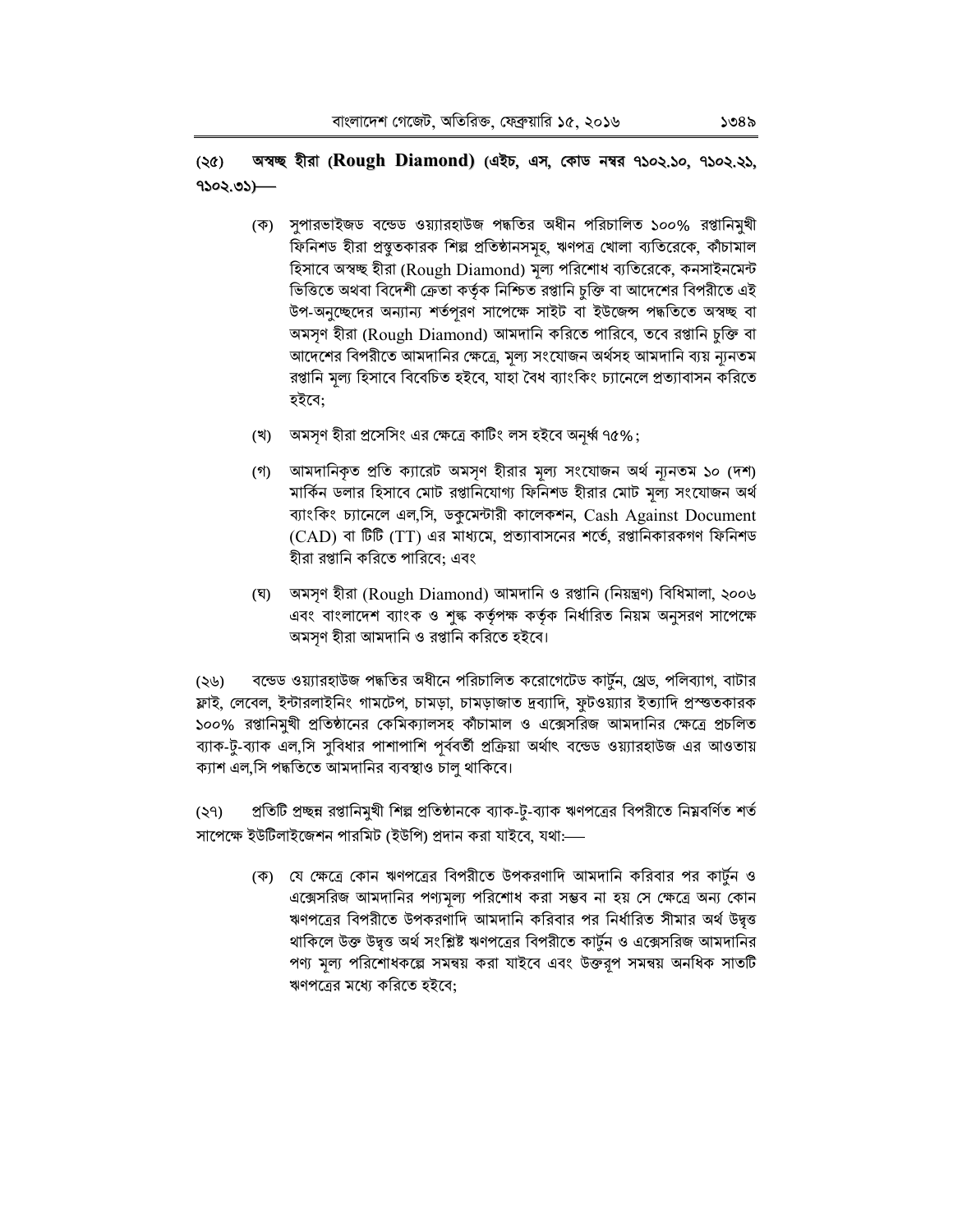- (খ) যে ব্যাক-টু-ব্যাক ঋণপত্রের সহিত অন্য যে সকল ঋণপত্রের উদ্বত্ত অর্থ সমন্বয় করা হয় উহার সংশ্লিষ্ট যাবতীয় তথ্যাদি যথাঃ সংশ্লিষ্ট ব্যাক-টৃ-ব্যাক ঋণপত্র নম্বর, সত্র ও তারিখ ঋণপত্র গ্রহীতার নাম ও ঠিকানা, পণ্যের বিবরণী এবং পরিমাণ ও আনুষংগিক অন্যান্য তথ্য এইরূপ ইউ,পি-তে সুস্পষ্টভাবে উল্লেখ করিতে হইবে;
- সরবরাহকৃত পণ্যের 'এ্যাকসেসরিজ' কাঁচামাল ব্যাক-টু-ব্যাক ঋণপত্র কোন (গ) অবস্থাতেই ৬ (ছয়) মাসের অধিক সময় অসমন্বিত অবস্থায় রাখা যাইবে না:
- (ঘ) ৬ (ছয়) মাসের মধ্যে অভ্যন্তরীণ (ইনল্যান্ড) ব্যাক-টু-ব্যাক ঋণপত্রের অর্থের সমন্বয় সাধন করিতে হইবে; এবং
- পণ্য চালানসমূহের মূল্য নির্বিশেষে দফা (ক) হইতে (ঘ) এর শর্তসমূহ প্রযোজ্য হইবে।  $(8)$

আমদানি পারমিট এবং বিশেষ ক্ষেত্রে ক্লিয়ারেন্স পারমিট (জরিমানাসহ খালাসের নিমিত্তে)  $(\forall b)$ এর মাধ্যমে আমদানি-১০০% বিদেশী উদ্যোগে স্থাপিত বা স্থাপিতব্য অনুমোদিত শিল্পের ক্যাপিটাল মেশিনারী ও যন্ত্রাংশ আমদানির ক্ষেত্রে এল,সি,এ ফরম এর অথবা ঋণপত্র খুলিবার প্রয়োজন হইবে না, তবে আমদানিকারককে আমদানি পারমিট অথবা ক্ষেত্রবিশেষে ক্লিয়ারেন্স পারমিট গ্রহণ করিতে হইবে।

#### গ্ৰে-কাপড়-(২৯)

- (ক) স্বীকৃত টেক্সটাইল ফিনিশিং (মেকানাইজড) ইউনিট কর্তৃক ব্যাক-ট্-ব্যাক এল,সি'র বিপরীতে বন্ডেড ওয়্যারহাউজ পদ্ধতিতে সকল প্রকার গ্রে-কাপড় এই শর্তে আমদানি করা যাইবে যে আমদানিকৃত সমস্ত গ্রে-কাপড় ফিনিশিং, ডাইং বা প্রিন্টিং এর পর রপ্তানিমুখী পোশাক শিল্পকে সরবরাহ করিতে হইবে অথবা তাহা সম্পূর্ণরূপে বিদেশে রপ্তানি করিতে হইবে;
- (খ) আমদানিকৃত গ্রে-কাপড় ফিনিশিং, ডাইং বা প্রিন্টিং-এর পর সরাসরি বিদেশে রপ্তানি করা হইলে একই অর্থ বৎসরে আমদানিকৃত গ্রে-কাপড়ের সমপরিমাণ স্থানীয় গ্রে-কাপড় ফিনিশিং, ডাইং বা প্রিন্টিং এর পর রপ্তানিমুখী পোশাক শিল্পের নিকট সরবরাহ করিতে হইবে অথবা বিদেশে রপ্তানি করিতে হইবে, তবে আমদানিকৃত গ্রে-কাপড় ফিনিশিং, ডাইং বা প্রিন্টিং এর পর রপ্তানিমুখী পোশাক শিল্পের নিকট সরবরাহ করা হইলে সমপরিমাণ স্থানীয় গ্রে-কাপড় ব্যবহারের শর্ত প্রযোজ্য হইবে না:
- (গ) গ্রে-কাপড় আমদানি সম্পর্কিত শর্তাবলি যথাযথভাবে পালনের বিষয়ে রপ্তানি উন্নয়ন ব্যরো মনিটর করিবে;
- স্বীকৃত টেক্সটাইল ফিনিশিং (মেকানাইজড) ইউনিট ছাড়াও রপ্তানিম্ব্খী পোশাক (ঘ) প্রস্তুতকারী শিল্প প্রতিষ্ঠান কর্তৃক ব্যাক-টু-ব্যাক এল, সি'র বিপরীতে ও বন্ডেড ওয়্যারহাউজ পদ্ধতিতে নিজ নিজ শুল্ক পাস বুকে অন্তর্ভুক্তির মাধ্যমে কাস্টমস্ এস, আর, ও অথবা বাণিজ্য মন্ত্রণালয় কর্তৃক গঠিত ইউটিলাইজেশন এক্সপার্ট কমিটি কর্তৃক নির্ধারিত অথবা সুপারিশকৃত পরিমাণ গ্রে-কাপড় আমদানি করা যাইবে, তবে আমদানিকৃত উক্ত গ্রে-কাপড় দ্বারা তৈয়ারী পোশাক সম্পূর্ণরূপে বিদেশে রপ্তানি করতঃ বর্তমান নিয়ম অনুযায়ী ঐ পরিমাণ গ্রে-কাপড় পাস বুকে অন্তর্ভুক্ত করাইয়া সমন্বয় করিতে হইবে: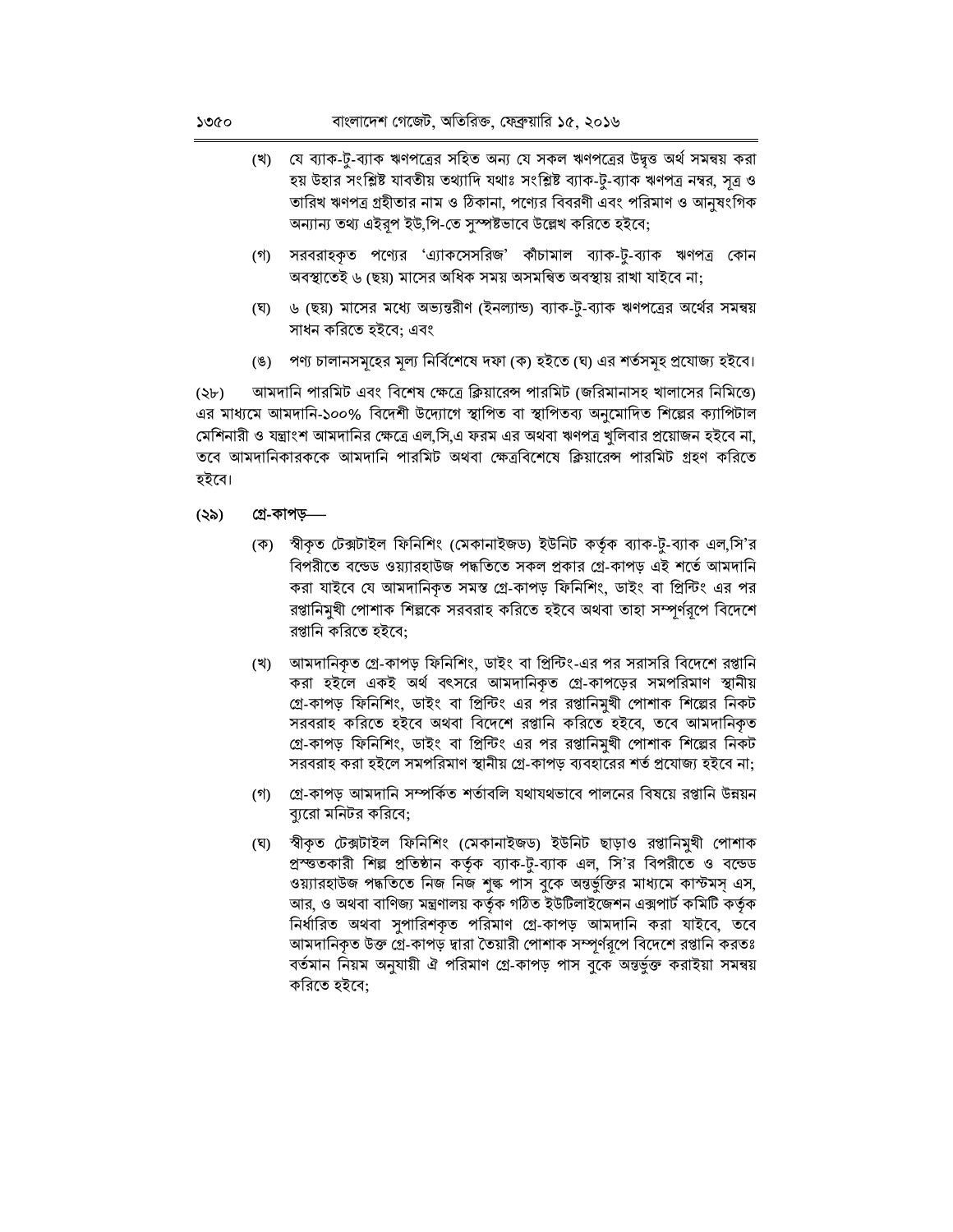- (ঙ) সনির্দিষ্ট রপ্তানি আদেশের বিপরীতে রপ্তানি শিল্পে ব্যবহার ও সরাসরি রপ্তানির উদ্দেশ্যে প্রচলিত পদ্ধতি অনুসরণ করিয়া গ্রে-কাপড় আমদানি করা যাইবে;
- রপ্তানিমুখী স্পেশালাইজড টেক্সটাইল (ডাইং, প্রিন্টিং ও ফিনিশিং অথবা ডাইং,  $(\mathfrak{D})$ প্রিন্টিং, ফিনিশিং, উইভিং বা স্পিনিং) কেবল যাহাদের প্রযুক্তিগত যোগ্যতা আছে, সুপারভাইজড বন্ডেড ওয়্যার হাউজের আওতায় ব্যাক-টৃ-ব্যাক ঋণপত্র ব্যতিরেকেও চার মাসের প্রয়োজনীয় গ্রে-কাপড় ও সুতা রিভলভিং পদ্ধতিতে (উৎপাদন ক্ষমতার সৰ্বোচ্চ ৩৩%) দফা (ক) হইতে (গ) এ বৰ্ণিত শৰ্তে আমদানি করিতে পারিবে এবং এইরপ ক্ষেত্রে বিদ্যমান ফ্যাক্টরীর বেলায় সংশ্লিষ্ট ব্যাংক প্রদত্ত বিগত বৎসরের রপ্তানি তথা পারফরমেন্সের ব্যাপারে ইস্যুকৃত সনদপত্রের উপর ভিত্তি করিয়া পরিমাণ নিৰ্ধারণ করা হইবে: এবং
- (ছ) সুপারভাইজড বন্ডেড ওয়্যারহাউজের আওতায় ১০০% রপ্তানিমুখী স্পেশালাইজড টেক্সটাইল মিল ব্যাক-টু-ব্যাক ঋণপত্র ব্যতিরেকে ১২ (বার) মাসের প্রয়োজনীয় কাঁচামাল রিভলভিং পদ্ধতিতে আমদানি করিতে পারিবে এবং এইরপ ক্ষেত্রে বিদ্যমান শিল্প প্রতিষ্ঠানের বেলায় সংশ্লিষ্ট ব্যাংক কর্তৃক বিগত বৎসরের রপ্তানি তথা পারফরমেন্সের ব্যাপারে ইস্যুকৃত সনদপত্রের উপর ভিত্তি করিয়া পরিমাণ নির্ধারণ করা হইবে।

(৩০) পার্টস, **এক্সেসরিজ ও কম্পোন্যান্টস এর আমদানি**—যে সকল পার্টস, এক্সেসরিজ ও কম্পোন্যান্টস এর আমদানি নিয়ন্ত্রিত সেই সকল পার্টস, এক্সেসরিজ ও কম্পোন্যান্টস মেশিনারীর অখন্ড ও অপরিহার্য অংশ হিসাবে আমদানিযোগ্য হইবে:

তবে শর্ত থাকে যে, সংশ্লিষ্ট মেশিনারীও আমদানিযোগ্য হইতে হইবে।

### সেকেন্ড হ্যান্ড বা রিকন্ডিশন্ড ক্যাপিটাল মেশিনারীজ—  $(S<sup>c</sup>)$

- (ক) শিল্প কারখানায় ব্যবহার্য সেকেন্ড হ্যান্ড বা রিকন্ডিশন্ড ক্যাপিটাল মেশিনারীজ ও জেনারেটর বা জেনারেটিং সেট মূল্যসীমা নির্বিশেষে আমদানিযোগ্য হইবে, তবে জেনারেটর বা জেনারেটিং সেট ব্যতীত প্রতিটি মেশিনারীজ এর অর্থনৈতিক আয়ুস্কাল কমপক্ষে ১০ (দশ) বৎসর রহিয়াছে এই মর্মে আমদানি উৎসে জাতীয় রাজস্ব বোর্ড কর্তৃক মনোনীত বা নির্ধারিত বা স্বীকৃত সার্ভেয়ার কর্তৃক প্রদত্ত সনদপত্র অবশ্যই বিল অব লেডিং এর সহিত দাখিল করিতে হইবে: এবং
- (খ) পুরাতন বা রিকন্ডিশন্ড জেনারেটর বা জেনারেটিং সেট আমদানির ক্ষেত্রে ৫ (পাঁচ) বৎসরের অধিক পুরাতন নয় এই মর্মে রপ্তানিকারক দেশের উপযুক্ত কর্তৃপক্ষ কর্তৃক প্রত্যয়ন প্রদান করিতে হইবে।

### বৈদ্যুতিক মিটার (বৈদ্যুতিক কিলোওয়াট মিটার)—  $(55)$

(ক) সিংগেল ফেজ বৈদ্যুতিক মিটার (এইচ এস কোড নম্বর ৯০২৮.৩০.১০, ৯০২৮.৩০.২০ ও ৯০২৮.৩০.৯০) সম্পূর্ণ তৈরী অবস্থায় আমদানির ক্ষেত্রে, উহার মান Electricity Metering Equipment (AC)-Particular/ Requirements Part-2 Electromechanical Meters for Active Energy (Class 0.5, 1 and 2): BDS IEC 62053-11:2008 অনুযায়ী হইতে হইবে; এবং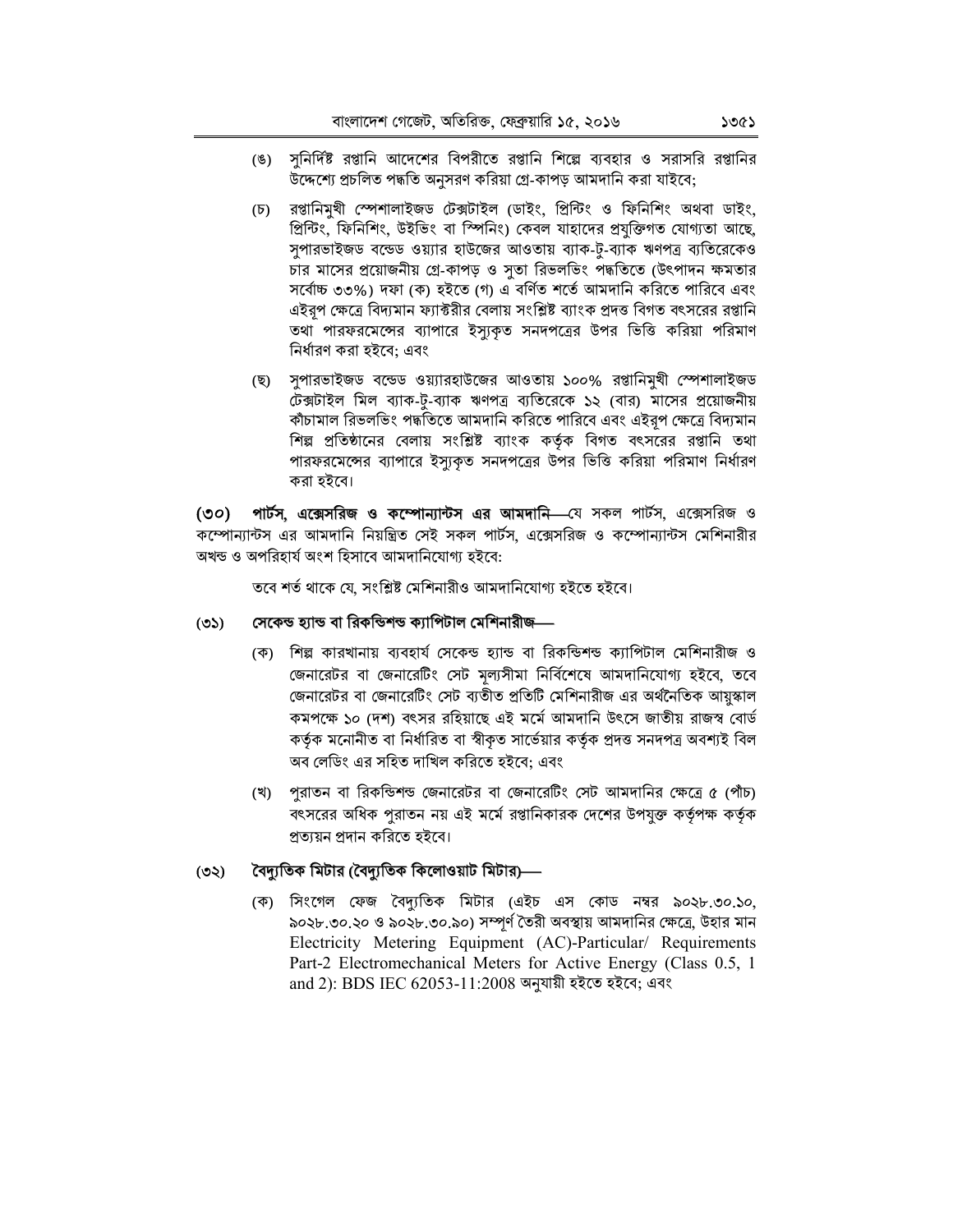(খ) বৈদ্যতিক মিটারের যন্ত্রাংশ (এইচ এস কোড নম্বর ৯০২৮.৯০.১০ ও ৯০২৮.৯০.৯০) আমদানি পর্যায়ে মান পরীক্ষার প্রয়োজন হইবে না, তবে আমদানিকৃত যন্ত্রাংশ দ্বারা পূর্ণাংগ মিটার প্রস্ত্তত করিয়া বাজারজাত করিবার পূর্বে উহার মান বিডিএস ১৩১ : ১৯৯৮ অনুযায়ী হইতে হইবে, যাহা বিএসটিআই কৰ্তৃক পরীক্ষা করাইতে হইবে।

প্যাকিং অথবা ক্যানিং সেক্টরের স্বীকৃত শিল্প প্রতিষ্ঠান উহার আমদানি সীমা পর্যন্ত নিম্নবর্ণিত  $(00)$ বিধান পালন সাপেক্ষে ননীযুক্ত গুড়োদুধ, হরলিক্স জাতীয় খাদ্য টিনের পাত্রে অথবা বৃহৎ মোড়কে আমদানি করিতে পারিবে, যথা:—

- (ক) আমদানিকৃত দ্রব্যের প্রতিটি চালানের সাথে রপ্তানিকারী দেশের উপযুক্ত কর্তৃপক্ষ (সরকারি স্বাস্থ্য বা খাদ্য বিভাগীয়) কর্তৃক ইস্যুকৃত উক্ত দ্রব্যের উপাদান ও বিভিন্ন উপকরণের আনুপাতিক হার, উহা প্রস্ত্তের তারিখ এবং মানুষের খাদ্য হিসাবে ব্যবহারের মেয়াদ উত্তীর্ণ হওয়ার তারিখ সম্বলিত একটি প্রত্যয়নপত্র সংযুক্ত থাকিতে হইবে:
- (খ) উক্ত দ্রব্যসামগ্রী আমদানির ক্ষেত্রে অনুচ্ছেদ ১৬ এ বর্ণিত তেজস্ক্রিয়তা পরীক্ষা সংক্ৰান্ত বিধান প্ৰযোজ্য হইবে;
- (গ) উক্ত দ্রব্যসামগ্রী টিনের পাত্রে আমদানির ক্ষেত্রে এবং টিনের পাত্রে অথবা বৃহৎ মোড়কে আমদানিকৃত দ্রব্য খুচরা মোড়কে প্যাকিং/ক্যানিং করিয়া বিক্রয়ের ক্ষেত্রে অনুচ্ছেদ ১৬ এর উপ-অনুচ্ছেদ (১৭) এর বিধান প্রযোজ্য হইবে; এবং
- (ঘ) উক্ত দ্রব্যসামগ্রী বৃহৎ মোড়কে আমদানির ক্ষেত্রে উক্ত দ্রব্যের উপাদান ও বিভিন্ন উপকরণের আনুপাতিক হার, উহার প্রস্তুতের তারিখ এবং মানুষের খাদ্য হিসাবে ব্যবহারের মেয়াদ উত্তীর্ণ হওয়ার তারিখ সম্বলিত তথ্য বৃহৎ মোড়কের গায়ে অথবা লেবেলে অথবা স্টীকারে স্থায়ীভাবে মুদ্রিত থাকিতে হইবে।

নারিকেল তৈল-নারিকেল তৈল (এইচ এস হেডিং নম্বর ১৫.১৩ এবং উহার বিপরীতে  $(98)$ শ্রেণিবিন্যাসযোগ্য সকল এইচ এস কোড নম্বর) স্বীকৃত শিল্প প্রতিষ্ঠানসমূহ কর্তৃক আমদানি করা যাইবে, তবে মাথায় ব্যবহারের জন্য আমদানিতব্য নারিকেল তৈলের এসিড ভ্যালু ০.৬ এর উর্ধ্বে হইবে না এবং সাবান শিল্পের জন্য আমদানিতব্য নারিকেল তৈলের এসিড ভ্যালু ১০.০ পর্যন্ত থাকিতে পারিবে এবং নারিকেল তৈল বাণিজ্যিক ভিত্তিতে অবাধে আমদানিযোগ্য হইবে এবং এই ক্ষেত্রে উহার এসিড ভ্যালু ০.৬ এর উর্ধ্বে হইবে না।

#### ওয়েস্ট এন্ড ক্ষ্যাপ আমদানি—  $(90)$

(ক) কেবল শিল্পের কাঁচামাল হিসাবে প্রকৃত ব্যবহারকারী স্বীকৃত শিল্প প্রতিষ্ঠান উহার আমদানি স্বত্ব অনুসারে আয়রণ ও স্টিল ওয়েস্ট এন্ড স্ক্যাপ (এইচ এস হেডিং নম্বর ৭২.০৪ এবং উহার বিপরীতে শ্রেণিবিন্যাসযোগ্য সকল এইচ এস কোড) আমদানি করিতে পারিবে: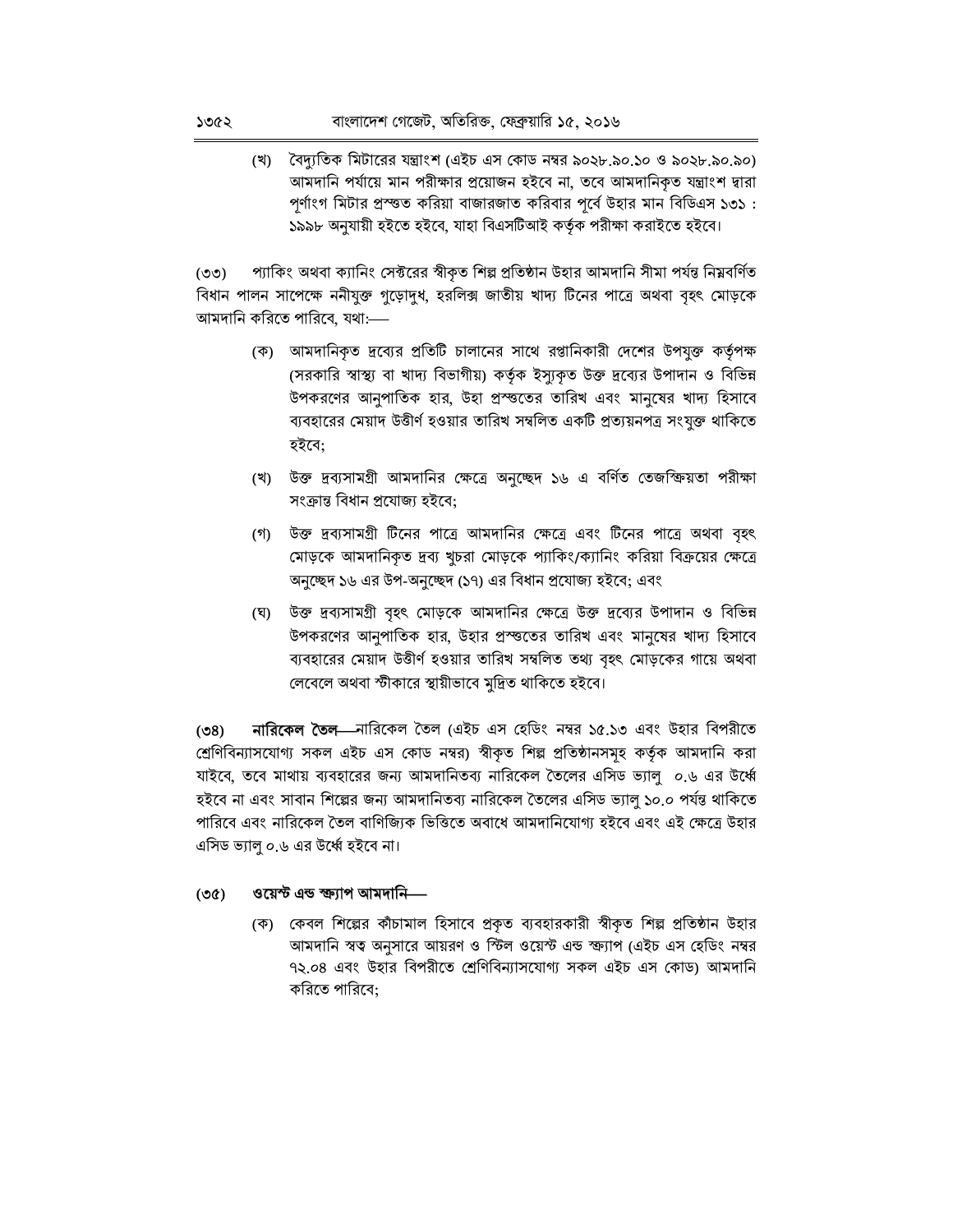- (খ) কেবল শিল্পের কাঁচামাল হিসাবে প্রকৃত ব্যবহারকারী স্বীকৃত শিল্প প্রতিষ্ঠান উহার আমদানি স্বত্ব অনুসারে এ্যালুমিনিয়াম ওয়েস্ট এন্ড ক্ষ্যাপ (এইচ এস হেডিং নম্বর ৭৬.০২ এর এইচ এস কোড নম্বর ৭৬০২.০০.০০ এর বিপরীতে শ্রেণিবিন্যাসযোগ্য) আমদানি করিতে পারিবে;
- (গ) কেবল শিল্পের কাঁচামাল হিসাবে প্রকৃত ব্যবহারকারী স্বীকৃত শিল্প প্রতিষ্ঠান উহার আমদানি স্বত্ব অনুসারে কালেট স্ক্যাপ অব গ্লাস (এইচ এস হেডিং নম্বর ৭০০১.০০.০০) আমদানি করিতে পারিবে:
- (ঘ) কেবল শিল্পের কাঁচামাল হিসাবে প্রকৃত ব্যবহারকারী স্বীকৃত শিল্প প্রতিষ্ঠান উহার আমদানি স্বত্ব অনুসারে কপার ওয়েস্ট এন্ড ক্ষ্যাপ (এইচ এস হেডিং নম্বর ৭৪.০৪ এর এইচ এস কোড নম্বর ৭৪০৪.০০.০০ এর বিপরীতে শ্রেণিবিন্যাসযোগ্য) আমদানি করিতে পারিবে: এবং
- (ঙ) দফা (ক), (খ), (গ) ও (ঘ) এ উল্লিখিত দ্রব্যসামগ্রী টক্সিক বা তেজস্ক্রিয় পদার্থমুক্ত এই মর্মে রপ্তানিকারক দেশের উপযুক্ত কর্তৃপক্ষ কর্তৃক প্রদত্ত সনদ আমদানিকারককে অবশ্যই শঙ্ক কর্তৃপক্ষের নিকট পেশ করিতে হইবে।

রিকভারড পেপার অথবা পেপার বোর্ড (ওয়েস্ট এন্ড ক্ষ্যাপ)—শিল্পের কাঁচামাল হিসাবে  $(99)$ ব্যবহারের জন্য (এইচ এস হেডিং নম্বর ৪৭.০৭ এবং উহার বিপরীতে শ্রেণিবিন্যাসযোগ্য সকল এইচ এস কোড নম্বর) আমদানিযোগ্য হইবে।

ব্রেক এ্যাকরেলিক-রেক এ্যাকরেলিক (এইচ এস হেডিং নম্বর ৩৯.১৫ এর এইচ এস কোড  $(99)$ নম্বর ৩৯১৫.৯০.০০ এর বিপরীতে শ্রেণিবিন্যাসযোগ্য) নিম্নবর্ণিত শর্তে আমদানি করা যাইবে, যথা:-

- যে সকল শিল্প প্রতিষ্ঠান কাঁচামাল হিসাবে এ্যাকরেলিক ব্যবহার করে  $($ ক) কেবল ঐ সকল স্বীকৃত শিল্প প্রতিষ্ঠান উহাদের আই,আর,সি-তে উল্লিখিত উৎপাদন ক্ষমতা অনুযায়ী আমদানি করিতে পারিবে;
- আমদানির সঙ্গে সঙ্গে আমদানিকৃত ব্রেক এ্যাকরেলিকের উৎস এবং (খ) উৎস দেশ সম্পর্কে পরিবেশ অধিদপ্তরকে অবহিত করিতে হইবে;
- পরিবেশ সংক্রান্ত আন্তর্জাতিক কনভেনশন অনুযায়ী আমদানিকৃত ব্রেক (গ) এ্যাকরেলিক টক্সিক বা তেজস্ক্রিয় কোন দ্রব্য, যা পরিবেশ দৃষণের কারণ হইতে পারে, আছে কিনা সে সম্পর্কে জাহাজীকরণের পূর্বে জাতীয় রাজস্ব বোর্ড কর্তৃক অনুমোদিত আন্তর্জাতিক খ্যাতিসম্পন্ন সার্ভেয়ার বা পিএসআই কোং এর নিকট হইতে প্রাক-জাহাজীকরণ পরিদর্শন (পিএসআই) সাটিফিকেট আমদানিকারককে উপস্থাপন করিতে হইবে এবং উক্ত সার্টিফিকেট অনুযায়ী আমদানিকৃত মালামাল শৃঙ্ক সংক্ৰান্ত প্ৰচলিত আইন অনুযায়ী খালাস করিতে হইবে।

(৩৮) ১০০% রপ্তানিমুখী স্বীকৃত শিল্প প্রতিষ্ঠান পুনঃপ্রক্রিয়াকরণের মাধ্যমে রপ্তানির উদ্দেশ্যে পণ্য উৎপাদনের জন্য আমদানি নিষিদ্ধ পণ্য ব্যতীত সংশ্লিষ্ট কাঁচামাল পোষকের নির্ধারিত আমদানি স্বত্ব অনুসারে আমদানি করিতে পারিবে।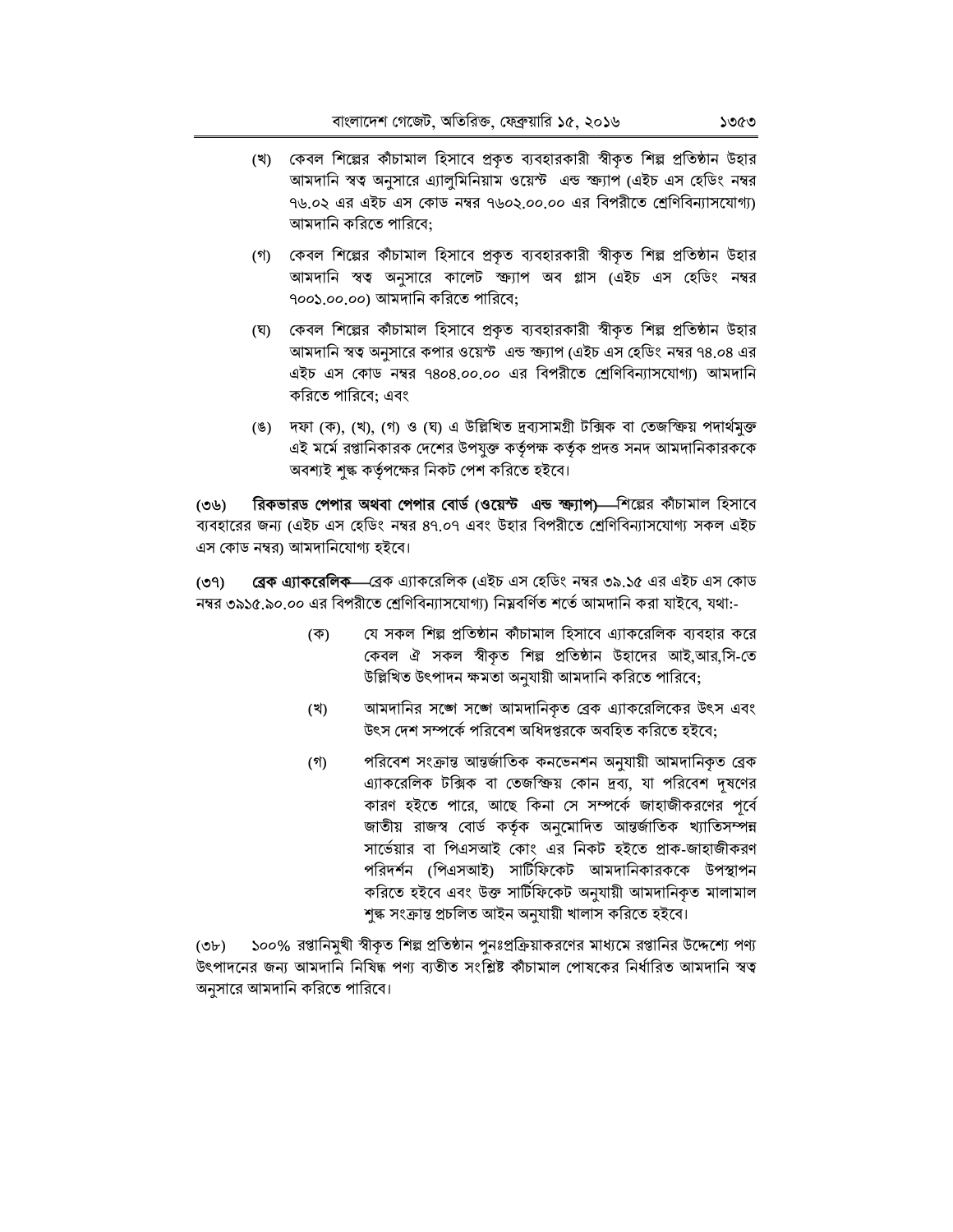### মিথানল/মিথাইল এ্যালকোহল— (৩৯)

কেবল শিল্পের কাঁচামাল হিসাবে প্রকৃত ব্যবহারকারী স্বীকৃত শিল্প প্রতিষ্ঠান উহার (ক) আমদানি স্বত্ব অনুসারে মিথানল/মিথাইল এ্যালকোহল (এইচ.এস হেডিং নম্বর ২৯.০৫ এর এইচ,এস কোড নম্বর ২৯০৫.১১.০০ এর বিপরীতে শ্রেণিবিন্যাসযোগ্য) আমদানি করিতে পারিবেঃ

তবে শর্ত থাকে যে, অনুরূপ মিথানল আমদানির ক্ষেত্রে শিল্প খাতে আমদানির সাধারণ নিয়মাবলী সংক্ৰান্ত বিধান প্ৰযোজ্য হইবে না:

(খ) স্বীকৃত শিল্প প্রতিষ্ঠান ছাড়াও বাণিজ্য মন্ত্রণালয়ের পূর্বানুমতিক্রমে সরকার কর্তৃক স্বীকৃত শিক্ষা ও গবেষণা প্ৰতিষ্ঠান মিথানল বা মিথাইল এলকোহল আমদানি করিতে পারিবে।

ফরমালডিহাইড, ফরমালডিহাইড সলিউশন, মিথানল সলিউশন, মিথালাইলডিহাইড,  $(80)$ মিথাইলডিহাইড সলিউশন, প্যারাফরমালডিহাইড, প্যারাফরমালডিহাইড সলিউশন, প্যারাফরম, ফরমাজিন, ফরমল, মরবিসিড ও ফরমালিন কিমবর্ণিত শর্তে ফরমালডিহাইড, ফরমালডিহাইড সলিউশন, মিথানল সলিউশন, মিথালাইলডিহাইড, মিথাইলডিহাইড সলিউশন, প্যারাফরমালডিহাইড, প্যারাফরমালডিহাইড সলিউশন, প্যারাফরম, ফরমাজিন, ফরমল, মরবিসিড ও ফরমালিন, অত:পর এই উপ-অনুচ্ছেদে "উক্ত পণ্য'' বলিয়া উল্লিখিত, আমদানিযোগ্য হইবে, যথা:---

- (ক) বাণিজ্য মন্ত্রণালয়ের পর্বানুমোদনক্রমে উক্ত পণ্য আমদানি করিতে হইবে;
- (খ) উক্ত পণ্য আমদানিকারকগণকে সংশ্লিষ্ট মন্ত্রণালয়ের সুপারিশসহ বাণিজ্য মন্ত্রণালয়ের নিকট অনুমতির জন্য আবেদন করিতে হইবে;
- (গ) উক্ত পণ্য আমদানিকারকগণকে ক্রেতাদের নিকট উক্ত পণ্য বিক্রয়ের হিসাব এতদুদ্দেশ্যে সংরক্ষিত বিক্রয় রেজিস্টারে লিপিবদ্ধ করিতে হইবে; এবং
- (ঘ) বাণিজ্য মন্ত্রণালয় বা সরকার কর্তৃক নির্দেশিত কর্তৃপক্ষ, সময়ে সময়ে, আমদানিকারকগণের উক্ত বিক্রয় রেজিস্টার পরীক্ষা করিয়া দেখিবে।

ক্ৰ**ড সয়াবিন**—ক্ৰড সয়াবিন যথাযথ কৰ্তৃপক্ষ কৰ্তৃক স্বীকৃত ভোজ্য তৈল উৎপাদনকারী শিল্প  $(85)$ প্রতিষ্ঠানের নিজস্ব রিফাইনারী থাকিলে বাণিজ্য মন্ত্রণালয়ের পূর্বানুমোদনক্রমে চুক্তিতে উল্লিখিত পরিমাণ ক্রড সয়াবিন তৈল (এইচ এস হেডিং নম্বর ১৫.০৭ এর এইচ এস কোড নম্বর ১৫০৭.১০.১০ ও ১৫০৭.১০.৯০ এর বিপরীতে শ্রেণিবিন্যাসযোগ্য) আমদানি করিতে পারিবে এবং এইরপ ক্ষেত্রে উক্ত বাণিজ্যিক প্রতিষ্ঠান শিল্প প্রতিষ্ঠান হিসাবে বিবেচিত হইবে: তবে ট্রেডিং কর্পোরেশন অব বাংলাদেশ (টিসিবি) কোন পরিশোধনকারীর সহিত চুক্তিবদ্ধ থাকিলে প্রয়োজনে অপরিশোধিত সয়াবিন তেল আমদানি করিতে পারিবে।

### শোধিত পাম অলিন ও ক্ৰুড পাম অলিন—  $(85)$

(ক) শোধিত পাম অলিন (এইচ এস হেডিং নম্বর ১৫.১১ এবং উহার বিপরীতে শ্রেণিবিন্যাসযোগ্য সকল এইচ এস কোড নম্বর) আমদানির জন্য এই আদেশের অনুচ্ছেদ ১৬ এ বর্ণিত সকল বিধান প্রতিপালন করিতে হইবে এবং রপ্তানিকারক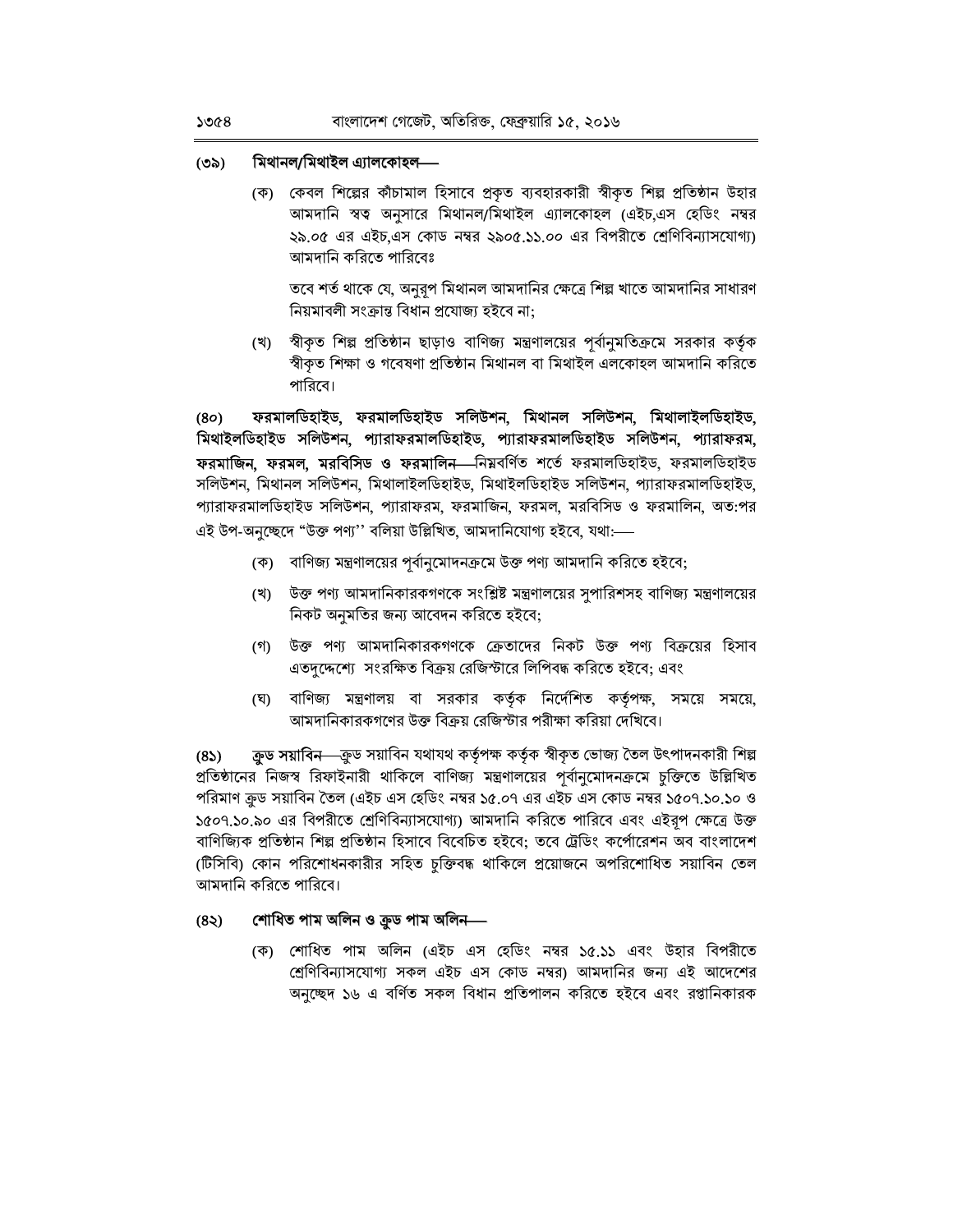দেশের স্বাস্থ্য কর্তৃপক্ষ এবং শিল্প ও বণিক সমিতির নিকট হইতে উহা মানুষের খাওয়ার উপযোগী মর্মে পৃথক পৃথক সনদপত্র পেশ করিতে হইবে; পণ্য খালাসের সময় এই সনদপত্রগুলি সংশ্লিষ্ট আমদানিকারককে শৃঙ্ক কর্তৃপক্ষের নিকট পেশ করিতে হইবে;

- (খ) ভোজ্য তৈল হিসাবে নিম্নরূপ পণ্য আমদানিযোগ্য হইবে না, যথা:—–
	- (অ) ঘন (সলিড) বা আধাঘন (সেমি সলিড) পাম তৈল, যাহা দেখিতে ভেজিটেবল ঘি এর অনুরূপ;
	- (আ) আরবিডি পাম স্টিয়ারিন এবং ট্যালো;
	- (ই) অশোধিত পাম স্টিয়ারিন:
- ফ্রাকশোনেশন প্লান্ট আছে এমন সব ভোজ্য তৈল উৎপাদনকারী কারখানা বিনিয়োগ (গ) বোর্ডের সুপারিশক্রমে শোধিত এবং অশোধিত (রিফাইন্ড এন্ড ক্রুড পাম অয়েল) পাম তৈল আমদানি করিতে পারিবে এবং বিষয়টি বিনিয়োগ বোর্ড মনিটর করিবে:
- (ঘ) ক্ৰুড পাম অয়েল বা ক্ৰুড পাম অলিন যথাযথ কৰ্তৃপক্ষ কৰ্তৃক ভোজ্য তৈল উৎপাদনকারী শিল্প প্রতিষ্ঠানের নিজস্ব রিফাইনারী থাকিলে অথবা অন্য কোন বাণিজ্যিক প্রতিষ্ঠান কোন রিফাইনারীর সহিত চুক্তিবদ্ধ থাকিলে উক্ত শিল্প বা বাণিজ্যিক প্রতিষ্ঠান বাণিজ্য মন্ত্রণালয়ের পূর্বানুমোদনক্রমে চুক্তিতে উল্লিখিত পরিমাণ ক্রুড পাম অয়েল বা ক্রুড পাম অলিন আমদানি করিতে পারিবে এবং এইক্ষেত্রে উক্ত বাণিজ্যিক প্রতিষ্ঠান শিল্প প্রতিষ্ঠান হিসাবে বিবেচিত হইবে;
- (ঙ) ট্যাংক টার্মিনালে সংরক্ষণের মাধ্যমে ক্রুড সয়াবিন তৈল এবং ক্রুড পাম অলিন **আমদানি—**ক্রুড সয়াবিন তৈল এবং ক্রুড পাম অলিন (ক্রুড সয়াবিন তৈল ও ক্রুড পাম অলিন আমদানি এইচ,এস, হেডিং নম্বর ১৫.০৭ ও ১৫.১১) উপ-অনুচ্ছেদ (৪০) এবং (৪১) এর দফা (ঘ) এ বর্ণিত আমদানিকারক কর্তৃক আমদানিকৃত তৈল মাদার ভেসেল হইতে ট্যাংকারের মাধ্যমে শৃঙ্ক কর্তৃপক্ষের তত্ত্বাবধানে ট্যাংক টার্মিনালে সংরক্ষণ করিবে এবং ট্যাংক টার্মিনালে সংরক্ষিত তৈল বন্ডেড ওয়্যারহাউস প্রক্রিয়ার মাধ্যমে শঙ্ক পরিশোধ সাপেক্ষে খালাস করা যাইবে;
- (চ) ট্যাংক টার্মিনালে মজুদকৃত ভোজ্য তৈল স্থানীয় প্রতিষ্ঠানকে সরবরাহ করার পূর্বে সঠিক শুল্ককর, ভ্যাট ইত্যাদি পরিশোধ করা হইয়াছে কিনা শুল্ক কর্তৃপক্ষ উহা নিশ্চিত করিবে এবং যে পরিমাণ ভোজ্য তৈল সংশ্লিষ্ট ট্যাংকে গ্রহণ বা সংরক্ষণ করা হইবে উহার অতিরিক্ত পরিমাণ অবৈধভাবে বিক্রি দেখাইয়া যদি কোন বৈদেশিক মুদ্রা প্রেরিত হয় এবং আমদানি, বিক্রয় ও রপ্তানির মধ্যে কোন গরমিল পরিলক্ষিত হয় তাহা হইলে সংশ্লিষ্ট ট্যাংক টাৰ্মিনাল দায়ী থাকিবে এবং বিষয়টি শুল্ক কৰ্তৃপক্ষ নিশ্চিত করিবে এবং এই ব্যাপারে প্রতিটি কনসাইনমেন্ট আমদানি, বিক্রি ও ফেরত প্রদানের হিসাব বাংলাদেশ ব্যাংক, বৈদেশিক মুদ্রা নীতি বিভাগে প্রেরণ করিতে হইবে;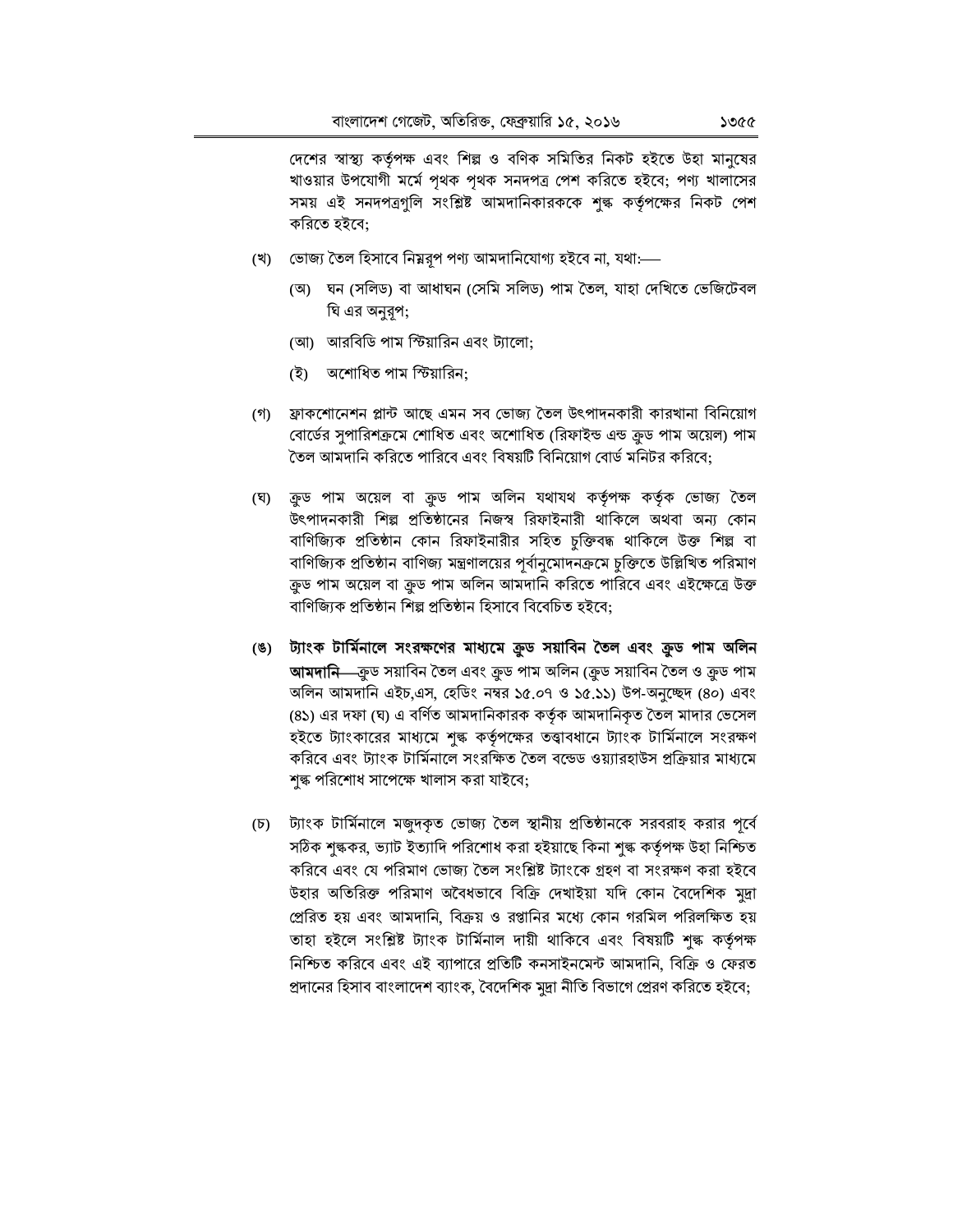- (ছ) এই অনুচ্ছেদে উল্লিখিত আমদানির ক্ষেত্রে অনুচ্ছেদ ১৬ এর বিধানসহ সংশ্লিষ্ট সকল বিধি-বিধান এবং সরকারি সকল নিয়ম নীতি যথাযথভাবে প্রতিপালন করিতে হইবে: এবং
- জে) ভিন্ন ভিন্ন তারিখে আমদানিকৃত পণ্য ভিন্ন ভিন্ন ট্যাংকে রক্ষিত থাকিবে, যাহাতে মেয়াদোত্তীর্ণ তারিখ নিশ্চিত করা যায়।

যে কোন শিল্পে ব্যবহৃত জনস্বাস্থ্যের জন্য ক্ষতিকারক উপাদান, বিষাক্ত রাসায়নিক উপাদান  $(8<sub>0</sub>)$ এবং কাঁচামাল আমদানির ক্ষেত্রে প্রতিটি ড্রামে, বোতলে বা প্যাকেটে বিষ (Poison) কথাটি দৃশ্যমান স্থানে লিখিত বা মদ্রিত থাকিতে হইবে।

## ষষ্ঠ অধ্যায় বাণিজ্যিক আমদানিকারকগণ কর্তৃক আমদানির বিধানাবলি

বাণিজ্যিক আমদানি। (১) নগদ বৈদেশিক মুদ্রায় বাণিজ্যিক পণ্য আমদানি করিতে হইবে, ২৫। তবে অর্থের সংস্থান সাপেক্ষে সরকারি বরাদ্দের বিপরীতেও বাণিজ্যিক পণ্য আমদানির জন্য অনুমতি দেওয়া যাইবে, এই ক্ষেত্রে পণ্যের নাম ও তহবিলের উৎস এবং অন্যান্য শর্ত, সময় সময় প্ৰধান নিয়ন্ত্ৰক কৰ্তৃক প্ৰজ্ঞাপিত হইবে।

বাণিজ্যিক আমদানিকারক কর্তৃক শিল্পের কীচামাল, মোড়কসামগ্রী ও খুচরা যন্ত্রাংশ  $\circledcirc$ আমদানি—নিয়ন্ত্রিত পণ্যের তালিকা বহির্ভূত সকল শিল্পের কাঁচামাল, মোড়ক সামগ্রী ও খুচরা যন্ত্রাংশ নগদ বৈদেশিক মুদ্রায় বাণিজ্যিক ভিত্তিতে অবাধে আমদানিযোগ্য হইবে।

বিদেশী সংস্থা কর্তৃক বাণিজ্যিক আমদানি—কোম্পানী আইন, ১৯৯৪ (১৯৯৪ সনের ১৮ নং  $(5)$ আইন) এর অধীনে বাংলাদেশে রেজিস্ট্রীকৃত বিদেশী কোম্পানী বা সংস্থাগুলি উহাদের বাণিজ্যিক আমদানি নিবন্ধন সনদপত্রের বিপরীতে আমদানিযোগ্য বাণিজ্যিক পণ্য প্রধান নিয়ন্ত্রকের পূর্বানুমতি ছাড়াই আমদানি করিতে পারিবে, তবে বিদেশী কোম্পানী বা সংস্থাগুলি এইরূপ বাণিজ্যিক পণ্য আমদানির পর্বে প্রধান নিয়ন্ত্রক, আমদানি ও রপ্তানি দপ্তরকে লিখিতভাবে উক্ত পণ্যের এইচ এস কোড নম্বর, পণ্যের বিবরণ, পরিমাণ, মূল্য, বিদেশী রপ্তানিকারক প্রতিষ্ঠানের নাম ও ঠিকানা, ইত্যাদি সম্পৰ্কিত বিস্তাৱিত তথাাদি অবহিত কৱিবে।

বাণিজ্যিক ভিত্তিতে ক্যাপিটাল মেশিনারী আমদানি—নৃতন এবং সেকেন্ডহ্যান্ড বা  $(8)$ রিকন্ডিশন্ড ক্যাপিটাল মেশিনারী ও জেনারেটর বা জেনারেটিং সেট নগদ বৈদেশিক মদ্রায় কোন মূল্যসীমা ছাড়াই বাণিজ্যিক আমদানিকারক কর্তৃক, এই আদেশের বিধি-বিধান প্রতিপালন সাপেক্ষে, বাণিজিকে উদ্দেশ্যে আমদানি করা যাইবে।

অবকাঠামোগত উন্নয়ন কাৰ্যক্ৰম সম্পাদনের লক্ষ্যে প্রাইম মোভার, ডাম্প ট্রাক ইত্যাদি  $\alpha$ **আমদানি—**অবকাঠামোগত উন্নয়ন কার্যক্রম সম্পাদনের লক্ষ্যে প্রাইম মোভার, ডাম্প ট্রাক, ডাম্পার, মিক্সার লরি, সেলফ লোডার এবং হাইড্রোলিক ক্রেন ৫(পাঁচ) বৎসরের অধিক পরাতন হইলেও আমদানি করা যাইবে: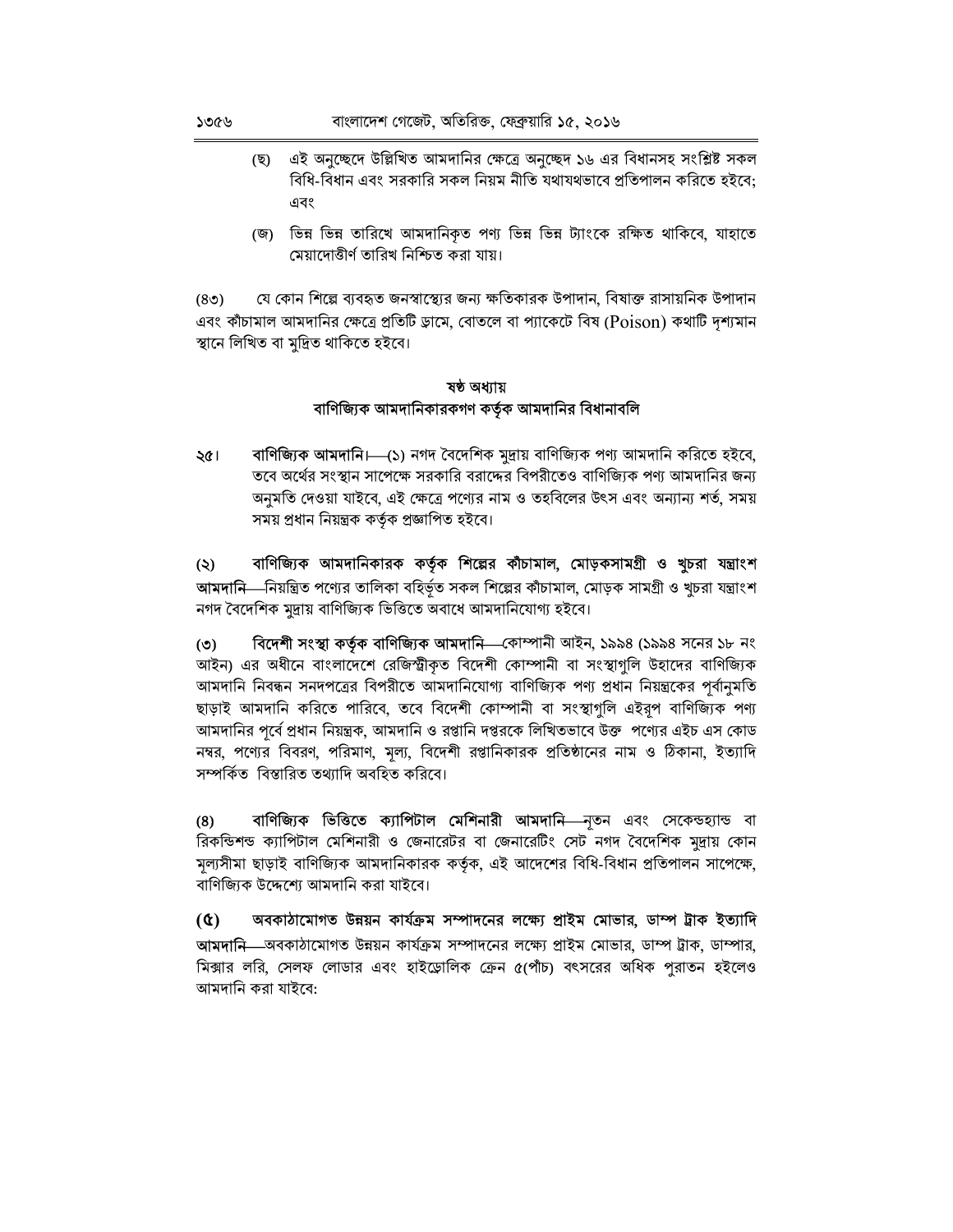তবে উক্ত পণ্যসমূহের অর্থনৈতিক আয়ুষ্কাল কমপক্ষে ১০ (দশ) বৎসর রহিয়াছে এই মর্মে আমদানি উৎসে / জাতীয় রাজস্ব বোর্ড কর্তৃক মনোনীত বা নির্ধারিত বা স্বীকৃত সার্ভেয়ার কর্তৃক প্রদত্ত সনদপত্ৰ অবশ্যই বিল অব লেডিং এর সহিত দাখিল করিতে হইবে এবং উল্লিখিত অবকাঠামোগত উন্নয়ন কাৰ্যক্ৰম সংশ্লিষ্ট যন্ত্ৰপাতি সংযুক্ত যানবাহনসমহের শ্ৰেণি বা ধরণ সম্পৰ্কে বাংলাদেশ সড়ক পরিবহন কর্তৃপক্ষের প্রত্যয়ন আবশ্যিকভাবে দাখিল করিতে হইবে।

### পণ্য আমদানির লক্ষ্যে প্রযোজ্য বিধানাবলী

বিক্ষোরক আমদানি। (১) (ক) বিদ্যুৎ, জ্বালানী ও খনিজ সম্পদ মন্ত্রণালয়ের প্রধান ২৬। বিস্ফোরক পরিদর্শকের পর্বানুমতি ব্যতিরেকে এইচ, এস হেডিং নম্বর ২৯.০৪ এর বিপরীতে শ্রেণিবিন্যাসযোগ্য ট্রাইনাইট্রোটলুইন, এইচ এস হেডিং নম্বর ৩৬.০১ হইতে ৩৬.০৪ এর বিপরীতে শ্রেণিবিন্যাসযোগ্য বিস্ফোরকসহ কোন প্রকার বিস্ফোরক দ্রব্য আমদানি করিবার অনুমতি দেওয়া হইবে না:

> (খ) প্র**জ্বলনীয় কঠিন পদার্থ, জারক পদার্থ, বিষাক্ত পদার্থ:** প্রধান বিস্ফোরক পরিদর্শক এর পূর্বানুমতি ব্যতিরেকে এইচ এস হেডিং নম্বর ২৫.০৩, ২৮.০২ এবং ৩৮.০৮ এর বিপরীতে শ্রেণিবিন্যাসযোগ্য সালফার, এইচ এস হেডিং নম্বর ২৮.০৪ এর বিপরীতে শ্রেণিবিন্যাসযোগ্য ফসফরাস, এইচ এস হেডিং নম্বর ২৮.২৯ এর বিপরীতে শ্রেণিবিন্যাসযোগ্য পটাশিয়াম ক্লোরেট, এইচ এস হেডিং নম্বর ২৮.৩৪ এর বিপরীতে শ্রেণিবিন্যাসযোগ্য পটাশিয়াম নাইট্রেট, বেরিয়াম নাইট্রেট, সোডিয়াম নাইট্রেট, এ্যামুনিয়াম নাইট্রেট, এইচ এস হেডিং নম্বর ২৮.০৫ এর বিপরীতে শ্রেণিবিন্যাসযোগ্য এ্যালুমিনিয়াম পাউডার, এইচ এস হেডিং নম্বর ২৮.৩০ এর বিপরীতে শ্ৰেণিবিন্যাসযোগ্য আৰ্সেনিক সালফাইড এবং ক্যালসিয়াম কাৰ্বাইডসহ কোন প্ৰকার প্রজ্বলনীয় কঠিন পদার্থ, জারক পদার্থ, বিষাক্ত পদার্থ আমদানি করার অনুমতি দেওয়া হইবে না।

টিসিবি এর মাধ্যম ছাড়া অন্য কাহাকেও বাণিজ্যিক ভিত্তিতে বিস্ফোরক পদার্থ আমদানি  $(5)$ করিবার অনুমতি দেওয়া হইবে না।

টিসিবি কর্তৃক আমদানিকৃত বিস্ফোরক পদার্থ, স্বরাষ্ট্র মন্ত্রণালয়কে অবগত করাইয়া, প্রকৃত  $(5)$ ব্যবহারকারীর নিকট বিক্রয় করা যাইবে।

সরকার কর্তৃক স্বীকৃত শিল্প প্রতিষ্ঠানসমূহ, প্রধান বিস্ফোরক পরিদর্শকের পূর্বানুমতি  $(8)$ সাপেক্ষে, উহাদের রেজিস্ট্রীকৃত স্বত্ব পর্যন্ত ঐ জাতীয় বিস্ফোরক সামগ্রী আমদানি করিতে পারিবে, তবে এইরূপ শিল্প প্রতিষ্ঠান কর্তৃক অনুচ্ছেদ ২৩ এর আওতায় আমদানি স্বত্ব বা অংকের অতিরিক্ত বিস্ফোরক দব্য আমদানি করা যাইবে না।

প্রধান বিস্ফোরক পরিদর্শক, ছাড়পত্র প্রদানের সঙ্গে সঙ্গে, আমদানিতব্য পটাশিয়াম  $(\mathcal{C})$ ক্লোরেটের পরিমাণ জাতীয় রাজস্ব বোর্ডকে লিখিতভাবে অবহিত করিবে।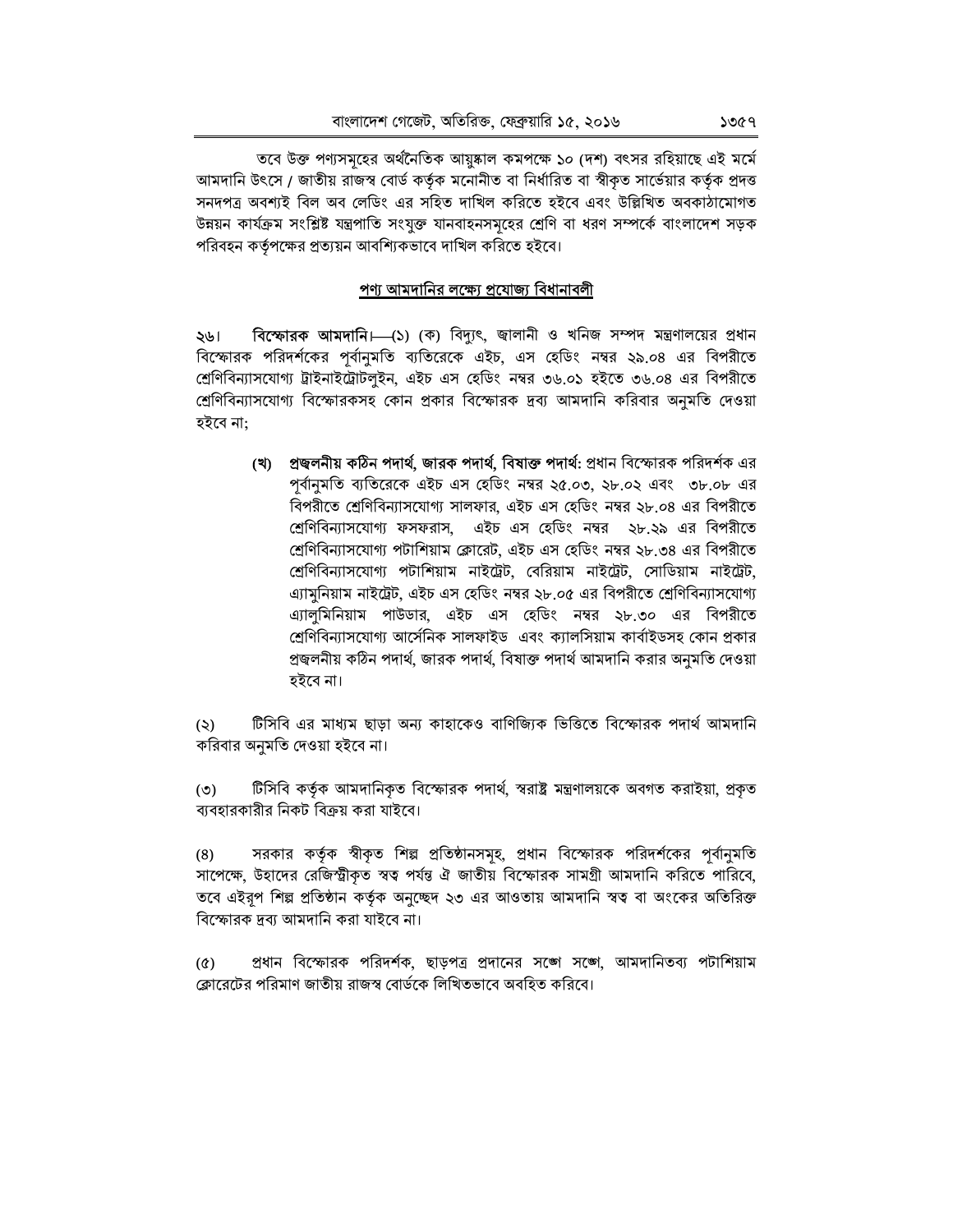শিল্প প্রতিষ্ঠান কর্তৃক আমদানি স্বত্বের বিপরীতে আমদানিকৃত বিস্ফোরক পদার্থ শৃধ উহাদের (৬) কারখানায় উৎপাদন কাজে ব্যবহৃত হইবে এবং উহা বিক্রয়, স্থানান্তর অথবা অন্য কোনভাবে ব্যবহার করা যাইবে না।

তেজস্ক্রিয় পদার্থ—এইচ.এস. হেডিং নম্বর ২৮.৩৪ এর বিপরীতে শ্রেণিবিন্যাসযোগ্য  $(9)$ থোরিয়াম নাইট্রেট, এইচ.এস, হেডিং নম্বর ২৮.৪৪ হইতে ২৮.৪৬ এর বিপরীতে শ্রেণিবিন্যাসযোগ্য তেজস্ক্রিয় রাসায়নিক দ্রব্য ও আইসোটোপসহ সকল পণ্য, এইচ এস হেডিং নম্বর ৯০.২২ এর এইচ এস কোড নম্বর ৯০২২.১৯.০০, ৯০২২.২১.০০ ও ৯০২২.২৯.০০ এর বিপরীতে শ্রেণিবিন্যাসযোগ্য এক্সরে যন্ত্রসহ আয়নায়ণকারী বিকিরণ উৎপাদনক্ষম সকল যন্ত্র, বাংলাদেশ পরমাণ শক্তি কমিশনের পৰ্বানুমতি সাপেক্ষে আমদানিযোগ্য।

পারমানবিক রি-এ্যাক্টর এবং ইহার যন্ত্রাংশ পোষক মন্ত্রণালয়ের অনুমোদনক্রমে  $(b)$ পারমাণবিক রি-এ্যাক্টর এবং ইহার যন্ত্রাংশ (এইচ.এস. হেডিং নম্বর ৮৪.০১ এবং উহার বিপরীতে শ্রেণিবিন্যাসযোগ্য সকল এইচ,এস, কোড নম্বর) কেবল বাংলাদেশ পরমাণু শক্তি কমিশন কর্তৃক আমদানিযোগ্য।

এ**সিড—**কোন শিল্প প্রতিষ্ঠান এসিড নিয়ন্ত্রণ আইন, ২০০২ (২০০২ সনের ১ নং আইন) এবং  $(\delta)$ এসিড (আমদানি, উৎপাদন, মজুদ, পরিবহন, বিক্রয় ও ব্যবহার) নিয়ন্ত্রণ বিধিমালা, ২০০৪ এর অধীন লাইসেন্স গ্রহণ করিয়া কাঁচামাল হিসাবে ব্যবহারের উদ্দেশ্যে পোষক কর্তৃক নির্ধারিত আমদানি স্বত্বে উল্লিখিত পরিমাণ গাঢ়, তরল অথবা মিশ্রণসহ যেকোন প্রকার সালফিউরিক এসিড, হাইড্রোক্লোরিক এসিড, নাইট্রিক এসিড, ফসফরিক এসিড, কস্টিক পটাশ, কার্বলিক এসিড, ব্যাটারি ফ্লুইড (এসিড), ক্রোমিক এসিড ও এ্যাকুয়া-রেজিয়া এবং সরকার কর্তৃক নির্ধারিত এসিড জাতীয় (করসিভ) অন্যান্য দ্রব্যাদি আমদানি করিতে পারিবে, তবে শিল্প প্রতিষ্ঠান ছাড়াও সরকার কর্তৃক স্বীকৃত শিক্ষা ও গবেষণা প্রতিষ্ঠান, বাণিজ্য মন্ত্রণালয়ের পর্বানমতিক্রমে, উক্ত এসিড আমদানি করিতে পারিবে।

কোন প্রতিষ্ঠান বা ব্যক্তি বাণিজ্যিক ভিত্তিতে বা নিজস্ব ব্যবহারের উদ্দেশ্যে এসিড নিয়ন্ত্রণ  $(S<sub>O</sub>)$ আইন, ২০০২ (২০০২ সনের ১ নং আইন) এবং এসিড (আমদানি, উৎপাদন, মজুদ, পরিবহন, বিক্রয় ও ব্যবহার) নিয়ন্ত্রণ বিধিমালা, ২০০৪ এর অধীন লাইসেন্স গ্রহণ করিয়া বাণিজ্য মন্ত্রণালয়ের অনমতি সাপেক্ষে উপ-অনচ্ছেদ (৯) এ উল্লিখিত এসিড আমদানি করিতে পারিবে।

**রাসায়নিক সার—**রং মিশ্রিত ও দানাদার এস এস পি এবং পাউডার এস এস পি অর্থাৎ যে  $(55)$ কোন প্রকার রং মিশ্রিত এস এস পি এবং সকল প্রকার দানাদার এস এস পি এবং পাউডার এস এস পি সার (এইচ এস কোড নম্বর ৩১০৩.১০.১০, ৩১০৩.১০.২০ ও ৩১০৩.১০.৯০) এবং দানাদার ফিউজড ম্যাগনেশিয়াম ফসফেট সার (এইচ এস কোড নম্বর ৩১০৩.৯০.০০) আমদানি নিষিদ্ধ:

তবে শর্ত থাকে যে, এইচ এস হেডিং নম্বর ৩১.০২ হইতে ৩১.০৫ এবং উহাদের বিপরীতে শ্ৰেণিবিন্যাসযোগ্য অন্যান্য রাসায়নিক সার নিম্নবর্ণিত শর্ত সাপেক্ষে আমদানিযোগ্য, যথা:—

(ক) আমদানিকৃত সার প্রস্তুতকারী প্রতিষ্ঠান কর্তৃক প্রত্যয়নকৃত সার উৎপাদনে ব্যবহৃত উপাদানসমূহের তালিকা জাহাজীকরণ দলিলের সাথে থাকিতে হইবে;

১৩৫৮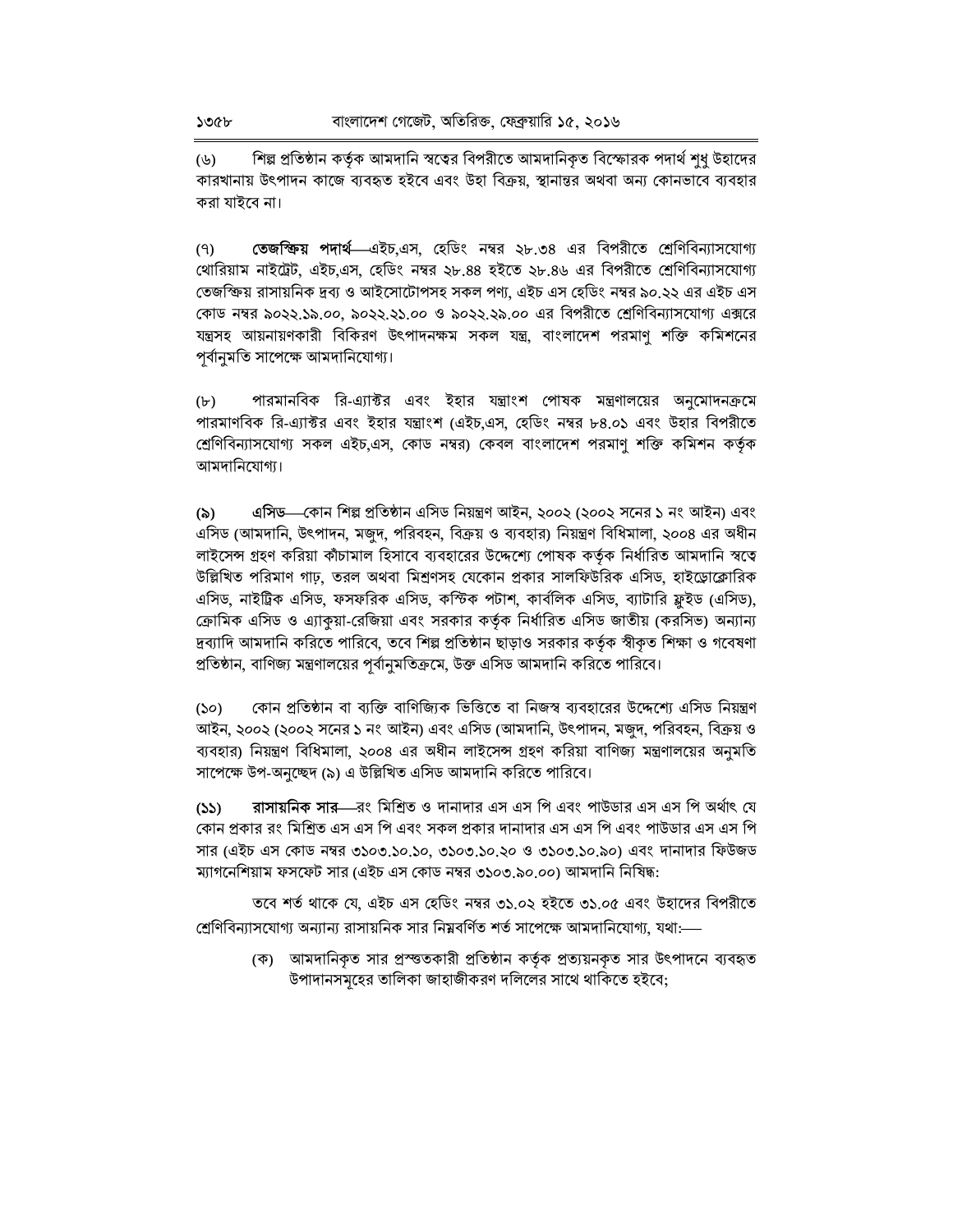- (খ) আন্তর্জাতিকভাবে স্বীকৃত কোন পরিদর্শন কোম্পানী কর্তৃক প্রদত্ত প্রাক-জাহাজীকরণ পরিদর্শন সনদ জাহাজীকরণ দলিলের সাথে থাকিতে হইবে এবং এতদসঙ্গে বর্ণিত আমদানিকৃত সারের বিনির্দেশিকা (স্পেসিফিকেশন) কৃষি মন্ত্রণালয় কর্তৃক অনুমোদিত বিনির্দেশিকার সাথে সংগতিপর্ণ হইতে হইবে;
- (গ) কেবল ম্যানুফ্যাকচারার কিংবা তাহার প্রতিনিধির নিকট হইতে সার আমদানি করা যাইবে:
- (ঘ) জাহাজীকরণ দলিলের ইনভয়েস এ আমদানিকৃত সারের বিনির্দেশিকা এবং বাহ্যিক ও রাসায়নিক গণাবলী (ফিজিক্যাল এন্ড কেমিক্যাল প্রোপারটিজ) সম্পর্কে তথ্যাদি পরিবেশন করিতে হইবে:
- (ঙ) দফা (ঘ) এ উল্লিখিত পরিবেশিত বিনির্দেশিকা ও গুণাবলী কৃষি মন্ত্রণালয় কর্তৃক অনুমোদিত বিনিৰ্দেশিকা ও গুণাবলীর সহিত সংগতিপূর্ণ হইতে হইবে;
- (চ) বিল অব লেডিং এ আন্তর্জাতিক বিধান অনুসারে অন্যান্য তথ্যাদি পরিবেশন করিতে হইবে; এবং
- (ছ) আমদানিকারককে বাংলাদেশ ফার্টিলাইজার এসোসিয়েশনের সদস্য হইতে হইবে।

উপ-অনুচ্ছেদ (১১) এ উল্লিখিত শর্তাদি পূরণ হইলে আমদানিকৃত সার ''পোস্ট ল্যান্ডিং  $(55)$ ইন্সপেকশন'' ছাড়াই খালাস করা যাইবে:—

তবে শর্ত থাকে যে, পরবর্তীতে পরীক্ষায় দূষণীয় পদার্থ পাওয়া গেলে সরবরাহকারী ও আমদানিকারক যৌথভাবে দায়ী থাকিবে।

গ্রাউন্ড রক ফসফেট (এইচ এস হেডিং নম্বর ২৫.১০ এর এইচ এস কোড নম্বর ২৫১০.২০.০০  $(SO)$ এর বিপরীতে শ্রেণিবিন্যাসযোগ্য)—গ্রাউন্ড রক ফসফেট নিম্নবর্ণিত বিধানাবলী পালন করিয়া আমদানি করা যাইবে, যথা:--

- ( $\overline{\Phi}$ ) Total Phosphates (as P<sup>2</sup>O<sup>5</sup>) percent 28.00 by weight minimum;
- (\*) Particle size minimum 90 percent the materials shall pass through 0.15 mm IS sieve and the balance 10 percent of the materials shall pass through 0.25 mm IS sieve;
- (গ) মান নিশ্চিত করিতে নমুনা কৃষি মন্ত্রণালয় অথবা কৃষি মন্ত্রণালয় অনুমোদিত সংস্থায় পরীক্ষার জন্য দাখিল করিতে হইবে এবং নমুনা পরীক্ষায় যথাযথ মান সম্পন্ন পাওয়া গেলে কৃষি মন্ত্ৰণালয় অনাপত্তি পত্ৰ দিবে;
- (ঘ) কৃষি মন্ত্রণালয়ের অনাপত্তি পত্র ব্যাংকে দাখিল করা হইলে ব্যাংক ঋণপত্র খুলিবে; এবং
- (ঙ) আমদানিকৃত গ্রাউন্ড রক ফসফেট কৃষি মন্ত্রণালয় নির্ধারিত সংস্থায় পোস্ট ল্যান্ডিং ইন্সপেকশন করাইতে হইবে এবং পরীক্ষায় নমুনা সঠিক পাওয়া গেলে শৃঙ্ক কর্তৃপক্ষ পণ্য খালাস করিবে।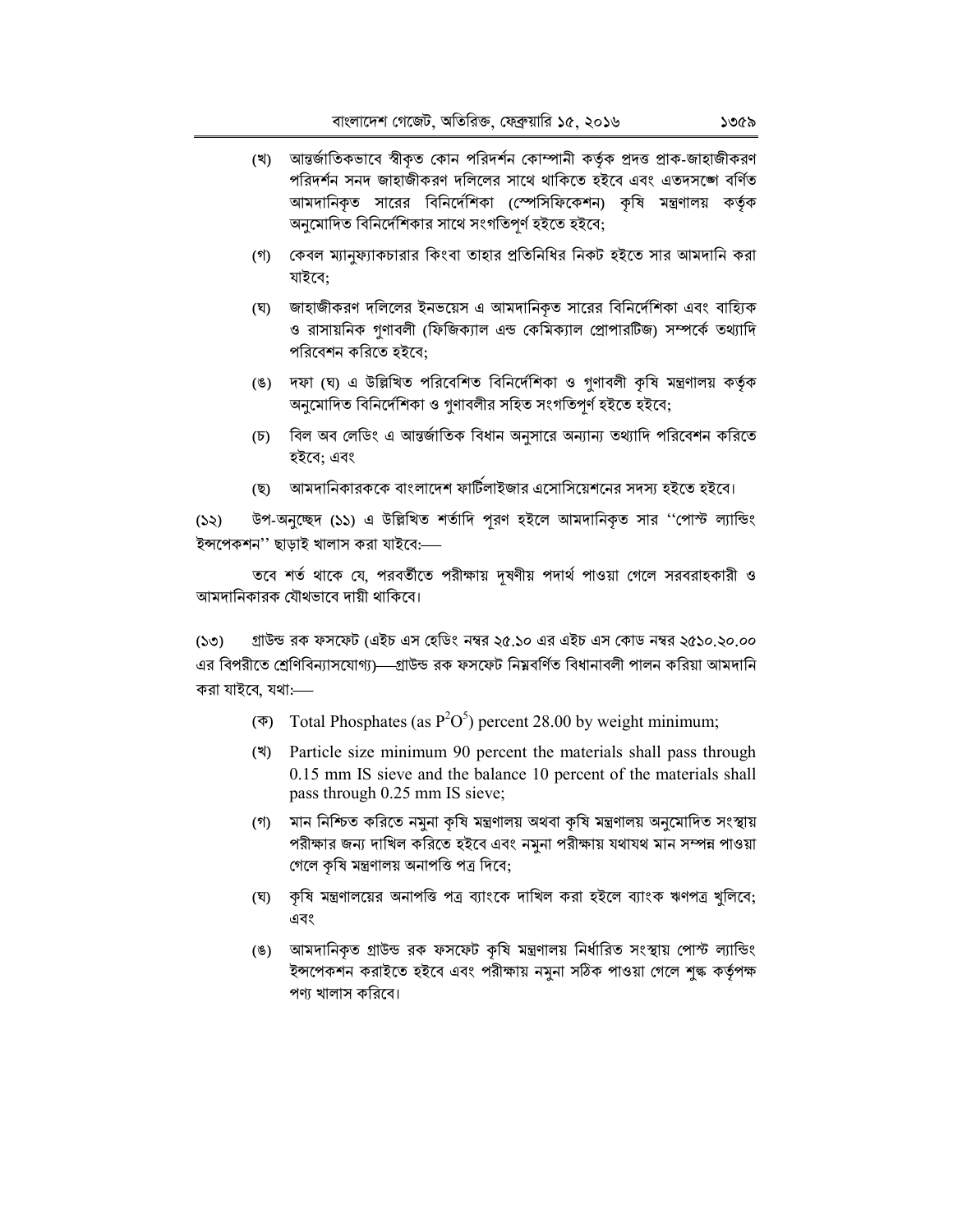কীটনাশক এবং বালাইনাশক—Pesticide Ordinance, 1971 (Ord. No. II of 1971)  $(58)$ এবং উহার অধীনে প্রণীত বিধিমালার বিধান অনুযায়ী বালাই নাশকের আমদানিযোগ্যতা নির্ধারিত হইবে এবং কীটনাশক ও বালাইনাশক দ্রব্যাদি নিম্নবর্ণিত শর্ত সাপেক্ষে আমদানি করা যাইবে, যথা:—

- (ক) আধার মজবুত এবং সমুদ্র পথে পরিবহনসহ উঠানো-নামানোর সকল প্রকার ঝুঁকি প্রতিরোধ করিবার উপযোগী হইতে হইবে:
- (খ) আধারের গায়ে অভ্যন্তরস্থ বস্থুর রাসায়নিক বা টেকনিক্যাল নাম লিখিত থাকিতে হইবে:
- (গ) আধারের গায়ে নিম্নরূপ তথ্যাদি বাংলায় স্পষ্টভাবে লিখিত থাকিতে হইবে, যথা:—
	- (অ) পণ্যের নাম:
	- (আ) উৎপাদনকারী বা সূত্রবন্ধকারীর বা যাহার নামে কীটনাশক ঔষধটির নিবন্ধন করা হইয়াছে তাহার নাম ও ঠিকানা;
	- (ই) আধারের অভ্যন্তরস্থ পণ্যের প্রকৃত পরিমাণ;
	- (ঈ) উৎপাদনের তারিখ;
	- (উ) পরীক্ষার তারিখ;
	- (উ) মজুদের সাধারণ মেয়াদ ও স্থায়িত্ব;
	- সক্রিয় উৎপাদনসমৃহের নাম ও ওজনের হার এবং অন্যান্য উৎপাদনের মোট (ঋ) শতাংশ, ''শিশুদের নিকট হইতে দূরে রাখুন'', ''বিপদজনক'', ''হশিয়ার'' বা ''সাবধান'' ইত্যাদি সাবধান বাণী বা বিপদ সংকেত; এবং
	- (এ) সাধারণ গুদামজাত অবস্থায় ভাল থাকার গুণাগুণ।

**পুরাতন কাপড়**—কেবল নির্বাচিত আমদানিকারকগণ কর্তৃক তাহাদের অনুকূলে প্রদত্ত  $(S<sub>c</sub>)$ পূর্বানুমতির ভিত্তিতে এবং নিম্নবর্ণিত শর্ত সাপেক্ষে, পুরাতন কাপড় (এইচ এস হেডিং নম্বর ৬৩.০৯ এবং উহার বিপরীতে শ্রেণিবিন্যাসযোগ্য সকল এইচ এস কোড নম্বর) আমদানি করা যাইবে, যথা:—

- (ক) কেবল কম্বল, সুয়েটার, লেডিস কার্ডিগ্যান, জীপার জ্যাকেটসহ পুরুষের জ্যাকেট, পুরুষের ট্রাউজার এবং সিনথেটিক ও ব্লেন্ডেড কাপড়ের শার্ট পুরাতন কাপড় হিসাবে আমদানিযোগ্য হইবে;
- (খ) প্রত্যেক আমদানিকারকের হিস্যা অনুর্ধ্ব ৫০(পঞ্চাশ) হাজার টাকা হইবে এবং উক্ত হিস্যার মধ্যে পুরাতন কাপড় আমদানির সর্বোচ্চ পরিমাণ নিচের টেবিলে সংশ্লিষ্ট পণ্যের বিপরীতে উল্লিখিত ওজনের মধ্যে সীমাবদ্ধ থাকিবে, যথা:—

| ক্ৰঃ নং | পণ্যের নাম                         | পরিমাণ         |
|---------|------------------------------------|----------------|
| 051     | কম্বল                              | ২ (দুই) মেঃ টন |
| ০২।     | স্যয়েটার                          | ৬ (ছয়) মেঃ টন |
| 001     | লেডিস কার্ডিন্যান                  | ৬ (ছয়) মেঃ টন |
| 081     | জীপার জ্যাকেটসহ পুরুষের জ্যাকেট    | ৬ (ছয়) মেঃ টন |
| o&1     | পুরুষের ট্রাউজার                   | ৬ (ছয়) মেঃ টন |
| ০৬।     | সিনথেটিক ও ব্লেন্ডেড কাপড়ের শার্ট | ২ (দুই) মেঃ টন |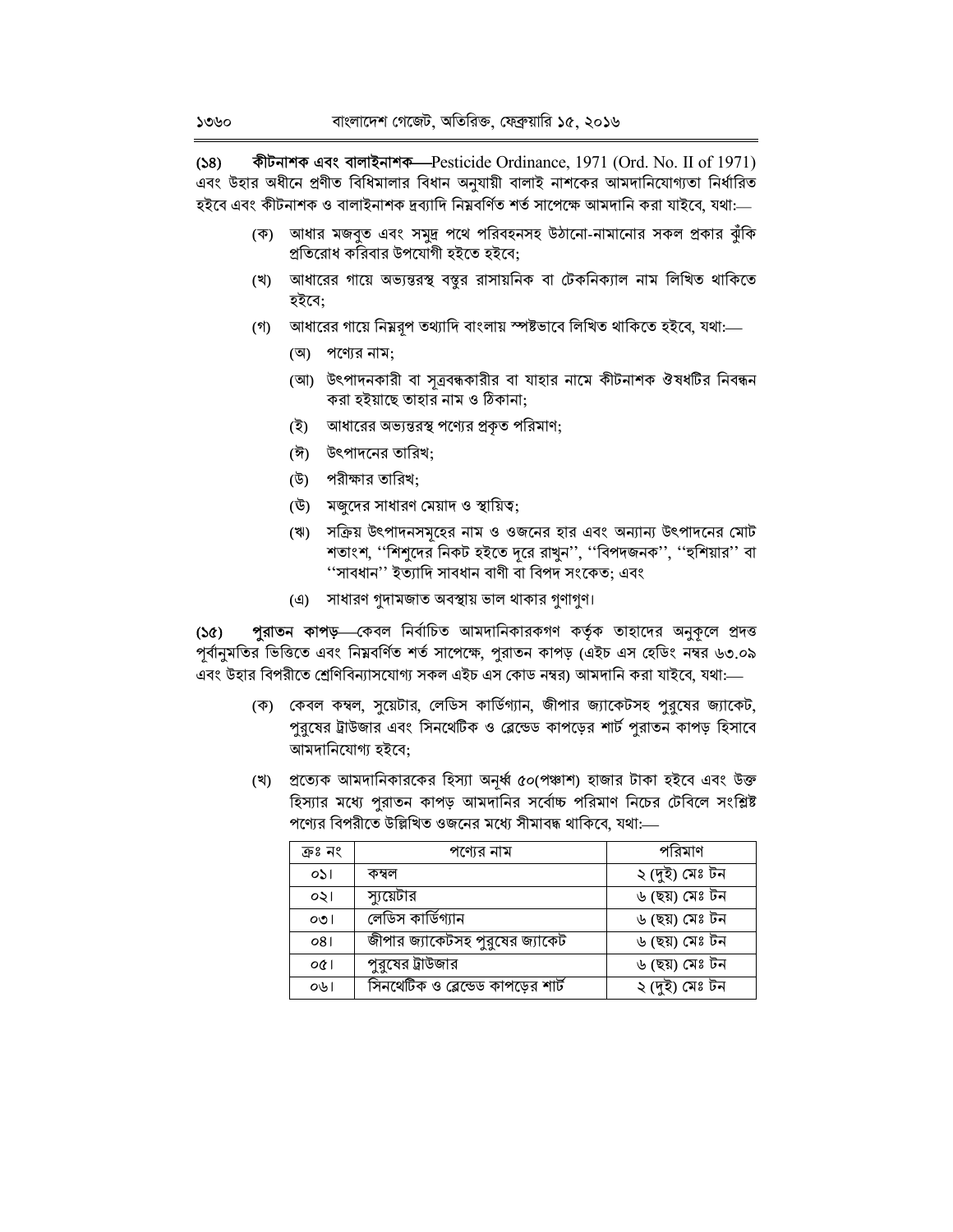- (গ) কোন একজন আমদানিকারক উপরের টেবিলে উল্লিখিত ৬ (ছয়) টি পণ্যের মধ্যে একাধিক পণ্য আমদানি করিতে চাহিলে সেই ক্ষেত্রে তাহার প্রাপ্য ৫০(পঞ্চাশ) হাজার টাকার সামগ্রিক হিস্যার মধ্যে সংশ্লিষ্ট পণ্যগুলির মূল্যের আনুপাতিক হারে নির্পিত ওজনের মধ্যেই সেগুলির আমদানি সীমাবদ্ধ থাকিবে;
- (ঘ) অন্যান্য প্রাসংগিক শর্তাদি উল্লেখপর্বক পৃথকভাবে যথাসময়ে প্রধান নিয়ন্ত্রক কর্তৃক গণ বিজ্ঞপ্তি জারি করা হইবে এবং উক্ত গণ বিজ্ঞপ্তির ভিত্তিতে নির্বাচিত আমদানিকারকগণ কর্তৃক পুরাতন কাপড় আমদানির জন্য ঋণপত্র খোলা যাইবে;
- (ঙ) পুরাতন কাপড়ের সকল চালানের সঙ্গে রপ্তানিকারক দেশের শিল্প ও বণিক সমিতি হইতে এই মর্মে একটি সনদপত্র দাখিল করিতে হইবে যে, সংশ্লিষ্ট চালানের মধ্যে আমদানি নিষিদ্ধ কোন পণ্য নাই:
- (চ) পুরাতন কাপড়ের জন্য নিবন্ধিত বাণিজ্যিক আমদানিকারকগণ নির্বাচন প্রক্রিয়া বহিৰ্ভূতভাবে পুরাতন কাপড় আমদানি করিতে পারিবে না;
- জেলা প্রশাসকের নেতৃত্বে গঠিত ৩ (তিন) সদস্য বিশিষ্ট জেলা কমিটি কর্তৃক মোট (ছ) ৫,০০০ (পাঁচ হাজার) আমদানিকারক শুধু প্রকাশ্য লটারীর মাধ্যমে জনসংখ্যার ভিত্তিতে আমদানি ও রপ্তানি প্রধান নিয়ন্ত্রকের কার্যালয় কর্তৃক নির্ধারিত জেলা কোটা অনুযায়ী নিৰ্বাচন করা হইবে; এবং
- (জ) সংশ্লিষ্ট আমদানিকারকগণ যাহাতে আমদানিকত পরাতন কাপড় নিজ নিজ জেলায় লইয়া যায় সেই বিষয়ে সংশ্লিষ্ট শৃঙ্ক কর্তৃপক্ষ কর্তৃক প্রয়োজনীয় তদারকির ব্যবস্থা গ্ৰহণ করিতে হইবে।

**ঔষধ**—ঔষধ প্রশাসন অধিদপ্তর কর্তৃক সরকারি গেজেট বিজ্ঞপ্তির মাধ্যমে প্রকাশিত  $(55)$ আমদানিযোগ্য ঔষধের তালিকাভুক্ত ঔষধসমহ (এইচ এস হেডিং নম্বর ২৯.৩৫ এর এইচ এস কোড নম্বর ২৯৩৫.০০.০০ এর বিপরীতে শ্রেণিবিন্যাসযোগ্য সালফোনামাইড, এইচ এস হেডিং নম্বর ২৯.৩৭ হইতে ২৯.৩৯ এবং উহাদের বিপরীতে শ্রেণিবিন্যাসযোগ্য সকল পণ্য, এইচ এস হেডিং নম্বর ২৯.৪১ এর বিপরীতে শ্রেণিবিন্যাসযোগ্য এন্টিবায়োটিকস, এইচ এস হেডিং নম্বর ৩০.০১ এর বিপরীতে শ্ৰেণিবিন্যাসযোগ্য সকল পণ্য, এইচ এস হেডিং নম্বর ৩০.০২ এর বিপরীতে শ্রেণিবিন্যাসযোগ্য জীবিত ভ্যাকসিনসহ সকল পণ্য, এইচ এস হেডিং নম্বর ৩০.০৩ ও ৩০.০৪ এর বিপরীতে শ্রেণিবিন্যাসযোগ্য সকল পণ্য) ঔষধ প্রশাসন অধিদপ্তর কর্তৃক পর্বে অনুমোদন করাইয়া আমদানি করিতে হইবে এবং উক্ত অনুমোদন পত্রে ঔষধের পরিমাণ, ট্রেড নাম ও জেনেরিক নাম, মূল্য ও ঔষধ প্রশাসন অধিদপ্তর কর্তৃক প্রদত্ত রেজিস্ট্রেশন নম্বর এবং উৎপাদনের তারিখ ও মেয়াদোত্তীর্ণের তারিখ উল্লেখ থাকিতে হইবে।

 $(59)$ ঔষধ প্রশাসন অধিদপ্তরের অনুমতিক্রমে অনুচ্ছেদ ২৪ এর উপ-অনুচ্ছেদ (৬) এবং অনুচ্ছেদ ২৬ এর উপ-অনুচ্ছেদ (১৬) এ উল্লিখিত শর্ত সাপেক্ষে এইচ, এস, হেডিং নম্বর ২৯.৩৬ এর বিপরীতে শ্রেণিবিন্যাসযোগ্য সকল পণ্য এবং এইচ, এস, হেডিং নম্বর ৩৫.০৭ এর বিপরীতে শ্রেণিবিন্যাসযোগ্য এনজাইমস ঔষধ আমদানিকারক এবং ঔষধ প্রস্তুতকারক প্রতিষ্ঠান কর্তৃক আমদানিযোগ্য এবং এইচ, এস, হেডিং নম্বর ২৯.৩৬ এর আওতাধীন ভিটামিন এ এন্ড ডি (ফুড গ্রেড) এবং এইচ, এস, হেডিং নম্বর ৩৫.০৭ এর আওতাধীন এনজাইমস (ফুড গ্রেড) অবাধে আমদানিযোগ্য হইবে।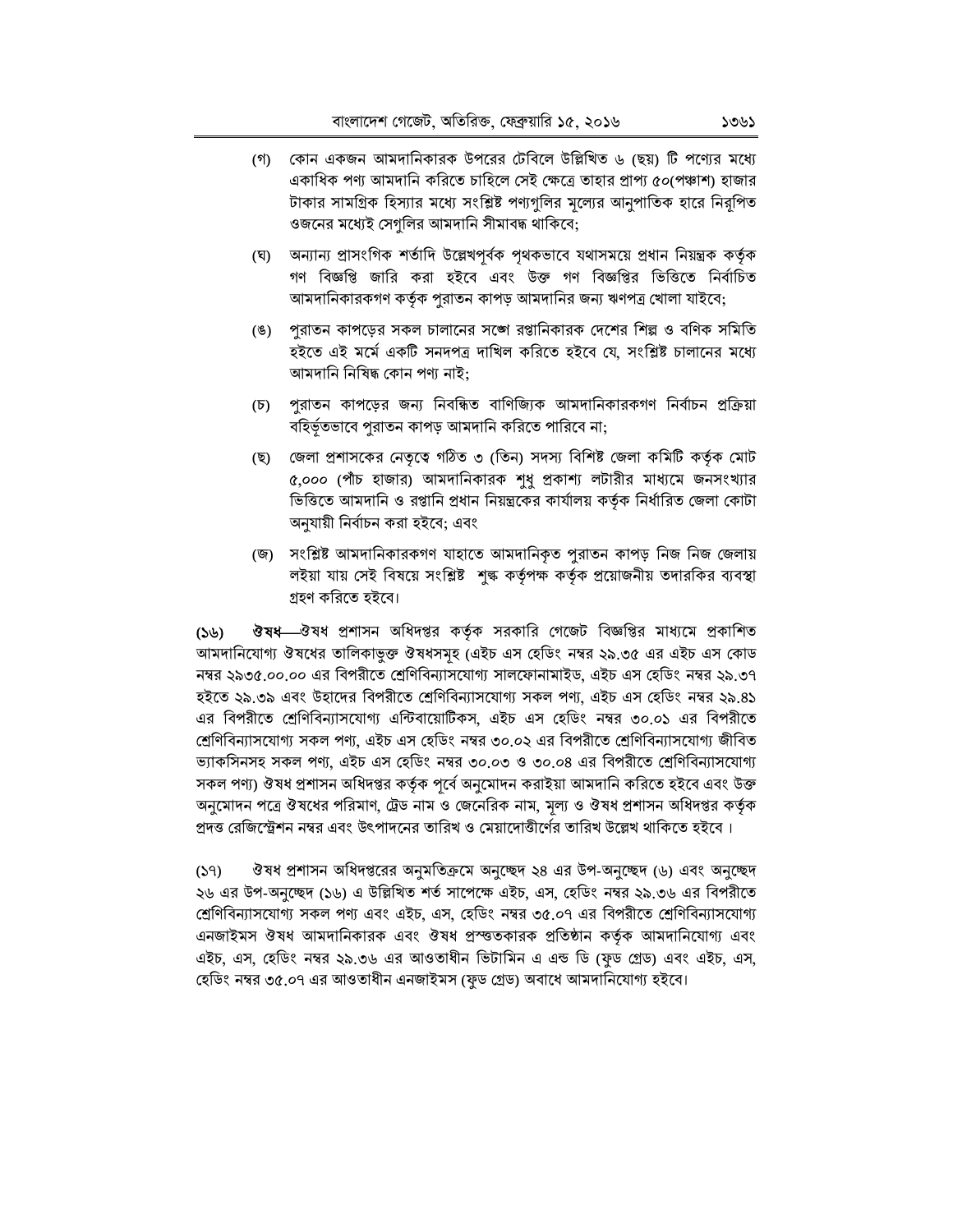ঔষধ প্রশাসন অধিদপ্তরের অনুমতিক্রমে এবং এই আদেশের অনুচ্ছেদ ২৪ এর উপ-অনুচ্ছেদ  $(Sb)$ (৬) ও অনুচ্ছেদ ২৬ এর উপ-অনুচ্ছেদ (১৬) এ উল্লিখিত শর্ত সাপেক্ষে এইচ, এস, হেডিং নম্বর ৩০.০৫ এর এইচ, এস, কোড নম্বর ৩০০৫.৯০.০০ এর বিপরীতে শ্রেণিবিন্যাসযোগ্য ব্যান্ডেজ (স্টেরাইল সার্জিক্যাল), এইচ, এস, হেডিং নম্বর ৩৮.২২ এর এইচ, এস, কোড নম্বর ৩৮২২.০০.০০ এর বিপরীতে শ্রেণিবিন্যাসযোগ্য কম্পোজিট ডায়াগনস্টিকস (ইনভিভো), এইচ, এস, হেডিং নম্বর ৯০.১৮ এর এইচ, এস, কোড নম্বর ৯০১৮.৩১.১০ ও ৯০১৮.৩১.৯০ এর বিপরীতে শ্রেণিবিন্যাসযোগ্য সিরিঞ্জ (ডিসপোজেবল নিডলসহ অথবা নিডল ছাড়া) ব্লিস্টার প্যাকে অথবা রিবন প্যাকে ও Sterile Prefill Glass Syringe, এইচ, এস, হেডিং নম্বর ৯০.১৮ এর এইচ, এস, কোড নম্বর ৯০১৮.৯০.১০, ৯০১৮.৯০.২০, ৯০১৮.৯০.৩০ ও ৯০১৮.৯০.৯০ এর বিপরীতে শ্রেণিবিন্যাসযোগ্য ব্লাড ব্যাগস (স্টেরাইল) ফর ট্রান্সফিউশন এবং এইচ, এস, কোড নম্বর ৯০১৮.৩৯.১০ ও ৯০১৮.৩৯.৯০ এর বিপরীতে শ্রেণিবিন্যাসযোগ্য Complete Infusion Set আমদানিযোগ্য।

ঔষধ প্রশাসন অধিদপ্তরের অনুমতিক্রমে এবং অনুচেছদ ২৪ এর উপ-অনুচ্ছেদ (৬) ও  $(5)$ অনুচ্ছেদ ২৬ এর উপ-অনুচ্ছেদ (১৬) এ বর্ণিত শর্ত সাপেক্ষে এইচ, এস, হেডিং নম্বর ৩৯.২৬ এর এইচ, এস, কোড নম্বর ৩৯২৬.৯০.১০, ৩৯২৬.৯০.৩০, ৩৯২৬.৯০.৭১, ৩৯২৬.৯০.৭২, ৩৯২৬.৯০.৮০, ৩৯২৬.৯০.৯১ ও ৩৯২৬.৯০.৯৯ এর বিপরীতে শ্রেণিবিন্যাসযোগ্য পার্টস এন্ড ফিটিংস ফর ইনফিউশন সেট আমদানিযোগ্য।

সিগারেট—আমদানিযোগ্য সিগারেটের প্যাকেটের গায়ে বাংলায় সংবিধিবদ্ধ সতর্কীকরণ  $($ ''ধমপান স্বাস্থ্যের জন্য ক্ষতিকর'' স্পষ্টভাবে মুদ্রিত থাকিতে হইবে, তবে বন্ডেড ওয়্যারহাউজ কর্তৃক সিগারেট আমদানির ক্ষেত্রে সিগারেটের প্যাকেটের গায়ে উক্তরপ সংবিধিবদ্ধ সতর্কীকরণ বাংলা ব্যতীত অন্য যে কোন ভাষায় মুদ্রিত থাকিতে হইবে।

**কম্পিউটার—**কম্পিউটার ব্যবসায় নিয়োজিত বিদেশী বাণিজ্যিক সংস্থা তাহাদের নিজস্ব  $(35)$ (প্রোপাইটরী) পণ্য অর্থাৎ নৃতন কম্পিউটার ও উহার যন্ত্রাংশ এবং সরঞ্জামাদি ঋণপত্র খুলিয়া অথবা সরাসরি বিদেশে মল্য পরিশোধের ভিত্তিতে নিম্নবর্ণিত শর্ত সাপেক্ষে আমদানি করিতে পারিবে, যথা:

- (ক) সফটওয়্যার (Software)- বাংলাদেশ ব্যাংক প্রদত্ত বিধি বিধান অনুসরণ করিয়া সফটওয়্যার আমদানি কার্যক্রম সম্পাদন করা যাইবে:
- (খ) সফটওয়্যার (Software) বা সফটওয়্যার লাইসেন্সঃ কোন নিবন্ধিত আমদানিকারক (বাণিজ্যিক আমদানিকারক বা শিল্প প্রতিষ্ঠান বা সেবা প্রদানকারী) কর্তক মিডিয়ার (magnetic media/optical media) মাধ্যমে সফটওয়্যার বা সফটওয়্যার লাইসেন্স আমদানির ক্ষেত্রে সংশ্লিষ্ট মন্ত্রণালয় বা বিভাগের ছাড়পত্র সাপেক্ষে সংগঠনের সুপারিশক্রমে আমদানি নীতি আদেশ প্রথাগতভাবে অনুসৃত হইবে।

শ্বর্ণ ও রৌপ্য—Foreign Exchange Regulation Act, 1947 (Act No. VII of  $(35)$  $1947$ ) এর প্রদত্ত শর্ত পরণ সাপেক্ষে স্বর্ণ ও রৌপ্য আমদানি করা যাইবে।

গ্যাস সিলিন্ডার বা গ্যাসাধার বিস্ফোরক অধিদপ্তর হইতে ছাড়পত্র গ্রহণ সাপেক্ষে গ্যাস  $(35)$ সিলিন্ডার বা গ্যাসাধার আমদানি করা যাইবে।

১৩৬২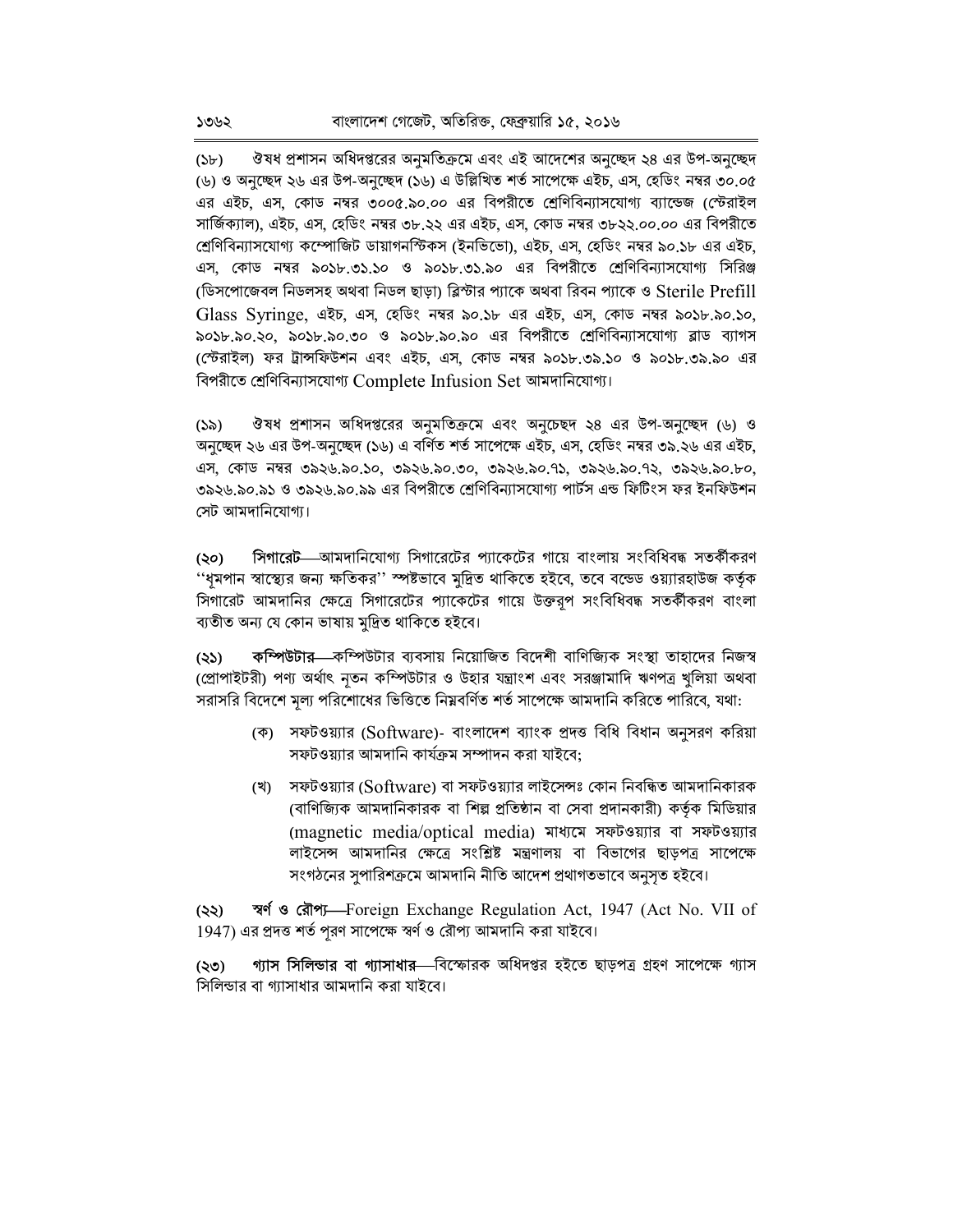**গ্যাস ইন সিলিভার**—প্রধান বিস্ফোরক পরিদর্শকের ছাড়পত্র প্রাপ্তি সাপেক্ষে গ্যাস ইন  $(38)$ সিলিন্ডার (এইচ এস হেডিং নম্বর ২৭.০৫ এবং উহার বিপরীতে শ্রেণিবিন্যাসযোগ্য সকল এইচ এস কোড নম্বর) আমদানি করা যাইবে।

পেট্রোলিয়াম তৈল এবং বিটুমিনাস মিনারেল ক্রুড হইতে সংগৃহীত সকল তৈল—বাংলাদেশ  $(\lambda \sigma)$ পেট্রোলিয়াম কর্পোরেশন কর্তৃক পেট্রোলিয়াম তৈল, বিটুমিনাস মিনারেল ক্রুড হইতে সংগৃহীত সকল তৈল (এইচএস হেডিং নম্বর ২৭.০৯ এর এইচএস কোড নম্বর ২৭০৯.০০.০০) আমদানিযোগ্য, তবে বেসরকারি খাতে বিদ্যুৎ, জ্বালানী ও খনিজ সম্পদ মন্ত্রণালয়ের অনুমোদন ও বাণিজ্য মন্ত্রণালয়ের পর্বানুমতিক্রমে আমদানিযোগ্য হইবে এবং বেসরকারি খাতের আমদানিকারককে এনার্জি রেগলেটরি কমিশন আইন, ২০০৩ অনুযায়ী এনার্জি রেগুলেটরি কমিশন এর লাইসেন্স প্রাপ্ত হইতে হইবে।

#### ইথাইলিন অক্সাইড গ্যাস— (২৬)

- (অ) প্রশাসনিক মন্ত্রণালয় বা বিনিয়োগ বোর্ড বা ঔষধ প্রশাসন অধিদপ্তরের সুপারিশ মোতাবেক, প্রধান বিস্ফোরক পরিদর্শকের পর্বানুমতিক্রমে, শিল্প প্রতিষ্ঠান (Bottling কারখানাসহ) কর্তৃক সিলিন্ডারে করিয়া বা বান্ধ আকারে (এইচ এস হেডিং নম্বর ২৭.০৯ এর এইচ এস কোড নম্বর ২৭.০৯.০০.০০) আমদানিযোগ্য হইবে:
- (আ) বান্ধ আকারে আমদানির পর সিলিন্ডারভুক্ত করিয়া Explosives Act, 1884 (Act. IV of 1884) ও তদধীন প্ৰণীত বিধিমালার আওতায় গৃহীত লাইসেন্সধারীদের নিকট বিক্রয়যোগ্য হইবে এবং উক্তরপে বিক্রিত গ্যাসের বিক্রয়ের হিসাব যথাযথভাবে সংরক্ষণ করিতে হইবে।''।

পেট্রৌলিয়ামজাত পণ্য-পেট্রৌলিয়ামজাত সকল পণ্য ও Liquified Natural Gas  $(89)$  $(LNG)$  নিম্নবৰ্ণিত শৰ্তে আমদানিযোগ্য হইবে, যথা:—

- (ক) তরল প্যারাফিন ব্যতীত, পেট্রোলিয়ামজাত সকল পণ্য (এইচ এস হেডিং নম্বর ২৭.১০ এবং উহার বিপরীতে শ্রেণিবিন্যাসযোগ্য সকল এইচ এস কোড নম্বর) বাংলাদেশ পেট্রোলিয়াম কর্পোরেশন কর্তৃক আমদানিযোগ্য হইবে, তবে মোটর গাড়ীর ইঞ্জিনের জন্য অন্যন এপিআইএসসি বা সিসি ইঞ্জিন অয়েল ২ (দুই) স্ট্রোক ইঞ্জিনের জন্য টিসি অথবা জেএএসও-এফবি গ্রেডের লুব্রিকেটিং অয়েলসহ সকল প্রকার ফিনিশড লুব্রিকেটিং অয়েল, গ্রীজ ও ট্রান্সফরমার অয়েল বেসরকারি পর্যায়েও আমদানিযোগ্য হইবে:
- (খ) দফা (ক) তে যাহা কিছুই থাকুক না কেন, সকল প্ৰকার Lube Base Oil (এইচ এস কোড নম্বর ২৭১০.১৯.২২) বেসরকারি লুব ব্লেন্ডিং প্লান্টসমূহ কর্তৃক আমদানিযোগ্য হইবে:
- (গ) বেসরকারি খাতের আমদানিকারককে এনার্জি রেগুলেটরি কমিশন আইন, ২০০৩ অনুযায়ী এনার্জি রেগুলেটরি কমিশন এর লাইসেন্স প্রাপ্ত হইতে হইবে;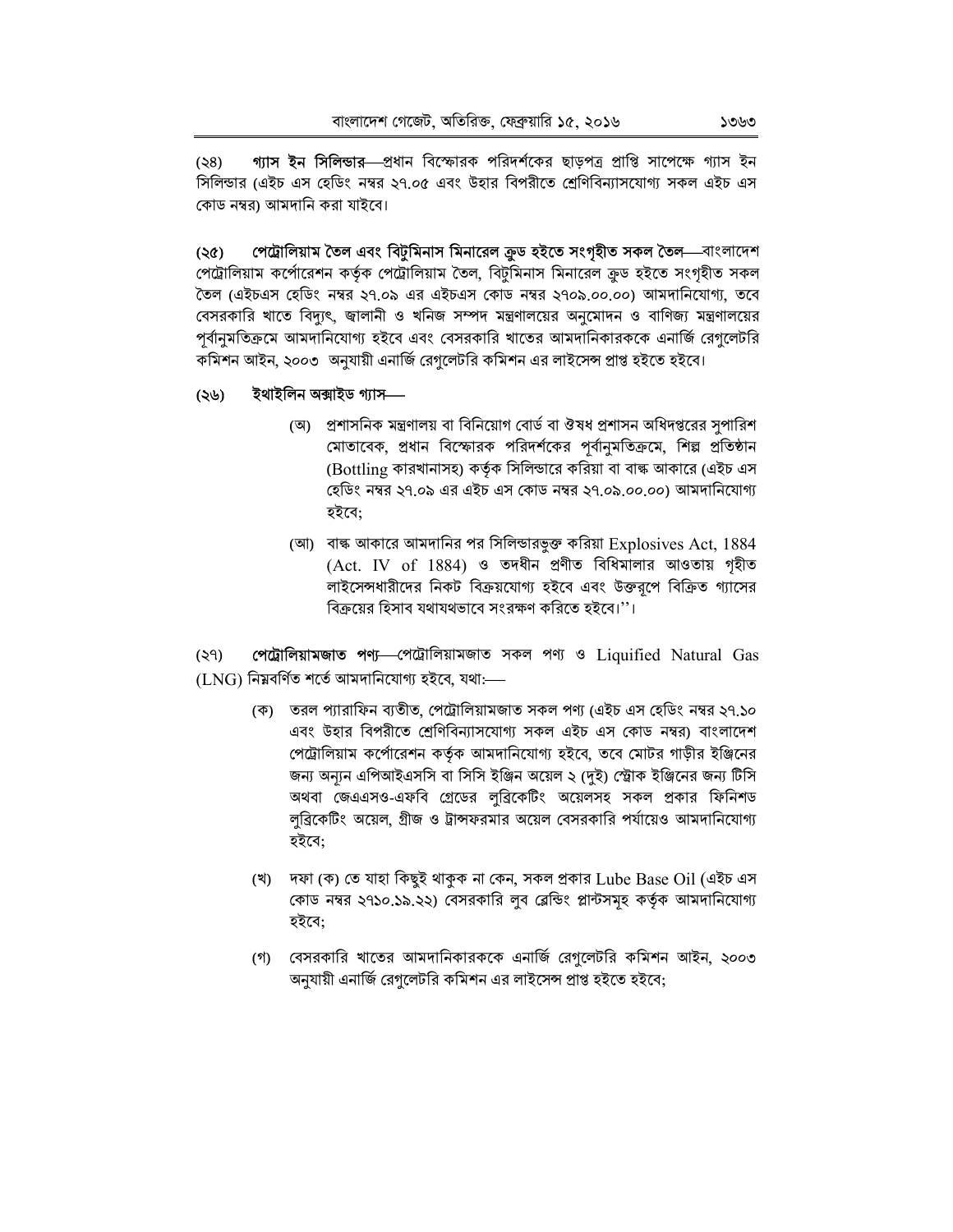- (ঘ) লিকুইফাইড ন্যাচারাল গ্যাস (এলএনজি), লিকুইফাইড প্রপেন ও বিউটেনস (এইচএস হেডিং নম্বর ২৭.১১ এর এইচএস কোড নম্বর ২৭১১.১১.০০, ২৭১১.১২.০০ ও ২৭১১. ১৩.০০) বেসরকারি খাতে আমদানিযোগ্য, তবে বেসরকারি আমদানিকারককে এনার্জি রেগুলেটরি কমিশন আইন, ২০০৩ অনুযায়ী এনার্জি রেগুলেটরি কমিশন এর লাইসেন্স প্ৰাপ্ত হইতে হইবে:
- (ঙ) বেসরকারি খাতে লিকুইফাইড ন্যাচারাল গ্যাস (এলএনজি) আমদানির ক্ষেত্রে বিদ্যুৎ, জ্বালানী ও খনিজ সম্পদ মন্ত্রণালয়ের অনুমোদন গ্রহণ করিতে হইবে; এবং
- নিয়লিখিত শর্ত সাপেক্ষে কনডেনসেট আমদানি করা যাইবে :—  $(\overline{b})$ 
	- (অ) শুধুমাত্র অনুমোদিত ফ্রাকশনেশন প্লান্টের মালিকগণ নিজস্ব প্লান্টে ব্যবহারের জন্য চাহিদা অনুযায়ী কনডেনসেট আমদানি করিতে পারিবে;
	- (আ) প্ৰতিষ্ঠানটিকে Bangladesh Petroleum Act, 1974 (Act LXIX of 1974) অনুযায়ী বিপিসি'র সাথে চুক্তিবদ্ধ হইতে হইবে এবং উক্ত আইনসহ সময়ে সময়ে সরকার কর্তৃক জারিকৃত এতদসম্পর্কিত বিধিবিধান আমদানিকারকের ক্ষেত্রে প্রযোজ্য হইবে:
	- (ই) প্রতি বৎসর আমদানিতব্য কনডেনসেটের পরিমাণ ও কনডেনসেট হইতে উৎপাদিত পণ্যসমূহের আনুপাতিক হার সম্পর্কে পর্বাহ্নেই বিপিসি'র অনুমোদন গ্ৰহণ করিতে হইবে:
	- (ঈ) প্রতিটি চালানের পূর্বে আমদানিতব্য কনডেনসেটের পরিমাণ বিপিসিকে অবহিত করিয়া ''কেবল চালুরত অবস্থায় নিজস্ব প্লান্টে ব্যবহারের জন্য কনডেনসেট আমদানি করা হইতেছে'' এই মর্মে বিপিসি'র ন্যনতম পরিচালক পর্যায়ের একজন কর্মকর্তার প্রত্যয়ন গ্রহণ করিতে হইবে।

কতিপয় পণ্য- নিম্নবর্ণিত টেবিলে উল্লিখিত পণ্যসমূহ উহাদের নামের বিপরীতে  $(\forall b)$  $($ উল্লিখিত বাংলাদেশ স্ট্যান্ডাৰ্ড এন্ড টেস্টিং ইন্সষ্টিটিউশন (বিএসটিআই) কৰ্তৃক নিৰ্ধারিত বাংলাদেশ মান (বিডিএস) অনুযায়ী বাজারজাতকরণের তালিকাভুক্ত পণ্যের আমদানির ক্ষেত্রে নিম্নলিখিত মান নিয়ন্ত্রণ ব্যবস্থা প্রযোজ্য হইবে, তবে সরকার প্রয়োজনে, এই তালিকা সময় সময়, পরিবর্তন করিতে পারিবে যথা—

> (অ) যেইক্ষেত্রে রপ্তানিকারক সংশ্লিষ্ট পণ্যের এক্রেডিটেড ল্যাবরেটরি কর্তৃক ইস্যুকৃত সাটিফিকেট প্রদান করিবে না সেই ক্ষেত্রে চালানভিত্তিক আমদানিকৃত পণ্যের নমুনা বিএসটিআই অথবা সংশ্লিষ্ট দায়িত্ব প্রাপ্ত সংস্থা কর্তৃক প্রদত্ত পরীক্ষার রিপোর্ট সম্বলিত সংশ্লিষ্ট পণ্যের মান উত্তীর্ণের প্রত্যয়নপত্র শুল্ক কর্তৃপক্ষের নিকট দাখিল সাপেক্ষে পণ্য খালাস করা হইবে;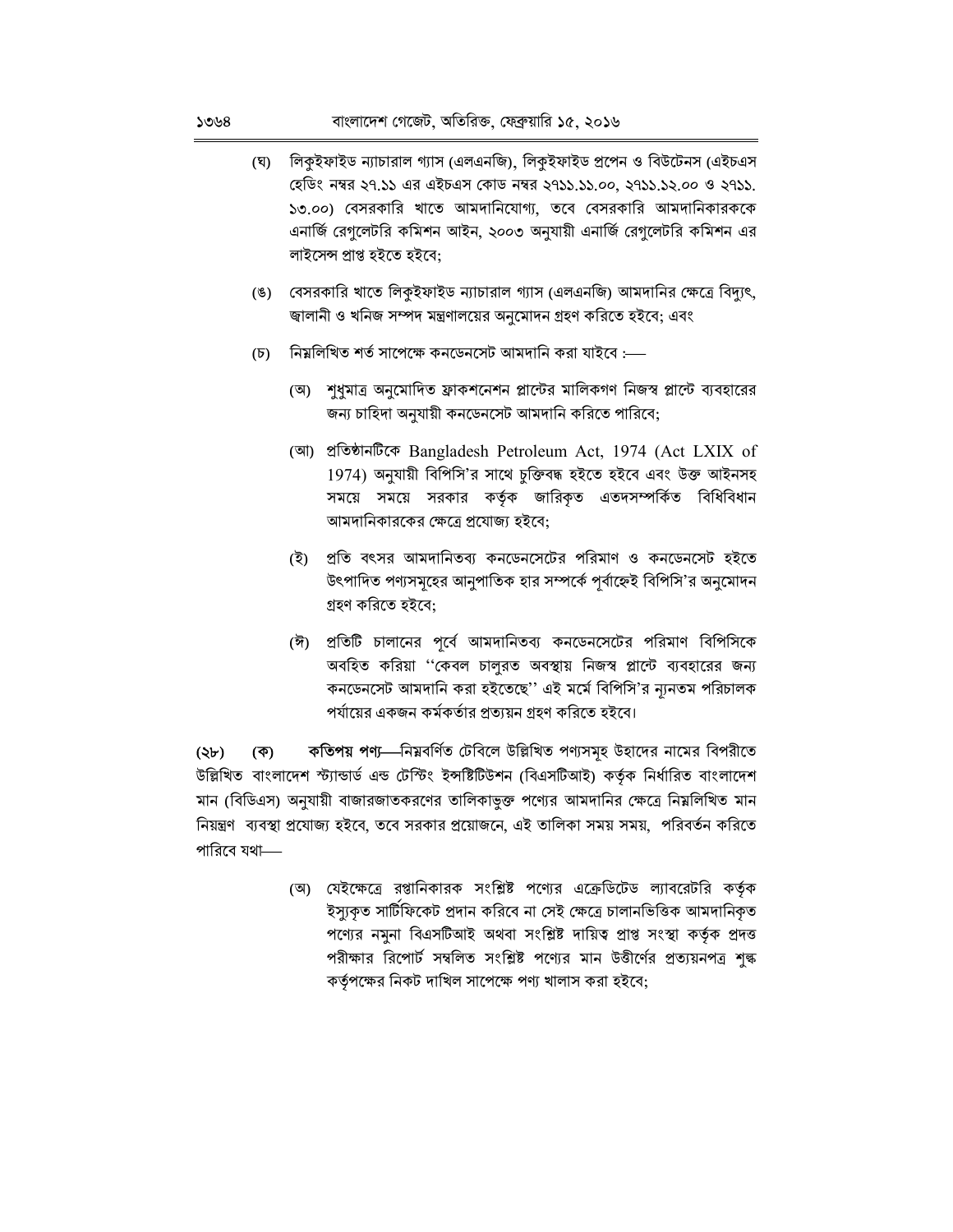- (আ) যেইক্ষেত্রে রপ্তানিকারক সংশ্লিষ্ট পণ্যের এক্রেডিটেড ল্যাবরেটরি কর্তৃক ইস্যুকৃত সংশ্লিষ্ট বিডিএস মান অনুযায়ী সাৰ্টিফিকেট প্ৰদান করিবে সেই ক্ষেত্রে সংশ্লিষ্ট আমদানিকৃত পণ্যটি বিনা পরীক্ষায় ছাড় করা যাইবে, তবে এই সকল ক্ষেত্রে ঝুঁকি ব্যবস্থাপনার কৌশল হিসাবে দৈবচয়নের মাধ্যমে নির্ধারিত সংখ্যক চালান পরীক্ষা করিতে হইবে;
- (ই) যেইক্ষেত্রে রপ্তানিকারক বিডিএস মান অনুযায়ী বাংলাদেশের সংশ্লিষ্ট বিভাগ হতে সিএম লাইসেন্স গ্রহণ করিয়াছে সেই সকল ক্ষেত্রে বিনা পরীক্ষায় পণ্য ছাড় করা হইবে; তবে এই সকল ক্ষেত্রেও ঝুঁকি ব্যবস্থাপনার কৌশল হিসাবে দৈব চয়নের মাধ্যমে নির্ধারিত সংখ্যক চালান পরীক্ষা করিতে হইবে; এবং
- (ঈ) সকল ক্ষেত্রে সিটিজেন চার্টার যথাযথভাবে অনুসরণ করিতে হইবে এবং পণ্যের মান সংক্রান্ত প্রত্যয়নপত্র ই-মেইলের মাধ্যমে সংশ্লিষ্ট শঙ্ক কর্তৃপক্ষের নিকট প্রেরণ করিতে হইবে:

| ক্ৰঃ নং         | পণ্যের নাম                                                                                                                                                                             | বিডিএস নং                                |
|-----------------|----------------------------------------------------------------------------------------------------------------------------------------------------------------------------------------|------------------------------------------|
| $\mathcal{L}$ . | সিমেন্ট পার্ট-১:<br>কম্পোজিশন, স্পেসিফিকেশন এন্ড<br>কনফর্মিটি ক্রাইটেরিয়া ফর কমন<br>সিমেন্ট                                                                                           | বিডিএস ইএন ১৯৭-১: ২০০৩                   |
| ২.              | জিপি শীট (উইথ করোগেশন)                                                                                                                                                                 | বিডিএস-১১২২ : ১৯৮৭, রিএফার্মড ২০০৭       |
| ৩.              | টয়লেট সোপ                                                                                                                                                                             | বিডিএস-১৩ : ২০০৬ এমেন্ড ১ : ২০০৮         |
| 8.              | শ্যাম্পু, সিনথেটিক ডিটারজেন্ট বেজড                                                                                                                                                     | বিডিএস-১২৬৯ : ২০১৪<br>(২য় রিভিশন)       |
| ¢.              | ডাবল ক্যাপড ফ্লোরোসেন্ট ল্যাম্পস<br>পারফরমেন্স রিকোয়ারমেন্টস                                                                                                                          | বিডিএস-আইআইসি ৬০০৮১ : ২০০৬               |
| ৬.              | ব্যালাস্ট ফর টিউবুলার ফ্লোরোসেন্ট<br>ল্যাম্পস পারফরমেন্স রিকোয়ারমেন্টস                                                                                                                | বিডিএস আইইসি-৬০৯২১ : ২০০৫                |
| ٩.              | পারফরমেন্স এন্ড কন্সট্রাকশন অব<br>ইলেকট্রিক সার্কুলেটিং ফ্যানস এন্ড<br>রেগুলেটরস (সিলিং এন্ড ডেক হেড<br>ফ্যানস, প্যাডাস্টাল ফ্যানস ও টেবিল/<br>কেবিন ফ্যানস উইথ ইন-বিল্ট<br>রেগুলেটরস) | বিডিএস-১৮১ : ১৯৯৮<br>এমেন্ডমেন্ট-১: ২০০৬ |

## টেবিল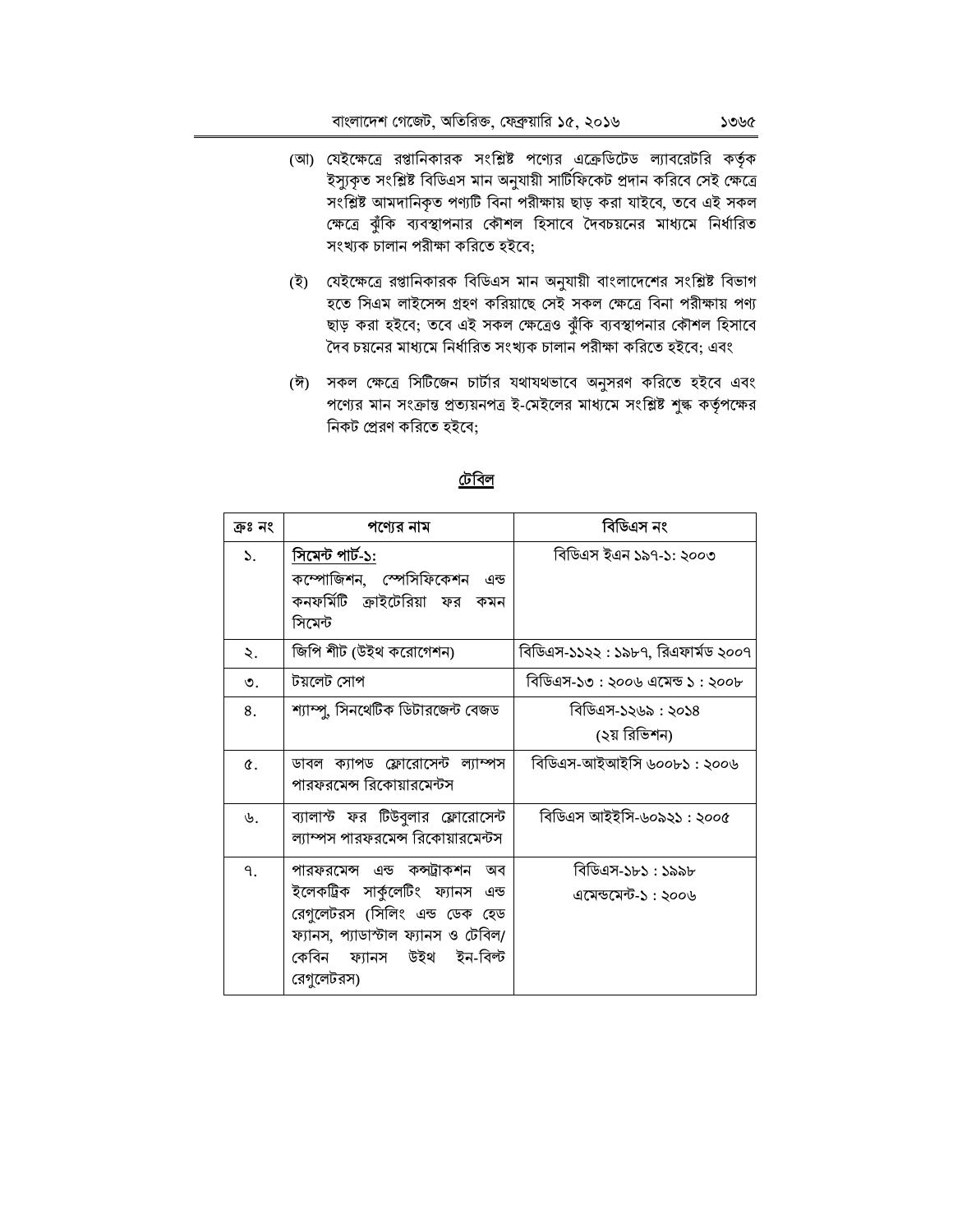| ক্ৰঃ নং           | পণ্যের নাম                           |                                              | বিডিএস নং                |
|-------------------|--------------------------------------|----------------------------------------------|--------------------------|
| ৮.                | প্ৰাইমারী ব্যাটারীজঃ-                |                                              |                          |
|                   | (ক)                                  | পার্ট-১ জেনারেল                              | বিডিএস আইইসি ৬০০৮৬       |
|                   |                                      |                                              | (পার্ট-১) : ২০০৫         |
|                   | (খ)                                  | পাৰ্ট-২ ফিজিক্যাল এন্ড                       | বিডিএস আইইসি ৬০০৮৬       |
|                   |                                      | ইলেকট্ৰিক্যাল                                | (পার্ট-২) : ২০০৫         |
|                   |                                      | স্পেসিফিকেশন                                 |                          |
|                   | $($ গী                               | পাৰ্ট-৩ ওয়াচ ব্যাটারীজ                      | বিডিএস আইইসি ৬০০৮৬       |
|                   |                                      |                                              | (পার্ট-৩) : ২০০৫         |
|                   | ঘ)                                   | পাৰ্ট-৪ সেফটি অব<br>লিথিয়াম ব্যাটারীজ       | বিডিএস আইইসি ৬০০৮৬       |
|                   |                                      |                                              | (পার্ট-৪) : ২০০৫         |
|                   | $($ E)                               | পাৰ্ট-৫ সেফটি অব<br>ব্যাটারীজ উইথ এ্যাকুয়াস | বিডিএস আইইসি ৬০০৮৬       |
|                   |                                      | ইলেকট্ৰোলাইট                                 | (পার্ট-৫) : ২০০৫         |
| ৯.                | কোকোনাট অয়েল                        |                                              | বিডিএস-৯৯ : ২০০৭         |
| $\mathcal{S}^o$ . | সিরামিক তৈজসপত্র                     |                                              | বিডিএস-৪৮৫: ২০০০,        |
|                   |                                      |                                              | এমেন্ডমেন্ট ১,২,৩ : ২০০৬ |
| 55.               | মিল্ক পাউডার এন্ড ক্রীম পাউডার       |                                              | বিডিএস সিএসি-২০৭ : ২০০৮  |
| ১২.               | বিস্কুট                              |                                              | বিডিএস-৩৮৩ : ২০০১        |
| 50.               | লজেন্সেস                             |                                              | বিডিএস-৪৯০ : ২০০১        |
|                   |                                      |                                              | এমেন্ডমেন্ট- ১: ২০০৭     |
| 58.               | জ্যামস (ফ্রুট প্রিজার্ভস) এন্ড জেলীস |                                              | বিডিএস-সিএসি ৭৯ : ২০০৮   |
| ১৫.               | সয়াবিন অয়েল                        |                                              | বিডিএস-৯০৯ : ২০০০        |
| $S\mathfrak{b}$ . | চিনি                                 |                                              | বিডিএস সিএসি-২১২: ২০০৬   |
| $S1$ .            | ফ্রুটস এন্ড ভেজিটেবলস জুসেস          |                                              | বিডিএস-৫১৩ : ২০১৩        |
| $\delta b$ .      | চীপস্/ক্রেকারস                       |                                              | বিডিএস-১৫৫৬ : ১৯৯৭,      |
|                   |                                      |                                              | এমেন্ডমেন্ট নং ১:২০০৪    |
| ১৯.               | হানি                                 |                                              | বিডিএস-সিএসি-১২ : ২০০৭   |
| ২০.               | ফ্ৰুট কৰ্ডিয়েল                      |                                              | বিডিএস-৫০৮ : ২০০৬        |
| ২১.               | সস় (ফ্রুট অর ভেজিটেবলস)             |                                              | বিডিএস-৫১২ : ২০০৭        |
| ২২.               | টমেটো কেচাপ                          |                                              | বিডিএস-৫৩০ : ২০০২        |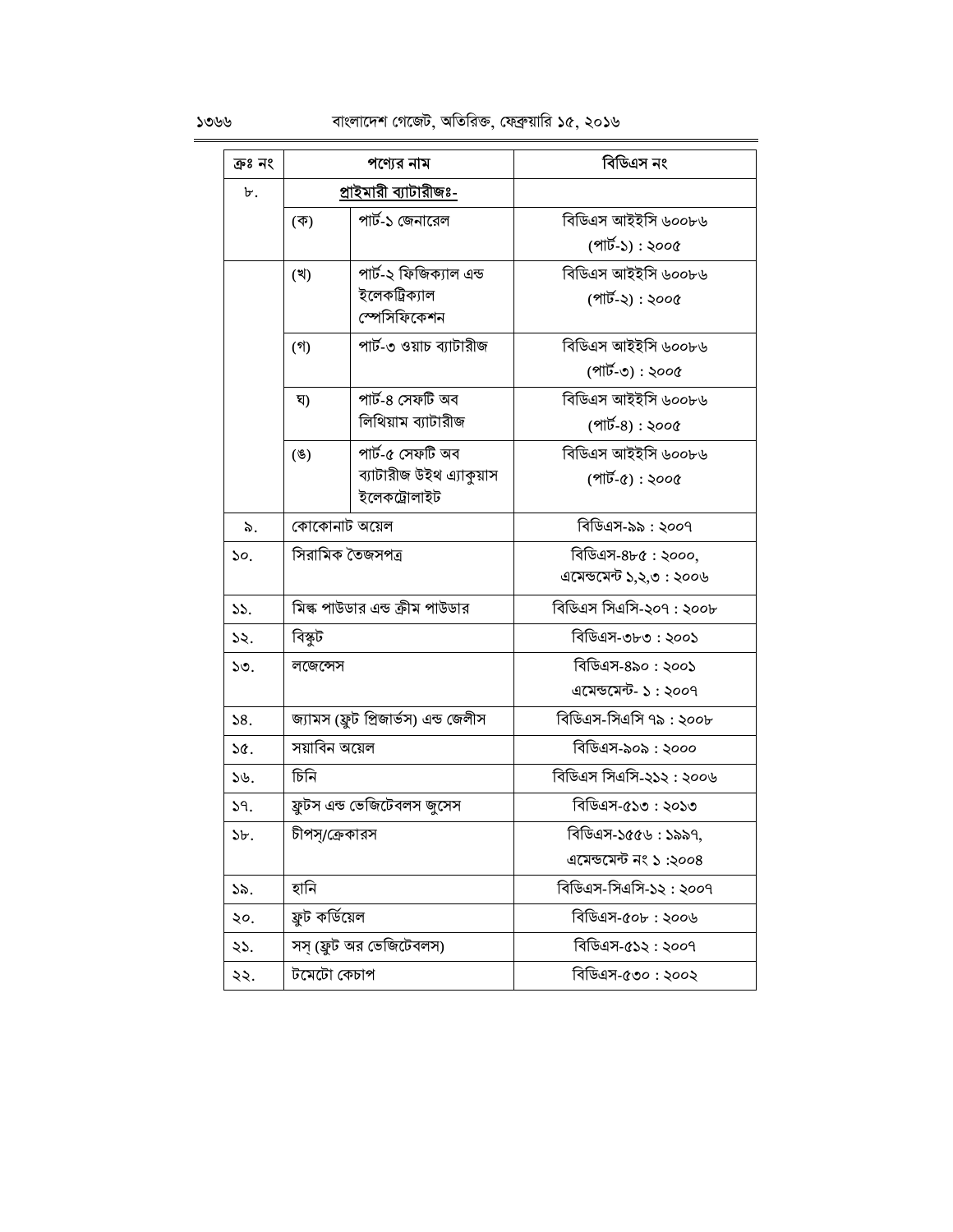| ক্ৰঃ নং        | পণ্যের নাম                                                                                          | বিডিএস নং                                    |  |
|----------------|-----------------------------------------------------------------------------------------------------|----------------------------------------------|--|
| ২৩.            | ইনফ্যান্ট ফর্মুলা এন্ড ফর্মুলাস ফর<br>স্পেশাল মেডিকেল পারপাজেস<br>ইনটেনডেড ফর ইনফ্যান্টস            | বিডিএস/সিএসি-৭২ : ২০০৩                       |  |
| ২8.            | সষ্ট ড্রিংস্ পাউডার                                                                                 | বিডিএস-১৫৮৬: ২০০৭                            |  |
| ২৫.            | ইন্সট্যান্ট নুডলস                                                                                   | বিডিএস-১৫৫২: ২০০৭                            |  |
| ২৬.            | এডিবল সানফ্লাওয়ার অয়েল                                                                            | বিডিএস-সিএসি-২৩: ২০০২                        |  |
| ২৭.            | টুথপেষ্ট                                                                                            | বিডিএস-১২১৬ : ২০১২<br>(২য় রিভিশন)           |  |
| ২৮.            | স্কিন ক্ৰীমস                                                                                        | বিডিএস-১৩৮২ : ২০১১ (১ম রিভিশন)               |  |
| ২৯.            | স্কিন পাউডারস                                                                                       | বিডিএস-১৩৩৭ : ১৯৯১,<br>এমেন্ডমেন্ট-১: ২০০৬   |  |
| $\mathcal{O}O$ | লিপস্টিক                                                                                            | বিডিএস ১৪২৪ : ১৯৯৩,<br>এমেন্ডমেন্ট-১,২: ২০০৬ |  |
| $O2$ .         | আফটার সেভ লোশন                                                                                      | বিডিএস-১৫২৪ : ২০০৬                           |  |
| ৩২.            | টৃ-পিন প্লাগস এন্ড সকেট আউটলেটস                                                                     | বিডিএস-১০২ : ২০০৫                            |  |
| ৩৩.            | থ্রিপিন প্লাগস এন্ড সকেট আউটলেটস                                                                    | বিডিএস-১১৫: ২০০৫                             |  |
| ৩8.            | সুইচেস ফর হাউজহোল্ড এন্ড সিমিলার<br>ফিক্সড ইলেকট্ৰিক্যাল ইন্সটলেশন<br>পার্ট-১ জেনারেল রিকোয়ারমেন্ট | বিডিএস-আইইসি ৬০৬৬৯-১:২০০৭                    |  |
| ৩৫.            | পলিয়েস্টার ব্লেন্ড স্যুটিং                                                                         | বিডিএস-১১৭৫ : ২০১১ (২য় রিভিশন)              |  |
| ৩৬.            | পলিয়েস্টার ব্লেন্ড শাটিং (মার্কেট<br>ভ্যারাইটিজ)                                                   | বিডিএস-১১৪৮ : ২০১১ (২য় রিভিশন)              |  |
| ৩৭.            | সিরামিক টাইলস-ডেফিনিশনস,<br>ক্লাসিফিকেশন ক্যারেক্টারস্টিকস এন্ড<br>মার্কিং                          | বিডিএস আইএসও ১৩০০৬ : ২০০৬                    |  |
| ৩৮.            | টফিস                                                                                                | বিডিএস-১০০০ : ২০০১                           |  |
| ৩৯.            | প্রসেসড সিরিয়াল বেইজড ফুডস ফর<br>ইনফ্যান্টস এন্ড ইয়াং চিলড্ৰেন                                    | বিডিএস সিএসি-০৭৪ : ২০০৭                      |  |
| 80.            | স্যানিটারী ওয়্যার এ্যাপ্লায়েন্সেস                                                                 | বিডিএস-১১৬২ : ২০০৬                           |  |
| 85.            | কার্বনেটেড বেভারেজেস                                                                                | বিডিএস-১১২৩ : ২০১৩                           |  |
| 8२.            | সেলফ-ব্যালাস্টেড ল্যাম্পস ফর<br>জেনারেল লাইটিং সার্ভিসেস-<br>পারফরমেন্স রিকোয়ারমেন্টস              | বিডিএস-১৭৩৪ : ২০০৩                           |  |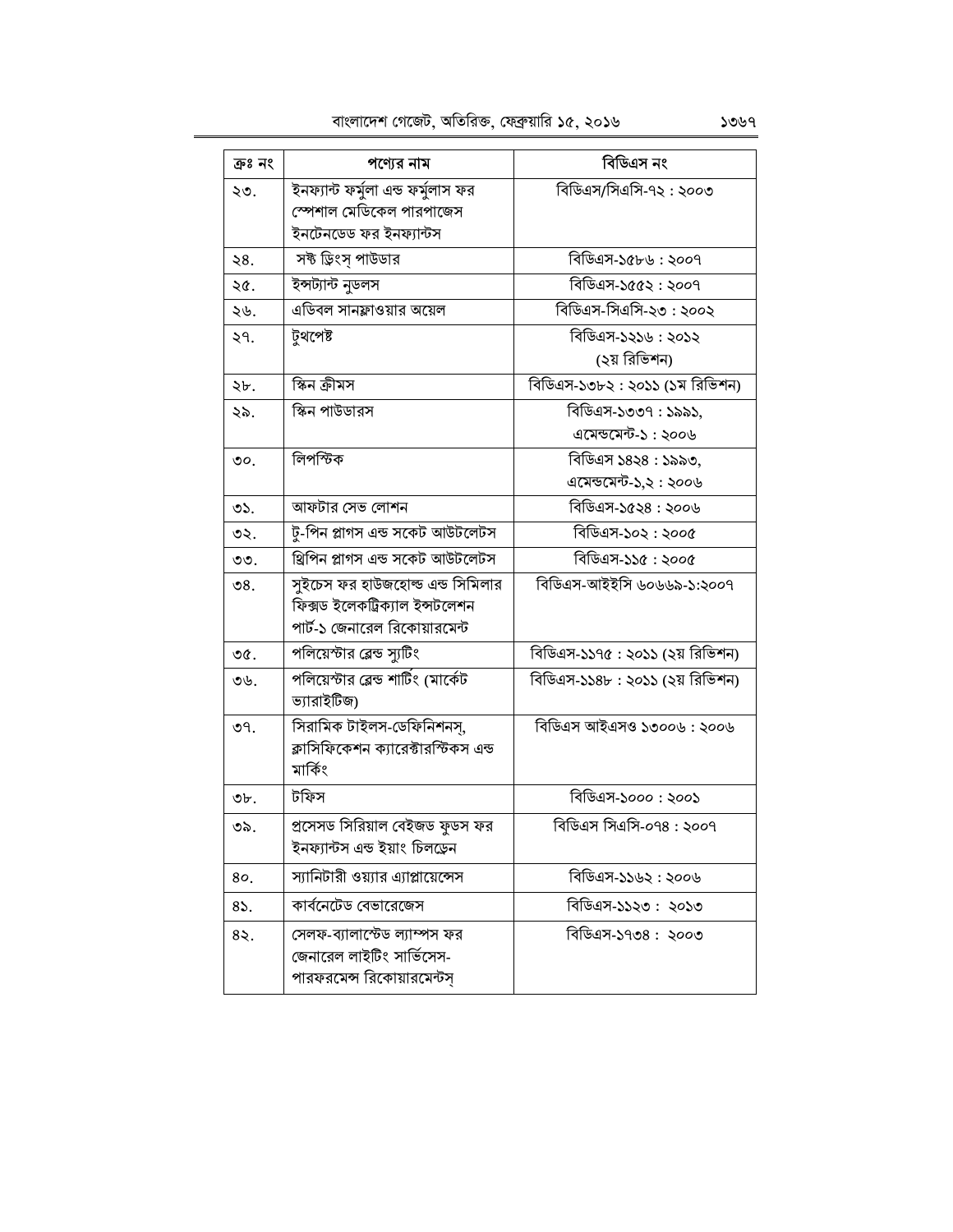## বাংলাদেশ গেজেট, অতিরিক্ত, ফেব্রুয়ারি ১৫, ২০১৬

| ক্ৰঃ নং         | পণ্যের নাম                        | বিডিএস নং                          |
|-----------------|-----------------------------------|------------------------------------|
| $80$ .          | ইলেকট্রনিক টাইপ ফ্যান রেগুলেট্রস  | বিডিএস ১৩২৩ : ১৯৯১,                |
|                 |                                   | এমেন্ডমেন্ট ১: ২০০৬                |
| 88.             | ডেক্সট্রোজ মনোহাইড্রেট            | বিডিএস সিএসি ৮: ২০০৭               |
| 8@.             | লিকুইড গ্লুকোজ (গ্লুকোজ সিরাপ)    | বিডিএস সিএসি ৯ : ২০০৬              |
| $8b$ .          | হেয়ার অয়েল                      | বিডিএস ১৩৩৯ : ১৯৯১,                |
|                 |                                   | এমেন্ড ১,২ : ২০০৬                  |
| 89.             | রাইটিং এন্ড প্রিন্টিং পেপারস      | বিডিএস ৪০৫ : ২০১২ (২য় রিভিশন)     |
| $8b$ .          | নিউজ প্ৰিন্ট                      | বিডিএস ৮৪৫ : ২০১২ (২য় রিভিশন)     |
| $8\delta$ .     | পেন্সিলস                          | বিডিএস ৩৩০ : ১৯৯৩, এমেন্ড ১ : ২০০৬ |
| QO.             | বল পয়েন্ট পেনস                   | বিডিএস ১৩৮৪ : ২০০২, রিএফার্মড ২০০৭ |
| ES.             | মশার কয়েল                        | বিডিএস ১০৮৯ : ২০০৭                 |
| ৫২.             | পোর্টেবল ফায়ার এক্সটিংগৃইশার     | বিডিএস ৮২৫ : ১৯৯১, রিএফার্মড ২০০৭  |
| ৫৩.             | সেফটি রেজার ব্লেডস                | বিডিএস ২১৯ : ২০০২                  |
| $\mathcal{C}8.$ | লেড এসিড স্টাট্যার ব্যাটারীজ      |                                    |
|                 | (LAS Batteries)                   |                                    |
|                 | (ক) (অংশ-১) জেনারেল               | বিডিএস-২০৬ (অংশ-১) : ২০০২          |
|                 | রিকোয়ারমেন্টস এন্ড মেথড অব টেস্ট |                                    |
|                 | (খ) (অংশ-১) ডাইমেনসন্স অব         |                                    |
|                 | ব্যাটারীজ এবং ডাইমেনসন্স এন্ড     | বিডিএস-২০৬ (অংশ-২) : ২০০২          |
|                 | মাকিং অব টাৰ্মিনালস               |                                    |
|                 | (গ) (অংশ-৩) ডাইমেনসন্স অব         | বিডিএস-২০৬(অংশ-৩) : ২০০২           |
|                 | ব্যাটারীজ ফর হেভী কমার্শিয়াল     |                                    |
|                 | ভেহিক্যালস                        |                                    |
| QQ.             | ৱ্যাক টি ডেফিনিশন এন্ড বেসিক      | বিডিএস আইএসও ৩৭২০ : ২০০৮           |
|                 | রিকোয়ারমেন্টস                    |                                    |

(খ) এইচ এস কোড নম্বর ৭০১৩.১০.০০ হইতে ৭০১৩.৯৯.০০ এর অন্তর্ভুক্ত পাইরেক্স ও গ্লাসওয়্যার দ্রব্যাদি আমদানির ক্ষেত্রে মানুষের ব্যবহারের উপযোগী মর্মে রপ্তানিকারক দেশের উপযুক্ত কর্তৃপক্ষ কর্তৃক প্রদত্ত স্বাস্থ্য সনদপত্র শুল্ক কর্তৃপক্ষের নিকট দাখিল করিতে হইবে।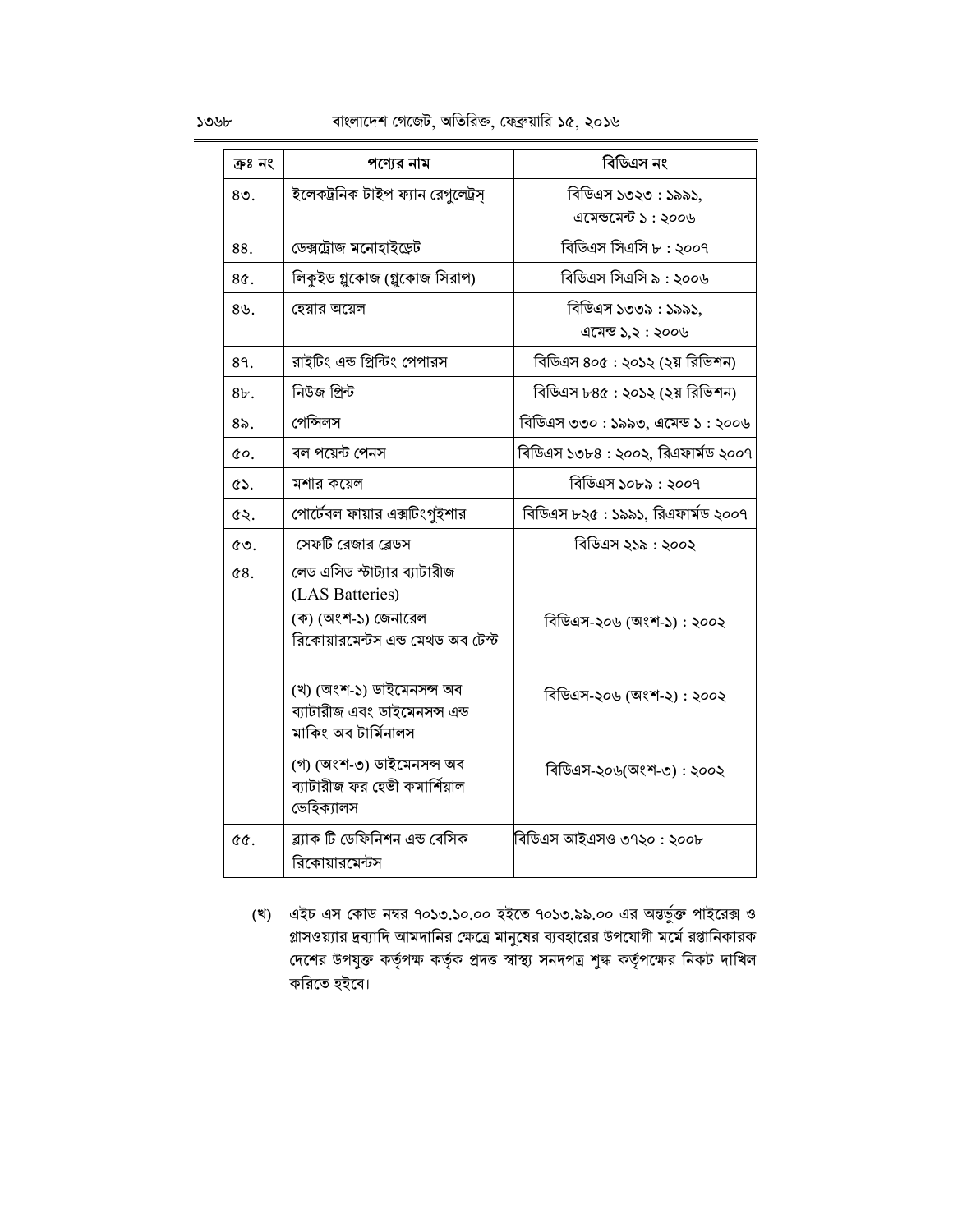সকল প্রকার খেলনা ও বিনোদনমূলক পণ্য- প্রতিটি খেলনা কোন বয়সের শিশুর জন্য (২৯) প্রযোজ্য হইবে উহা ''খেলনার গায়ে অথবা প্যাকেটের গায়ে''এমবুস করিয়া লিখা থাকিবে।

**আলু বীজ—**নিম্নবৰ্ণিত বিধানাবলী পালন করিয়া আলু বীজ (এইচ এস হেডিং নম্বর  $(90)$ ০৭.০১ এর এইচ এস কোড নম্বর ০৭০১.১০.১০ ও ০৭০১.১০.৯০ এর বিপরীতে শ্রেণিবিন্যাসযোগ্য) আমদানি করা যাইবে:—–

- (ক) আমদানিকারকের কাগজপত্রের সহিত মূল সরবরাহকারী কর্তৃক প্রদত্ত উদ্ভিদ সংগরোধ (কোয়ারেন্টাইন) সংক্রান্ত প্রত্যয়ন পত্র এবং আলুবীজ রপ্তানিকারক দেশের সরকারি সংস্থা কর্তৃক Phytosanitary Certificate (উদ্ভিদ স্বাস্থ্য প্রমাণপত্র) রপ্তানি সংক্রান্ত দলিলাদির সঙ্গে আমদানিকারককে দাখিল করিতে হইবে;
- (খ) আমদানিকৃত আলুবীজ শুল্ক কর্তৃপক্ষ হইতে ছাড়করণের পূর্বে উহার সংগরোধ সংক্রান্ত প্রত্যয়নপত্র উদ্ভিদ সংরক্ষণ কর্তৃপক্ষ হইতে গ্রহণ করিতে হইবে; এবং
- (গ) আলুবীজ আমদানির নিমিত্তে উদ্ভিদ সংরক্ষণ কর্তৃপক্ষ কর্তৃক ইস্যুকৃত আমদানি অনুমতিপত্র গ্রহণ সাপেক্ষে এল,সি খুলিতে হইবে।

**ধান বীজ**—নিম্নবৰ্ণিত বিধানাবলী পালন করিয়া ধান বীজ (এইচ এস হেডিং নম্বর ১০.০৬ এর  $(5)$ এইচ এস কোড নম্বর ১০০৬.১০.১০ এর বিপরীতে শ্রেণিবিন্যাসযোগ্য) আমদানি করা যাইবে, যথা:—

- (ক) আমদানিকারকের কাগজপত্রের সহিত মূল সরবরাহকারী কর্তৃক প্রদত্ত উদ্ভিদ সংগনিরোধ সংক্রান্ত প্রত্যয়ন পত্র এবং ধানবীজ রপ্তানিকারক দেশের সরকারি সংস্থা কর্তৃক Phytosanitary Certificate (উদ্ভিদ স্বাস্থ্য প্রমাণপত্র) রপ্তানি সংক্রান্ত দলিলাদির সঙ্গে আমদানিকারককে দাখিল করিতে হইবে:
- (খ) হাইৱীড ধানবীজ আমদানির ক্ষেত্রে Phytosanitary Certificate এ Hot Water Treatment ও অনুমোদিত বালাই নাশক দ্বারা বীজ শোধন করা হইয়াছে মর্মে উল্লেখ থাকিতে হইবে:
- (গ) আমদানিকৃত ধানবীজ শুল্ক কর্তৃপক্ষ হইতে ছাড়করণের পূর্বে উদ্ভিদ সংগরোধ সংক্রান্ত প্রত্যয়নপত্র উদ্ভিদ সংরক্ষণ কর্তৃপক্ষ হইতে গ্রহণ করিতে হইবে; এবং
- (ঘ) ধানবীজ আমদানির নিমিত্তে উদ্ভিদ সংরক্ষণ কর্তৃপক্ষ কর্তৃক ইস্যকৃত আমদানি অনুমতিপত্র গ্রহণ সাপেক্ষে এল,সি খুলিতে হইবে।

**কয়লা/পাথুরে কয়লা (হার্ড কোক)—**(এইচ এস হেডিং নম্বর ২৭.০১ ও ২৭.০৪ এবং উহাদের (৩২) বিপরীতে শ্রেণিবিন্যাসযোগ্য সকল এইচ এস কোড নম্বর) সরকারি ও বেসরকারি উভয় খাতে কয়লা ও হার্ড কোক (পাথরে কয়লা) আমদানির ক্ষেত্রে আন্তর্জাতিক খ্যাতি সম্পন্ন সার্ভেয়ারের নিকট হইতে এই মৰ্মে প্ৰি-শিপমেন্ট ইন্সপেকশন সাৰ্টিফিকেট গ্ৰহণ করিতে হইবে যে, পণ্যের ঘোষিত পরিমাণ, মাপ ও গুণগতমান যথাযথ রহিয়াছে এবং পগ্যে সালফারের পরিমাণ ৩% (শতকরা তিন ভাগ) এর অধিক নাই।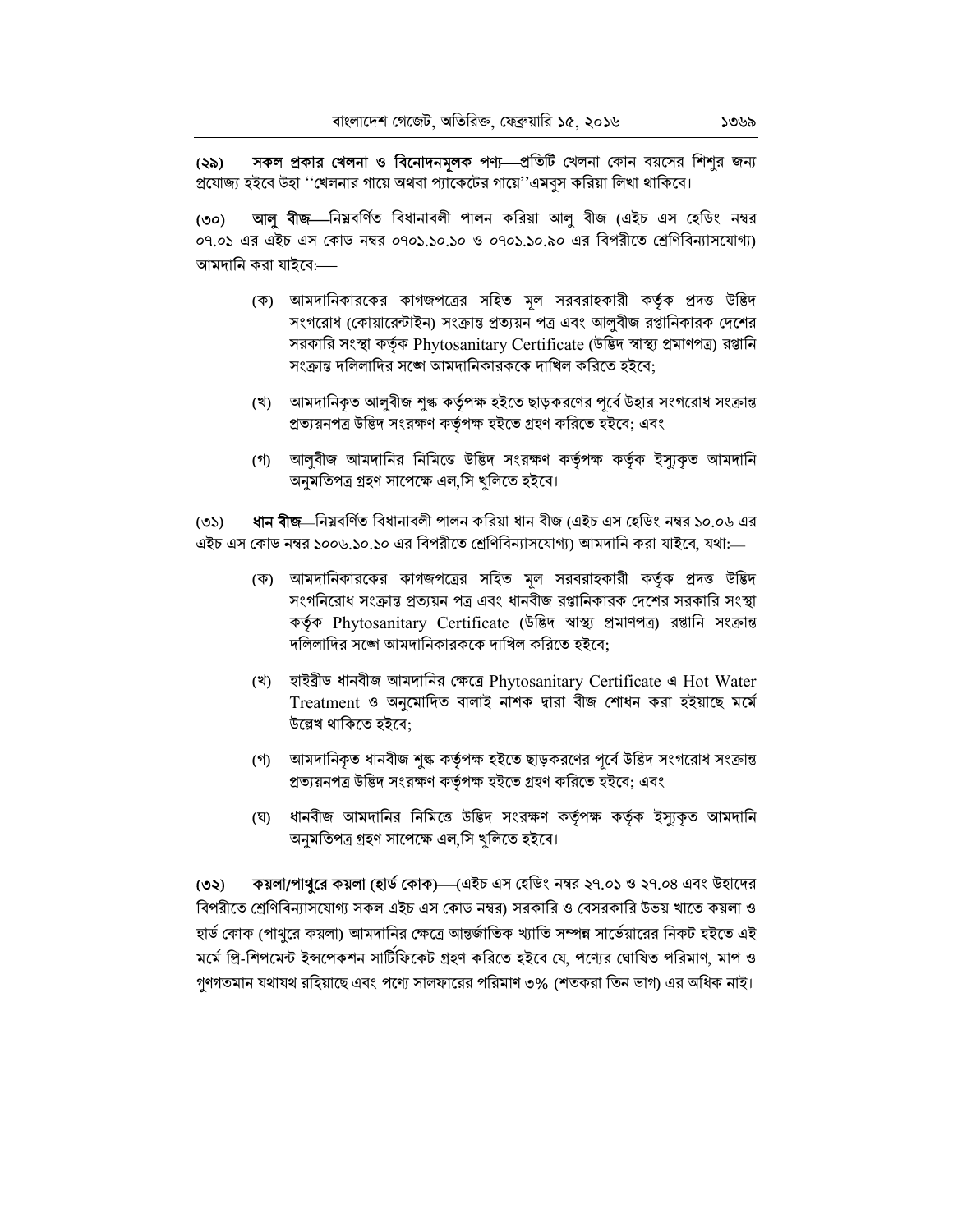**এম এস বিলেট—**কেবল উত্তম মানের (প্রাইম কোয়ালিটি) এম এস বিলেট (এইচ এস  $(99)$ হেডিং নম্বর ৭২.০৭ এবং উহার বিপরীতে শ্রেণিবিন্যাসযোগ্য সকল এইচ এস কোড নম্বর) অর্থের উৎস নির্বিশেষে আমদানি করা যাইবে, তবে জাহাজীকরণের পূর্বে আন্তর্জাতিকভাবে খ্যাতি সম্পন্ন সার্ভেয়ার কর্তৃক পরিদর্শন সাপেক্ষে এম এস বিলেট আমদানিযোগ্য হইবে এবং প্রাক-জাহাজীকরণ পরিদর্শন সংক্রান্ত প্রয়োজনীয় সার্টিফিকেট মালামাল খালাসের সময় শুল্ক কর্তৃপক্ষের নিকট দাখিল করিতে হইবে।

বয়লার—বয়লারের (এইচ এস হেডিং নম্বর ৮৪.০২ ও ৮৪.০৪ এবং উহাদের বিপরীতে  $(98)$ শ্রেণিবিন্যাসযোগ্য সকল এইচ এস কোড নম্বর) গুণগত মান সম্পর্কে আন্তর্জাতিক খ্যাতি সম্পন্ন সার্ভেয়ারের সনদপত্রের ভিত্তিতে বয়লার আমদানিযোগ্য হইবে।

**পরিমাপক যন্ত্র—**(এইচ এস হেডিং নম্বর ৮৪.২৩ এবং উহার বিপরীতে শ্রেণিবিন্যাসযোগ্য  $(90)$ সকল পণ্য) মেট্রিক পদ্ধতির উল্লেখ ব্যতীত প্রস্ত্তকৃত ওজন, পরিমাপ, মাপিবার যন্ত্রপাতি যথা সকল ধরণের ওয়েইং স্কেল, দৈর্ঘ্য মাপক (স্টীল টেপ, কাঠের স্কেল, কাপড় মাপার জন্য দর্জিদের কাজে ব্যবহৃত ফ্লেক্সিবল টেপ, সেপ কাঠ) ও উহাদের যন্ত্রাংশ (সংযুক্ত বা বিযুক্ত অবস্থায়) আমদানি করা যাইবে না:

তবে শর্ত থাকে যে, বাণিজ্যিক ভিত্তিতে আমদানির ক্ষেত্রে আমদানিকারক বা ডিলারগণকে বাংলাদেশ ষ্ট্যান্ডাৰ্ড এন্ড টেষ্টিং ইনস্টিটিউশন (বিএসটিআই) এ নিবন্ধিত হইতে হইবে।

(৩৬) ওজন ও বাটখারা—এেইচ এস হেডিং নম্বর ৯০.১৬ এবং উহার বিপরীতে শ্রেণিবিন্যাসযোগ্য সকল এইচ এস কোড নম্বর) মেট্রিক পদ্ধতির উল্লেখ ব্যতীত প্রস্ত্ততকত ওজন পরিমাপক (বরেট, পিপেট, বিকার, মেজারিং ফ্লাক্স, মেজারিং সিলিন্ডার ইত্যাদি) মাপিবার যন্ত্র (থার্মোমিটার, প্রেশার গেজ. টেক্সিমিটার, ওয়াটার মিটার ইত্যাদি) ও বাটখারা আমদানি করা যাইবে না:

তবে শর্ত থাকে যে, বাণিজ্যিক ভিত্তিতে আমদানির ক্ষেত্রে আমদানিকারক বা ডিলারগণকে বাংলাদেশ ষ্ট্যান্ডাৰ্ড এন্ড টেষ্টিং ইনস্টিটিউশন (বিএসটিআই) এর নিবন্ধিত হইতে হইবে।

**সমুদ্রগামী জাহাজ, অয়েল ট্যাংকার ও মৎস্য ট্রলার—**সমুদ্রগামী জাহাজ, অয়েল ট্যাংকার ও  $(99)$ মৎস্য ট্রলার (এইচ এস হেডিং নম্বর ৮৯.০১ ও ৮৯.০২ এবং উহাদের বিপরীতে শ্রেণিবিন্যাসযোগ্য সকল এইচ এস কোড নম্বর) ২৫ (পঁচিশ) বৎসরের অধিক পুরাতন হইলে আমদানিযোগ্য হইবে না।

সকল প্রকার যুদ্ধ জাহাজ-সকল প্রকার যুদ্ধ জাহাজ (নৃতন এবং পুরাতন উভয়েই) (এইচ (৩৮) এস হেডিং নম্বর ৮৯.০৬ এবং উহার বিপরীতে শ্রেণিবিন্যাসযোগ্য সকল এইচ এস কোড নম্বর) কেবল প্রতিরক্ষা মন্ত্রণালয় কর্তৃক আমদানিযোগ্য হইবে।

ম্ক্যাপ ভেসেল—স্ফ্যাপ ভেসেল (এইচ এস হেডিং নম্বর ৮৯.০৮) আমদানির ক্ষেত্রে, শিপিং  $($ ଓ৯) ডকুমেন্টের সহিত, ''জাহাজে ইনবিল্ট দ্রব্যাদি ব্যতীত অন্য কোন বিষাক্ত বা বিপজ্জনক বর্জ্য পরিবহন করা হইতেছে না'' মর্মে সর্বশেষ রপ্তানিকারক প্রতিষ্ঠান বা মালিকের প্রত্যয়নপত্র এবং আমদানিকারকের ঘোষণাপত্র দাখিল করিতে হইবে:

তবে শর্ত থাকে যে, জাহাজ ভাঙ্গার ক্ষেত্রে বাংলাদেশ পরিবেশ সংরক্ষণ আইন, ১৯৯৫ (১৯৯৫ সনের ১নং আইন) এবং এতদসংশ্লিষ্ট অন্যান্য আইন ও বিধি-বিধান অনুসরণ করিতে হইবে।

১৩৭০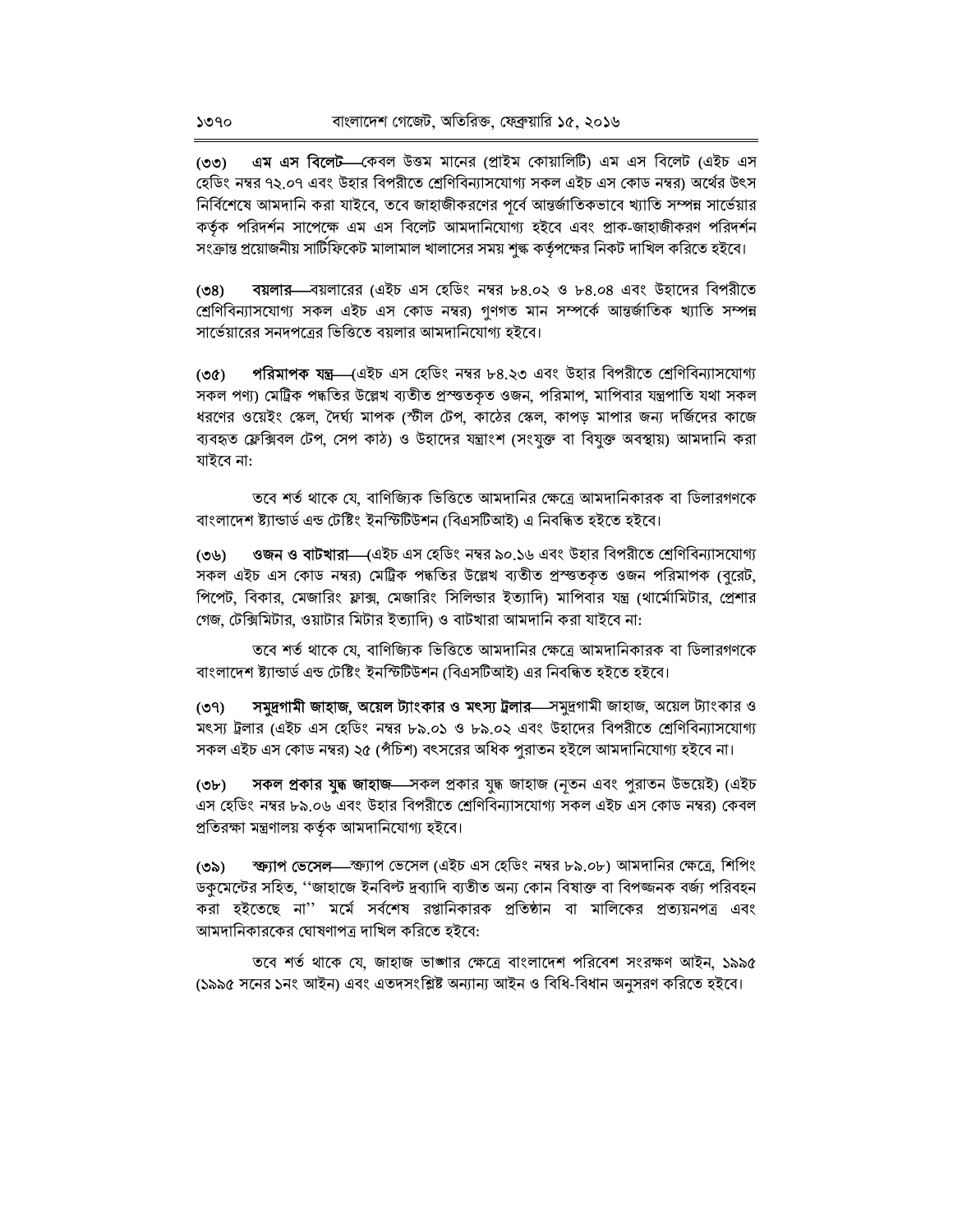$(80)$ তরবারী ও বেয়োনেটসহ সকল পণ্য- তরবারী ও বেয়োনেটসহ সকল পণ্য (এইচ এস হেডিং নম্বর ৯৩.০৭ এবং উহার বিপরীতে শ্রেণিবিন্যাসযোগ্য সকল এইচ এস কোড নম্বর) কেবল ব্যবহারকারী সংস্থাসমূহ কর্তৃক পোষক বা প্রশাসনিক মন্ত্রণালয়ের ছাড়পত্রের ভিত্তিতে আমদানিযোগ্য হইবে।

প্রা**ণী, উদ্ভিদ ও উদ্ভিজ পণ্য---**প্রাণী, উদ্ভিদ ও উদ্ভিজ পণ্য আমদানির ক্ষেত্রে কোয়ারান্টাইন  $(85)$ শর্তাবলী প্রযোজ্য হইবে এবং উদ্ভিদ ও উদ্ভিদ জাত পণ্য আমদানি ও রপ্তানিতে উদ্ভিদ সংগনিরোধ আইন, ২০১১ প্ৰযোজ্য হইবে।

**টায়ার কর্ড ফেব্রিক্স—**টায়ার কর্ড ফেব্রিক্স (সেকেন্ডারী কোয়ালিটি) মাছ ধরার জাল তৈরী  $(83)$ উপযোগী সেকেন্ডারী কোয়ালিটির টায়ার কর্ড ফেব্রিক্স বাণিজ্যিক ভিত্তিতে অবাধে আমদানিযোগ্য হইবে।

পরিশোধিত এডিবল অয়েল—পরিশোধিত এডিবল অয়েল নিম্নবর্ণিত শর্ত পূরণ সাপেক্ষে  $(8<sub>0</sub>)$ আমদানি করা যাইবে, যথা:—

- (ক) পরিশোধিত এডিবল অয়েল বাল্ক আকারে পরিশোধিত এডিবল অয়েল বহনকারী ট্যাংকারে আমদানি করিতে হইবে:
- (খ) উক্ত পণ্য খালাসের পর পরিশোধিত এডিবল অয়েল সংরক্ষণ উপযোগী ট্যাংক টারমিনালে সংরক্ষণ করিতে হইবে এবং সংশ্লিষ্ট আমদানিকারককে উক্ত পণ্য দেশের অভ্যন্তরে পরিবহন বা সরবরাহ করার সময় উহা অবশ্যই পরিশোধিত এডিবল অয়েল বহনকারী ট্যাংকারে বা নৃতন কনটেইনারে পরিবহন বা সরবরাহ করিতে হইবে;
- (গ) আমদানিতব্য পরিশোধিত এডিবল অয়েল রপ্তানিকারক দেশের ষ্ট্যান্ডার্ড মান সম্পন্ন এবং বাংলাদেশের বিএসটিআই মান সম্পন্ন হইতে হইবে এবং এতদসংক্রান্ত বিষয়ে উভয় দেশের কর্তৃপক্ষের বৈধ সনদপত্র পণ্য খালাসের সময় শুল্ক কর্তৃপক্ষের নিকট দাখিল করিতে হইবে:
- (ঘ) ড্রাম বা বোতল বা কনটেইনারে আমদানির ক্ষেত্রে উহাদের গায়ে পণ্য উৎপাদনের ও মেয়াদ উত্তীর্ণের তারিখ উল্লেখ থাকিতে হইবে: এবং
- (ঙ) অনুচ্ছেদ ১৬ এর বিধানাবলী যথাযথভাবে অনুসরণ করিতে হইবে।

**মূরগীর বাচ্চা—**কেবল ১ (এক) দিনের মুরগীর বাচ্চা (এইচ,এস, হেডিং নম্বর ০১.০৫)  $(88)$ নিম্নবৰ্ণিত শৰ্ত সাপেক্ষে আমদানি করা যাইবে, যথা:—

- (ক) আমদানিতব্য বাচ্চা সংক্রামক ব্যাধিমুক্ত এই মর্মে রপ্তানিকারক দেশের পশু সম্পদ বিভাগের ক্ষমতাপ্রাপ্ত কর্মকর্তার সনদপত্র থাকিতে হইবে;
- (খ) রপ্তানিকারক দেশ এভিয়ান ইনফ্লুয়েঞ্জা মুক্ত এই মর্মে World Organization of Animal Health এর সার্টিফিকেট দাখিল করিতে হইবে;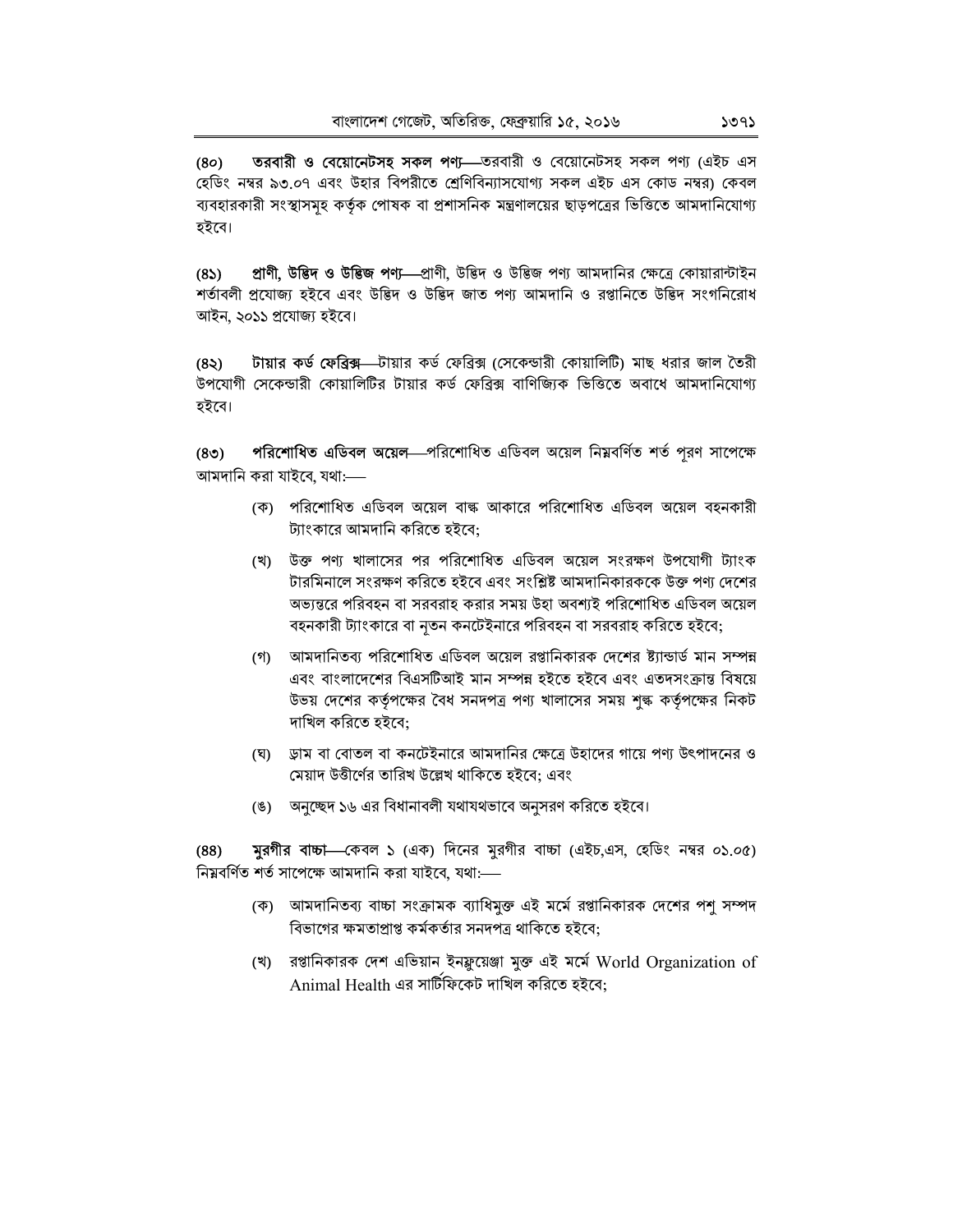(গ) আমদানিকারককে অবশ্যই ঋণপত্র খোলার সময় তাহার হ্যাচারী বা ব্রীডার ফার্ম রহিয়াছে এই মর্মে পশুসম্পদ অধিদপ্তরের পরিচালক বা ক্ষমতাপ্রাপ্ত কর্মকর্তা কর্তৃক প্রত্যয়নপত্র ব্যাংকে প্রদর্শন করিতে হইবে।

**হাঁস-মূরগী ও পাখির ডিম**—হাঁস-মূরগী ও পাখির ডিম (এইচ,এস, হেডিং নম্বর ০৪.০৭ ও  $(8<sub>0</sub>)$ কোড নম্বর ০৪০৭.০০.০০) হাঁস-মুরগী ও পাখির ডিম বাণিজ্য মন্ত্রণালয়ের পর্বানুমতিক্রমে নিয়লিখিত শৰ্তে আমদানি করা যাইবে, যথা:-

- (ক) Avian Influenza বা Bird Flu মুক্ত দেশ থেকে সীমিত আকারে ডিম আমদানি করিতে হইবে: এবং
- (খ) আমদানিকৃত ডিমের প্রতিটি চালানের জন্য রপ্তানিকারক দেশের প্রাণিসম্পদ বিভাগ বা উপযুক্ত কর্তৃপক্ষ কর্তৃক Avian Influenza বা Bird Flu ভাইরাস ও ক্ষতিকর ব্যাকটেরিয়া মুক্ত মর্মে সনদ থাকিতে হইবে।

 $(89)$ গবা**দিপশুর হিমায়িত সীমেন—**(এইচ,এস, হেডিং নম্বর ০৫.১১ এর এইচ,এস, কোড নম্বর ০৫১১.১০.০০) গবাদিপশুর হিমায়িত সীমেন ও এমব্রায়ো (Embryo), ফ্রিজিয়ান, ফ্রিজিয়ান ক্রস, শাহিওয়াল, শাহিওয়াল ক্রস, ফ্রিজিয়ান-শাহিওয়াল ক্রস, এএফএস, এএফএস ক্রস জাতের গবাদি পশুর হিমায়িত সীমেন (ডিপ ফ্রোজেন সীমেন) ব্যতীত অন্যান্য গরুর সীমেন আমদানি নিষিদ্ধ, তবে ফ্রিজিয়ান, ফ্রিজিয়ান ক্রস, শাহিওয়াল, শাহিওয়াল ক্রস, ফ্রিজিয়ান-শাহিওয়াল ক্রস, এএফএস, এএফএস ক্রস, ব্রামাহ (Bramah), Murrah, Nilliravi এবং Mediterannean মহিষের জাতের গবাদি পশুর হিমায়িত সীমেন (ডিপ ফ্রোজেন সীমেন), এমব্রায়ো (Embryo) আমদানি করা যাইবে।

আমদানিকৃত গবাদি পশুর হিমায়িত সীমেনের সনদপত্র—উপ-অনুচ্ছেদ (৪৬) এ উল্লিখিত  $(89)$ সীমেনের জাত এবং উহা সংক্রামক ও যৌনব্যাধিমুক্ত এবং রপ্তানিকারক দেশ Bovine Spongiform Encephalopathy (BSE) মুক্ত এই মর্মে উক্ত দেশের যথোপযুক্ত কর্তৃপক্ষের সনদপত্র থাকিতে হইবে; সিমেন (ডিপ ফ্রোজেন সিমেন) এবং এমব্রায়ো (Embryo) বন্দরে পৌঁছার সাথে সাথে সরকার অনুমোদিত পরীক্ষাগারে সিমেন ও এমব্রায়ো এর গুণগত মান পরীক্ষা করাইতে হইবে।

**ইথানল (ইথাইল এ্যালকোহল)—**ইথানল (ইথাইল এ্যালকোহল) এনালার  $(8b)$ গ্ৰেড (আনডিনেচাৰ্ড) ব্যতীত সকল পণ্য আমদানি নিষিদ্ধ:

তবে শর্ত থাকে যে, কেবল ইথানল (ইথাইল এ্যালকোহল) এনালার গ্রেড (আনডিনেচার্ড) স্বীকৃত ঔষধ শিল্প কর্তৃক ঔষধ প্রশাসন অধিদপ্তরের অনুমতি ও নির্ধারিত শর্ত সাপেক্ষে, আমদানিযোগ্য হইবে।

### সাউন্ড ট্যাকসহ/ট্যাক ছাড়া চলচ্চিত্ৰ—  $(8<sub>b</sub>)$

(ক) ইংরেজী ভাষায় প্রস্ততকৃত ছায়াছবি, কোন প্রকার সাব-টাইটেল ব্যতিত এবং অন্যান্য ভাষায় প্ৰস্তুতকত, উপ-মহাদেশীয় ভাষা ব্যতিত, ছায়াছবি বাংলা অথবা ইংরেজী সাব-টাইটেলসহ তথ্য মন্ত্রণালয়ের অনাপত্তি সাপেক্ষে আমদানি করা যাইবে: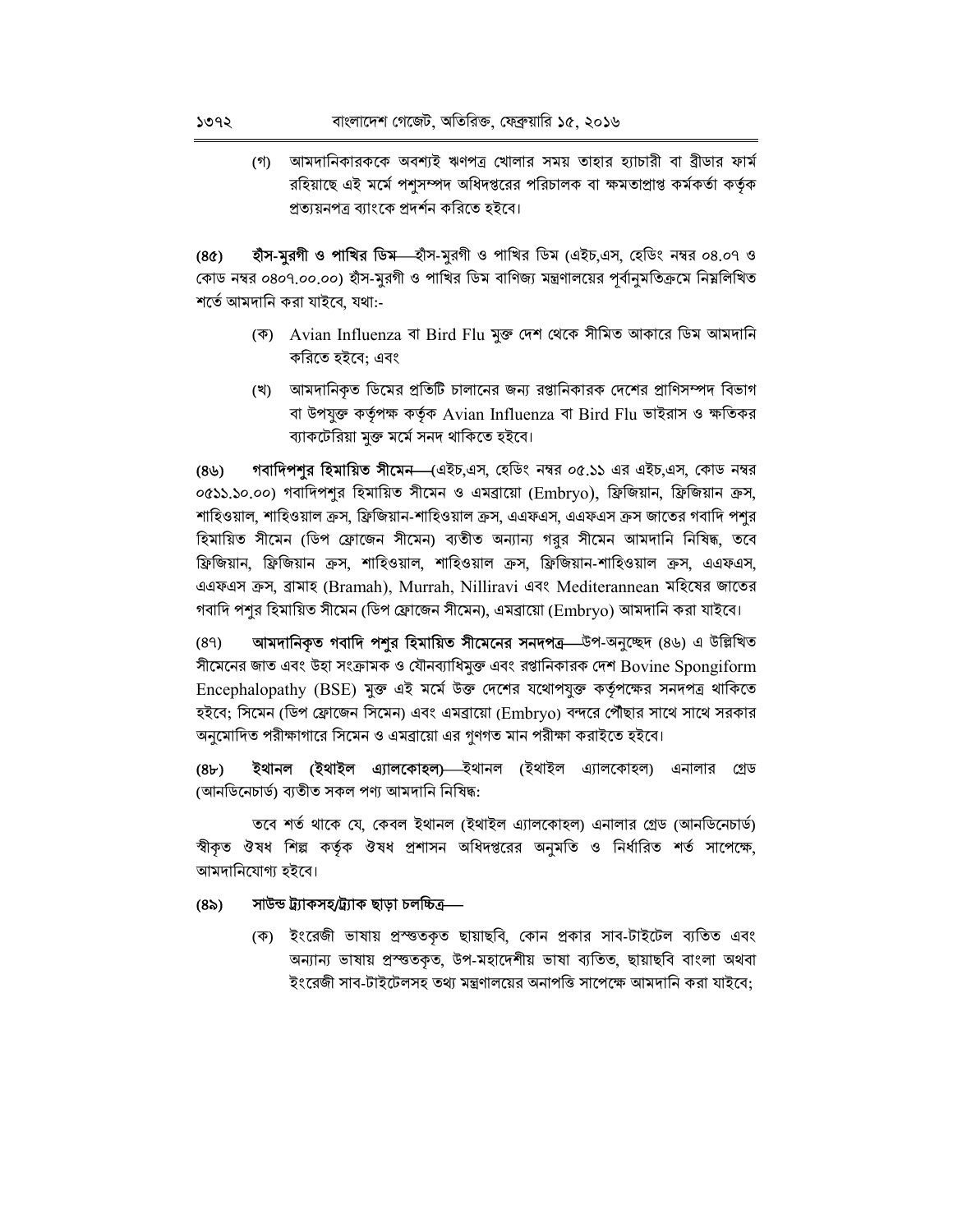(খ) উপ-মহাদেশীয় ভাষায় প্ৰস্ত্তকৃত কোন ছায়াছবি, সাব-টাইটেলসহ বা সাব-টাইটেল ব্যতীত, আমদানি করা যাইবে নাঃ

তবে শর্ত থাকে যে, এফডিসি এর সুনির্দিষ্ট সুপারিশের ভিত্তিতে যৌথ প্রযোজনায় তৈয়ারী ছায়াছবির প্রিন্ট নেগেটিভ আমদানি বা রপ্তানির জন্য, প্রয়োজন অনুসারে, আমদানি বা রপ্তানি পারমিট প্রদান করা যাইবে;

- (গ) বাংলাদেশে নির্মিত চলচ্চিত্র রপ্তানির বিপরীতে  $\operatorname{SAFTA}$  ভুক্ত দেশগুলি হইতে সমান সংখ্যক চলচ্চিত্র তথ্য মন্ত্রণালয়ের অনাপত্তি সাপেক্ষে আমদানি করা যাইবে;
- (ঘ) সকল ছায়াছবি আমদানি সেন্সর বিধি সাপেক্ষে হইবে।

[ব্যাখা। দফা (ক) এবং (খ) এর উদ্দেশ্য পূরণকল্পে ''উপ-মহাদেশীয় ভাষা'' অর্থ পাক-ভারত উপ-মহাদেশে (Indo-Pak-Sub Continent) প্রচলিত যে কোন ভাষা।]

### পুরাতন, রিকন্ডিশনড় ইঞ্জিন ও গিয়ার বক্স- $(60)$

- (ক) বাস, ট্রাক, কার, মিনিবাস ও মাইক্রোবাসের পুরাতন বা রিকন্ডিশনড় ইঞ্জিন ও গিয়ার বক্স বাণিজ্যিক ভিত্তিতে আমদানিযোগ্য, তবে এইরূপ ইঞ্জিন ও গিয়ার বক্স আমদানির ক্ষেত্রে আমদানিকৃত পণ্যের অর্থনৈতিক আয়ুস্কাল কমপক্ষে ৭ (সাত) বৎসর রহিয়াছে এই মর্মে রপ্তানিকারক দেশের শিল্প ও বণিক সমিতি অথবা আন্তর্জাতিক খ্যাতিসম্পন্ন সার্ভেয়ারের নিকট হইতে প্রত্যয়নপত্র পণ্যাদি খালাসের সময় শুল্ক কর্তৃপক্ষের নিকট দাখিল করিতে হইবে: এবং
- (খ) কোষ্টার, লঞ্চ, স্বয়ং চালিত বার্জ এবং এই ধরণের অন্যান্য জলযানে ব্যবহার্য ৩৫ (পঁয়ত্রিশ) অশ্ব শক্তির অধিক শক্তি সম্পন্ন সেকেন্ডহ্যান্ড বা রিকন্ডিশনড় বা মেরিন ডিজেল ইঞ্জিন বাণিজ্যিক ভিত্তিতে আমদানিযোগ্য হইবে।

#### টেলিযোগাযোগ ব্যবস্থার যন্ত্রপাতি  $(65)$

- (ক) বাংলাদেশ টেলিযোগাযোগ নিয়ন্ত্রণ কমিশন হইতে বেতার ফ্রিকুয়েন্সি ব্যবহারের অনুমতি সাপেক্ষে এবং উক্ত ফ্রিকুয়েন্সিতে ব্যবহৃতব্য বেতার যন্ত্রপাতি আমদানির অনাপত্তি সাপেক্ষে সংশ্লিষ্ট প্রশাসনিক মন্ত্রণালয়ের ছাড়পত্রের ভিত্তিতে বাংলাদেশ বেতার, বাংলাদেশ টেলিভিশন, বেসরকারি টেলিভিশন এবং বেসরকারি রেডিও কর্তৃক রেডিও ট্রান্সমিটার ও ট্রান্সরিসিভার ওয়্যারলেস ইকুইপমেন্ট, ওয়াকিটকি এবং সাউন্ড রেকর্ডার বা রিপ্রডিউসারসহ অন্যান্য রেডিও ব্রডকাষ্ট রিসিভার আমদানিযোগ্য হইবে:
- (খ) সংশ্লিষ্ট প্রশাসনিক মন্ত্রণালয়ের ছাড়পত্র এবং বাংলাদেশ টেলিযোগাযোগ নিয়ন্ত্রণ কমিশন এর অনাপত্তির ভিত্তিতে এই উপ-অনুচ্ছেদের দফা (ক) এ উল্লিখিত সরকারি সংস্থা ছাড়াও অন্যান্য সরকারি, আধা সরকারি এবং স্বায়ত্তশাসিত সংস্থা এবং বেসরকারি খাতেও দফা (ক) এ উল্লিখিত পণ্যাদি আমদানিযোগ্য হইবে; এবং
- (গ) বাংলাদেশ টেলিযোগাযোগ নিয়ন্ত্রণ কমিশন হইতে আমদানির অনাপত্তি সাপেক্ষে সরকারি, আধা-সরকারি এবং স্বায়ত্তশাসিত ও বেসরকারি প্রতিষ্ঠানসমূহ কর্তৃক অন্যান্য টেলিযোগাযোগ যন্ত্ৰাদি আমদানিযোগ্য হইবে।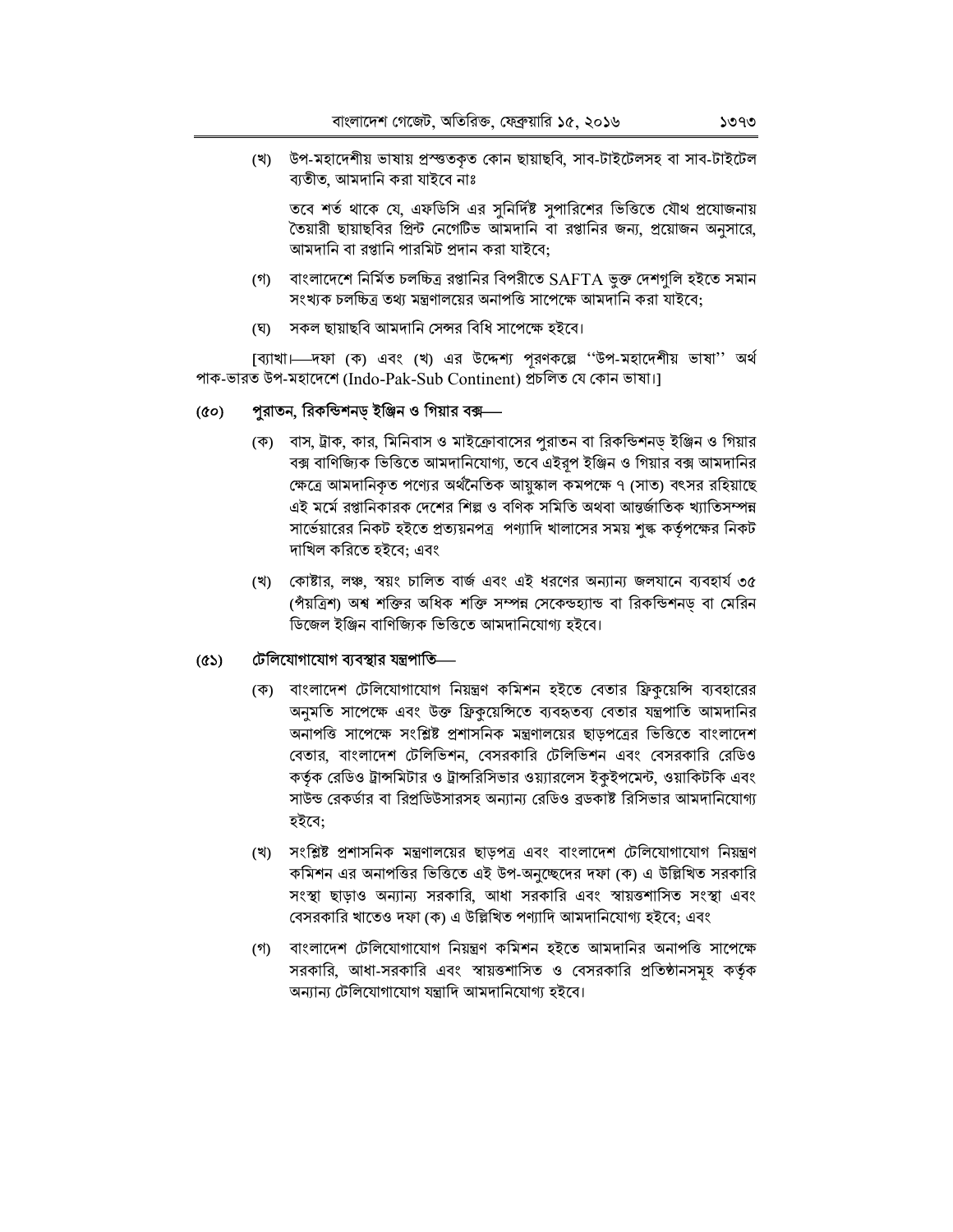রেডিও নেভিগেশনাল এইড এ্যাপারেটাস, রাডার এ্যাপারেটাস এবং রেডিও রিমোট কন্ট্রোল  $(65)$ **এ্যাপারেটাস্—**রেডিও নেভিগেশনাল এইড এ্যাপারেটাস, রাডার এ্যাপারেটাস এবং রেডিও রিমোট কন্ট্রোল এ্যাপারেটাস পোষক মন্ত্রণালয়ের ছাড়পত্রের ভিত্তিতে ব্যবহারকারী এজেন্সী কর্তৃক আমদানিযোগ্য হইবে।

**ট্যাংক এবং সীজোয়া যান—**ট্যাংক এবং সাঁজোয়া যানসহ সকল পণ্য প্ৰতিরক্ষা মন্ত্ৰণালয়  $(°)$ কৰ্তৃক আমদানিযোগ্য হইবে।

সমরাস্ত্রসহ সকল পণ্য-সমরাস্ত্রসহ সকল পণ্য প্রতিরক্ষা মন্ত্রণালয় কর্তৃক আমদানিযোগ্য  $(68)$ হইবে।

**কম্ব্যাট কাপড়—**কেবল প্ৰতিরক্ষা এবং আইন শংখলা রক্ষাকারী সার্ভিসসমহ কর্তৃক কম্ব্যাট  $(60)$ কাপড আমদানিযোগ্য হইবে।

ওজোনন্তর ক্ষয়কারী দ্রব্য—ওজোনস্তর ক্ষয়কারী দ্রব্য দ্বারা প্রস্ততকৃত বা উক্ত দ্রব্য সম্বলিত  $(45)$ পণ্য আমদানির ক্ষেত্রে ওজোনস্তর ক্ষয়কারী দ্রব্য (নিয়ন্ত্রণ) বিধিমালা, ২০০৪ অনুসরণ এবং পরিবেশ অধিদপ্তরের অনমতি গ্রহণ করিতে হইবে।

উড প্যাকিং ম্যাটেরিয়ালস বা যন্ত্রপাতি ভিড প্যাকিং ম্যাটেরিয়ালস বা যন্ত্রপাতিসহ সকল  $(69)$ প্ৰকার পণ্য আমদানিতে কাঠ বা কাঠ জাতীয় দ্রব্যাদি যাহা প্যাকিং ম্যাটেরিয়াল্স হিসাবে ব্যবহৃত হয় তাহা আমদানির ক্ষেত্রে IPPC (International Plant Protection Convention) এর ISPM-15 (International Sanitary and Phytosanitary Measures-15) নীতি অনুসরণে রপ্তানিকারক দেশের সংশ্লিষ্ট সরকারি সংস্থা কর্তৃক কাঠ ও কাঠ জাতীয় দ্রব্য Heat Treatment দ্বারা জীবানুমুক্ত করিয়া উহার Phytosanitary Certificate (উদ্ভিদ স্বাস্থ্য প্রমাণপত্র) রপ্তানি সংক্রান্ত দলিলাদির সহিত আমদানিকারককে সংশ্লিষ্ট উদ্ভিদ সংগরোধ কর্তৃপক্ষের নিকট ছাড়পত্রের জন্য দাখিল করিতে হইবে।

লবণ-সাধারণ লবণ (এইচ এস হেডিং নম্বর ২৫.০১) (পরিশোধিত বা বোল্ডার বা অন্যবিধ)  $(db)$ আমদানিযোগ্য হইবে না; তবে, Customs Act, 1969 (Act IV of 1969) এর FIRST SCHEDULE এর চ্যাপ্টার ২৮ ও ২৯ এর আওতাভুক্ত কেমিক্যাল প্রোডাক্টস উৎপাদনকারী স্বীকৃত শিল্প প্রতিষ্ঠান (সোডিয়াম ক্লোরাইড বা অন্যবিধ কোন লবণ উৎপাদনকারী প্রতিষ্ঠান ব্যতীত) কর্তৃক সংশ্লিষ্ট শিল্পের মৌলিক কাঁচামাল হিসাবে এবং ঔষধ প্রশাসন অধিদপ্তরের অনুমোদিত ব্লক লিস্ট অনযায়ী স্বীকত ঔষধ শিল্প প্ৰতিষ্ঠান কৰ্তৃক লবণ আমদানি করা যাইবে।

পরিশিষ্ট-৩ এ উল্লিখিত কেমিক্যাল—এই আদেশের পরিশিষ্ট ৩ এ উল্লিখিত কেমিক্যালসমহ.  $(\delta \delta)$ রাসায়নিক অস্ত্র (নিষিদ্ধকরণ) আইন, ২০০৬ (২০০৬ সনের ৩৭ নং আইন) এবং উহার অধীনে প্রণীত তালিকাভক্তিকরণ বিধিমালা, ২০১০ এর শর্ত পরণ সাপেক্ষে, আমদানি করা যাইবে।

কীচাতুলা—আমেরিকান কটন অর্থাৎ Western Hemisphere এলাকায় উৎপাদিত এবং  $(60)$ প্যাকিংকৃত সকল কাঁচাতৃলা আমদানির ক্ষেত্রে ফিউমিগেশন বাধ্যতামলক।

 $5098$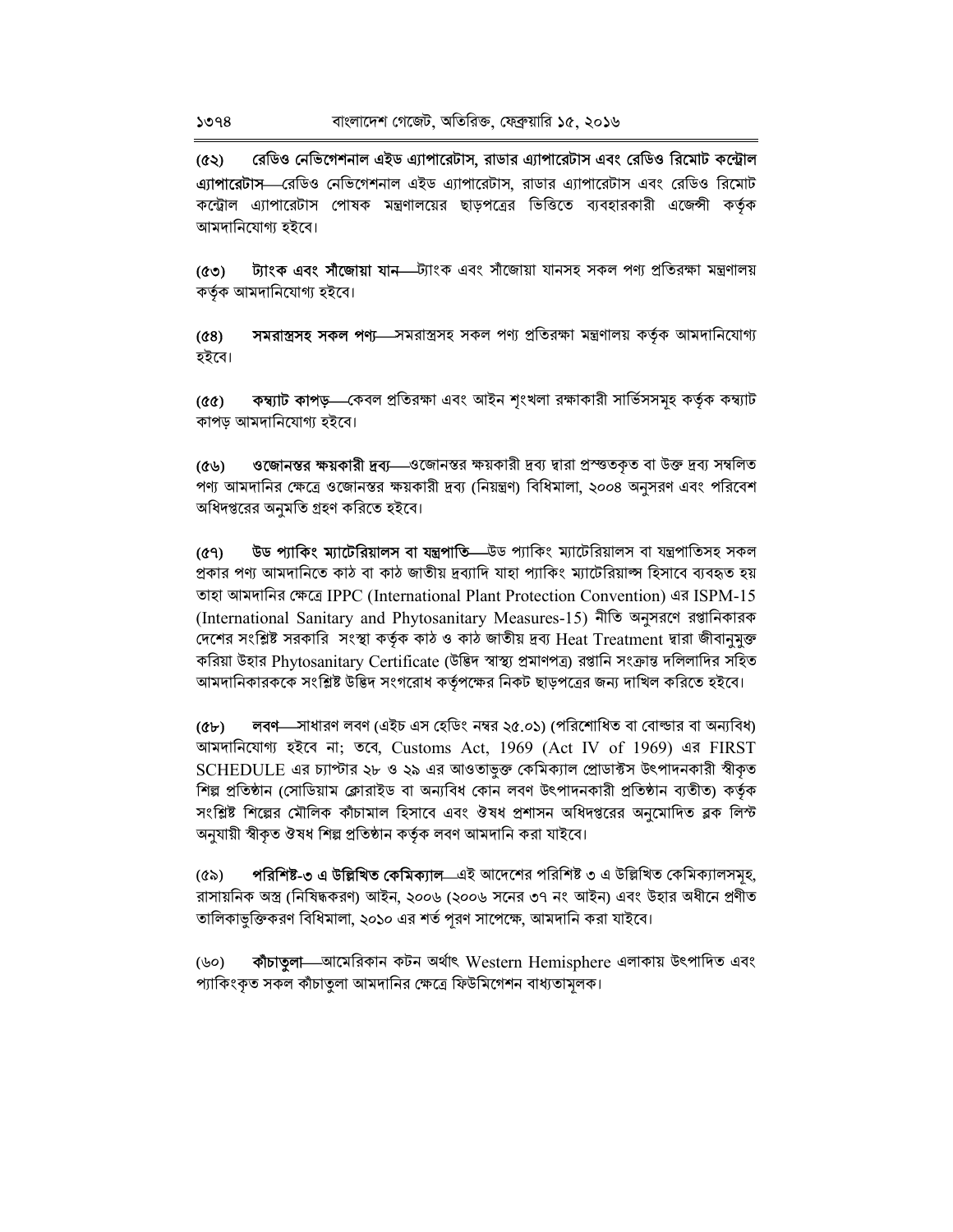## সপ্তম অধ্যায় সরকারি খাতের আমদানিকারকগণ কর্তৃক আমদানি

সরকারি খাতে আমদানি।—(১) সরকার কর্তৃক সুনির্দিষ্ট বরাদ্দের বিপরীতে মন্ত্রণালয় এবং ২৭। সরকারি বিভাগসমূহ আমদানি লাইসেন্স বা পারমিট ব্যতিরেকে পণ্য আমদানি করিতে পরিবে; তবে উদ্ভিদ ও উদ্ভিদজাত পণ্য আমদানির ক্ষেত্রে উদ্ভিদ সংগনিরোধ আইন, ২০১১ অনুযায়ী উদ্ভিদ সংরক্ষণ কর্তপক্ষের নিকট হইতে ছাড়পত্র গ্রহণ করিতে হইবে।

প্রতিরক্ষা মন্ত্রণালয় ব্যতীত অন্যান্য মন্ত্রণালয় ও সরকারি বিভাগ কর্তৃক পণ্যসামগ্রী  $(5)$ **আমদানি** প্রতিরক্ষা মন্ত্রণালয় ব্যতীত অন্যান্য মন্ত্রণালয় ও সরকারি বিভাগ কর্তৃক পণ্যসামগ্রী আমদানির উদ্দেশ্যে ঋণপত্র খোলার পূর্বে প্রথমে নিজ মনোনীত ব্যাংকের মাধ্যমে যথাযথভাবে এল,সি অথরাইজেশন ফরম জারি করাইতে হইবে।

সু**নির্দিষ্ট বরাদ্দের বিপরীতে আমদানি**—সরকার কর্তৃক প্রদত্ত সুনির্দিষ্ট বরাদ্দের বিপরীতে  $(5)$ সকল সরকারি সংস্থা, কর্পোরেশন, গবেষণা প্রতিষ্ঠান, শিল্প প্রতিষ্ঠান এবং পাবলিক বিশ্ববিদ্যালয় সরকারি বরাদ্দের বিপরীতে আমদানিযোগ্য পণ্য আমদানি করিতে পারিবে; অনুরূপভাবে সকল যোগ্য আমদানিকারকগণ তাহাদের অনুকূলে বরাদ্দের মাধ্যমে বা উপ-বরাদ্দের মাধ্যমে কোন আমদানি লাইসেন্স ব্যতিরেকেই সরাসরি তাহাদের মনোনীত ব্যাংকের মাধ্যমে আমদানিযোগ্য পণ্যের জন্য এল,সি,এ ফরমের ভিত্তিতে ঋণপত্র খুলিতে পারিবেন।

শিল্প প্রতিষ্ঠান বা সংস্থা কর্তৃক সরকারি বরাদ্দের বিপরীতে আমদানি—বৈদেশিক মুদ্রার  $(8)$ সংস্থান সাপেক্ষে সরকারি বরাদ্দের বিপরীতে আমদানির জন্য সরকারি খাতের সকল শিল্প প্রতিষ্ঠান বা সংস্থার অনুকূলে উহাদের প্রয়োজন মিটাইবার জন্য আনুপাতিক হারে অর্থ বরাদ্দ করা যাইতে পারে, এইরূপ সরকারি আমদানিকারকগণ বাণিজ্য মন্ত্রণালয় কর্তৃক অনুমোদিত সকল পণ্য উহাদের সামগ্রিক বরাদ্দের মধ্যে যে কোন অনুপাতে আমদানি করিতে পারিবে, তবে তাহারা উহাদের আমদানিকৃত মালামাল কোন অবস্থাতেই অপ্রক্রিয়াজাত অবস্থায় বিক্রি, হস্তান্তর বা অন্য কোনভাবে ব্যবহার করিতে পারিবে না।

নগদ বৈদেশিক মুদ্রায় অনুমোদিত আমদানি—সরকারি খাতের আমদানিকারকগণ সরকারি  $(\alpha)$ বরাদ্দের অতিরিক্ত নগদ বৈদেশিক মুদ্রায় আমদানিযোগ্য যে কোন পণ্য আমদানি করিতে পারিবে।

সরকারি খাতে আমদানি নিবন্ধন সনদের প্রয়োজনীয়তা—সরকারি  $(9)$ খাতের আমদানিকারকগণের ক্ষেত্রে আমদানি নিবন্ধন সনদের প্রয়োজন হইবে না।

সি এ ডি এর ভিত্তিতে আমদানি—বাংলাদেশ ব্যাংক কর্তৃক নির্ধাতির পদ্ধতিতে সরকারি  $(9)$ সংস্থাসমূহ ''ক্যাশ এগেইনষ্ট ডেলিভারী (সিএডি)'' এর ভিত্তিতে আমদানি করিতে পারিবে।

সরকারি ক্রয় এর আওতায় সরকারি ক্রয়কারী কর্তৃক পণ্য আমদানি —সরকারি সংস্থা  $(\mathbf{b})$ কর্তৃক পণ্য আমদানির ক্ষেত্রে নিম্নবর্ণিত শর্তসমূহ পূরণ করিতে হইবে, যথা:—

(ক) পণ্য আমদানির জন্য ঋণপত্র খোলার ক্ষেত্রে পাবলিক প্রকিউরমেন্ট আইন, ২০০৬ ও পাবলিক প্রকিউরমেন্ট বিধিমালা, ২০০৮ অনুসরণে সম্পাদিত চুক্তি অনুসৃত হইবে; এবং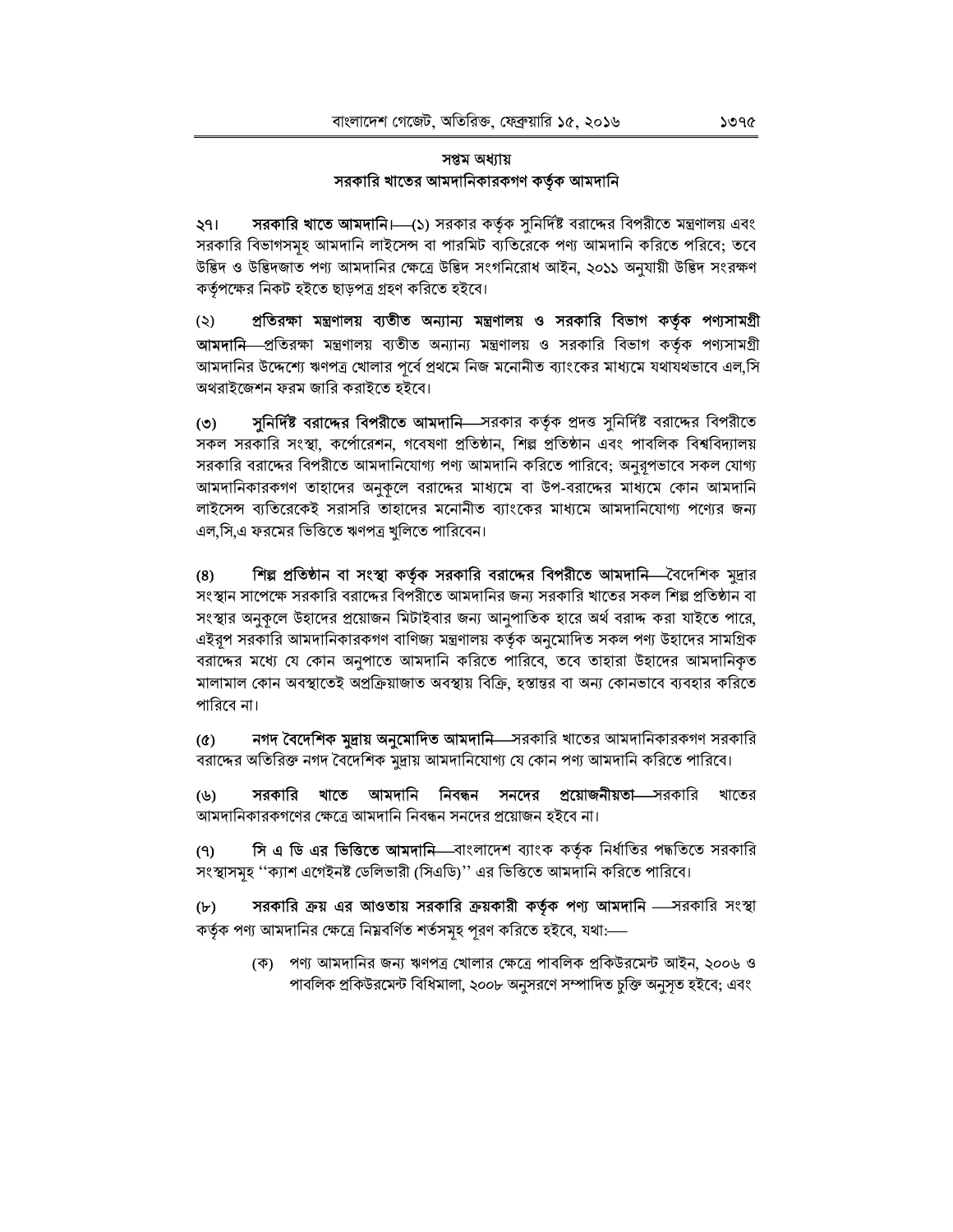(খ) নগদ অর্থ এবং শর্তযুক্ত ঋণ অথবা অনুদানের অধীনে পণ্য আমদানির ক্ষেত্রে নিবন্ধনপ্রাপ্ত ইনডেন্টর বা বিদেশী সরবরাহকারীর নিকট হইতে ঋণচুক্তির শর্তানুসারে দরপত্র নিতে হইবে:

তবে শর্ত থাকে যে, নিজস্ব পণ্য (প্রোপ্রাইটরী আইটেম) আমদানির ক্ষেত্রে বা চালান মূল্য এক লক্ষ টাকার কম হইলে এই শর্ত প্রযোজ্য হইবে না।

জাহাজীকরণের পূর্বে মালামাল পরিদর্শন—যে সকল ক্ষেত্রে একটি মাত্র পণ্যের মূল্য  $(\delta)$ ৫০,০০,০০০.০০ (পঞ্চাশ লক্ষ) টাকা বা উহার অধিক সেই সকল ক্ষেত্রে আমদানিকারক সংস্থা জাহাজীকরণের পূর্বে মালামাল পরিদর্শনের ব্যবস্থা করাইবেন।

জাহাজীকরণের পর্বে একটি আন্তর্জাতিক মানের সমীক্ষক দ্বারা পণ্য পরিদর্শন করাইতে হইবে:  $(S<sub>O</sub>)$ 

তবে শর্ত থাকে যে, সরকারি সংস্থা কর্তৃক আমদানিকৃত মালামাল প্রাক-পরিদর্শন সনদ ছাড়াই ছাড় করানো যাইবে, যদি আমদানিকারক সংস্থার প্রশাসনিক মন্ত্রণালয় এই মর্মে প্রত্যয়ন করে যে. মন্ত্রণালয় কর্তৃক প্রাক-পরিদর্শনের শর্ত সংশ্লিষ্ট আমদানির ক্ষেত্রে শিথিল করা হইয়াছে অথবা কোন একটি নির্দিষ্ট চালানের ক্ষেত্রে প্রাক-পরিদর্শন প্রয়োজনীয় বলিয়া বিবেচিত হয় নাই।

ট্রেডিং কর্পোরেশন অব বাংলাদেশ (টি সি বি) কর্তৃক আমদানি—টিসিবি যে কোন  $(55)$ আমদানিযোগ্য পণ্য, অস্ত্রশস্ত্র, গোলাবারুদ এবং বাণিজ্য মন্ত্রণালয়ের পূর্বানুমতিক্রমে নির্দিষ্ট সময় সীমার মধ্যে অনুমোদিত পরিমাণ নিষিদ্ধ বা শর্তযুক্ত পণ্য আমদানি করিতে পারিবে এবং টিসিবি এই আদেশে প্রদত্ত শিল্প ও বাণিজ্যিক আমদানি সংক্রান্ত সকল সুবিধা ভোগ করিবে।

### অষ্টম অধ্যায়

### ইম্পোৰ্ট ট্ৰেড কন্ট্ৰোল (আই টি সি) কমিটি

আইটিসি কমিটি। (১) আমদানিকারক এবং শুল্ক কর্তৃপক্ষের মধ্যে আমদানিকৃত পণ্যের ২৮। আইটেমের শ্রেণিবিন্যাস অথবা বিবরণ সম্পর্কে কোন বিরোধের ক্ষেত্রে, আমদানিকারক চট্টগ্রাম, ঢাকা, খুলনা, বেনাপোল এবং সিলেটে গঠিত সংশ্লিষ্ট স্থানীয় আই,টি,সি কমিটির নিকট বিষয়টি ন্যায়সংগত নিষ্পত্তির জন্য আবেদন করিতে পারিবেন।

প্রধান নিয়ন্ত্রক, স্থানীয় শিল্প ও বণিক সমিতি এবং শৃঙ্ক কর্তৃপক্ষের প্রতিনিধি সমন্বয়ে স্থানীয়  $(5)$ আই.টি.সি কমিটি গঠিত হইবে এবং আমদানি ও রপ্তানি নিয়ন্ত্রণ দপ্তরের প্রতিনিধি এই কমিটির প্রধান হইবেন।

বিশেষ কোন শ্রেণির পণ্য সম্পর্কে আলোচনা ও সিদ্ধান্ত গ্রহণের প্রয়োজন থাকিলে ঐ শ্রেণির  $(\circ)$ প্রতিনিধিত্বকারী সংশ্লিষ্ট পেশাভিত্তিক সমিতির প্রতিনিধিকে স্থানীয় আই.টি.সি কমিটির সভায় যোগদানের জন্য আমন্ত্রণ জানাইতে হইবে।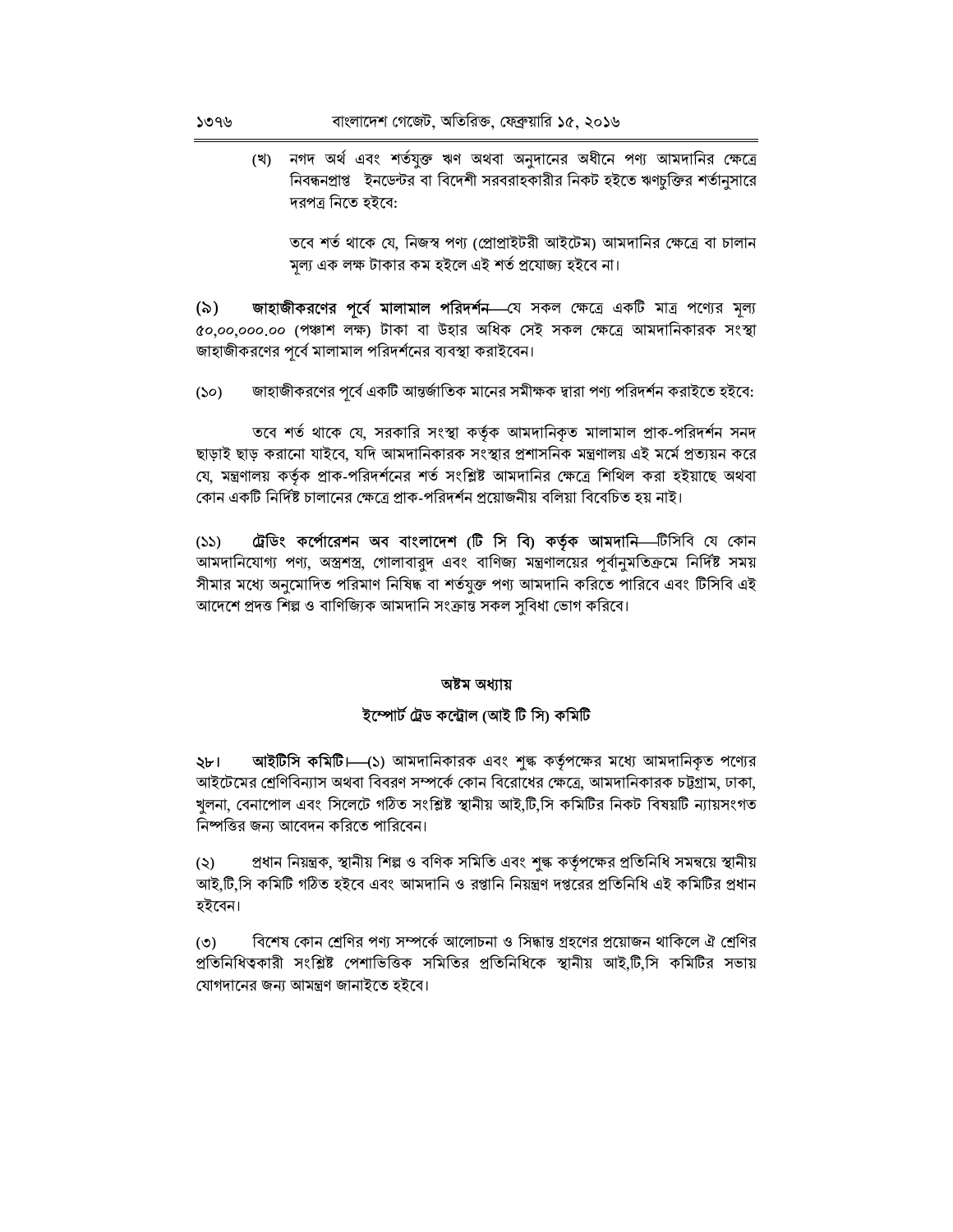স্থানীয় আই,টি,সি কমিটিতে সংশ্লিষ্ট আমদানিকারককে তাহার বক্তব্য পেশ করার সুযোগ  $(8)$ প্রদান করিতে হইবে এবং উক্ত কমিটি কর্তৃক ১৫ (পনের) দিনের মধ্যে প্রয়োজনীয় সিদ্ধান্ত গ্রহণ করিতে হইবে।

আমদানিকারক স্থানীয় আই,টি,সি কমিটির সিদ্ধান্তে সন্তুষ্ট না হইলে প্রধান নিয়ন্ত্রকের  $\left( \mathbf{\hat{v}}\right)$ সভাপতিত্বে এবং জাতীয় রাজস্ব বোর্ড, সংশ্লিষ্ট পোষক ও ফেডারেশন অব চেম্বারস অব কমার্স এন্ড ইন্ডাষ্ট্রির প্রতিনিধি সমন্বয়ে গঠিত ঢাকাস্থ কেন্দ্রীয় আই.টি.সি কমিটির বরাবরে আপীল করিতে পারিবেন।

আমদানিকারক আপীল পর্যায়ের সিদ্ধান্তে সন্তুষ্ট না হইলে Review, Appeal and (৬) Revision Order, 1977 এর বিধান অনুসারে বাণিজ্য মন্ত্রণালয়ের সচিবের নিকট রিভিশন আবেদন করিতে পারিবেন।

আপীল আবেদন ছাড়াও প্রধান নিয়ন্ত্রক আই,টি,সি সম্পর্কিত যে কোন কেস, প্রয়োজনবোধে,  $(9)$ কেন্দ্রীয় আই. টি. সি কমিটির নিকট উপস্থাপন করিতে পারিবেন।

### নবম অধ্যায়

### স্বীকৃতিপ্রাপ্ত চেম্বার অব কমার্স এন্ড ইন্ডাস্ট্রিজ এবং ট্রেড এসোসিয়েশন এর বাধ্যতামূলক সদস্য পদ

সদস্য পদ গ্রহণ ইত্যাদি।—(১) সকল আমদানিকারক, রপ্তানিকারক ও ইনডেন্টরকে স্বীকৃত ১৯। শিল্প ও বণিক সমিতির অথবা সমগ্র বাংলাদেশ ভিত্তিক তাহার নিজ ব্যবসার প্রতিনিধিত্বকারী সংশ্লিষ্ট ট্রেড এসোসিয়েশনের সদস্য পদ বাধ্যতামূলকভাবে গ্রহণ করিতে হইবে:

তবে শর্ত থাকে যে, জনস্বার্থে সরকার এই ধারার বিধান হইতে যে কোন আমদানিকারক, রপ্তানিকারক ও ইনডেন্টরকে অব্যাহতি প্রদান করিতে পারিবেন (ট্রেড এসোসিয়েশনের তালিকা পরিশিষ্ট-৪)।

যে সকল ক্ষেত্রে আমদানিকারক, রপ্তানিকারক ও ইনডেন্টরগণকে স্বীকৃত শিল্প ও বণিক  $(5)$ সমিতি অথবা সমগ্ৰ বাংলাদেশ ভিত্তিক বা ট্ৰেড এসোসিয়েশনের সাময়িক সদস্য পদ প্ৰাথমিক সদস্যপদের বিপরীতে আইআরসি বা ইআরসি জারি করা হইবে সেই সকল ক্ষেত্রে তাহাদের আইআরসি বা ইআরসি এর মেয়াদ সাময়িক সদস্য পদ বা প্রাথমিক সদস্য পদের মেয়াদ পর্যন্ত বলবৎ থাকিবে এবং পরবর্তীতে স্থায়ী বা নিয়মিত সদস্য সনদপত্র দাখিল করা হইলে সাময়িক ইআরসি বা আইআরসি ফেরত নেওয়ার পর স্থায়ী বা নিয়মিত আইআরসি বা ইআরসি জারী করা হইবে।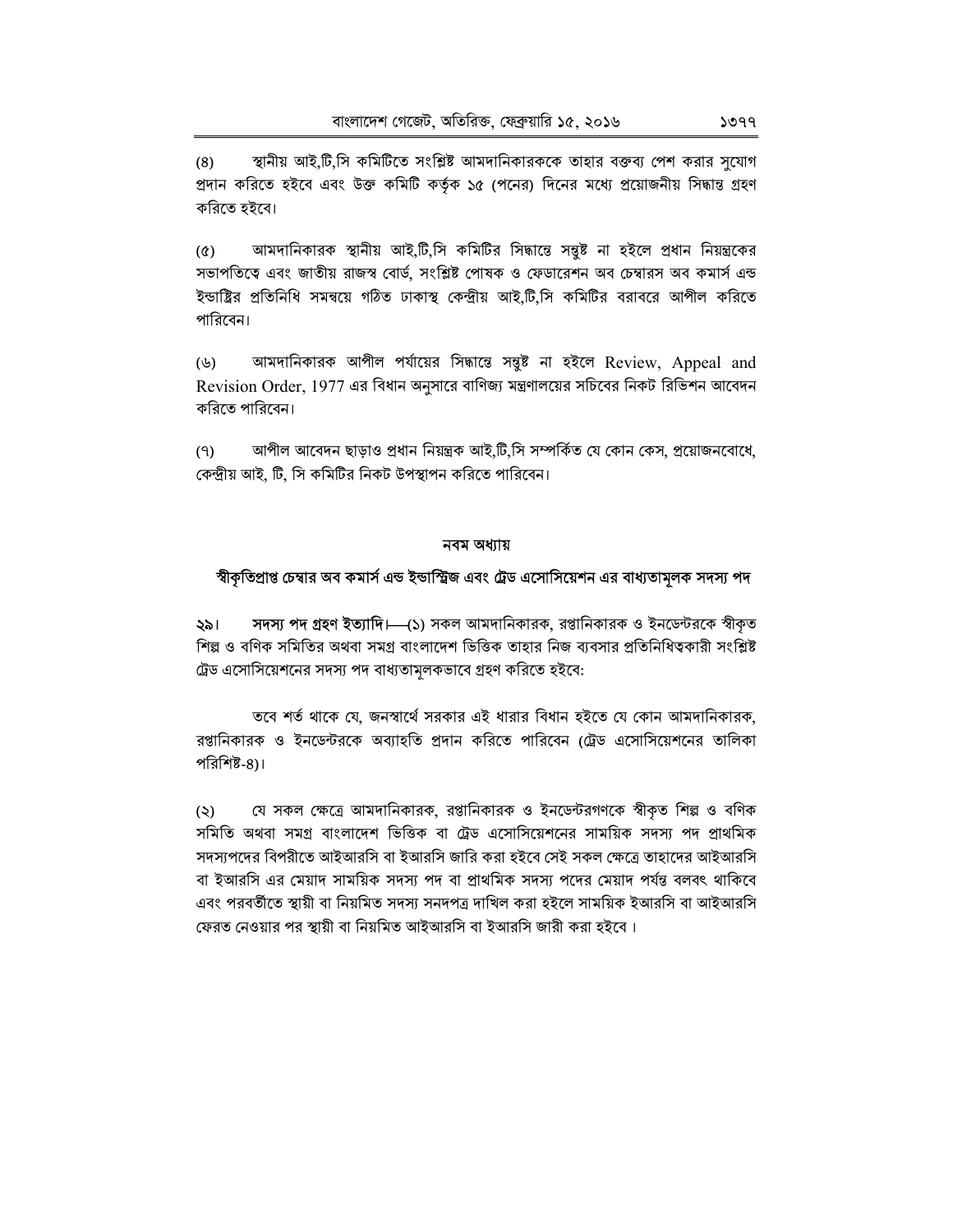# পরিশিষ্ট-১

## নিয়ন্ত্রিত পণ্যের তালিকা

## 'ক' অংশ

| এইচ এস      | এইচ এস কোড নম্বর | পণ্যের বিবরণ ও বিধান                                                                                                                                                                                                                                                                                                                                                                                                                                                                                                                                                                                                                                                                                                                                                                                                                                                                                  |  |
|-------------|------------------|-------------------------------------------------------------------------------------------------------------------------------------------------------------------------------------------------------------------------------------------------------------------------------------------------------------------------------------------------------------------------------------------------------------------------------------------------------------------------------------------------------------------------------------------------------------------------------------------------------------------------------------------------------------------------------------------------------------------------------------------------------------------------------------------------------------------------------------------------------------------------------------------------------|--|
| হেডিং নম্বর |                  |                                                                                                                                                                                                                                                                                                                                                                                                                                                                                                                                                                                                                                                                                                                                                                                                                                                                                                       |  |
| S           | ₹                | ৩                                                                                                                                                                                                                                                                                                                                                                                                                                                                                                                                                                                                                                                                                                                                                                                                                                                                                                     |  |
| 00.09       | সকল এইচ এস কোড   | চিংড়ি মাছ আমদানি নিষিদ্ধ।                                                                                                                                                                                                                                                                                                                                                                                                                                                                                                                                                                                                                                                                                                                                                                                                                                                                            |  |
| 52.09       | সকল এইচ এস কোড   | পপি সীড ও পোস্ত দানা আমদানি নিষিদ্ধ (মসল্লা হিসাবে অথবা<br>অন্য কোন ভাবেও পোস্ত দানা আমদানি যোগ্য হইবে না)।                                                                                                                                                                                                                                                                                                                                                                                                                                                                                                                                                                                                                                                                                                                                                                                           |  |
| 32.55       | সকল এইচ এস কোড   | ঘাস (এনড়োপোজেন এসপিপি) এবং ভাং (ক্যানাবিস<br>সাটিভা) আমদানি নিষিদ্ধ।                                                                                                                                                                                                                                                                                                                                                                                                                                                                                                                                                                                                                                                                                                                                                                                                                                 |  |
| ১৩.০২       | সকল এইচ এস কোড   | আফিম আমদানি নিষিদ্ধ। আগরআগর ও পেকটিন ব্যতীত<br>সকল পণ্য ঔষধ প্রশাসন অধিদপ্তর এবং ঔষধ শিল্প ব্যতীত<br>শিল্পের<br>আমদানির<br>সংশ্লিষ্ট<br>জন্য<br>ক্ষেত্ৰে<br>অন্যান্য<br>পোষক/মন্ত্রণালয়/সংস্থা এর পূর্বানুমতি গ্রহণ করিতে হইবে।                                                                                                                                                                                                                                                                                                                                                                                                                                                                                                                                                                                                                                                                      |  |
| ২৩.০৭       | ২৩০৭.০০.০০       | ওয়াইন লীজ, আরগোল আমদানি নিষিদ্ধ।                                                                                                                                                                                                                                                                                                                                                                                                                                                                                                                                                                                                                                                                                                                                                                                                                                                                     |  |
| ২৭.১০       | 2920.00.92       | (ক) নিজস্ব শিল্প কারখানা/ব্যবসা প্রতিষ্ঠানে ব্যবহারের জন্য<br>ফার্ণেস অয়েল আমদানির ক্ষেত্রে:-<br>(5) Bangladesh Petroleum Act, 1974 (Act<br>$LXIX$ of 1974) এবং সময় সময়, সরকার<br>কর্তৃক জারিকৃত এতদসম্পর্কিত বিধি-বিধান<br>আমদানিকারকগণের ক্ষেত্রে প্রযোজ্য হইবে;<br>(২) আমদানিতব্য ফার্ণেস অয়েলের পরিমাণ<br>ভ<br>গুণগতমান আমদানিকারক কর্তৃক বাংলাদেশ<br>পেট্রোলিয়াম কর্পোরেশনকে প্রতি মাসের ৫(পাঁচ)<br>তারিখের মধ্যে অবহিত করিতে হইবে; এবং<br>৩) আমদানিকারককে প্রচলিত<br>আইন অনুযায়ী<br>বিস্ফোরক এবং অন্যান্য প্রয়োজনীয় লাইসেন্স<br>গ্ৰহণ করিতে হইবে।<br>(খ) অন্যান্য ব্যবহারকারীদের নিকট বিক্রয়/বিপণনের জন্য<br>আমদানির ক্ষেত্রে:–<br>(5) Bangladesh Petroleum Act, 1974 (Act<br>$LXIX$ of 1974) এর বিধান অনুসারে এতদ্বিষয়ে<br>বাংলাদেশ পেট্রোলিয়াম কর্পোরেশনের সাথে চুক্তি<br>স্বাক্ষর করিতে হইবে এবং সময় সময় সরকার<br>জারিকৃত<br>কৰ্তৃক<br>এতদসম্পর্কিতবিধি-বিধান<br>প্ৰযোজ্য হইবে; |  |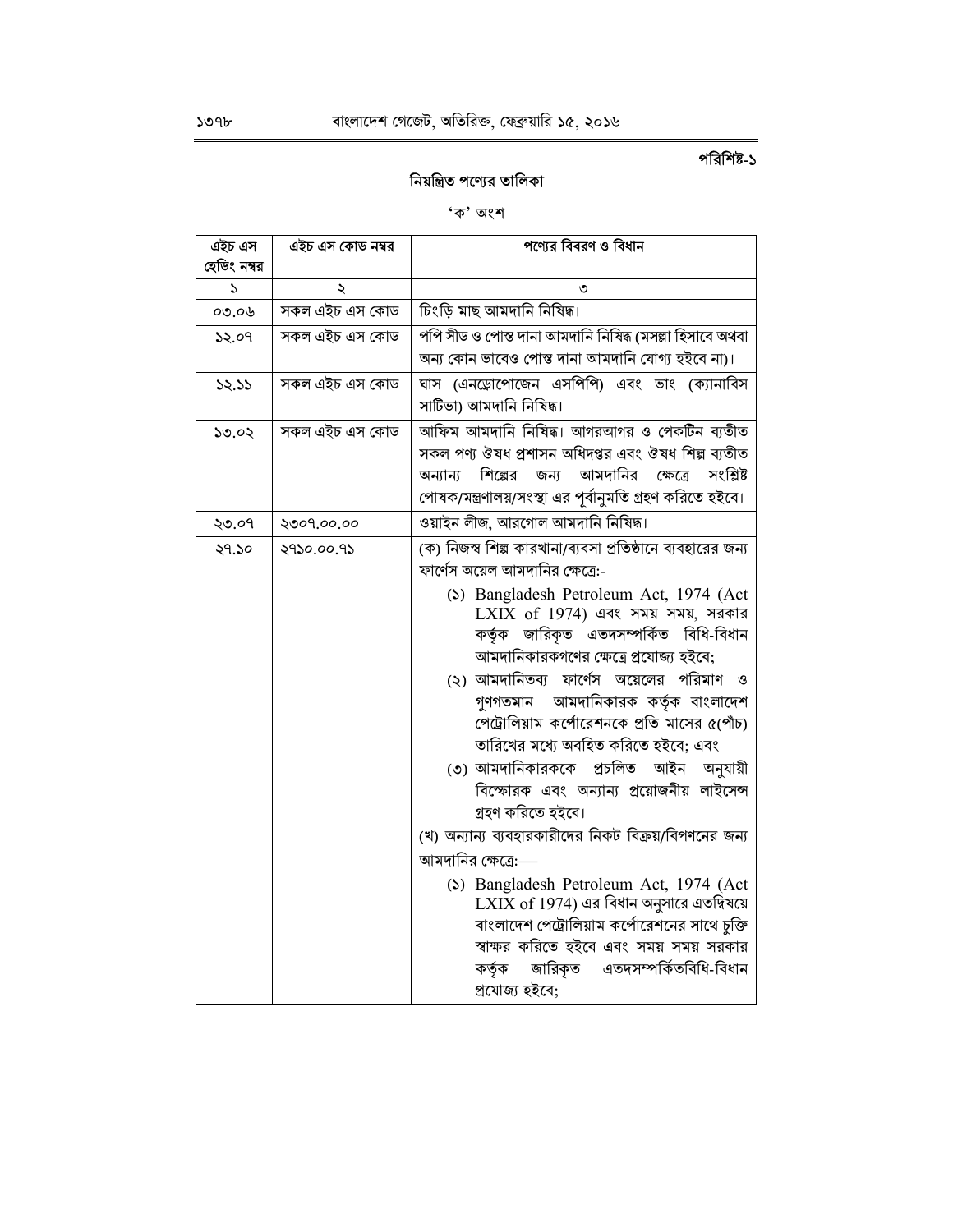|       |                | (২) বিক্রিতব্য পেট্রোলিয়াম পণ্যের গুণগতমান<br>বিএসটিআই এর স্পেসিফিকেশন অনুযায়ী হইতে<br>হইবে;                                                                                                     |
|-------|----------------|----------------------------------------------------------------------------------------------------------------------------------------------------------------------------------------------------|
|       |                | ৩) আমদানিকারককে ফার্ণেস অয়েল সংগ্রহ, মজুদ<br>ও বিপণনের যাবতীয় প্রয়োজনীয় ব্যবস্থা গ্রহণ<br>করিতে হইবে;                                                                                          |
|       |                | (8) বাংলাদেশ পেট্রোলিয়াম কর্পোরেশন<br>಄<br>বিএসটিআই এর প্রতিনিধিদল বিক্রিতব্য পণ্যের<br>গুণগতমান পরীক্ষার জন্য যে কোন সময়ে<br>আমদানিকারকের যে কোন স্থাপনা  পরিদর্শন<br>করিতে পারিবে;             |
|       |                | (৫) আমদানিকৃত ফার্ণেস অয়েল বাজার মূল্যে বিক্রয়<br>করিতে হইবে;                                                                                                                                    |
|       |                | (৬) আমদানিকারককে প্রচলিত আইন অনুযায়ী<br>বিস্ফোরক এবং অন্যান্য প্রয়োজনীয় লাইসেন্স<br>সংগ্ৰহ করিতে হইবে;                                                                                          |
|       |                | (৭) কেবল ফার্ণেস অয়েল ব্যবহারকারী<br>শিল্প<br>কারখানার নিকট সরাসরি ফার্ণেস অয়েল বিক্রয়<br>করিতে হইবে; এবং                                                                                       |
|       |                | (৮) মাসিক আমদানিকৃত এবং বিপণনকৃত ফাৰ্ণেস<br>অয়েলের পরিমাণ ও গুনগতমান উল্লেখপূর্বক প্রতি<br>মাসের ৫ (পাঁচ) তারিখের মধ্যে বাংলাদেশ<br>পেট্রোলিয়াম কর্পোরেশনের নিকট প্রতিবেদন<br>প্ৰেরণ করিতে হইবে। |
| 29.55 | সকল এইচ এস কোড | লিকুইফাইড ন্যাচারাল গ্যাস (এলএনজি), লিকুইফাইড<br>প্রপ্রেন ও বিউটেনস(যাহা এলপিজি'র অংগ) ব্যতীত<br>পেট্রোলিয়াম গ্যাস এবং অন্যান্য গ্যাসীয় হাইড়ো-কার্বন<br>আমদানি নিষিদ্ধ।                         |
| ২৭.১৩ | সকল এইচ এস কোড | পেট্রোলিয়াম কোক এবং পেট্রোলিয়াম বিটুমিন ব্যতীত<br>পেট্রোলিয়াম তৈলের রেসিডিউ সমৃহসহ সকল<br>পণ্য<br>আমদানি নিষিদ্ধ।                                                                               |
| ২৯.২৯ | ২৯২৯.৯০.০০     | ঘন চিনি  (Sodium Cyclamate ) আমদানি নিষিদ্ধ।                                                                                                                                                       |
| ২৯.৩০ | ২৯৩০.৯০.০০     | কৃত্রিম সরিষার তৈল (এ্যালাইল আইসোথায়ো সায়োনেট)<br>আমদানি নিষিদ্ধ।                                                                                                                                |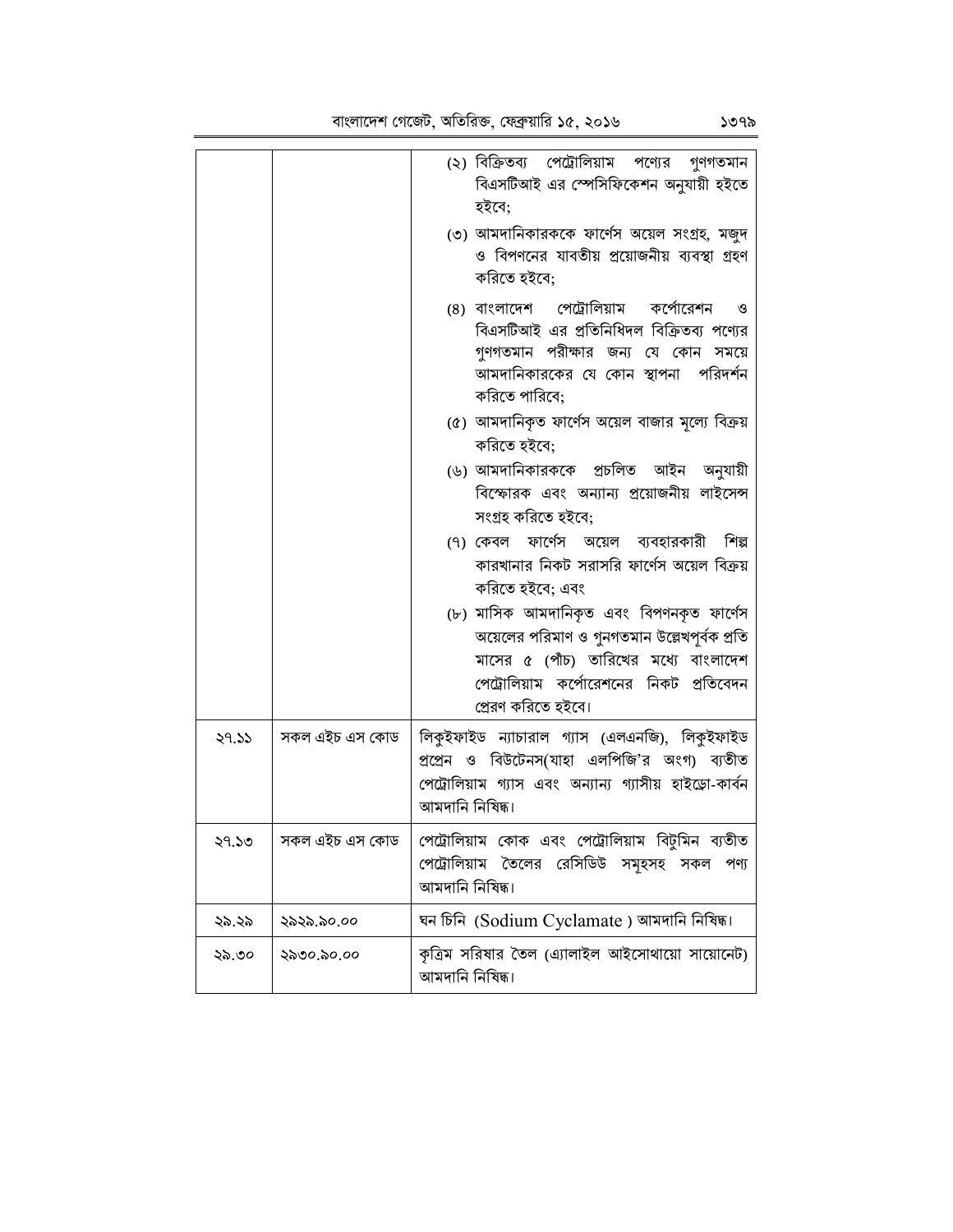| Ob.               | সকল এইচ এস কোড | হেপ্টক্লোর-৪০, ডল্লিউপি, ডিডিটি, ডাইক্রোটোপস জেনেরিক         |
|-------------------|----------------|--------------------------------------------------------------|
|                   |                | নামে বাইড়িন ব্রান্ড, মিথাইল ব্রোমাইড, ক্লোরেডেন-৪০          |
|                   |                | ডব্লিউপি এবং ডায়েলড়িন নামক কীটনাশকসমূহ আমদানি              |
|                   |                | নিষিদ্ধ; তবে এই এইচ এস হেডিং এর বিপরীতে                      |
|                   |                | শ্ৰেণিবিন্যাসযোগ্য অন্যান্য পণ্যসমূহ নিম্নবৰ্ণিত শৰ্ত        |
|                   |                | সাপেক্ষে আমদানিযোগ্য, যথা:-                                  |
|                   |                | (ক) এই আদেশের অনুচ্ছেদ ২৬ এর উপ-অনুচ্ছেদ (১৪) তে             |
|                   |                | বৰ্ণিত শৰ্ত সাপেক্ষে আমদানিযোগ্য;                            |
|                   |                | (খ) স্বাস্থ্য মন্ত্রণালয়ের সার্টিফিকেট ও নিশ্চয়তা প্রদানের |
|                   |                | ভিত্তিতে কেবল জনস্বাস্থ্যে ব্যবহারের উদ্দেশ্যে সংশ্লিষ্ট     |
|                   |                | প্রতিষ্ঠান কর্তৃক বাণিজ্য মন্ত্রণালয়ের পূর্বানুমতিক্রমে     |
|                   |                | সিনথেটিক পাইরিথ্রয়েড গ্রয়পের ডেলট্রামেথ্রিন আমদানি         |
|                   |                | করা যাইবে;                                                   |
|                   |                | (গ) নিম্নবৰ্ণিত শৰ্ত সাপেক্ষে সিনথেটিক পাইরিথ্রয়েড গ্রুপের- |
|                   |                | (1) Cyhalothrin,                                             |
|                   |                | (2) Cypermethrin,                                            |
|                   |                | (3) Cyfluthrin,                                              |
|                   |                | (4) Fenvelarate,                                             |
|                   |                | (5) Alpha Cypermethrin,                                      |
|                   |                | (6) Es-Fenvalerate,                                          |
|                   |                | (7) Deltamethrin,                                            |
|                   |                | (8) Danitol 10 EC (Fenpropathrin)                            |
|                   |                | কীটনাশক আমদানি করা যাইবে, যথা:-                              |
|                   |                | (অ) আমদানিকৃত কীটনাশকের বিবরণ অবশ্যই কৃষি                    |
|                   |                | সম্প্রসারণ অধিদপ্তরকে প্রদান করিতে হইবে এবং                  |
|                   |                | কৃষি সম্প্রসারণ অধিদপ্তর উহার ব্যবহার মনিটর                  |
|                   |                | করিবে;                                                       |
|                   |                | (আ) Pesticide Rules, 1985 মোতাবেক অনুমোদিত                   |
|                   |                | মাত্রা অনুযায়ী উহা ব্যবহার করিতে হইবে।                      |
| 89.0 <sub>b</sub> | সকল এইচ এস কোড | ৪.৫ সেন্টিমিটার এর কম ব্যাস বা দৈর্ঘ্যের ফাঁস বিশিষ্ট মাছ    |
|                   |                | ধরার জাল তথা কারেন্ট জাল (গীলনেট) আমদানি নিষিদ্ধ;            |
|                   |                | তবে ৪.৫ সেন্টিমিটার এবং তদূর্ধ্ব ফাঁস বিশিষ্ট জাল            |
|                   |                | Marine Fisheries Ordinance, 1983 (Ord. No.                   |
|                   |                | $XXXV$ of 1983) এর আওতায় মৎস্য অধিদপ্তরের                   |
|                   |                | মহাপরিচালকের পূর্বানুমোদনক্রমে কেবল ডীপ সি ফিশিং             |
|                   |                | নৌযান কর্তৃক আমদানিযোগ্য হইবে; মৎস্য অধিদপ্তরের              |
|                   |                | মহাপরিচালক প্রতি বৎসর ট্রলার প্রতি এক<br>জন                  |
|                   |                | আমদানিকারককে ৪.৫ সেন্টিমিটার ব্যাস ফাঁস বিশিষ্ট              |
|                   |                | জালের ক্ষেত্রে সর্বাধিক ৮(আট) ব্যাগ-স্যাক<br>পৰ্যন্ত         |
|                   |                | আমদানির অনুমতি প্রদান করিতে পারিবেন।                         |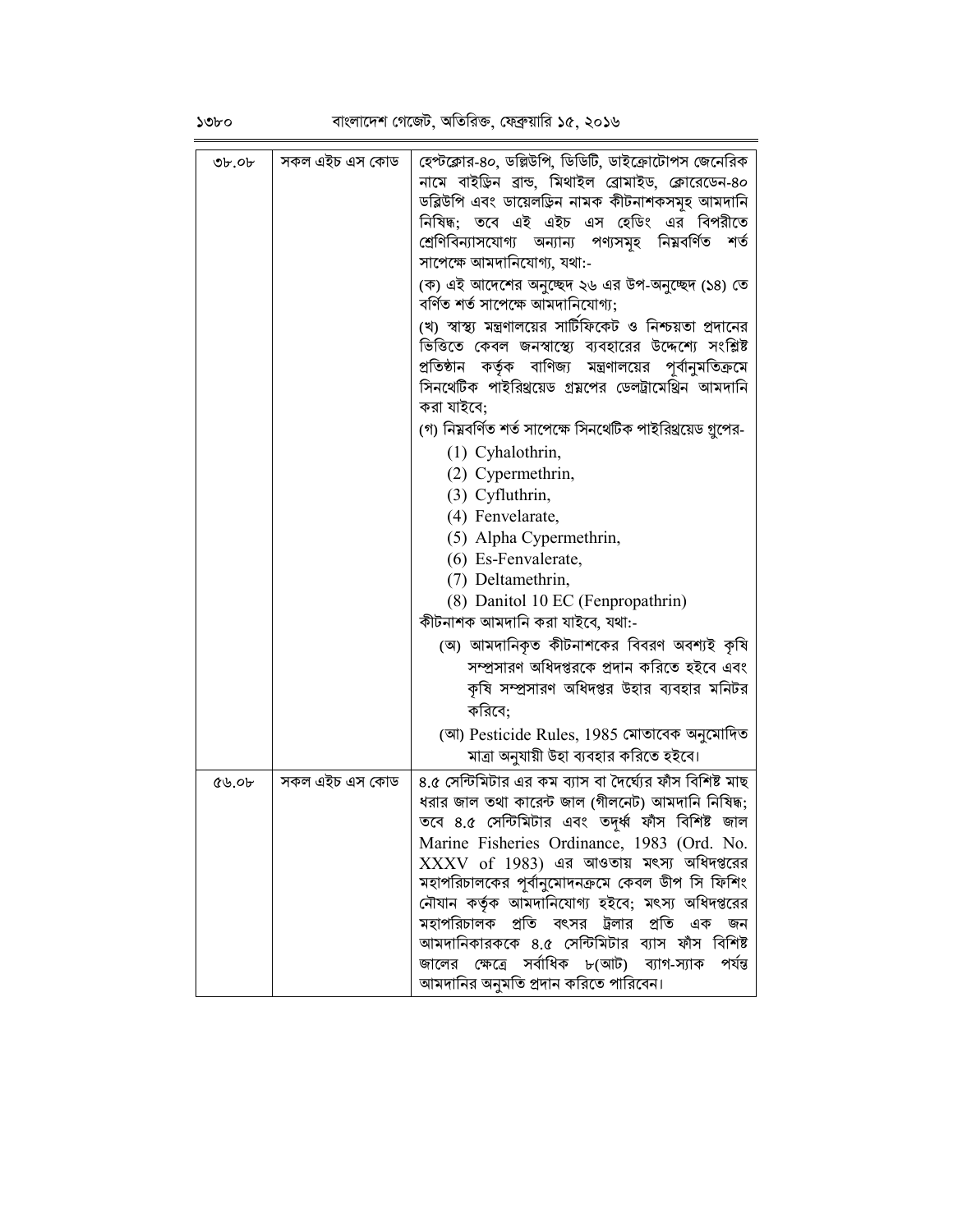| ৬৩.০৫                  | ৬৩০৫.৩৩.০০               | পলিপ্ৰোপাইলিন ব্যাগ ও পলিইথিলিন ব্যাগ আমদানি নিষিদ্ধ।                                                                                                                                                                                                                                                                                                                                                                                                                                                                                                                                                                                                                                                                                                                                                                                                               |
|------------------------|--------------------------|---------------------------------------------------------------------------------------------------------------------------------------------------------------------------------------------------------------------------------------------------------------------------------------------------------------------------------------------------------------------------------------------------------------------------------------------------------------------------------------------------------------------------------------------------------------------------------------------------------------------------------------------------------------------------------------------------------------------------------------------------------------------------------------------------------------------------------------------------------------------|
| b8.0b                  | b80b.50.50<br>৮৪০৮.৯০.২০ | থ্রি হইলার যানবাহনের (টেম্পু, অটোরিক্সা ইত্যাদি) দুই<br>স্ট্ৰোক ইঞ্জিনসহ চেসিস আমদানি নিষিদ্ধ।                                                                                                                                                                                                                                                                                                                                                                                                                                                                                                                                                                                                                                                                                                                                                                      |
|                        | $b80b$ .20.20            |                                                                                                                                                                                                                                                                                                                                                                                                                                                                                                                                                                                                                                                                                                                                                                                                                                                                     |
| b9.05<br>হইতে<br>b9.08 | সকল এইচ এস কোড           | (ক) যে কোন সিসি এর মোটর কার, মাইক্রোবাস,<br>মিনিবাস, জীপসহ অন্যান্য পুরাতন যানবাহন এবং ট্রাক্টর<br>নিয়বর্ণিত শর্তে আমদানিযোগ্য, যথা:-<br>(১) জাহাজীকরণ করিবার ক্ষেত্রে কোন যানবাহনই<br>৫(পাঁচ) বৎসরের অধিক পুরাতন হইবে না;<br>(২) যে দেশে গাড়ী তৈরী হইয়াছে কেবল সেই দেশ<br>(কান্ট্রি অব অরিজিন) হইতেই পুরাতন গাড়ী<br>আমদানি করা যাইবে; তৃতীয় কোন দেশের<br>মাধ্যমে পুরাতন গাড়ী আমদানি করা যাইবে না;<br>তবে শর্ত থাকে যে, ব্যক্তিগত ব্যবহারের উদ্দেশ্যে<br>পুরাতন গাড়ী তৃতীয় কোন দেশে ব্যক্তিগতভাবে<br>ব্যবহৃত পুরাতন বা রিকন্ডিশন্ড গাড়ী ভিন্ন অন্য<br>কোন পুরাতন বা রিকন্ডিশন্ড গাড়ী তৃতীয় কোন<br>দেশ হইতে আমদানি করা যাইবে না এবং তৃতীয়<br>কোন দেশ হইতে আমদানির ক্ষেত্রে, যে দেশে<br>গাড়ীটি ব্যবহার করা হইয়াছে (কান্ট্রি অব ইউজ)<br>সেই দেশে গাড়িটির রেজিস্ট্রেশন সনদ এবং<br>রেজিস্ট্রেশন বাতিলের সনদ কাস্টমস কর্তৃপক্ষের<br>নিকট দাখিল করিতে হইবে; |
|                        |                          | (৩) জাপান হইতে পুরাতন গাড়ী আমদানির ক্ষেত্রে<br>জাপান অটো এ্যাপ্রেইজাল ইনস্টিটিউট (জে এ এ<br>আই) ও অন্যান্য দেশে তৈরী পুরাতন গাড়ী<br>সংশ্লিষ্ট দেশের স্বীকৃত<br>আমদানির ক্ষেত্রে<br>অটোমোবাইল এসোসিয়েশন কর্তৃক গাড়ীর<br>বয়স, মডেল নম্বর এবং চেসিস নম্বর উল্লেখ<br>সম্বলিত প্ৰত্যয়নপত্ৰ শঙ্কায়ন পৰ্যায়ে দাখিল<br>করিতে হইবে;                                                                                                                                                                                                                                                                                                                                                                                                                                                                                                                                  |
|                        |                          | (৪) আমদানিকৃত পুরাতন গাড়ী তৈরীর তারিখ বা<br>বয়স নির্ধারণের ক্ষেত্রে গাড়ীর চেসিস তৈরীর<br>তারিখের পরবর্তী বৎসরের প্রথম দিন হইতে<br>গাড়ী তৈরীর তারিখ বা বয়স গণনা শুরু করিতে<br>হইবে;                                                                                                                                                                                                                                                                                                                                                                                                                                                                                                                                                                                                                                                                             |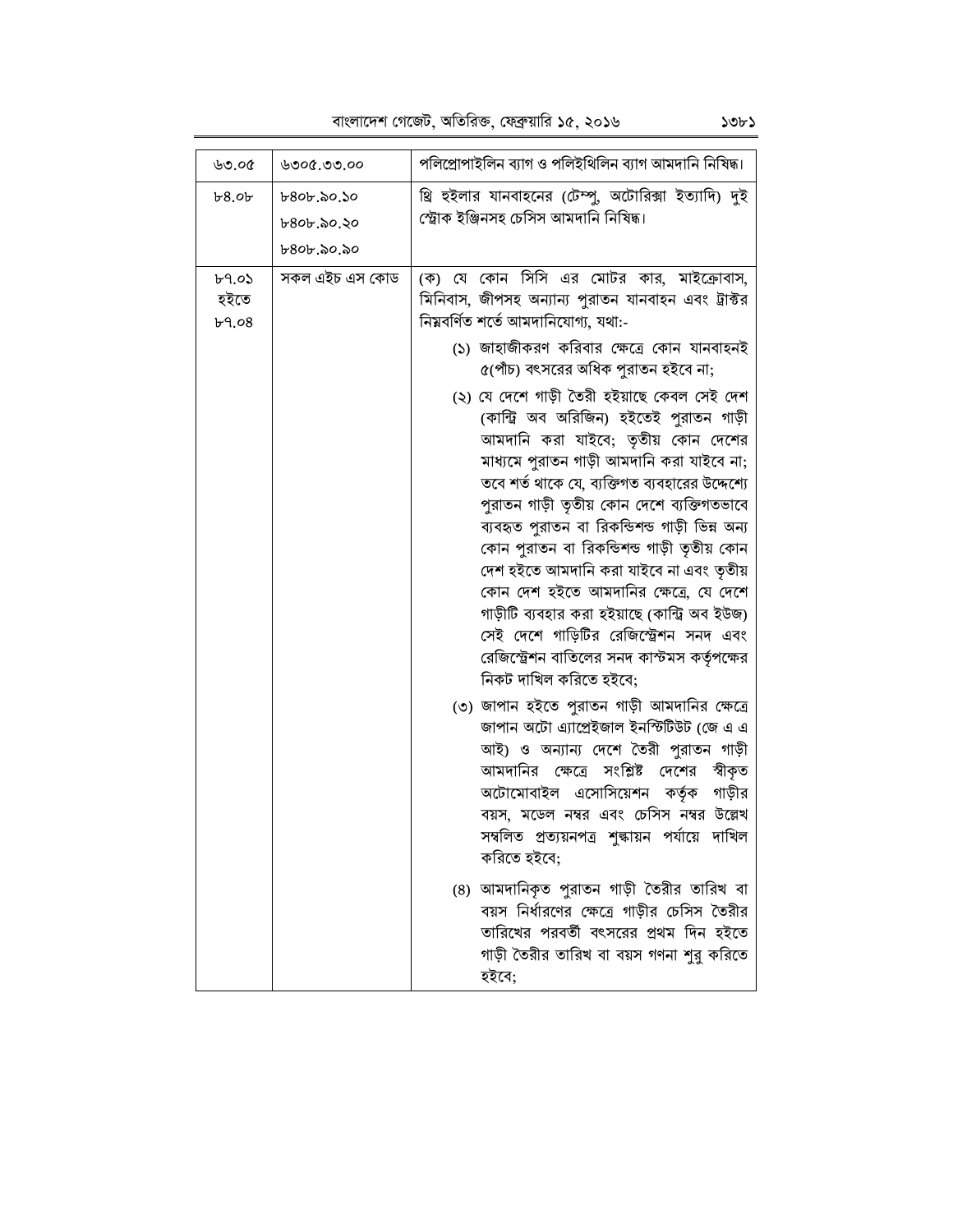বাংলাদেশ গেজেট, অতিরিক্ত, ফেব্রুয়ারি ১৫, ২০১৬

|       |                | (৫) জাপান হইতে গাড়ী আমদানির ক্ষেত্রে জাপান               |
|-------|----------------|-----------------------------------------------------------|
|       |                | অটোমোবাইল এসোসিয়েশন কর্তৃক প্রকাশিত                      |
|       |                | চেসিস বুক এবং অন্যান্য দেশ হইতে আমদানির                   |
|       |                | ক্ষেত্রে সংশ্লিষ্ট দেশের সরকার কর্তৃক স্বীকৃত             |
|       |                | অটোমোবাইল এসোসিয়েশন কর্তৃক প্রকাশিত                      |
|       |                | চেসিস বুক পরীক্ষা করিয়া গাড়ী তৈরীর তারিখ                |
|       |                | নিৰ্ধারিত হইবে; যে সকল দেশ হইতে চেসিস বুক                 |
|       |                | প্রকাশিত হয় না সেই সকল দেশ হইতে পুরাতন                   |
|       |                | গাড়ী বা যানবাহন আমদানি করা যাইবে না;                     |
|       |                | (৬) পেট্রোল চালিত গাড়ীর ক্ষেত্রে ক্যাটালাইটিক            |
|       |                | কনভার্টার এবং ডিজেল চালিত গাড়ীর ক্ষেত্রে                 |
|       |                | ডিজেল পার্টিকুলেট ফিল্টার সংযোগ সম্পর্কে                  |
|       |                | পরিবেশ ও বন মন্ত্রণালয় কর্তৃক জারীকৃত এস,                |
|       |                | আর,ও নং-২৯-আইন/২০০২, তারিখ ১৬ ফেব্রুয়ারি,                |
|       |                | ২০০২ মোতাবেক কাৰ্যক্ৰম গ্ৰহণ করিতে হইবে;                  |
|       |                | (৭) সীটবেল্ট ব্যতীত কোন প্রকার মটরগাড়ী                   |
|       |                | আমদানি করা যাইবে না; এবং                                  |
|       |                | (৮) উইন্ডশিল্ড গ্লাস এবং ড্রাইভিং সিটের উভয়              |
|       |                | পার্শ্বের জানালার গ্লাস স্বচ্ছ হইতে হইবে যাহাতে           |
|       |                | গাড়ীর অভ্যন্তর দৃশ্যমান (Visible) হয়।                   |
|       |                | ১৫০০ সিসির উর্ধ্বে যে কোন  সিসির পুরাতন<br>(খ)            |
|       |                | ট্যাক্সিক্যাব :-                                          |
|       |                | উপরের দফা (২) হইতে (৬) এ উল্লিখিত শর্তাবলী                |
|       |                | পালন সাপেক্ষে সর্বনিয় ১৫০০ সিসি (১% কম হলেও তা           |
|       |                | ১৫০০ সিসি  হিসেবে গণ্য হইবে) ইঞ্জিন ক্যাপাসিটির           |
|       |                | অনধিক ৩(তিন) বৎসরের পুরাতন ট্যাক্সিক্যাব আমদানি           |
|       |                | করা যাইবে।                                                |
|       | ৮৭০৩.২২১       | দুই স্ট্রোক ইঞ্জিন বিশিষ্ট থ্রি হুইলার যানবাহন (টেম্পু,   |
|       |                | অটোরিক্সা ইত্যাদি) আমদানি নিষিদ্ধ।                        |
| b9.0b | সকল এইচ এস কোড | নিম্নে উল্লিখিত মোটরযানের ব্যবহৃত যন্ত্রাংশ শর্ত সাপেক্ষে |
|       |                | আমদানিযোগ্য-                                              |
|       |                | (ক) বডি যন্ত্ৰাংশ                                         |
|       |                | (১) বাম্পার;                                              |
|       |                | (২) ফ্রন্ট গ্রীল;                                         |
|       |                | (৩) ডোর এসেম্বলি;                                         |
|       |                | (8) উইন্ড শীল্ড বা উইন্ড শীল্ড গ্লাস;                     |
|       |                | $(0)$ মিররস;                                              |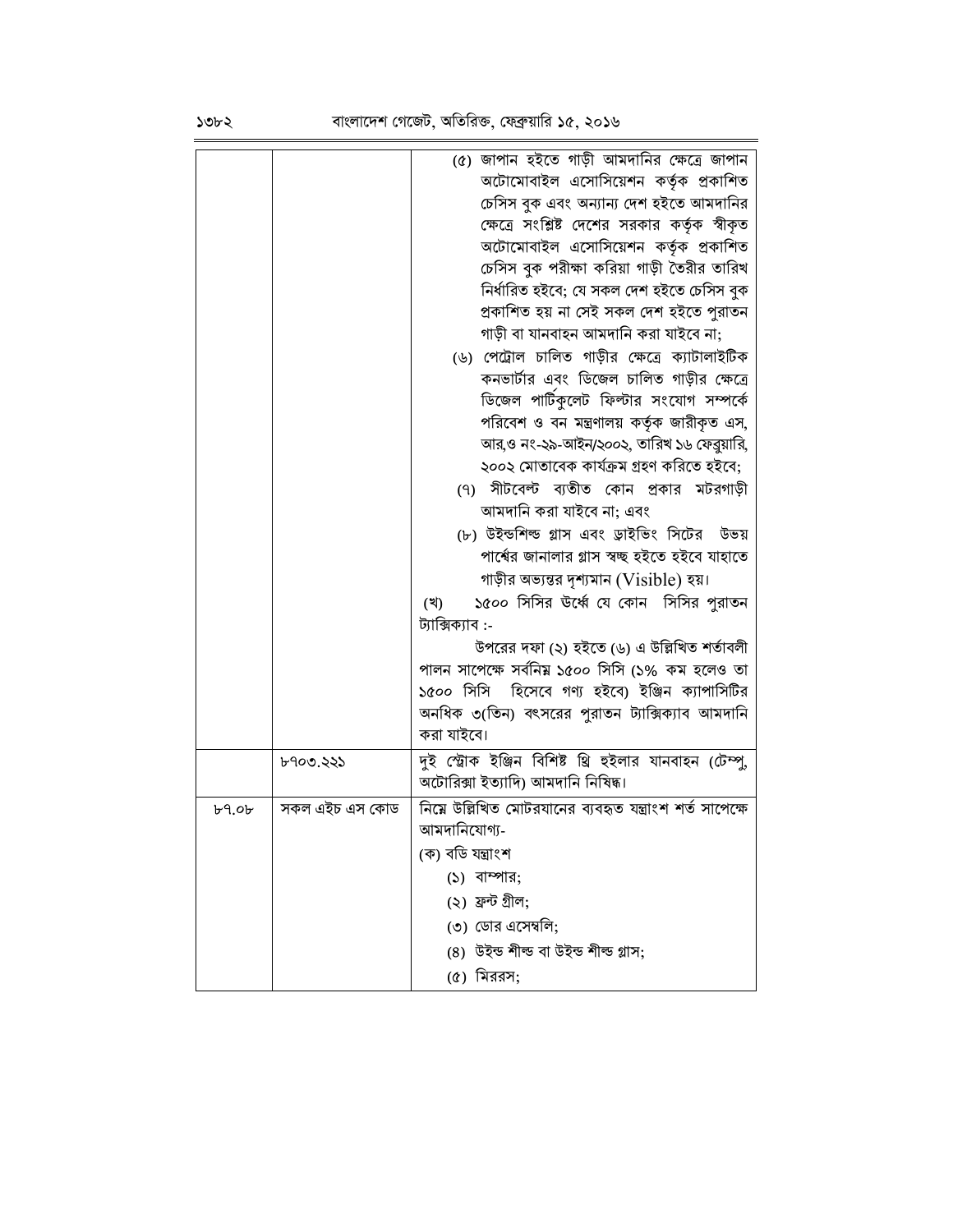| (৬) রেডিয়েটর এসেম্বলি;                                       |
|---------------------------------------------------------------|
| (৭) লাইট বা ল্যাম্প;                                          |
| (৮) ডেশ বোর্ড এসেম্বলি;                                       |
| (৯) বোনেট এসেম্বলি;                                           |
| (১০) ফেলডার এসেম্বলি;                                         |
| (১১) ডোর মিরর এসেম্বলি;                                       |
| (১২) সিটস (Seats)                                             |
| (১৩) রিয়ার মার্ডগার্ড এসেম্বলি;                              |
| (১৪) কেবিন এসেম্বলি বা বডিস (Bodies);                         |
| (১৫) হেড লাইটস (বাল্ব ব্যতিত)                                 |
| (১৬) টেইল ল্যাম্পস (বাল্ব ব্যতিত);                            |
| (১৭) সাইড লাইটস এসেম্বলি;                                     |
| (১৮) ওয়্যারিং সেট;                                           |
| (১৯) ইএফআই কন্ট্ৰোল ইউনিট;                                    |
| (২০) স্টার্টার;                                               |
| (২১) অল্টারনেটর;                                              |
| (২২) এডি কম্প্রেসর বা কন্ডেরসার বা কুলিং চেম্বার<br>এসেম্বলি; |
| (২৩) অন্যান্য রাবার চ্যানেলস এন্ড রাবার মোল্ডিংস;             |
| (২৪) ফিউজ বক্স;                                               |
| (২৫) ডিসট্রিবিউটর;                                            |
| (২৬) ডাম্পার;                                                 |
| (২৭) নোস কার্ট।                                               |
| (খ) আন্ডার টেরেন যন্ত্রাংশ                                    |
| (১) পাওয়ার স্টিয়ারিং এসেম্বলি;                              |
| (২) সাসপেনশন সক এ্যাবজর্ভারস:                                 |
| (৩) স্টিয়ারিং হুইলস এসেম্বলি;                                |
| (৪) স্টিয়ারিং কলাম এন্ড স্টিয়ারিং বক্সেস:                   |
| (৫) ডিফেরেন্সিয়াল এসেম্বলি;                                  |
| (৬) প্রপেলার শেফট এসেম্বলি;                                   |
| (৭) এক্সেলস এসেম্বলি;                                         |
|                                                               |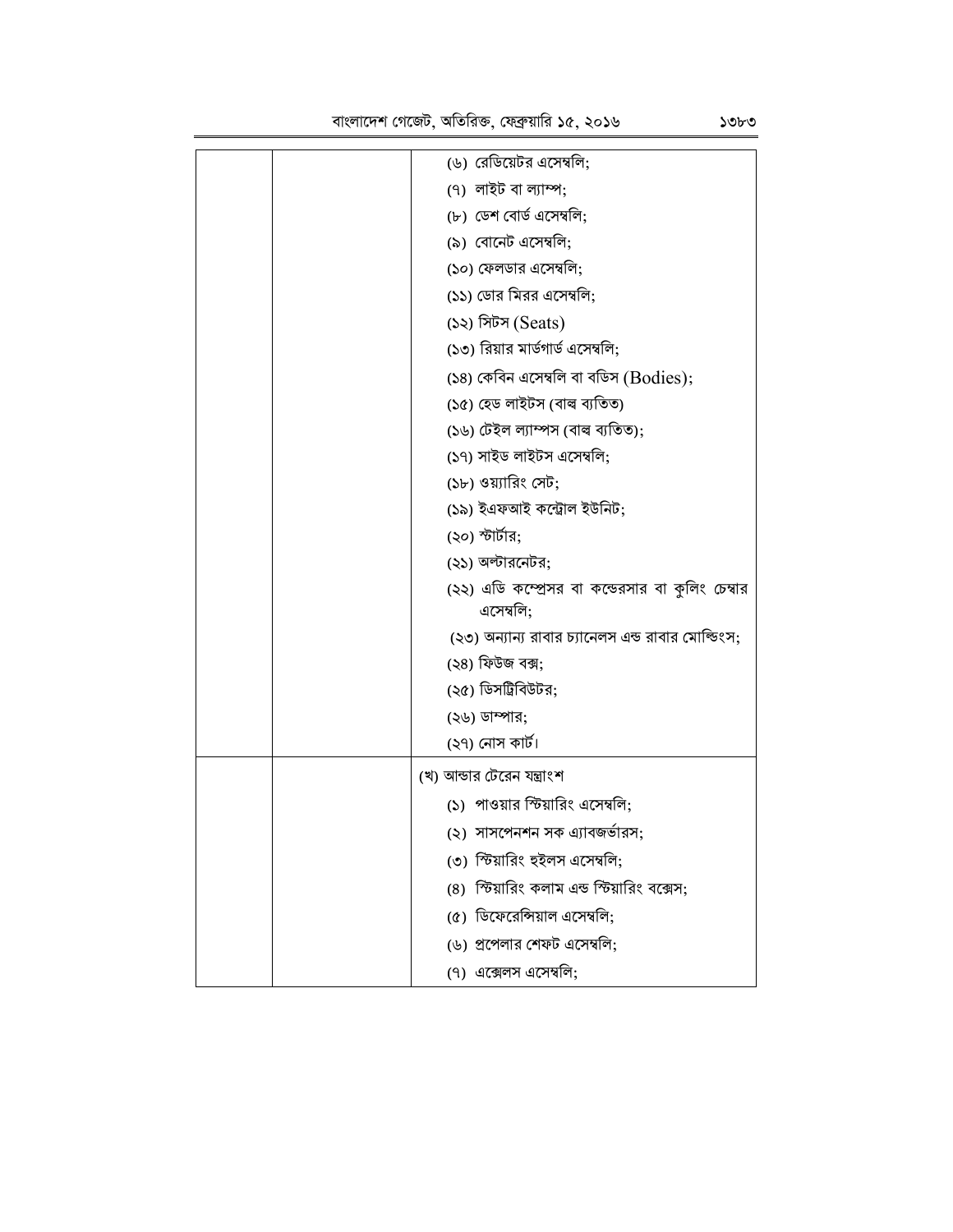| (৮) ব্ৰেক ড্ৰাম এন্ড হাবস (Hubs) এসেম্বলি;                                                |
|-------------------------------------------------------------------------------------------|
| (৯) ভ্যাকুয়্যাম বুসটার উইথ ব্রেক মাস্টার পাম্প<br>এসেম্বলি;                              |
| (১০) ব্ৰেক ড্ৰামস এসেম্বলি;                                                               |
| (১১) হুইল সিলিন্ডার এসেম্বলি;                                                             |
| (১২) সাইলেন্সর এন্ড এক্সষ্ট পাইপস;                                                        |
| (১৩) মাউন্টিং;                                                                            |
| (১৪) ফুয়েল পাম্প;                                                                        |
| (১৫) এয়ার ক্লিনার বক্স।                                                                  |
| শর্তসমূহ:-                                                                                |
| (১) বিনিয়োগ বোর্ড বা বাংলাদেশ ক্ষুদ্র ও কুটির শিল্প                                      |
| কর্পোরেশন বা সংশ্লিষ্ট অটোমোবাইল ও গাড়ী রিপেয়ারিং                                       |
| ও সার্ভিসিং এসোসিয়েশন বা রেজিস্ট্রার জয়েন্ট স্টক                                        |
| কোম্পানী এন্ড ফার্মসমূহের পরিদপ্তর কর্তৃক নিবন্ধিত স্বীকৃত                                |
| রিপেয়ারিং ও সার্ভিসিং প্রতিষ্ঠান বর্ণিত যন্ত্রাংশ আমদানি<br>করিতে পারিবে:                |
| (২) ব্যবহৃত মটরযানের যন্ত্রাংশ বাণিজ্যিক ভিত্তিতে                                         |
| আমদানিযোগ্য হইবে না;                                                                      |
| (৩) উল্লিখিত যন্ত্ৰাংশসমূহ আমদানির ক্ষেত্রে গুণগতমান                                      |
| সম্পর্কে আন্তর্জাতিক       খ্যাতিসম্পন্ন সার্ভেয়ার কর্তৃক প্রি-                          |
| শিপমেন্ট ইন্সপেকশন সনদপত্র দাখিল করিতে হইবে;                                              |
| (৪) বিক্রিত অথবা সংযোজিত যন্ত্রাংশের জন্য বিক্রেতা                                        |
| অথবা সংযোজনকারীকে কমপক্ষে ২(দুই) বৎসরের লিখিত<br>গ্যারান্টি প্রদান করিতে হইবে;            |
| (৫) রিপেয়ারিং ও সার্ভিসিং প্রতিষ্ঠানকে অটোমোবাইল এন্ড                                    |
| রিপেয়ারিং সংশ্লিষ্ট এসোসিয়েশনের সদস্য হইতে হইবে;                                        |
| (৬) সংশ্লিষ্ট আমদানিকারক কর্তৃক আমদানিকৃত ব্যবহৃত                                         |
| যন্ত্রাংশ বিক্রয়ের সঠিক রেজিস্ট্রার সংরক্ষণ করিতে হইবে                                   |
| প্ৰতি<br>তিন মাস অন্তর বিক্রয়ের প্রতিবেদন<br>এবং                                         |
| সিসিআইএন্ডই এর নিকট দাখিল করিতে হইবে;                                                     |
| (৭) আমদানির পর সিসিআইএন্ডই আমদানিকৃত যন্ত্রাংশের<br>ব্যবহার সম্পর্কে নিয়মিত মনিটর করিবে; |
| (৮) স্বীকৃত রিপেয়ারিং এন্ড সার্ভিসিং প্রতিষ্ঠান হিসাবে                                   |
| মৃসক নিবন্ধন ও টিআইএন থাকিতে হইবে<br>এবং                                                  |
| এতদসংশ্লিষ্ট কাগজপত্র ও দলিলাদি শুল্ক কর্তৃপক্ষের নিকট                                    |
| দাখিল করিতে হইবে।                                                                         |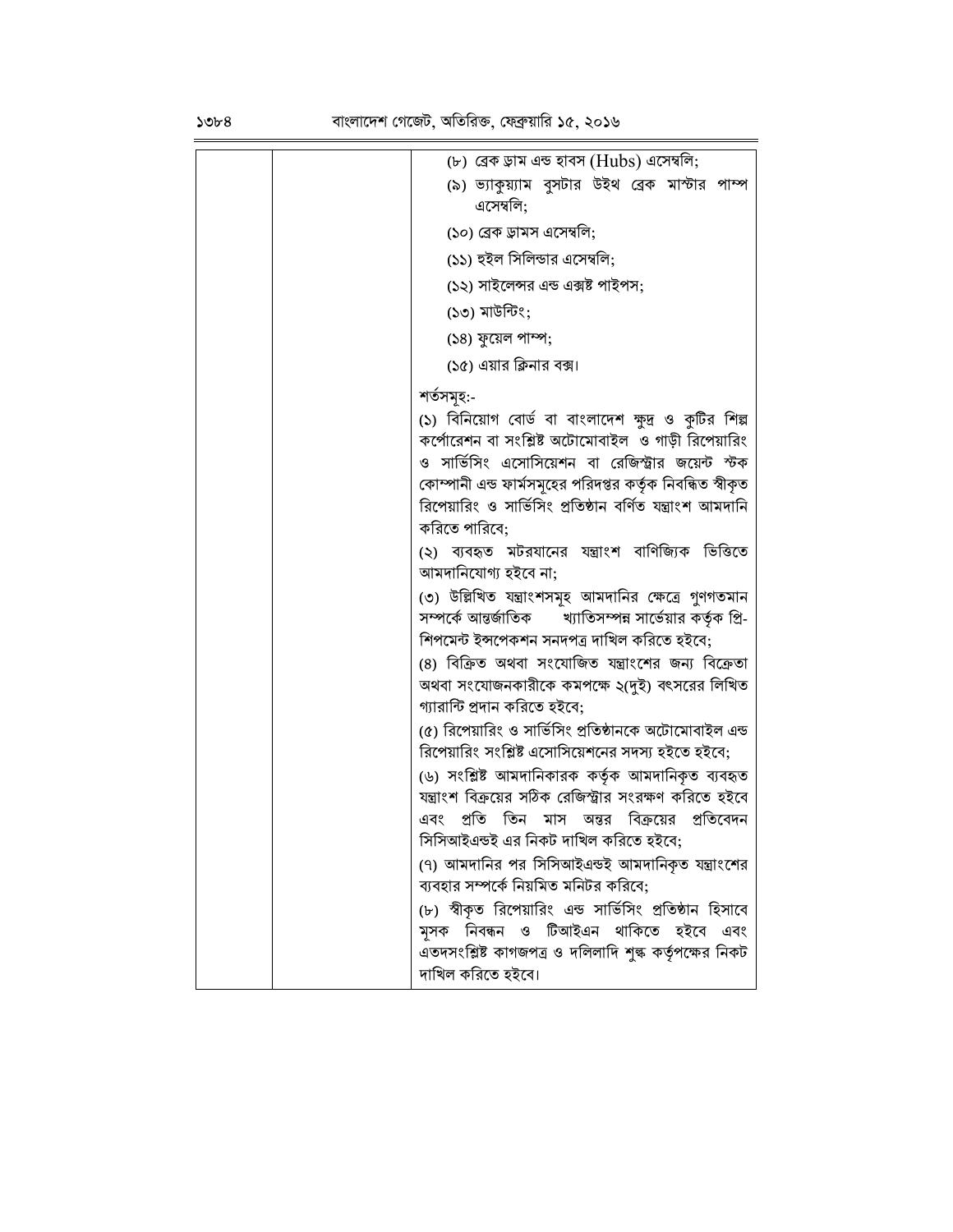বাংলাদেশ গেজেট, অতিরিক্ত, ফেব্রুয়ারি ১৫, ২০১৬

| b9.55 | সকল এইচ এস কোড | ৩ (তিন) বৎসরের অধিক পুরাতন এবং ১৫৫ (একশত<br>পঞ্চান্ন) সিসি এর উর্ধ্বে সকল প্রকার মোটর সাইকেল |
|-------|----------------|----------------------------------------------------------------------------------------------|
|       |                | আমদানি নিষিদ্ধ; তবে পুলিশ বিভাগের ক্ষেত্রে ১৫৫ সিসি'র                                        |
|       |                | উৰ্ধ্বসীমার এই বিধান প্রযোজ্য হইবে না; অনধিক ৩(তিন)                                          |
|       |                | বৎসরের পুরাতন মোটর সাইকেল আমদানির ক্ষেত্রে এই                                                |
|       |                | ৩(তিন) বৎসর সময়কাল যানবাহন তৈরীর<br>পরবর্তী                                                 |
|       |                | বৎসরের প্রথম দিন হইতে গণনা করা হইবে; পুরাতন                                                  |
|       |                | মোটর সাইকেলের বয়স নির্ধারণের-জন্য-রেজিস্ট্রেশন                                              |
|       |                | ক্যানসেলেশন সার্টিফিকেটের বিকল্প হিসাবে আন্তর্জাতিক                                          |
|       |                | খ্যাতিসম্পন্ন ও জাতীয় রাজস্ব বোর্ডের অনুমোদিত পরিদর্শন                                      |
|       |                | কোম্পানীর (পিএসআই) প্রদত্ত সনদ গ্রহণযোগ্য হইবে।                                              |
| ৯০.১৮ | ৯০১৮.৩১        | গ্যাস সিরিঞ্জ আমদানি নিষিদ্ধ।                                                                |
| ৯৩.০২ | সকল এইচ এস কোড | রিভলভার ও পিস্তলসহ সকল পণ্য এবং এ্যামিনিউশন                                                  |
|       |                | আগ্নেয়াস্ত্রের অনুমোদিত ডিলার কর্তৃক স্বরাষ্ট্র মন্ত্রণালয়ের                               |
|       |                | পূর্বানুমতিক্রমে আমদানিযোগ্য; বেসরকারি খাতের জন্য                                            |
|       |                | টিসিবি বা নিৰ্ধারিত সংস্থা বা ব্যক্তি বিশেষ কর্তৃক স্বরাষ্ট্র                                |
|       |                | মন্ত্রণালয়ের অনাপত্তি বা সুপারিশের ভিত্তিতে ১(এক) টি                                        |
|       |                | এনপিবি রিভলভার বা পিস্তলসহ ৫০ রাউন্ড গুলি বা                                                 |
|       |                | এ্যামিউনিশন এবং ২২ বোর রাইফেল বা ১২ বোর শটগান                                                |
|       |                | বা বন্দুকসহ ১০০ রাউন্ড গুলি বা এ্যামিউনিশন বাণিজ্য                                           |
|       |                | মন্ত্রণালয়ের অনুমতিক্রমে আমদানি করা যাইবে।                                                  |
|       | সকল এইচ এস কোড | এয়ারগান আমদানি নিষিদ্ধ; তবে স্বরাষ্ট্র মন্ত্রণালয়ের                                        |
| ৯৩.০৩ |                |                                                                                              |
| হইতে  |                | পূর্বানুমতিক্রমে ক্রীড়া ও শুটিং ক্লাবে ব্যবহারের জন্য                                       |
| ৯৩.০৫ |                | এয়ারগান আমদানি করা যাইবে; স্বরাষ্ট্র মন্ত্রণালয়ের                                          |
|       |                | পূর্বানুমতিক্রমে নিষিদ্ধ বোর ব্যতীত অন্যান্য আগ্নেয়াস্ত্রসহ                                 |
|       |                | সকল পণ্য আগ্নেয়াস্ত্রের অনুমোদিত ডিলার কর্তৃক                                               |
|       |                | আমদানিযোগ্য; বেসরকারি<br>খাতের জন্য টিসিবি বা                                                |
|       |                | নির্ধারিত সংস্থা বা ব্যক্তি বিশেষ কর্তৃক স্বরাষ্ট্র মন্ত্রণালয়ের                            |
|       |                | অনাপত্তি বা সুপারিশের ভিত্তিতে বাণিজ্য মন্ত্রণালয়ের                                         |
|       |                | অনুমতিক্ৰমে আমদানি করা যাইবে।                                                                |
| ৯৩.০৬ | সকল এইচ এস কোড | (ক) এয়ারগান এ্যামিউনিশন আমদানি নিষিদ্ধ; তবে স্বরাষ্ট্র                                      |
|       |                | মন্ত্রণালয়ের অনাপত্তি বা সুপারিশের ভিত্তিতে ক্রীড়া ও শুটিং                                 |
|       |                | ক্লাবে ব্যবহারের জন্য এয়ারগান এ্যামিউনিশন  আমদানি                                           |
|       |                | করা যাইবে;                                                                                   |
|       |                | (খ) অন্যান্য এ্যামিউনিশন প্রতিরক্ষা মন্ত্রণালয়<br>কতৃক                                      |
|       |                | আমদানিযোগ্য।                                                                                 |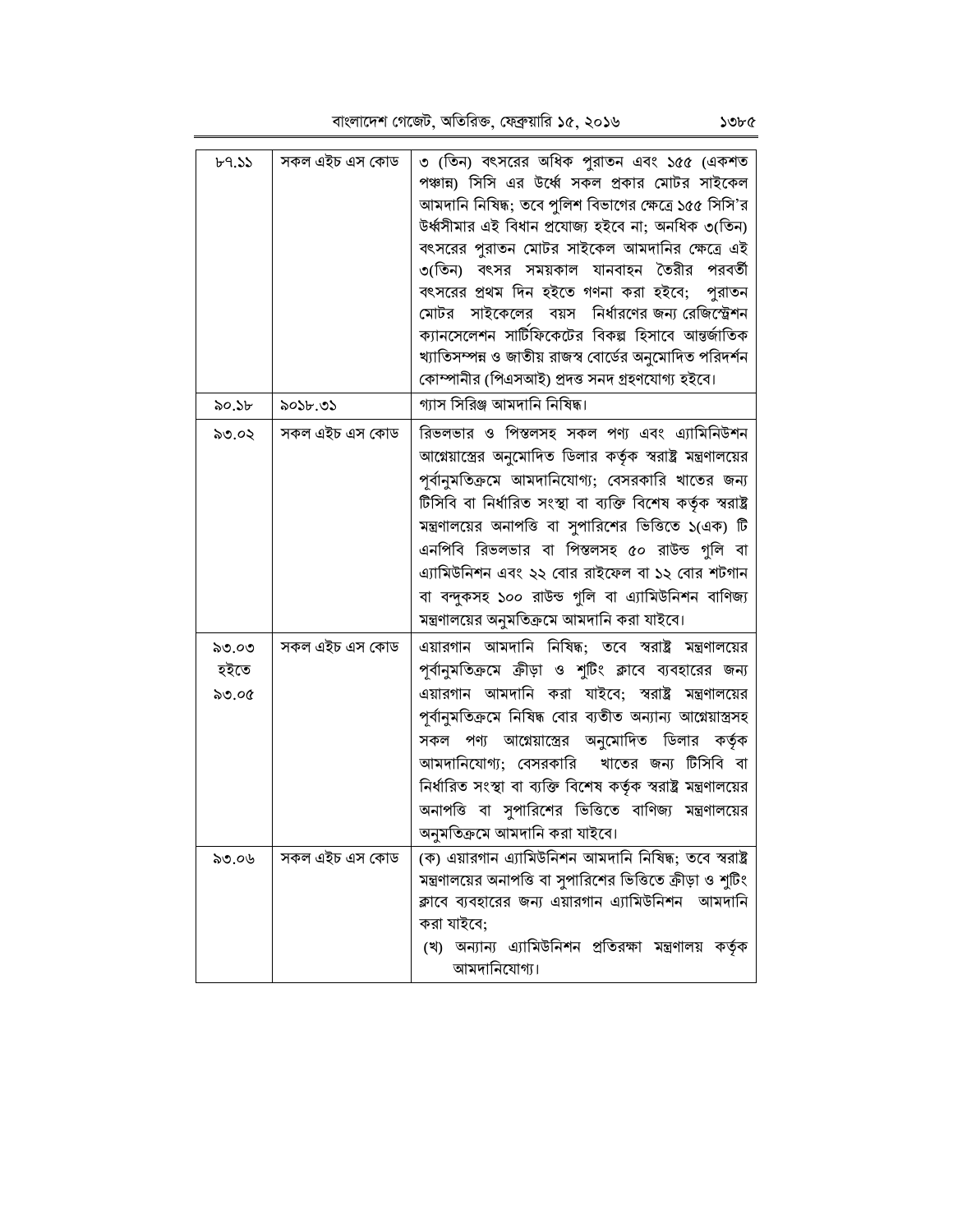#### আমদানি নিষিদ্ধ পণ্যের তালিকা

'খ' অংশ

#### নিয়বৰ্ণিত পণ্যসমূহ আমদানিযোগ্য নহে, যথা:----

- বাংলাদেশ সার্ভে ডিপার্টমেন্ট কর্তৃক প্রকাশিত মানচিত্র অনুযায়ী বাংলাদেশের সীমারেখা  $(5)$ দেখানো হয় নাই এইরূপ মানচিত্র, চার্ট ও ভৌগোলিক গ্লোব;
- ভীতি প্রদায়ক কৌতুক, অশ্লীল ও নাশকতামূলক সাহিত্য ও অনুরূপ ধরণের পুস্তিকা,  $(5)$ সংবাদপত্র, সাময়িকী, পোস্টার, ফটো, ফিল্ম, গ্রামোফোন রেকর্ড এবং অডিও ও ভিডিও ক্যাসেট, টেপ ইত্যাদি;
- এইরূপ বই-পুস্তিকা, সংবাদপত্র, সাময়িকী, দলিল দস্তাবেজ, কাগজ-পত্রাদি, পোস্টার, ফটো  $(5)$ ফিল্ম, গ্রামোফোন রেকর্ড, অডিও ও ভিডিও ক্যাসেট, টেপ ইত্যাদি যাহার বিষয়সমূহ বাংলাদেশের যে কোন শ্রেণির নাগরিকদের ধর্মীয় বিশ্বাস অথবা অনুভূতিতে আঘাত হানিতে পারে;
- এই আদেশে ভিন্নরূপ বিধান না থাকিলে, সেকেন্ডারী বা সাব-স্ট্যান্ডার্ড কোয়ালিটি বা  $(8)$ নিম্নমানের পণ্য অথবা পুরাতন, ব্যবহৃত, পুনঃসংস্কৃত (রিকন্ডিশন্ড) পণ্য অথবা কারখানায় বাতিলকত বা জব লট ও স্টক লটের পণ্য;
- রিকন্ডিশন্ড অফিস ইকইপমেন্ট, ফটোকপিয়ার, টাইপরাইটার মেশিন, টেলেক্স, ফোন, ফ্যাক্স,  $(\mathcal{C})$ পুরাতন কম্পিউটার, পুরাতন কম্পিউটার সামগ্রী, পুরাতন ইলেকট্রনিক্স সামগ্রী ;
- এইরূপ পণ্যাদি ও উহার পেটিকা যাহাতে কোন ধর্মীয় গুঢ়ার্থ সম্পর্কীয় এমন কোন শব্দ বা  $($ উৎকীর্ণ লিপি বিদ্যমান আছে যাহার ব্যবহার বা বিবরণ বাংলাদেশের কোন নাগরিকের ধৰ্মীয় বিশ্বাস বা অনুভূতিতে আঘাত হানিতে পারে;
- $(9)$ এইরূপ পণ্যসামগ্রী ও উহার পেটিকা যাহাতে অশ্লীল ছবি লিখন বা উৎকীর্ণ-লিপি অথবা দশ্যমান নিদৰ্শন বিদ্যমান আছে:
- জীবিত শুকর এবং শুকরজাত সকল ধরনের পণ্য;  $(b)$
- সকল প্রকার শিল্প স্লাজ (Industrial Sludge) ও স্লাজ দ্বারা প্রস্ততকৃত সার এবং  $(\delta)$ যেকোনো সামগ্ৰী:
- এই আদেশে ভিন্নরূপ বিধান না থাকিলে, সকল প্রকার বর্জ্য পদার্থ;  $(S<sub>O</sub>)$
- শব্দ দৃষণ নিয়ন্ত্রণ বিধিমালা, ২০০৬ এর আওতায় শব্দ দৃষণ নিয়ন্ত্রণে অনধিক ৭৫ ডেসিবল  $(35)$ মাত্রার হর্ণ: এবং
- Stockholm Convention on Persistent Organic Pollutants (POPs) এর  $(55)$ আওতায় নিম্নবৰ্ণিত রাসায়নিক কীটনাশক এবং শিল্পজাত রাসায়নিক পণ্য-

এলড়িন, ক্লোরডেন, ডিডিটি, ডাইএলড়িন, এনড়িন, হেপ্টাক্লোর, মিরেক্স, টক্সাফেন, হেক্সাক্লোরোবেনজিন, পলিক্লোরিনেটেড বাইফিনাইল (পিসিবি)।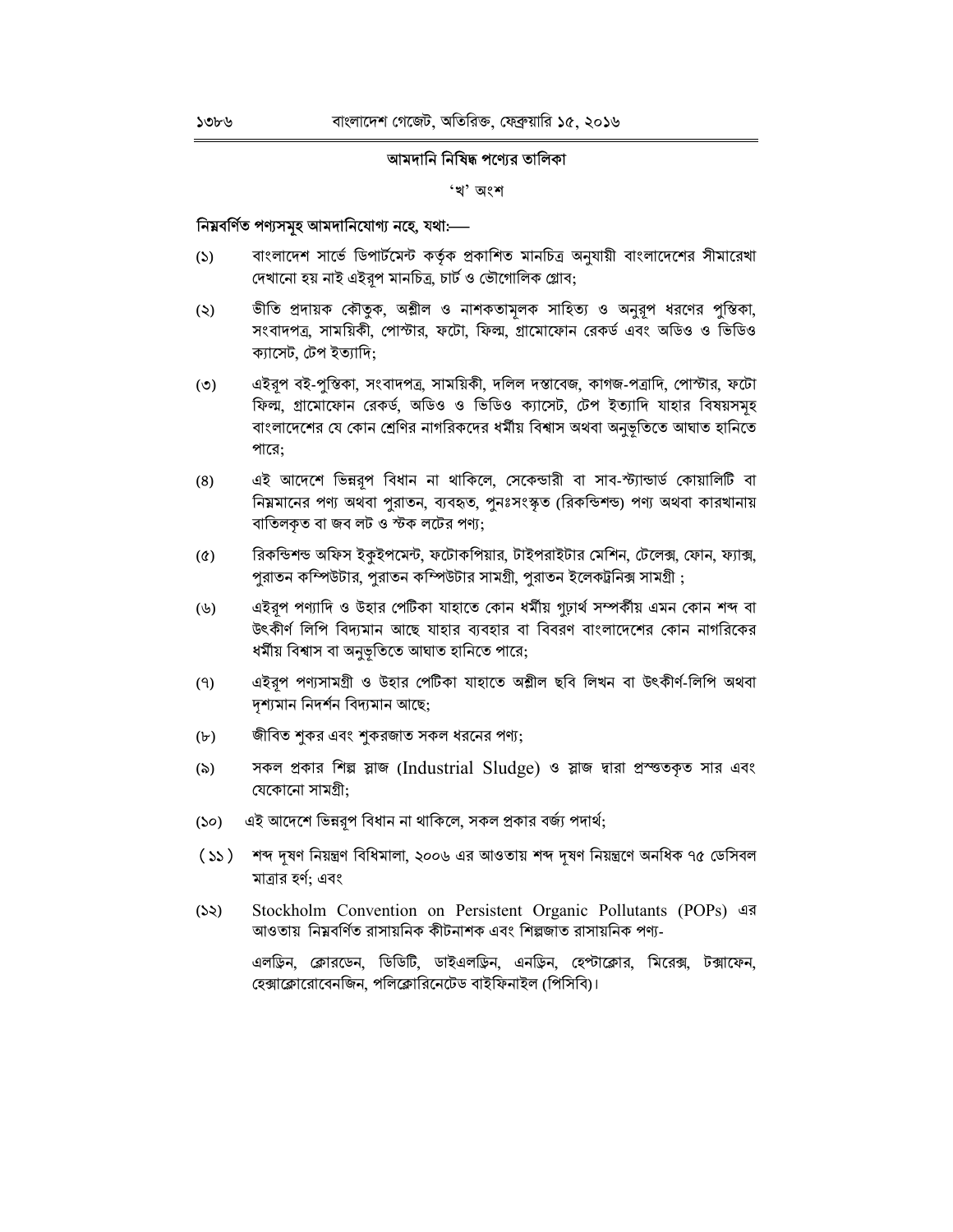#### পরিশিষ্ট- ২

#### যৌথভিত্তিতে (জয়েন্ট বেসিস-এ) আমদানির পদ্ধতি (অনুচ্ছেদ- ১০ দ্ৰষ্টব্য)

বাণিজ্যিক আমদানিকারকদের দল গঠন। বাণিজ্যিক আমদানিকারকগণকে, স্বল্লসূল্যে  $51$ আমদানির জন্য, যৌথভিত্তিতে আমদানি সুবিধা প্রদান করা হইয়াছে; উক্তরূপ সুবিধা গ্রহণের উদ্দেশ্যে এই আদেশের বিধান সাপেক্ষে আমদানির জন্য মনোনীত অনুমোদিত ডিলার ব্যাংকে এল, সি, এ ফরম নিবন্ধিকরণের পর্বে বা পরে, প্রযোজ্য ক্ষেত্রে আমদানিকারকদের দল গঠন করা যাইবে; এই সকল আমদানিকারক, যাহাদের ভিন্ন ভিন্ন মনোনীত ব্যাংক ঋণপত্র খোলার ব্যাংক রহিয়াছে, তাঁহারা নগদ, ঋণ, ক্রেডিট, অথবা একাউন্ট ট্রেড এ্যারেঞ্জমেন্ট বা কাউন্টার ট্রেড এ্যারেঞ্জমেন্ট এর মাধ্যমে যৌথভিত্তিতে তাহাদের শেয়ার নিম্নবর্ণিত পদ্ধতি অনুযায়ী আমদানি করিতে পারিবে।

মনোনীত অনুমোদিত ডিলার ব্যাংক শাখা এল, সি, এ ফরম নিবন্ধিকরণের পূর্বে  $\mathbf{S}$ **যৌথভিত্তিতে আমদানির জন্য দল গঠনের পদ্ধতি।—(**১) আমদানিকারককে তাহার মনোনীত ব্যাংকে যথারীতি যথাযথভাবে পুরণকৃত এবং স্বাক্ষরিত এল,সি, এ, ফরম দাখিল করিতে হইবে এবং তৎসহ এই মৰ্মে ঘোষণা করিতে হইবে যে-

- তিনি বর্তমান আর্থিক বৎসরে তাঁহার শেয়ার এককভাবে আমদানির (ক) জন্য কোনরূপ আবেদন করেন নাই এবং তিনি সর্বজনাব (দলনেতার নাম ও ঠিকানা, আই,আর,সি, নম্বর এবং তাঁহার মনোনীত ব্যাংকের নাম উল্লেখ করিতে হইবে) এর নেতৃত্বে উহা যৌথভাবে আমদানি করিতে সম্মত আছেন: এবং
- দলনেতা অথবা দলের সদস্যের সহিত কোনরপ খেলাপ অথবা (খ) বিরোধের উৎপত্তি হইলে সে বিষয়ে আমদানি নিয়ন্ত্রণ কর্তৃপক্ষের নিকট কোন দাবী উত্থাপন করিবেন না।

আমদানিকারকের স্বাক্ষর তাঁহার মনোনীত ব্যাংকের ক্ষমতাপ্রাপ্ত কর্মকর্তা কর্তৃক  $(5)$ তারিখসহ প্রতিপাদন করিতে হইবে।

এল,সি, এ, ফরম আমদানিকারক কর্তৃক প্রদত্ত ঘোষণা এবং অন্যান্য প্রয়োজনীয়  $(5)$ তথ্যাদি সকল দিক দিয়া সম্পর্ণ এবং সঠিক বলিয়া নিশ্চিত হওয়ার পর আমদানিকারকের মনোনীত ব্যাংক এই সকল কাগজপত্র দলনেতার মনোনীত ব্যাংকের নিকট প্রেরণ করিবে এবং এল,সি, এ, ফরমের উপর নিম্নরপ প্রত্যয়ন করিবে, যথা:-

> আমাদের কোন আপত্তি নাই। এই আমদানিকারক টাকা .......................... মূল্যের ....................... (পণ্য) আমদানি করিবার যোগ্য।''

আমদানিকারকের ব্যাংকের ক্ষমতাপ্রাপ্ত কর্মকর্তার তারিখ সম্বলিত স্বাক্ষর এবং সীল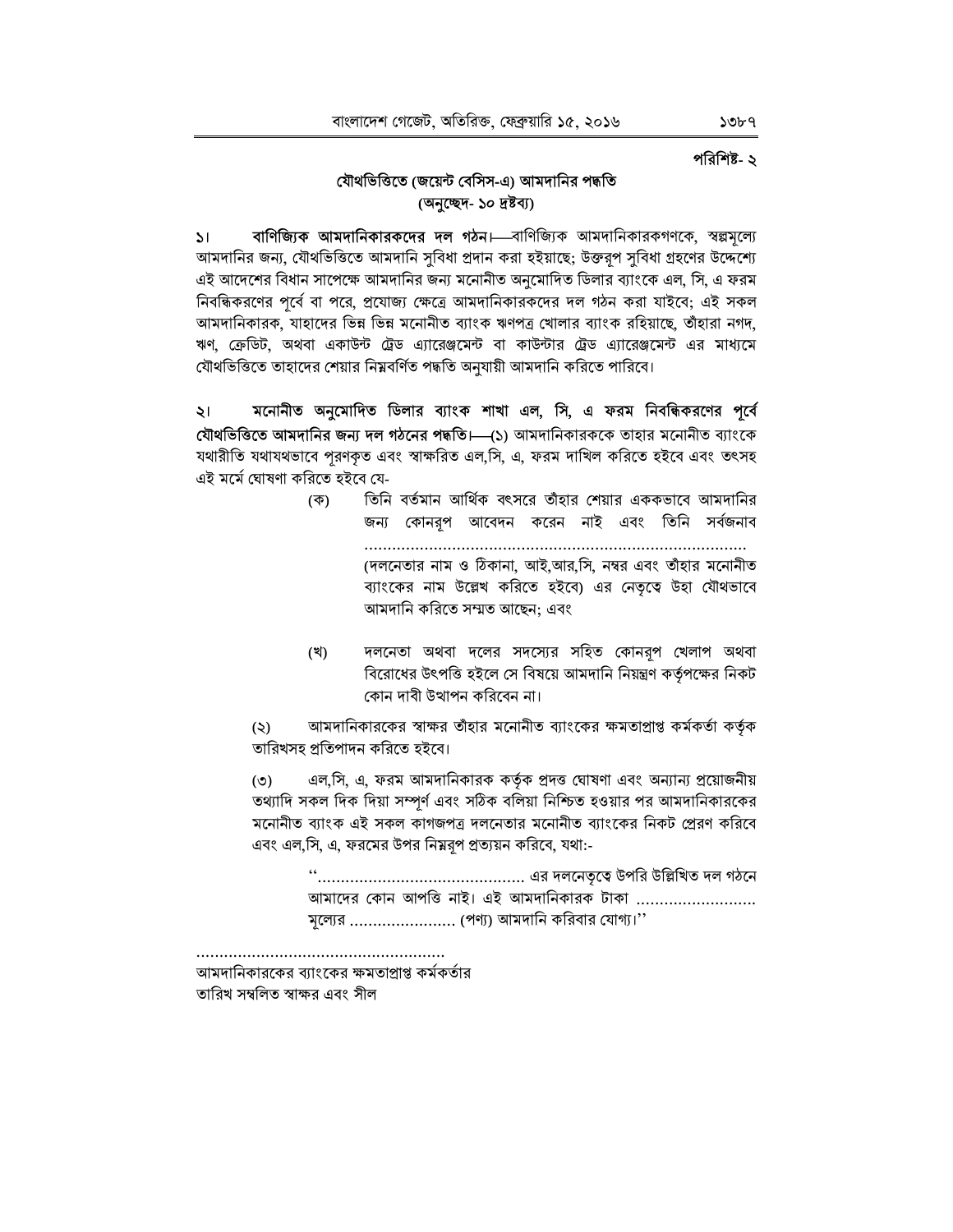দলনেতা একই নিয়মে এল,সি,এ, ফরম দাখিল করিবেন; এল,সি,এ, ফরম ছাড়াও  $(8)$ তিনি নিজের শেয়ারসহ দলের সকল সদস্যের এল,সি,এ, ফরমে উল্লিখিত মোট মল্যের জন্য এল.সি আবেদন ফরম দাখিল করিবেন এবং তিনি একটি ঘোষণাপত্রও এই মর্মে দাখিল করিবেন যে-

> এল,সি.এ, ফরমে প্রদত্ত তথ্যাদি তাঁহার জানামতে সঠিক;  $($ ক)

- তিনি বর্তমান শিপিং মৌসুমে তাঁহার শেয়ার দলের একজন সদস্য (খ) হিসাবে ছাড়া পৃথকভাবে আমদানির জন্য কোন আবেদন করেন নাই;
- দলভুক্ত (সদস্য) আমদানিকারকগণ (এখানে দলনেতা তাঁহার নিজের  $($ গ) এবং সকল সদস্যদের নাম, ঠিকানা, আই,আর,সি, নম্বর এবং প্রত্যেকের পৃথক পৃথক শেয়ার লিপিবদ্ধ করিবেন) যাহাতে স্বল্পমূল্যে আমদানি করিতে পারেন তজ্জন্য তিনি যৌথভাবে আমদানির জন্য দলনেতা হিসাবে কাজ করিতে অঙ্গীকারাবদ্ধ হইয়াছেন: এবং
- দলের সদস্যদের সহিত কোন প্রকার খেলাপ অথবা বিরোধ উৎপত্তি (ঘৃ) হইলে, সে বিষয়ে আমদানি নিয়ন্ত্রণ কর্তৃপক্ষ বা কর্তৃপক্ষসমূহের নিকট কোনরূপ দাবী উত্থাপন করিবেন না এই মর্মে অঙ্গীকার করিতেছেন এবং দলনেতার স্বাক্ষর তাঁহার ব্যাংকের ক্ষমতাপ্রাপ্ত কর্মকর্তা তারিখসহ সত্যায়ন করিবে।

এল,সি,এ, ফরম এবং দলনেতা কর্তৃক প্রদত্ত ঘোষণা সকল দিক দিয়া সম্পূর্ণ এবং  $(\delta)$ সঠিক বলিয়া নিশ্চিত হওয়ার পর দলনেতার ব্যাংক এল,সি,এ ফরমের উপর নিম্নরপ প্রত্যয়ন করিবে, যথা:-

> ''দলের …………….. সদস্যদের দলনেতা হিসাবে উপরে বর্ণিত আমদানিকারক কর্তৃক কার্যসম্পাদনের বিষয়ে আমাদের কোন আপত্তি নাই।''

দলনেতার ব্যাংকের ক্ষমতাপ্রাপ্ত কর্মকর্তার তারিখ সম্বলিত স্বাক্ষর এবং সীল

> ইহার পর দলনেতার ব্যাংক প্রত্যয়নকৃত এল,সি,এ ফরমসহ অন্যান্য সকল  $(\mathcal{V})$ এল,সি,এ ফরম নিবন্ধিকরণের কাজ সম্পন্ন করিবে।

> এল,সি,এ, ফরমগুলি নিবন্ধিকরণের পর সংশ্লিষ্ট নিবন্ধনকারী ব্যাংক সত্বর ঘোষণা  $(9)$ পত্র এবং প্রত্যয়নপত্রসহ এল,সি,এ, ফরমের দুই কপি করিয়া আমদানিকারকের নিজ নিজ আমদানি নিয়ন্ত্রণ কর্তৃপক্ষের নিকট অনুবর্তী পরীক্ষার জন্য প্রেরণ করিবে।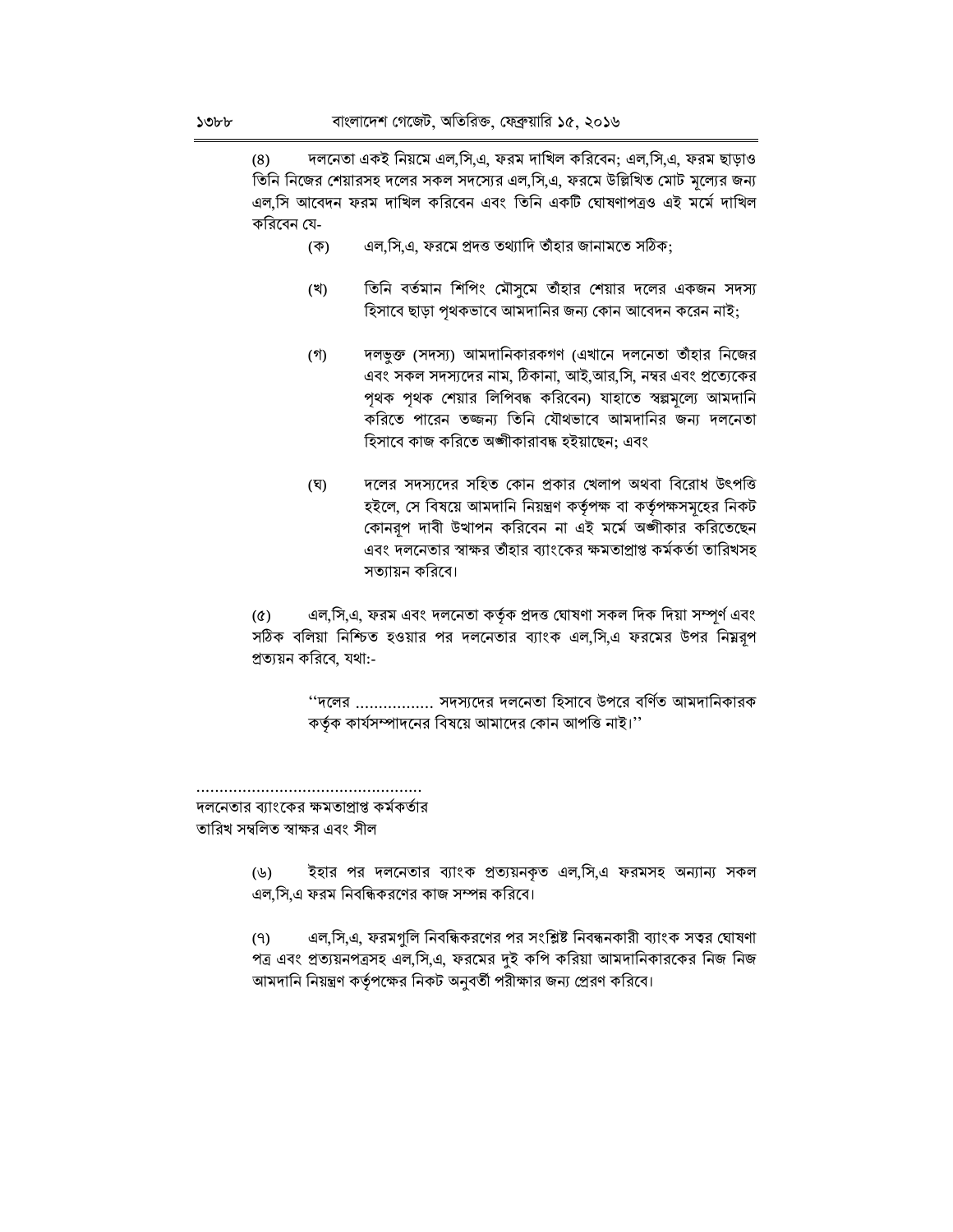যে সকল ক্ষেত্রে একই মনোনীত ব্যাংক বা তাহার শাখাসমূহের অধীনস্থ যোগ্য  $(b)$ বাণিজ্যিক আমদানিকারকগণ তাঁহাদের নগদ বা আই,ডি.এ.ঋণ অথবা মুক্তঋণ বা ক্রেডিটের শেয়ারের অধীনে আমদানি করিতে ইচ্ছুক সেই সকল ক্ষেত্রে যৌথভাবে আমদানির পদ্ধতি অভিন্ন হইবে; ব্যাংক উপরে বর্ণিত সকল কাগজপত্র যথা- এল,সি,এ ফরম, ঘোষণাপত্র ইত্যাদি এল.সি.এ. ফরমে প্রয়োজনীয় প্রত্যয়নপত্র এনডোর্স করিয়া দলনেতার মনোনীত ব্যাংক শাখায় প্রেরণ করিবে এবং দলনেতার মনোনীত ব্যাংক উপরে বর্ণিত একই পদ্ধতিতে এল,সি,এ, ফরমগুলি প্রক্রিয়াকরণ ও নিবন্ধিকরণের কাজ সম্পন্ন করিবে।

 $(5)$ এ্যাকাউন্ট ট্রেড এ্যারেঞ্জমেন্ট বা কাউন্টার ট্রেড এ্যারেঞ্জমেন্ট এবং শর্তাধীন লোন বা ক্রেডিটের অধীনে আমদানির ক্ষেত্রে যৌথভিত্তিতে আমদানি করিতে ইচ্ছুক যোগ্য বাণিজ্যিক আমদানিকারকগণ নির্ধারিত পদ্ধতিতে তাহাদের নিজ নিজ মনোনীত ব্যাংকে বিহীত ব্যবস্থা মোতাবেক এল,সি.এ, ফরম দাখিল করিবে; তবে এই ক্ষেত্রে তাহাদিগকে ঋণপত্র খোলার আবেদনপত্র দাখিল করিতে হইবে না; মনোনীত ব্যাংক, এল,সি,এ, ফরম সঠিক আছে এই মর্মে নিশ্চিত হওয়ার পর, আমদানিকারকের আমদানি নিবন্ধন সনদপত্রে প্রয়োজনীয় পৃষ্ঠাংকন করিয়া এল,সি.এ, ফরমের সকল কপি দলনেতার মনোনীত ব্যাংকে প্রেরণ করিবে; দলনেতার মনোনীত ব্যাংক দলনেতা এবং দলের সদস্যগণ কর্তৃক দাখিলকৃত এল,সি,এ ফরমসমূহ সঠিক আছে এবং যৌথভিত্তিতে আমদানির সকল নিয়মাবলী সম্পন্ন করা হইয়াছে ইহা নিশ্চিত হওয়ার পর দলনেতা এবং দলের সদস্যদের এল,সি.এ, ফরম এবং দলনেতা কর্তৃক দাখিলকৃত মোট মূল্যের জন্য ঋণপত্র খুলিবার আবেদনপত্র নির্ধারিত ব্যাংকে প্রেরণ করিবে: নির্ধারিত ব্যাংক ঋণপত্র খোলার পর এল.সি.এ ফরমের দই কপি করিয়া সংশ্লিষ্ট আমদানি নিয়ন্ত্রণ দপ্তরে প্রেরণ করিবে।

এল,সি,এ ফরম রেজিস্ট্রিকরণের পর যৌথভিত্তিতে আমদানির জন্য দল গঠনের তা পদ্ধতি।—(১) এল,সি,এ ফরম নিবন্ধিকরণের পর যৌথ ভিত্তিতে আমদানির জন্য দলগঠনের ক্ষেত্রে, আমদানিকারক যথারীতি তাহার মনোনীত ব্যাংকে এল,সি,এ ফরম দাখিল করিবেন এবং লিখিতভাবে তাহার ব্যাংককে জানাইবেন অথবা ঘোষণাপত্র দাখিল করিবেন যে, তিনি এল.সি.এ ফরম নিবন্ধনের পরে দল গঠনে ইচ্ছক: এল.সি.এ ফরম সম্পর্ণ এবং সকল দিক দিয়া সঠিক বলিয়া নিশ্চিত হওয়ার পর আমদানিকারকের মনোনীত ব্যাংক ঘোষণাপত্রসহ নিবন্ধিকরণপর্বক উহা অবিলম্বে আমদানিকারকের একটি অথবা একাধিক দল গঠন করিতে বলিবে।

> দল গঠনের সময় আমদানিকারককে তাহার ব্যাংকে এই পরিশিষ্টের অনুচ্ছেদ  $(5)$ ২(১) এ বিবৃত একই শর্তে একটি ঘোষণাপত্র দাখিল করিতে হইবে; আমদানিকারকের স্বাক্ষর তাহার মনোনীত ব্যাংকের ক্ষমতাপ্রাপ্ত কর্মকর্তা তারিখসহ সত্যায়ন করিবে; উক্ত ব্যাংক এই সকল কাগজপত্র যথা- এল,সি,এ ফরম এবং ঘোষণাপত্র, এই পরিশিষ্টের অনুচ্ছেদ ২(২) এ উল্লিখিত প্রত্যয়নপত্রসহ দলনেতার মনোনীত ব্যাংকে প্রেরণ করিবে।

> দলনেতাও এই পরিশিষ্টের অনুচ্ছেদ ২(৩) এ উল্লিখিত ঘোষণাপত্রসহ এল,সি,এ  $(°)$ ফরম এবং ঋণপত্র খোলার আবেদন ফরম দাখিল করিবে; দলনেতার স্বাক্ষর তাহার ব্যাংকের ক্ষমতাপ্রাপ্ত কর্মকর্তা তারিখসহ সত্যায়ন করিবে এবং এল,সি,এ ফরমের উপর এই পরিশিষ্টের অনুচ্ছেদ ২(৪) এ বর্ণিত প্রয়োজনীয় প্রত্যয়নপত্র এনডোর্স করিবে।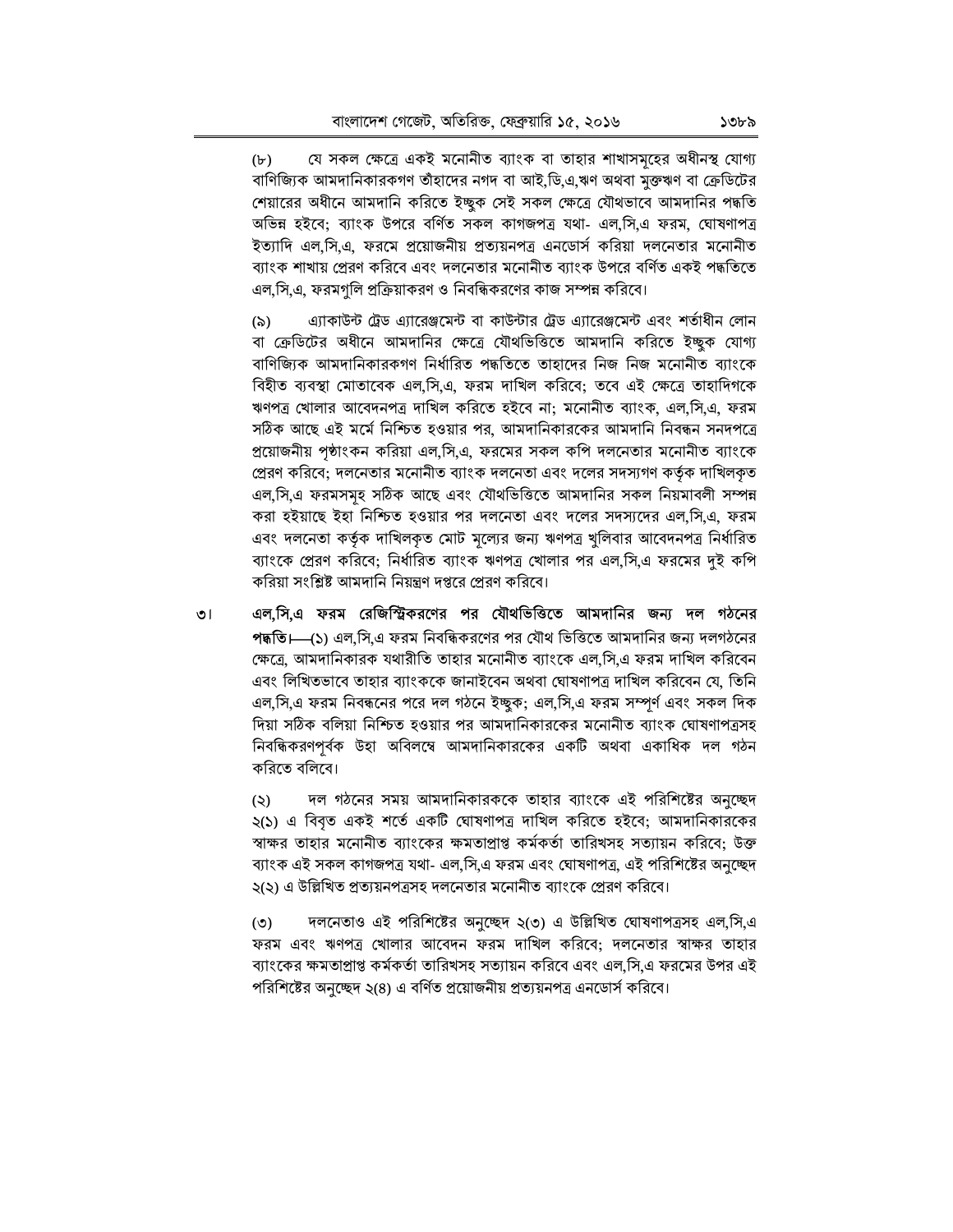দলনেতার ব্যাংক ঋণপত্র খুলিবার জন্য দলনেতা এবং দলের সকল সদস্য কর্তৃক  $(8)$ প্রদত্ত ঘোষণাপত্র, তাঁহাদের ব্যাংকসমহ কর্তৃক প্রদত্ত প্রত্যয়ণপত্র এবং এল,সি,এ ফরমগুলির দুইটি করিয়া কপি রাখিবেন এবং এল,সি,এ ফরমসমূহের অপর দুইটি কপি সকল কাগজ পত্রসহ (ঘোষণাপত্র এবং প্রত্যয়নপত্র) সংশ্লিষ্ট আমদানি নিয়ন্ত্রণ কর্তৃপক্ষের নিকট অনুবর্তী পরীক্ষার জন্য প্রেরণ করিবে এবং দলের সদস্যগণ বিভিন্ন আমদানি নিয়ন্ত্রণ দপ্তর এলাকার হইলে কাগজপত্রের পর্ণ সেট দলের সদস্যদের সংশ্লিষ্ট আমদানি নিয়ন্ত্রণ দপ্তরে অনবর্তী পরীক্ষার জন্য প্রেরণ করিতে হইবে।

যে সকল ক্ষেত্রে একই আমদানি নিয়ন্ত্রণ কর্তৃপক্ষের এলাকায় অবস্থিত ও একই  $(\delta)$ আমদানি নিয়ন্ত্রণ দপ্তরের এলাকাধীন একই মনোনীত ব্যাংক বা উহার শাখাসমূহের অন্তর্ভূক্ত যোগ্য বাণিজ্যিক আমদানিকারকগণ নিজেদের শেয়ার যৌথভিত্তিতে আমদানি করিতে ইচ্ছুক সেই সকল ক্ষেত্রে যৌথভাবে আমদানির পদ্ধতি উপরের বর্ণনা মোতাবেক হইবে: তবে ব্যাংকের সকল শাখা উপরে বর্ণিত সকল কাগজপত্র দলনেতার মনোনীত ব্যাংক শাখায় প্রেরণ করিবে: দলনেতার মনোনীত ব্যাংক উপরে বর্ণিত পদ্ধতিতে এল.সি.এ ফরমগলি বিষয়ক কাৰ্যপ্ৰক্ৰিয়া চালু করিবে।

একাউন্ট ট্রেড এ্যারেঞ্জমেন্ট বা কাউন্টার ট্রেড এ্যারেঞ্জমেন্ট এবং শর্তাধীন লোন বা (৬) ক্রেডিটের ভিত্তিতে যৌথভাবে আমদানির ক্ষেত্রে এই পরিশিষ্টের অনুচ্ছেদ ২(৮) এ বর্ণিত পদ্ধতি অনসরণ করিতে হইবে।

উভয় প্রকার দল গঠনের ক্ষেত্রেই, ঋণপত্র খোলা এবং উহা বিদেশী সরবরাহকারীর নিকট  $81$ প্রেরণের পরপরই মনোনীত ব্যাংক ক্ষেত্রমত, দলনেতার আই,আর,সি-তে লিখিত সমর্থন প্রদান করিবেন এবং সংশ্লিষ্ট আমদানি নিয়ন্ত্রণ কর্তৃপক্ষগণকে ও দলের সদস্যগণের নিজ নিজ ব্যাংককে দলের প্রত্যেক সদস্যের শেয়ার উল্লেখ করিয়া ঋণপত্রে বিবরণ জানাইবে।

শিল্প আমদানিকারকদের দল গঠন শিল্প প্রতিষ্ঠান কর্তৃক যৌথভিত্তিতে আমদানির ক্ষেত্রে,  $\alpha$ আমদানিকারকগণ দলনেতা নির্বাচন করিবেন এবং তাঁহাদের নিজ নিজ ব্যাংককে, প্রয়োজনীয় কাগজপত্রাদি এবং এল,সি.এ, ফরম দলনেতার মনোনীত ব্যাংককে এই পরিশিষ্টের অনুচ্ছেদ (২) এবং (৩) এ বর্ণিত পদ্ধতি অনুসরণ করিয়া ঋণপত্র খলিবার জন্য অনুরোধ জানাইয়া প্রেরণ করিবেন; দলনেতার ব্যাংক এল,সি,এ ফরমসমূহ যাচাই করিয়া যৌথভিত্তিতে ঋণপত্র খুলিবে এবং যথারীতি এল,সি,এ ফরমগুলিতে লিখিত সমর্থন দান করিবে।

কোন আমদানিকারক এই আদেশের বিধানসমূহের খেলাপ করিয়া ঋণপত্র খুলিবার অথবা ৬। আমদানি করিবার জন্য এল.সি.এ ফরম দাখিল করিলে উহা এই আদেশের বিধানমতে শাস্তিযোগ্য হইবে।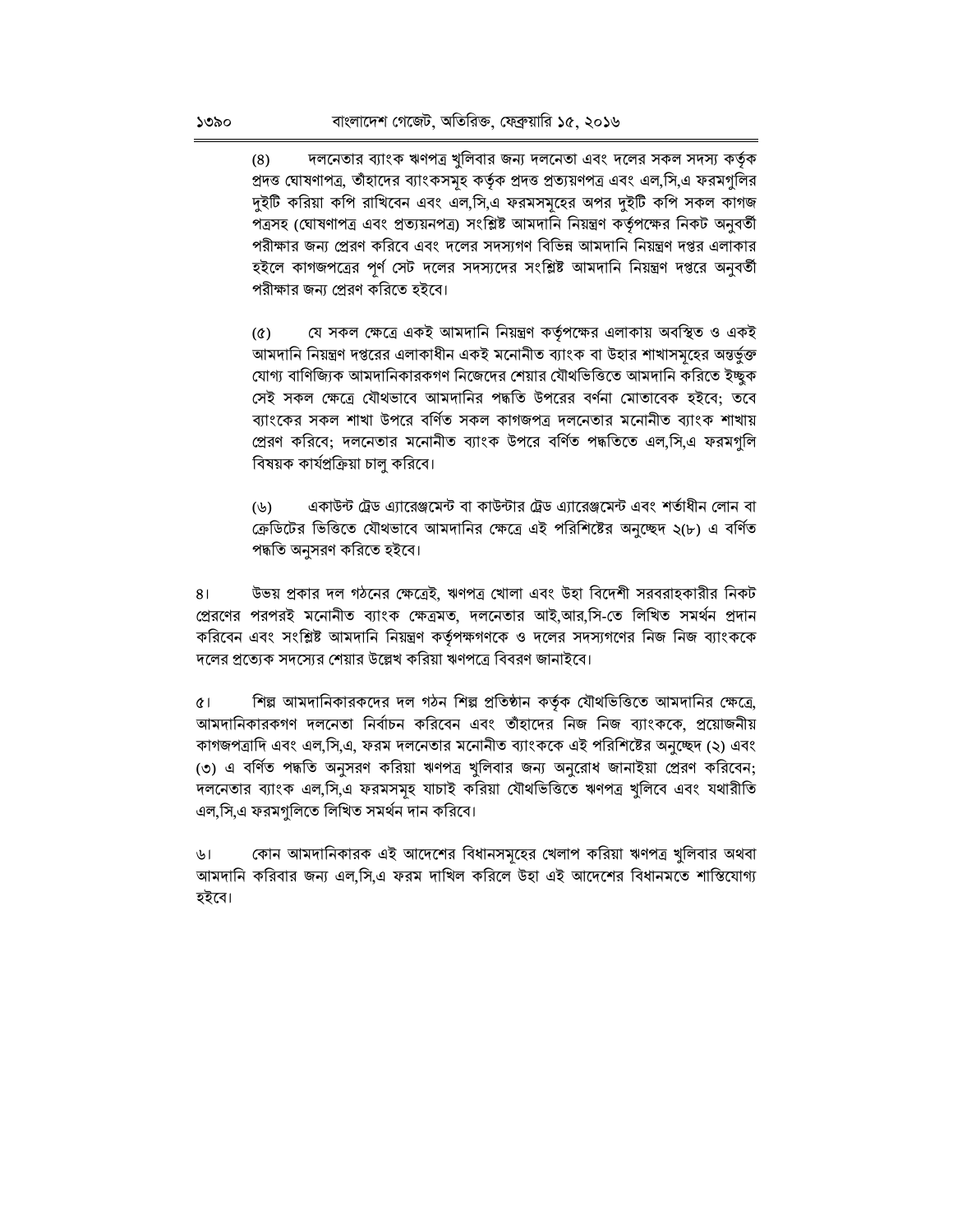| ক্ৰমিক নং | কেমিক্যালসমূহের নাম                                                                                                                                                                            | এইচ এস কোড নম্বর |
|-----------|------------------------------------------------------------------------------------------------------------------------------------------------------------------------------------------------|------------------|
| (1)       | O-Alkyl (<= C10, incl. cycloalkyl) alkyl (Me, Et, n-<br>Pr or i-Pr)-phosphonofluoridates                                                                                                       |                  |
|           | e.g. Sarin: O-Isopropyl methylphosphonofluoridate                                                                                                                                              | 2931.00          |
|           | Soman: O-Pinacolyl methylphosphonofluoridate                                                                                                                                                   | 2931.00          |
| (2)       | O-Alkyl (<=C10, incl. cycloalkyl) N,N-dialkyl (Me,<br>Et, n-Pr or i-Pr) phosphoramidocyanidates                                                                                                |                  |
|           | e.g. Tabun: O-Ethyl N,N-dimethyl<br>phosphoramidocyanidate                                                                                                                                     | 2931.00          |
| (3)       | O-Alkyl (H or <= C10, incl. cycloalkyl) S-2-dialkyl<br>(Me, Et, n-Pr or i-Pr)-aminoethyl alkyl (Me, Et, n-Pr<br>or i-Pr) phosphonothiolates and corresponding<br>alkylated or protonated salts |                  |
|           | e.g. VX: O-Ethyl S-2-diisopropylaminoethyl methyl<br>phosphonothiolate                                                                                                                         | 2930.91          |
| (4)       |                                                                                                                                                                                                |                  |
|           | 2-Chloroethylchloromethylsulfide                                                                                                                                                               | 2930.90          |
|           | Mustard gas: Bis(2-chloroethyl)sulfide                                                                                                                                                         | 2930.90          |
|           | Bis(2-chloroethylthio)methane                                                                                                                                                                  | 2930.90          |
|           | Sesquimustard: 1,2-Bis(2-chloroethylthio)ethane                                                                                                                                                | 2930.90          |
|           | 1,3-Bis(2-chloroethylthio)-n-propane                                                                                                                                                           | 2930.90          |
|           | 1,4-Bis(2-chloroethylthio)-n-butane                                                                                                                                                            | 2930.90          |
|           | 1,5-Bis(2-chloroethylthio)-n-pentane                                                                                                                                                           | 2930.90          |
|           | Bis(2-chloroethylthiomethyl)ether                                                                                                                                                              | 2930.90          |
|           |                                                                                                                                                                                                |                  |
|           | Bis(2-chloroethylthioethyl)ether                                                                                                                                                               | 2930.90          |
| (5)       |                                                                                                                                                                                                |                  |
|           | Lewisite 1: 2-Chlorovinyldichloroarsine                                                                                                                                                        | 2931.00          |
|           | Lewisite 2: Bis(2-chlorovinyl)chloroarsine                                                                                                                                                     | 2931.00          |
|           | Lewisite 3: Tris(2-chlorovinyl)arsine                                                                                                                                                          | 2931.00          |
| (6)       | Nitrogen mustards:                                                                                                                                                                             |                  |
|           | HN1: Bis(2-chloroethyl)ethylamine                                                                                                                                                              | 2921.19          |
|           | HN2: Bis(2-chloroethyl)methylamine                                                                                                                                                             | 2921.19          |
|           | HN3: Tris(2-chloroethyl)amine                                                                                                                                                                  | 2921.19          |
| (7)       | Saxitoxin                                                                                                                                                                                      | 3002.90          |

### "<u>পরিশিষ্ট-৩</u>"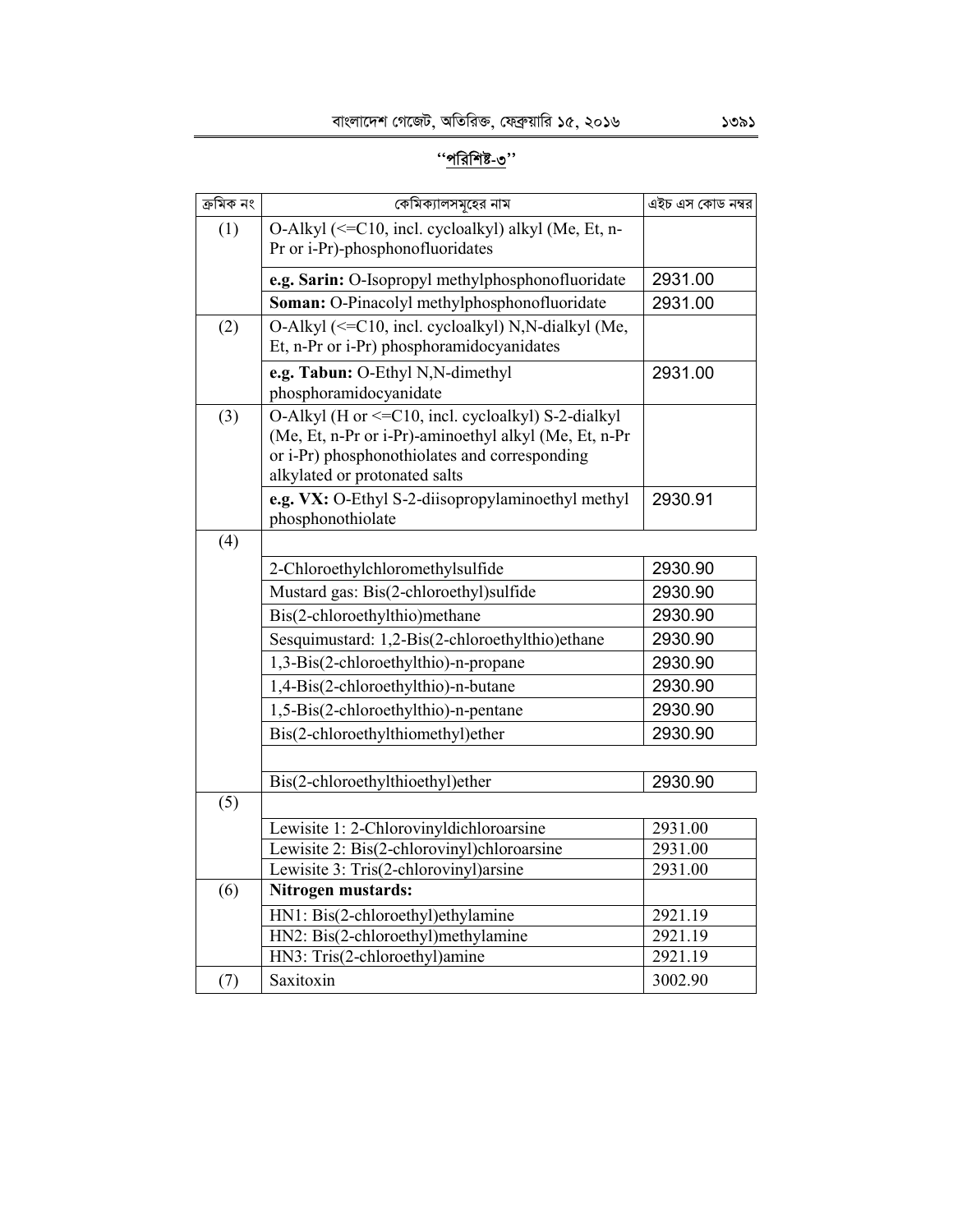| ক্ৰমিক নং | কেমিক্যালসমূহের নাম                                                                                                                                                                        | এইচ এস কোড নম্বর |
|-----------|--------------------------------------------------------------------------------------------------------------------------------------------------------------------------------------------|------------------|
| (8)       | Ricin                                                                                                                                                                                      | 3002.90          |
| (9)       | Alkyl (Me, Et, n-Pr or i-Pr) phosphonyldifluorides                                                                                                                                         |                  |
|           | e.g. DF: Methylphosphonyldifluoride                                                                                                                                                        | 2931.00          |
| (10)      | O-Alkyl (H or <= C10, incl. cycloalkyl) O-2-dalkyl<br>(Me, Et, n-Pr or i-Pr)-aminoethyl alkyl (Me, Et, n-Pr<br>or i-Pr) phosphonites and corresponding alkylated or<br>protonated salts    |                  |
|           | e.g. QL: O-Ethyl O-2-diisopropylaminoethyl<br>methylphosphonite                                                                                                                            | 2931.00          |
| (11)      | Chlorosarin: O-Isopropyl<br>methylphosphonochloridate                                                                                                                                      | 2931.00          |
| (12)      | Chlorosoman: O-Pinacolyl<br>methylphosphonochloridate                                                                                                                                      | 2931.00          |
| (13)      | Amiton: O,O-Diethyl S-[2-(diethylamino)ethyl]<br>phosphorothiolate and corresponding alkylated or<br>protonated salts                                                                      | 2930.90          |
| (14)      | PFIB: 1,1,3,3,3-Pentafluoro-2-(trifluoromethyl)-1-<br>propene                                                                                                                              | 2903.30          |
| (15)      | <b>BZ:</b> 3-Quinuclidinyl benzilate $(*)$                                                                                                                                                 | 2933.39          |
| (16)      | Chemicals, except for those listed in Schedule 1,<br>containing a phosphorus atom to which is bonded<br>one methyl, ethyl or propyl (normal or iso) group but<br>not further carbon atoms, |                  |
|           | e.g: Methylphosphonyl dichloride                                                                                                                                                           | 2931.00          |
|           | Dimethyl methylphosphonate                                                                                                                                                                 | 2931.00          |
|           | <b>Exemption:</b> Fonofos: O-Ethyl S-phenyl<br>ethylphosphonothiolothionate                                                                                                                |                  |
| (17)      | N, N-Dialkyl (Me, Et, n-Pr or i-Pr) phosphoramidic<br>dihalides                                                                                                                            |                  |
| (18)      | Dialkyl (Me, Et, n-Pr or i-Pr) N,N-dialkyl (Me, Et,<br>n-Pr or i-Pr)-phosphoramidates                                                                                                      |                  |
| (19)      | Arsenic trichloride                                                                                                                                                                        | 2812.10          |
| (20)      | 2,2-Diphenyl-2-hydroxyacetic acid                                                                                                                                                          | 2818.19          |
| (21)      | Quinuclidin-3-ol                                                                                                                                                                           | 2933.39          |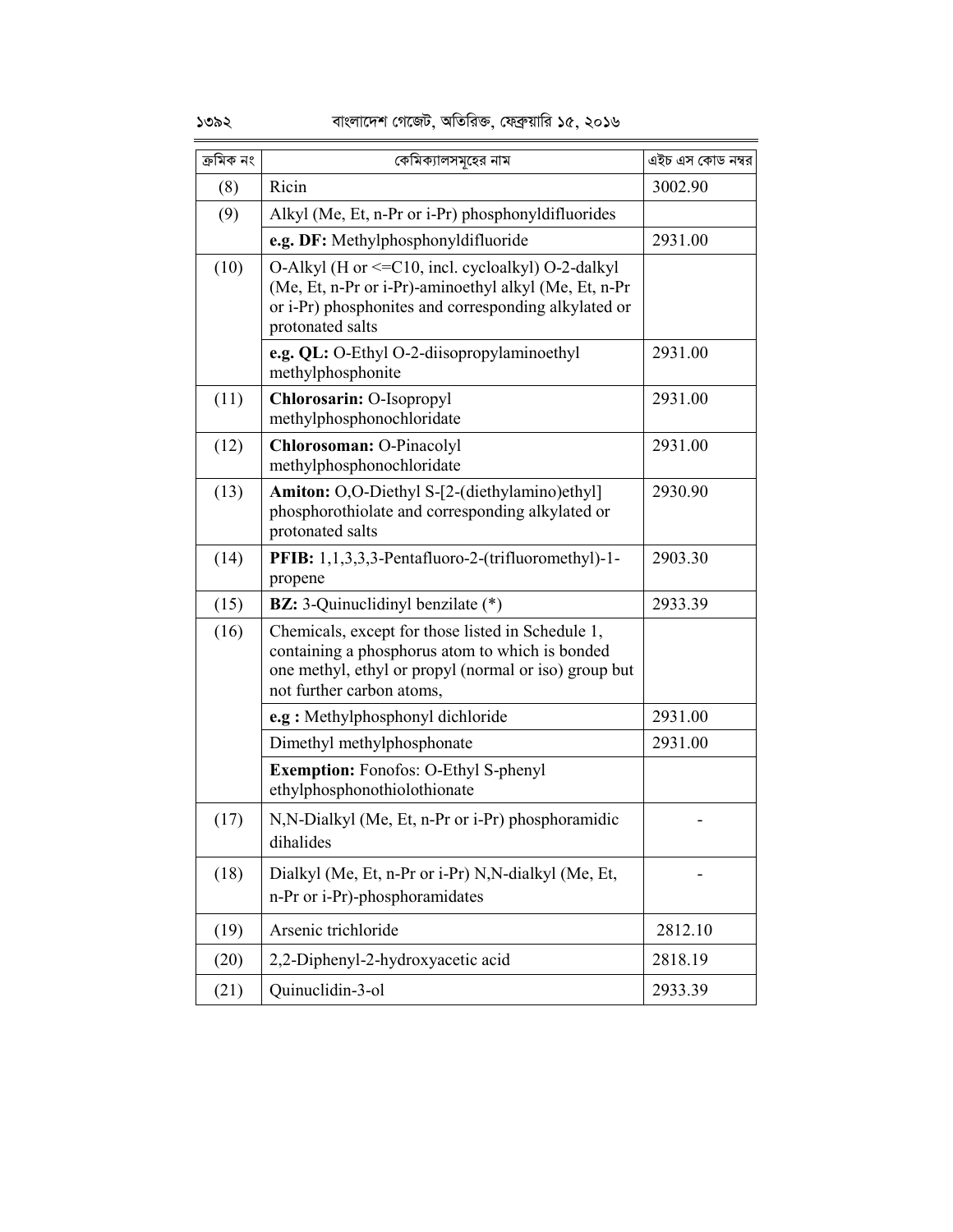| ক্ৰমিক নং | কেমিক্যালসমূহের নাম                               | এইচ এস কোড নম্বর |
|-----------|---------------------------------------------------|------------------|
| (22)      | N,N-Dialkyl (Me, Et, n-Pr or i-Pr) aminoethyl-2-  |                  |
|           | chlorides and corresponding protonated salts      |                  |
| (23)      | N,N-Dialkyl (Me, Et, n-Pr or i-Pr) aminoethane-2- |                  |
|           | ols and corresponding protonated salts            |                  |
|           | Exemptions: N,N-Dimethylaminoethanol              |                  |
|           | and corresponding protonated salts                |                  |
|           | N,N-Diethylaminoethanol                           |                  |
|           | and corresponding protonated salts                |                  |
| (24)      | N,N-Dialkyl (Me, Et, n-Pr or i-Pr) aminoethane-2- |                  |
|           | thiols and corresponding protonated salts         |                  |
| (25)      | Thiodiglycol: Bis(2-hydroxyethyl)sulfide          | 2930.90          |
| (26)      | Pinacolyl alcohol: 3,3-Dimethylbutan-2-ol         | 2905.19          |
| (27)      | Phosgene: Carbonyl dichloride                     | 2812.10          |
| (28)      | Cyanogen chloride                                 | 2851.00          |
| (29)      | Hydrogen cyanide                                  | 2811.19          |
| (30)      | Chloropicrin: Trichloronitromethane               | 2904.90          |
| (31)      | Phosphorus oxychloride                            | 2812.10          |
| (32)      | Phosphorus trichloride                            | 2812.10          |
| (33)      | Phosphorus pentachloride                          | 2812.10          |
| (34)      | Trimethyl phosphite                               | 2920.90          |
| (35)      | Triethyl phosphite                                | 2920.90          |
| (36)      | Dimethyl phosphite                                | 2920.90          |
| (37)      | Diethyl phosphite                                 | 2920.90          |
|           |                                                   |                  |
| (38)      | Sulfur monochloride                               | 2812.10          |
| (39)      | Sulfur dichloride                                 | 2812.10          |
| (40)      | Thionyl chloride                                  | 2812.10          |
| (41)      | Ethyldiethanolamine                               | 2922.19          |
| (42)      | Methyldiethanolamine                              | 2922.19          |
| (43)      | Triethanolamine                                   | 2922.19          |

রাষ্ট্রপতির আদেশক্রমে

মো: মাহবুবুল ইসলাম উপ সচিব বাণিজ্য মন্ত্ৰণালয়।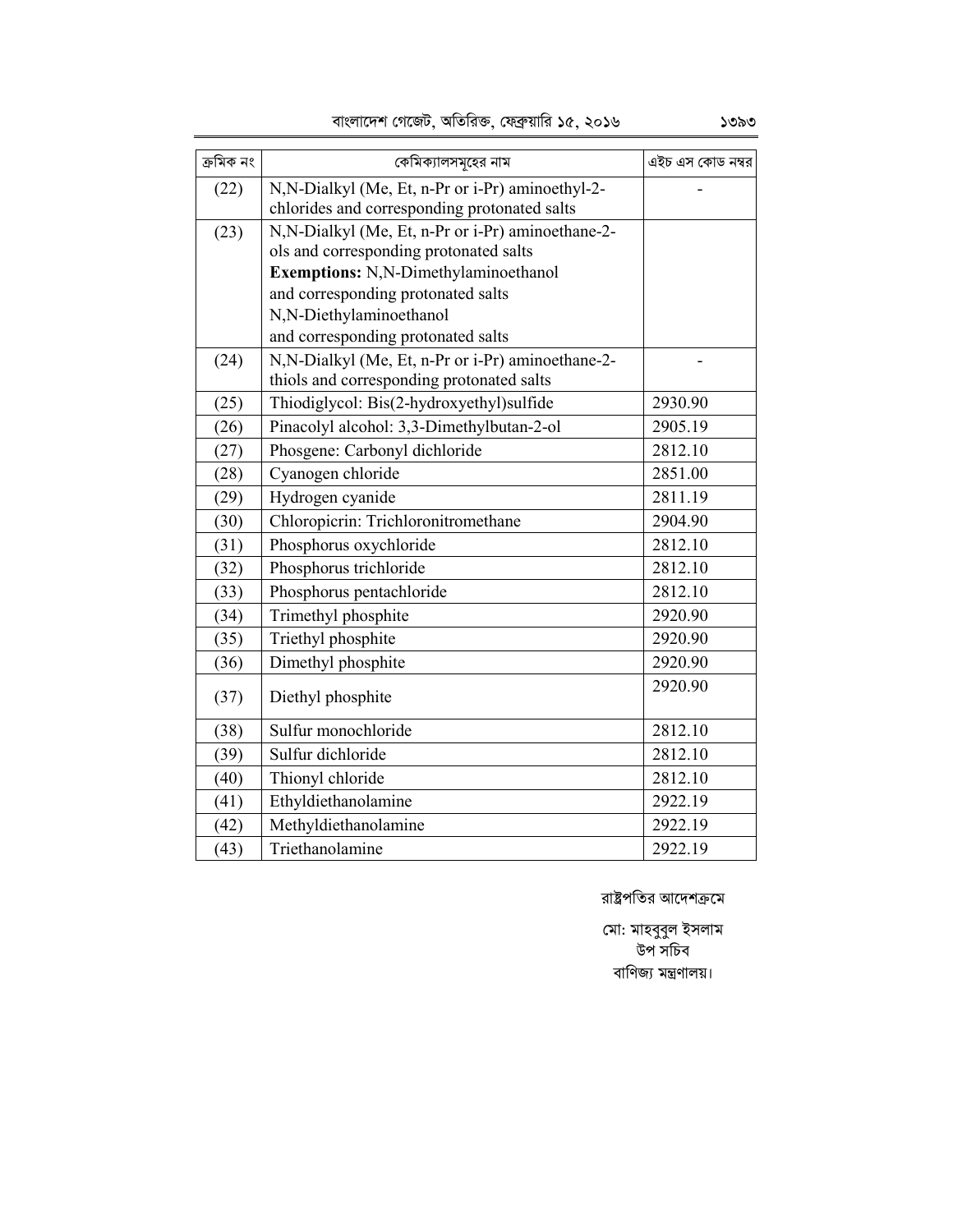# আমদানি নীতি আদেশ, ২০১৫-২০১৮ তে ব্যবহৃত  ${\bf A}$ breviations এর পূর্ণরূপঃ

| $C\& F$                                     | (সি এন্ড এফ)                               | Clearing and Forwarding.                                     |
|---------------------------------------------|--------------------------------------------|--------------------------------------------------------------|
|                                             | $CAD$ (সি এ ডি)                            | Cash Against Document.                                       |
|                                             | $CFR$ (সি এফ আর)                           | Cost And Freight.                                            |
|                                             | $CIF$ (সি আই এফ)                           | Cost Insurence And Freight.                                  |
|                                             | $\text{CIP}$ (সি আই পি)                    | Carraige And Insurence Paid To.                              |
| $CP$ (সি পি)                                |                                            | Clearence Permit.                                            |
|                                             | $CPT$ $($ সিপিটি)                          | Carraige Paid To.                                            |
|                                             |                                            | CM Licence (সিএম লাইসেন্স) Cirtification of Marking Licence. |
|                                             | $DATA (G \triangleleft G)$                 | Delivered At Terminal.                                       |
| DAP                                         | (ডি এ পি)                                  | Delivered At Place.                                          |
|                                             | $DDP$ (ডি ডি পি)                           | Delivered Duty Paid.                                         |
| $\text{ETIN}$ (ই টি আই এন)                  |                                            | Electronic Tax Identification Number.                        |
|                                             | $FOB$ $(4\overline{v} \cdot \overline{v})$ | Free On Board.                                               |
| IP                                          | (আই পি)                                    | Import Permit.                                               |
|                                             | $IPPC$ (আই পি পি সি)                       | <b>International Plant Protection Convention.</b>            |
|                                             | $ITC$ (আই টি সি)                           | Import Trade Control.                                        |
|                                             | $LC$ (এল সি)                               | Letter of Credit.                                            |
|                                             | $LCA$ $($ এল সি এ $)$                      | Letter of Credit Authorisation.                              |
|                                             | $ROR$ (আর ও আর)                            | Right of Refusal.                                            |
|                                             | $SAFTA$ (সাফটা)                            | South Asia Free Trade Agreement.                             |
|                                             | $SRO$ ( এসআরও)                             | Statutory Rules and Order.                                   |
|                                             | $TCB$ $(\mathbb{B} \boxtimes \mathbb{R})$  | Trading Corporation of Bangladesh.                           |
| $T.T$ $(\hat{\mathbb{D}} \hat{\mathbb{D}})$ |                                            | Telegraphic Transfer.                                        |
|                                             | $UTIN$ (ইউ টি আই এন)                       | Unique Tax Payer Identification Number.                      |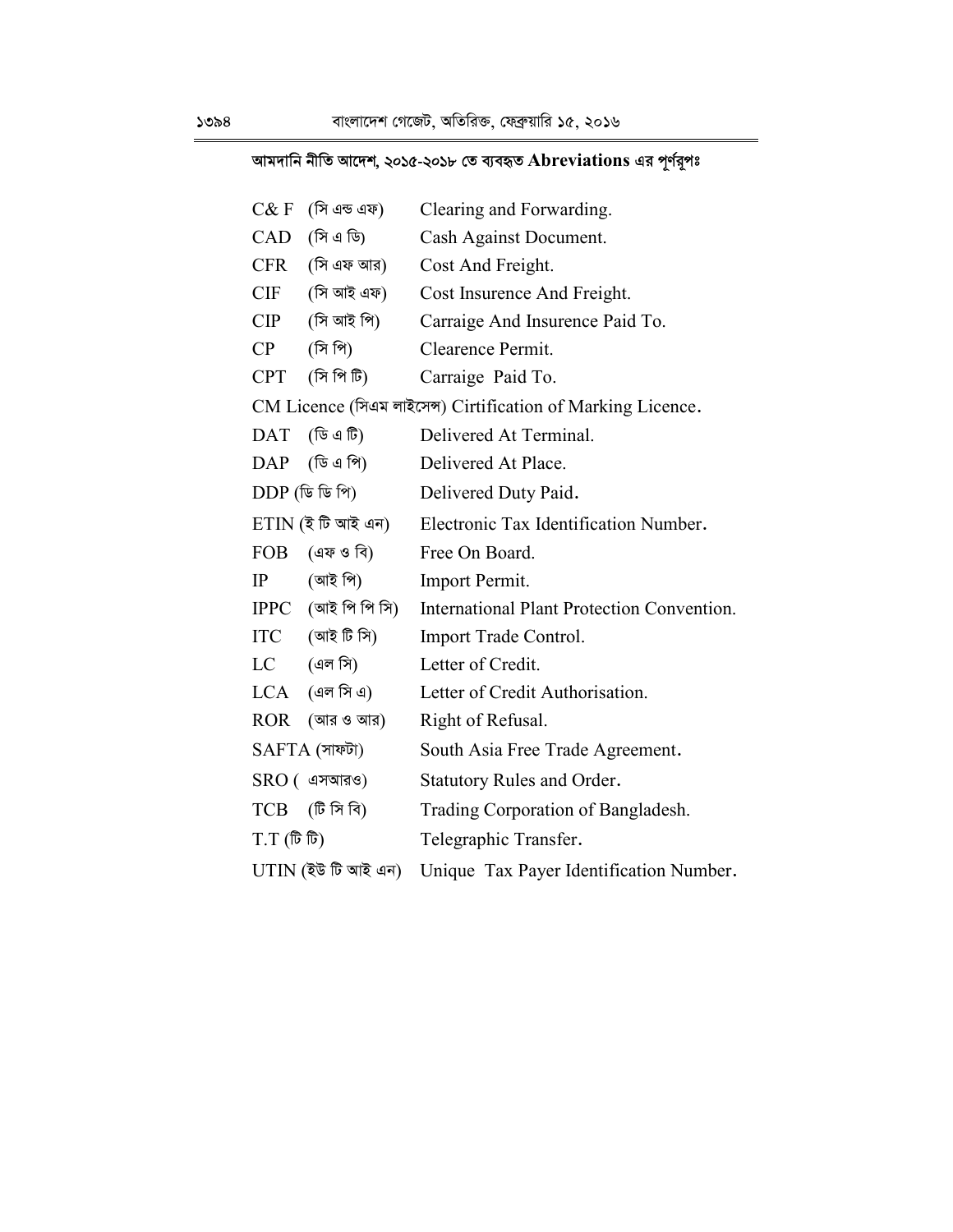পরিশষ্ট-৪

চীফ অব মেম্বারবডিস এ-ক্লাস চেম্বাৰ্স

১. বাগেরহাট চেম্বার অব কমার্স এন্ড ইভাস্ট্রি

মেইন রোড, বাগেরহাট।

#### ২. বাংলাদেশ চেম্বার অব ইন্ডাস্ট্রিজ বিসিআইসি ভবন (৪র্থ তলা) ৩০-৩১, দিলকুশা বা/এ ঢাকা-১০০০।

৩. বাংলাদেশ উইমেন চেম্বার অব কমাৰ্স এন্ড ইন্ডাস্ট্ৰি

গলশান গ্রেস এ্যাপার্ট # ২সি(২য় তলা) বাড়ী নং-৮, ব্লক-সিডব্লিউএস সাউথ এভিনিউ, গুলশান-১, ঢাকা।

### ৪. বরিশাল চেম্বার অব কমার্স এন্ড ইভাস্ট্রি

চেম্বার ভবন পোঃ বক্স নং-৩০, স্ব রোড (নাজিরের পূল), বরিশাল।

#### ৫. বরিশাল উইমেন চেম্বার অব কমার্স এন্ড ইন্ডাস্ট্রি

গোরা চাঁন্দ দাস রোড (রহমানবাগ লেন), বরিশাল।

#### ৬. বরিশাল মেট্রোপলিটন চেম্বার অব কমাৰ্স এন্ড ইন্ডাস্ট্ৰি

মল্লিক টাওয়ার (৪র্থ তলা) ১২৫, বীরশ্রেষ্ঠ শহিদ মহিউদ্দিন জাহাঙ্গীর সড়ক, কাকলী মোড়, বরিশাল।

#### ৭. ভোলা চেম্বার অব কমার্স এন্ড ইভাস্ট্রি

চেম্বার ভবন (৩য় তলা) বাংলা স্কুল সড়ক, ভোলা।

#### ৮. বগুড়া চেম্বার অব কমার্স এন্ড ইন্ডাস্ট্রি

চেম্বার ভবন (৩য় তলা), কবি নজরুল ইসলাম রোড ঝাউতলা, বগুড়া-৫৮০০।

৯. ব্রাহ্মনবাড়িয়া চেম্বার অব কমার্স এন্ড ইন্ডাস্ট্রি জামে মসজিদ রোড পোঃ ও জেলাঃ ব্রাহ্মনবাড়িয়া।

### ১০. চীদপুর চেম্বার অব কমার্স এন্ড ইন্ডাস্ট্রি

পুরান বাজার, পোঃ পুরান বাজার থানাঃ চাঁদপুর সদর, চাঁদপুর।

#### ১১. চীপাইনবাবগঞ্জ চেম্বার অব কমার্স এন্ড ইন্ডাস্ট্রি

বয়েজ বিল্ডিং, তাহাবাজার, পোঃ বক্স-চাঁপাইনবাবগঞ্জ চাঁপাইনবাবগঞ্জ।

#### ১২. চট্টগ্রাম চেম্বার অব কমার্স এন্ড ইন্ডাস্ট্রি

চেম্বার হাউস, আগ্রাবাদ বা/এ পি.ও বক্স নং-৪৮১, চট্টগ্রাম।

#### ১৩. চট্টগ্রাম মেট্রোপলিটন চেম্বার অব কমাৰ্স এন্ড ইন্ডাস্ট্ৰি

আস-সালাম টাওয়ার (৬ষ্ঠ ও ৭ম তলা), ৫৭, আগ্রাবাদ বা/এ, চট্টগ্ৰাম।

#### ১৪. চট্টগ্রাম উইমেন চেম্বার অব কমার্স এন্ড ইন্ডাস্ট্রি জাহান বিল্ডিং-৫ (৩য় তলা) ৭৪, আগ্রাবাদ বা/এ, চট্টগ্রাম।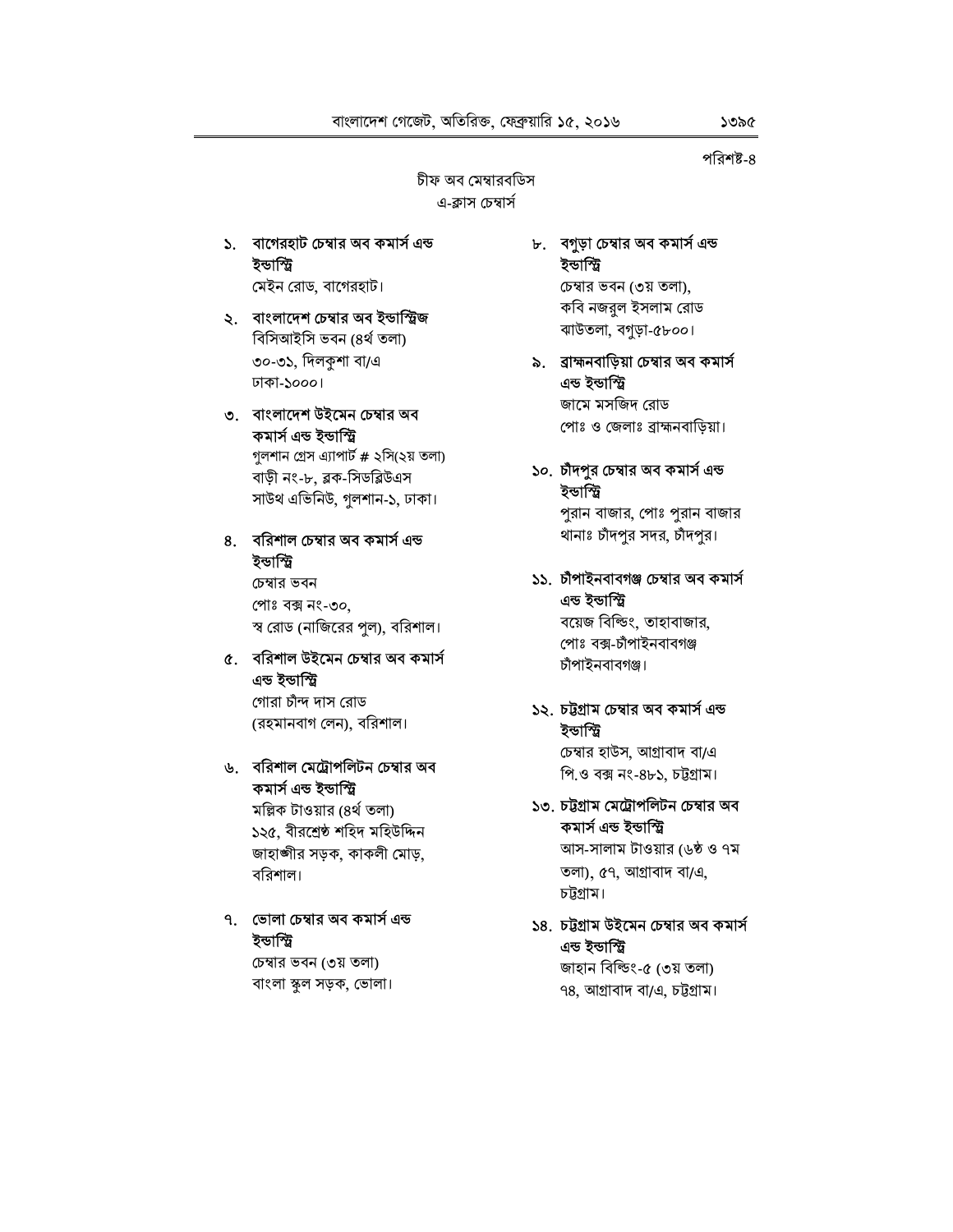### ১৫. চুয়াডাঙ্গা চেম্বার অব কমার্স এন্ড ইন্ডাস্ট্রি

বড় বাজার, চুয়াডাঙ্গা।

#### ১৬. কুমিল্লা চেম্বার অব কমার্স এন্ড ইন্ডাস্ট্রি

রাম্মালা রোড, রানীর বাজার, কুমিল্লা।

#### ১৭. ঢাকা চেম্বার অব কমার্স এন্ড ইন্ডাস্ট্রি ঢাকা চেম্বার বিল্ডিং ৬৫-৬৬, মতিঝিল বা/এ, ঢাকা।

#### ১৮. ঢাকা উইমেন চেম্বার অব কমার্স এন্ড ইন্ডাস্ট্রি

জাতীয় স্কাউট ভবন (১০ম তলা) ৭০/১, পুরানা পল্টন লাইন কাকরাইল, ঢাকা-১০০০।

### ১৯. দিনাজপুর চেম্বার অব কমার্স এন্ড ইন্ডাস্ট্রি

চেম্বার ভবন মালদাহ পট্টি, দিনাজপুর।

#### ২০. ফরিদপুর চেম্বার অব কমার্স এন্ড ইন্ডাস্ট্রি চেম্বার হাউস, নীলটুলী, ফরিদপুর।

# ২১. ফরিদপুর উইমেন চেম্বার অব

কমাৰ্স এন্ড ইন্ডাষ্ট্ৰি প্রযত্নেঃ চেম্বার হাউস. নীলট়লী, ফরিদপুর।

#### ২২. ফেনী চেম্বার অব কমার্স এন্ড ইন্ডাস্ট্রি ফেনী প্লাজা (৩য় তলা) ৫৭-৫৮, ট্রাংক রোড, ফেনী।

#### ২৩. ফরেন ইনভেস্টর্স চেম্বার অব কমার্স এন্ড ইন্ডাস্ট্রি "শামা হোমস

এপার্ট # সি-৩, বাড়ী # ৫৯ সড়ক  $#$  ০১, ৱক-১, বনানী, ঢাকা-১২১৩।

#### ২৪. গাইবান্ধা চেম্বার অব কমার্স এন্ড ইভাস্ট্রি সুখনগর, পলাশবাড়ী রোড,

গাইবান্ধা।

### ২৫. গাজীপুর চেম্বার অব কমার্স এন্ড ইন্ডাস্ট্রি

চেম্বার ভবন শান্তি পল্লী (জেলা পরিষদের পশ্চিম পার্শ্বে) জয়দেবপুর, গাজীপুর-১৭০০

### ২৬. গোপালগঞ্জ চেম্বার অব কমার্স এন্ড ইভাষ্টি চেম্বার অব কমার্স ভবন রোড

(সাবেক শিশ ভবন), গোপালগঞ্জ।

#### ২৭. জামালপুর চেম্বার অব কমার্স এন্ড ইন্ডাস্ট্রি নিউ বাস টার্মিনাল রোড

দাপুনিয়া, জামালপুর।

#### ২৮. যশোর চেম্বার অব কমার্স এন্ড ইভাস্ট্রি জেল রোড, ঘোপ, যশোর।

### ২৯. ঝালকাঠি চেম্বার অব কমার্স এন্ড ইন্ডাস্ট্রি

চেম্বার ভবন, ৭ কাশারী পট্টি, ঝালকাঠি।

### ৩০. ঝিনাইদহ চেম্বার অব কমার্স এন্ড ইভাস্ট্রি

শের-এ-বাংলা সড়ক, ঝিনাইদহ।

#### ৩১. খুলনা চেম্বার অব কমার্স এন্ড ইভাস্ত্ৰি

চেম্বার ম্যানশন, ৫ কেডিএ বা/এ খান-এ-সবুর রোড, খুলনা।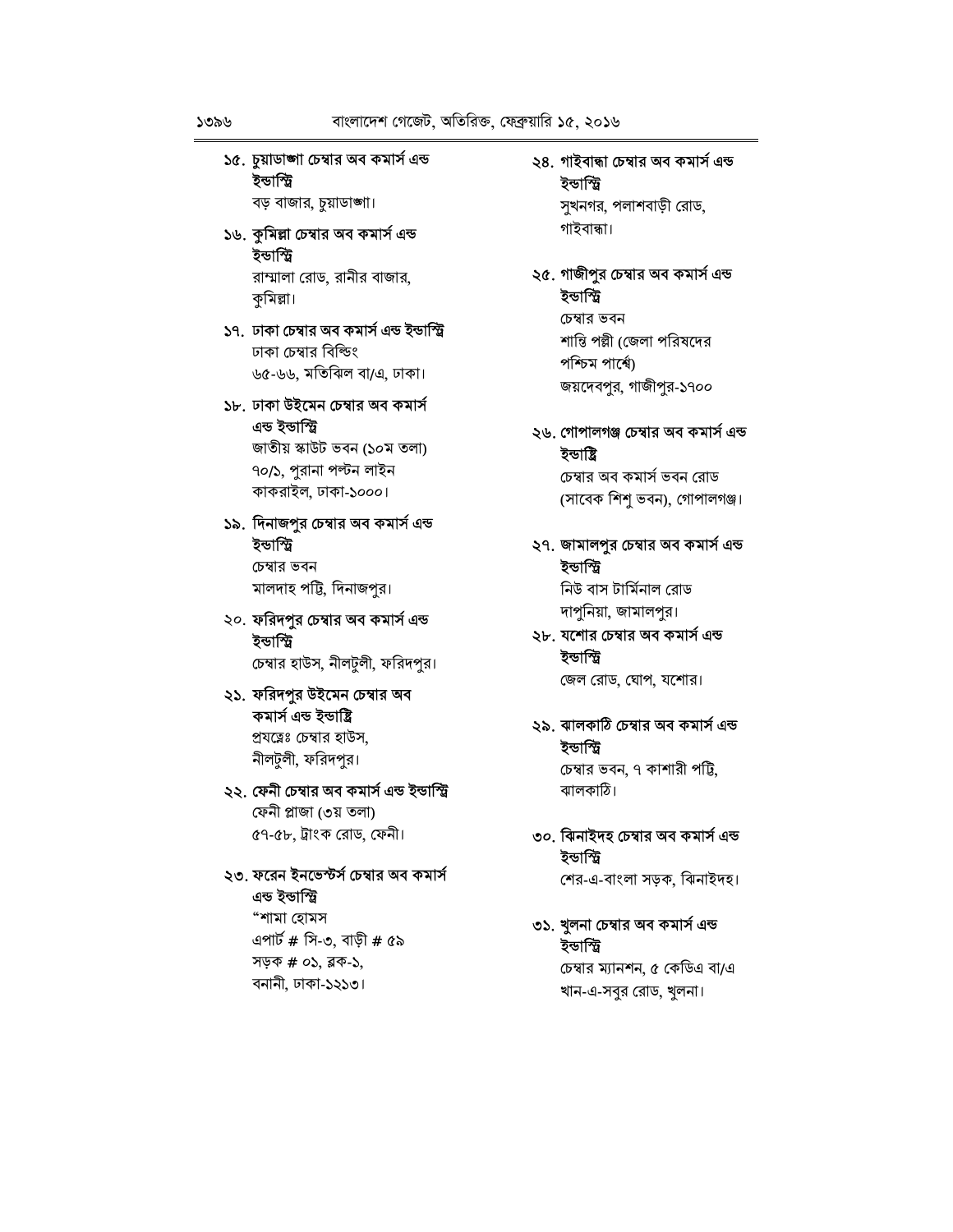### ৩২. কিশোরগঞ্জ চেম্বার অব কমার্স এন্ড ইন্ডাস্ট্রি

করিমগঞ্জ রোড, সাতাল তারাপাশা, কিশোরগঞ্জ।

#### ৩৩. কিশোরগঞ্জ উইমেন চেম্বার অব কমাৰ্স এন্ড ইন্ডাষ্ট্ৰি "পান্থশালা''

১২৮৭/৩, খরমপট্টি, কিশোরগঞ্জ।

#### ৩৪. কুষ্টিয়া চেম্বার অব কমার্স এন্ড ইন্ডাস্ট্রি

১৬, সিরাজউদ্দোলা রোড (৩য় তলা), কৃষ্টিয়া।

# ৩৫. লালমনিরহাট চেম্বার অব কমার্স এন্ড ইন্ডাস্ট্রি

চেম্বার ভবন, পুরান বাজার (কালিবারী), লালমনিরহাট।

# ৩৬. মাদারীপুর চেম্বার অব কমার্স এন্ড ইভাষ্ট্ৰি

পুরান বাজার, মাদারীপুর।

#### ৩৭. মানিকগঞ্জ চেম্বার অব কমার্স এন্ড ইন্ডাষ্ট্ৰি

জেলা পরিষদ ভবন, ওয়ারলেস গেট, বাস ষ্ট্যান্ড, মানিকগঞ্জ।

#### ৩৮. মেট্রোপলিটন চেম্বার অব কমার্স এন্ড ইন্ডাষ্ট্ৰি, ঢাকা

চেম্বার বিল্ডিং (৫ম তলা) ১২২-১২৪, মতিঝিল বা/এ, ঢাকা-১০০০।

#### ৩৯. মৌলভীবাজার চেম্বার অব কমার্স এন্ড ইন্ডাস্ট্রি

চেম্বার ভবন দক্ষিন কলিমাবাদ, মৌলভীবাজার-৩২০০

#### ৪০. মুন্সীগঞ্জ চেম্বার অব কমার্স এন্ড ইন্ডাস্ট্রি মীর কাদিম, কমলাঘাট, মুন্সীগঞ্জ।

ঢাকা ঠিকানাঃ নুর টাওয়ার, ১৪৭/৪, গ্রীন রোড পান্থপথ, ঢাকা-১২০৫।

৪১. ময়মনসিংহ চেম্বার অব কমার্স এন্ড ইন্ডাস্ট্রি ১০, কে.বি. ইসমাইল রোড, জুবিলী ঘাট, ময়মনসিংহ।

#### ৪২. নওগী চেম্বার অব কমার্স এন্ড ইন্ডাস্ট্রি হাট নওগাঁ, নওগাঁ।

৪৩. নারায়ণগঞ্জ চেম্বার অব কমার্স এন্ড ইভাস্ট্রি ২৩০/১, বজাবন্ধু রোড পি.ও বক্স নং-২, নারায়ণগঞ্জ।

#### ৪৪. নরসিংদী চেম্বার অব কমার্স এন্ড ইন্ডাস্ট্রি

৭৯৬, বিলাসদি, ডি.সি. রোড, নরসিংদী।

### ৪৫. নীলফামারী চেম্বার অব কমার্স এন্ড ইন্ডাস্ট্রি হাজী মহসিন রোড (ষ্টেশন রোড)

নীলফামারী। ৪৬. পটুয়াখালী চেম্বার অব কমার্স এন্ড

# ইন্ডাস্ট্রি

টার্মিনাল ঘাট, পোঃ বক্স-পট্য়াখালী, জেলা-পটুয়াখালী।

#### ৪৭. রাজশাহী চেম্বার অব কমার্স এন্ড ইন্ডাস্ট্রি

চেম্বার ভবন, স্টেশন রোড, রাজশাহী।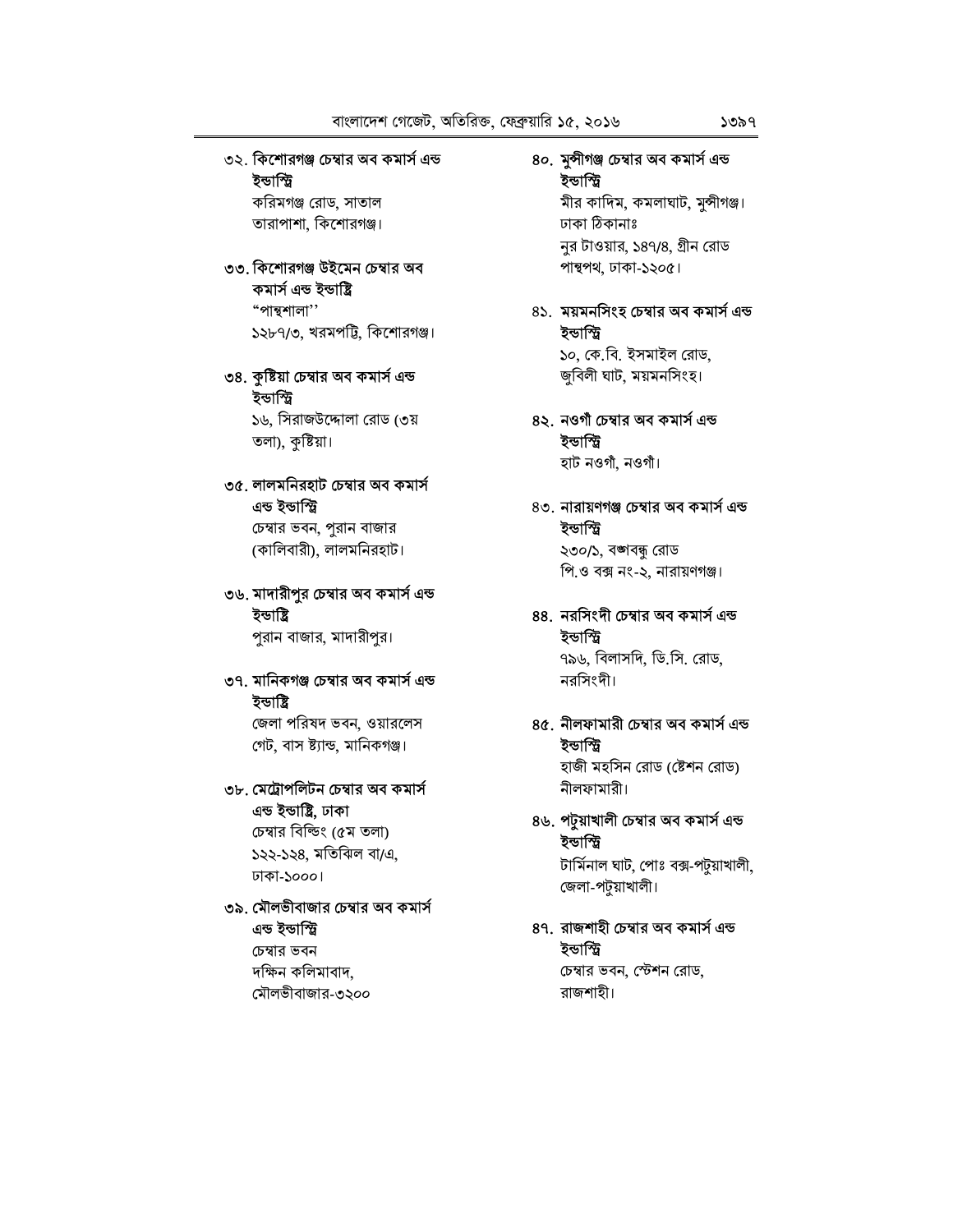### ৪৮. রাজামাটি চেম্বার অব কমার্স এন্ড ইন্ডাষ্ট্ৰি

পুরাতন বাস স্টেশন, রাজ্ঞামাটি।

#### ৪৯. রংপুর চেম্বার অব কমার্স এন্ড ইন্ডাস্ট্রি

চেম্বার ভবন, জি.এল. রয় রোড নবাবগঞ্জ, রংপুর।

#### ৫০. রংপুর উইমেন চেম্বার অব কমার্স এন্ড ইন্ডাস্ট্রি

পি.বি, রোড, ছোটমনথোনা নবাবগঞ্জ, রংপুর।

#### ৫১. সাতক্ষীরা চেম্বার অব কমার্স এন্ড ইন্ডাস্ট্রি

চেম্বার বিল্ডিং, মুক্তিযোদ্ধা সড়ক সাতক্ষীরা।

#### ৫২. শরিয়তপুর চেম্বার অব কমার্স এন্ড ইভাস্ট্রি

সদর রোড, পোঃ ও থানাঃ- পালং শরিয়তপুর টাউন, শরিয়তপুর।

#### ৫৩. শেরপুর চেম্বার অব কমার্স এন্ড ইন্ডাস্ট্রি

চেম্বার বিল্ডিং, নাইন আনাস বাজার পোঃ বক্স-শেরপুর টাউন, জেলা-শেরপুর।

### ৫৪. সিরাজগঞ্জ চেম্বার অব কমার্স এন্ড ইভাস্ট্রি

এস. এস. রোড (ফরিয়াপট্টি) পোঃ বক্স- সিরাজগঞ্জ, জেলা-সিরাজগঞ্জ।

#### ৫৫. সুনামগঞ্জ চেম্বার অব কমার্স এন্ড ইভাস্ট্রি স্টেশন রোড, সুনামগঞ্জ।

৫৬. সিলেট চেম্বার অব কমার্স এন্ড ইভাস্ট্রি চেম্বার বিল্ডিং, পোঃ বক্স-৯৭ জেল রোড, সিলেট।

### ৫৭. সিলেট উইমেন চেম্বার অব কমার্স এন্ড ইন্ডাষ্ট্ৰি

২৩/৩, শপ্তদিপা, জামতলা, সিলেট।

৫৮. সিলেট মেট্রোপলিটন চেম্বার অব কমাৰ্স এন্ড ইন্ডাস্ট্ৰি আনন্দ টাওয়ার (১০ম তলা)

জেল রোড, সিলেট।

### ৫৯. টাঙ্গাইল চেম্বার অব কমার্স এন্ড ইভাস্ট্রি

পাঁচানি বাজার, টাঙ্গাইল।

#### ৬০. ঠাকুরগাঁও চেম্বার অব কমার্স এন্ড ইন্ডাস্ট্রি পঞ্চগড় রোড, পুরাতন বাস স্ট্যান্ড ঠাকুরগাঁও।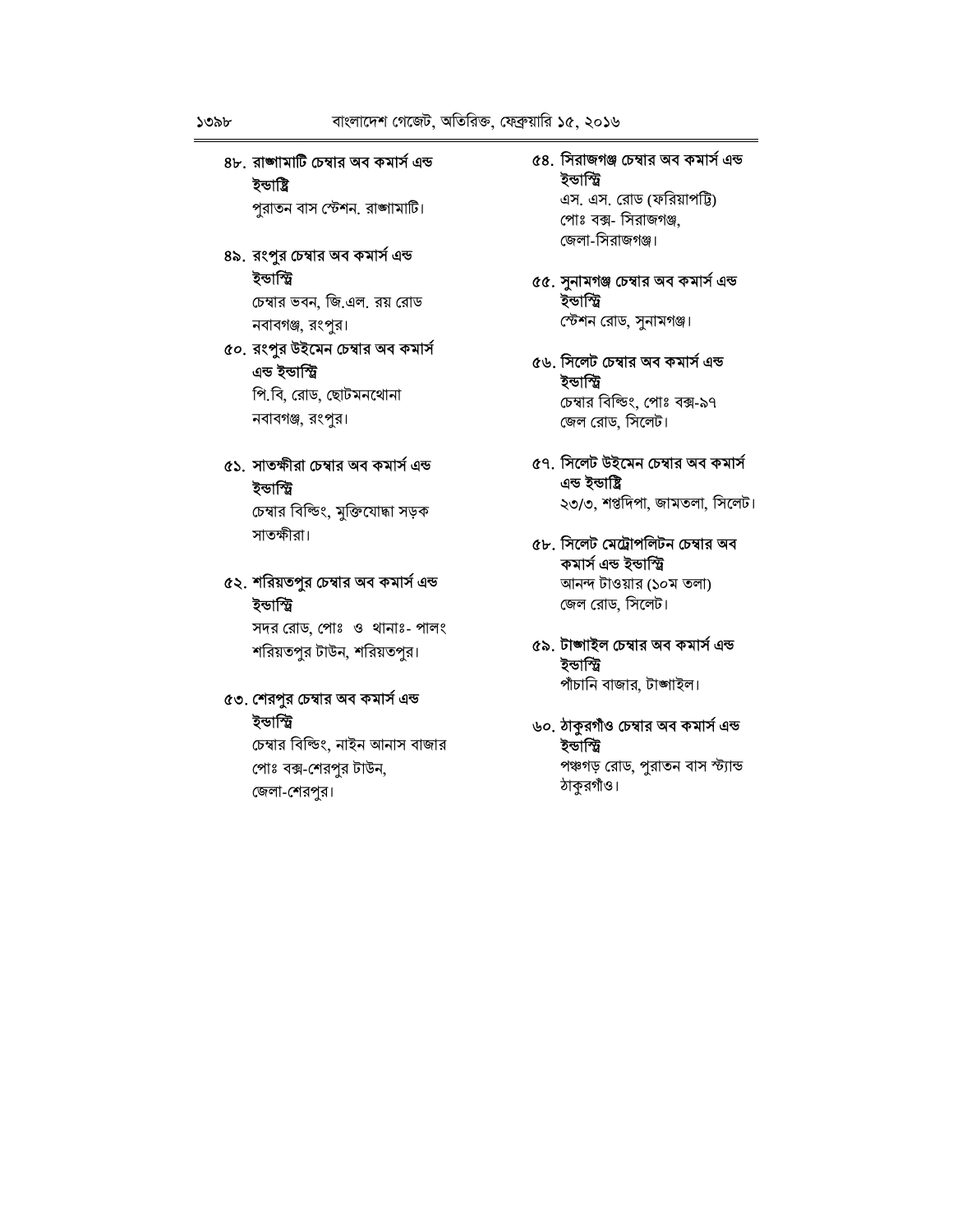#### 'বি' ক্লাস চেম্বাৰ্স

#### ৬১. বান্দরবন চেম্বার অব কমার্স এন্ড ইভাস্ট্রি

ইসলামিয়া শপিং কমপ্লেক্স বান্দরবন বাজার বান্দরবান হিল ডিস্ট্রিক্ট, বান্দরবান।

### ৬২. বরগুনা চেম্বার অব কমার্স এন্ড ইন্ডাস্ট্রি

সদর রোড, বরগুনা।

#### ৬৩. ভৈরব চেম্বার অব কমার্স এন্ড ইভাস্ট্রি

জামে মসজিদ মার্কেট (৩য় তলা) ভৈরব বাজার, ভৈরব-২৩৫০।

#### ৬৪. কক্সবাজার চেম্বার অব কমার্স এন্ড ইন্ডাস্ট্রি

আবু সেন্টার (২য় তলা), পূর্ব বাজারঘাটা প্রধান সড়ক, কক্সবাজার।

#### ৬৫. হবিগঞ্জ চেম্বার অব কমার্স এন্ড ইন্ডাস্ট্রি

টাউন হল রোড, হবিগঞ্জ।

## ৬৬. জয়পুরহাট চেম্বার অব কমার্স এন্ড ইভাস্ট্রি

চেম্বার ভবন, বাগিচা পাড়া, মাদ্রাসা রোড, জয়পুরহাট।

#### ৬৭. খাগড়াছড়ি চেম্বার অব কমার্স এন্ড ইভাস্ট্রি

খাগড়াছড়ি, হিল ট্রাক্টস, খাগড়াছড়ি।

#### ৬৮. কুড়িগ্রাম চেম্বার অব কমার্স এন্ড ইভাস্ট্রি বাজার রোড, কুড়িগ্রাম।

৬৯. লক্ষীপুর চেম্বার অব কমার্স এন্ড ইন্ডাস্টি

কলেজ রোড, লক্ষীপর।

#### ৭০. মাগুরা চেম্বার অব কমার্স এন্ড ইন্ডাস্ট্রি

এম. আর. রোড, মাগুরা।

- ৭১. মেহেরপুর চেম্বার অব কমার্স এন্ড ইন্ডাস্ট্রি হাজী মোহসিন রোড, বড় বাজার, মেহেরপুর।
- ৭২. নড়াইল চেম্বার অব কমার্স এন্ড ইন্ডাস্ট্রি কলেজ রোড, রুপগঞ্জ, নড়াইল।
- ৭৩. নাটোর চেম্বার অব কমার্স এন্ড ইন্ডাস্ট্রি চেম্বার ভবন, লালবাজার, নাটোর।

#### ৭৪. নেত্রকোনা চেম্বার অব কমার্স এন্ড ইন্ডাস্ট্রি কোর্ট রোড, নেত্রকোনা।

#### ৭৫. নোয়াখালী চেম্বার অব কমার্স এন্ড ইন্ডাস্ট্রি পৌরসভা ভবন, মাইজদী কোর্ট,

নোয়াখালী।

#### ৭৬. পাবনা চেম্বার অব কমার্স এন্ড ইন্ডাস্ট্রি

চেম্বার ভবন, বানিয়া পট্টি, পাবনা।

### ৭৭. পঞ্চগড় চেম্বার অব কমার্স এন্ড

ইন্ডাস্ট্রি চেম্বার ভবন নীমনগর, প্রাতন পঞ্চগড়, পঞ্চগড়।

#### ৭৮. পিরোজপুর চেম্বার অব কমার্স এন্ড ইন্ডাস্টি

পুরাতন ট্রেজারী ভবন সরদার রোড, পিরোজপুর।

#### ৭৯. রাজবাড়ী চেম্বার অব কমার্স এন্ড ইন্ডাস্ট্রি চেম্বার ভবন, ওয়ার্ড নং-৭ ভবানীপুর, রাজবাড়ী।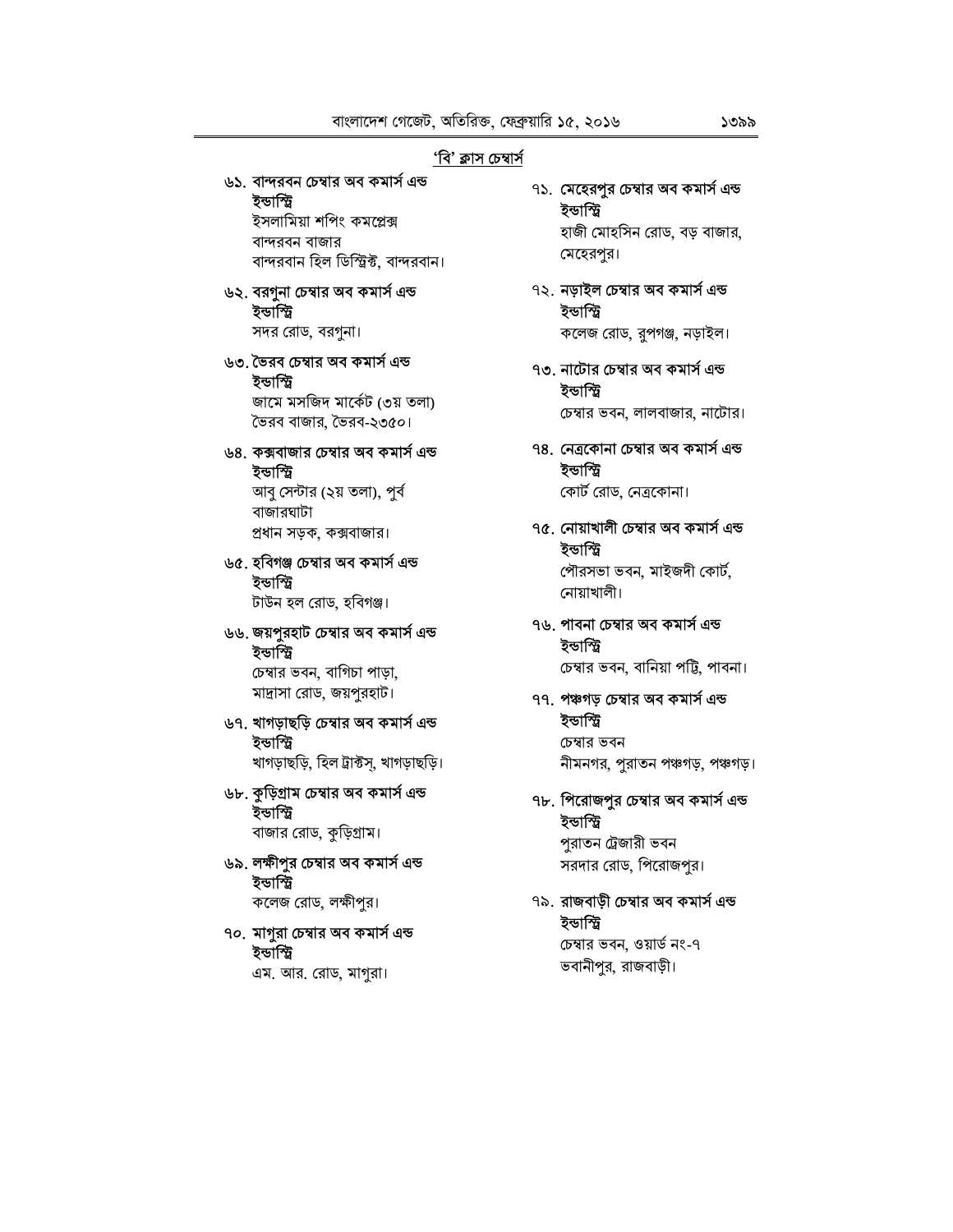#### জয়েন্ট চেম্বাৰ্স ''এ'' ক্লাস

### ১. আমেরিকান চেম্বার অব কমার্স এন্ড ইন্ডাস্ট্রি ইন বাংলাদেশ

রুম নং-৩১৯, ঢাকা শেরাটন হোটেল ১, মিন্ট রোড, ঢাকা-১০০০।

#### ২. অষ্ট্রেলিয়া-বাংলাদেশ চেম্বার অব কমাৰ্স এন্ড ইন্ডাস্ট্ৰি

লতিফ টাওয়ার (১১ম তলা) ৪৭, কাওরান বাজার, ঢাকা।

#### ৩. বাংলাদেশ-চায়না চেম্বার অব কমাৰ্স এন্ড ইন্ডাস্ট্ৰি

১. শান্তিনগর (সিদ্ধেশ্বরী লেন) রমনা (১ম তলা), ঢাকা-১২১৭।

#### ৪. বাংলাদেশ-জার্মান চেম্বার অব কমাৰ্স এন্ড ইন্ডাস্ট্ৰি

জিটিজেট বিল্ডিং, পি.ও বক্স-৬০৯১ রোড # ৯০, হাউস-১০সি গুলশান-২, ঢাকা-১২১২।

#### $c.$  বাংলাদেশ-মালয়েশিয়া চেম্বার অব কমাৰ্স এন্ড ইন্ডাস্ট্ৰি বাড়ী # ১৪, সড়ক # ২৭

ৱক-জে, বনানী, ঢাকা-১২১৩।

### ৬. কানাডা-বাংলাদেশ চেম্বার অব কমাৰ্স এন্ড ইন্ডাস্ট্ৰি

কনকর্ড টাওয়ার, স্যুট # ৫০৪ (৬ষ্ঠ তলা), ১১৩, কাজী নজরুল ইসলাম এ্যাভিনিউ, ঢাকা-১০০০।

#### ৭. ফ্রান্স-বাংলাদেশ চেম্বার অব কমার্স এন্ড ইন্ডাস্ট্রি

বাড়ী # ৫ (৬ষ্ঠ তলা), ফ্ল্যাট-৬/বি, সড়ক # ২/৩,, ৱক-এফ বনানী মডেল টাউন. চেয়ারম্যানবাড়ী, ঢাকা।

# ৮. ইন্ডিয়া-বাংলাদেশ চেম্বার অব কমাৰ্স এন্ড ইন্ডাস্ট্ৰি

রুপায়ন সেন্টার (১৭ম তলা),  $92,$  মহাখালী বা/এ, ঢাকা।

৯. ইন্দোনেশিয়া-বাংলাদেশ চেম্বার অফ কমাৰ্স এন্ড ইন্ডাস্ট্ৰি জেনেটিকা (বিডি) লিঃ

বাড়ী # ২৫, রোড # ৪, ব্লক-এফ বনানী, ঢাকা।

#### ১০. ইটালি-বাংলাদেশ চেম্বার অব কমাৰ্স এন্ড ইন্ডাস্ট্ৰি বাড়ী # ২৫, সড়ক # ৪, ৱক-এফ বনানী, ঢাকা-১২১৩।

১১. জাপান-বাংলাদেশ চেম্বার অব কমাৰ্স এন্ড ইন্ডাস্ট্ৰি ফ্ল্যাট-৩/বি, বাড়ী # ৩০ (৪র্থ তলা) সড়ক # ১৮, ব্লক -এ বনানী, ঢাকা-১২১৩।

### ১২. কোরিয়া-বাংলাদেশ চেম্বার অব কমাৰ্স এন্ড ইন্ডাস্ট্ৰি

কনকর্ড সেন্টার (৫ম তলা) ৪৩, নৰ্থ কমাৰ্শিয়াল এরিয়া গুলশান-২, ঢাকা-১২১২।

### ১৩. কুয়েত-বাংলাদেশ চেম্বার অব কমাৰ্স এন্ড ইন্ডাস্ট্ৰি

বাড়ী # ৫৫ (৫ম তলা) সড়ক # ০৬, ব্লক-সি বনানী, ঢাকা-১২১৩।

#### ১৪. নরডিক চেম্বার অব কমার্স এন্ড ইন্ডাস্ট্রি ইন বাংলাদেশ

প্ৰযন্নেঃ মাৰ্সক বাংলাদেশ লিঃ প্লট-৭৬/এ (৫ম তলা), রোড # ১১৩, গুলশান, ঢাকা-১২১২।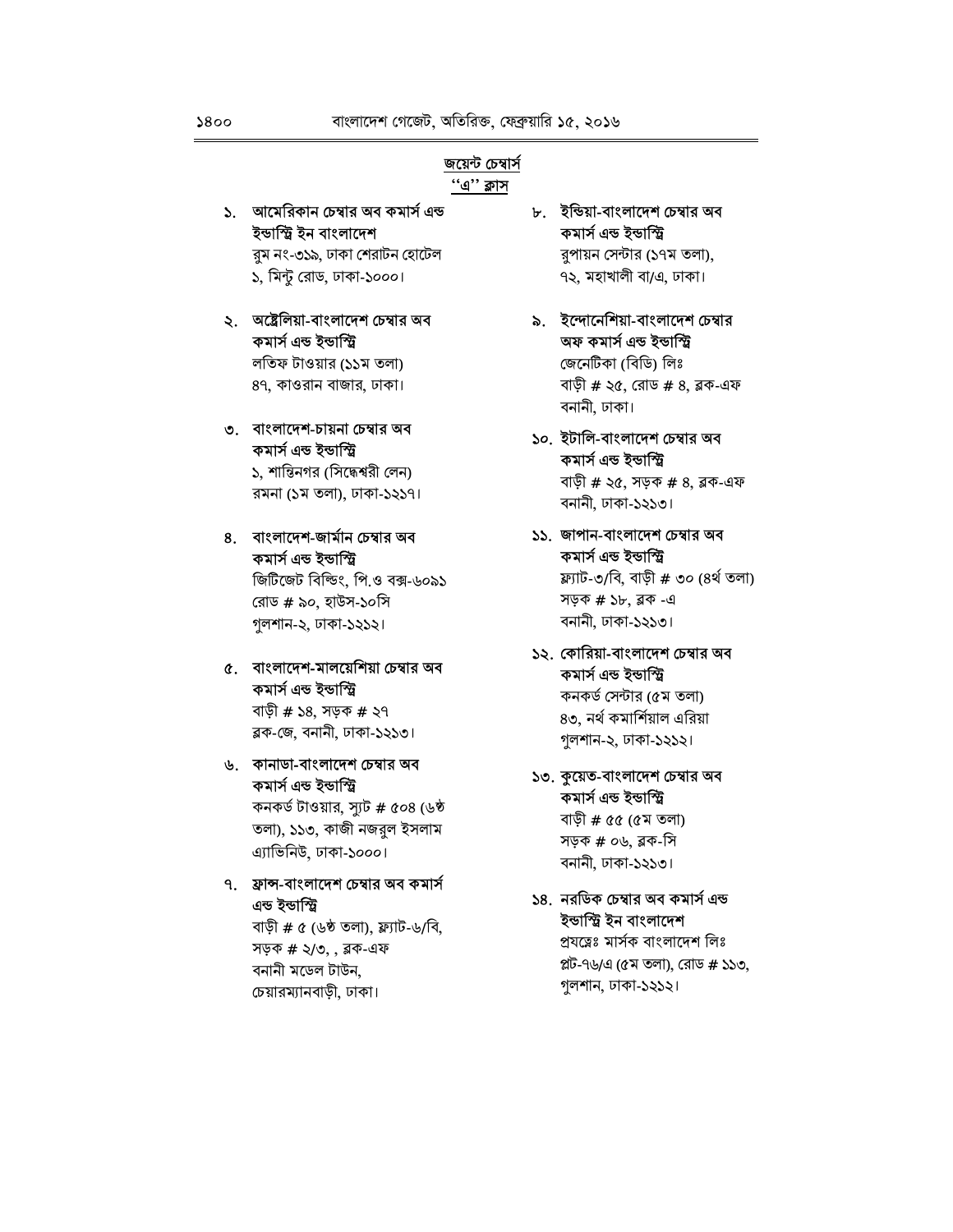### ১৫. স্পেন-বাংলাদেশ চেম্বার অব কমার্স এন্ড ইন্ডাষ্ট্ৰি

সেহজাদ প্যালেস ৩২, গুলশান এভিনিউ নৰ্থ কমাশিয়াল এরিয়া, গুলশান-২, ঢাকা-১২১২।

#### ১৬. শ্ৰীলংকা-বাংলাদেশ চেম্বার অব কমাৰ্স এন্ড ইন্ডাস্ট্ৰি

বাড়ী # ৮৫, সড়ক # ২৫/এ, ৱক-এ, বনানী, ঢাকা-১২১৩।

#### ১৭. টার্কি-বাংলাদেশ চেম্বার অব কমার্স এন্ড ইন্ডাস্ট্রি

স্যুট # ১৭/সি, নাভানা টাওয়ার (১৮তলা) ৪৫, গুলশান এভিনিউ গুলশান-১, ঢাকা।

#### ''বি'' ক্লাস

### ১৮. বাংলাদেশ-থাই চেম্বার অব কমার্স এন্ড ইন্ডাস্ট্রি স্যুট # ৮০১

১১৩, কাজী নজরুল ইসলাম রোড ঢাকা-১০০০।

#### ১৯. বাংলাদেশ-মায়ানমার চেম্বার অব কমাৰ্স এন্ড ইন্ডাস্ট্ৰি গ্রীন প্যানারোমা এ্যাপা # বি৪, বাড়ী # ৬, সডক # ১০৯ গুলশান, ঢাকা-১২১২।

#### ২০. ডাচ-বাংলা চেম্বার অব কমার্স এন্ড ইন্ডাস্ট্রি

হাসান হোল্ডিং (৯ম তলা) ৫২/১/ক, নিউ ইস্কাটন রোড, ঢাকা-১০০০।

#### 'এ' ক্লাস এসোসিয়েশন

১. এডভারটাইজিং এজেন্সীজ এসোসিয়েশন অব বাংলাদেশ প্ৰযন্নেঃ ইউনিট্ৰেন্ড লিমিটেড গুলশান ভবন, ৬ষ্ঠ তলা প্লট-৩৫৫, বীর উত্তম এ.কে. খন্দকার সড়ক, মহাখালী বা/এ, ঢাকা-১২১২।

#### ২. এগ্রিকালচারাল মেশিনারী ম্যানুফ্যাকচারার্স এসোসিয়েশন অব বাংলাদেশ

৬/এ/১ (৩য় তলা), সেগুনবাগিচা ঢাকা-১০০০।

৩. এ্যানিমেল হেলথ কোম্পানীজ এসোসিয়েশন অব বাংলাদেশ সেন্টার পয়েন্ট ইউনিট -১২ডি ১৪/এ, তেজকুনীপাড়া ফাৰ্মগেট বা/এ, তেজগাঁও, ঢাকা।

- ৪. এসোসিয়েশন অব বাংলাদেশ মিনারেল এন্ড পিউরিফাইড ড্রিংকিং ওয়াটার ম্যানুফ্যাচারার্স ট্রপিক্যাল রাজিয়া প্যালেস ২৬/১, চামেলীবাগ (৪র্থ তলা) শান্তিনগর, ঢাকা।
- ৫. এসোসিয়েশন অব এক্সপোর্ট ওরিয়েন্টেড শিপ বিল্ডিং ইন্ডাস্ট্রিজ অব বাংলাদেশ ১০/১, সিটি হার্ট (১০ম তলা) ৬৭, নয়া পল্টন, ঢাকা-১০০০।
- ৬. এসোসিয়েশন অব গ্রাসরুটস্ ওমেন এন্টারপ্রেনার্স বাংলাদেশ বিজিআইসি টাওয়ার (৬ষ্ঠ তলা) ৩৪, তোপখানা রোড, ঢাকা-১০০০।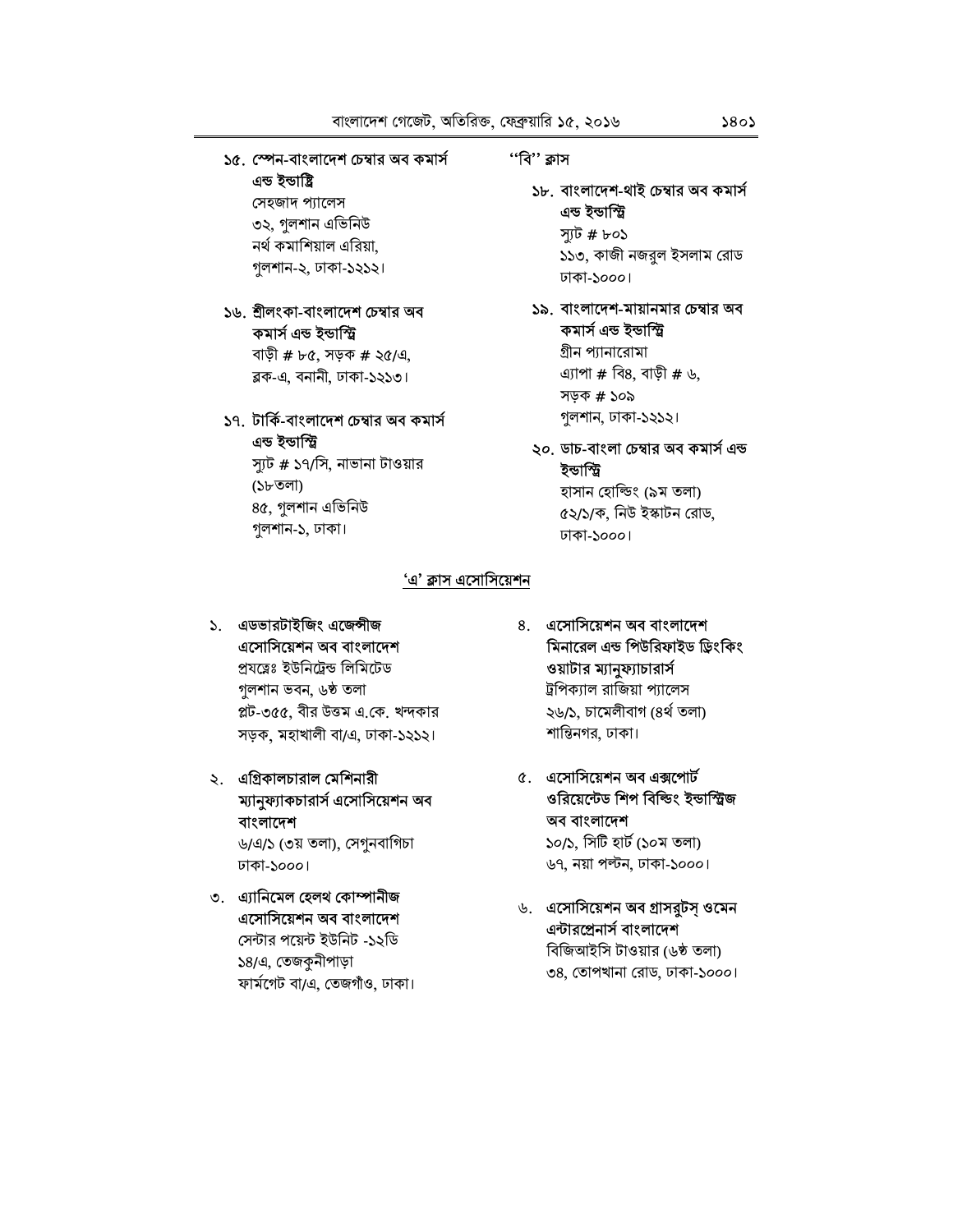- ৭. এসোসিয়েশন অব মোবাইল টেলিকম অপারেটর্স অব বাংলাদেশ (এমটব) বাড়ী # ৭(২য় তলা), রোড # ৫৬, গুলশান-২, ঢাকা-১২১২।
- ৮. এসোসিয়েশন অব শীপ রিসাইক্লিং ইন বাংলাদেশ ১৮, কাজী নজরুল ইসলাম এভিনিউ

(৫ম তলা), শাহবাগ, ঢাকা।

#### ৯. এসোসিয়েশন অব ট্যাক্সিক্যাব ওনার্স অব বাংলাদেশ

প্রযত্নেঃ সাগর এন্টারপ্রাইজ এ. জামান ইলেকট্ৰিক মাৰ্কেট ১৩৫, নবাবপুর রোড, ওয়ারী, ঢাকা- $5500$ 

#### ১০. এসোসিয়েশন অব টেলিভিশন চ্যানেল ওনার্স (অ্যাটকো)

রপায়ন করিম টাওয়ার, লেভের-১১ ৮০, ভিআইপি রোড, কাকরাইল, ঢাকা।

#### ১১. এসোসিয়েশন অব ট্রাভেল এজেন্টস অব বাংলাদেশ সাত্তার সেন্টার

৩০/এ, নয়াপল্টন (১৬ তলা) ভিআইপি রোড, ঢাকা।

#### ১২. এভিয়েশন অপারেটর্স এসোসিয়েশন অব বাংলাদেশ

বাড়ী # ২০, লেক ড্ৰাইভ রোড, সেক্টর-৮৭ উত্তরা মডেল টাউন, ঢাকা-১২৩০।

#### ১৩. বাংলাদেশ এ্যাকুমুলেটর এন্ড ব্যাটারী ম্যানুফ্যাকচারার্স এসোসিয়েশন

৭০৫, ওয়েস্ট নাখালপাড়া তেজগাঁও, ঢাকা।

- ১৪. বাংলাদেশ এসিড মার্চেন্টস এসোসিয়েশন ১০/৩, ইংলিশ রোড (২য় তলা), ঢাকা।
- ১৫. বাংলাদেশ এ্যাডহেসিভ ম্যানুষ্যাকচারার্স এসোসিয়েশন শাহনেওয়াজ ভবন (৬ষ্ঠ তলা) ব্রম নং-৮, ৯/সি, মতিঝিল বা/এ, ঢাকা-১০০০।
- ১৬. বাংলাদেশ আগর এন্ড আতর ম্যানুফ্যাকচারার্স এন্ড এক্সপোর্টার্স এসোসিয়েশন আজিমগঞ্জ বাজার, পোঃ সুজানগর, বড়লেখা, মৌলভিবাজার।
- ১৭. বাংলাদেশ এগ্রিকালচারাল মেশিনারী মার্চেন্টস এসোসিয়েশন ২৭-৩২, মদনপাল লেন (মুক্তিযোদ্ধা মডেল কমপ্লেক্স) ৭ম তলা, নবাবপুর রোড, ঢাকা-১১০০।

#### ১৮. বাংলাদেশ এগ্রো-প্রসেসর্স এসোসিয়েশন

বাড়ী # ১৫ (১ম তলা পশ্চিম পার্শ্বে) সড়ক # ১৬ (নতুন) ২৭ (পুরাতন) ধানমন্ডি আ/এ, ঢাকা-১২০৯।

১৯. বাংলাদেশ এগ্রো-বেসড প্রোডাক্টস প্রোডিউসার এন্ড মার্চেন্টস এসোসিয়েশন ১৬৪/১, ডিআইটি এক্সটেনশন রোড (৩য় তলা), ঢাকা।

#### ২০. বাংলাদেশ এয়ার কন্ডিশনিং ইকুইপমেন্ট ইম্পোটার্স এসোসিয়েশন প্ৰযন্নেঃ রহমান এন্টারপ্রাইজ বাড়ী # ২৫, সড়ক # ১৭, সেকটর-১৩, উত্তরা, ঢাকা।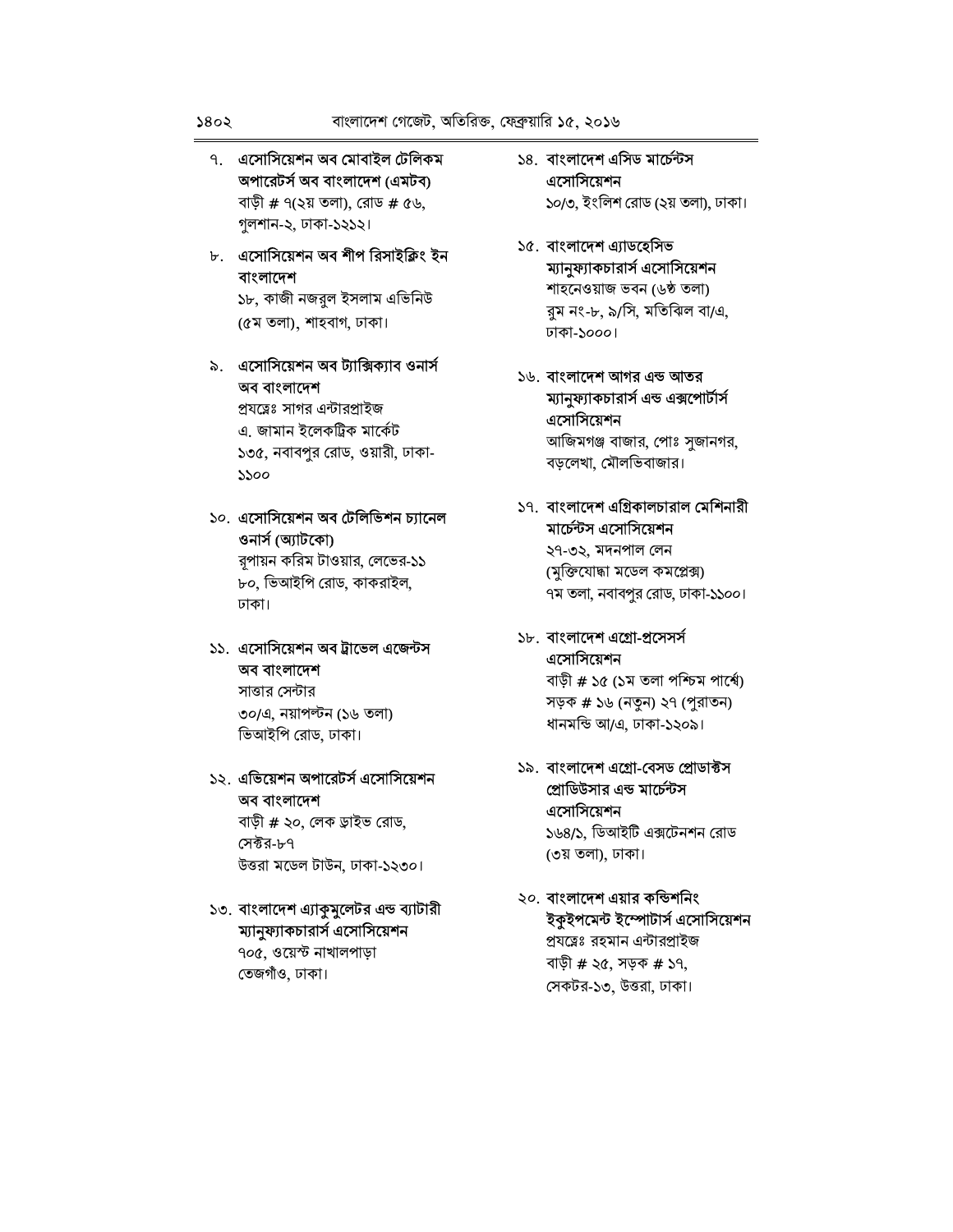#### ২১. বাংলাদেশ এ্যালুমিনিয়াম ম্যানুফ্যাকচারার্স এসোসিয়েশন জাহানারা মঞ্জিল

৩৪৫, সেগুনবাগিচা, (৩য় তলা) ঢাকা-১০০০।

#### ২২. বাংলাদেশ এসোসিয়েশন অব ব্যাংকস জববার টাওয়ার (১৭ম তলা) ৪২, গুলশান এভিনিউ, রোড # ১৩৫ গুলশান-১, ঢাকা।

#### ২৩. বাংলাদেশ এসোসিয়েশন অব কল সেন্টার এন্ড আউটসোর্সিং টাইপ # সি নাভানা টাওয়ার (৬ষ্ঠ তলা)

৪৫, গুলশান এভিনিউ গুলশান-১, ঢাকা।

#### ২৪. বাংলাদেশ এসোসিয়েশন অব কন্সট্রাকশন ইন্ডাস্ট্রি

নাহার গ্রীন সামিট (৪র্থ তলা) বাড়ী # ৪৩(নতুন)/৩০৫(পুরাতন) সড়ক # ১৬(নতুন)/২৭(পুরাতান) ধানমন্ডি আ/এ, ঢাকা।

#### ২৫. বাংলাদেশ এসোসিয়েশন অব কনসালটিং ইঞ্জিনিয়ার্স জাহানারা গার্ডেন

১৩৭/বি, গ্রীন রোড, ঢাকা-১২০৫।

#### ২৬. বাংলাদেশ এসোসিয়েশন অব ইন্টারন্যাশনাল রিক্রুটিং এজেন্সীজ (বায়রা)

বায়রা ভবন ১৩০, নিউ ইস্কাটন রোড, ঢাকা।

#### ২৭. বাংলাদেশ এসোসিয়েশন অব পাবলিকলি লিস্টেট কোম্পানীজ

ৱক-বি, সড়ক # ১, বাড়ী # ১৭ (৯ম তলা), ইউনিট-এ, নিকেতন ইস্টার্ন হাউজিং কমপ্লেক্স (আড়ং এর বিপরীতে), গুলশান-১, ঢাকা।

- বাংলাদেশ এসোসিয়েশন অব ২৮. সফটওয়্যার এন্ড ইনফরমেশন সার্ভিসেস (বেসিস) বিডিবিএল ভবন (৬ষ্ঠ তলা) ১২, কাওরান বাজার, ঢাকা-১২১৫।
- বাংলাদেশ ঔষধ শিল্প সমিতি ২৯. নাভানা ওসমান @ লিংক (৫ম তলা) ২১৪/ডি, বীর উত্তম মীর শওকত এভিনিউ তেজগাঁও ঢাকা-১২০৮।
- ৩০. বাংলাদেশ অটোমোবাইলস এসেম্বলার্স এন্ড ম্যানুফ্যাকচারার্স এসোসিয়েশন

রানার গ্রুপ, হেড অফিস (১০ম তলা) ১৩৮/১, তেজগাঁও বা/এ (নৰ্থ বেগুনবাড়িয়া), ঢাকা-১২০৮।

- বাংলাদেশ অটো বিস্কুটস এন্ড ব্রেড ৩১. ম্যানুফ্যাকচারার্স এসোসিয়েশন সেলিম সেন্টার (৯ম তলা) ১৯/২, দক্ষিণ পান্থপথ, ঢাকা।
- ৩২. বাংলাদেশ অটো ব্রিক ম্যানুষ্যাকচারার্স এসোসিয়েশন কাইজউদ্দিন টাওয়ার (৭ম তলা) ৪৭, বিজয় নগর, ঢাকা।

### ৩৩. বাংলাদেশ অটোমোবাইলস বডি ম্যানুফ্যাকচারার্স এসোসিয়েশন হাওলাদার টাওয়ার

৪৯/১, প্রগতী সরনী, বারিধারা, ঢাকা।

### ৩৪. বাংলাদেশ অটো মেজর এন্ড হাসকিং মিল ওনার্স এসোসিয়েশন

৫০/১, পুরানা পল্টন, ঢাকা।

#### ৩৫. বাংলাদেশ অটো পেইন্টস মার্চেন্টস এসোসিয়েশন ৩৮১, টঙ্গী ডাইভাৰ্সন রোড

বড় মগবাজার, ঢাকা।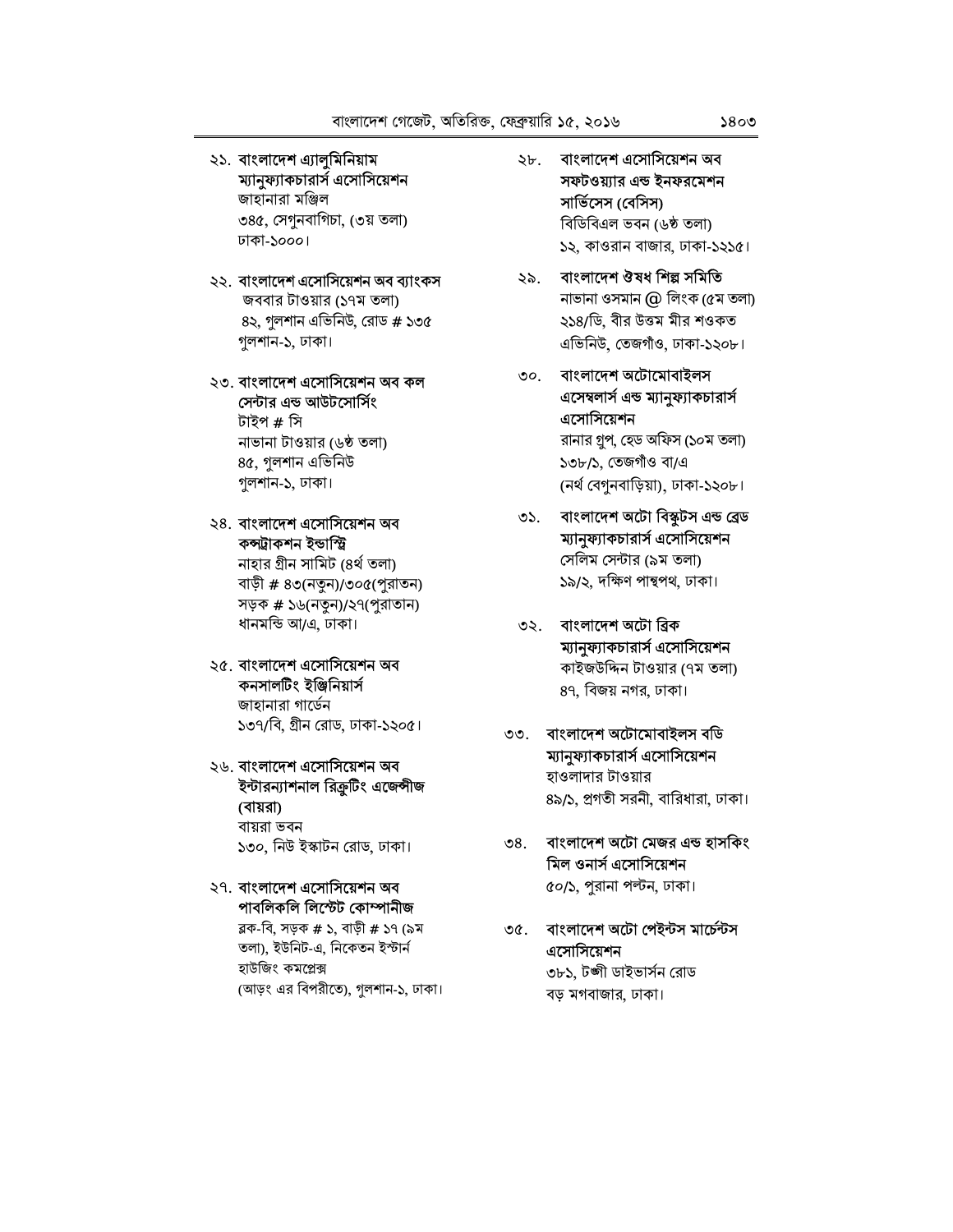#### ৩৬. বাংলাদেশ অটো রাইস মিল ওনার্স এসোসিয়েশন

হোসনেয়ারা টাওয়ার (২য় তলা) ১১/৮/সি, ফ্রি স্কুল স্ট্রীট পান্থপথ, কলাবাগান, ঢাকা।

#### ৩৭. বাংলাদেশ অটো স্পেয়ার পার্টস মার্চেন্টস এন্ড ম্যানুফ্যাকচারার্স এসোসিয়েশন

মাহমুদা মার্কেট, ২য় তলা ৯০, বিসিসি রোড, ঠাটারী বাজার, ঢাকা।

#### ৩৮. বাংলাদেশ অটোমোবাইলস ওয়ার্কসপ মালিক সমিতি তাঁজ ম্যানশন

২৮, কাওরানবাজার (২য় তলা), ঢাকা।

#### ৩৯. বাংলাদেশ অটো রি-রোলিং এন্ড স্টীল মিলস্ এসোসিয়েশন

আকরাম টাওয়ার (১২তম তলা, স্যুট-০৯), ১৫/৫, বিজয় নগর, ঢাকা-১০০০

#### ৪০. বাংলাদেশ অভ্যন্তরীণ পোষাক প্ৰস্থুতকারক মালিক সমিতি ৩০, মাওলানা মুফতি দীন মোহাম্মদ

রোড, (উর্দু রোড), চকবাজার, ঢাকা-১১০০।

#### ৪১. বাংলাদেশ আয়ুর্বেদিক মেডিসিন ম্যানুঃ এসোসিয়েশন

(বাংলাদেশ আয়ুর্বেদিক ঔষধ শিল্প সমিতি), বিপিএল ভবন (৪র্থ তলা) ৮৯-৮৯/১, আরামবাগ মতিঝিল বা/এ, ঢাকা।

#### ৪২. বাংলাদেশ ব্যাকওয়ার্ড লিংকেজ ম্যানুফ্যাকচারার্স এন্ড এক্সপোর্টার্স এসোসিয়েশন

বেজ্ঞাল প্যাসিফিক (প্ৰাঃ) লিঃ বাড়ী # ১৫, সড়ক # ১২, ব্লক # এফ নিকেতন, গুলশান-১, ঢাকা-১২১২।

- ৪৩. বাংলাদেশ বেইলিং বোর্ড ম্যানুফ্যাকচারার্স এসোসিয়েশন বাড়ী # ১৮, সড়ক # ২৪ ৱক-কে, বনানী, ঢাকা।
- ৪৪. বাংলাদেশ বিউটি পার্লার ওনার্স এসোসিয়েশন প্রযন্নেঃ মিং বিউটি পার্লার এন্ড হার্বেল সেকশন # ৬/খ, প্লট # ২৫ সেনপাড়া পর্বতা (মেইল রোড) মনাতা প্লাজা, মিরপুর, ঢাকা-১২১৬।
- ৪৫. বাংলাদেশ বেটেল লিফ (পান) এক্সপোর্টার্স এসোসিয়েশন ইস্পাহানি বিল্ডিং (৯ম তলা) ১৪-১৫, মতিঝিল বা/এ, ঢাকা।
- ৪৬. বাংলাদেশ বাইসাইকেল মার্চেন্টস এসেম্বলিং এন্ড ইম্পোর্টার্স এসোসিয়েশন ৭৪/বি, বংশাল রোড, ঢাক।

#### ৪৭. বাংলাদেশ বাই-সাইকেল এন্ড পার্টস ম্যানুফ্যাকচারার্স এন্ড এক্সপোর্টার্স এসোসিয়েশন ১৮৭-১৮৮/৮, তেজগাঁও শিল্প এলাকা,

ঢাকা।

৪৮. বাংলাদেশ বিড়ি শিল্প মালিক সমিতি ৯/১, এ.সি. রায় রোড আরমানিটোলা, ঢাকা।

#### ৪৯. বাংলাদেশ বুটিক হাউস ওনার্স এসোসিয়েশন ৪৫/সি, নিউ ইস্কাটন (হাফিজাবাদ

কলোনী) (বিয়াম অফিসের নিকটবর্তী), ঢাকা।

#### ৫০. বাংলাদেশ ব্রেড বিস্কুট-ও-কনফেকশনারী প্ৰস্তুতকারক সমিতি

৮৫, বড় মগবাজার, ওয়্যারলেস মোড়, রমনা (৪র্থ তলা), ঢাকা।

 $$808$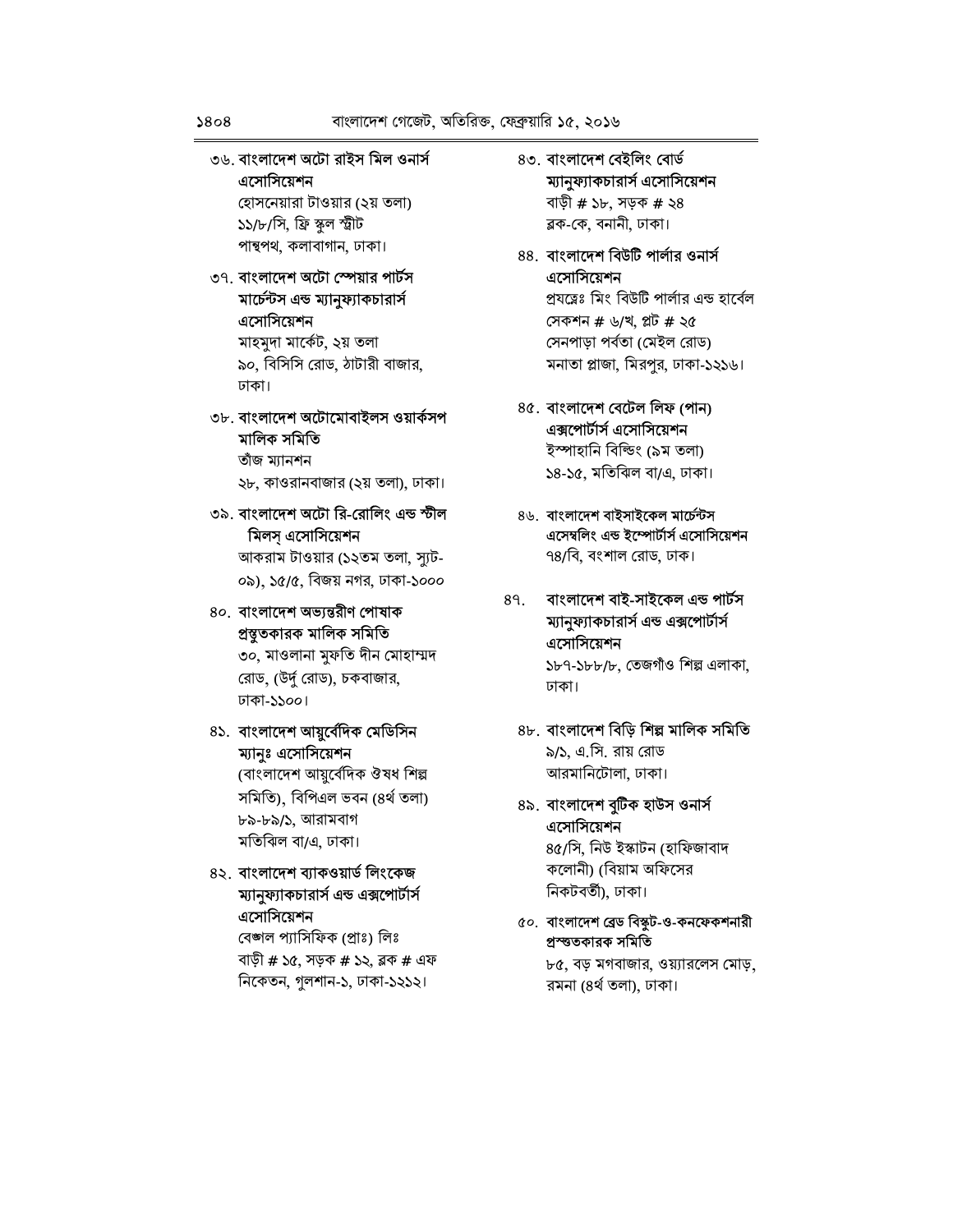#### ৫১. বাংলাদেশ ব্রিক ম্যানুফ্যাকচারিং ওনার্স এসোসিয়েশন

৫১/১, শান্তিনগর ভিআইপি রোড ভিআইপি টাওয়ার (৯ম তলা), ঢাকা।

#### $c$ ২. বাংলাদেশ বাস ট্রাক ওনার্স এসোসিয়েশন

হাজী আহসানউল্লাহ কমপ্লেক্স ২৫৭/ক, বাগবাড়ী, মিরপুর রোড, ঢাকা।

#### ৫৩. বাংলাদেশ বাটন ম্যানুফ্যাকচারার্স এন্ড এক্সপোর্টার্স এসোসিয়েশন

বাড়ী # ১৮০, সড়ক # ০২, নিউ ডিওএইচএস, মহাখালী, ঢাকা-১২১২।

#### ৫৪. বাংলাদেশ কার্গো ভেসেল ওনার্স এসোসিয়েশন

একরাম টাওয়ার (৬ষ্ঠ তলা) রুম # ১ ও ২, ১৫/৫, বিজয়নগর, ঢাকা।

### ৫৫. বাংলাদেশ সেলোফেন মার্চেন্টস এসোসিয়েশন

৮/৩, জুমরাইল লেন, নয়াবাজার, ঢাকা।

#### ৫৬. বাংলাদেশ সেলুলার ফোন এক্সেসরিজ ইম্পোর্টার্স এন্ড মার্চেন্টস এসোসিয়েশন ১৬৫, সুন্দরবান স্কয়ার সুপার মার্কেট (৪র্থ তলা), ফুলবাড়ীয়া, গুলিস্তান, ঢাকা।

### ৫৭. বাংলাদেশ সিমেন্ট ম্যানুফ্যাকচারার্স এসোসিয়েশন

ফ্রেস ভিলা, হাউস # ১৫, সড়ক # ৩৪, গুলশান-১, ঢাকা।

#### ৫৮. বাংলাদেশ সিরামিক এন্ড গ্লাসওয়্যার ইম্পোর্টার্স এসোসিয়েশন

শাপলা প্লাজা ৩১, মিটফোর্ড রোড, ঢাকা।

- বাংলাদেশ সিরামিক ওয়্যারস ৫৯. ম্যানুফ্যাকচারার্স এসোসিয়েশন টিএমসি বিল্ডিং (৯ম তলা) ৫২, নিউ ইস্কাটন রোড, ঢাকা।
- ৬০. বাংলাদেশ চলচ্চিত্ৰ প্ৰযোজক পরিবেশক সমিতি স্কাই লাৰ্ক পয়েন্ট (৮ম তলা) ২৪/এ, বিজয় নগর, ঢাকা।
- ৬১. বাংলাদেশীয় চা সংসদ (টি এসোসিয়েশন অব বাংলাদেশ) প্রোগ্রেসিভ টাওয়ার (৫ম তলা) ১৮৩৭, শেখ মুজিব রোড, বাদামতলী, আগ্ৰাবাদ বা/এ, চট্টগ্ৰাম।
- ৬২. বাংলাদেশ চামড়া-ও-রেক্সিন জাতীয় পাদুকা প্ৰস্তুতকারক সমিতি ৭০/১, হাজী ওসমান গনি রোড (সুরুজ ম্যানসন), ঢাকা।

#### ৬৩. বাংলাদেশ চশমা শিল্প-ও-বণিক সমিতি

১, পাটুয়াটুলী লেন, চশমা মার্কেট (২য় তলা), ঢাকা-১১০০।

- ৬৪. বাংলাদেশ কেমিক্যাল ইম্পোর্টার্স এন্ড মার্চেন্টস এসোসিয়েশন ১২৪, হাজারীবাগ (ঢাকা ট্যানারী মোড়), ঢাকা-১২০৯।
- ৬৫. বাংলাদেশ কেমিক্যাল এন্ড পারফিউমারী মার্চেন্ট এসোসিয়েশন ভান্ডারী ভবন ৫৬-৫৭, মিটফোর্ড রোড, ঢাকা-১১০০।
- ৬৬. বাংলাদেশ চিনি ব্যবসায়ী সমিতি প্রযত্নেঃ এস.এম. ট্রেডার্স ৭৭/২, মৌলভীবাজার, ঢাকা-১১০০।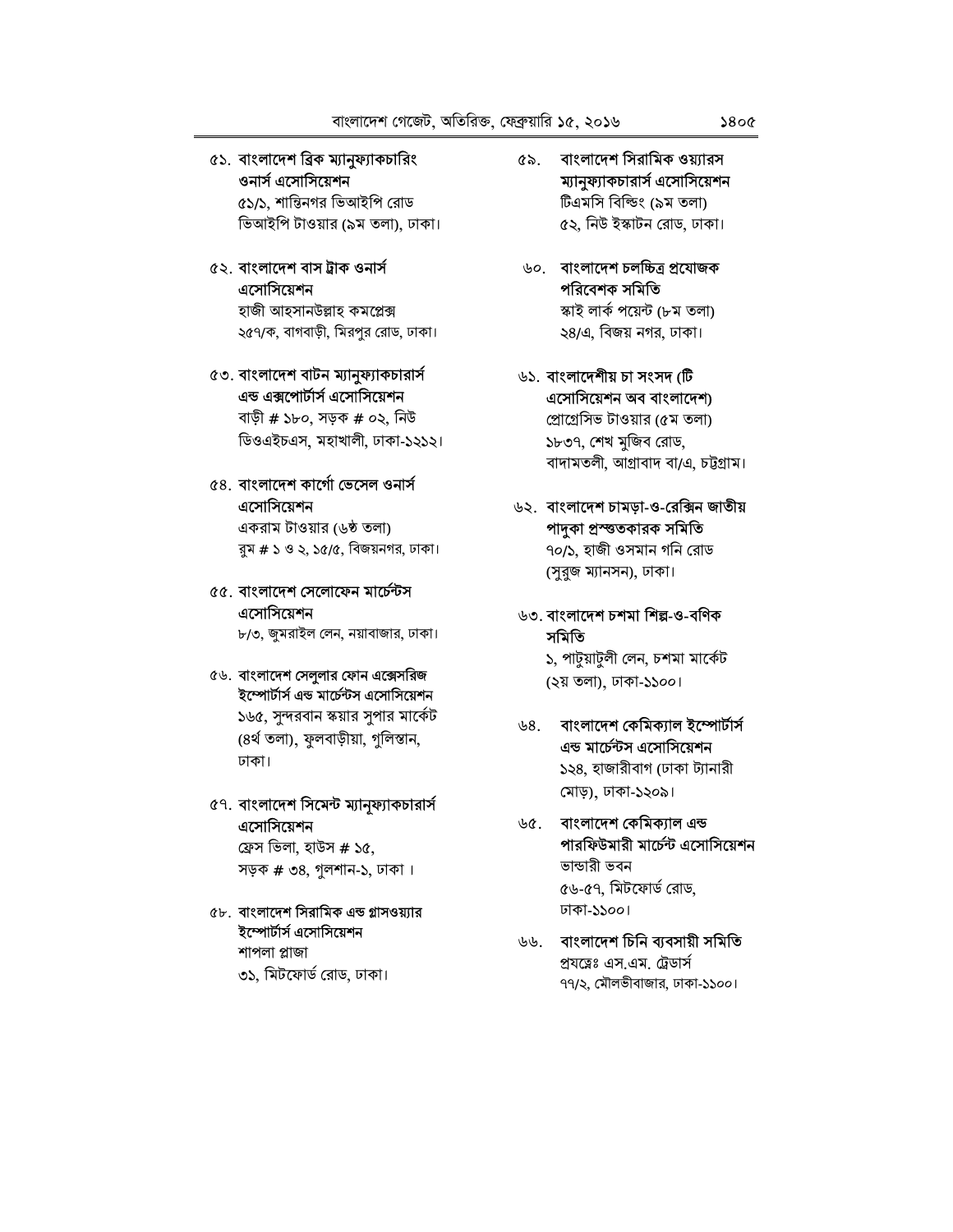- ৬৭. বাংলাদেশ সিগারেট ম্যানুফ্যাকচারার্স এসোসিয়েশন কিছুক্ষন ভবন (৪র্থ তলা) ৪৩/১, উলন রোড, রামপুরা, ঢাকা-১২১৯।
- ৬৮. বাংলাদেশ ক্লথ মার্চেন্টস এসোসিয়েশন ৩০/১, এ.সি ধর রোড কালীরবাজার, নারায়নগঞ্জ।
- ৬৯. বাংলাদেশ সিএনজি ফিলিং স্টেশন এন্ড কনভারশন ওয়ার্কসপ ওনার্স এসোসিয়েশন

আকরাম টাওয়ার (১২ তলা) ১৫/৫, বিজয়নগর, ঢাকা।

- বাংলাদেশ সিএনজি মেশিনারীজ  $90<sub>1</sub>$ ইম্পোর্টার্স এসোসিয়েশন আকরাম টাওয়ার (১২ম তলা) ১৫/২, বিজয় নগর, ঢাকা-১০০০
- বাংলাদেশ কোল/কোক ইম্পোর্টার্স 95. এসোসিয়েশন ১৩৮, গুলশান এ্যাভিনিউ স্যুট # ৫০৪ (৬ষ্ঠ তলা), গুলশান-২, ঢাকা-১২১২।
- ৭২. বাংলাদেশ কোল্ড স্টোরেজ এসোসিয়েশন বিসিএসএ ভবন ৩৮, পুরানা পল্টন, ঢাকা-১০০০।
- ৭৩. বাংলাদেশ কম্পিউটার কন্টিনিউয়াস সীট ম্যানুফ্যাকচারার্স এসোসিয়েশন ৩০/৫, জিন্দাবাজার, নয়াবাজার

ঢাকা-১১০০।

৭৪. বাংলাদেশ কম্পিউটার সমিতি বাড়ী # ৩৩/বি (নীচতলা ও ৩য় তলা) রোড # ৪. ধানমন্ডি আ/এ. ঢাকা।

- বাংলাদেশ কনক্রিট প্রডাক্টস এন্ড ۹৫. ব্লক ম্যানুষ্যাকচারার্স এসোসিয়েশন বাড়ী # ২২/জি, ফ্ল্যাট # এ/৪, রোড #০১, ৱক-ডি, বসুন্ধরা আ/এ, ঢাকা।
- বাংলাদেশ কনজ্যুমার্স প্রোডাক্টস ৭৬. ম্যানুফ্যাকচারার্স এন্ড মার্কেটার্স এসোসিয়েশন সেজান পয়েন্ট (লেভেল -০৬) ২, ইন্দিরা রোড, ফার্মগেট, ঢাকা-১২১৫।
- ৭৭. বাংলাদেশ কনটেইনার শিপিং এসোসিয়েশন প্ৰযন্নেঃ মাৰ্সক বাংলাদেশ লিঃ প্লট-৭৬/এ (৫ম তলা), রোড # ১১ ৱক-এম, বনানী, ঢাকা-১২১৩।
- বাংলাদেশ কসমেটিকসূ এন্ড  $9<sub>b</sub>$ . টয়লেট্রিজ ইম্পোর্টার্স এসোসিয়েশন ৬৩-এফ, লেক সার্কাস (৫ম তলা) কলাবাগান, ঢাকা-১২০৫।
- বাংলাদেশ কসমেট্রিকস এন্ড  $9\delta$ . টয়লেট্রিস ম্যানুষ্যাকচারার্স এসোসিয়েশন

৩৬. শহীদ তাজউদ্দিন আহমেদ সরনী, তেজগাঁও, ঢাকা।

- বাংলাদেশ কটন এসোসিয়েশন ৮০. মাহতাব সেন্টার (১৩ম তলা), ব্রম নং-৫, ১৭৭, শহীদ সৈয়দ নজরুল ইসলাম সরণী বিজয় নগর, ঢাকা-১০০০।
- ৮১. বাংলাদেশ কভাৰ্ড ভ্যান ট্ৰাক পণ্য পরিবহন মালিক এসোসিয়েশন ৭/১, পুরাতন এফডিসি রোড, ১ নং রেল গেট, তেজগাঁও, ঢাকা।-১২০৮।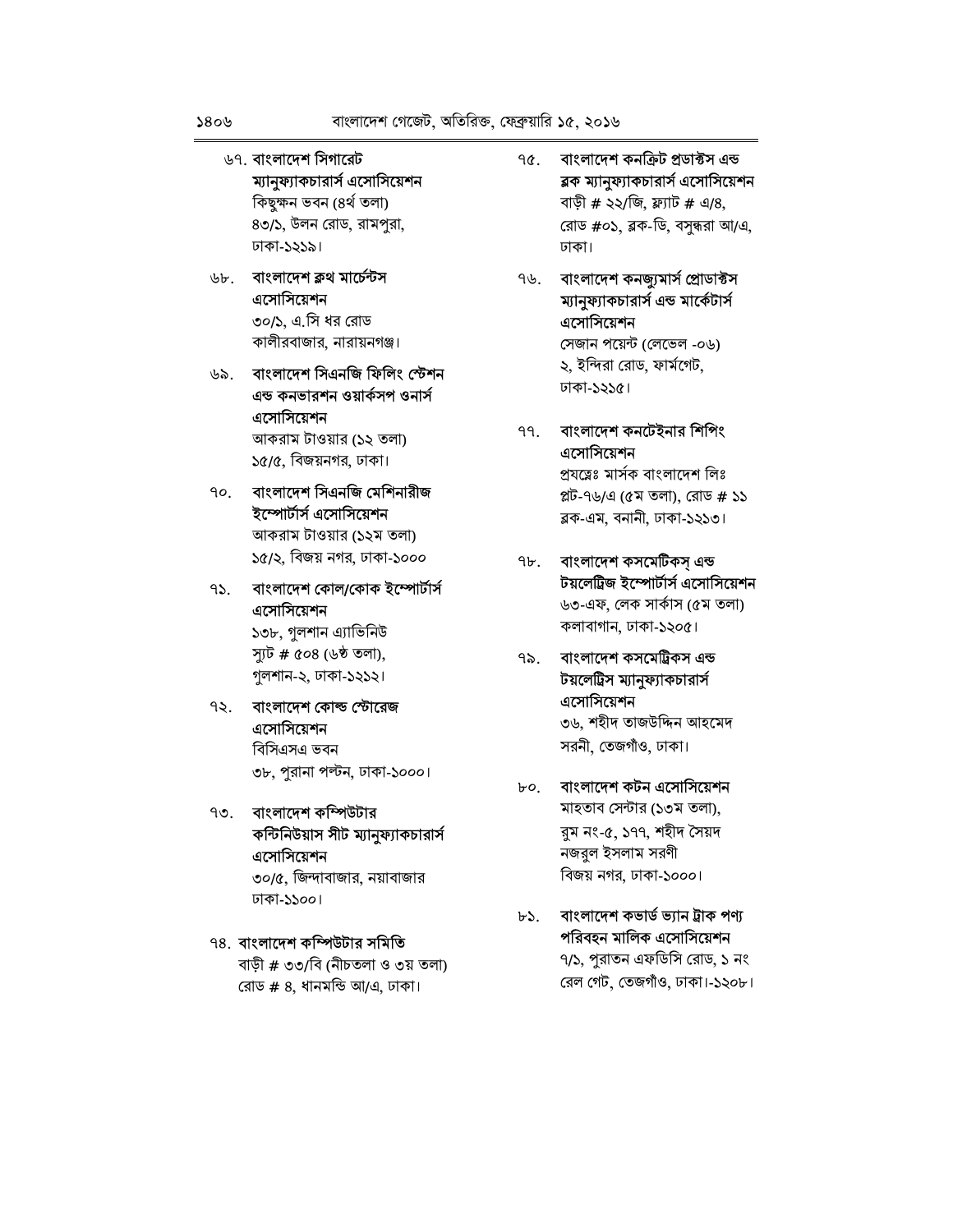৮২. বাংলাদেশ ক্রাফট এন্ড গিফটওয়ার এক্সপোর্টার্স এসোসিয়েশন রপায়ন করিম টাওয়ার (৬ষ্ঠ তলা)

স্যুট # ৫এ, ৮০, কাকরাইল ভিআইপি রোড, ঢাকা-১০০০।

- ৮৩. বাংলাদেশ ক্রোকারীজ মার্চেন্টস এসোসিয়েশন ২/এ, বি.কে.রায় লেন (২য় তলা) মিটফোর্ড রোড, ঢাকা।
- ৮৪. বাংলাদেশ ক্রপ প্রোটেকশন এসোসিয়েশন

সেন্টার পয়েন্ট কনকর্ড (ইউনিট # ডি, ১২ম তলা) ১৪/এ ও ৩১/এ, তেজকুনিপাড়া ফাৰ্মগেট, ঢাকা।

 $b\alpha$  বাংলাদেশ সি.আর. কয়েল ম্যানুফ্যাকচারার্স এন্ড এক্সপোর্টাস এসোসিয়েশন

> ২৫৫, নাসিরাবাদ শিল্প এলাকা, চট্টগ্ৰাম।

- ৮৬. বাংলাদেশ ডাল ব্যবসায়ী সমিতি ১৭৬, ওয়াটার ওয়ার্কস রোড চকবাজার, ঢাকা।
- ৮৭. বাংলাদেশ ডাই এন্ড মোল্ড ম্যানুফ্যাকচারার্স এসোসিয়েশন ২২০, নিউ এলিফ্যান্ট রোড (৩য় তলা), নিউ মার্কেট, ঢাকা-১২০৫।
- বাংলাদেশ দোকান মালিক সমিতি  $b\bar{b}$ . দোকান নং-০৩ (৬ষ্ঠ তলা) ইষ্টার্ন প্লাস শপিং কমপ্লেক্স শান্তিনগর, ঢাকা।
- বাংলাদেশ ডেস মেকার্স ৮৯. এসোসিয়েশন প্ৰযত্নে: মুনলাইট টেইলাস (৩য় তলা) ১৬১/১৬৪, বজাবন্ধ এভিনিউ রমনা ভবন, ঢাকা।
- বাংলাদেশ দুগ্ধ এন্ড দুগ্ধজাত সামগ্ৰী ৯০. প্ৰস্তুতকারক এন্ড ব্যবসায়ী সমিতি ৪৯/১, লেক সার্কাস, কলাবাগান ঢাকা-১২০৫।
- বাংলাদেশ ড্ৰাইড ইয়াৰ্ণ এক্সপোৰ্টাৰ্স ৯১. এসোসিয়েশন ইরেকটরসূ হাউজ ১৮, কামাল আতাতুর্ক এ্যাভিনিউ (১০ম তলা) বনানী বা/এ,
- ৯২. বাংলাদেশ এ্যফিসিয়েন্ট লাইটিং ম্যানুষ্যাকচারার্স এসোসিয়েশন ২২০, নিউ এলিফেন্ট রোড (৩য় তলা), নিউ মাৰ্কেট, ঢাকা-১২০৫
- ৯৩. বাংলাদেশ এগ প্রডিউসার্স এসোসিয়েশন ২/২, শাহজাহান রোড, মোহাম্মদপুর, ঢাকা-১২০৭।

ঢাকা-১২১৩।

- বাংলাদেশ ইলেকট্ৰিক্যাল ৯৪. এসোসিয়েশন বিইএ ভবন ১৪৪/২, নবাবপুর রোড (৪র্থ তলা) ঢাকা-১১০০।
- ৯৫. বাংলাদেশ ইলেকট্ৰিক্যাল কনট্রাক্টরস এসোসিয়েশন ১৯, বঙ্গবন্ধ এ্যাভিনিউ, ঢাকা-১০০০।
- ৯৬. বাংলাদেশ ইলেকট্রোনিক্স ম্যানুষ্যাকচারার্স এসোসিয়েশন আরাফাত টাওয়ার (৩য় তলা) ৯৪, মালিবাগ ডিআইটি রোড, ঢাকা-১২১৭।
- বাংলাদেশ ইলেকট্ৰিক্যাল ৯৭. মার্চেনডাইস ম্যানুঃ এসোসিয়েশন প্রযত্নেঃ গ্লোরিয়া ইলেকট্রিক্যাল ইন্ডাস্ট্রিজ ১৬১, শহীদ সৈয়দ নজরুল ইসলাম সরণী (নতুন), ৮, পুরানা পল্টন (পুরাতন), ঢাকা।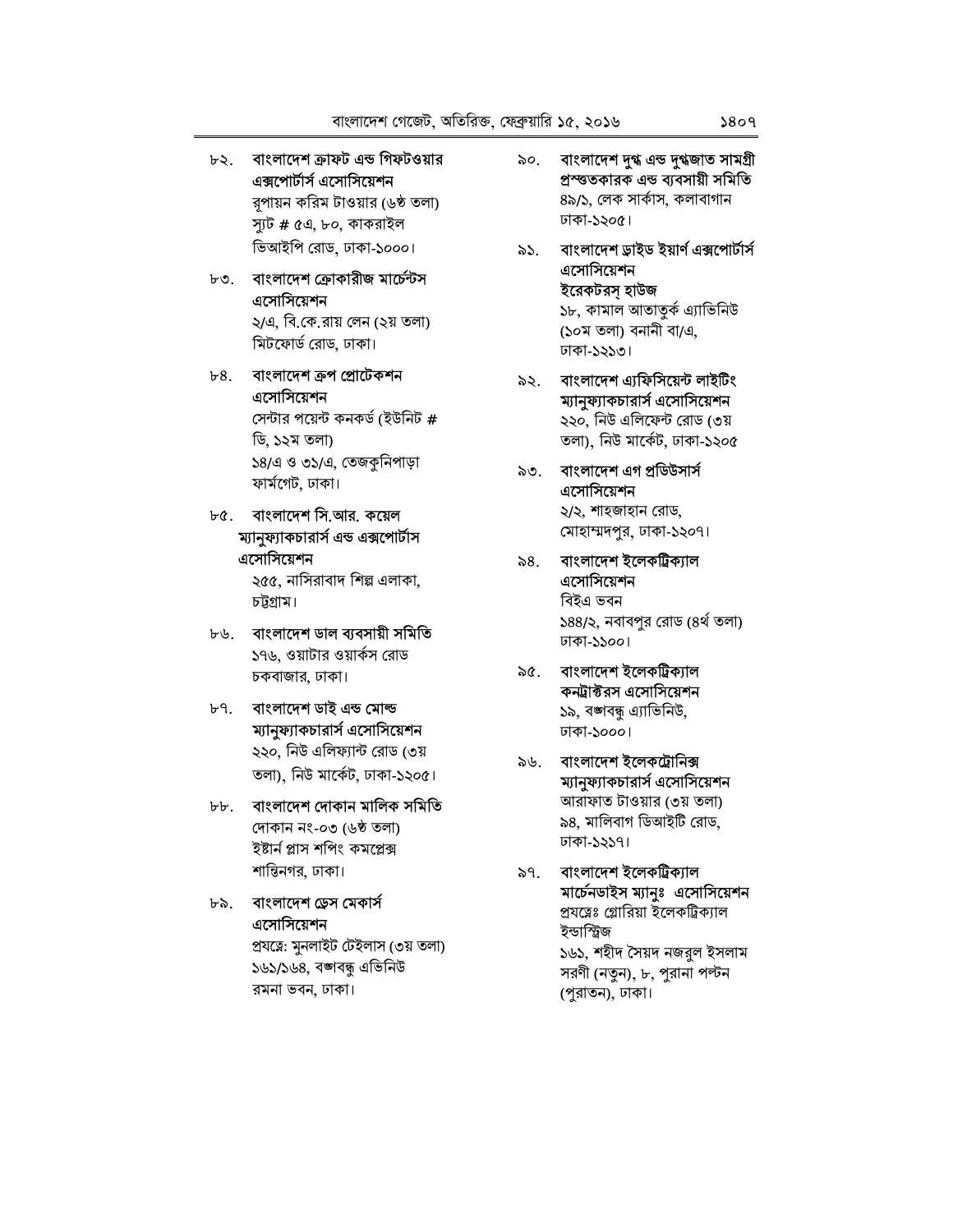#### বাংলাদেশ ইলেকট্ৰনিক্স মাৰ্চেন্টস ৯৮. এসোসিয়েশন

২১৬, শহীদ নজরল ইসলাম সরণী ৪৩, তোপখানা রোড (৪র্থ তলা), ঢাকা-১০০০।

#### বাংলাদেশ ইলেক্ট্রিক্যাল মটর পাম্প ৯৯. ইম্পোর্টার্স এসোসিয়েশন ১৭৩-১৭৪, নবাবপুর রোড (৩য় তলা) ঢাকা-১১০০।

- ১০০. বাংলাদেশ এমব্রয়ডারী ম্যানুফ্যাকচারার্স এন্ড এক্সপোর্টাস এসোসিয়েশন বাড়ী # ১৬. সডক # ০৬ নিকুঞ্জ-২, ঢাকা-১২২৯।
- ১০১. বাংলাদেশ এনার্জি কোম্পানীজ এসোসিয়েশন ৯, মহাখালী বা/এ (১০তম তলা) ঢাকা-১২১২।
- ১০২. বাংলাদেশ ইঞ্জিনিয়ারিং শিল্প মালিক সমিতি

৩৮, টিপ সলতান রোড, ঢাকা।

১০৩. বাংলাদেশ ইঞ্জিন এন্ড বাঙ্কহেড বোট ওনার্স এসোসিয়েশন ১২/এ, আর. কে. মিশন রোড (৩য় তলা) (প্রোপার্টি হাইট বিল্ডিং-এর পেছনে), ঢাকা-১২০৩।

#### ১০৪. বাংলাদেশ এক্সপোর্ট অরিয়েনটেড গাৰ্মেন্টস ওয়াসিং ইন্ডাস্ট্ৰিজ ওনাৰ্স এসোসিয়েশন

১৯০. তেজগাঁও শিল্প এলাকা (৩য় তলা), তেজগাঁও, ঢাকা-১২০৮।

### ১০৫. বাংলাদেশ ফার্টিলাইজার এসোসিয়েশন

আল-রাজী কমপ্লেক্স (৬ষ্ঠ তলা) ১৬৬-১৬৭, শহীদ সৈয়দ নজরল ইসলাম সরণী পুরানা পল্টন, ঢাকা-১০০০।

### ১০৬. বাংলাদেশ ফিল্ম ইম্পোর্টার্স এসোসিয়েশন

২, আর.কে. মিশন রোড, মোতালেব ম্যানশন রম # ৬০৩ (৬ষ্ঠ তলা), ঢাকা।

- ১০৭. বাংলাদেশ ফিনিশড লেদার এন্ড লেদার গুডস এন্ড ফুটওয়্যার এক্সপোর্টার্স এসোসিয়েশন বাড়ী # ৩২/এ, সড়ক # ২, ফ্ল্যাট-বি-২, ধানমন্ডি আ/এ,
- ১০৮. বাংলাদেশ ফিস এক্সপোর্টার্স এন্ড ইম্পোর্টার্স এসোসিয়েশন ইলিশ ভবন ফিস মার্কেট, পোর্ট রোড, বরিশাল।

ঢাকা-১২০৯।

- বাংলাদেশ ফ্ল্যাক্সিবল প্যাকেজিং ১০৯. ইন্ডাস্ট্রিজ এসোসিয়েশন ২ বিএসসিআইসি ইন্ডাস্ট্রিয়াল এস্টেট টঙ্গী, গাজীপুর।
- ১১০. বাংলাদেশ ফ্লাওয়ার গ্লোয়ার্স এন্ড এক্সপোর্টার্স এসোসিয়েশন ৬২৫/১, বায়তুল আমান হাউজিং সোসাইটি, ৫ম তলা, রোড # ০৪, মোহাম্মদপুর, ঢাকা।
- বাংলাদেশ ফয়েল কনভার্টার্স  $555.$ এসোসিয়েশন রবিন টাওয়ার (২য় তলা) ৪২/৪৩, পুরানা পল্টন, ঢাকা-১০০০।

#### ১১২. বাংলাদেশ ফুটওয়্যার এন্ড ফুটওয়্যার এক্সেসরিজ ইম্পোর্টার্স এসোসিয়েশন ২১, চম্পাতলী লেন, চকবাজার, ঢাকা।

১১৩. বাংলাদেশ ফরেন এক্সচেঞ্জ ডিলার্স এসোসিয়েশন ইষ্টাৰ্ন হাউজিং কমাৰ্শিয়াল বিল্ডিং (১২ তলা), ৭৩, কাকরাইল, ঢাকা-১০০০।

 $580<sub>b</sub>$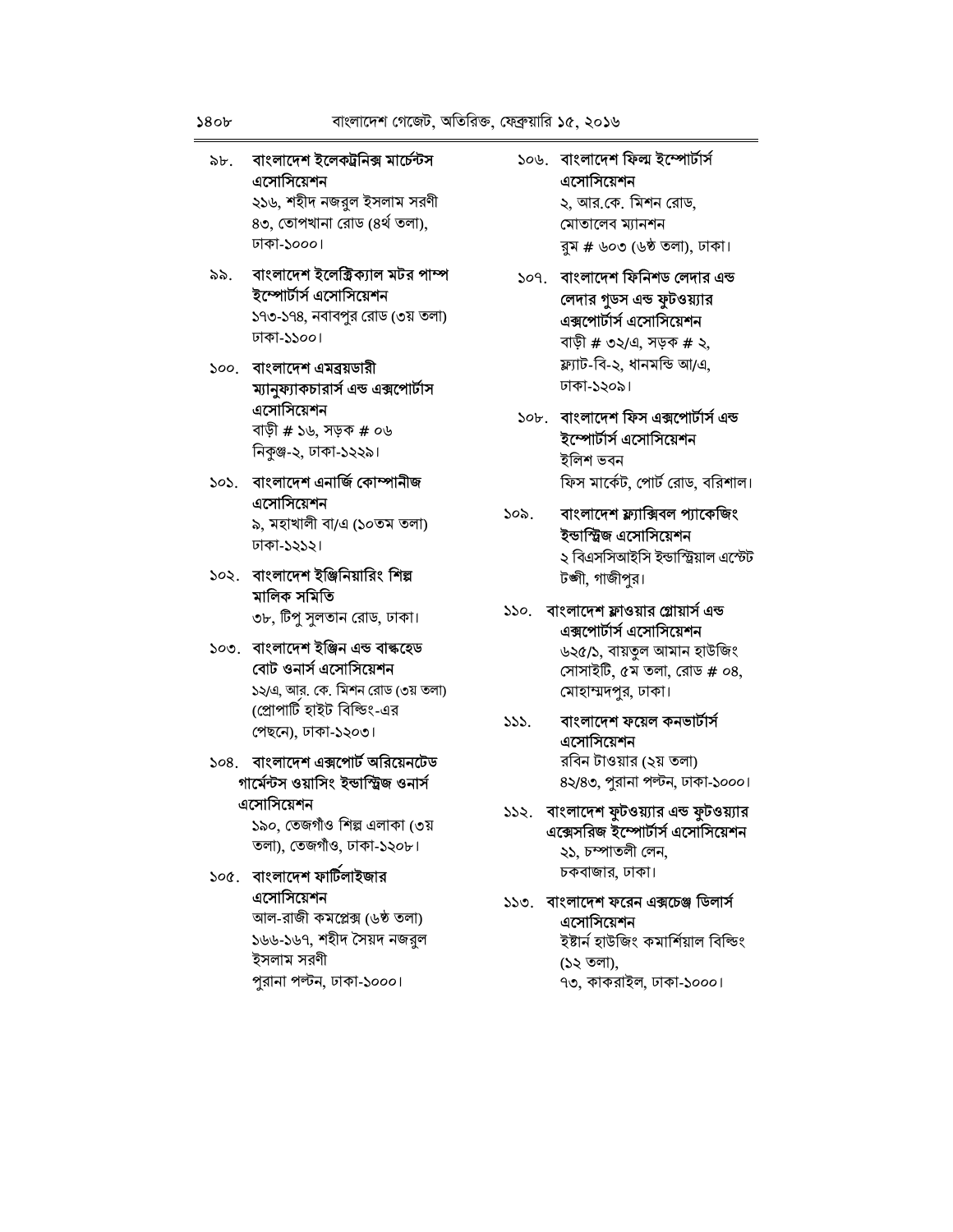#### ১১৪. বাংলাদেশ ফ্রেইট ফরওয়ারডার্স এসোসিয়েশন

আতাতুর্ক টাওয়ার (৮তম তলা) ২২, কামাল আতাতুর্ক এভিনিউ বনানী, ঢাকা-১২১৩।

১১৫. বাংলাদেশ ফ্রেস ফুটস ইম্পোর্টার্স এসোসিয়েশন ১৮/৩, আহসানউল্লাহ রোড

বাদামতলী, কোতোয়ালী, ঢাকা।

১১৬. বাংলাদেশ ফ্রোজেন ফুড্স এক্সপোর্টাস এসোসিয়েশন স্কাই লার্ক পয়েন্ট (১১তম তলা) ২৪/এ, বিজয় নগর, নর্থ সাউথ

রোড, ঢাকা। ১১৭. বাংলাদেশ ফুটস ভেজিটেবন্স এন্ড এলাইড প্ৰডাক্টস এক্সপোৰ্টাস এসোসিয়েশন

> রহমানিয়া ইন্টারন্যাশনাল কমপ্লেক্স (৬ষ্ঠ তলা), রুম # ১১, ২৮/১/সি, টয়েনবি রোড, মতিঝিল বা/এ, ঢাকা-১০০০।

১১৮. বাংলাদেশ ফার্নিচার শিল্প মালিক সমিতি

বি-২২০/সি. শপিং সেন্টার (৫ম তলা) গুলশান-১, ঢাকা-১২১২।

#### ১১৯. বাংলাদেশ ফার্নিচার এক্সপোর্টার্স এসোসিয়েশন

বি-২২০/সি, শপিং সেন্টার (৫ম তলা) গুলশান-১, ঢাকা-১২১২।

- ১২০. বাংলাদেশ গার্মেন্টস একসেসরিজ এন্ড প্যাকেজিং ম্যানুফ্যাকচারার্স এন্ড এক্সপোর্টাস এসোসিয়েশন সোনারতরী টাওয়ার (১০ম তলা) প্লট # ১২, বিপনন বা/এ সোনারগাঁও রোড (লিংক রোড),
	- ঢাকা-১২০৫।
- বাংলাদেশ গার্মেন্টস এক্সেসরিজ  $535.$ সাপ্লাইয়ার্স এসোসিয়েশন বেঙ্গাল হাউস ৭৫, গুলশান এভিনিউ গুলশান-১, ঢাকা।
	- ১২২. বাংলাদেশ গার্মেন্ট বায়িং হাউজ এসোসিয়েশন বাড়ী # ৪৩০, সড়ক # ৩০ ফ্ল্যাট-এফ (৪র্থ তলা). নিউ ডিওএইচএস, মহাখালী, ঢাকা-১২১২।
	- ১২৩. বাংলাদেশ গার্মেন্টস ম্যানুফ্যাকচারার্স এন্ড এক্সপোর্টার্স এসোসিয়েশন (বিজিএমইএ) ২৩/১, পান্থপথ লিংক রোড, কাওরান বাজার, ঢাকা-১২১৫।
	- ১২৪. বাংলাদেশ গার্মেন্টস প্রিন্টার্স এসোসিয়েশন

ডেফোইন টাওয়ার প্লট # ৫৫, ৱক-কে, সেকশন-২, রূপনগর বা/এ, মিরপুর, ঢাকা।

১২৫. বাংলাদেশ জ্ঞান-ও-সজনশীল প্ৰকাশক সমিতি

> ৫০/১, পুরানা পল্টন লাইন (২য় তলা), স্যুট # ২এ, ঢাকা-১০০০।

১২৬. বাংলাদেশ জেমস স্টোন মার্চেন্টস এসোসিয়েশন ২১৩, শহীদ সৈয়দ নজরুল ইসলাম সরনী মুনিরা ট্রেড সেন্টার (২য় তলা)

পুরানা পল্টন, ঢাকা।

- ১২৭. বাংলাদেশ ঘড়ি ব্যবসায়ী সমিতি ৩৩, পাটুয়াটুলী (৩য় তলা) ঢাকা।
- ১২৮. বাংলাদেশ গ্লাস মার্চেন্টস এসোসিয়েশন জমজম কমপ্লেক্স (৩য় তলা) ৪, আজিজল্লাহ রোড

বাবুবাজার, ঢাকা-১১০০।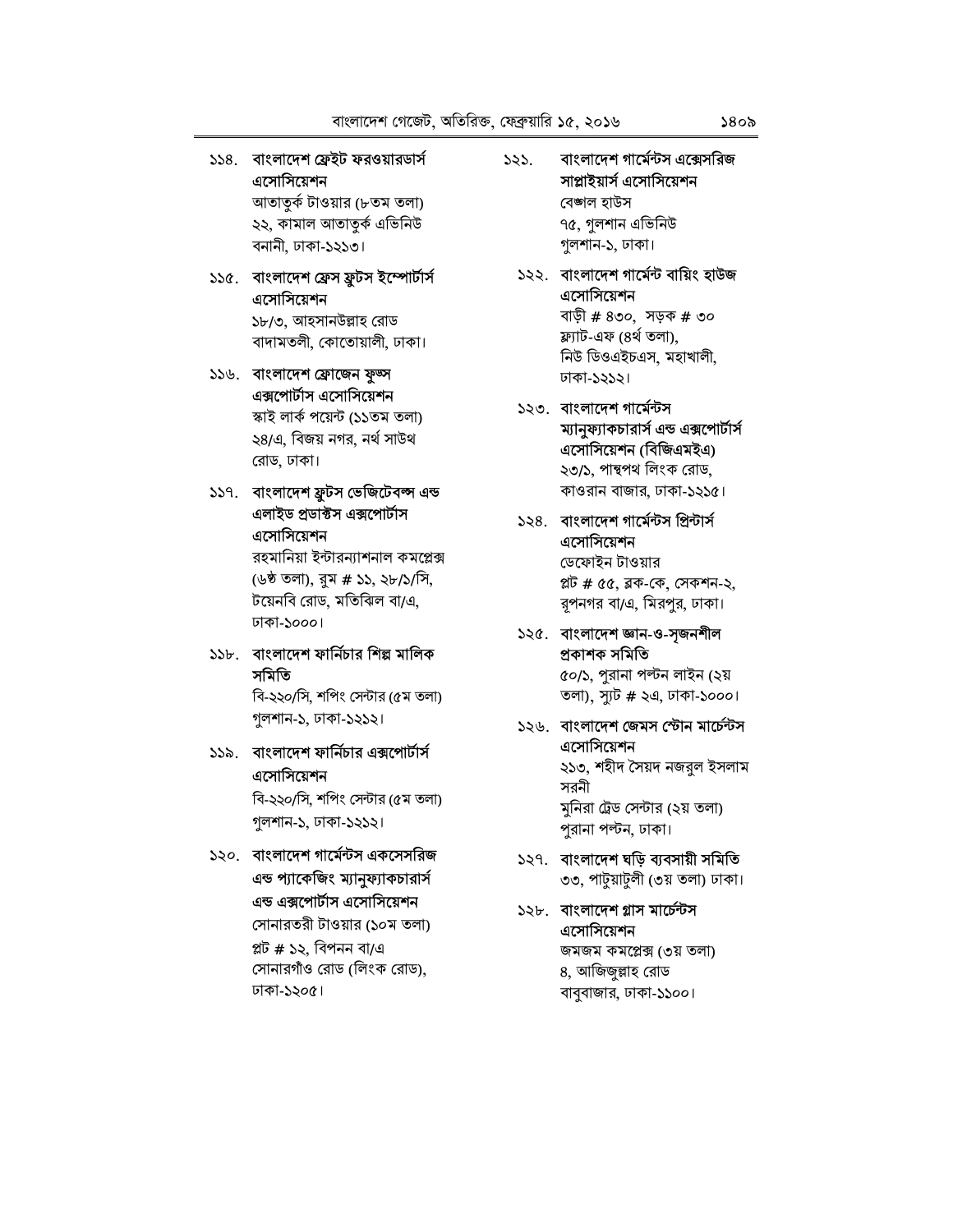# ১২৯. বাংলাদেশ গ্লিটার এন্ড গ্লিটার ইয়ার্ণ ম্যানুফ্যাকচারার্স এসোসিয়েশন

প্ৰযন্নেঃ গাজী সিমেন্ট মিলস (৩য় তলা), ১২৬. মতিঝিল বা/এ. ঢাকা।

### ১৩০. বাংলাদেশ গ্ৰে-ক্লথ মাৰ্চেন্ট এসোসিয়েশন

আহসান মনজিল সুপার মার্কেট (৪র্থ তলা), ৯, আহসানউল্লাহ রোড, ইসলামপুর, ঢাকা-১১০০।

১৩১. বাংলাদেশ গ্ৰে এন্ড ফিনিশড ফ্যাব্রিকস মিল্স এক্সপোর্টাস এসোসিয়েশন

> দিলখুশা সেন্টার, স্যুট # ১৪০৪ (৫ম তলা), ২৮, দিলখুশা বা/এ, ঢাকা-১০০০।

#### ১৩২. বাংলাদেশ গ্রোসারী বিজনেস এসোসিয়েশন

১২৭, মতিঝিল বা/এ, রুম # ৩২ (৫ম তলা), ঢাকা-১০০০।

### ১৩৩. বাংলাদেশ হ্যান্ডিক্রাক্টস ম্যানুফ্যাকচারার্স এন্ড এক্সপোর্টার্স এসোসিয়েশন

বিটিএমসি ভবন ৭-৯, কাওরান বাজার (৫ম তলা) ঢাকা-১২১৫।

### ১৩৪. বাংলাদেশ হার্ড বোর্ড ডিলার্স এসোসিয়েশন

৮/৩, জমরাইল লেন, নয়াবাজার, ঢাকা।

### ১৩৫. বাংলাদেশ হার্ডওয়ার এন্ড মেশিনারী মার্চেন্টস এসোসিয়েশন ৫, বঙ্গবন্ধু এ্যাভিনিউ (৪র্থ তলা), ঢাকা-১০০০।

- ১৩৬. বাংলাদেশ হারবাল প্রোডাক্টস ম্যানুষ্যাকচারিং এসোসিয়েশন স্কয়ার সেন্টার ৪৮, মহাখালী বা/এ, ঢাকা-১২১২।
- ১৩৭. বাংলাদেশ হাইড এন্ড স্কিন মার্চেন্টর্স এসোসিয়েশন ৮৮/এ, ওয়াটার ওয়ার্কস রোড, পোস্তা, লালবাগ, ঢাকা-১২১১।
- ১৩৮. বাংলাদেশ হোমিওপ্যাথিক মেডিসিন ম্যানুষ্যাকচারার্স এসোসিয়েশন ৩২, নয়াপল্টন, (৪র্থ তলা) ডিআইটি এক্সটেনশন রোড, ঢাকা-১০০০।
- ১৩৯. বাংলাদেশ হোম টেক্সটাইল ম্যানুফ্যাকচারার্স এন্ড এক্সপোর্টার্স এসোসিয়েশন বনশিল্প ভবন (১০ম তলা) ৭৩, মতিঝিল বা/এ, ঢাকা।

### ১৪০. বাংলাদেশ হর্টিকালচারাল প্রডিউসার্স এন্ড এক্সপোর্টার্স এসোসিয়েশন ২৮/১/সি, টয়েনবি সার্কুলার রোড

(৪ৰ্থ তলা) মতিঝিল বা/এ, ঢাকা-১০০০।

১৪১. বাংলাদেশ হোসিয়ারি এসোসিয়েশন হশিয়ারী ভবন, হশিয়ারী শিল্প নগরী শাসনগাঁও, ফতল্লা নারায়ানগঞ্জ-১৪০০।

#### ১৪২. বাংলাদেশ হোটেল এন্ড গেস্ট হাউজ ওনার্স এসোসিয়েশন বাড়ী # ৪০২/৩ (২য় তলা) পদ্মা স্টুডিও, দিলু রোড, নিউ ইস্কাটন, ঢাকা।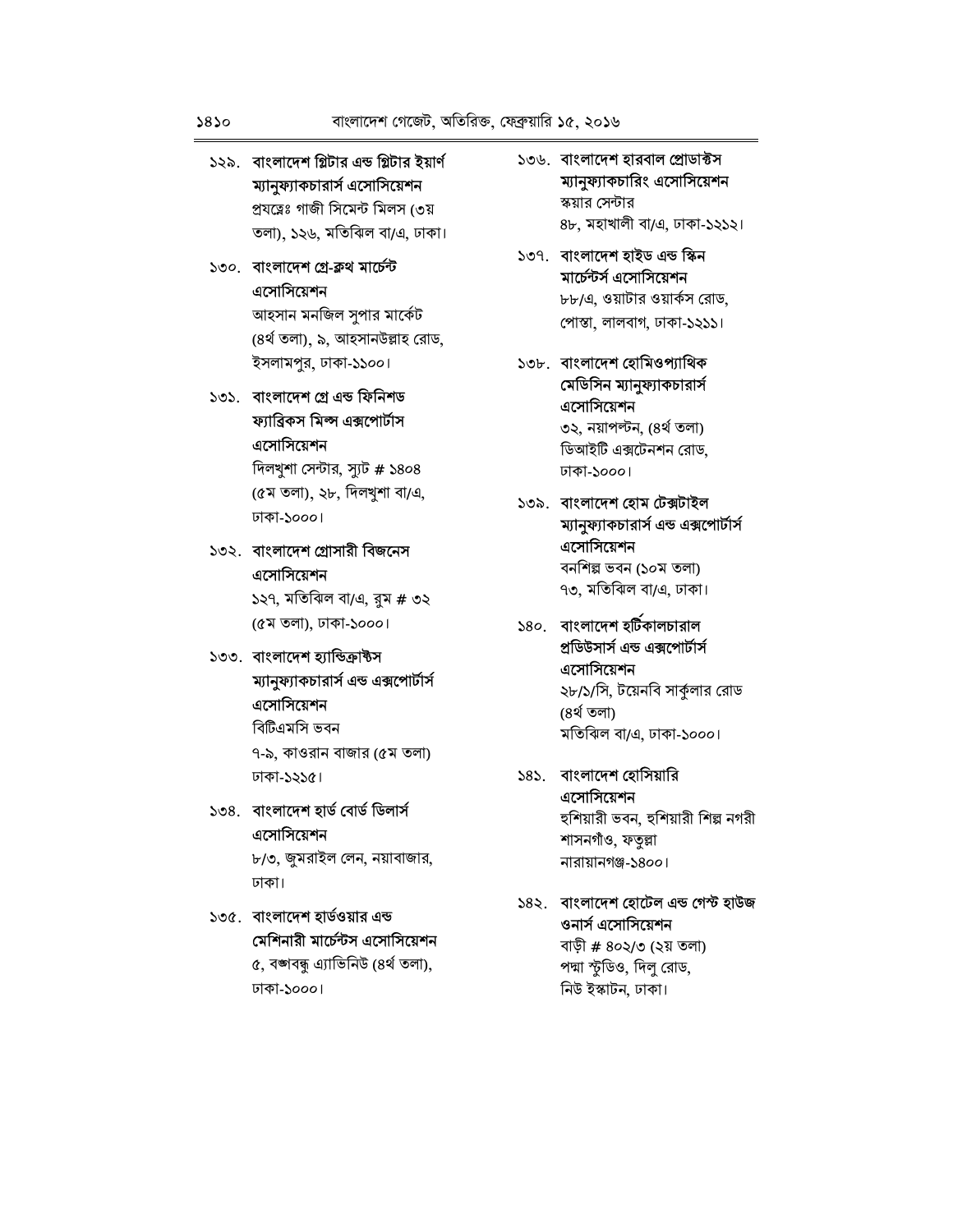#### ১৪৩. বাংলাদেশ হাউস এন্ড ফ্ল্যাট ওনার্স এসোসিয়েশন

প্রযন্নেঃ মেসার্স নিলময় ট্রাভেল এন্ড ট্যরস ১২০, সেঞ্চুরী আর্কেড (৩য় তলা) আউটার সার্কুলার রোড, মগবাজার, ঢাকা।

১৪৪. বাংলাদেশ ইমিটেশন জুয়েলারী ম্যানুফ্যাকচারার্স এক্সপোর্টার্স এন্ড মার্চেন্টস এসোসিয়েশন ১০, হাজী রহিম বক্স লেন, পোস্তা

চকবাজার, ঢাকা-১১০০।

### ১৪৫. বাংলাদেশ ইনবাউন্ড ট্যুর অপারেটর্স এসোসিয়েশন স্যুট # সি ১১/১২, বাড়ী # ১৫,

সড়ক নং- ১৭ বনানী, ঢাকা।

#### ১৪৬. বাংলাদেশ ইনডেনটিং এজেন্টস এসোসিয়েশন সায়হাম স্কাই ভিউ টাওয়ার

এপার্টর# এ-৭ (৮ম তলা) ৪৫, বিজয়নগর, ঢাকা।

#### ১৪৭. বাংলাদেশ ইনডেপেন্ডেন্ট পাওয়ার প্রোডিউসার এসোসিয়েশন লোটাস কামাল টাওয়ার-১ (১১ম তলা) ৫৭, জোয়ারসাহারা বা/এ, নিকুঞ্জ-২, নিউ এয়ারপোর্ট রোড,

ঢাকা।

#### ১৪৮. বাংলাদেশ ইনল্যান্ড কনটেইনার ডেপোটস্ এসোসিয়েশন আক্তারুজ্জমান সেন্টার (৮ম তলা) ২১-২২, আগ্রাবাদ বা/এ, চট্টগ্রাম।

#### ১৪৯. বাংলাদেশ ইনল্যান্ড ওয়াটারওয়াইজ (পি.সি) এসোসিয়েশন

১৪, পুরানা পল্টন, দারুস সালাম আৰ্কেড (৫ম তলা), ঢাকা-১০০০।

- ১৫০. বাংলাদেশ ইন্সুরেন্স এসোসিয়েশন ১১৬, পুরানা পল্টন হোসেন টাওয়ার (১০ম তলা) বক্স কালভার্ট রোড, ঢাকা-১০০০।
- ১৫১. বাংলাদেশ ইন্সুরেন্স সার্ভেয়ার্স এসোসিয়েশন চাঁদ ম্যানসন (৭ম তলা) ৬৬, দিলকুশা বা/এ, ঢাকা-১০০০।
- ১৫২. বাংলাদেশ ইন্টারন্যাশনাল হোটেল এসোসিয়েশন বাড়ী # ২৫ (২য় তলা) রোড # ০৪, ব্লক-এফ বনানী, ঢাকা-১২১৩।

### ১৫৩. বাংলাদেশ আয়রন এন্ড স্টীল ইম্পোর্টার্স এসোসিয়েশন

৪/১, মাজেদ সরকার রোড (২২/১ নাজিরা বাজার লেন) ২য় তলা, ঢাকা-১১০০।

- ১৫৪. বাংলাদেশ আয়রন এন্ড স্টীল মার্চেন্টস এসোসিয়েশন ১২/১, তাজমহল রোড, মোহাম্মদপুর, ঢাকা-১২০৭।
- ১৫৫. বাংলাদেশ জামদানী ম্যানুফ্যাকচারার্স এন্ড এক্সপোর্টার্স এসোসিয়েশন ফিরোজা টাওয়ার (২য় তলা) ৪২/এ/২, হাটখোলা রোড টিকাটুলি, ঢাকা-১২০৩।

### ১৫৬. বাংলাদেশ জুয়েলারী ম্যানুফ্যাকচারার্স এন্ড এক্সপোর্টার্স এসোসিয়েশন

৮৮, আনারকলী সুপার মার্কেট (৫ম তলা), মৌচাক, সিদ্ধেশ্বরী, ঢাকা।

১৫৭. বাংলাদেশ জুয়েলার্স সমিতি ৩, বায়তুল মোকাররম (২য় তলা), ঢাকা।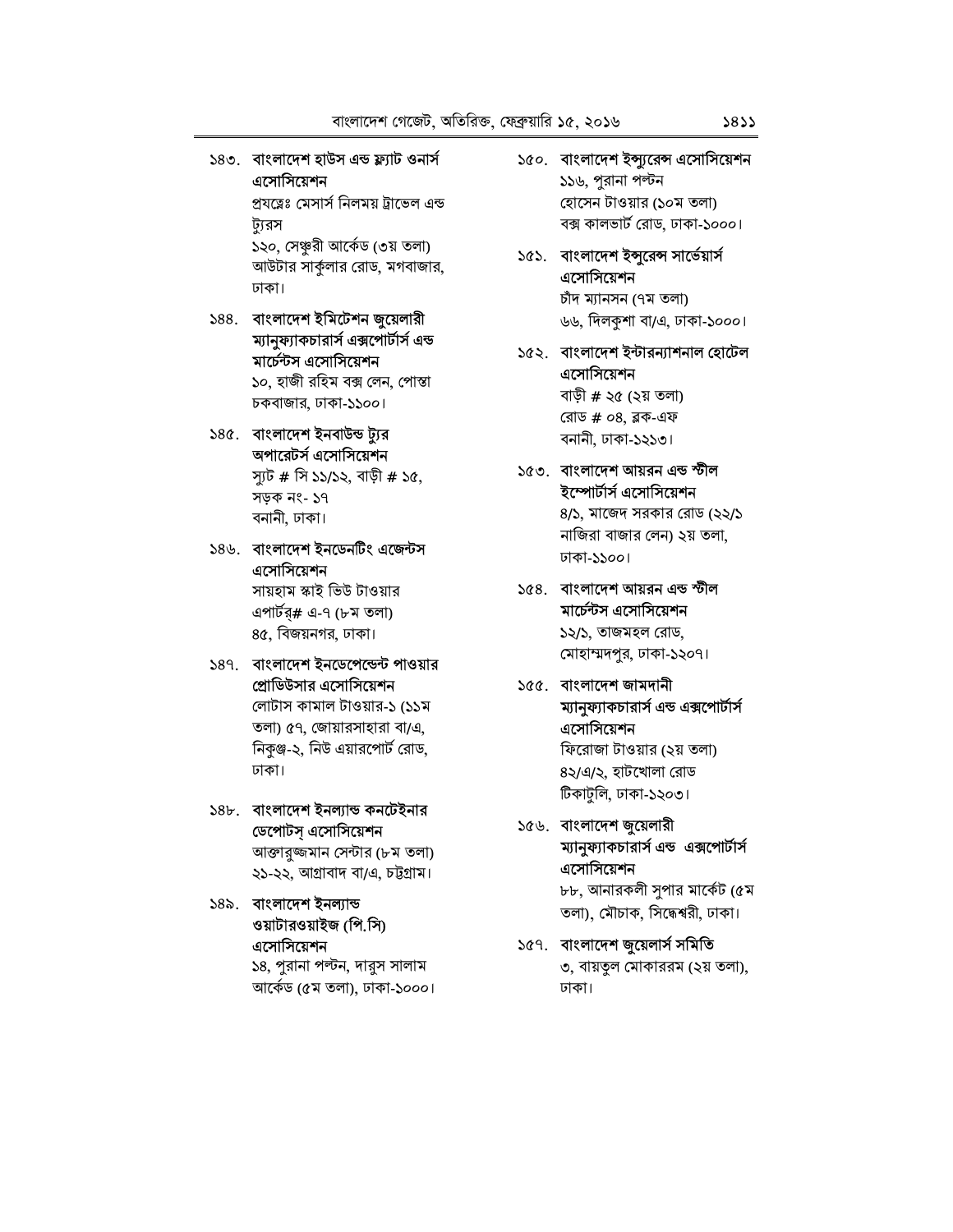### ১৫৮. বাংলাদেশ জুট এসোসিয়েশন

বিজেএ ভবন ৭৭, মতিঝিল বা/এ, ঢাকা-১০০০।

- ১৫৯. বাংলাদেশ জট এক্সপোর্টার্স এসোসিয়েশন ৯/জি, মতিঝিল বা/এ, ঢাকা-১০০০।
- ১৬০. বাংলাদেশ জুট গুডস এসোসিয়েশন ৩/১২, কালভার্ট রোড (৫ম তলা) নয়াপল্টন, ঢাকা-১০০০।
- ১৬১. বাংলাদেশ জুট মিলস এসোসিয়েশন আদমজী কোর্ট (৫ম তলা) ১১৫-১২০, মতিঝিল বা/এ ঢাকা-১০০০।

#### ১৬২. বাংলাদেশ জুট স্পিনার্স এসোসিয়েশন ৫৫/এ, পুরানা পল্টন (৪র্থ তলা) ঢাকা-১০০০।

১৬৩. বাংলাদেশ কীচ ডিলার্স এন্ড আয়না ব্যবসায়ী সমিতি

> ৮/৩, জুমরাইল লেন (ইসলাম ম্যানশন), নয়াবাজার, ঢাকা-১০০০

১৬৪. বাংলাদেশ কীচামাল আড়ৎ মালিক সমিতি

> ১১০, রেলওয়ে মার্কেট কাওরান বাজার, ঢাকা-১২১৫।

১৬৫. বাংলাদেশ কালি প্ৰস্ত্তকারক মালিক সমিতি

> ২, ডিআইটি এ্যাভিনিউ (এক্সটেনশন) ৫ম তলা, মতিঝিল বা/এ, ঢাকা-১০০০।

#### ১৬৬. বাংলাদেশ নীট ডায়িং ওনার্স এসোসিয়েশন

১৩১, বি.বি. রোড (সাধ পালের গির্জার নিকটে) নারায়ণগঞ্জ।

- ১৬৭. বাংলাদেশ নীটওয়্যার ম্যানুফ্যাকচারার্স এন্ড এক্সপোর্টার্স এসোসিয়েশন (বিকেএমইএ) ২৩৩/১, বি.বি রোড, নারায়ণগঞ্জ। ঢাকার ঠিকানাঃ প্ল্যানার্স টাওয়ার (১৩তম তলা) ১৩/এ, সোনারগাঁও রোড, ঢাকা।
- ১৬৮. বাংলাদেশ নিটিং ওনার্স এসোসিয়েশন প্লট # বি-৪৯৫, বিসিক শিল্প নগরী,

এনায়েতনগর, ফতুল্লা, নারায়ণগঞ্জ।

- ১৬৯. বাংলাদেশ কৃষিপণ্য আড়ৎদার সমিতি ৩১/এ, সোয়ারীঘাট চকবাজার, ঢাকা-১২১১।
- ১৭০. বাংলাদেশ লবণ মিল মালিক সমিতি ডিসিসিআই বিল্ডিং (৪ৰ্থ তলা) ৬৫-৬৬, মতিঝিল বা/এ, ঢাকা-১০০০।
- ১৭১. বাংলাদেশ লেবেল ম্যানুফ্যাকচারার্স এন্ড এক্সপোর্টার্স এসোসিয়েশন ইরেকটরস হাউস (১০ম তলা) ১৮, কামাল আতাতুর্ক এ্যাভিনিউ, বনানী বা/এ, ঢাকা-১২১৩।
- ১৭২. বাংলাদেশ ল্যান্ড ডেভেলপার্স এসোসিয়েশন প্লট # ১২, ব্লক-এ, বসুন্ধরা আ/এ, বারিধারা, ঢাকা-১২২৯।
- ১৭৩. বাংলাদেশ লেমিনেটিং জুট ব্যাগসূ ম্যানুষ্যাকচারিং এসোসিয়েশন মাহাবুব ম্যানশন (৫ম তলা) ৭১, মতিঝিল বা/এ, ঢাকা-১০০০।
- ১৭৪. বাংলাদেশ লিজিং এন্ড ফাইনান্স কোম্পানীজ এসোসিয়েশন সারা টাওয়ার (৯ম তলা) ১১/এ, টয়েনবি সার্কুলার রোড, মতিঝিল বা/এ, ঢাকা-১০০০।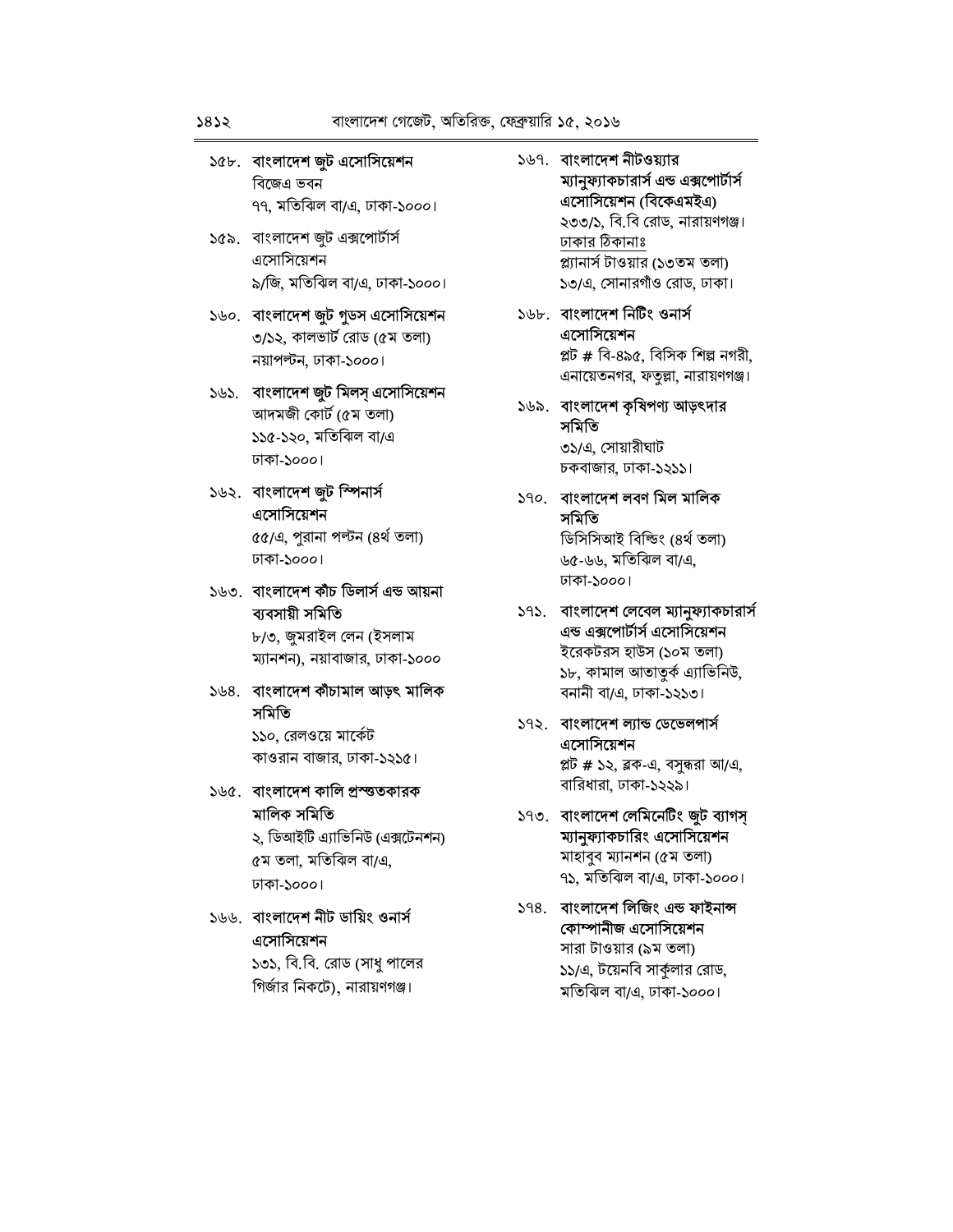- ১৭৫. বাংলাদেশ লেদার গুডস ম্যানুষ্যাকচারিং এসোসিয়েশন ১০, জুমরাইল লেন, নয়াবাজার, ঢাকা।
- ১৭৬. বাংলাদেশ লাইভ এন্ড চিল্ড ফুড এক্সপোর্টার্স এসোসিয়েশন বাড়ী # 8১ (এ/8), সোনারগাঁও জনপদ, সেক্টর #১২, উত্তরা, ঢাকা-১২৩০।
- ১৭৭. বাংলাদেশ লোকাল কার্টন ম্যানুঃ এসোসিয়েশন বাড়ী # ২৫৮ (৬ষ্ঠ তলা) সড়ক # ৯, ব্লক-সি বসুন্ধরা আ/এ, ঢাকা-১২২৯।
- ১৭৮. বাংলাদেশ লজেন্স ম্যানুফ্যাকচারিং এসোসিয়েশন ২৩০/২৩১, চক বাজার ঢাকা-১১০০।
- ১৭৯. বাংলাদেশ ল্যুব ব্লেভার্স এসোসিয়েশন বাড়ী#১০৫এ, ফ্ল্যাট#সি (২য় তলা) কাকরাইল, ঢাকা।
- ১৮০. বাংলাদেশ লুজি ম্যানুফ্যাকচারার্স, ট্রেডার্স এন্ড এক্সপোর্টার্স এসোসিয়েশন সিটি সেন্টার (২৫তম তলা) ৯০/১, মতিঝিল বা/এ, ঢাকা।
- ১৮১. বাংলাদেশ মেশিন মেড আর.সি.সি. পাইপ ম্যানুফ্যাকচারার্স এসোসিয়েশন ১২১, পশ্চিম মনিপুর, মিরপুর,

ঢাকা।

১৮২. বাংলাদেশ ম্যাংগো প্রডিউসার মার্চেন্টস এসোসিয়েশন দাউদপুর রোড, চাঁপাইনবাবগঞ্জ। ১৮৩. বাংলাদেশ মেরিন এক্সেসরিজ মার্চেন্টস এসোসিয়েশন ৮/২, ওয়াইজ ঘাট রোড

কোতোয়ালী, ঢাকা-১১০০।

১৮৪. বাংলাদেশ মেরিন ফিশারিজ এসোসিয়েশন ১৩/এ সেন্টার পয়েন্ট কনকর্ড স্যট # ১৩/এ (১৪তম তলা)

ফাৰ্মগেট, ঢাকা।

- ১৮৫. বাংলাদেশ মাস্টার স্টিভেডরস এসোসিয়েশন হোসেইন চেম্বার (২য় তলা) ১০৫, আগ্ৰাবাদ বা/এ, চট্টগ্ৰাম।
- ১৮৬. বাংলাদেশ ম্যাচ ম্যানুফ্যাকচারার্স এসোসিয়েশন রাজউক এনেক্স বিল্ডিং (১ম তলা), ঢাকা-১০০০।
- ১৮৭. বাংলাদেশ মেট্রস ম্যানুফ্যাকচারার্স এন্ড এক্সপোর্টার্স এসোসিয়েশন ৬৬. প্রগতি সরণী বারিধারা, ঢাকা-১২১২
- ১৮৮. বাংলাদেশ মেডিক্যাল ইন্স্টুমেন্ট এন্ড হসপিটাল ইক্যুইপমেন্ট ডিলার্স এন্ড ম্যানুফ্যাকচারার্স এসোসিয়েশন ৩০, বজ্ঞাবন্ধু এ্যাভিনিউ (নীচ তলা) ঢাকা-১০০০।
- ১৮৯. বাংলাদেশ মার্চেন্ট ব্যাংকার্স এসোসিয়েশন ইউসুফ চেম্বার (৮ম তলা) ২০, দিলকুশা বা/এ, ঢাকা-১০০০।
- ১৯০. বাংলাদেশ মেটাল প্যাকেজিং ম্যানুফ্যাকচারার্স এসোসিয়েশন ৮০/১, ভিআইপি রোড (২য় তলা) কাকরাইল,ঢাকা-১০০০।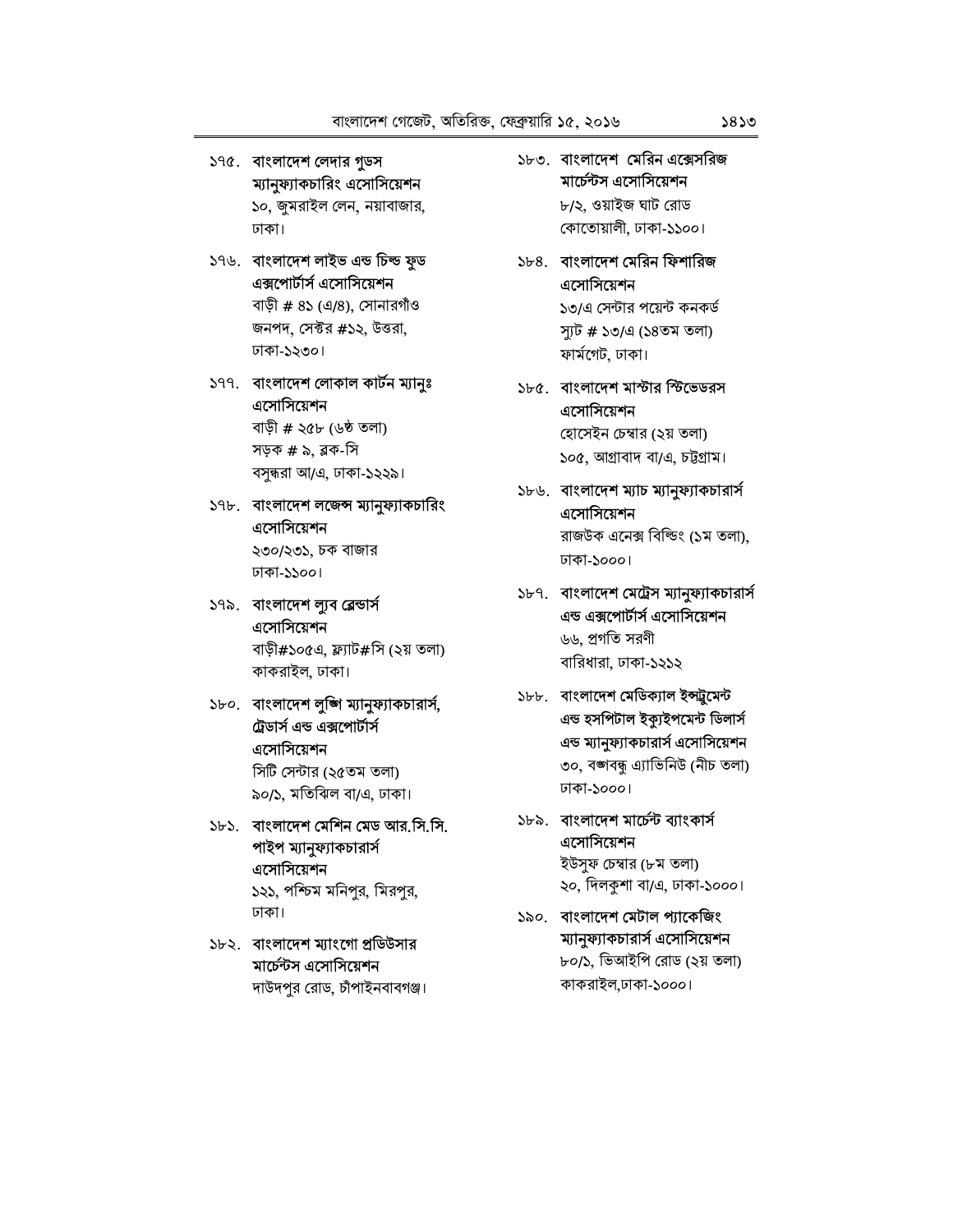#### ১৯১. বাংলাদেশ মেটাল ওয়ার এন্ড ওয়ারনেইলস মার্চেন্টস এসোসিয়েশন ১২, ইমামগঞ্জ, জুম্মন বেপারী

প্লাজা, ঢাকা।

- ১৯২. বাংলাদেশ মাইক্রো সীট ম্যানুফ্যাকচারার্স এসোসিয়েশন ৪৫, করিমুল্লাহ বাগ শ্যামপুর, পোস্তগোলা, ঢাকা-১২০৪।
- ১৯৩. বাংলাদেশ মিল স্কেল রি-প্রোসেস এন্ড এক্সপোর্টার্স এসোসিয়েশন ৬২, শহীদ সৈয়দ নজরুল ইসলাম সরণী, (৩য় তলা), নর্থ সাউথ রোড, বংশাল, ঢাকা।
- ১৯৪. বাংলাদেশ মোবাইল ফোন বিজনেসম্যান এসোসিয়েশন ৩৪৫/৩/এ, সোনারগাঁও রোড (৪র্থ তলা), (ইষ্টার্ন প্লাজার পার্শ্বে) হাতিরপল, ঢাকা-১২০৫।
- ১৯৫. বাংলাদেশ মোবাইল ফোন ইম্পোর্টার্স এসোসিয়েশন বাড়ী # ২৫, সড়ক # ৪৭ স্যুট # এ৪ (৫ম তলা) গুলশান-২, ঢাকা-১২১২।
- ১৯৬. বাংলাদেশ মোবাইল ফোন রিচার্জ ব্যবসায়ী এসোসিয়েশন বাড়ী#১৯ (বালুর মাঠ), রোড# ২৫ সেকশন-১২, পল্লবী, মিরপুর, ঢাকা-১২১৬।
- ১৯৭. বাংলাদেশ মনিহারী বণিক সমিতি সি.এস. প্লট # ২৪০/ঘ, চক সার্কুলার রোড (উত্তর পাশে), চক বাজার, ঢাকা।
- ১৯৮. বাংলাদেশ মোজাইক মার্চেন্টস এসোসিয়েশন আমান টাইলস্ ৩২৫, সোনারগাঁও রোড, ঢাকা-১২০৫।

১৯৯. বাংলাদেশ মোশন পিকচার্স এক্সিবিউটরস এসোসিয়েশন স্যুট # ৬/১৬ (৭ম তলা)

ইন্টাৰ্ন কমাৰ্শিয়াল কমপ্লেক্স ৭৩, কাকরাইল, ঢাকা-১০০০।

২০০. বাংলাদেশ মটরসাইকেল এসেম্বলার্স এন্ড ম্যানুফ্যাকচারার্স এসোসিয়েশন

> প্ৰযত্মেঃ উত্তরা গ্রুপ অব কোম্পানীজ ১০২, শহীদ তাজউদ্দিন আহমেদ সরণী, তেজগাঁও, ঢাকা।

২০১. বাংলাদেশ মটর সাইকেল ডিলার্স এসোসিয়েশন

২৮, নিউ ইস্কাটন রোড, ঢাকা-১০০০।

- ২০২. বাংলাদেশ মটর পার্টস এন্ড টায়ার টিউব মার্চেন্টস এসোসিয়েশন ৯, নৰ্থ বুক হল রোড, ঢাকা-১১০০।
- ২০৩. বাংলাদেশ এমএস পাইপ এন্ড ফিটিং ইম্পোর্টার্স এসোসিয়েশন ১১৮/এ, লুৎফর রহমান লেন (নৰ্থ সাউথ রোড), বংশাল, ঢাকা।
- ২০৪. বাংলাদেশ মুদ্রণ শিল্প সমিতি সিটি হার্ট (৫ম তলা) ৬৭, নয়াপল্টন, ঢাকা।
- ২০৫. বাংলাদেশ নন-পেকার ফ্রোজেন ফুডস্ এক্সপোর্টার্স এসোসিয়েশন হাসনা টাওয়ার (২য় তলা) ১১১০/বি, আগ্রাবাদ বা/এ, চট্টগ্রাম।
- ২০৬. বাংলাদেশ নার্সারী মালিক সমিতি রোড# ০৬, বাড়ী # ১৯ (নীচ তলা) ৱক-সি, বনশ্রী, রামপুরা, ঢাকা।
- ২০৭. বাংলাদেশ ওশান গোয়িং শিপ ওনার্স এসোসিয়েশন এইচ.আর.সি ভবন স্যট # ৭০২ (৮ম তলা) ৪৬, কাওরান বাজার, ঢাকা-১২১৫।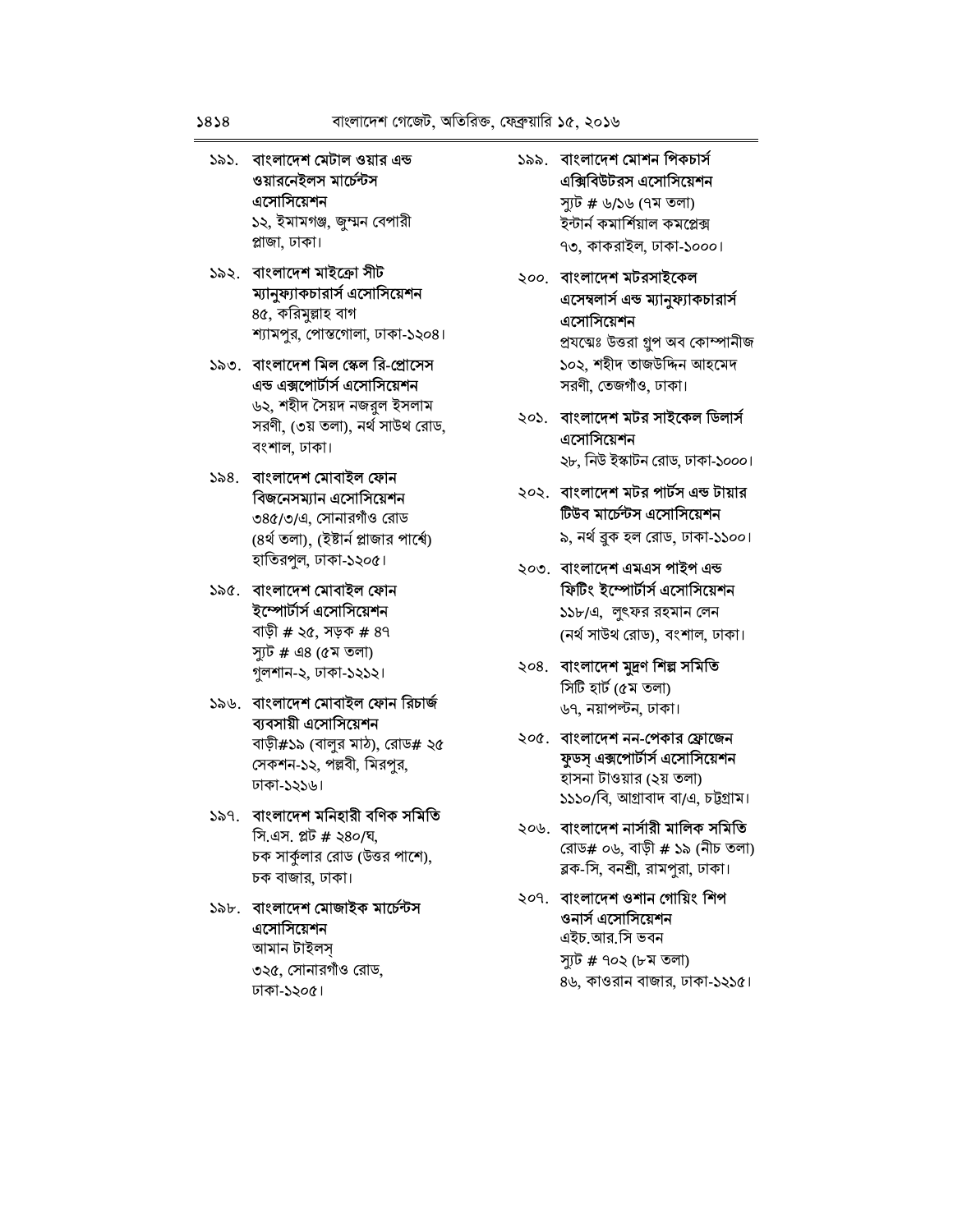## ২০৮. বাংলাদেশ ওয়েল মিলসূ এসোসিয়েশন

১১৫/৭-এ ডিসটিলারী রোড, গেন্ডারিয়া, ঢাকা-১২০৪।

২০৯. বাংলাদেশ ওয়েল ট্যাংকার ওনার্স এসোসিয়েশন হ্যাপি রহমান প্লাজা (৫ম তলা) ২৫-২৭, কাজী নজরুল ইসলাম

এভিনিউ, বাংলা মটর, ঢাকা।

২১০. বাংলাদেশ অন বোর্ড কুরিয়ার সার্ভিস এসোসিয়েশন

> ২৭, লিংক রোড (৫ম তলা) বাংলামটর, ঢাকা-১০০০।

২১১. বাংলাদেশ অর্গানিক প্রোডাক্টস ম্যানুঃ এসোসিয়েশন

> প্লট # ৬ (৫ম তলা), সড়ক # ১৩ নিকুঞ্জ#২, খিলক্ষেত, ঢাকা-১২২৯।

২১২. বাংলাদেশ পিএবিএক্স এসোসিয়েশন ১৬৭, ডিসটিলারী রোড (৫ম তলা)

গেন্ডারিয়া, ঢাকা-১২০৪।

#### ২১৩. বাংলাদেশ পাদুকা প্ৰস্তুতকারক সমিতি

১৬/২, জয়নাথ রোড, বকসিবাজার লালবাগ, ঢাকা-১২১১।

২১৪. বাংলাদেশ পাইকারী গরম মসলা ব্যবসায়ী সমিতি মমতাজ প্লাজা ২/২, মকিম কাটারা (৩য় তলা) (মমতাজ প্লাজা) মৌলভীবাজার,

ঢাকা-১১০০।

#### ২১৫. বাংলাদেশ পাইকারী ভোজ্য তেল ব্যবসায়ী সমিতি

৭৭/২, মৌলভীবাজার, ঢাকা-১১০০।

- ২১৬. বাংলাদেশ পেইন্ট ডাইস এন্ড কেমিক্যাল মার্চেন্টস এসোসিয়েশন এফ.আর প্লাজা (৫ম তলা) ১৮, ইমামগঞ্জ, ঢাকা।
- ২১৭. বাংলাদেশ পেইন্ট ম্যানুফ্যাকচারার্স এসোসিয়েশন সুভাস্থু নজর ভ্যালী ফ্ল্যাট # ১৬, এফ-২, টাওয়ার # ৫ প্রগতী সরণী, শাহজাদপুর, ঢাকা-১২১২।
- ২১৮. বাংলাদেশ পেপার কোন এন্ড টিউব ম্যানুফ্যাকচারার্স এসোসিয়েশন সুলতান বিল্ডিং (৩য় তলা) ১৪৭, মতিঝিল বা/এ, ঢাকা।
- ২১৯. বাংলাদেশ পেপার ইম্পোর্টার্স এসোসিয়েশন ১৬৯, সৈয়দ নজরুল ইসলাম সরণি শাহানশাহ কমপ্লেক্স (৫ম তলা), রুম # ০১, পুরানা পল্টন,
- ২২০. বাংলাদেশ পেপার মার্চেন্টস এসোসিয়েশন ২৫, জিন্দাবাহার, প্রথম লেন নয়াবাজার (২য় তলা), ঢাকা-১১০০।

ঢাকা-১০০০।

- ২২১. বাংলাদেশ পেপার মিলসূ এসোসিয়েশন প্লট # ৩৩৫ (২য় তলা), ব্লক-ডি বসুন্ধরা আ/এ, ঢাকা-১২২৯।
- ২২২. বাংলাদেশ পার্সেল সার্ভিস ওনার্স এসোসিয়েশন এস.এ. পরিবহন ভবন ২২-২৪, কাকরাইল, শান্তিনগর রোড, ঢাকা।
- ২২৩. বাংলাদেশ পাথর ব্যবসায়ী সমিতি দারুস-সালাম আর্কেড (৮ম তলা) রুম # ৮, ১৪, পুরানা পল্টন, ঢাকা-১০০০।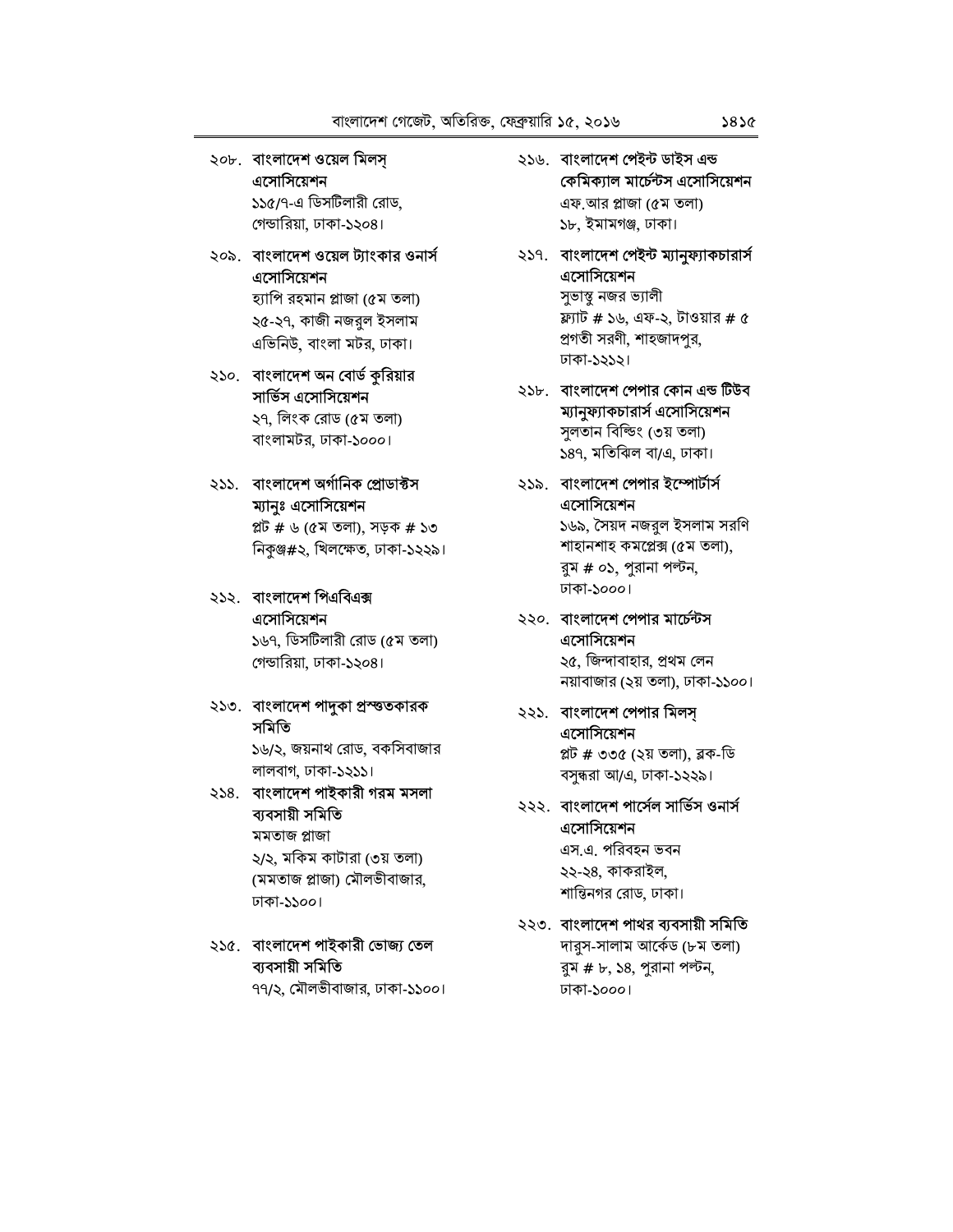### ২২৪. বাংলাদেশ পাঠ্য পুস্তক মুদ্রণ ও বিপণন সমিতি

প্ৰযত্নেঃ দশদিশা প্ৰিন্টাৰ্স ১০২, কাকরাইল (৩য় তলা), ঢাকা।

### ২২৫. বাংলাদেশ পেট্রোলিয়াম ডিলার্স ডিস্ট্রিবিউটরস এজেন্টস এন্ড পেট্রোল পাম্প ওনার্স এসোসিয়েশন ৮০/২, কাকরাইল (৪র্থ তলা) ভিআইপি রোড, ঢাকা।

২২৬. বাংলাদেশ পেট্রোলিয়াম ট্যাংকার ওনার্স এসোসিয়েশন

স্যুট#৫০২, লেভেল#৫, ব্লক# সি বিজিএমইএ কমপ্লেক্স ২৩/১, পান্থপথ লিংক রোড কাওরান বাজার, ঢাকা।

### ২২৭. বাংলাদেশ পেট ফ্ল্যাক্স ম্যানুফ্যাকচারার্স এন্ড এক্সপোর্টার্স এসোসিয়েশন

সিটি হার্ট, স্যুট # ৫/৮ (৫ম তলা) ৬৭, নয়া পল্টন, ভিআইপি রোড ঢাকা-১০০০।

### ২২৮. বাংলাদেশ ফটোগ্ৰাফিক এসোসিয়েশন

চৌধরী কমপ্লেক্স, রম নং-৮, (৬ষ্ঠ তলা) ১৫, পুরানা পল্টন, ঢাকা-১০০০।

### ২২৯. বাংলাদেশ পাইপ এন্ড টিউবওয়েল মার্চেন্টস এসোসিয়েশন খালেদা টাওয়ার (৩য় তলা) ১৪, হাজী ওসমান গনী রোড

(৩য় তলা), ঢাকা।

### ২৩০. বাংলাদেশ প্লাষ্টিক ব্যবসায়ী সমিতি ৪০, কে.বি রুদ্র রোড উর্দু রোড (৪র্থ রোড), ঢাকা-১২১১।

# ২৩১. বাংলাদেশ প্লাষ্টিক দ্রব্য প্রস্তুতকারক ও রপ্তানিকারক এসোসিয়েশন

পল্টন টাওয়ার, স্যুট#৬০৩ ও ৬০৪ ৮৭, পুরানা পল্টন লেন (৭ম তলা), ঢাকা।

২৩২. বাংলাদেশ প্লাষ্টিক প্যাকেজিং রোল ম্যানুফ্যাকচারার্স ওনার্স এসোসিয়েশন

> ১৬, মকিম কাটারা (নাগিনা ভবন) ৪র্থ তলা, চক বাজার, ঢাকা-১২১১।

- ২৩৩. বাংলাদেশ পোদ্দার সমিতি ২৮, কোতোয়ালী রোড (৪র্থ তলা), ঢাকা-১১০০।
- ২৩৪. বাংলাদেশ পলিমার ইম্পোর্টার্স এসোসিয়েশন ৩১৫/বি, তেজগাঁও শিল্প এলাকা, ঢাকা।
- ২৩৫. বাংলাদেশ পণ্য পরিবহন এজেন্সী মালিক সমিতি ৪৬, ইমামগঞ্জ, ঢাকা-১২১১।
- ২৩৬. বাংলাদেশ পটেটো এক্সপোর্টার্স এসোসিয়েশন ১০৫/২, কাকরাইল (৫ম তলা), ঢাকা।
- ২৩৭. বাংলাদেশ পোল্ট্রি ইন্ডাস্ট্রিজ এসোসিয়েশন আদমজী কোর্ট (নীচ তলা) ১১৫-১২০, মতিঝিল বা/এ, ঢাকা-১০০০।

### ২৩৮. বাংলাদেশ প্ৰাইভেট ক্লিনিক এন্ড ডায়াগনষ্টিক ওনার্স এসোসিয়েশন ফারাবি জেনারেল হসপিটাল লিঃ সড়ক # ১৪(নতুন), বাড়ী # ৮/৩ ধানমন্ডি আ/এ, ঢাকা।

১৪১৬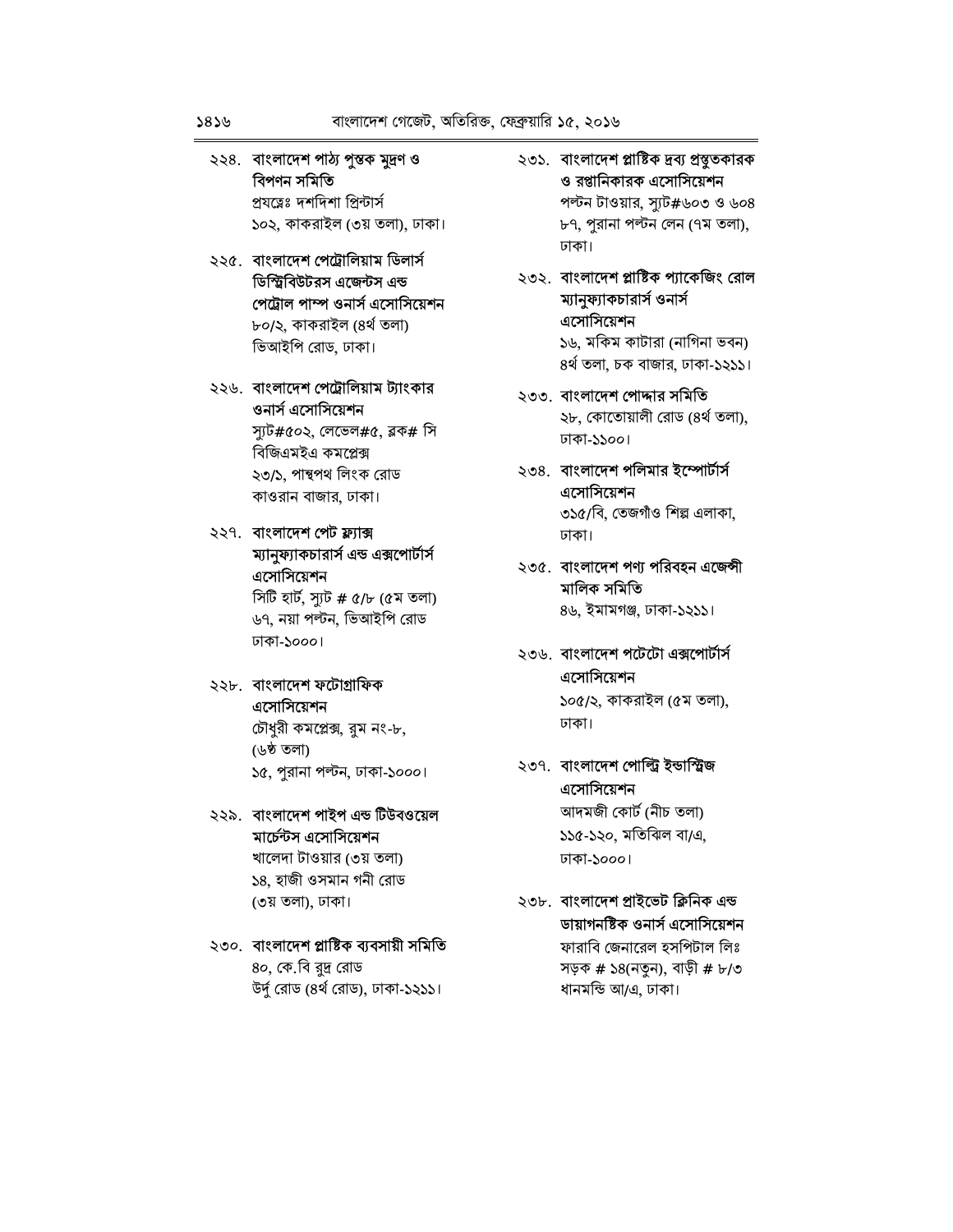## ২৩৯. বাংলাদেশ প্রাইভেট মেডিক্যাল কলেজ এসোসিয়েশন

হক এন'স বিল্ডিং ৪৬/১, কাকরাইল রোড কাকরাইল, ঢাকা।

- ২৪০. বাংলাদেশ পাবলিশার্স এন্ড বুক সেলার্স এসোসিয়েশন (বাংলাদেশ পুস্তক প্ৰকাশক ও বিক্ৰেতা সমিতি) ৩, লিয়াকত এ্যাভিনিউ, ঢাকা।
- ২৪১. বাংলাদেশ পালস এন্ড লিনটিল ক্রাসিং মিলস ওনার্স এসোসিয়েশন ২৬, বি. দাস রোড নারায়ণগঞ্জ।
- ২৪২. বাংলাদেশ পুরাতন কাপড় আমদানীকারক সমিতি ১৪/২, তোপখানা রোড, ঢাকা-১০০০।
- ২৪৩. বাংলাদেশ পুস্তক বাঁধাই ব্যবসায়ী সমিতি ৬৫, প্যারিদাস রোড, বাংলাবাজার

ঢাকা-১১০০।

- ২৪৪. বাংলাদেশ পিভিসি কম্পাউন্ড ম্যানুফ্যাকচারার্স এসোসিয়েশন ইকবাল মাৰ্কেট ৫/১, কমল দাহ রোড (৩য় তলা) লালবাগ, ঢাকা-১২১১।
- ২৪৫. বাংলাদেশ পিভিসি পাইপ ম্যানুফ্যাকচারার্স এসোসিয়েশন ২০/২৫, সিদ্দিক বাজার নৰ্থ সাউথ রোড, ঢাকা।
- ২৪৬. বাংলাদেশ রেলওয়ে স্পেয়ার এন্ড এক্সেসরিজ সাপ্লায়ার্স এসোসিয়েশন ৫২৮/৫৪৫, শেখ মুজিব রোড (৪র্থ তলা), দেওয়ানবাগ, চট্টগ্রাম।

২৪৭. বাংলাদেশ রেডিমিক্স কনক্রিট এসোসিয়েশন এবিসি হাউস (৪র্থ তলা) ৮, বনানী, কামাল আতাতুৰ্ক

এভিনিউ, ঢাকা। ২৪৮. বাংলাদেশ রিকন্ডিশন্ড ভেহিক্যালস ইম্পোৰ্টাৰ্স এন্ড ডিলাৰ্স

> এসোসিয়েশন আকরাম টাওয়ার (১৩ম তলা) ১৫/৫, বিজয়নগর, ঢাকা।

- ২৪৯. বাংলাদেশ রেফ্রিজারেটর ম্যানুফ্যাকচারার্স এসোসিয়েশন প্ৰিন্টাৰ্স বিল্ডিং (১২তম তলা) ৫, রাজউক এভিনিউ, ঢাকা-১০০০।
- ২৫০. বাংলাদেশ রিফ্রিজারেশন এন্ড এয়ারকন্ডিশনিং মার্চেন্টস এসোসিয়েশন এইচ-৬৪/৭ (২য় তলা), আমতলী

মহাখালী, ঢাকা-১২১২।

- ২৫১. বাংলাদেশ রি-রোলিং মিলস্ এসোসিয়েশন ওয়ারী প্যারাডাইস (৩য় তলা) ২, ফোল্ডার স্ট্রীট, ওয়ারী, ঢাকা-১২০৩।
- ২৫২. বাংলাদেশ রেশম শিল্প মালিক সমিতি নাসিব ভবন (পুলিশ স্টেশনের পাশে), বিসিক শিল্প নগরী, সপুরা, রাজশাহী।
- ২৫৩. বাংলাদেশ রেস্টুরেন্ট ওনার্স এসোসিয়েশন হাজী জয়নাল ভবন (৪র্থ তলা) ৫০, নিউ এলিফেন্ট রোড (মিরপুর রোড), ঢাকা-১২০৫।
- ২৫৪. বাংলাদেশ রাইস এক্সপোর্টার্স এসোসিয়েশন ৩৩/২, আজিমপুর রোড (নীচ তলা) ঢাকা-১২০৫।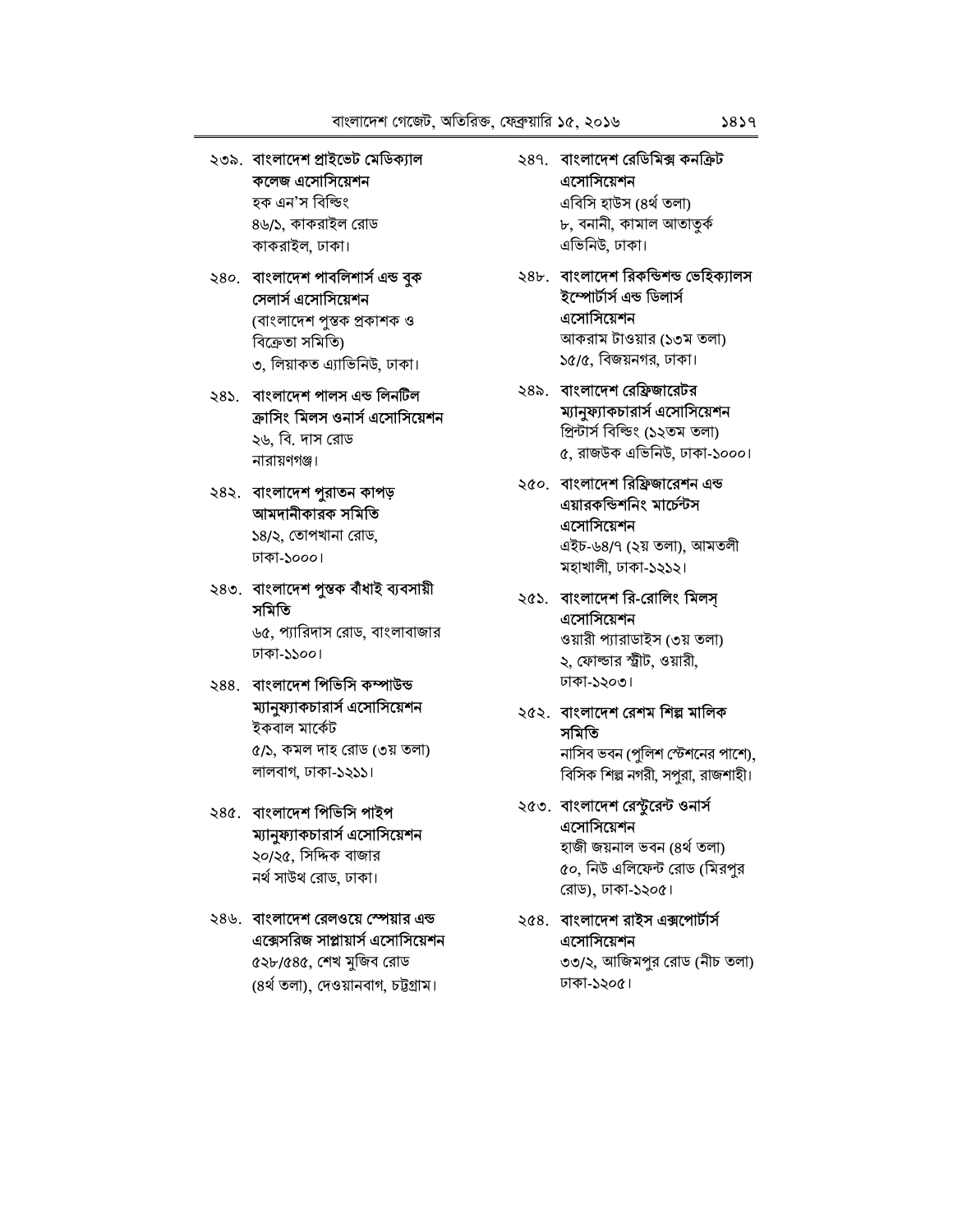### ২৫৫. বাংলাদেশ রাইস মার্চেন্টস এসোসিয়েশন

৭, গোপীনাথ দত্ত কবিরাজ স্ট্রীট বাবু বাজার, ঢাকা।

২৫৬. বাংলাদেশ রাইস মিলস্ ওনার্স এসোসিয়েশন বাড়ী#১৮ (টপ ফ্লোর), সড়ক # ২৪ ৱক-কে, বনানী, ঢাকা।

### ২৫৭. বাংলাদেশ ঋণ গ্ৰহীতা সড়ক পরিবহন মালিক সমিতি ৩৩, বায়তৃল আমান জামে মসজিদ কমপ্লেক্স (২য় তলা) ইনার সার্কলার রোড, আরামবাগ

### ২৫৮. বাংলাদেশ রিভার ট্রান্সপোর্ট এজেন্ট ওনার্স এসোসিয়েশন জীবন ভবন (২য় তলা) ১৯৩/এ, ফকিরাপল, ঢাকা-১০০০।

মতিঝিল বা/এ, ঢাকা-১০০০।

২৫৯. বাংলাদেশ রাবার গার্ডেন ওনার্স এসোসিয়েশন ব্রাদার্স ম্যানসন (২য় তলা)

৮, কলাবাগান, ১ম লেন, ঢাকা।

### ২৬০. বাংলাদেশ রাবার ইন্ডাস্ট্রিজ এসোসিয়েশন ১৩৫/ক, শহীদনগর (১ম লেন) লালবাগ, ঢাকা-১২১১।

#### ২৬১. বাংলাদেশ সাবান প্ৰস্ত্তকারক সমিতি

১২, ডিআইটি এক্সটেনশন এ্যাভিনিউ (৬ষ্ঠ তলা) মতিঝিল বা/এ, ঢাকা-১০০০।

### ২৬২. বাংলাদেশ সল্টেড এন্ড ডিহাইড্রেড মেরিন ফুডস এক্সপোর্টার্স এসোসিয়েশন

প্রযত্নেঃ সাগর কোল্ড স্টোরেজ (৩য় তলা), এয়ারপোর্ট রোড, উত্তর নুনিয়াচটা, কক্সবাজার।

### ২৬৩. বাংলাদেশ স্যান্ড মাইনিং এন্ড মার্চেন্টস এসোসিয়েশন চাকদাহ বিল্ডিং (৩য় তলা) মুন্সিখোলা, চাকদাহ, ফরিদাবাদ

শ্যামপুর, ঢাকা।

- ২৬৪. বাংলাদেশ স্যানিটারী এন্ড টাইলসূ মার্চেন্টস এসোসিয়েশন বনলতা, ফ্ল্যাট-এ-৩ (৪র্থ তলা), প্লট-২৪. সেক্টর-১১. সড়ক-সোনারগাঁও জনপথ উত্তরা, ঢাকা-১২৩০।
- ২৬৫. বাংলাদেশ সড়ক পরিবহন সমিতি ২১, রাজউক এভিনিউ বিআরটিসি ভবন (৬ষ্ঠ তলা) ঢাকা-১০০০।
- ২৬৬. বাংলাদেশ সাইন্টিফিক ইনস্ট্রুমেন্ট ডিলার্স এসোসিয়েশন ৩৩/৩, হাটখোলা রোড, সামার সেন্টার (৫ম তলা), ঢাকা-১২০৩।
- ২৬৭. বাংলাদেশ সেকেন্ডারী কোয়ালিটি টিনপ্লেট ইম্পোটাৰ্স এন্ড মাৰ্চেন্টস এসোসিয়েশন ৫৯/৬০, ফ্রেঞ্চ রোড, নয়াবাজার, ঢাকা।
- ২৬৮. বাংলাদেশ সীড এসোসিয়েশন ১৪৫, সিদ্দিক বাজার (২য় তলা), কক্ষ নং-২০৭/২০৮, ঢাকা-১০০০।
- ২৬৯. বাংলদেশ সিকিউরিটি সার্ভিসেস কোম্পানীজ ওনার্স এসোসিয়েশন প্রযন্নেঃ কমান্ডার সিকিউরিটি লিঃ আর.এস. ভবন, রুম # ৬০৫ (৬ষ্ঠ তলা), ১২০/এ, মতিঝিল বা/এ, ঢাকা।

 $585b$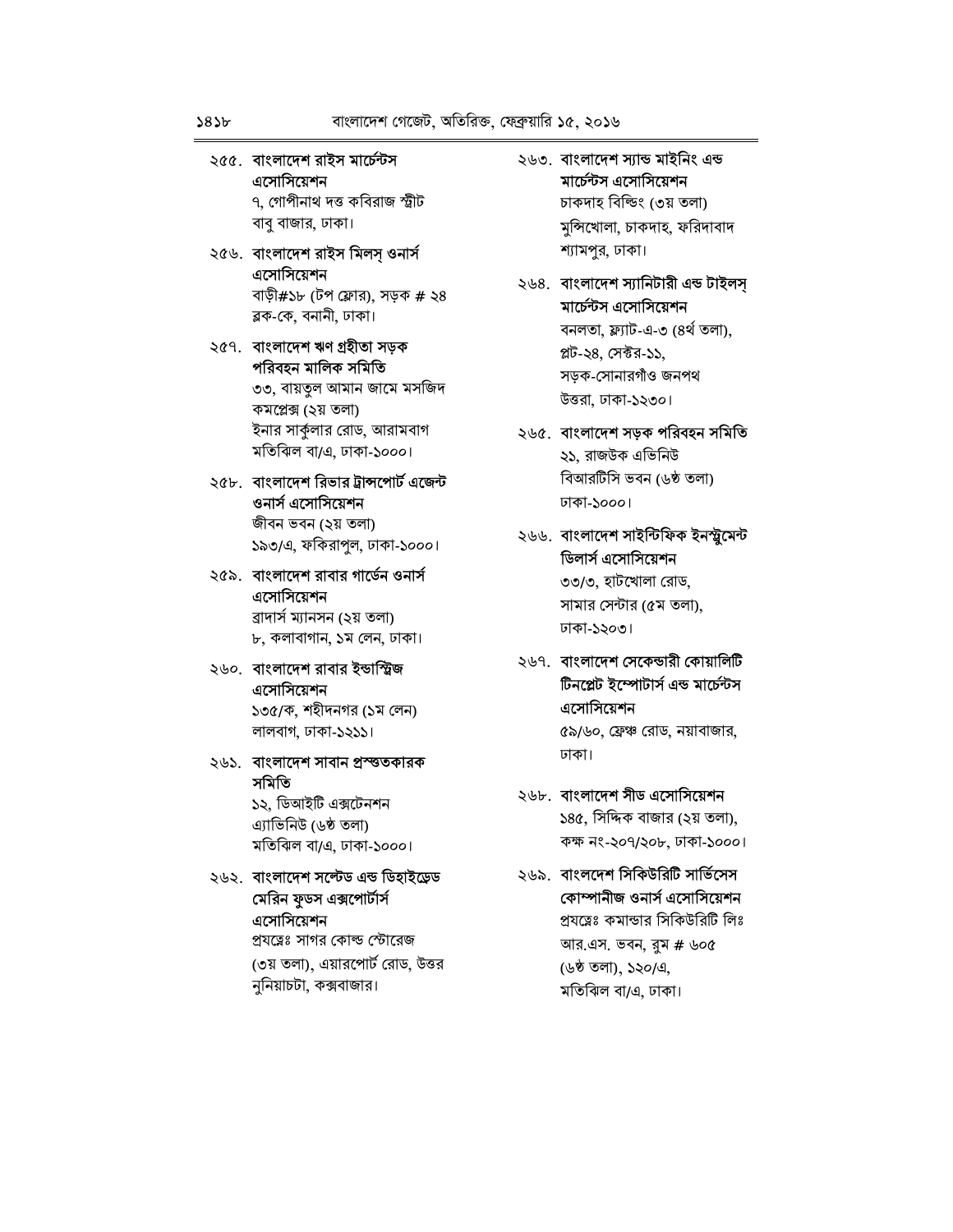২৭০. বাংলাদেশ স্যুইং থ্ৰেড ম্যানুফ্যাকচারার্স এন্ড এক্সপোর্টার্স এসোসিয়েশন ইয়ুথ টাওয়ার ৮২২/২, রোকেয়া সরণী ঢাকা-১২১৬।

#### ২৭১. বাংলাদেশ শিপিং এজেন্টস এসোসিয়েশন চট্টগ্ৰাম স্টক এক্সচেঞ্জ বিল্ডিং ১০৮০, শেখ মুজিব রোড, চট্টগ্রাম।

- ২৭২. বাংলাদেশ শিপ ব্ৰেকাৰ্স এসোসিয়েশন সড়ক # ১৩, বাড়ী # ৩৭৫ সিডিএ আ/এ, আগ্রাবাদ, চট্টগ্রাম।
- ২৭৩. বাংলাদেশ শিপ বিল্ডাৰ্স এসোসিয়েশন ১০৩, মতিঝিল বা/এ, ঢাকা-১০০০।
- ২৭৪. বাংলাদেশ শীপ ম্যানিং এজেন্টস এসোসিয়েশন

প্ৰযন্নে: ইউনিকৰ্ন শিপিং সাৰ্ভিসেস লিঃ সাধারন বীমা সদন (৩য় তলা)

১০২, আগ্ৰাবাদ বা/এ, চট্টগ্ৰাম।

- ২৭৫. বাংলাদেশ শীপ সেফটি ইকুইপমেন্ট ডিলার্স এসোসিয়েশন ৮/২-এ, ওয়াইজঘাট রোড সদরঘাট, কোতোয়ালী, ঢাকা।
- ২৭৬. বাংলাদেশ সু ডিলার্স এসোসিয়েশন ৩১/৩২, সোয়ারীঘাট, চকবাজার, ঢাকা-১২১১।
- ২৭৭. বাংলাদেশ সাইজিং মিলস এসোসিয়েশন স্যুট # ১১০৪ (১২ তলা)

২৮, দিলখুশা বা/এ, ঢাকা-১০০০।

২৭৮. বাংলাদেশ স্মল এন্ড ক্যাপটিভ পাওয়ার প্রোডিউসার্স এসোসিয়েশন ২৯/১০, কে.এম. দাস লেন টিকাটুলী, ঢাকা-১২০৩।

২৭৯. বাংলাদেশ সোলার এন্ড রিন্যুইবেল এনার্জি এসোসিয়েশন

> বাড়ী # ৩০ (৬ষ্ঠ তলা), রোড # ৯ ও ১০, ব্লক-জি, বনানী, ঢাকা।

২৮০. বাংলাদেশ সোয়াবিন এন্ড সোয়াফুড প্রোডিউসার্স এসোসিয়েশন

> প্লট # ৬ (৫ম তলা), সড়ক # ১৩ নিকুঞ্জ # ০২, খিলক্ষেত, ঢাকা-১২২৯।

২৮১. বাংলাদেশ স্পেশালাইজড হাইডোকাৰ্বন ম্যানুফ্যাকচারার্স এসোসিয়েশন

> ২৪৮/১, পূর্ব গোড়ান, খিলগাঁও, ঢাকা-১২১৯।

- ২৮২. বাংলাদেশ স্পেশালাইজড টেক্সটাইল মিলস এন্ড পাওয়ারলম ইন্ডাস্ট্রিজ এসোসিয়েশন স্যুট # ২০৪, পল্টন টাওয়ার (৩য় তলা), ৮৭, পুরানা পল্টন লেন, ঢাকা-১০০০।
- ২৮৩. বাংলাদেশ স্টেইনলেস স্টীল পাইপ ম্যানুফ্যাকচারার্স এসোসিয়েশন ৫৭-৫৮, টিপু সুলতান রোড (২য় তলা), ঢাকা-১১০০।
- ২৮৪. বাংলাদেশ স্টার্চ এন্ড ডেরিভেটিভসূ ম্যানুফ্যাকচারার্স এন্ড ট্রেডার্স এসোসিয়েশন আমিন কোর্ট (৮ম তলা) ৬২-৬৩, মতিঝিল বা/এ, ঢাকা-১০০০।
- ২৮৫. বাংলাদেশ স্টীল মিল ওনার্স এসোসিয়েশন ওয়ারী প্যারাডাইস (৩য় তলা) ২, ফোল্ডার স্ট্রিট, ওয়ারী, ঢাকা।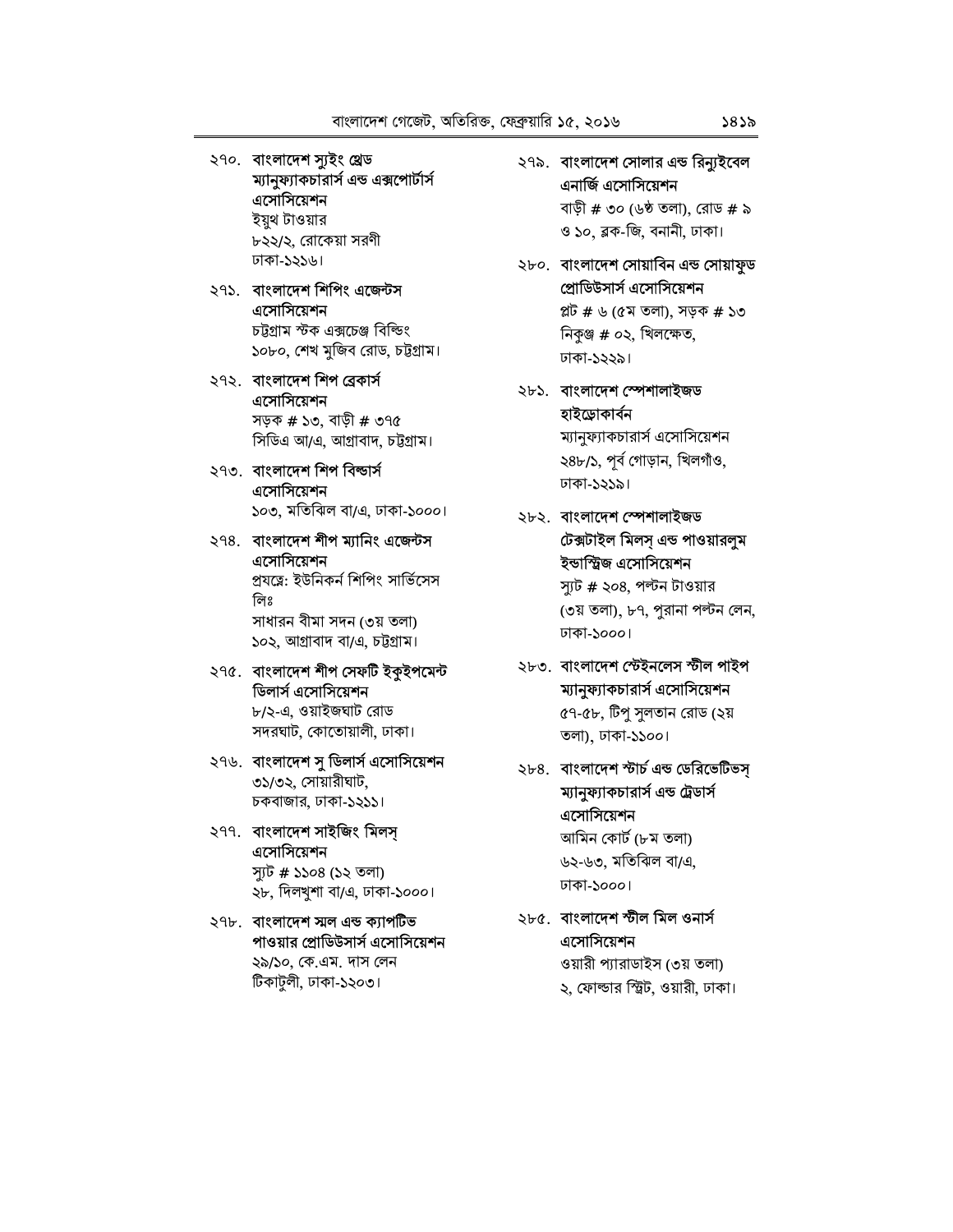## ২৮৬. বাংলাদেশ সাব-কন্ট্রাক্টিং শিল্প মালিক এসোসিয়েশন

১৫৩/১, বনগ্রাম রোড, ঢাকা।

- ২৮৭. বাংলাদেশ সুগার রিফাইনার্স এসোসিয়েশন মোস্তফা সেন্টার বাড়ী # ৫৯, সড়ক # ২৭ ৱক-কে, বনানী, ঢাকা-১২১৩।
- ২৮৮. বাংলাদেশ সুপার মার্কেট ওনার্স এসোসিয়েশন ১১, মহাখালী বা/এ, ঢাকা-১২১২।
- ২৮৯. বাংলাদেশ সুইটস্ ম্যানুফ্যাকচারার্স এসোসিয়েশন ৪, পান্থপথ, রয়েল টাওয়ার (৯ম তলা), ঢাকা-১২১৫।
- ২৯০. বাংলাদেশ ট্যাংকলরী ওনার্স এসোসিয়েশন ৫৬-৫৭, শরীফ ম্যানসন (৬ষ্ঠ তলা) মতিঝিল বা/এ, ঢাকা-১০০০।
- ২৯১. বাংলাদেশ ট্যানার্স এসোসিয়েশন রোড # ৭/এ, বাড়ী # ৮৮, ফ্ল্যাট # এ-১, (২য় তলা), ধানমন্ডি, ঢাকা-১২০৯।
- ২৯২. বাংলাদেশ টেলিকম ব্যবসায়ী সমিতি চৌরঙ্গী মার্কেট (২য় তলা)

৯৫, সেনপাড়া পর্বতা মিরপুর-১০, ঢাকা-১২১৬।

- ২৯৩. বাংলাদেশ টেলিকমিউনিকেশন বিজনেস এসোসিয়েশন ১৮৬, পশ্চিম নাখাল পাড়া তেজগাঁও, ঢাকা।
- ২৯৪. বাংলাদেশ টেরি টাওয়েল এন্ড লিনেন ম্যানুফ্যাকচারার্স এক্সপোর্টার্স এসোসিয়েশন

পল্টন টাওয়ার (৬ষ্ঠ তলা), স্যুট # ৫০৭, ৮৭, পুরানা পল্টন লাইন, ঢাকা-১০০০।

- ২৯৫. বাংলাদেশ টেক্সটাইল ডাইং প্ৰিন্টিং ইন্ডাস্ট্রিজ এসোসিয়েশন ৪৫, বঙ্গবন্ধু এভিনিউ রমনা ভবন, রুম#১২, ঢাকা-১০০০।
- ২৯৬. বাংলাদেশ টেক্সটাইল এন্ড গাৰ্মেন্টস ওয়েস্ট প্রোসেসর্স এন্ড এক্সপোর্টার্স এসোসিয়েশন বাড়ী# ১৫, সড়ক# ৭, সেক্টর# ৪ উত্তরা মডেল টাউন, ঢাকা।
- ২৯৭. বাংলাদেশ টেক্সটাইল মিলসূ এসোসিয়েশন ইউনিক ট্রেড সেন্টার (লেভেল-৮)

৮, পান্থপথ, কাওরান বাজার, ঢাকা-১২১৫।

২৯৮. বাংলাদেশ টেক্সটাইল মিল ওনার্স এসোসিয়েশন ফরচন ভিলা (৩য় তলা) ১৬/১০, র্যাংকিন স্ট্রীট, ওয়ারী,

ঢাকা-১২০৩।

- ২৯৯. বাংলাদেশ ঠিকাদার সমিতি ৪/১৯, হুমায়ুন রোড, ব্লক # বি মোহাম্মদপুর, ঢাকা-১২০৭।
- ৩০০. বাংলাদেশ টাইলস ডিলার্স এসোসিয়েশন

নাসির ট্রেড সেন্টার (লেভেল-৪) ৮৯, বীর উত্তম সি.আর দত্ত রোড বাংলামটর লিংক রোড, ঢাকা-১২০৫।

- ৩০১. বালাদেশ টিম্বার ইম্পোটার্স এন্ড এক্সপোর্টার্স এসোসিয়েশন ২৯/৭/এ, কে.এম. দাস লেন টিকাটুলী, ঢাকা-১২০৩।
- ৩০২. বাংলাদেশ টিম্বার মার্চেন্টসৃ এসোসিয়েশন ৯৭, কবি নজরুল ইসলাম রোড ফিরিজ্ঞা বাজার, চট্টগ্রাম।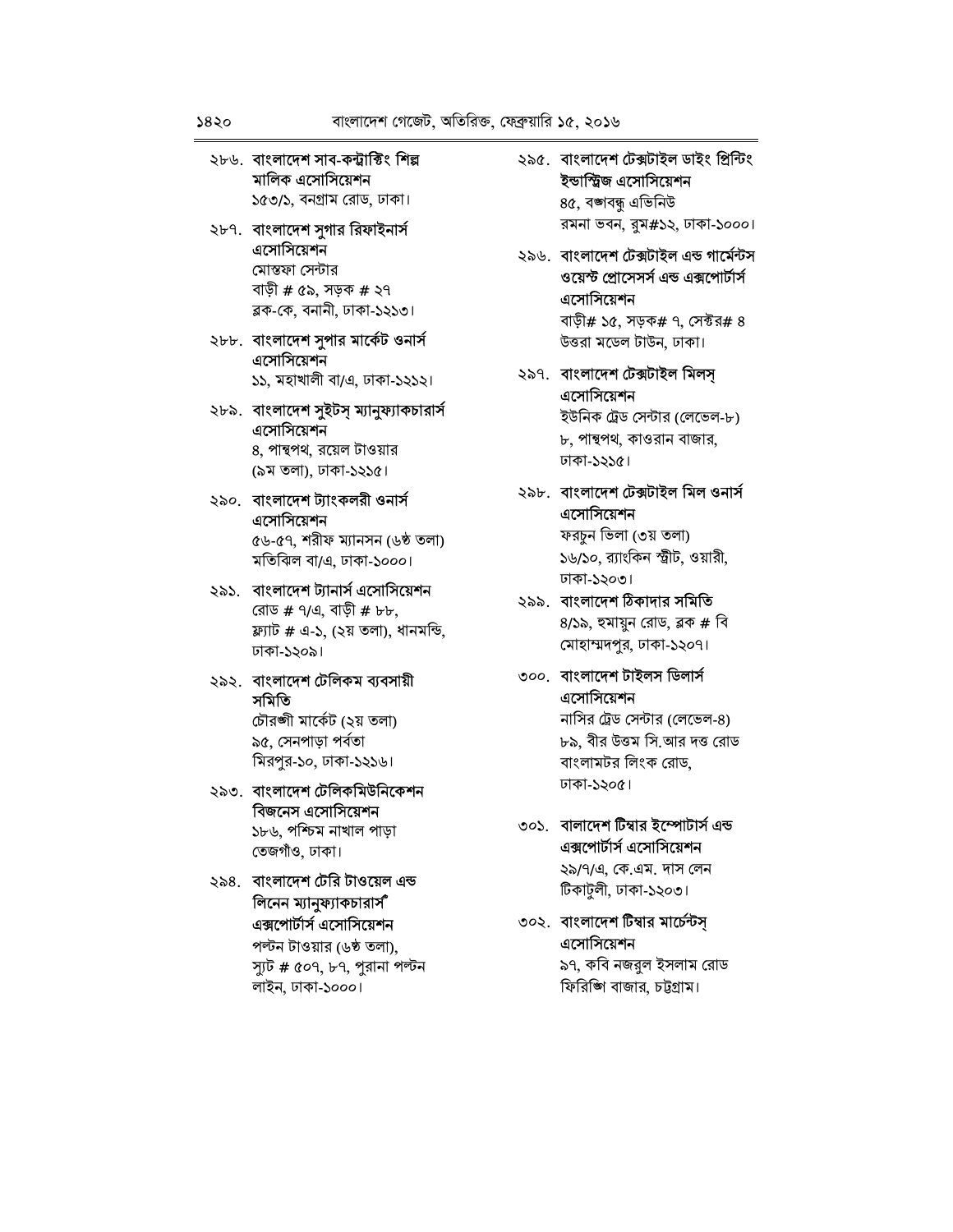৩০৩. বাংলাদেশ টোবাকো প্ৰোডাক্টস ডিসট্রিবিউটরসূ এসোসিয়েশন এপার্টমেন্ট # এ৮, বাড়ী # ২৭,

সড়ক # ১১৪, গুলশান-২, ঢাকা-১২১২।

৩০৪. বাংলাদেশ টয় মার্চেন্টস, ম্যানুফ্যাকচারার্স এন্ড ইম্পোর্টার্স এসোসিয়েশন ১৫, সোয়ারীঘাট (৪র্থ তলা)

চিশতিয়া সুপার মার্কেট, চকবাজার, ঢাকা-১২১১।

৩০৫. বাংলাদেশ টি.ভি. ম্যানুফ্যাকচারার্স এসোসিয়েশন

৫০, নিউ ইস্কাটন রোড রমনা, ঢাকা-১০০০।

৩০৬. বাংলাদেশ টুইসটিং মিলসূ এসোসিয়েশন

> ২৮, দিলখুশা বা/এ, স্যুট# ৪০৩/৪০৪ (৫ম তলা), ঢাকা-১০০০।

৩০৭. বাংলাদেশ টায়ার-টিউব ম্যানুফ্যাকচারার্স এন্ড এক্সপোর্টার্স এসোসিয়েশন

> ৮৪-৮৫, ওয়াটার ওয়ার্কস রোড পোস্তা, লালবাগ, ঢাকা।

৩০৮. বাংলাদেশ আমব্ৰেলা ম্যানুফ্যাকচারার্স মার্চেন্টস এন্ড ইম্পোর্টার্স এসোসিয়েশন বাড়ী # ৯৮/৩ (২য় তলা)

লেকসার্কাস, কলাবাগান, ঢাকা।

৩০৯. বাংলাদেশ ইউনানী ঔষধ শিল্প সমিতি

> ১৬৮, এলিফেন্ট রোড আন্টলান্টিক ওয়াজেউদ্দিন টাওয়ার (৪র্থ তলা), হাতিরপুল, ঢাকা।

- ৩১০. বাংলাদেশ ভেজিটেবল অয়েল রিফাইনার্স এন্ড বনসপাতি ম্যানুফ্যাকচারার্স এসোসিয়েশন বায়তৃল খায়ের ভবন (১১ম তলা), স্যুট#১০০৩-১০০৪, ৪৮/এবি, পুরানা পল্টন, ঢাকা-১০০০।
- ৩১১. বাংলাদেশ ওয়াচ ইম্পোটার্স এ্যাসেম্বেলার্স এন্ড ম্যানুষ্যাকচারার্স এসোসিয়েশন ১, ওয়াসা বিল্ডিং, মতিঝিল বা/এ, ঢাকা-১০০০।
- ৩১২. বাংলাদেশ উইভাৰ্স প্ৰোডাক্টস এন্ড ম্যানুফ্যাকচারার্স বিজনেস এসোসিয়েশন ৩৩, বঙ্গবন্ধু এভিনিউ, ঢাকা।
- ৩১৩. বাংলাদেশ ইয়ার্ন মার্চেন্টস এসোসিয়েশন ১৯, এস.এম. মালে রোড টানবাজার, নারায়নগঞ্জ।
- ৩১৪. ব্রিডার্স এসোসিয়েশন অফ বাংলাদেশ মেগা ডোমিসিল ফ্ল্যাট # বি-৬, প্লট # ৯১ রোড # ৪, ব্লক-বি, নিকেতন গুলশান-১, ঢাকা।
- ৩১৫. ক্যাব এসোসিয়েশন অব বাংলাদেশ ৪০, কামাল আতাতুর্ক এভিনিউ বুলু ওশান টাওয়ার (২য় তলা) বনানী, ঢাকা।
- ৩১৬. ক্যাবল অপারেটর্স এসোসিয়েশন অফ বাংলাদেশ ২৩, পুরানা পল্টন লেন শুভ সদন (৪র্থ তলা), ঢাকা-১০০০।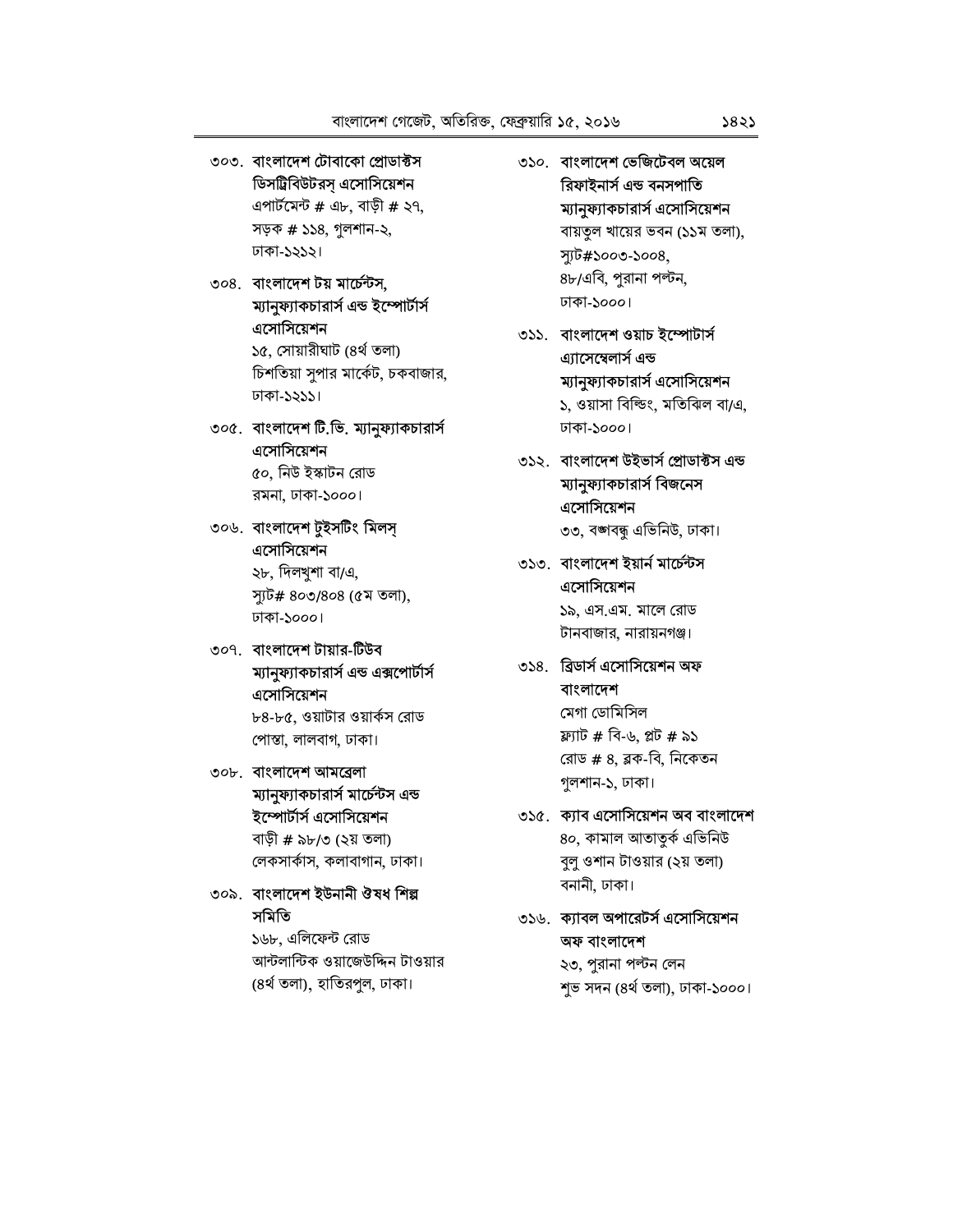### ৩১৭. কোস্টাল শিপ ওনার্স এসোসিয়েশন অব বাংলাদেশ

ইষ্টার্ন আরজু কমপ্লেক্স ৯ম তলা, রুম নং-০৯/০৬ ৬১, বিজয় নগর, ঢাকা-১০০০।

৩১৮. কুরিয়ার সার্ভিসেস এসোসিয়েশন অব বাংলাদেশ সাধারণ বীমা সদন ২৪-২৫, দিলখশা বা/এ, ঢাকা-১০০০।

- ৩১৯. সাইবার ক্যাফে ওনার্স এসোসিয়েশন অব বাংলাদেশ ইস্টার্ন প্লাজা, কক্ষ নং-৭-৩২/এ সোনারগাঁও রোড, হাতিরপুল, ঢাকা।
- ৩২০. ডেইরী এসোসিয়েশন অব বাংলাদেশ গ্লোব চেম্বার (৩য় তলা)

১০৪, মতিঝিল বা/এ, ঢাকা।

৩২১. ডেজার্স এসোসিয়েশন অব বাংলাদেশ

১২/বি, আর. কে. মিশন রোড ঢাকা-১২০৩।

## ৩২২. ডিএসই ব্রোকার্স এসোসিয়েশন অব বাংলাদেশ

ডিএসই এনেক্স বিল্ডিং ৯/ই. মতিঝিল বা/এ. ঢাকা-১০০০।

## ৩২৩. ইলেকট্রনিক্স ট্রেডার্স এসোসিয়েশন অব বাংলাদেশ

আব্দুর রহিম মুক্তিযোদ্ধা টাওয়ার (৬ষ্ঠ তলা), ১৩৮/১৩৯, নবাবপুর রোড, ঢাকা-১১০০।

## ৩২৪. ই-কমার্স এসোসিয়েশন অব বাংলাদেশ

বাড়ী # ২৯ (এম-এ), রোড # ০৬ ধানমন্ডি আ/এ, ঢাকা-১২০৫।

- ৩২৫. এক্সপোর্টার্স এসোসিয়েশন অব বাংলাদেশ ৪০৬-বি, খিলগাঁও চৌধুরী পাড়া, ঢাকা।
- ৩২৬. ইভেন্ট ম্যানেজমেন্ট এন্ড মার্কেটিং এসোসিয়েশন অব বাংলাদেশ ৯৪/১, কাকরাইল (৩য় তলা), ঢাকা।
- ৩২৭. ফ্যাশন উদ্যোগ, ফ্যাশন এন্টারপ্রেনিয়ার্স এসোসিয়েশন অব বাংলাদেশ হাশিম টাওয়ার (১০ম তলা) ২০৫/১এ, তেজগাঁও লিংক রোড. গুলশান-১, ঢাকা-১২১২।
- ৩২৮. ফিড ইন্ডাস্ট্রিজ এসোসিয়েশন অব বাংলাদেশ ফ্ল্যাট# বি-৬,প্লট-৯১, সড়ক # 8, ৱক-বি, নিকেতন

গুলশান-১, ঢাকা।

### ৩২৯. ফায়ার ফাইটিং ইকুইপমেন্ট বিজনেস ওনার্স এসোসিয়েশন অব বাংলাদেশ ১২২, নবাবপুর রোড (৭ম তলা), ঢাকা।

# ৩৩০. ফায়ার সেফটি ইকুইপমেন্ট ম্যানুঃ এন্ড সাপ্লাইয়ার্স এসোসিয়েশন অব বাংলাদেশ

কাপ্তান বাজার কমপ্লেক্স (২য় তলা) ভবন নং-২, দোকান নং-১৯, ঢাকা।

#### $5822$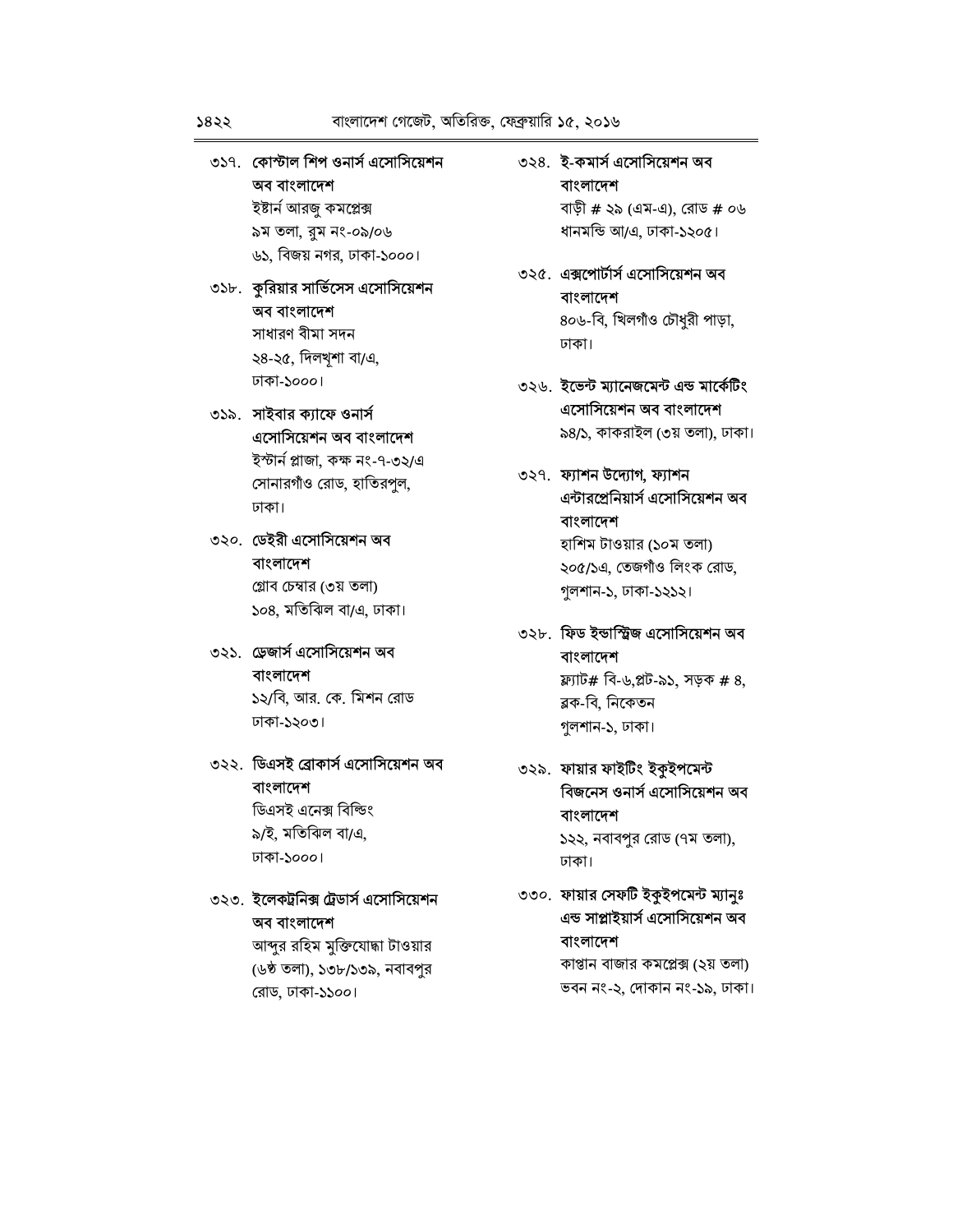### ৩৩১. ফিস ফার্ম ওনার্স এসোসিয়েশন অব বাংলাদেশ

বি-১৪, এ.আর ভবন (২য় তলা) ৭৭, সিদ্ধেশ্বরী সার্কুলার রোড, ঢাকা-১২১৭।

- ৩৩২. ফরেন এ্যাডমিশন এন্ড ক্যারিয়ার ডেভেলপমেন্ট কনসালটেন্টস এসোসিয়েশন অব বাংলাদেশ প্লট-২২ (৪ৰ্থ তলা) গুলশান সার্কেল-২, ঢাকা।
- ৩৩৩. ফাউন্ডি ওনার্স এসোসিয়েশন অব বাংলাদেশ রংপুর রোড, ফুলবাড়িয়া বিসিক শিল্প নগরী, বগুড়া-৫৮০০।

৩৩৪. ফোর ট্রোক সিএনজি অটোরিকসা এন্ড থ্রী হইলার্স মটরবাইক ওনার্স এসোসিয়েশন অব বাংলাদেশ ১৫৩/১,বনগ্রাম রোড, ঢাকা-১২০৩।

৩৩৫. হজ্ব এজেন্সীজ এসোসিয়েশন অব বাংলাদেশ

> সাত্তার সেন্টার (১৬তম তলা) হোটেল ভিকটরী লিঃ ৩০/১, নয়া পল্টন, ভিআইপি রোড, ঢাকা-১০০০।

৩৩৬. হেভি আৰ্থ মুভিং ইকুইপমেন্ট এন্ড মেশিনারী ওনার্স এসোসিয়েশন অব বাংলাদেশ

> ফ্ল্যাট# ৩ডি (৪র্থ তলা), বাড়ী# ৬, সড়ক# ১৪/এ, সেকটর# ০৪, উত্তরা, ঢাকা।

৩৩৭. হাৰ্বাল প্ৰোডাক্ট, কনমেটিক্স এন্ড ডায়েটরী সাপ্লিমেন্ট ম্যানুফ্যাকচারার্স এসোসিয়েশন অব বাংলাদেশ

আটলান্টিক ওয়াজউদ্দিন টাওয়ার (৪র্থ তলা), ১৬৮, এলিফ্যান্ট রোড, হাতিলপুল, ঢাকা।

- ৩৩৮. হোমিওপ্যাথিক মেডিসিন এন্ড মেডিসিনাল পয়্যান্ট ইম্পোর্টার্স এন্ড এক্সপোর্টার্স এসোসিয়েশন অব বাংলাদেশ ৯/৭, সেক্রেটারিয়েট রোড ফুলবাড়ীয়া, ঢাকা।
- ৩৩৯. ইনট্যালেকচুয়্যাল প্রপার্টি এসোসিয়েশন অব বাংলাদেশ বাড়ী#১২০-বি (৪র্থ তলা), সড়ক#০৭, মসজিদ রোড, নিউ ডিওএইচএস রোড. মহাখালী, ঢাকা-১২০৬।
- ৩৪০. ইন্টারন্যাশনাল এয়ার এক্সপ্রেস এসোসিয়েশন অব বাংলাদেশ বাড়ী নং-৪ (৪র্থ তলা), রোড নং-৫, সেক্টর-১, উত্তরা, ঢাকা।
- ৩৪১. ইন্টারনেট সার্ভিসেস প্রোভাইডার্স এসোসিয়েশন অব বাংলাদেশ প্ৰযত্নেঃ আফা স্টীল ইন্ডাস্ট্ৰি বায়তুল হোসেন বিল্ডিং ব্রম নং-৬০৪, ২৭, দিলকুশা বা/এ, ঢাকা।
- ৩৪২. লঞ্চ ওনার্স এসোসিয়েশন অব বাংলাদেশ আইডব্লিউটিএ টার্মিনাল বিল্ডিং সদরঘাট, ঢাকা-১০০০।
- ৩৪৩. লেদার গুডস্ এন্ড ফুটওয়্যার ম্যানুফ্যাকচারার্স এন্ড এক্সপোর্টার্স এসোসিয়েশন অব বাংলাদেশ ইরেকটরস হাউজ (১০ম তলা) ১৮, কামাল আতাতুর্ক এ্যাভিনিউ

বনানী, ঢাকা-১২১৩।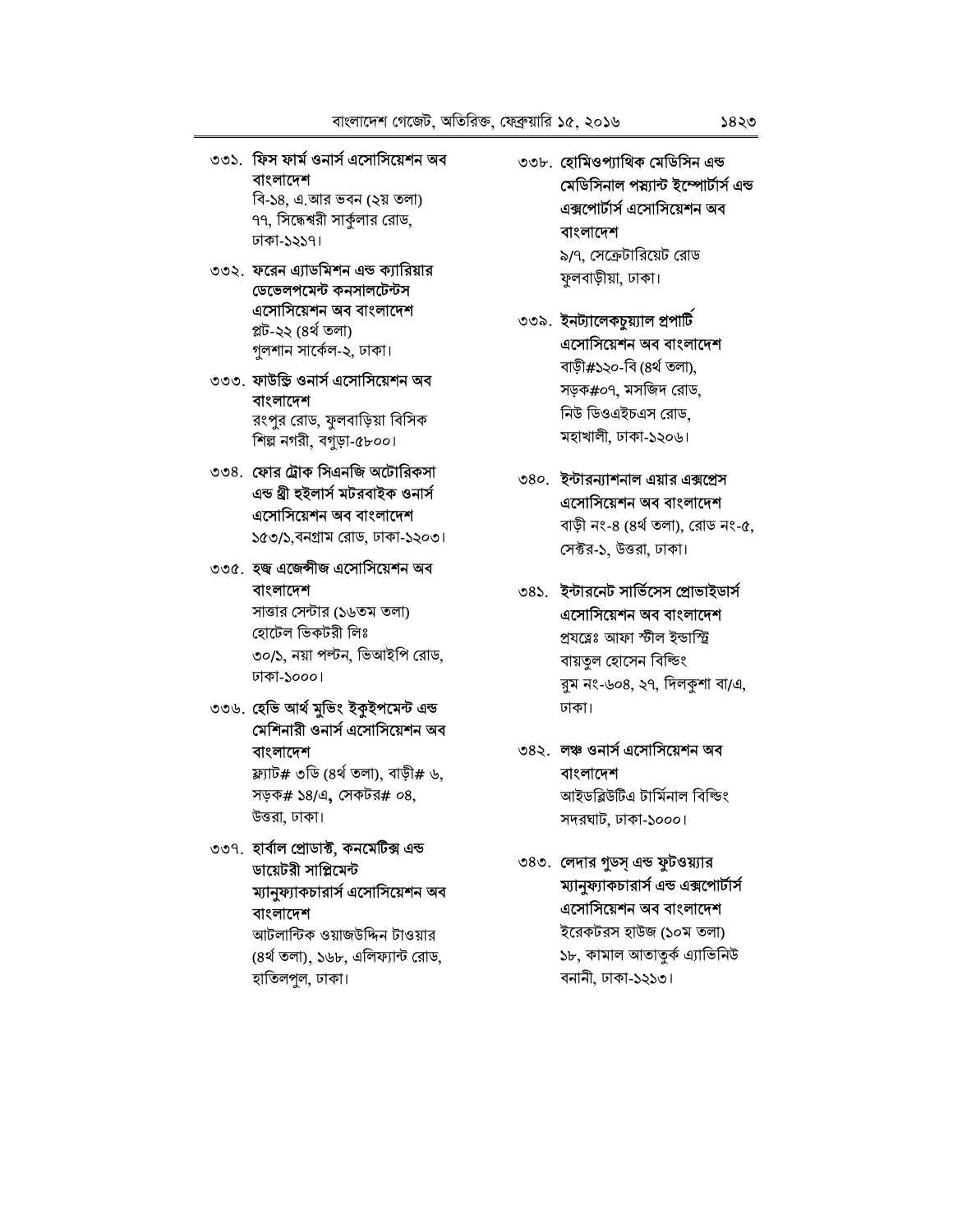### ৩৪৪. মেইজ এসোসিয়েশন অব বাংলাদেশ

প্রযত্নেঃ নিলময় ট্রাভেলস এন্ড টুরস ১২০, সেঞ্চরী আর্কেড (৩য় তলা) আউটার সার্কুলার রোড মগবাজার, ঢাকা।

৩৪৫. মেরিন সার্ভেয়ার্স এসোসিয়েশন অব বাংলাদেশ

> বাড়ী#৯, সড়ক#১, লেন-৪, ব্লক-জি হালিশহর হা/এ, চট্টগ্রাম-৪২১৬।

## ৩৪৬. মেলামাইন প্ৰোডাক্টস ম্যানুফ্যাকচারার্স এন্ড এক্সপোর্টার্স এসোসিয়েশন

২২, নুর ফাতেহ লেন, নৌ-রানী কমপ্লেক্স, লালবাগ, ঢাকা-১২১১।

## ৩৪৭. মানি চেঞ্জার্স এসোসিয়েশন অব বাংলাদেশ

৬২/১, পুরানা পল্টন, ঢাকা-১০০০।

৩৪৮. মটরসাইকেল ম্যানুফ্যাকচারার্স এন্ড এক্সপোর্টার্স এসোসিয়েশন অব বাংলাদেশ প্ৰিন্টাৰ্স বিল্ডিং (১১ তলা)

৫, রাজউক এভিনিউ, মতিঝিল, ঢাকা।

- ৩৪৯. মিউজিক ইন্ডাস্ট্রিজ ওনার্স এসোসিয়েশন অব বাংলাদেশ ১৭/২, নিউ ইস্কাটন রোড (৩য় তলা) মগবাজার, রমনা, ঢাকা।
- ৩৫০. ন্যাশনাল এসোসিয়েশন অফ স্মল এন্ড কটেজ ইন্ডাস্ট্ৰিজ অব বাংলাদেশ (নাসিব)

মেজবাহ উদ্দিন প্লাজা (৭ম তলা) ৯১, নিউ সার্কুলার রোড, মৌচাক, ঢাকা।

- ৩৫১. আউটসোর্সিং এন্ড লজিস্টিক সার্ভিস প্রোভাইডার এসোসিয়েশন অব বাংলাদেশ ১০, দিলকুশা বা/এ, ঢাকা-১০০০।
- ৩৫২. প্যাকেজিং ইন্ডাস্ট্রিজ এসোসিয়েশন অব বাংলাদেশ ৬৮, দিলখুশা বা/এ (নীচ তলা), ঢাকা-১০০০।
- ৩৫৩. প্ল্যান্ট গ্ৰোথ প্ৰোমোটাৰ্স এসোসিয়েশন অব বাংলাদেশ ৫১, নিউ এলিফ্যান্ট রোড আলপনা প্লাজা (৫ম তলা), ঢাকা-১২০৫।
- ৩৫৪. প্লাষ্টিক এন্ড রাবার সু মার্চেন্টস এসোসিয়েশন অব বাংলাদেশ ১৭/২, মওলানা মুফতী দীন মোহাম্মদ রোড (উর্দু রোড), ঢাকা।
- ৩৫৫. প্রাইভেট ক্যারিয়ার ওনার্স এসোসিয়েশন অব বাংলাদেশ এস.এ. পরিবহন ভবন ২২-২৪, কাকরাইল, ঢাকা।
- ৩৫৬. প্রাইভেট রেডিও ওনার্স এসোসিয়েশন অব বাংলাদেশ প্রযন্নেঃ এশিয়ান টিভি বাড়ী # ৬০, রোড # ১, ব্লক-এ নিকেতন, গুলশান-১, ঢাকা।

## ৩৫৭. পিউর ডিংকিং ওয়াটার ম্যানুফ্যাকচারার্স এসোসিয়েশন অব বাংলাদেশ সাহেরা ট্রপিক্যাল সেন্টার ২১৮, নিউ এলিফ্যান্ট রোড, লেভেল-০৮, রুম-০৯, ঢাকা-১২০৫।

#### $5828$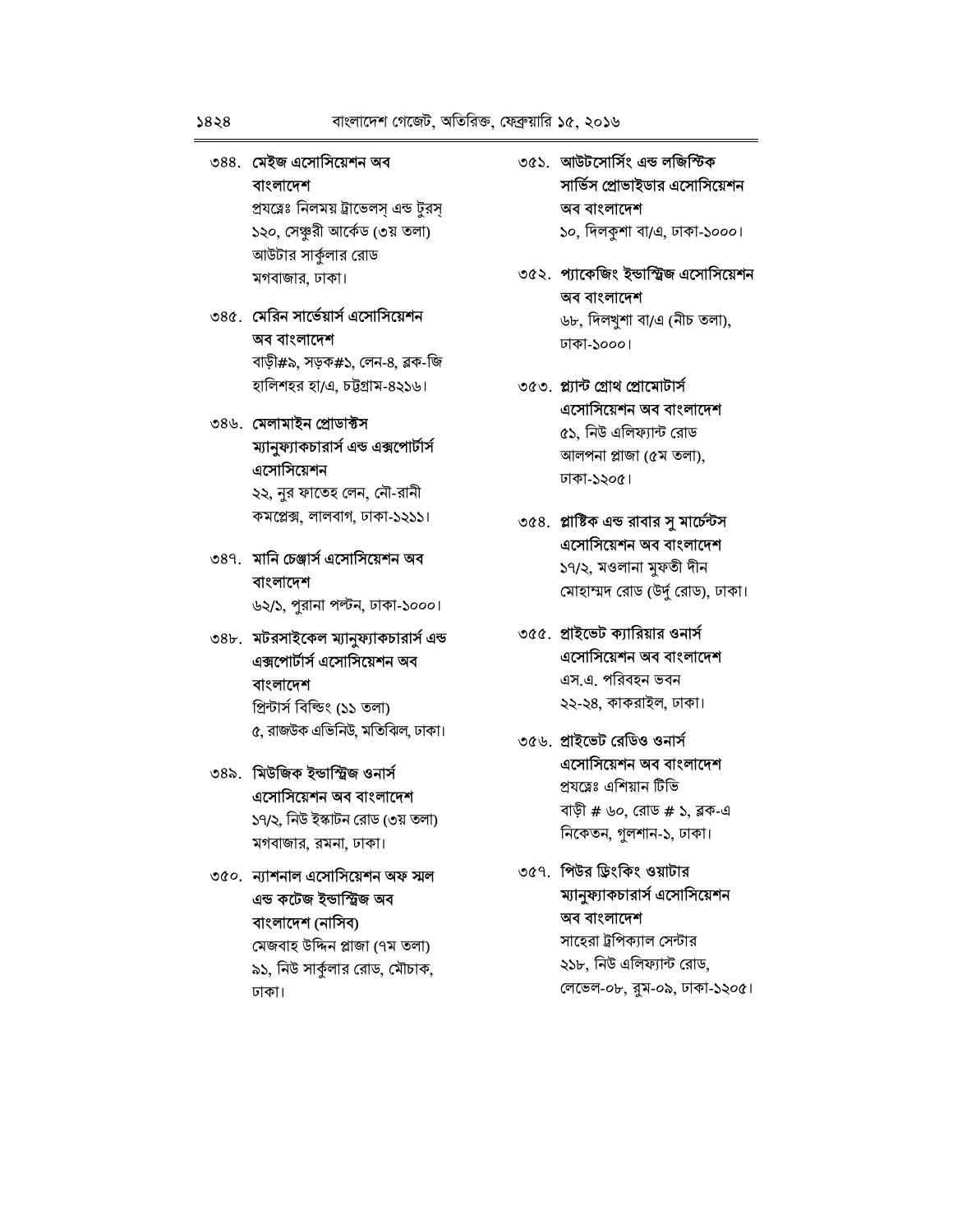## ৩৫৮. রিয়েল এস্টেট এন্ড হাউজিং এসোসিয়েশন অব বাংলাদেশ (রিহ্যাব)

ন্যাশনাল প্লাজা (৭ম তলা), ১/জি, ফ্রি স্কুল স্ট্রীট, সোনারগাঁও রোড, ঢাকা।

- ৩৫৯. সীফুড এক্সপোর্ট বায়িং এজেন্টস এসোসিয়েশন অব বাংলাদেশ বাড়ী # ২৫ (২য় তলা), সড়ক # ৪ ৱক-এফ, বনানী, ঢাকা-১২১৩।
- ৩৬০. শিপাৰ্স কাউন্সিল অফ বাংলাদেশ এলিট হাউজ (১০ম তলা) ৫৪, মতিঝিল বা/এ, ঢাকা-১০০০।
- ৩৬১. শ্রীম্প হ্যাচারী এসোসিয়েশন অব বাংলাদেশ

১৭/বি, সাব হাউজ, সৈকত আবাসিক এলাকা, কলাতলী রোড, কক্সবাজার।

৩৬২. সিল্ক ম্যানুঃ এন্ড এক্সপোর্টার্স এসোসিয়েশন অব বাংলাদেশ ''হাইওয়ে হোমস''

> স্যুট # ২ (৫ম তলা), ক-৩২/৬, প্রগতি সরণী, শাহাজাদপুর, গুলশান, ঢাকা-১২১২।

৩৬৩. স্মল এন্ড মিডিয়াম এন্টারপ্রাইজেস (এসএমই) ওনার্স এসোসিয়েশন অব বাংলাদেশ

> গ্লোব চেম্বার (৩য় তলা) ১০৪, মতিঝিল বা/এ, ঢাকা-১০০০।

- ৩৬৪. স্টীল বিল্ডিং ম্যানুফ্যাকচারার্স এসোসিয়েশন অব বাংলাদেশ বাড়ী# ৫৯, ব্লক-আই, রোড# ১ বনানী, ঢাকা-১২০৬।
- ৩৬৫. টি ট্রেডার্স এসোসিয়েশন অব বাংলাদেশ প্রোগ্রেসিভ টাওয়ার (৪র্থ তলা) ১৮৩৭, শেখ মুজিব রোড বাদামতলী, আগ্রাবাদ, চট্টগ্রাম।
- ৩৬৬. টেলিকমিউনিকেশন ইনফ্রাস্ট্রাকচার অপারেটর্স অব বাংলাদেশ প্লট-৬৮ (পুরাতন ৪৫), সড়ক # ১১ ৱক-এইচ, বনানী, ঢাকা-১২১৩।
- ৩৬৭. ট্যুর অপারেটর্স এসোসিয়েশন অফ বাংলাদেশ (টোয়াব) ৫/৮, মনিপুরিপাড়া সংসদ এভিনিউ, ঢাকা-১২১৫।
- ৩৬৮. ট্যুরিজম ডেভেলপার্স এসোসিয়েশন অব বাংলাদেশ বাড়ী # ৩৭ (৫ম তলা),গরীবে নেওয়াজ এভিনিউ সেকটর-১৩, উত্তরা, ঢাকা-১২৩০।
- ৩৬৯. টুরিজ্যম রিসোর্ট ইন্ডাস্ট্রিজ এসোসিয়েশন অব বাংলাদেশ বাড়ী # ৩৮০ (নীচ তলা) সড়ক # ২৮, নিউ ডিওএইচএস মহাখালী, ঢাকা।
- ৩৭০. ভেটেরিনারী নিউট্রিশন প্রিমিক্স ম্যানুফ্যাকচারার্স এসোসিয়েশন অব বাংলাদেশ বাড়ী # ৩৯, সড়ক # ১০ দক্ষিণ বিশিল, মিরপুর, ঢাকা-১২১৬।
- ৩৭১. উইমেন এন্টারপ্রিনার্স এসোসিয়েশন অব বাংলাদেশ (ওয়েব) এ্যাংকর টাওয়ার (৯ম তলা) ১০৮, বীর উত্তম সি.আর. দত্ত রোড

(নতুন), ১/১-বি, সোনারগাঁও রোড (পুরাতন) ঢাকা-১২০৫।

৩৭২. ইয়্যুথ এন্টারপ্রিনার্স এসোসিয়েশন অব বাংলাদেশ (ইয়েব) প্ৰযত্নেঃ প্লাটিনাম গ্ৰুপ

বাড়ী#২৫, এপার্ট#সি-২, রোড#৪৭ গুলশান-২, ঢাকা-১২১২।